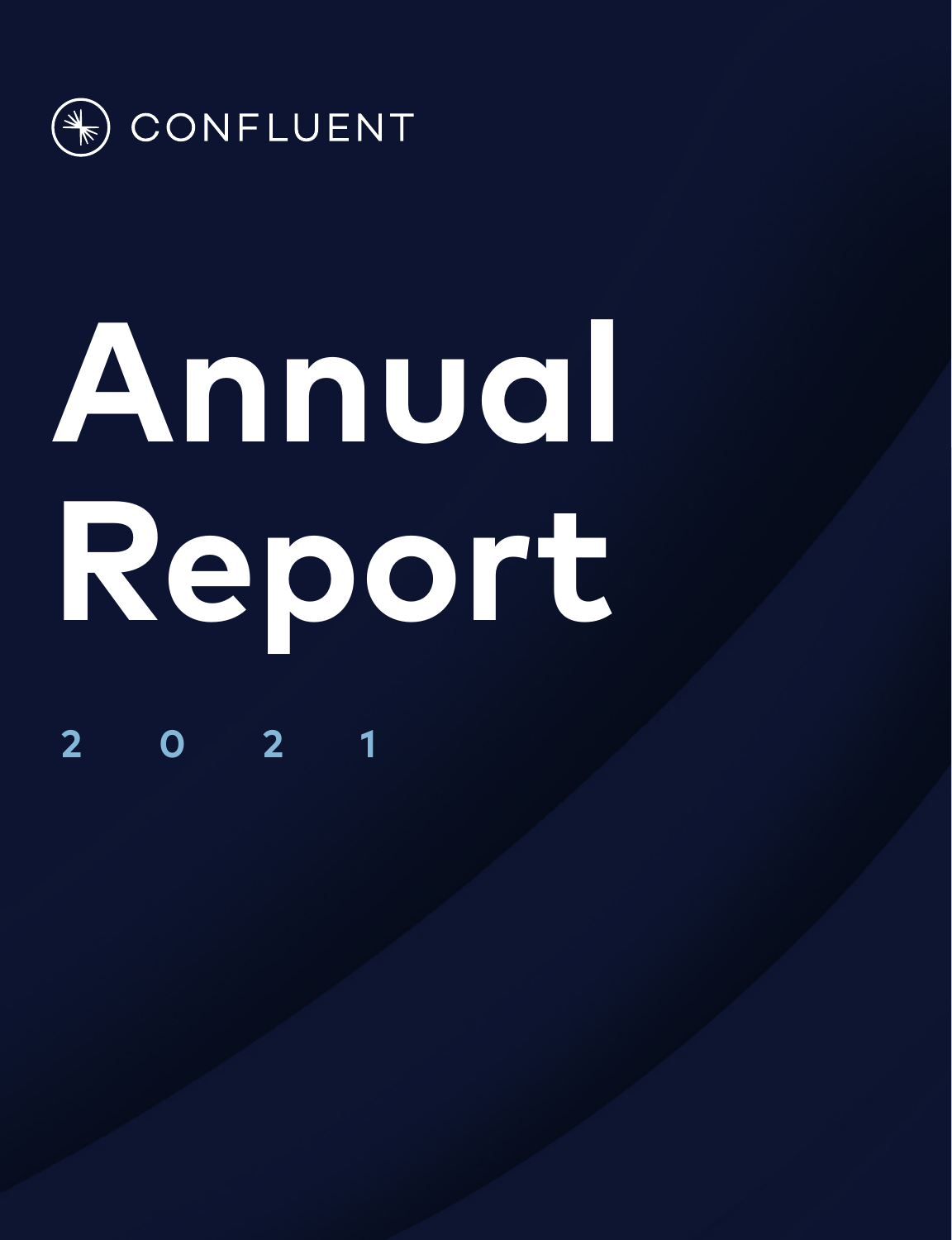

# **Confluent, Inc.**

899 W. Evelyn Avenue Mountain View, California 94041

# **NOTICE OF ANNUAL MEETING OF STOCKHOLDERS To Be Held on June 2, 2022 at 1 p.m., Pacific Time**

Dear Stockholder:

We are pleased to invite you to virtually attend the 2022 Annual Meeting of Stockholders (including any adjournments, continuations, or postponements, the Annual Meeting) of Confluent, Inc., a Delaware corporation (Confluent). The Annual Meeting will be held virtually, via live webcast at www.virtualshareholdermeeting.com/ CFLT2022 on Thursday, June 2, 2022 at 1:00 p.m., Pacific Time. The virtual format of the Annual Meeting allows us to maximize stockholder access, particularly due to the continued health impact of the COVID-19 pandemic, while also saving time and money for both Confluent and our stockholders. Even with a virtual format, you will still be able to vote and submit questions during the meeting, and we encourage you to attend online and participate.

The Annual Meeting will be held for the following purposes, which are more fully described in the accompanying materials:

- 1. To elect three Class I directors of Confluent, Alyssa Henry, Jay Kreps, and Greg Schott, as approved by the Board of Directors and the Nominating and Governance Committee, to hold office until the 2025 Annual Meeting of Stockholders and until their successors are duly elected and qualified, or until their earlier death, resignation, or removal;
- 2. To ratify the selection of PricewaterhouseCoopers LLP (PwC) as our independent registered public accounting firm for the year ending December 31, 2022; and
- 3. To conduct any other business properly brought before the Annual Meeting.

We have elected to provide internet access to our proxy materials, which include the proxy statement for our Annual Meeting (Proxy Statement) accompanying this notice, in lieu of mailing printed copies. Providing our Annual Meeting materials via the internet reduces the costs associated with our Annual Meeting and lowers our environmental impact, all without negatively affecting our stockholders' ability to timely access Annual Meeting materials. A complete list of record stockholders will be available for examination by any stockholder for any purpose germane to the Annual Meeting beginning ten days prior to the meeting. If you would like to view the list, please email us at clo@confluent.io. In addition, the list of record stockholders will be available during the Annual Meeting for inspection by shareholders of record for any legally valid purpose related to the Annual Meeting at www.virtualshareholdermeeting.com/CFLT2022.

On or about April 14, 2022, we expect to mail to our stockholders a Notice of Internet Availability of Proxy Materials (Notice) containing instructions on how to access the Proxy Statement and our Annual Report on Form 10-K for the year ended December 31, 2021 (2021 Annual Report). The Notice provides instructions on how to vote online or by telephone and how to receive a paper copy of proxy materials by mail. The Proxy Statement and our 2021 Annual Report can be accessed directly at the internet address www.proxyvote.com using the control number located on the Notice, on your proxy card, or in the instructions that accompanied your proxy materials.

Our Board of Directors has fixed the close of business on April 8, 2022 as the record date for the Annual Meeting. Only stockholders of record at the close of business on April 8, 2022 are entitled to notice of, and to vote at, the Annual Meeting.

By Order of the Board of Directors

 $O_{\mu}$ 

Jay Kreps Chief Executive Officer and Chairperson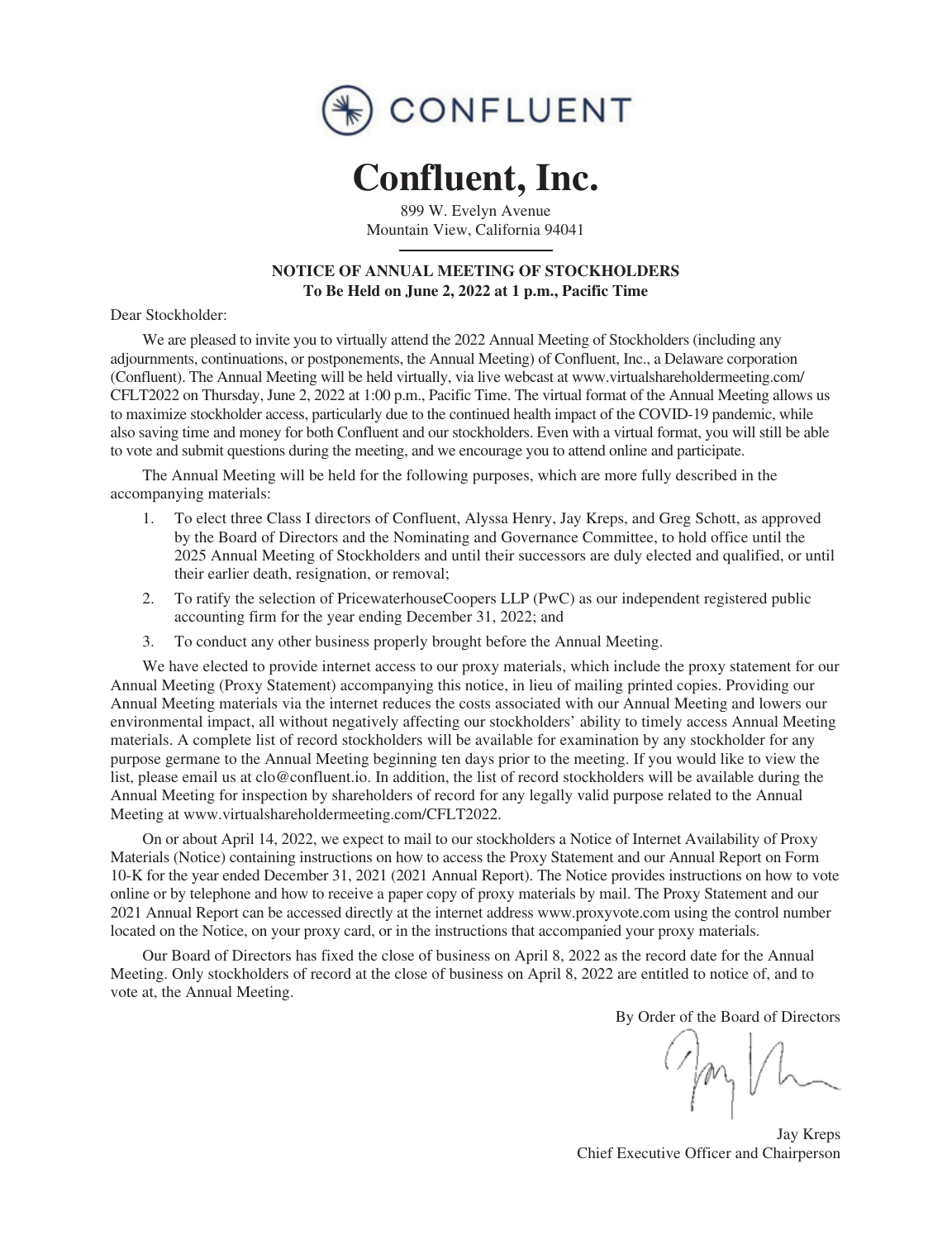**Your vote is important. Whether or not you plan to virtually attend the Annual Meeting, please ensure that your shares are voted during the Annual Meeting by signing and returning a proxy card or by using our internet or telephonic voting system. Even if you have voted by proxy, you may still vote online if you attend the Annual Meeting. Please note, however, that if your shares are held on your behalf by a brokerage firm, bank, or other nominee and you wish to vote at the Annual Meeting, you must obtain a proxy issued in your name from that nominee.**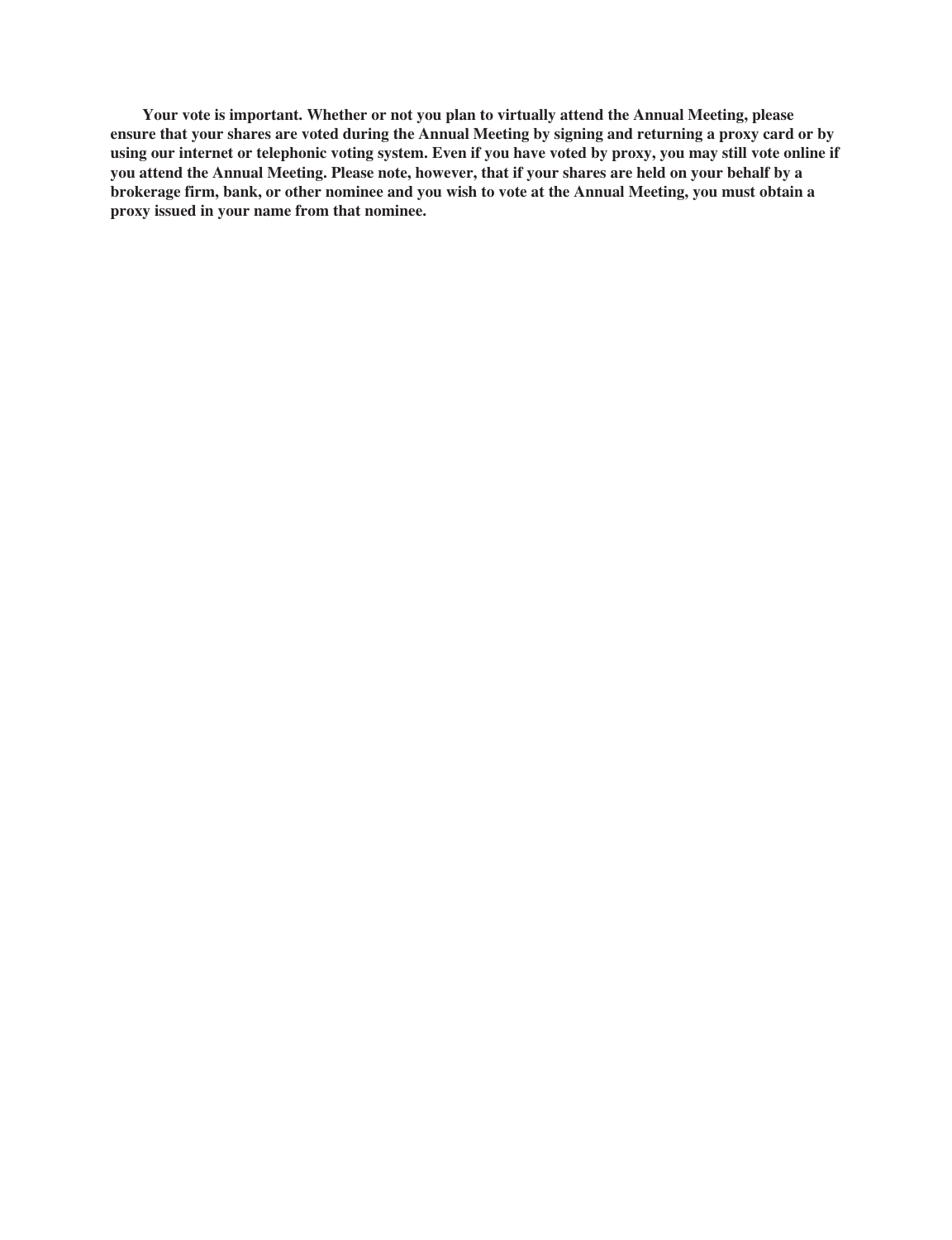# **Confluent, Inc. PROXY STATEMENT FOR 2022 ANNUAL MEETING OF STOCKHOLDERS**

# **TABLE OF CONTENTS**

|                                                                        | Page |
|------------------------------------------------------------------------|------|
|                                                                        |      |
| INFORMATION REGARDING THE BOARD OF DIRECTORS AND CORPORATE             | - 8  |
|                                                                        | 20   |
| PROPOSAL ONE: ELECTION OF DIRECTORS                                    | 23   |
| PROPOSAL TWO: RATIFICATION OF INDEPENDENT REGISTERED PUBLIC ACCOUNTING | 24   |
| REPORT OF THE AUDIT COMMITTEE OF THE BOARD OF DIRECTORS                | 26   |
|                                                                        | 27   |
|                                                                        | 28   |
| SECURITY OWNERSHIP OF CERTAIN BENEFICIAL OWNERS AND MANAGEMENT         | 34   |
|                                                                        | 39   |
|                                                                        | 40   |
|                                                                        | 40   |
|                                                                        |      |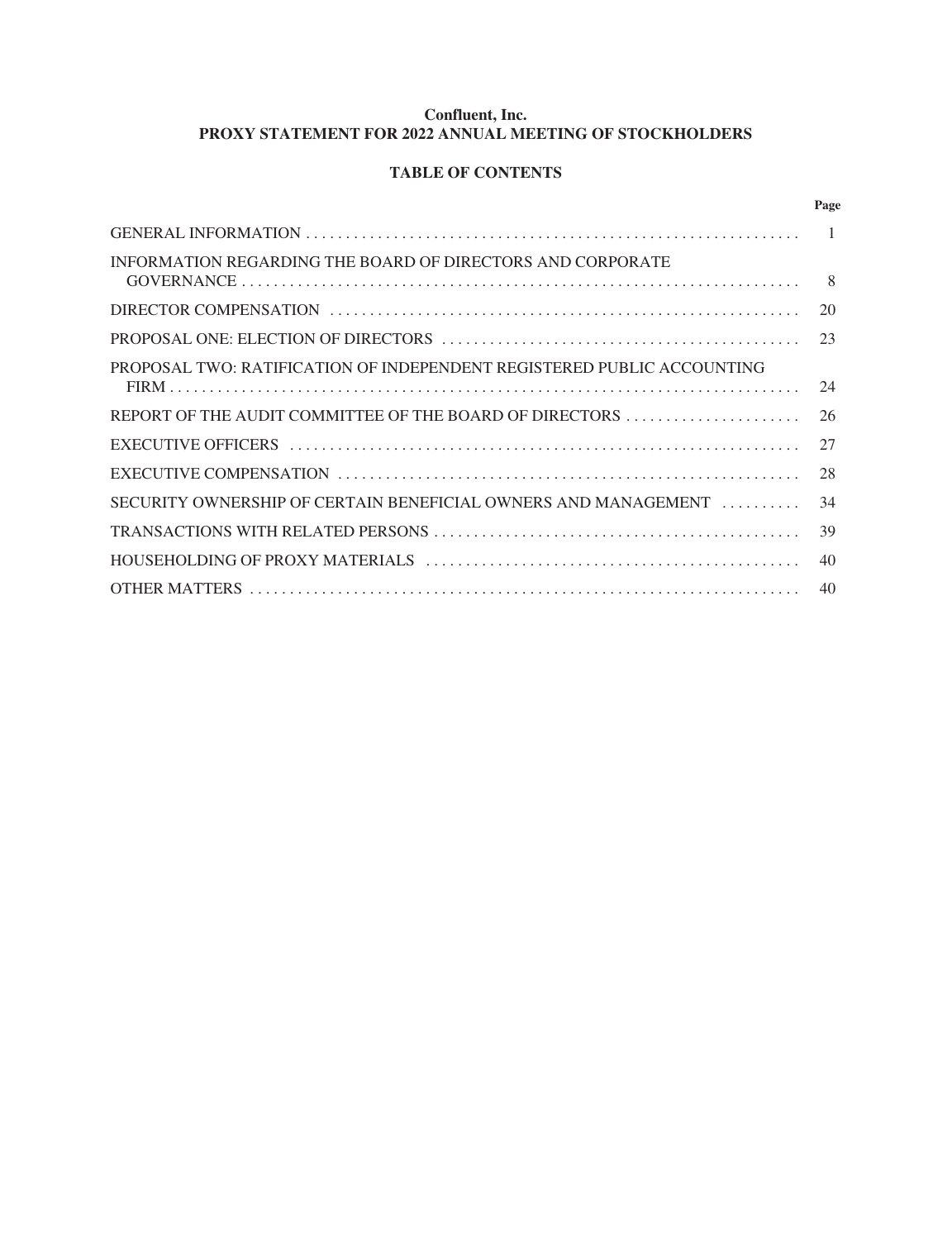## **Confluent, Inc.** 899 W. Evelyn Avenue Mountain View, California 94041

# **PROXY STATEMENT FOR THE 2022 ANNUAL MEETING OF STOCKHOLDERS**

#### **To Be Held on June 2, 2022 at 1:00 p.m., Pacific Time**

#### General Information

Our Board of Directors is soliciting your proxy to vote at the 2022 Annual Meeting of Stockholders (including any adjournments, continuations, or postponements, the Annual Meeting) of Confluent, Inc., for the purposes described in this proxy statement for our Annual Meeting (Proxy Statement). The Annual Meeting will be held virtually via a live webcast on the internet on June 2, 2022 at 1:00 p.m., Pacific Time. The Notice of Internet Availability of Proxy Materials (Notice) containing instructions on how to access this Proxy Statement and our Annual Report on Form 10-K for the year ended December 31, 2021 (2021 Annual Report) is first being mailed on or about April 14, 2022 to all stockholders entitled to vote at the Annual Meeting. If you held shares of our common stock at the close of business on April 8, 2022, you are invited to virtually attend the Annual Meeting at www.virtualshareholdermeeting.com/CFLT2022 and vote on the proposals described in this Proxy Statement.

In this Proxy Statement, (i) we refer to Confluent, Inc. as "Confluent," "we," "us," or "our," and to the Board of Directors of Confluent as "our Board of Directors," (ii) our use of "common stock" includes both Class A common stock and Class B common stock together, and (iii) "stockholders" includes both stockholders of Class A common stock and stockholders of Class B common stock. The 2021 Annual Report accompanies this Proxy Statement. You also may obtain a paper copy of the 2021 Annual Report without charge by following the instructions in the Notice.

The information provided in the "question and answer" format below is for your convenience only and is merely a summary of the information contained in this Proxy Statement. You should read this entire Proxy Statement carefully. Information contained on, or that can be accessed through, our website is not intended to be incorporated by reference into this Proxy Statement and references to our website address in this Proxy Statement are inactive textual references only.

#### Questions and Answers

#### **What am I voting on?**

There are two matters scheduled for a vote at the Annual Meeting:

- **Proposal One**: Election of three Class I directors of Confluent, Alyssa Henry, Jay Kreps, and Greg Schott, as approved by the Board of Directors and the Nominating and Governance Committee, to hold office until the 2025 Annual Meeting of Stockholders and until their successors are duly elected and qualified, or until their earlier death, resignation, or removal; and
- P**roposal Two**: Ratification of the selection of PricewaterhouseCoopers LLP (PwC) as our independent registered public accounting firm for the year ending December 31, 2022.

#### **What are the voting recommendations of our Board of Directors?**

Our Board of Directors recommends that you vote "**FOR**" the director nominees named in Proposal One, and "**FOR**" the ratification of the selection of PwC as our independent registered public accounting firm as described in Proposal Two.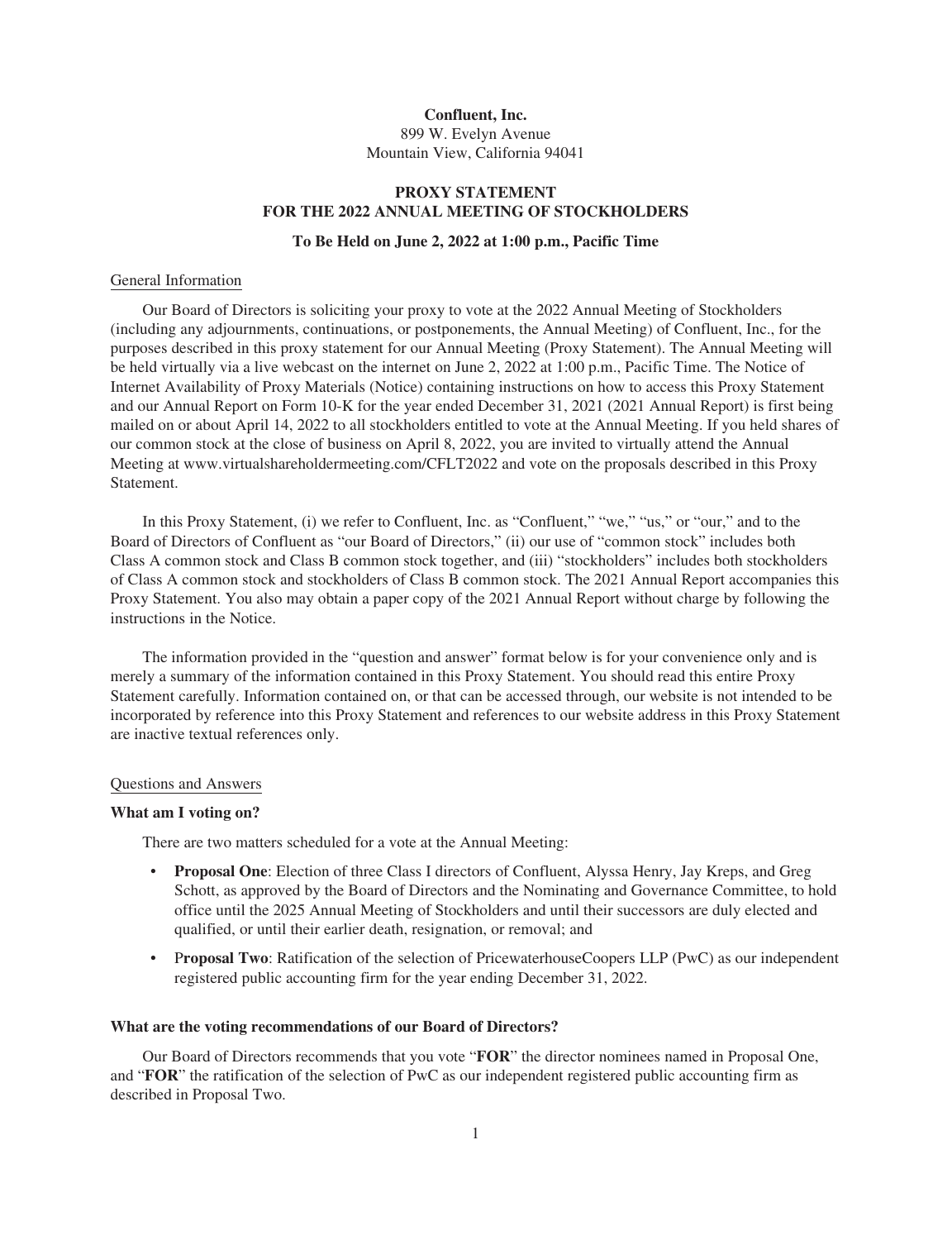#### **Why did I receive a notice regarding the availability of proxy materials on the internet?**

Pursuant to rules adopted by the Securities and Exchange Commission (SEC), we have elected to provide access to our proxy materials over the internet. Accordingly, we have sent you the Notice because our Board of Directors is soliciting your proxy to vote at the Annual Meeting. All stockholders will have the ability to access the proxy materials on the website referred to in the Notice or to request a printed set of the proxy materials. Instructions on how to access the proxy materials over the internet or to request a printed copy may be found in the Notice.

We intend to mail the Notice on or about April 14, 2022 to all stockholders of record entitled to vote at the Annual Meeting.

# **Who can vote at the Annual Meeting?**

Only stockholders of record at the close of business on April 8, 2022 (Record Date) will be entitled to vote at the Annual Meeting. On the Record Date, there were 125,614,059 shares of Class A common stock and 152,485,161 shares of Class B common stock outstanding.

*Stockholder of Record: Shares Registered in Your Name.* If, at the close of business on the Record Date, your shares were registered directly in your name with our transfer agent, Computershare Trust Company, N.A., then you are a stockholder of record. As a stockholder of record, you may vote online during the Annual Meeting or by proxy in advance. Whether or not you plan to attend the Annual Meeting, we urge you to vote your shares by proxy in advance of the Annual Meeting through the internet, by telephone, or by completing and returning a printed proxy card.

*Beneficial Owner: Shares Held on Your Behalf by a Brokerage Firm, Bank, or Other Nominee.* If, at the close of business on the Record Date, your shares were held not in your name, but on your behalf by a brokerage firm, bank, or other nominee, then you are the beneficial owner of shares held in "street name" and the Notice is being forwarded to you by that nominee. Those shares will be reported as being held by the nominee (e.g., your brokerage firm) in the system of record used for identifying stockholders. As a beneficial owner of the shares, you are invited to attend the Annual Meeting, and you have the right to direct your brokerage firm, bank, or other nominee regarding how to vote the shares in your account. You may access the meeting and vote by logging in with your control number at www.virtualshareholdermeeting.com/CFLT2022.

# **Will a list of record stockholders as of the Record Date be available?**

A list of our record stockholders as of the close of business on the Record Date will be made available to stockholders online during the Annual Meeting for those that attend. In addition, for the ten days prior to the Annual Meeting, the stockholder list will be available upon request to clo@confluent.io for examination by any stockholder for any purpose relating to the Annual Meeting.

#### **How do I attend and ask questions during the Annual Meeting?**

We will be hosting the Annual Meeting via live webcast only. You can attend the Annual Meeting live online at www.virtualshareholdermeeting.com/CFLT2022 by logging in with your control number. The meeting will start at 1:00 p.m., Pacific Time, on Thursday, June 2, 2022. We recommend that you log in a few minutes before 1:00 p.m., Pacific Time, to ensure you are logged in when the Annual Meeting starts. The webcast will open 15 minutes before the start of the Annual Meeting. Stockholders attending the Annual Meeting will be afforded the same rights and opportunities to participate as they would at an in-person meeting.

In order to enter the Annual Meeting, you will need your control number, which is included in the Notice or on your proxy card if you are a stockholder of record. If you are the beneficial owner of your shares, your control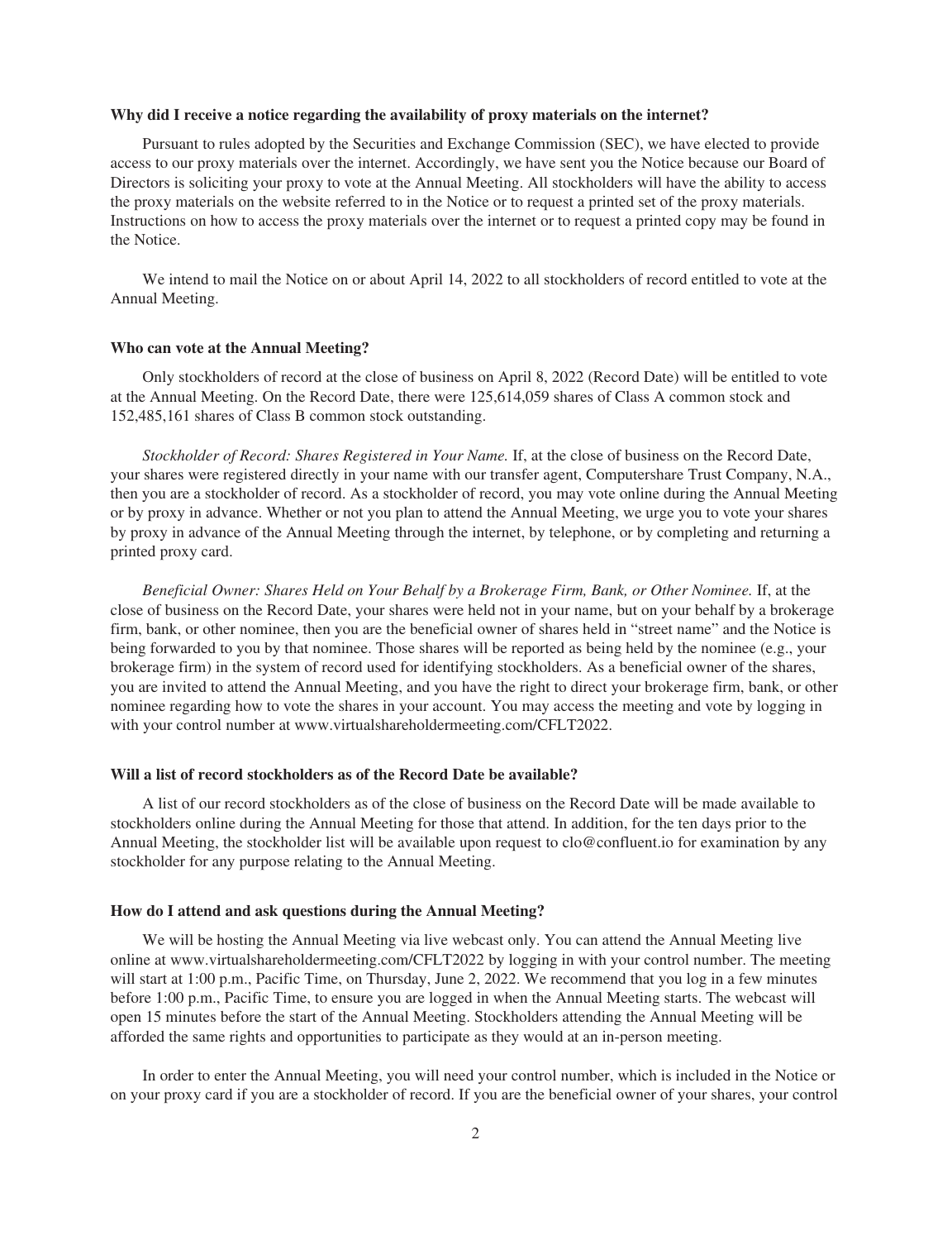number is included with your voting instruction card and voting instructions received from your brokerage firm, bank, or other nominee. Instructions on how to attend and participate are available at www.virtualshareholdermeeting.com/CFLT2022.

If you would like to submit a question during the Annual Meeting, you may log in at www.virtualshareholdermeeting.com/CFLT2022 using your control number, type your question into the "Ask a Question" field, and click "Submit." To help ensure that we have a productive and efficient meeting, and in fairness to all stockholders in attendance, you will also find posted our rules of conduct for the Annual Meeting when you log in prior to its start. We will answer as many questions submitted in accordance with the rules of conduct as possible in the time allotted for the Annual Meeting. Only questions that are relevant to an agenda item to be voted on by stockholders at the Annual Meeting will be answered.

Shortly after the meeting, we will post the transcript of the meeting including answers to stockholders' questions received at the Annual Meeting on our Investor Relations website https://investors.confluent.io/.

#### **How do I vote?**

*Stockholder of Record: Shares Registered in Your Name.* If you are a stockholder of record, you may vote (i) online during the Annual Meeting or (ii) in advance of the Annual Meeting by proxy through the internet, by telephone, or by using a proxy card that you may request or that we may elect to deliver at a later time. Whether or not you plan to attend the Annual Meeting, we urge you to vote by proxy to ensure your vote is counted. Even if you have submitted a proxy before the meeting, you may still attend online and vote during the meeting. In such case, your previously submitted proxy will be disregarded. For more information, see the question below titled "Can I change my vote or revoke my proxy after submitting a proxy?"

- To vote in advance of the Annual Meeting (i) through the internet, go to www.proxyvote.com to complete an electronic proxy card, or (ii) by telephone, call 1-800-690-6903. You will be asked to provide the control number from the Notice, proxy card, or instructions that accompanied your proxy materials. Votes over the internet or by telephone must be received by 11:59 p.m., Eastern Time on June 1, 2022 to be counted.
- To vote in advance of the Annual Meeting using a printed proxy card, simply complete, sign, and date the proxy card and return it promptly in the envelope provided. If you return your signed proxy card to us before the Annual Meeting, we will vote your shares as you direct.
- To vote online during the Annual Meeting, follow the provided instructions to join the Annual Meeting at www.virtualshareholdermeeting.com/CFLT2022, starting at 1:00 p.m., Pacific Time, on Thursday, June 2, 2022. You will need to enter the 16-digit control number located on the Notice, on your proxy card, or in the instructions that accompanied your proxy materials. The webcast will open 15 minutes before the start of the Annual Meeting.

*Beneficial Owner: Shares Held on Your Behalf by a Brokerage Firm, Bank, or Other Nominee*. If you are a beneficial owner of shares held on your behalf by a brokerage firm, bank, or other nominee, you should have received a Notice containing voting instructions from that nominee rather than from us. To vote online during the Annual Meeting, you must follow the instructions from such nominee.

#### **What if I have technical difficulties or trouble accessing the Annual Meeting?**

We will have technicians ready to assist you with any technical difficulties you may have accessing the Annual Meeting. If you encounter any difficulties accessing the Annual Meeting during the check-in or meeting time, please call the technical support number that will be posted at www.virtualshareholdermeeting.com/ CFLT2022.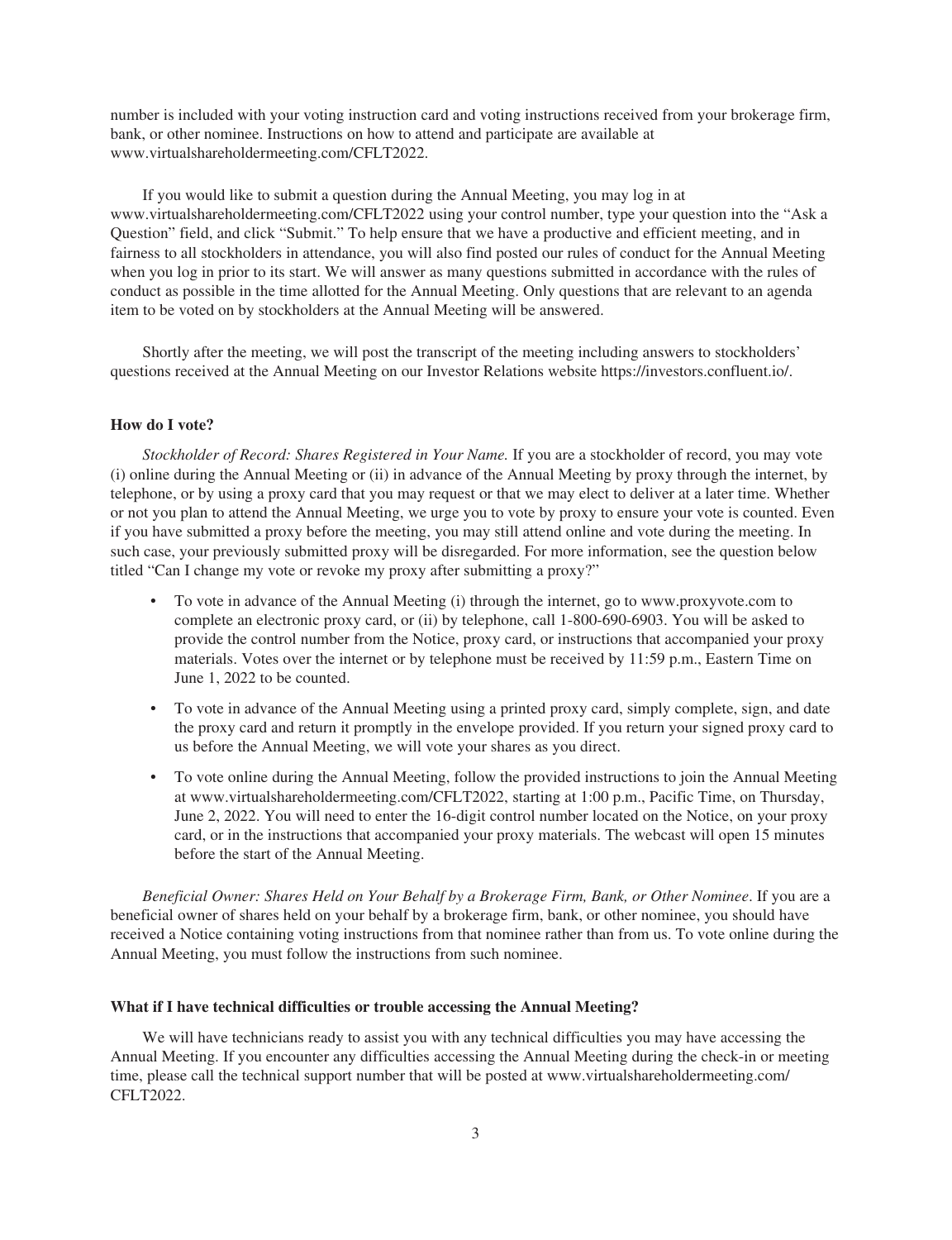#### **How many votes do I have?**

Each holder of shares of our Class A common stock will have one vote per share held as of the close of business on the Record Date. Each holder of shares of our Class B common stock will have ten votes per share held as of the close of business on the Record Date.

#### **What if another matter is properly brought before the Annual Meeting?**

Our Board of Directors does not intend to bring any other matters to be voted on at the Annual Meeting, and currently knows of no other matters that will be presented for consideration at the Annual Meeting. If any other matters are properly brought before the Annual Meeting, your proxy holder (one of the individuals named on your proxy card) will vote your shares using his or her best judgment.

#### **Can I vote my shares by filling out and returning the Notice?**

No. The Notice identifies the items to be voted on at the Annual Meeting, but you cannot vote by marking the Notice and returning it. The Notice provides instructions on how to vote by proxy in advance of the Annual Meeting through the internet, by telephone, using a printed proxy card, or online during the Annual Meeting.

#### **What does it mean if I receive more than one Notice?**

If you receive more than one Notice, your shares may be registered in more than one name or in different accounts. Please follow the voting instructions on the Notices to ensure that all of your shares are voted.

#### **Can I change my vote or revoke my proxy after submitting a proxy?**

Yes. If you are a stockholder of record, you can change your vote or revoke your proxy at any time before the final vote at the Annual Meeting in any one of the following ways:

- Submit another properly completed proxy card with a later date.
- Grant a subsequent proxy by telephone or through the internet by 11:59 p.m., Eastern Time on June 1, 2022.
- Send a timely written notice that you are revoking your proxy to our Secretary via email at clo@confluent.io.
- Attend the Annual Meeting and vote online during the meeting. Simply attending the Annual Meeting will not, by itself, change your vote or revoke your proxy. Even if you plan to attend the Annual Meeting, we recommend that you also submit your proxy or voting instructions or vote in advance of the Annual Meeting by telephone or through the internet so that your vote will be counted if you later decide not to attend the Annual Meeting.

If you are a beneficial owner and your shares are held in "street name" on your behalf by a brokerage firm, bank, or other nominee, you should follow the instructions provided by that nominee.

# **If I am a stockholder of record and I do not vote, or if I return a proxy card or otherwise vote without giving specific voting instructions, what happens?**

If you are a stockholder of record and do not vote through the internet, by telephone, by completing a proxy card, or online during the Annual Meeting, your shares will not be voted.

If you return a signed and dated proxy card or otherwise vote without marking voting selections, your shares will be voted in accordance with the recommendations of our Board of Directors:

• "FOR" the election of each of the three nominees for Class I director, and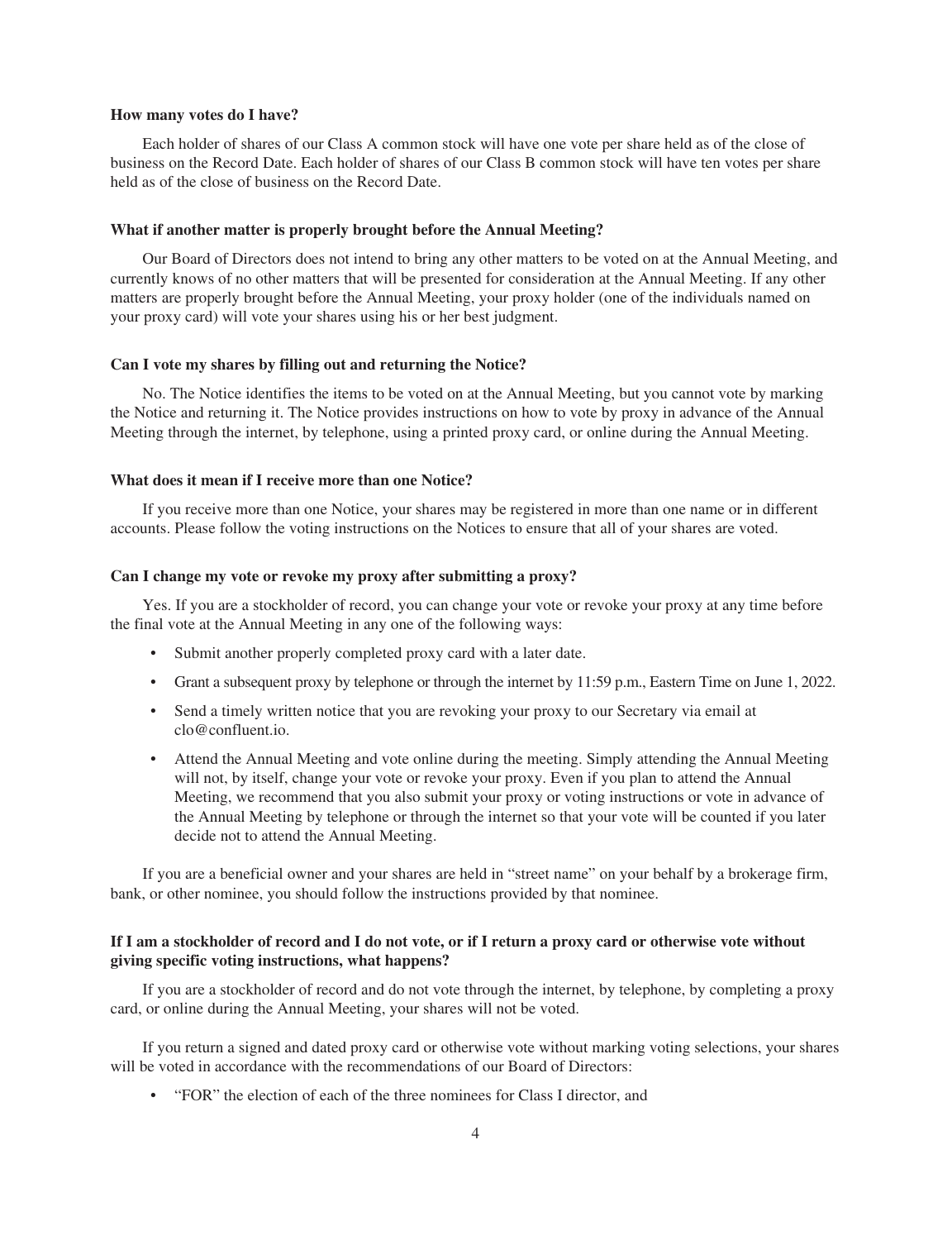• "FOR" the ratification of the selection of PwC as our independent registered public accounting firm for the year ending December 31, 2022.

If any other matter is properly presented at the Annual Meeting, your proxy holder (one of the individuals named on your proxy card) will vote your shares using his or her best judgment.

# **If I am a beneficial owner of shares held in "street name" and I do not provide my brokerage firm, bank, or other nominee with voting instructions, what happens?**

An abstention represents a stockholder's affirmative choice to decline to vote on a proposal. If a stockholder indicates on its proxy card that it wishes to abstain from voting its shares or withholds votes as to a particular proposal, or if a broker, bank, or other nominee holding its customers' shares of record causes abstentions or withheld votes to be recorded for shares, these shares will be considered present and entitled to vote at the Annual Meeting. As a result, abstentions and withheld votes will be counted for purposes of determining the presence or absence of a quorum and will also count as votes against a proposal in cases where approval of the proposal requires the affirmative vote of the holders of a majority of the voting power of the shares present and entitled to vote at the Annual Meeting (e.g., Proposal No. 2). However, because the outcome of Proposal No. 1 (election of directors) will be determined by a plurality vote, abstentions and withheld votes will have no impact on the outcome of such proposal as long as a quorum exists.

A broker non-vote occurs when a broker, bank, or other nominee holding shares for a beneficial owner does not vote on a particular proposal because the broker, bank, or other nominee does not have discretionary voting power with respect to such proposal and has not received voting instructions from the beneficial owner of the shares. Broker non-votes will be counted for purposes of calculating whether a quorum is present at the Annual Meeting but will not be counted for purposes of determining the number of votes present and entitled to vote or votes cast. Therefore, a broker non-vote will make a quorum more readily attainable but will not otherwise affect the outcome of the vote on any proposal.

Brokerage firms, banks, and other nominees have discretionary voting power over "uninstructed" shares with respect to matters that are considered to be "routine," but not with respect to "non-routine" matters. Under applicable rules and interpretations, "non-routine" matters are matters that may substantially affect the rights or privileges of stockholders, such as elections of directors (even if not contested), mergers, stockholder proposals, executive compensation, and certain corporate governance proposals, even if supported by management.

Accordingly, your brokerage firm, bank, or other nominee may vote your shares on Proposal No. 2, which is considered a "routine" matter. Your brokerage firm, bank, or other nominee may not, however, vote your shares on Proposal No. 1, which is considered a "non-routine" matter, without your instructions, which would result in a "broker non-vote." In such case, your shares would not be counted as having been voted on Proposal No. 1.

*If you are a beneficial owner of shares held in street name, and you do not plan to attend the Annual Meeting, in order to ensure your shares are voted in the way you would prefer, you must provide voting instructions to your brokerage firm, bank, or other nominee by the deadline provided in the materials you receive from your nominee.*

# **What are "broker non-votes"?**

As discussed above, when a beneficial owner of shares held in "street name" does not give instructions to the brokerage firm, bank, or other nominee holding the shares as to how to vote on matters deemed to be "non-routine," the brokerage firm, bank, or other nominee cannot vote the shares. These unvoted shares are counted as "broker non-votes."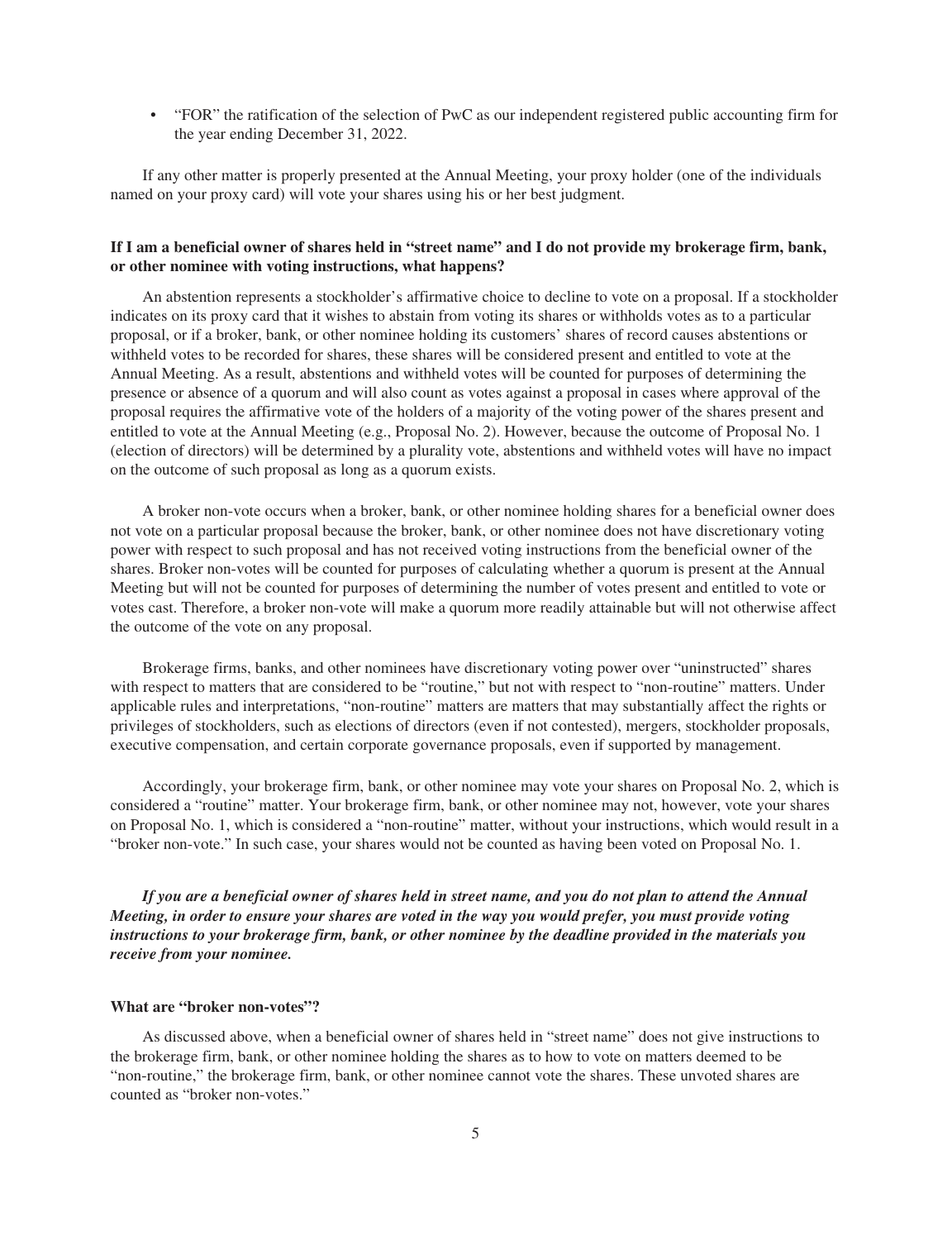#### **How are votes counted?**

Votes will be counted by the inspector of election appointed for the Annual Meeting, who will separately count:

- For the proposal to elect three Class I directors, votes "FOR," "WITHHOLD," and broker non-votes; and
- For the proposal to ratify the selection of PwC as our independent registered public accounting firm for the year ending December 31, 2022, votes "FOR," "AGAINST," and abstentions.

#### **How many votes are needed to approve each proposal?**

*Proposal One*. Directors are elected by a plurality of the votes of the shares present by remote communication, if applicable, or by proxy duly authorized at the meeting and entitled to vote generally on the election of directors. "Plurality" means that the three director nominees for Class I who receive the largest number of votes cast "**FOR**" such nominees will be elected as directors. As a result, any shares not voted "**FOR**" a particular nominee, whether as a result of a "**WITHHOLD**" vote or a broker non-vote (in other words, where a brokerage firm has not received voting instructions from the beneficial owner and for which the brokerage firm does not have discretionary power to vote on the matter), will not be counted in such nominee's favor and will have no effect on the outcome of the election. You may vote "**FOR**" or "**WITHHOLD**" on each of the nominees for election as a director.

*Proposal Two*. The ratification of the selection of PwC as our independent registered public accounting firm for the year ending December 31, 2022 requires the affirmative vote of the holders of a majority of the voting power of the shares of our common stock present by remote communication, if applicable, or represented by proxy duly authorized at the meeting and entitled to vote generally on the subject matter. Abstentions are considered shares present and entitled to vote on this proposal, and thus, will have the same effect as a vote "**AGAINST**" this proposal.

#### **What is the quorum requirement?**

A quorum of stockholders is necessary to hold a valid Annual Meeting. A quorum will be present if stockholders holding at least a majority of the voting power of the outstanding shares entitled to vote at the Annual Meeting are present at the Annual Meeting either by virtual attendance or by proxy. On the Record Date, there were 125,614,059 shares of our Class A common stock and 152,485,161 shares of our Class B common stock outstanding and entitled to vote.

Your shares will be counted as present only if you submit a valid proxy (or one is submitted on your behalf by your brokerage firm, bank, or other nominee) or if you vote online during the Annual Meeting. Abstentions and broker non-votes will be counted towards the quorum requirement. If there is no quorum, the chairperson of the Annual Meeting or holders of a majority of the voting power of the shares present at the Annual Meeting may adjourn the Annual Meeting to another date.

# **How can I find out the results of the voting at the Annual Meeting?**

We expect that preliminary voting results will be announced at the Annual Meeting. In addition, final voting results will be published in a Current Report on Form 8-K that we expect to file within four business days after the Annual Meeting. If final voting results are not available to us in time to file a Form 8-K within four business days after the Annual Meeting, we intend to file a Form 8-K to publish preliminary results and, within four business days after the final results are known to us, file an amendment to the Form 8-K to publish the final results.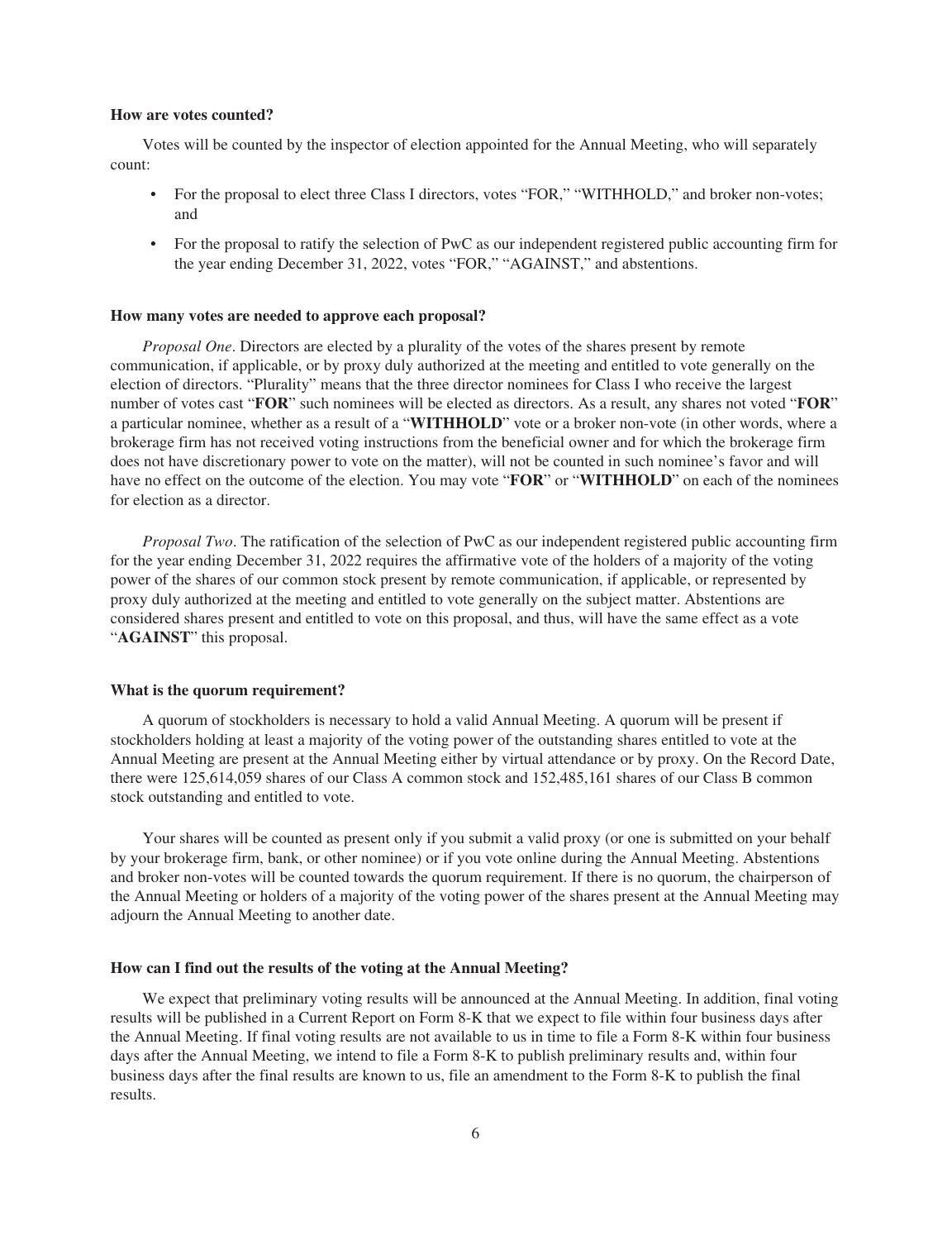#### **When are stockholder proposals due for next year's annual meeting?**

*Requirements for stockholder proposals to be considered for inclusion in our proxy materials.* To be considered for inclusion in next year's proxy materials, stockholder proposals submitted pursuant to Rule 14a-8 under the Securities Exchange Act of 1934, as amended (Exchange Act), must be submitted in writing by December 15, 2022 to our Secretary at 899 W. Evelyn Avenue, Mountain View, California 94041, Attention: Secretary.

*Requirements for stockholder proposals to be brought before the annual meeting.* Our Amended and Restated Bylaws provide that, for stockholder proposals that are not to be included in next year's proxy materials to be considered at an annual meeting (including because they were not timely submitted for inclusion pursuant to Rule 14a-8 under the Exchange Act), stockholders must give timely advance written notice thereof to our Secretary at 899 W. Evelyn Avenue, Mountain View, California 94041, Attention: Secretary. In order to be considered timely, notice of a proposal (including a director nomination) for consideration at the 2023 annual meeting of stockholders that is not to be included in next year's proxy materials must be received by our Secretary in writing not later than the close of business on March 4, 2023 nor earlier than the close of business on February 2, 2023. However, if our 2023 annual meeting of stockholders is not held between May 3, 2023 and July 2, 2023, the notice must be received not earlier than the close of business on the 120th day prior to the 2023 annual meeting of stockholders, and not later than the close of business on the later of the 90th day prior to the 2023 annual meeting of stockholders or the 10th day following the day on which public announcement of the date of the 2023 annual meeting is first made. Any such notice to the Secretary must include the information required by our Amended and Restated Bylaws.

In addition to satisfying the foregoing requirements under our Amended and Restated Bylaws, to comply with the universal proxy rules (once effective), stockholders who intend to solicit proxies in support of director nominees other than Confluent's nominees must provide notice that sets forth the information required by Rule 14a-19 under the Exchange Act no later than April 3, 2023.

#### **Who is paying for this proxy solicitation?**

We will pay for the cost of soliciting proxies. In addition to these proxy materials, our directors and employees may also solicit proxies in person, by telephone, or by other means of communication. Directors and employees will not be paid additional compensation for soliciting proxies. We may reimburse brokerage firms, banks, and other nominees for the cost of forwarding proxy materials to beneficial owners. If you choose to access the proxy materials and/or vote over the internet, you are responsible for any internet access charges you may incur.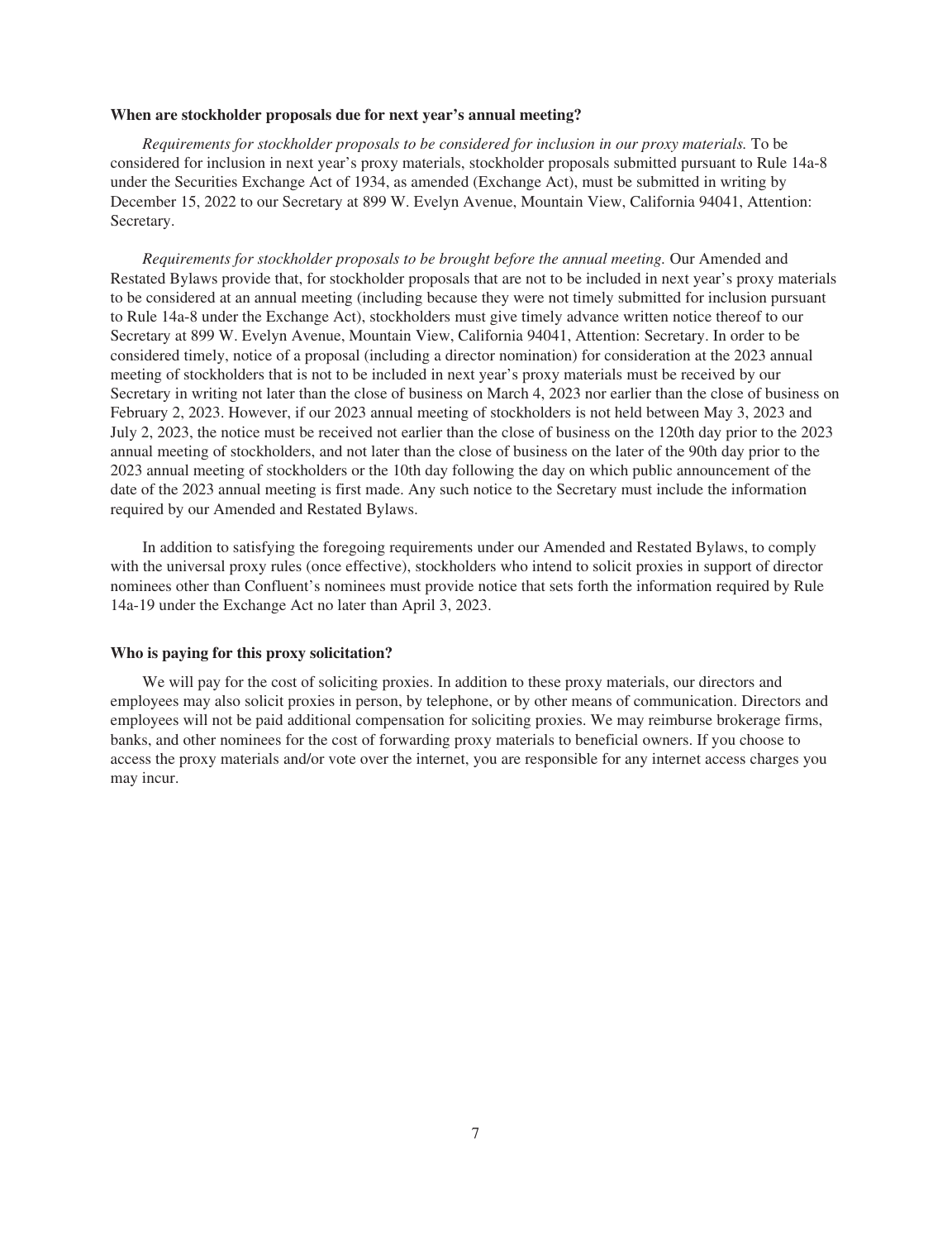#### **INFORMATION REGARDING THE BOARD OF DIRECTORS AND CORPORATE GOVERNANCE**

The following table sets forth, for the Class I nominees for election at the Annual Meeting and our other directors who will continue in office after the Annual Meeting, their ages, independence, and position or office held with us as of March 31, 2022:

| <b>Name</b>                       | Age | Independent <sup><math>(2)</math></sup> | <b>Title</b>                            |
|-----------------------------------|-----|-----------------------------------------|-----------------------------------------|
| Class I director nominees $(1)$   |     |                                         |                                         |
| Alyssa Henry $\dots \dots$ 51     |     |                                         | Director                                |
| Jay Kreps $\dots \dots \dots$ 41  |     |                                         | Chief Executive Officer and Chairperson |
| Greg Schott <sup>*</sup> 57       |     |                                         | Director                                |
| Class II directors $(1)$          |     |                                         |                                         |
| Matthew Miller $\ldots$           | -41 |                                         | Director                                |
|                                   |     |                                         | Director                                |
| Michelangelo Volpi $\ldots$ 55    |     |                                         | Director                                |
| Class III directors $(1)$         |     |                                         |                                         |
| Lara Caimi $\ldots \ldots \ldots$ | 45  |                                         | Director                                |
| Jonathan Chadwick                 | -56 |                                         | Director                                |
| Neha Narkhede                     | -37 |                                         | Director                                |

Lead Independent Director.

(1) Class I director nominees are up for election at the Annual Meeting and will continue in office until the 2025 annual meeting of stockholders. Class II directors will continue in office until the 2023 annual meeting of stockholders. Class III directors will continue in office until the 2024 annual meeting of stockholders.

(2) As defined in Nasdaq and SEC rules, as applicable.

Set forth below is biographical information for the Class I director nominees and each person whose term of office as a director will continue after the Annual Meeting. This includes information regarding each director's experience, qualifications, attributes, or skills that led our Board of Directors to recommend them for board service.

#### **Nominees for Election at the Annual Meeting**

*Alyssa Henry.* Ms. Henry has served as a member of our Board of Directors since May 2021. Since May 2014, she has served in various leadership roles, including Head of Square, at Block, Inc., a public software and financial services company. From 2006 to 2014, Ms. Henry served in various positions, including as Vice President of Amazon Web Services and Storage Services, for Amazon.com Inc., an e-commerce company. Ms. Henry has served as a director of Intel Corporation, a semiconductor and technology company, since January 2020, and Unity Software Inc., a video game software development company, since October 2018. Ms. Henry holds a B.S. in Mathematics and Applied Science with a specialization in computing from the University of California, Los Angeles. Ms. Henry is qualified to serve on our Board of Directors because of her experience working in the software and technology industries and her expertise in computer science and engineering.

*Jay Kreps.* Mr. Kreps is a co-founder of our company and has served as Chief Executive Officer and a member of our Board of Directors since our inception in September 2014. From July 2009 to September 2014, he served as an engineer, engineering manager, and software architect at LinkedIn Corp., an employment-oriented online service company. He was one of the original creators of Apache Kafka while at LinkedIn. Mr. Kreps holds a B.S. in Computer Science and an M.S. in Computer Science from the University of California, Santa Cruz. Mr. Kreps is qualified to serve on our Board of Directors because of his experience as co-founder of our company and co-creator of Apache Kafka.

*Greg Schott.* Mr. Schott has served as a member of our Board of Directors since June 2020. From June 2018 to March 2020, Mr. Schott served in various leadership positions at Salesforce.com, Inc., a cloud-based software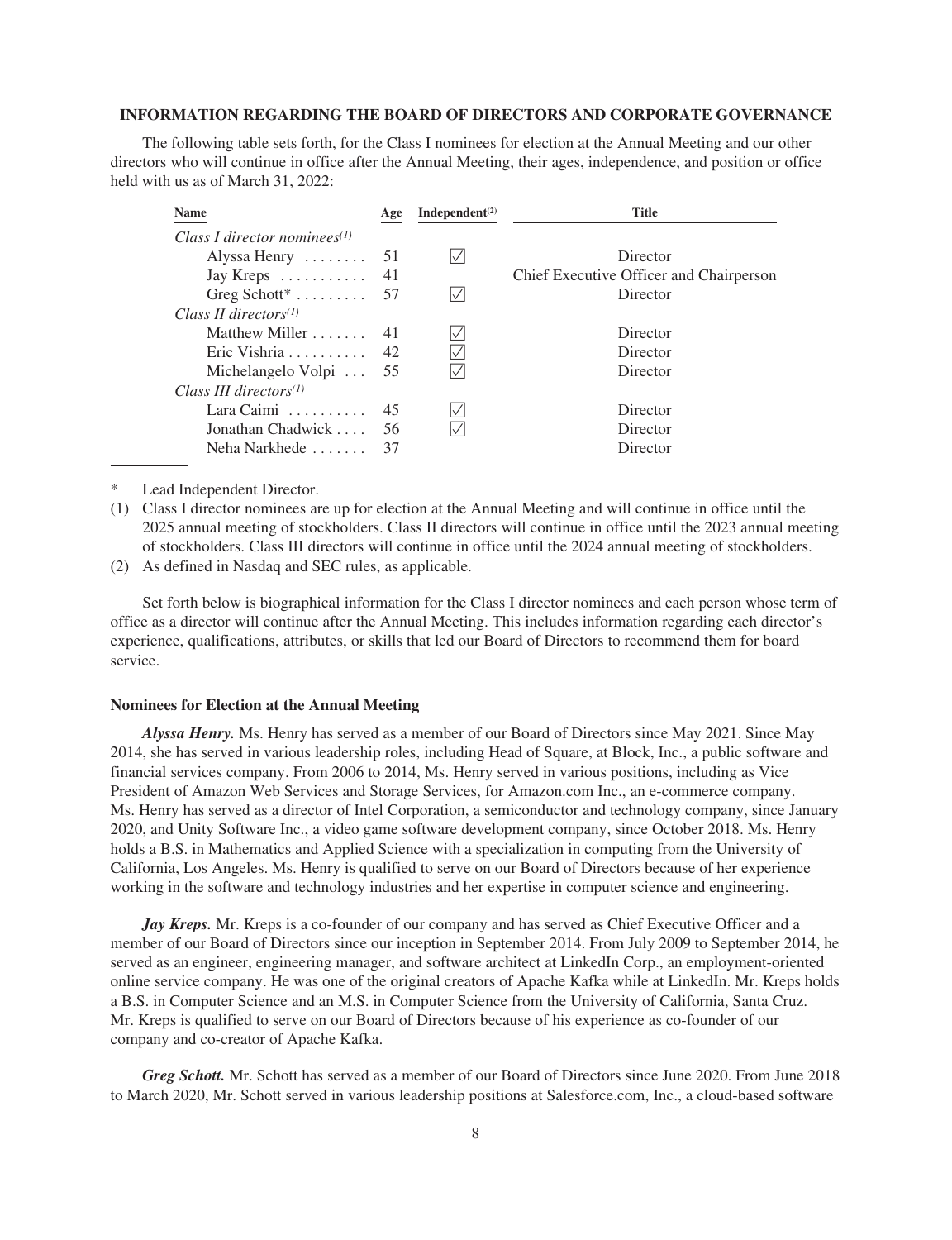company. From 2009 to 2018, Mr. Schott served as Chairman and Chief Executive Officer of MuleSoft, LLC. Mr. Schott holds a B.S. in Mechanical Engineering from North Carolina State University and an M.B.A. from the Stanford University Graduate School of Business. Mr. Schott is qualified to serve on our Board of Directors due to his extensive experience in leadership roles at technology and cloud computing companies*.*

#### **Directors Continuing in Office Until the 2023 Annual Meeting of Stockholders**

*Matthew Miller.* Mr. Miller has served as a member of our Board of Directors since March 2017. Since March 2012, Mr. Miller has served as a Partner at Sequoia Capital, a venture capital firm. Mr. Miller currently serves on the boards of directors of a number of privately-held companies. Mr. Miller holds a B.S. in Finance from Brigham Young University. Mr. Miller is qualified to serve on our Board of Directors due to his extensive experience in the data analytics and cloud services industries, including as a venture capital investor and a member of the boards of directors of other data analytics and cloud services companies.

*Eric Vishria.* Mr. Vishria has served as a member of our Board of Directors since September 2014. Since July 2014, Mr. Vishria has served as a General Partner at Benchmark Capital. From August 2013 to August 2014, Mr. Vishria served as Vice President of Digital Magazines and Verticals at Yahoo Inc., a web services and digital media company. Previously, Mr. Vishria served as co-founder and Chief Executive Officer of RockMelt, Inc., a social media web browser. Mr. Vishria has served on the board of directors of Amplitude, Inc., a digital optimization company, since December 2014, and also serves on the boards of directors of a number of privatelyheld companies. Mr. Vishria holds a B.S. in Mathematical and Computational Science from Stanford University. Mr. Vishria is qualified to serve on our Board of Directors because of his experience as a venture capital investor and a member of the boards of directors of other data analytics and cloud services companies.

*Michelangelo Volpi.* Mr. Volpi has served as a member of our Board of Directors since April 2015. Since July 2009, Mr. Volpi has served as a Partner at Index Ventures, a venture capital firm. Mr. Volpi has served as a director of Elastic N.V., a search and data analysis company, since January 2013, Sonos, Inc., a consumer electronics company, since March 2010, Aurora Innovation, Inc., a self-driving technology company, since January 2018, and Tishman Speyer Innovation Corp. II, a publicly traded special purpose acquisition company, since February 2021. Mr. Volpi has previously served as a director of various public companies, including TS Innovation Acquisitions Corp., a publicly traded special purpose acquisition company, from November 2020 to June 2021, Fiat Chrysler Automobiles N.V., an automotive company, from April 2017 to January 2021, Zuora, Inc., an enterprise software company, from November 2011 to June 2020, Hortonworks, Inc. (now a subsidiary of Cloudera, Inc.), a data software company, from October 2011 to January 2019, Pure Storage, Inc., an all-flash data storage company, from April 2014 to October 2018, and Exor N.V., a holding company, from April 2012 to May 2018. Mr. Volpi holds a B.S. in Mechanical Engineering, an M.S. in Manufacturing Systems Engineering, and an M.B.A. from Stanford University. Mr. Volpi is qualified to serve on our Board of Directors because of his extensive experience in the venture capital industry and his knowledge of technology companies.

#### **Directors Continuing in Office Until the 2024 Annual Meeting of Stockholders**

*Lara Caimi.* Ms. Caimi has served as a member of our Board of Directors since December 2020. Since December 2017, she has served in various leadership positions, including Chief Customer and Partner Officer, at ServiceNow, Inc., a service management software company. From October 2000 to November 2017, she served as a Partner at Bain & Company Inc., a management consulting firm. Ms. Caimi holds a B.A. in English Literature and Economics from St. Olaf College, an M.I.B. from the University of Sydney as a Fulbright Scholar, and an M.B.A. from Harvard Business School. Ms. Caimi is qualified to serve as a member of our Board of Directors because of her significant knowledge of the software industry and her leadership experience.

*Jonathan Chadwick.* Mr. Chadwick has served as a member of our Board of Directors since August 2019. From November 2012 to April 2016, Mr. Chadwick served as Chief Financial Officer and Executive Vice President of VMware, Inc., a virtualization and cloud infrastructure solutions company, and also served as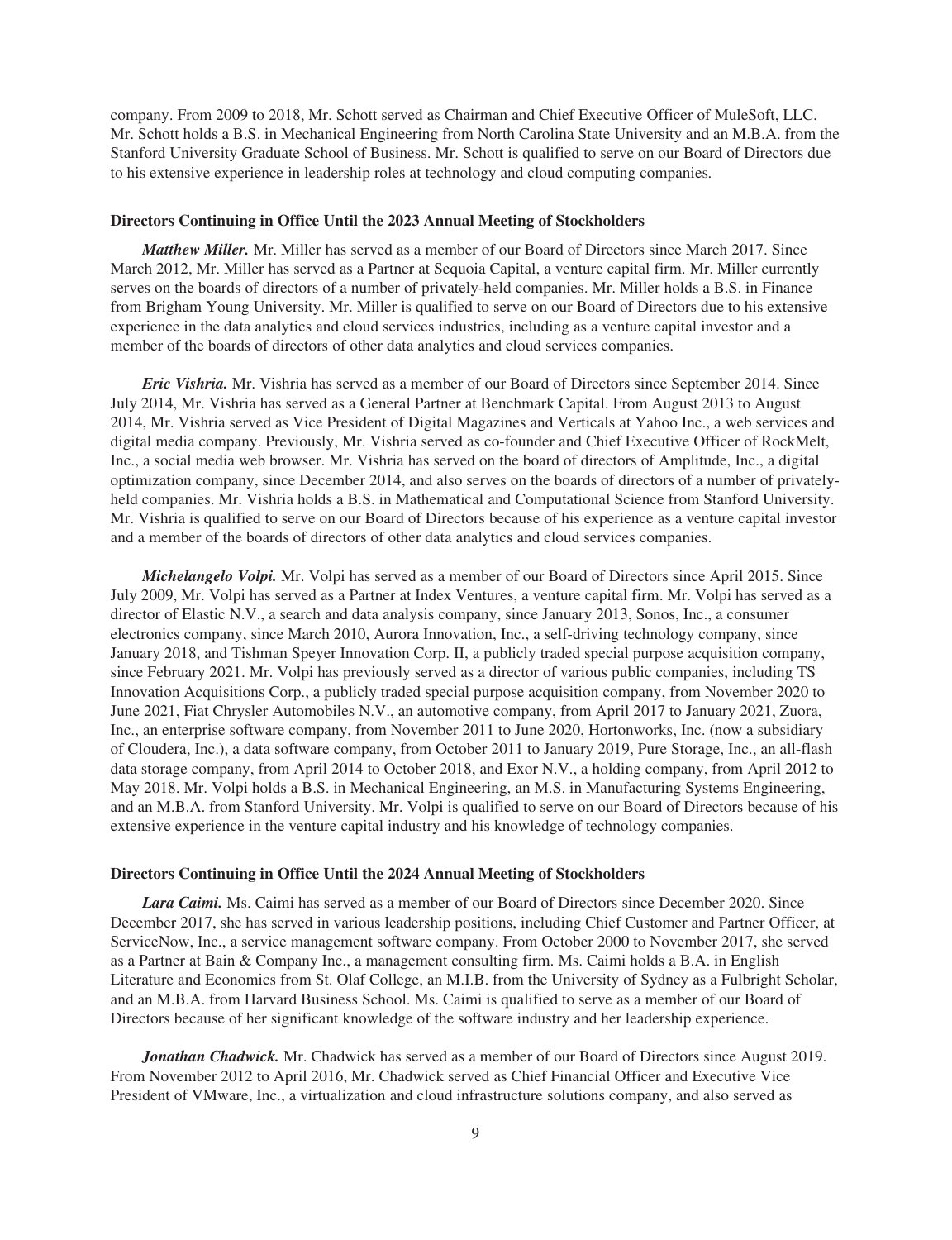VMware's Chief Operating Officer from August 2014 to April 2016. Previously, Mr. Chadwick served in various leadership positions at Skype Communication S.á.r.l., a voice over IP service, and Microsoft Corporation after its acquisition of Skype in October 2011. He has served as a director of Elastic N.V., a search and data analysis company, since August 2018, Zoom Video Communications, Inc., a video conferencing company, since September 2017, ServiceNow, Inc., a service management software company, since October 2016, Samsara Inc., an Internet-of-Things solution provider, since August 2020, and various private companies. He previously served on the board of directors of Cognizant Technology Solutions Corporation, an IT business services provider, from April 2016 to December 2019, and F5 Networks, Inc., an application networking delivery company, from August 2011 to June 2019. Mr. Chadwick was previously qualified as a Chartered Accountant in England and holds a B.Sc. degree in Electrical and Electronic Engineering from the University of Bath, UK. Mr. Chadwick is qualified to serve as a member of our Board of Directors because of his significant financial expertise as a chief financial officer of other companies and service on the boards of directors of various public companies.

*Neha Narkhede.* Ms. Narkhede is a co-founder of our company and has served as a member of our Board of Directors since our inception in September 2014. Since July 2021, Ms. Narkhede has served as Chief Executive Officer of Oscilar, Inc., a risk-management platform. She also served as our Chief Technology and Product Officer from 2015 through December 2019. From February 2010 to September 2014, she served as a software engineer and more recently as Lead, Streams Infrastructure at LinkedIn Corp., an employment-oriented online service company. Ms. Narkhede holds a B.E. in Computer Science from the University of Pune and an M.S. in Computer Science from the Georgia Institute of Technology. Ms. Narkhede is qualified to serve on our Board of Directors due to her experience as co-founder of our company and her expertise and experience as a software engineer.

#### **Independence of our Board of Directors**

Our Class A common stock is listed on the Nasdaq Global Select Market (Nasdaq). Under the listing standards of Nasdaq, independent directors must comprise a majority of a listed company's board of directors. In addition, the listing standards of Nasdaq require that, subject to specified exceptions, each member of a listed company's audit, compensation, and nominating and governance committees be independent. Under the listing standards of Nasdaq, a director will only qualify as an "independent director" if the listed company's board of directors affirmatively determines that the director does not have a relationship with the listed company (either directly or as a partner, shareholder, or officer of an organization that has a relationship with the company) that, in the opinion of the listed company's board of directors, would interfere with the exercise of independent judgment in carrying out the responsibilities of a director.

Audit committee members must also satisfy the additional independence criteria set forth in Rule 10A-3 under the Exchange Act and the listing standards of Nasdaq. Compensation committee members must also satisfy the additional independence criteria set forth in Rule 10C-1 under the Exchange Act and the listing standards of Nasdaq.

Our Board of Directors has undertaken a review of the independence of each director. Based on information provided by each director concerning his or her background, employment, and affiliations, our Board of Directors has affirmatively determined that each of our directors, other than Mr. Kreps and Ms. Narkhede, is "independent" as that term is defined under the listing standards of Nasdaq and the applicable rules and regulations of the SEC. In making these affirmative determinations, our Board of Directors considered the current and prior relationships that each non-employee director has with Confluent and all other facts and circumstances our Board of Directors deemed relevant in determining their independence, including the beneficial ownership of our capital stock by each non-employee director, and the transactions involving them described in the section titled "Transactions with Related Persons."

#### **Board Leadership**

Our Nominating and Governance Committee periodically considers the leadership structure of our Board of Directors and makes such recommendations to our Board of Directors as our Nominating and Governance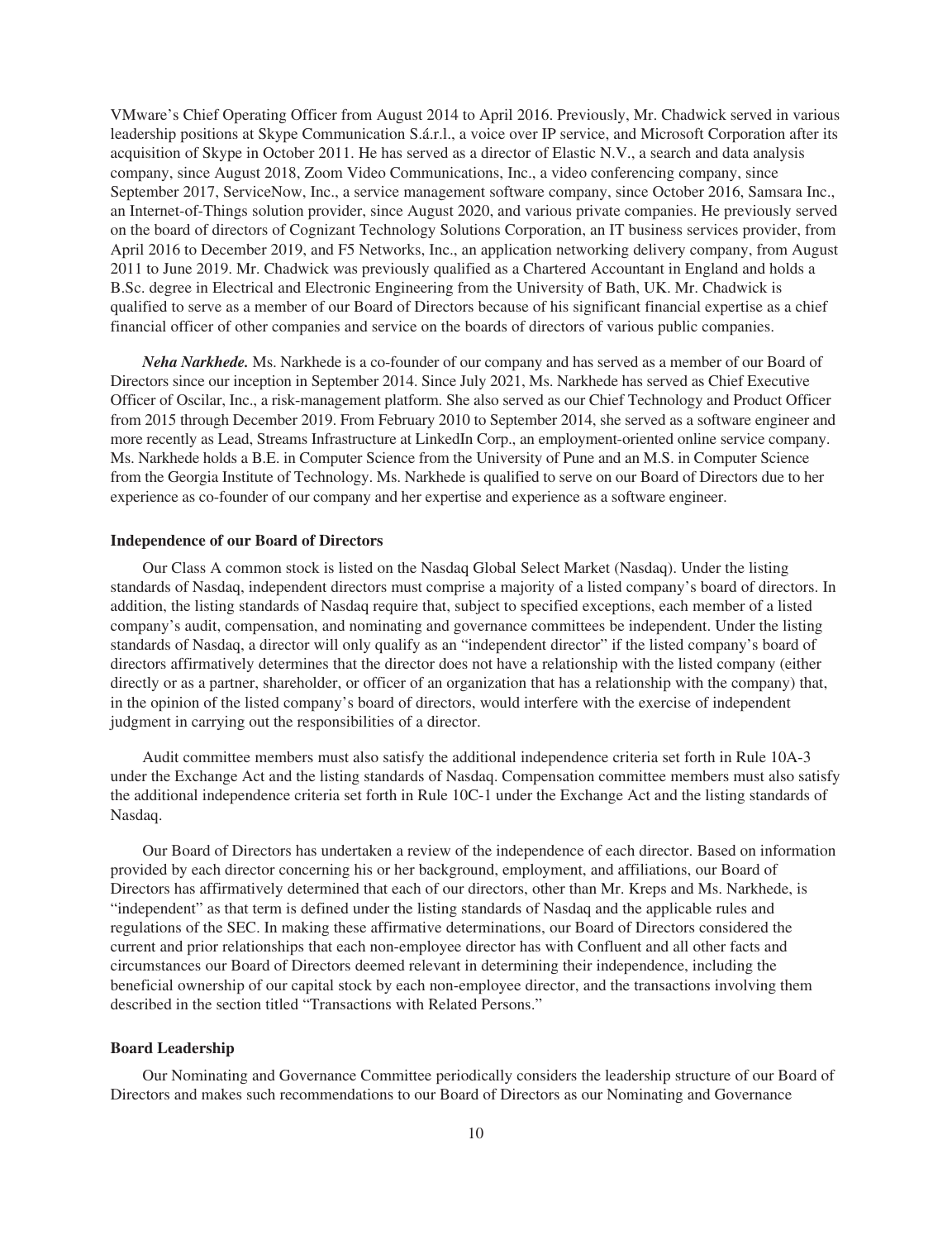Committee deems appropriate. Our Corporate Governance Guidelines also provide that, when our Board of Directors does not have an independent chairperson, the independent members of our Board of Directors will designate a "Lead Independent Director."

Currently, our Board of Directors believes that it is in the best interests of Confluent and our stockholders for our Chief Executive Officer, Mr. Kreps, to serve as both Chief Executive Officer and Chairperson given his knowledge of our company and industry and his strategic vision. Because Mr. Kreps has served and continues to serve in both these roles, our Board of Directors has appointed a Lead Independent Director, Greg Schott. As Lead Independent Director, Mr. Schott provides leadership to our Board of Directors if circumstances arise in which the role of Chief Executive Officer and Chairperson of our Board of Directors may be, or may be perceived to be, in conflict, and performs such additional duties as our Board of Directors may otherwise determine and delegate, including presiding over each executive session of non-management directors in which those directors meet without management participation. Our Board of Directors believes that its independence and oversight of management is maintained effectively through this leadership structure, the composition of our Board of Directors, and sound corporate governance policies and practices.

#### **Role of the Board in Risk Oversight**

Our Board of Directors oversees our risk management processes, which are designed to support the achievement of organizational objectives, improve long-term organizational performance, and enhance stockholder value while mitigating and managing identified risks. A fundamental part of our approach to risk management is not only understanding the most significant risks we face as a company and the necessary steps to manage those risks, but also deciding what level of risk is appropriate for Confluent. Our Board of Directors plays an integral role in guiding management's risk tolerance and determining an appropriate level of risk.

While our full Board of Directors has overall responsibility for evaluating key business risks, its committees monitor and report to our Board of Directors on certain risks. Our Audit Committee monitors our major financial, accounting, legal, compliance, investment, tax, cybersecurity and data privacy risks, and the steps our management has taken to identify and control these exposures, including by reviewing and setting guidelines, internal controls, and policies that govern the process by which risk assessment and management is undertaken. Our Audit Committee also monitors compliance with legal, regulatory, and ethical compliance programs, and directly supervises our internal audit function. Our Compensation Committee assesses and monitors whether our compensation philosophy and practices have the potential to encourage excessive risk-taking, and also plans for leadership succession. Our Nominating and Governance Committee oversees risks associated with director independence and the composition and organization of our Board of Directors, periodically reviews our Code of Conduct and Corporate Governance Guidelines, and provides general oversight of our other corporate governance policies and practices.

In connection with its reviews of the operations of our business, our full Board of Directors addresses holistically the primary risks associated with our business, as well as the key risk areas monitored by its committees, including cybersecurity and privacy risks. Our Board of Directors appreciates the evolving nature of our business and industry and oversees Confluent's monitoring and mitigation of new threats and risks as they emerge. In particular, our Board of Directors is committed to the prevention, timely detection, and mitigation of the effects of cybersecurity threats or incidents. Further, our Board of Directors has been closely monitoring the evolving COVID-19 pandemic, its potential effects on our business, and related risk mitigation strategies.

At periodic meetings of our Board of Directors and its committees, management reports to and seeks guidance from our Board of Directors and its committees with respect to the most significant risks that could affect our business, such as legal and compliance risks, cybersecurity and privacy risks, and financial, tax, and audit-related risks. In addition, among other matters, management provides our Audit Committee periodic reports on our compliance programs and investment policy and practices.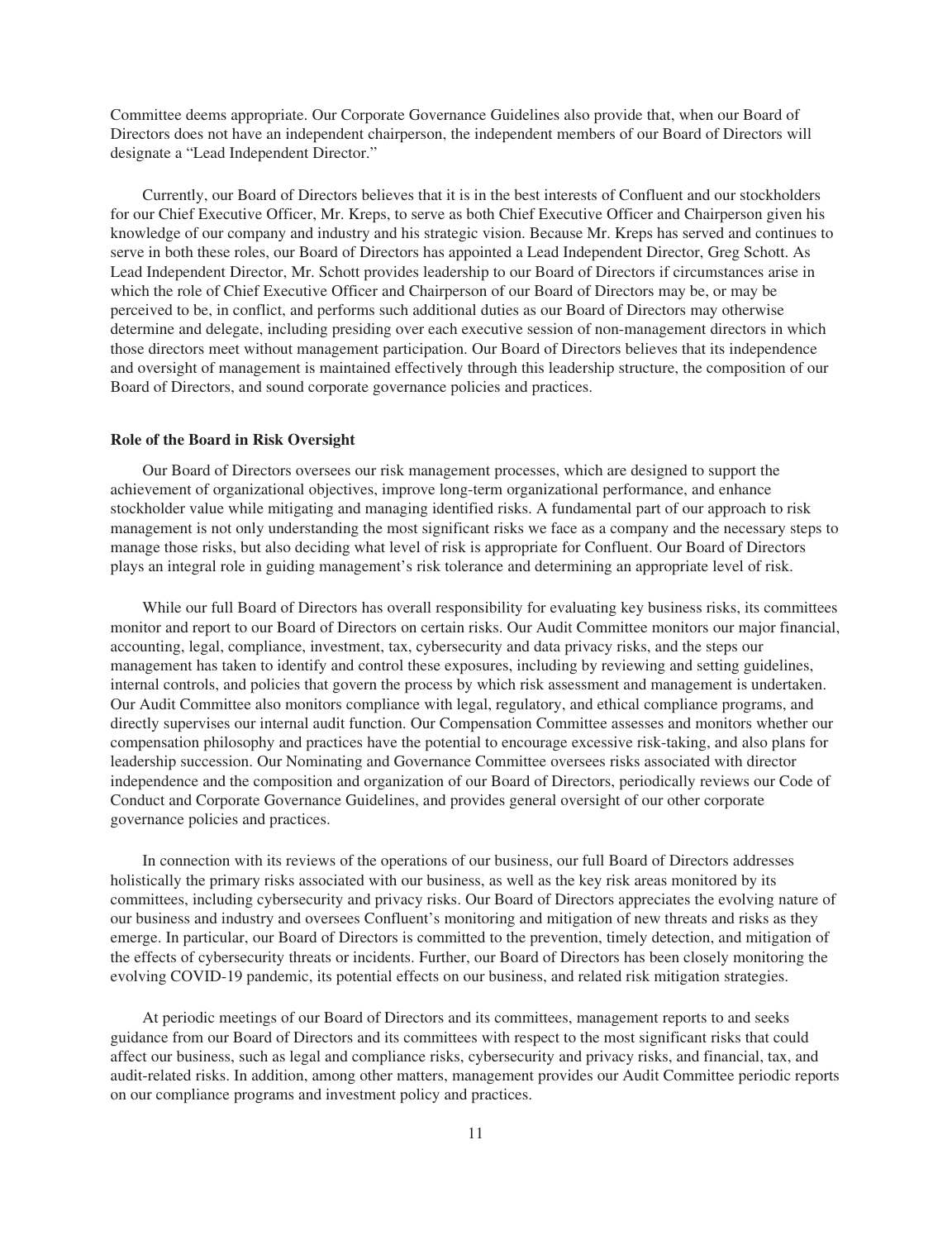#### **Board Meetings and Committees**

Our Board of Directors is responsible for the oversight of management and the strategy of Confluent and for establishing corporate policies. Our Board of Directors meets periodically during the year to review significant developments affecting Confluent and to act on matters requiring the approval of our Board of Directors. Our Board of Directors met eight times during our last fiscal year. Our Board of Directors has established an Audit Committee, a Compensation Committee, and a Nominating and Governance Committee. The Audit Committee met eight times during our last fiscal year. The Compensation Committee met six times during our last fiscal year. The Nominating and Governance Committee met six times during our last fiscal year. During our last fiscal year, each director attended at least 75% of the aggregate of (i) the total number of meetings of our Board of Directors held during the period for which he or she had been a director and (ii) the total number of meetings held by all committees of our Board of Directors on which he or she served during the periods that he or she served. We encourage our directors and nominees for director to attend our Annual Meeting.

Our Board of Directors also established a Mergers and Acquisitions Committee in January 2022.

The composition and responsibilities of each of the standing committees of our Board of Directors are described below. Members serve on these committees until their resignation or until otherwise determined by our Board of Directors. Our Board of Directors may establish other committees as it deems necessary or appropriate from time to time.

| Name                              | Audit                   | Compensation | Nominating and<br>Governance | Mergers &<br><b>Acquisitions</b> |
|-----------------------------------|-------------------------|--------------|------------------------------|----------------------------------|
|                                   |                         |              |                              |                                  |
|                                   |                         |              |                              |                                  |
| Jonathan Chadwick                 | $\overline{\mathsf{C}}$ |              |                              |                                  |
| Alyssa Henry                      |                         |              |                              |                                  |
| Matthew Miller                    |                         |              |                              |                                  |
| Neha Narkhede                     |                         |              |                              |                                  |
| Greg Schott+                      |                         | <b>C</b>     |                              |                                  |
| Eric Vishria                      |                         |              |                              |                                  |
| Michelangelo Volpi                |                         |              | C                            | <b>ici</b>                       |
| $\alpha$ $\beta$ $\alpha$ $\beta$ |                         |              |                              |                                  |

- ă Committee Chairperson
- Lead Independent Director

#### *Audit Committee*

Our Audit Committee consists of Jonathan Chadwick, Matthew Miller, and Eric Vishria. The chairperson of our Audit Committee is Mr. Chadwick. Our Board of Directors has determined that each member of our Audit Committee satisfies the independence requirements under the listing standards of Nasdaq and Rule 10A-3(b)(1) of the Exchange Act. Our Board of Directors has determined that Mr. Chadwick is an "audit committee financial expert" within the meaning of SEC regulations. Each member of our Audit Committee can read and understand fundamental financial statements in accordance with applicable requirements. In arriving at these determinations, our Board of Directors has examined each Audit Committee member's scope of experience and the nature of his employment.

The primary purpose of our Audit Committee is to discharge the responsibilities of our Board of Directors with respect to our accounting and financial reporting processes and internal controls, the audit and integrity of our financial statements, overseeing our independent registered public accounting firm and our internal audit function, our compliance with applicable laws, and our risk assessment and risk management with respect to financial, accounting, tax, cybersecurity and information technology matters. Specific responsibilities of our Audit Committee include:

• helping our Board of Directors oversee our accounting and financial reporting processes and internal controls;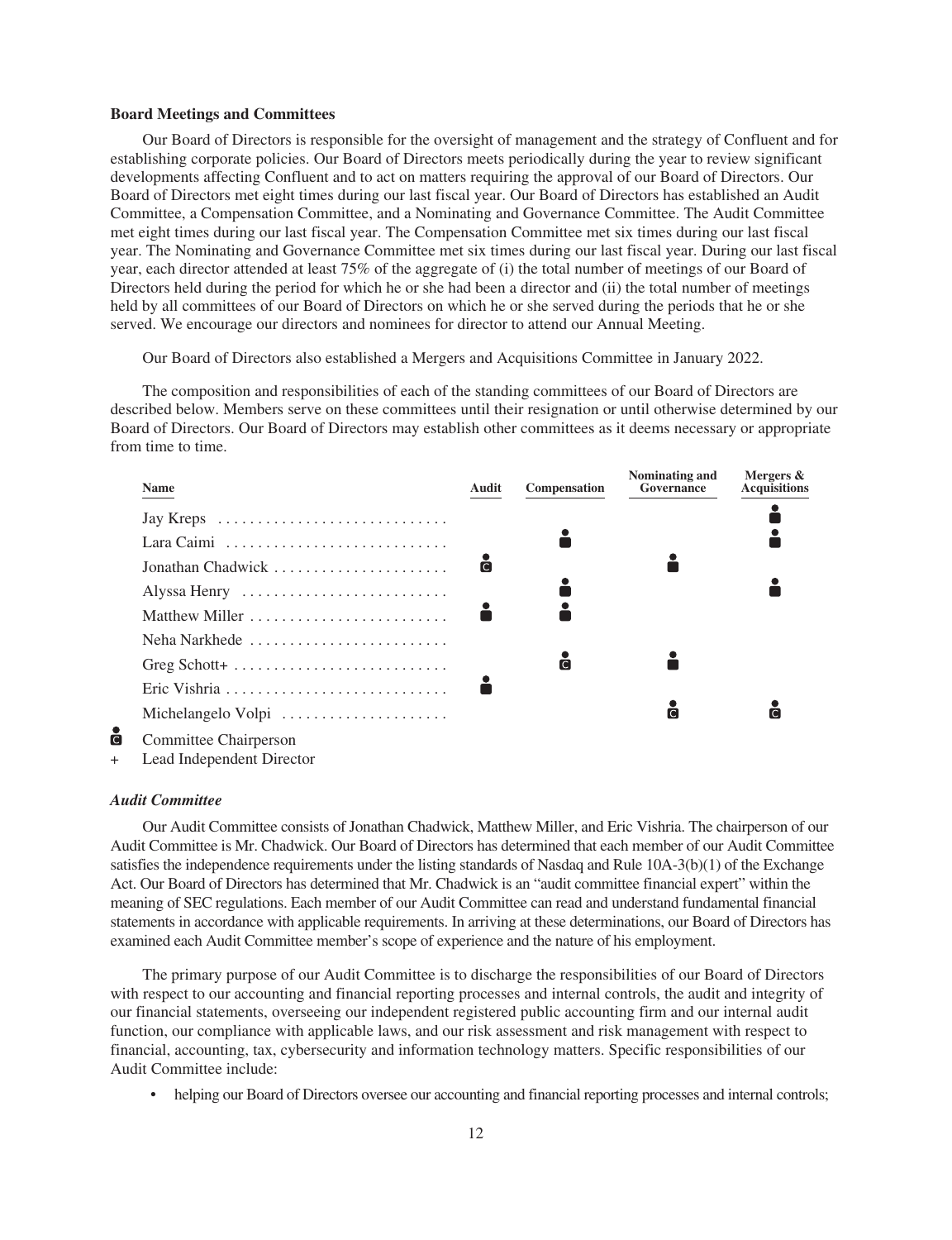- managing the selection, appointment, compensation, retention, independence, evaluation, and performance of a qualified firm to serve as the independent registered public accounting firm to audit our financial statements;
- approving or, as permitted, pre-approving, audit and permissible non-audit and tax services to be performed by the independent registered public accounting firm;
- discussing the scope, materiality, and timing of the annual audit with the independent registered public accounting firm and reviewing, with management and the independent registered public accounting firm, the results of the independent audit and the quarterly reviews;
- preparing the Audit Committee Report that the SEC requires in our annual proxy statement;
- reviewing and discussing with management and the independent registered public accounting firm the adequacy and effectiveness of our internal controls, and any fraud involving management or other Confluent employees that have a significant role in our internal controls;
- reviewing and discussing the adequacy and effectiveness of our disclosure controls and procedures;
- meeting periodically with the internal auditors;
- reviewing and discussing with management and the independent registered public accounting firm the adequacy and effectiveness of our legal, regulatory, and ethical compliance programs and reports regarding compliance with applicable laws, regulations and internal compliance programs;
- overseeing procedures for the receipt, retention, and treatment of complaints on accounting, internal accounting controls, or audit matters, and for employees to submit concerns anonymously about questionable accounting or auditing matters;
- reviewing and discussing our major financial risk exposures, including reviewing our policies on risk assessment and risk management;
- reviewing significant cybersecurity matters and concerns, including information security, data privacy, and related regulatory matters and compliance;
- reviewing with management our investment philosophy and policies;
- overseeing significant tax matters;
- reviewing and overseeing related party transactions;
- setting hiring policies with respect to employees and former employees of our independent registered public accounting firm; and
- reviewing our Whistleblower Policy, Global Anti-Bribery and Anti-Corruption Policy, Related Person Transactions Policy, and other policies as requested by our management.

Our Audit Committee operates under a written charter that satisfies the applicable listing standards of Nasdaq and is available to stockholders on our website at https://investors.confluent.io/.

#### *Compensation Committee*

Our Compensation Committee consists of Lara Caimi, Alyssa Henry, Matthew Miller and Greg Schott. The chairperson of our Compensation Committee is Mr. Schott. Our Board of Directors has determined that each member of our Compensation Committee is independent under the listing standards of Nasdaq and Rule 10C-1 of the Exchange Act, and a "non-employee director" as defined in Rule 16b-3 promulgated under the Exchange Act.

The primary purpose of our Compensation Committee is to discharge the responsibilities of our Board of Directors in overseeing our compensation policies, plans, and programs, and to review and determine, or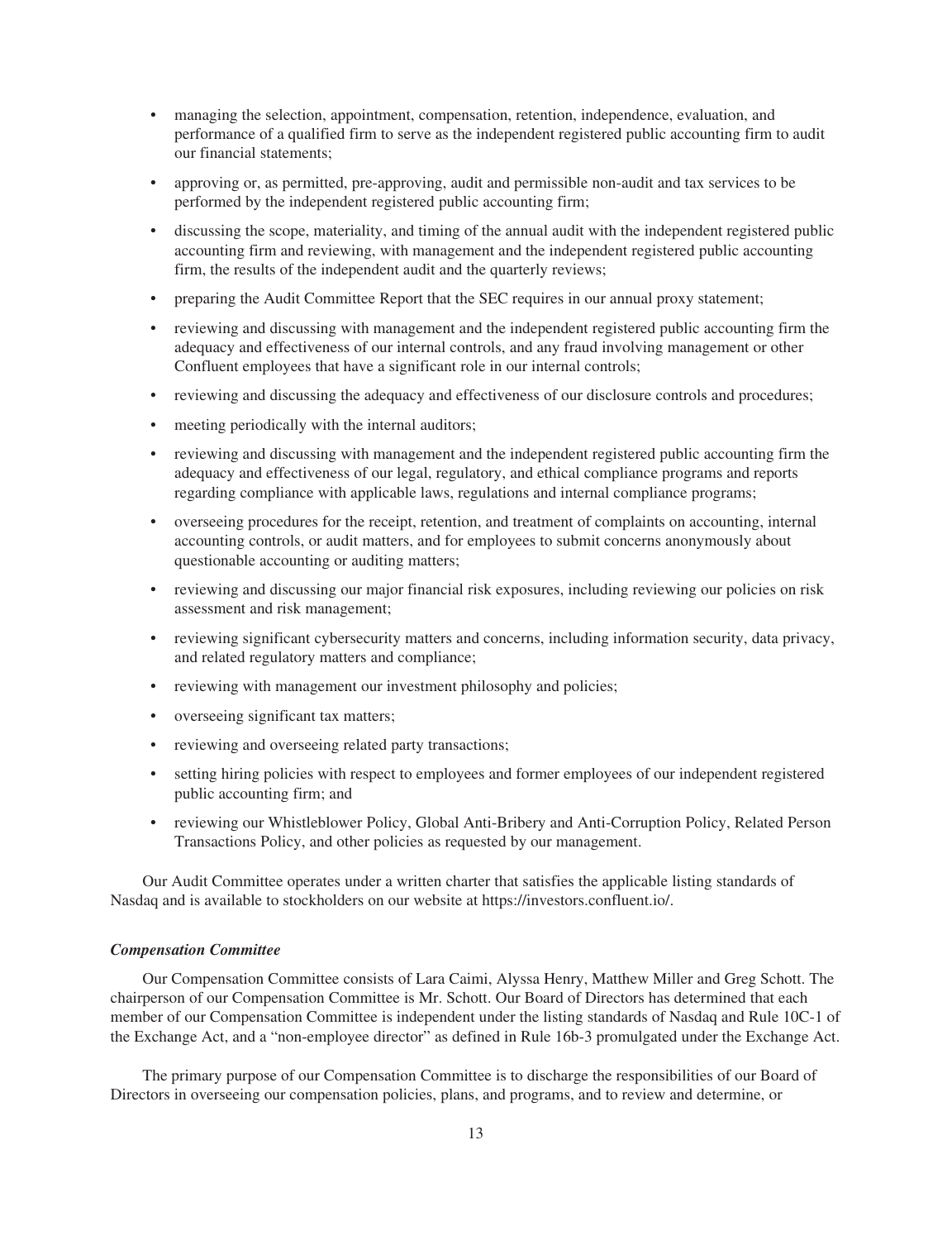recommend to our Board of Directors for approval, as appropriate, the compensation to be paid to our executive officers and directors. Specific responsibilities of our Compensation Committee include:

- approving the retention of compensation consultants and outside service providers and advisors;
- reviewing and approving the corporate goals and objectives applicable to the compensation of our Chief Executive Officer and, with the independent members of our Board of Directors, evaluating our Chief Executive Officer's performance with respect to those goals and objectives;
- reviewing and recommending to the independent members of our Board of Directors for approval the compensation of our Chief Executive Officer and any severance arrangements or change of control protections;
- in consultation with our Chief Executive Officer, reviewing and approving the compensation of our other executive officers and any severance arrangements or change of control protections;
- reviewing, approving, administering, amending, or terminating our incentive compensation plans, including by establishing performance objectives and certifying performance achievement, and granting awards under the plans (except with respect to our Chief Executive Officer, whereby our Compensation Committee will recommend award grants to the independent members of our Board of Directors for approval);
- administering our equity incentive plans and other benefit plans;
- overseeing our compensation philosophy and the risks arising from our compensation philosophy and practices;
- reviewing and recommending to our Board of Directors for approval the frequency with which we will conduct stockholder advisory votes on executive compensation and overseeing our submissions to stockholders on executive compensation matters, when applicable;
- reviewing and recommending to our Board of Directors the compensation of our non-employee directors;
- reviewing, adopting, amending, or terminating, or recommending to our Board of Directors for review, adoption, amendment, or termination, and overseeing our stock ownership policies and clawback policies, as determined to be necessary or appropriate or as required by law;
- reviewing and discussing with management our Compensation Discussion and Analysis, when required;
- preparing the Compensation Committee Report that the SEC requires in our annual proxy statement, when required;
- reviewing and approving our peer companies; and
- reviewing our succession plans for our executive management team (and, with respect to our Chief Executive Officer, together with the other independent members of our Board of Directors) and assisting our Board of Directors in evaluating potential successors to our Chief Executive Officer.

Our Compensation Committee operates under a written charter that satisfies the applicable listing standards of Nasdaq and is available to stockholders on our website at https://investors.confluent.io/.

#### *Processes and Procedures for Compensation Decisions*

Our Compensation Committee is primarily responsible for establishing and reviewing our overall compensation strategy. In addition, our Compensation Committee oversees our compensation and benefit plans and policies, administers our equity incentive plans, reviews and approves all compensation decisions relating to our executive officers, and reviews and recommends all compensation decisions relating to our Chief Executive Officer to the independent members of our Board of Directors. Our Compensation Committee consults with our Chief Executive Officer regarding the compensation of our executive officers other than himself.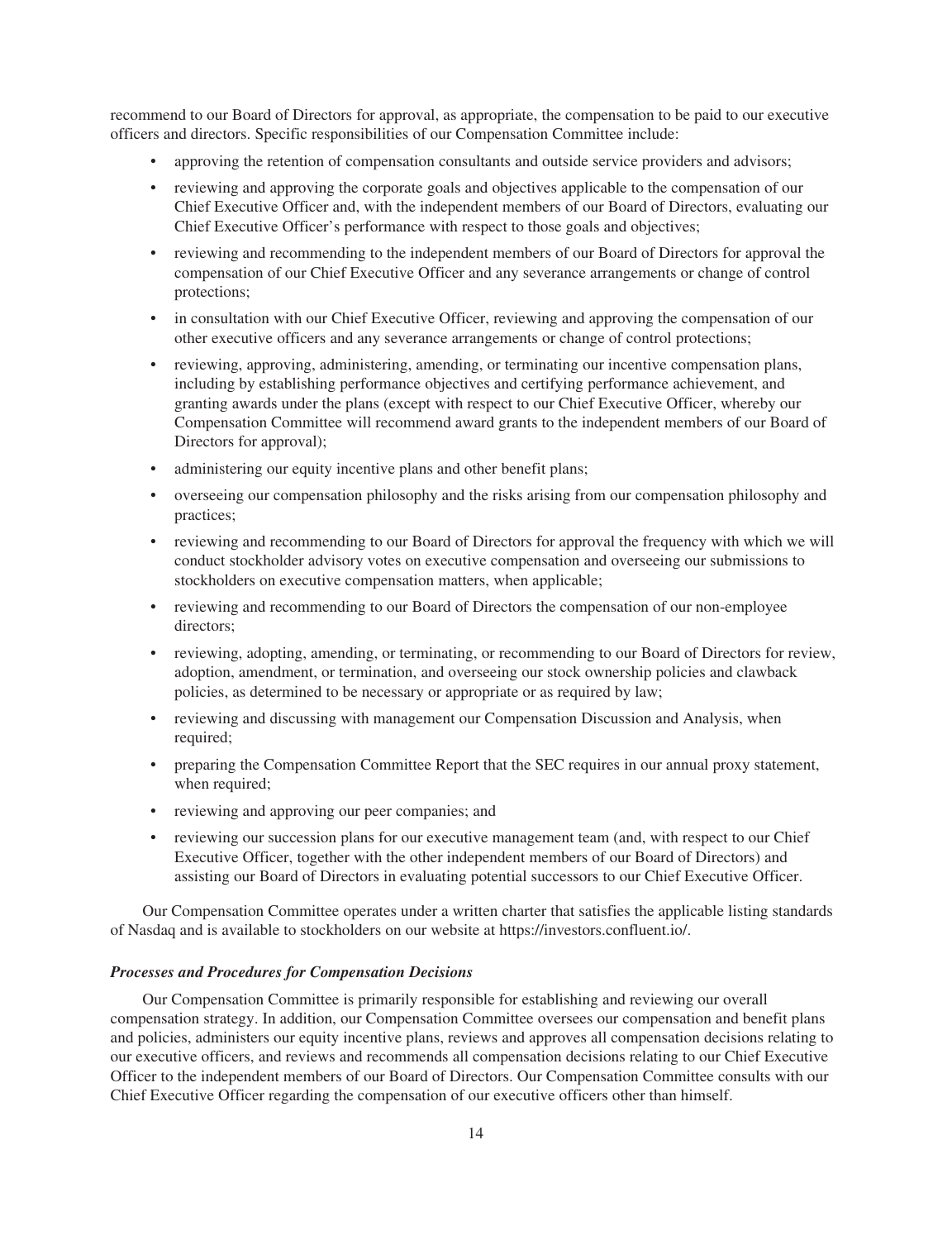The Compensation Committee has adopted an equity award grant policy governing equity awards that are granted to our officers, employees, service providers and members of our Board of Directors. This policy provides that equity awards will be granted either by our Board of Directors or our Compensation Committee at a meeting or by unanimous written consent. The exercise price of any stock option award must be equal to or greater than the fair market value of our Class A common stock on the date of grant. As part of its oversight function, our Compensation Committee reviews the grants awarded under the equity award grant policy. The delegation of authority to our Compensation Committee under the equity award grant policy is not exclusive, and both our Board of Directors and our Compensation Committee retain the right to grant equity awards.

Under its charter, our Compensation Committee has the right to retain or obtain the advice of compensation consultants, independent legal counsel, and other advisers. During the year ended December 31, 2021, our Compensation Committee retained Compensia, Inc. (Compensia), a compensation consulting firm with compensation expertise relating to technology companies, to provide it with market information, analysis, and other advice relating to executive compensation on an ongoing basis. Compensia was engaged directly by our Compensation Committee to, among other things, assist in developing an appropriate group of peer companies to help us determine the appropriate level of overall compensation for our executive officers and non-employee directors, as well as to assess each separate element of executive officer and non-employee director compensation, with a goal of ensuring that the compensation we offer to our executive officers and non-employee directors is competitive, fair, and appropriately structured. Compensia does not provide any non-compensation related services to us, and maintains a policy that is specifically designed to prevent any conflicts of interest. In addition, our Compensation Committee has assessed the independence of Compensia, taking into account, among other things, the factors set forth in Exchange Act Rule 10C-1 and the listing standards of Nasdaq, and concluded that no conflict of interest exists with respect to the work that Compensia performs for our Compensation Committee.

#### *Compensation Committee Interlocks and Insider Participation*

None of the members of our Compensation Committee are currently or has been at any time one of our officers or employees. None of our executive officers currently serves, or has served during the last year, as a member of the board of directors or compensation committee of any entity that has one or more executive officers serving as a member of our Board of Directors or Compensation Committee.

#### *Nominating and Governance Committee*

Our Nominating and Governance Committee consists of Jonathan Chadwick, Greg Schott, and Michelangelo Volpi. The chairperson of our Nominating and Governance Committee is Mr. Volpi. Our Board of Directors has determined that each member of our Nominating and Governance Committee is independent under the listing standards of Nasdaq.

The primary purpose of our Nominating and Governance Committee is to assist our Board of Directors in identifying individuals to become members of our Board of Directors, to select, or recommend to our Board of Directors, director nominees for each annual meeting of stockholders and members for each committee of our Board of Directors, to develop and maintain our corporate governance policies, and to oversee the evaluation of our Board of Directors and its committees. Specific responsibilities of our Nominating and Governance Committee include:

- determining the qualifications, qualities, skills, and other expertise required to be a director, and to develop and recommend to our Board of Directors for approval criteria for director nominees;
- evaluating the size, composition, organization, and governance of our Board of Directors and its committees;
- identifying, evaluating, and selecting, or recommending to our Board of Directors for selection, candidates to serve on our Board of Directors, including the nomination of incumbent directors for reelection and nominees recommended by stockholders;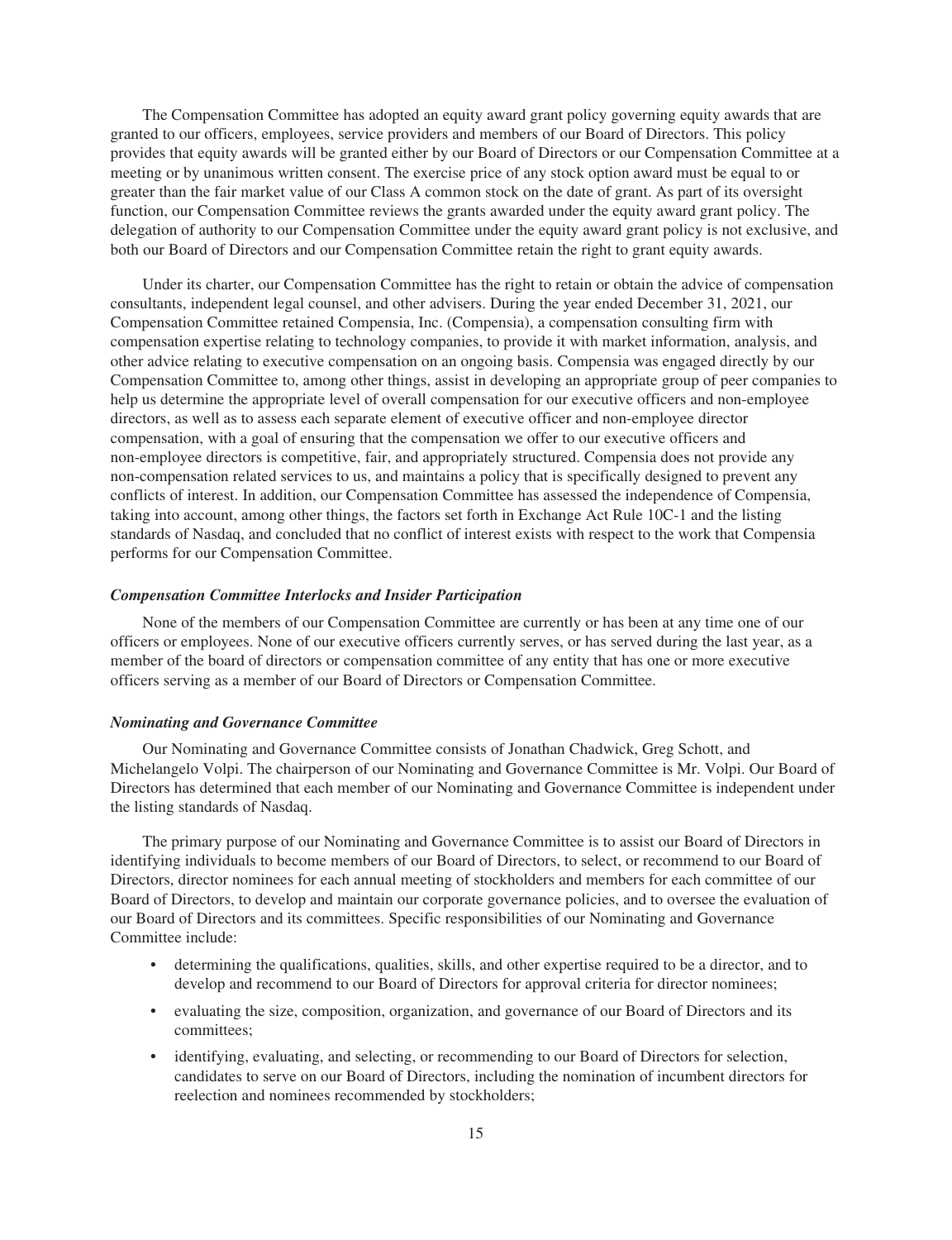- considering the leadership structure of our Board of Directors, including the separation of the Chairperson and Chief Executive Officer roles and/or the appointment of a Lead Independent Director;
- evaluating the independence of directors and director nominees;
- reviewing and making recommendations to our Board of Directors regarding the structure, composition and chairpersons of the committees of our Board of Directors;
- developing, reviewing, and making recommendations to our Board of Directors regarding our Corporate Governance Guidelines and other policies as requested by our management;
- overseeing our corporate governance practices, including reviewing and making recommendations to our Board of Directors regarding any changes to our Amended and Restated Certificate of Incorporation or Amended and Restated Bylaws;
- overseeing annual evaluations of the Board of Directors and its committees;
- reviewing stockholder proposals for action at our annual meeting and making recommendations to our Board of Directors regarding any such proposals;
- reviewing and monitoring compliance with our Code of Conduct and approving any changes; and
- reviewing actual and potential conflicts of interest of directors and officers.

Our Nominating and Governance Committee operates under a written charter that satisfies the applicable listing standards of Nasdaq and is available to stockholders on our website at https://investors.confluent.io/.

## **Nomination to the Board of Directors**

Candidates for nomination to our Board of Directors are selected by our Board of Directors based on the recommendation of the Nominating and Governance Committee in accordance with the Committee's charter, our policies, our Amended and Restated Certificate of Incorporation and Amended and Restated Bylaws, our Corporate Governance Guidelines, and the requirements of applicable law. In recommending candidates for nomination, the Nominating and Governance Committee considers candidates recommended by directors, officers, and employees, as well as candidates that are properly submitted by stockholders in accordance with our policies and Amended and Restated Bylaws, using the same criteria to evaluate all such candidates.

A stockholder that wishes to recommend a candidate for election to the Board of Directors may send a letter directed to our Secretary at 899 W. Evelyn Avenue, Mountain View, California 94041. The letter must include, among other things, the candidate's name, business and residence address, biographical data and relevant qualifications, and the class and number of Confluent shares held. Additional information regarding the process and required information to properly and timely submit stockholder nominations for candidates for membership on our Board of Directors is set forth in our Amended and Restated Bylaws and Corporate Governance Guidelines.

Evaluations of candidates generally involve a review of background materials, internal discussions, and interviews with selected candidates as appropriate and, in addition, the Nominating and Governance Committee may engage consultants or third-party search firms to assist in identifying and evaluating potential nominees.

#### **Director Qualifications**

In addition to the qualifications, qualities, and skills that are necessary to meet U.S. state and federal legal, regulatory and Nasdaq listing requirements and the provisions of our Amended and Restated Certificate of Incorporation, Amended and Restated Bylaws, Corporate Governance Guidelines, Policies and Procedures for Director Candidates, and charters of the committees of our Board of Directors, our Board of Directors will consider the following factors in considering director candidates: (i) high personal and professional ethics and integrity, (ii) proven achievement and competence in the nominee's field and the ability to exercise sound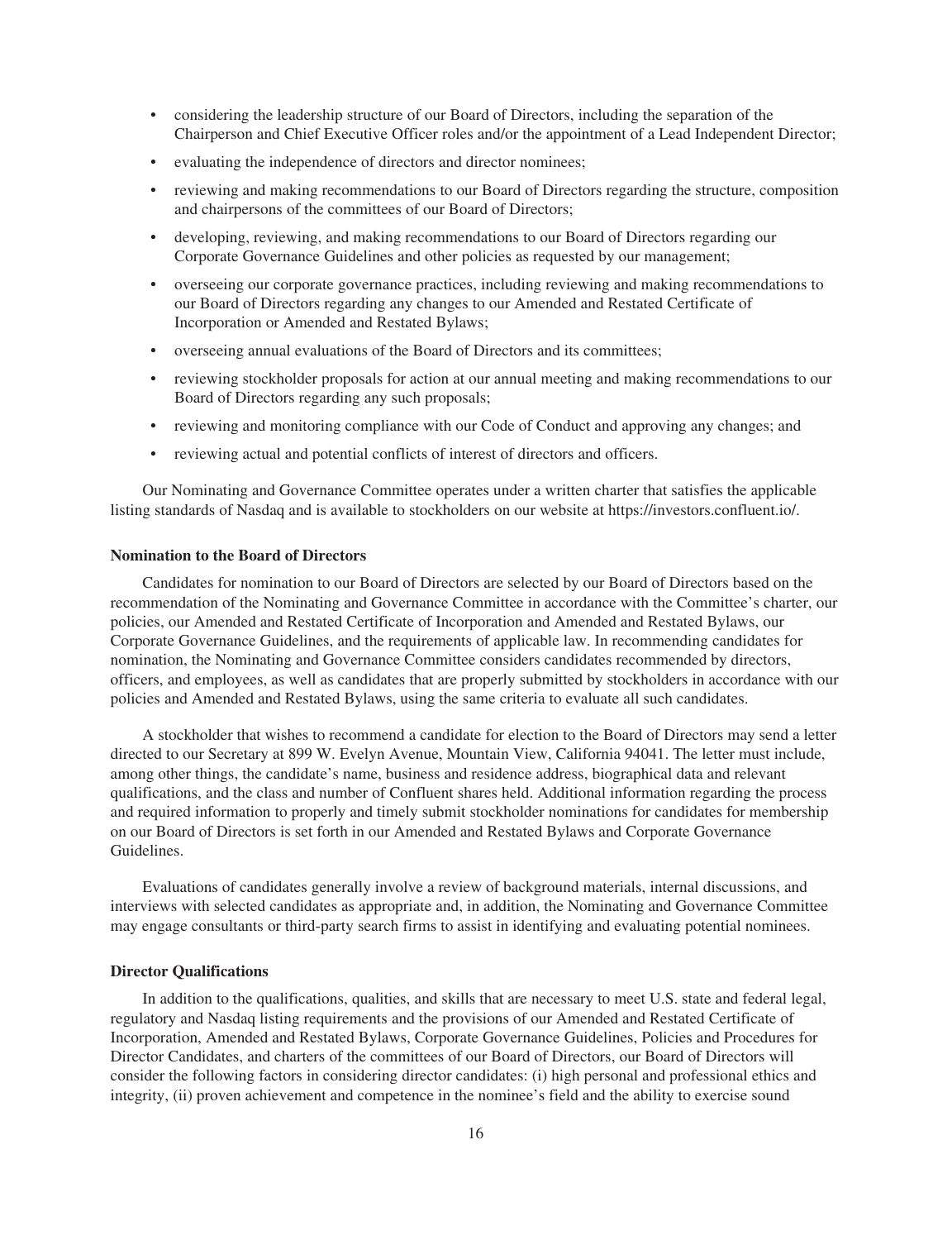business judgment, (iii) skills that are complementary to those of the existing Board of Directors, (iv) the ability to assist and support management and make significant contributions to Confluent's success, and (v) an understanding of the fiduciary responsibilities that are required of a member of the Board of Directors and the commitment of time and energy necessary to diligently carry out those responsibilities.

When considering nominees, our Board of Directors and Nominating and Governance Committee may also take into consideration many other factors including, among other things, the current composition of our Board of Directors, Confluent's current operating requirements, the candidates' character, integrity, judgment, diversity, independence, areas of expertise, professional experience, industry knowledge, experience with high growth technology companies, public company experience, length of service, potential conflicts of interest, the candidates' other commitments, and the long-term interests of our stockholders. Our Board of Directors and Nominating and Governance Committee evaluate the foregoing factors, among others, and do not assign any particular weighting or priority to any of the factors.

| <b>Board Diversity Matrix (as of March 31, 2022)</b>             |        |      |  |  |  |
|------------------------------------------------------------------|--------|------|--|--|--|
| <b>Board Size:</b>                                               |        |      |  |  |  |
| <b>Total Number of Directors</b>                                 |        | 9    |  |  |  |
|                                                                  | Female | Male |  |  |  |
| <b>Gender:</b>                                                   |        |      |  |  |  |
| <b>Directors</b>                                                 | 3      | 6    |  |  |  |
| Number of Directors who Identify in Any of the Categories Below: |        |      |  |  |  |
| Asian                                                            |        |      |  |  |  |
| White                                                            | 2      |      |  |  |  |

#### **Stockholder Communications with the Board of Directors**

Stockholders or interested parties who wish to communicate with our non-management directors may send messages to our Chief Legal Officer and Cooley LLP, our outside corporate counsel, via email at stockholdercommunications@confluent.io. In accordance with our Policies and Procedures for Stockholder Communications to Independent Directors, our Chief Legal Officer or legal department, in consultation with appropriate directors as necessary, will review all incoming stockholder communications (except for mass mailings, product complaints or inquiries, job inquiries, business solicitations, and patently offensive or otherwise inappropriate material). If appropriate, our Chief Legal Officer or legal department will route such communications to the appropriate director(s) or, if none is specified, to the chairperson of the Nominating and Governance Committee or the Lead Independent Director after review by the legal department.

#### **Corporate Governance Guidelines**

Our Board of Directors has adopted Corporate Governance Guidelines to ensure that our Board of Directors has the necessary practices in place to review and evaluate Confluent's business operations and make decisions that are independent of our management. The Corporate Governance Guidelines set forth the practices our Board of Directors intends to follow with respect to, among other things, board composition and selection, board meetings and involvement of senior management, Chief Executive Officer performance evaluation and succession planning, board committees and compensation and director education. Our Corporate Governance Guidelines also require the approval of our Board of Directors for service by any director on more than four additional public company boards. The Corporate Governance Guidelines, as well as the charters for each committee of our Board of Directors, are posted on our website at https://investors.confluent.io/.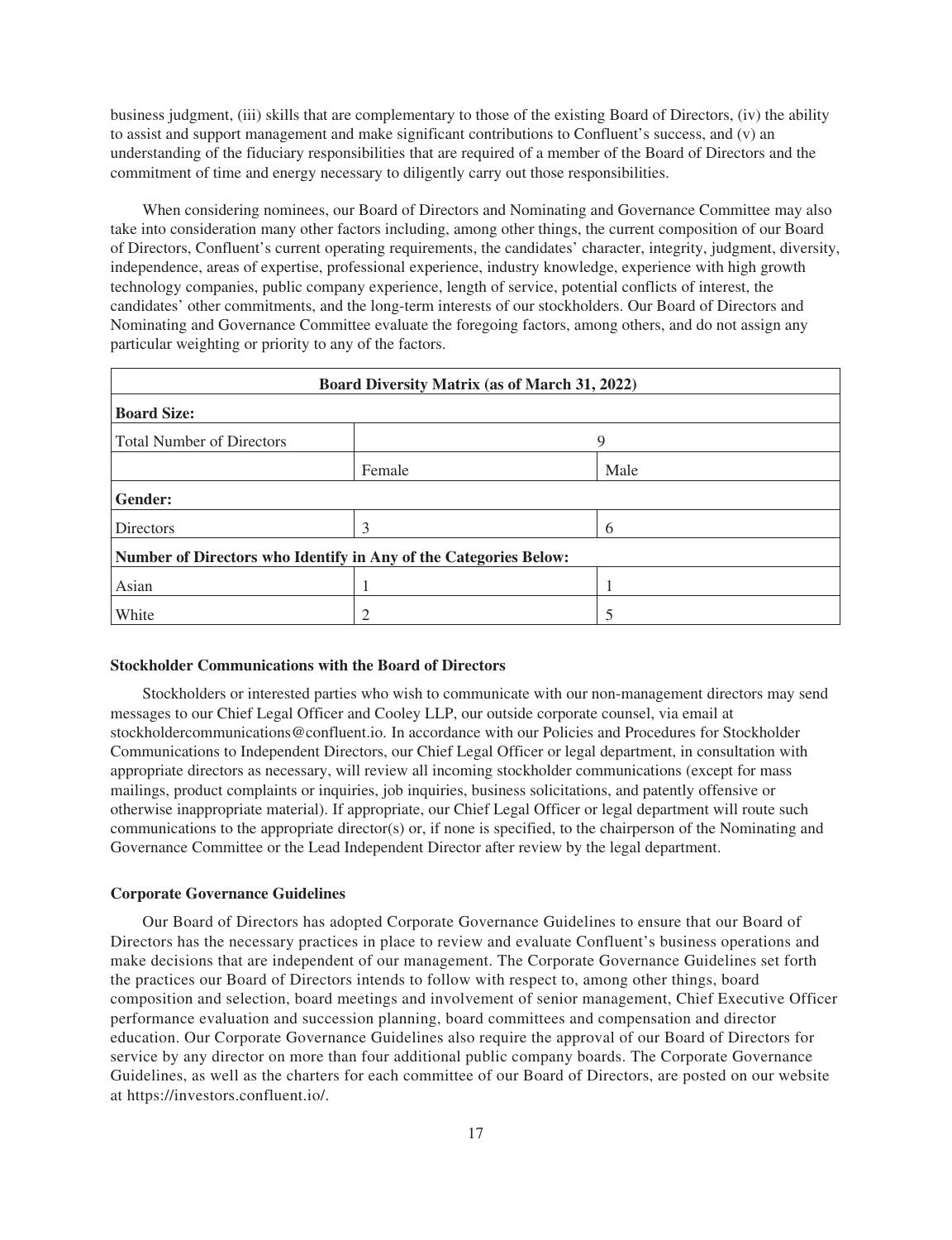#### **Code of Conduct**

We maintain a Code of Conduct that is applicable to all employees, executive officers, and directors. Our Code of Conduct is available on our Investor Relations website at https://investors.confluent.io/ under "Governance Documents." We expect that any amendments to the Code of Conduct, or any waivers of its requirements, will be disclosed on our website, if required by applicable law or the listing standards of Nasdaq. The reference to our website address does not constitute incorporation by reference of the information contained at or available through our website, and you should not consider it to be a part of this Proxy Statement.

#### **Prohibition on Hedging, Short Sales, and Pledging**

Our Insider Trading Policy prohibits officers, directors, employees, and other related individuals from engaging in derivatives securities or hedging transactions, including prepaid variable forward contracts, equity swaps, collars and exchange funds, or otherwise engaging in transactions that hedge or offset, or are designed to hedge or offset, any decrease in the market value of our securities and the risks associated with holding our common stock. Our Insider Trading Policy also prohibits trading in publicly-traded options, such as puts and calls, and other derivative securities with respect to our securities (other than stock options and other compensatory equity awards issued by us), as well as holding our common stock in margin accounts.

#### **Our Employees and Human Capital Resources**

#### *Our Community*

Our employees are the power behind our innovation and the foundation of our business. Investing in our people is always a top priority and we constantly strive to enhance and advance our culture and community. As of December 31, 2021, we had 1,981 employees distributed across 21 countries. 67% of our employees at that time were located within the United States. Some individual employees outside of the United States may be members of trade unions or participate in staff representative bodies, including in France where we have assisted employees in forming a Social Economic Committee as required by local law.

### *Culture and Values*

Culture is about how all employees at Confluent work together to get things done. Each part of the company has distinct norms and practices that are specific to what they do. But across Confluent, we share attributes of a common company culture that help us agree on how we will interact as a group, who we hire and help determine what kind of behavior is rewarded. Our six core values are:

- Earn Our Customers' Love
- To Build a Great Company, Build a Great Team
- Be Smart, Humble, and Empathetic
- Be Fired Up and Get Stuff Done
- Be Tasteful, Not Wasteful
- One Team

#### *Engagement*

We conduct regular, anonymous engagement surveys to help us understand the employee experience, maintain a real-time pulse on employee engagement, and continuously action areas of opportunity as an organization. It is a quick way for management to see trends in engagement and progress on action plans. By continuing to lift our engagement, we can impact retention and attraction of top talent to Confluent.

#### *Learning and Development*

We strive to provide a culture of curiosity and learning where employees can try new things and continually grow and develop. We offer a variety of resources to support this, including quarterly manager check-ins to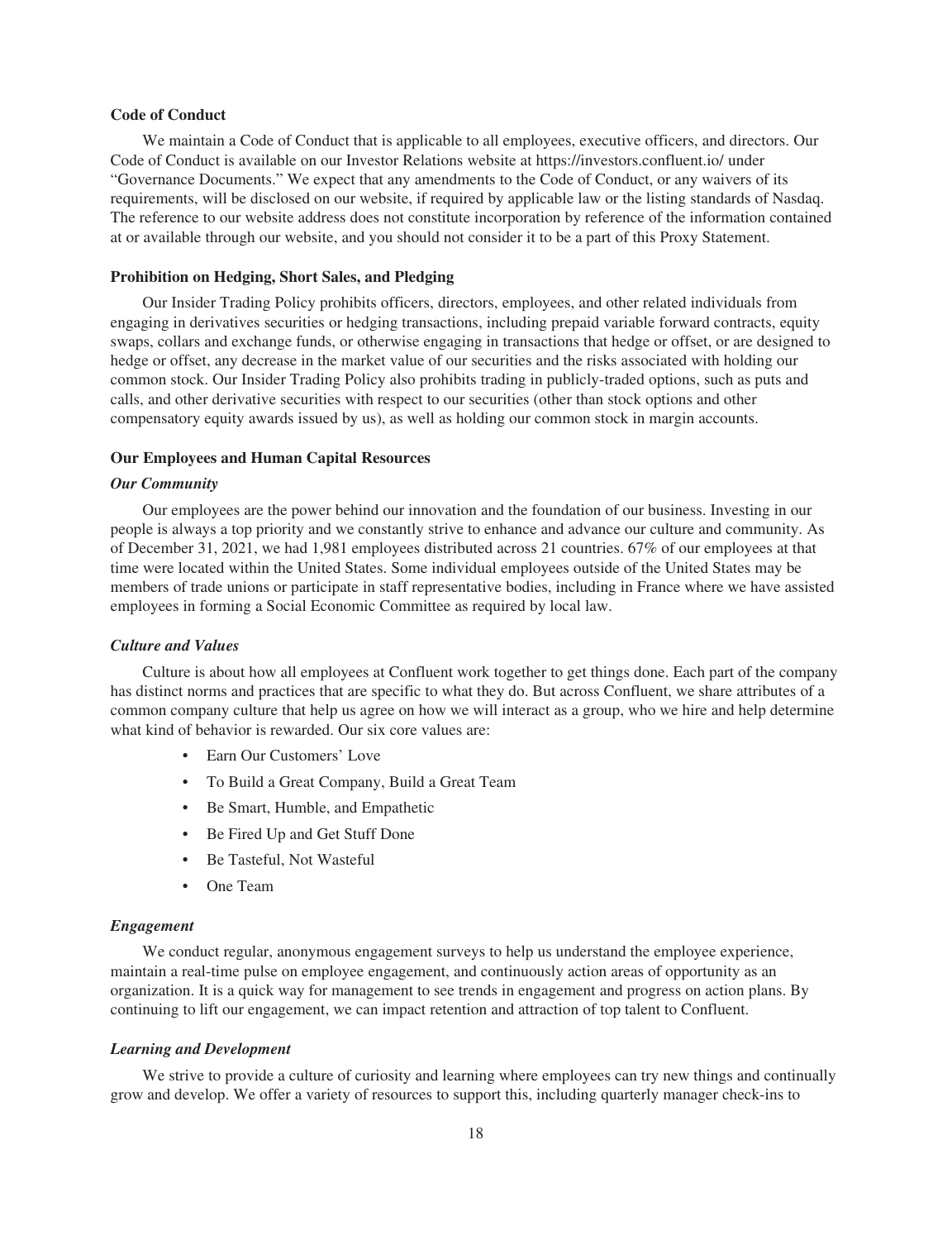facilitate development conversations, an on-demand e-learning platform and ongoing learning programs delivered by our Learning and Development team.

#### *Compensation and Benefits*

We aim to provide compensation and benefits that are equitable, competitive, and meet the diverse needs of our global workforce. We believe it is an important factor for our employees to have a stake in our success, which is why our total compensation packages include both cash and equity components for most levels.

In addition to our standard suite of health, dental, retirement, and paid time off benefits, we have renewed our focus on employee wellness in response to the COVID-19 pandemic. These efforts included the introduction of new employee counseling resources through enhanced medical benefits, a more robust employee assistance program, launching a fertility benefit, and increasing our paid parental leave program. We also introduced team "recharge days" to allow employees three workdays per quarter to truly unplug and focus their full attention on personal pursuits including health, family, and wellbeing.

While Confluent has been remote-friendly from the start, since March 2020, many of our employees have been working remotely and we expect to continue that practice even as our offices reopen. We believe that our continued investments in our remote-first model will enable us to attract top talent and provide employees the flexibility they increasingly seek.

#### *Diversity and Inclusion*

We are committed to the principles of fairness and equality. We believe that this commitment makes us a stronger, more vibrant, and more innovative company. We seek to build an environment where every employee, regardless of background, identity, or life experience, has an equal opportunity to grow and thrive.

#### **Stock Ownership Guidelines**

In an effort to align our directors' and executive officers' interests with those of our stockholders, we have adopted Stock Ownership Guidelines. Within five years of becoming subject to the guidelines, our non-employee directors are expected to own or hold Confluent stock, including any vested restricted stock units and restricted stock awards (Qualifying Confluent Stock), valued at not less than five times their total annual cash retainer for Board of Directors and committee service. Within five years of becoming subject to the guidelines, our executive officers for purposes of Section 16 of the Exchange Act are expected to own or hold Qualifying Confluent Stock valued at not less than three times their base salaries, except in the case of our Chief Executive Officer, who is expected to own or hold Qualifying Confluent Stock valued at not less than five times his base salary.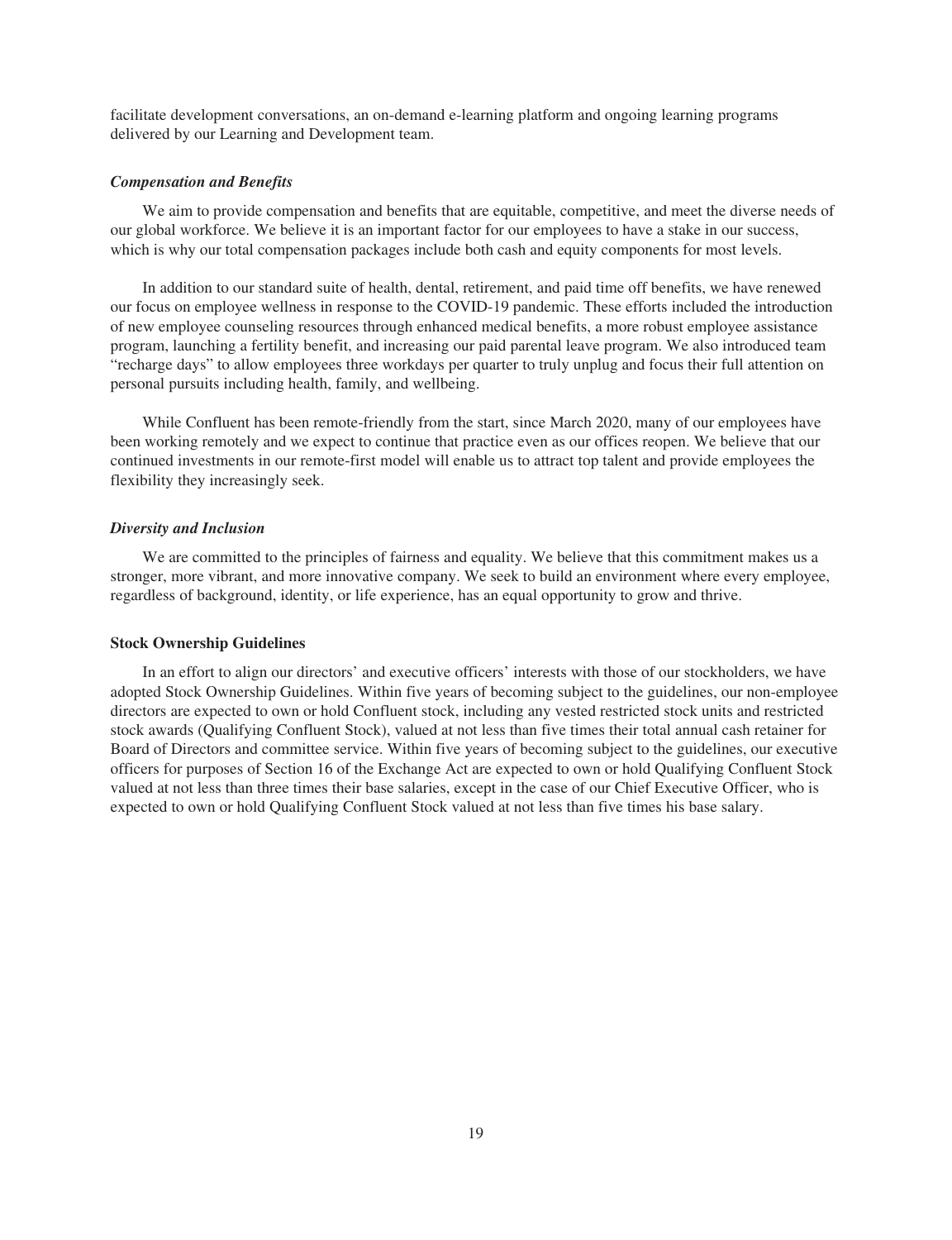#### **DIRECTOR COMPENSATION**

#### **Director Compensation Table**

The following table sets forth information regarding compensation earned by or paid to our directors for the year ended December 31, 2021, other than Jay Kreps, our Chief Executive Officer and Chairperson, who is also a member of our Board of Directors but did not receive any additional compensation for service as a director. The compensation of Mr. Kreps as a named executive officer is set forth below under "Executive Compensation— Summary Compensation Table".

| <b>Name</b>                                                    | <b>Fees Earned</b><br>or Paid in<br><b>Cash</b> $({\bf 8})^{(1)}$ | <b>Option Awards</b><br>$({\bf S})^{(2)(5)}$ | Total $(\$)$ |
|----------------------------------------------------------------|-------------------------------------------------------------------|----------------------------------------------|--------------|
|                                                                |                                                                   |                                              |              |
| Jonathan Chadwick                                              |                                                                   |                                              |              |
|                                                                | $\overline{\phantom{a}}$                                          | $4.074.900^{(4)}$ $4.074.900$                |              |
| Matthew Miller                                                 |                                                                   |                                              |              |
| Neha Narkhede $\ldots, \ldots, \ldots, \ldots, \ldots, \ldots$ |                                                                   |                                              |              |
| Greg Schott                                                    |                                                                   |                                              |              |
| Eric Vishria                                                   |                                                                   |                                              |              |
| Michelangelo Volpi                                             |                                                                   |                                              |              |

(1) Each director waived payment of their annual cash retainer for fiscal year 2021.

- (2) The amount reported in this column represents the aggregate grant-date fair value of an equity award granted to a director during the year ended December 31, 2021 under our Amended and Restated 2014 Stock Plan (2014 Plan), computed in accordance with Financial Accounting Standard Board (FASB) Accounting Standards Codification, Topic 718 (ASC Topic 718). The assumptions used in calculating the grant-date fair value of the equity award reported in this column are set forth in the notes to our audited consolidated financial statements included in our Annual Report on Form 10-K for the year ended December 31, 2021. This amount does not reflect the actual economic value that may be realized by the director.
- (3) Ms. Henry joined our Board of Directors in May 2021.
- (4) Represents options to purchase shares of Class B common stock granted in May 2021. Twenty-five (25%) of the total shares subject to this option will vest one year after the vesting commencement date of May 3, 2021, and the remaining shares vest in 36 equal monthly installments thereafter, subject to Ms. Henry's continuous service through each such vesting date. Under the terms of our non-employee director compensation policy, the shares subject to the option will become fully vested immediately prior to the closing of a change in control.
- (5) The following table sets forth information on stock options granted to non-employee directors during the year ended December 31, 2021 and the aggregate number of shares of our common stock underlying outstanding and unexercised stock options and unvested restricted stock held by our non-employee directors as of December 31, 2021:

| Name              | <b>Number of Shares</b><br><b>Underlying Stock</b><br><b>Options Granted</b><br>During the<br><b>Year Ended</b><br>December 31, 2021 | Number of Shares of<br><b>Unvested Restricted</b><br><b>Stock Held as of</b><br><b>December 31, 2021</b> | <b>Number of Shares</b><br>Underlying<br><b>Unexercised Stock</b><br><b>Options Held as of</b><br><b>December 31, 2021</b> |
|-------------------|--------------------------------------------------------------------------------------------------------------------------------------|----------------------------------------------------------------------------------------------------------|----------------------------------------------------------------------------------------------------------------------------|
|                   |                                                                                                                                      | $225,973^{(1)}$                                                                                          |                                                                                                                            |
| Jonathan Chadwick |                                                                                                                                      | 277,084(2)                                                                                               |                                                                                                                            |
|                   | 250,000                                                                                                                              |                                                                                                          | 250,000                                                                                                                    |
| Matthew Miller    |                                                                                                                                      |                                                                                                          |                                                                                                                            |
| Neha Narkhede     |                                                                                                                                      |                                                                                                          | 2,056,870                                                                                                                  |
|                   |                                                                                                                                      |                                                                                                          | 450,944                                                                                                                    |
|                   |                                                                                                                                      |                                                                                                          |                                                                                                                            |
|                   |                                                                                                                                      |                                                                                                          |                                                                                                                            |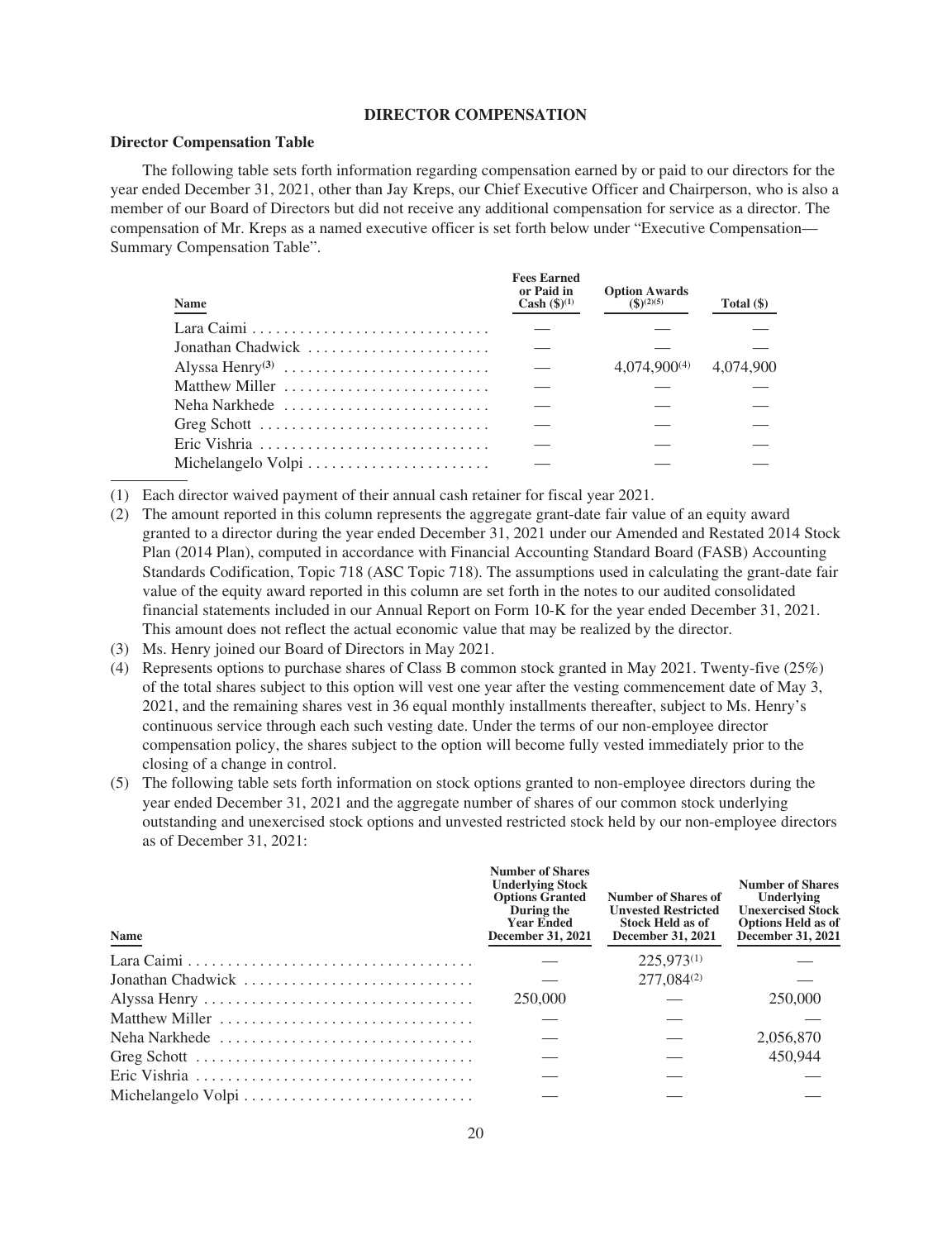- (1) Represents restricted shares of our Class B common stock, acquired pursuant to Ms. Caimi's early exercise of a stock option granted in December 2020, over which we have a right of repurchase in accordance with the option's vesting schedule.
- (2) Represents restricted shares of our Class B common stock, acquired pursuant to Mr. Chadwick's early exercise of a stock option granted in September 2019, over which we have a right of repurchase in accordance with the option's vesting schedule.

#### **Non-Employee Director Compensation**

We have adopted a Non-Employee Director Compensation Policy, pursuant to which our non-employee directors receive the following compensation. Our Board of Directors may amend this policy from time to time at its discretion, including to change the amounts of cash or restricted stock units (RSUs) that our non-employee directors may be entitled to receive or the grant or vesting schedule of RSUs under the policy.

#### *Annual Cash Compensation*

Under our non-employee director compensation policy, each non-employee director is entitled to receive the following cash compensation for services on our Board of Directors and committees of our Board of Directors, as follows:

- \$30,000 annual cash retainer for service as a member of our Board of Directors and an additional \$15,000 annual cash retainer for service as Lead Independent Director of our Board of Directors;
- \$10,000 annual cash retainer for service as a member of the Audit Committee and \$20,000 annual cash retainer for service as chairperson of the Audit Committee (in lieu of the committee member service retainer);
- \$6,000 annual cash retainer for service as a member of the Compensation Committee and \$12,000 annual cash retainer for service as chairperson of the Compensation Committee (in lieu of the committee member service retainer); and
- \$4,000 annual cash retainer for service as a member of the Nominating and Governance Committee and \$8,000 annual cash retainer for service as chairperson of the Nominating and Governance Committee (in lieu of the committee member service retainer).

The annual cash compensation amounts are payable in equal quarterly installments, in arrears following the end of each quarter in which the service occurred, pro-rated for any partial months of service.

Each of our non-employee directors waived their annual cash retainers for Board of Director and committee service for calendar year 2021.

#### *Annual Retainer Grant*

At the close of business on the date of each annual meeting of stockholders, each non-employee director will automatically receive a RSU award covering the number of shares of our Class A common stock equal to (i) \$175,000, divided by (ii) the closing sales price per share of our Class A common stock on the date of the applicable annual meeting. For a non-employee director who was appointed to our Board of Directors less than 365 days prior to the applicable annual meeting, the \$175,000 will be prorated based on the number of days from the date of appointment until such annual meeting. Each annual RSU award will fully vest on the earlier of (i) the date of the following year's annual meeting (or the date immediately prior to the next annual meeting if the non-employee director's service as a director ends at such meeting due to the director's failure to be re-elected or the director not standing for re-election), or (ii) the first anniversary of the applicable grant date.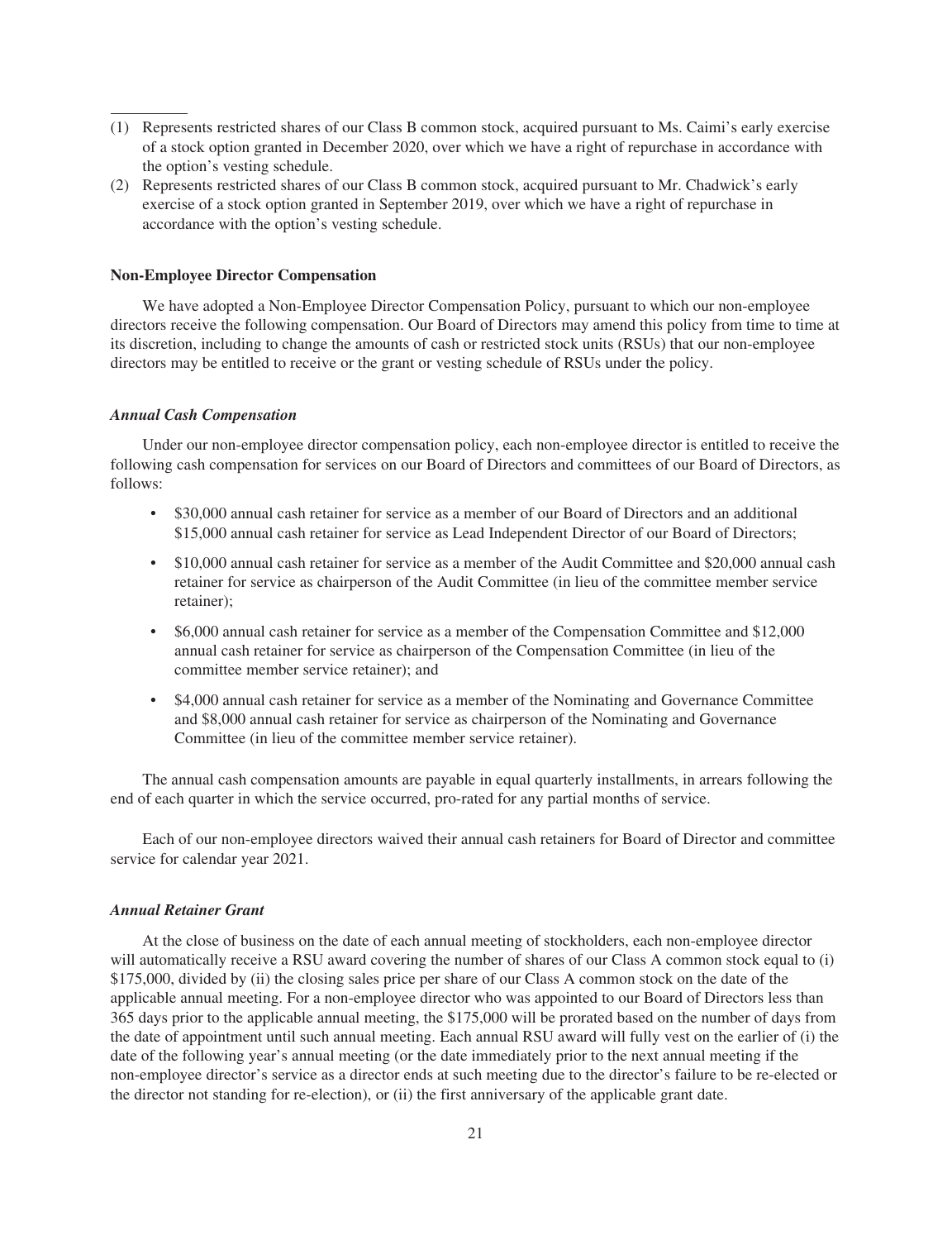#### *Initial Grant*

Under our non-employee director compensation policy, each non-employee director appointed to our Board of Directors will automatically, at the close of business on the date of his or her appointment as a non-employee director, be granted a RSU award covering the number of shares of our Class A common stock equal to (i) \$350,000 divided by (ii) the closing sales price per share of our Class A common stock on the applicable grant date, rounded down to the nearest whole share. Each initial RSU grant will vest over three years, with one-third of the RSU grant vesting on the first, second, and third anniversary of the applicable grant date, subject to the non-employee director's continuous service through each applicable vesting date.

#### *Acceleration*

Our non-employee director compensation policy provides that for each non-employee director who remains in continuous service with Confluent until immediately prior to the closing of a Change in Control (as defined in the 2021 Equity Incentive Plan, or the 2021 Plan), the shares subject to his or her then-outstanding equity awards that were granted pursuant to the non-employee director compensation policy, as well as any other thenoutstanding equity awards held by such non-employee director, will become fully vested immediately prior to the closing of such Change in Control.

# *Expenses*

We also reimburse each non-employee director for ordinary, necessary, and reasonable out-of-pocket travel expenses to cover in-person attendance at and participation in Board of Director and committee meetings.

## *Compensation Limit*

Our non-employee director compensation policy provides that the aggregate cash compensation and equity compensation that each non-employee director is eligible to receive is subject to the limits set forth in the 2021 Plan, which provides that the aggregate value of all compensation granted or paid to a non-employee director for any fiscal year starting with fiscal year 2022, including equity awards granted and cash fees paid to the non-employee director, may not exceed (i) \$750,000 in total value or (ii) in the event the non-employee director is first appointed or elected to our Board of Directors during the applicable fiscal year, \$1,500,000 in total value. For purposes of this calculation, the value of any equity awards is based on the grant date fair value of such equity awards for financial reporting purposes.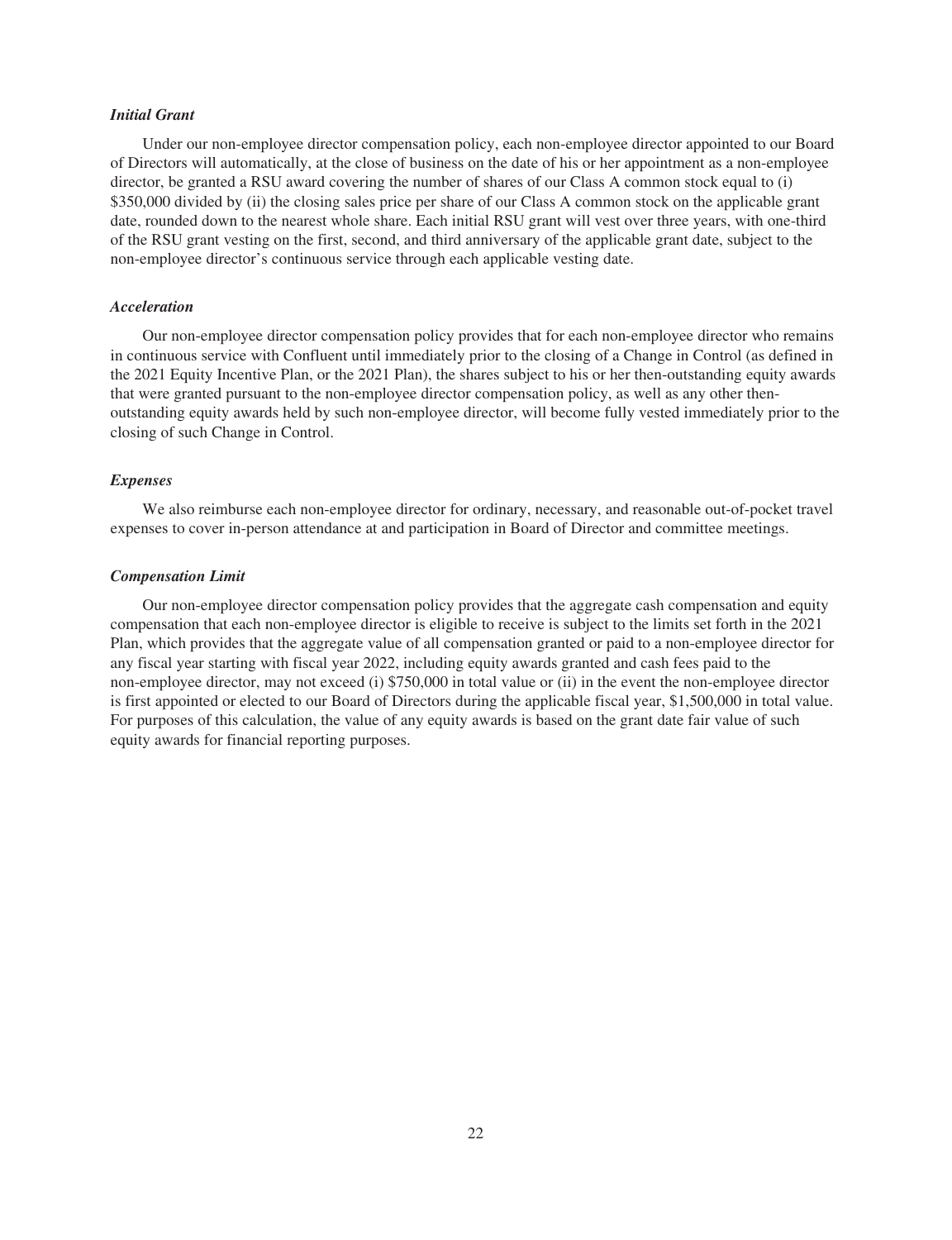#### **PROPOSAL ONE: ELECTION OF DIRECTORS**

Our Board of Directors currently consists of nine members and is divided into three classes. Each class consists of one-third of the total number of directors, and each class has a three-year term. At each annual meeting of stockholders, the successors to directors whose terms then expire will be elected to serve from the time of election until the third annual meeting following the election and until his or her successor is duly elected and qualified, or until his or her earlier death, resignation, or removal.

Our directors are divided into the three classes as follows:

- the Class I directors are Alyssa Henry, Jay Kreps, and Greg Schott, whose terms will expire at the upcoming Annual Meeting;
- the Class II directors are Matthew Miller, Eric Vishria, and Michelangelo Volpi, whose terms will expire at the annual meeting of stockholders to be held in 2023; and
- the Class III directors are Lara Caimi, Jonathan Chadwick, and Neha Narkhede, whose terms will expire at the annual meeting of stockholders to be held in 2024.

Any additional directorships resulting from an increase in the number of directors will be distributed among the three classes so that, as nearly as possible, each class will consist of one-third of the directors. Vacancies on the Board of Directors may be filled only by persons elected by a majority of the remaining directors, although less than a quorum, or by the sole remaining director, and not by our stockholders, unless our Board of Directors otherwise determines that such vacancy will be filled by our stockholders. A director elected by our Board of Directors to fill a vacancy in a class, including vacancies created by an increase in the number of directors, shall serve for the remainder of the full term of that class and until the director's successor is duly elected and qualified. The division of our Board of Directors into three classes with staggered three-year terms may delay or prevent a change of our management or a change in control of Confluent.

Each of Ms. Henry, Mr. Kreps and Mr. Schott is currently a member of our Board of Directors, and, at the recommendation of our Nominating and Governance Committee, has been nominated for reelection to serve as a Class I director. Each of these nominees has agreed to stand for reelection at the Annual Meeting. Our management has no reason to believe that any nominee will be unable to serve. If elected at the Annual Meeting, each of these nominees would serve until the annual meeting of stockholders to be held in 2025 and until his or her successor has been duly elected and qualified, or until the director's earlier death, resignation, or removal.

Directors are elected by a plurality of the votes of the shares present by virtual attendance or represented by proxy and entitled to vote on the election of directors. Accordingly, the three nominees receiving the highest number of "**FOR**" votes will be elected. Shares represented by executed proxies will be voted, if authority to do so is not withheld, for the election of the three nominees named above. If any nominee becomes unavailable for election as a result of an unexpected occurrence, shares that would have been voted for that nominee will instead be voted for the election of a substitute nominee proposed by our Board of Directors.

# **OUR BOARD OF DIRECTORS RECOMMENDS A VOTE FOR THE ELECTION OF EACH CLASS I DIRECTOR NOMINEE NAMED ABOVE.**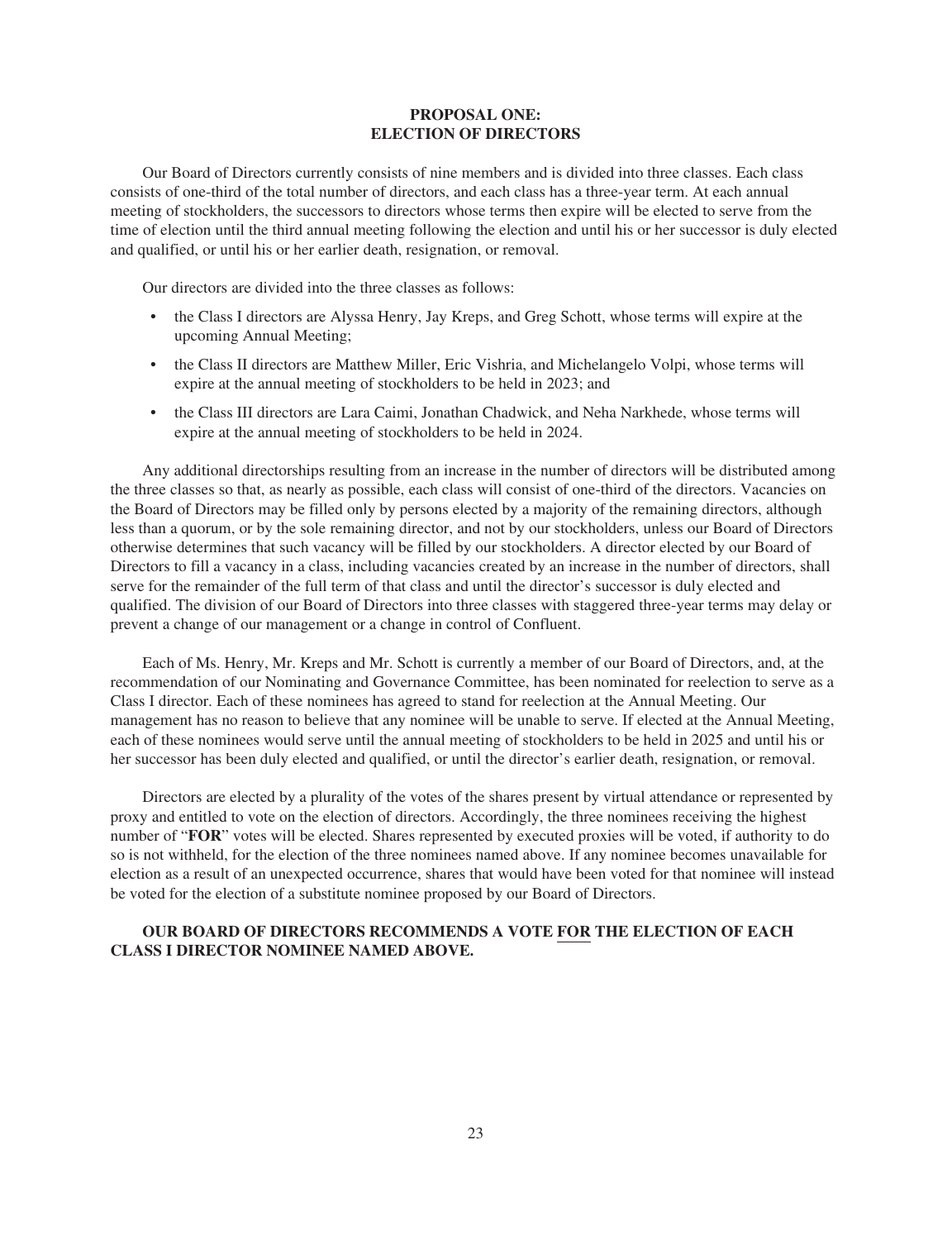# **PROPOSAL TWO: RATIFICATION OF INDEPENDENT REGISTERED PUBLIC ACCOUNTING FIRM**

The Audit Committee of our Board of Directors has selected PricewaterhouseCoopers LLP (PwC) as our independent registered public accounting firm for the year ending December 31, 2022, and has further directed that management submit the selection of PwC as our independent registered public accounting firm for ratification by the stockholders at the Annual Meeting. PwC has served as our independent registered public accounting firm since 2018. Representatives of PwC are expected to be present during the Annual Meeting. They will have an opportunity to make a statement if they so desire and will be available to respond to appropriate questions.

Neither our Amended and Restated Bylaws nor other governing documents or law require stockholder ratification of the selection of PwC as our independent registered public accounting firm. However, the Audit Committee of our Board of Directors is submitting the selection of PwC to the stockholders for ratification as a matter of good corporate governance. If the stockholders fail to ratify the selection, the Audit Committee of our Board of Directors will review its future selection of PwC as our independent registered public accounting firm. Even if the selection is ratified, the Audit Committee of our Board of Directors may, in its sole discretion, direct the appointment of different independent auditors at any time during the fiscal year if they determine that such a change would be in the best interests of Confluent and its stockholders.

The affirmative "**FOR**" vote of the holders of a majority of the voting power of the shares of our common stock present virtually or by proxy during the Annual Meeting and entitled to vote thereon will be required to ratify the selection of PwC. Abstentions are considered shares present and entitled to vote on this proposal and, thus, will have the same effect as a vote "**AGAINST**" this proposal.

#### **Principal Accountant Fees and Services**

The following table represents aggregate fees billed to us by PwC for the periods set forth below.

|                         | <b>Year Ended December 31,</b> |  |
|-------------------------|--------------------------------|--|
| 2021                    | 2020                           |  |
|                         | (in thousands)                 |  |
|                         | \$3,026 \$ 800                 |  |
|                         |                                |  |
| 302                     | 315                            |  |
| $\overline{\mathbf{3}}$ |                                |  |
| $$3,331$ $$1,117$       |                                |  |

(1) Audit fees consist of fees for professional services provided in connection with the audit of our annual consolidated financial statements, reviews of our quarterly condensed consolidated financial statements, and audit services that are normally provided by the independent registered public accounting firm in connection with regulatory filings. For the year ended December 31, 2021, this category also includes fees for professional services provided in connection with our initial public offering in June 2021 and our offering of convertible senior notes in December 2021. For the year ended December 31, 2020, this category also includes fees for additional audit procedures associated with the adoption of Accounting Standards Update No. 2016-12, Leases (Topic 842).

- (2) Tax fees consist of fees for tax compliance and consultation services.
- (3) All other fees consist of subscription fees for access to online accounting research software and applications.

#### **Pre-Approval Policies and Procedures**

The Audit Committee approves all audit and non-audit related services that our independent registered public accounting firm provides to us in accordance with our Audit Committee Pre-Approval Policy for Services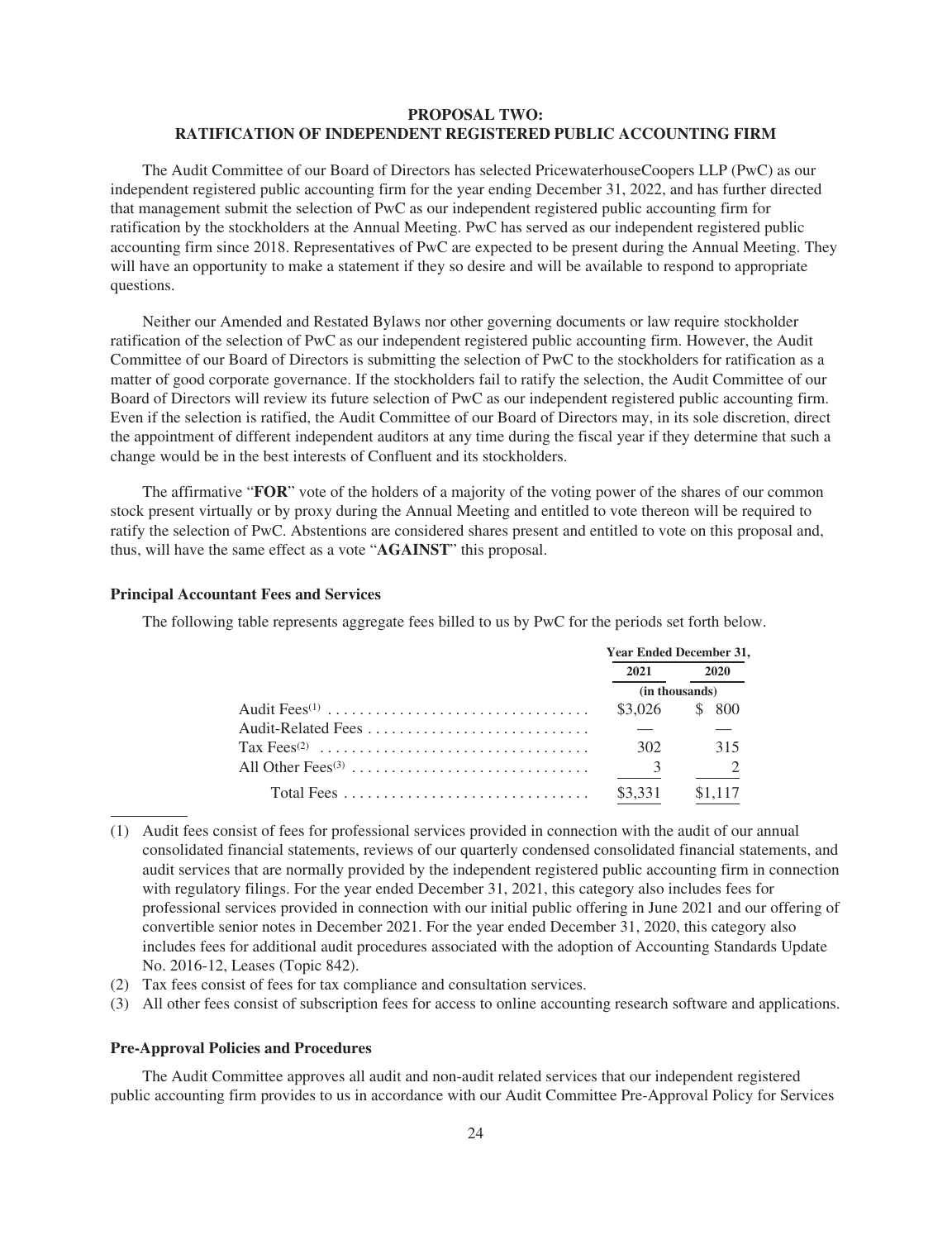of Independent Auditor. Pre-approval may be given as part of our Audit Committee's approval of the scope of the engagement of the independent registered public accounting firm or on an individual, explicit, case-by-case basis before the independent registered public accounting firm is engaged to provide each service.

All of the services relating to the fees described in the table above were pre-approved by our Audit Committee in accordance with our Audit Committee's pre-approval policies and procedures.

# **OUR BOARD OF DIRECTORS RECOMMENDS A VOTE FOR THE RATIFICATION OF PRICEWATERHOUSECOOPERS LLP AS OUR INDEPENDENT REGISTERED PUBLIC ACCOUNTING FIRM.**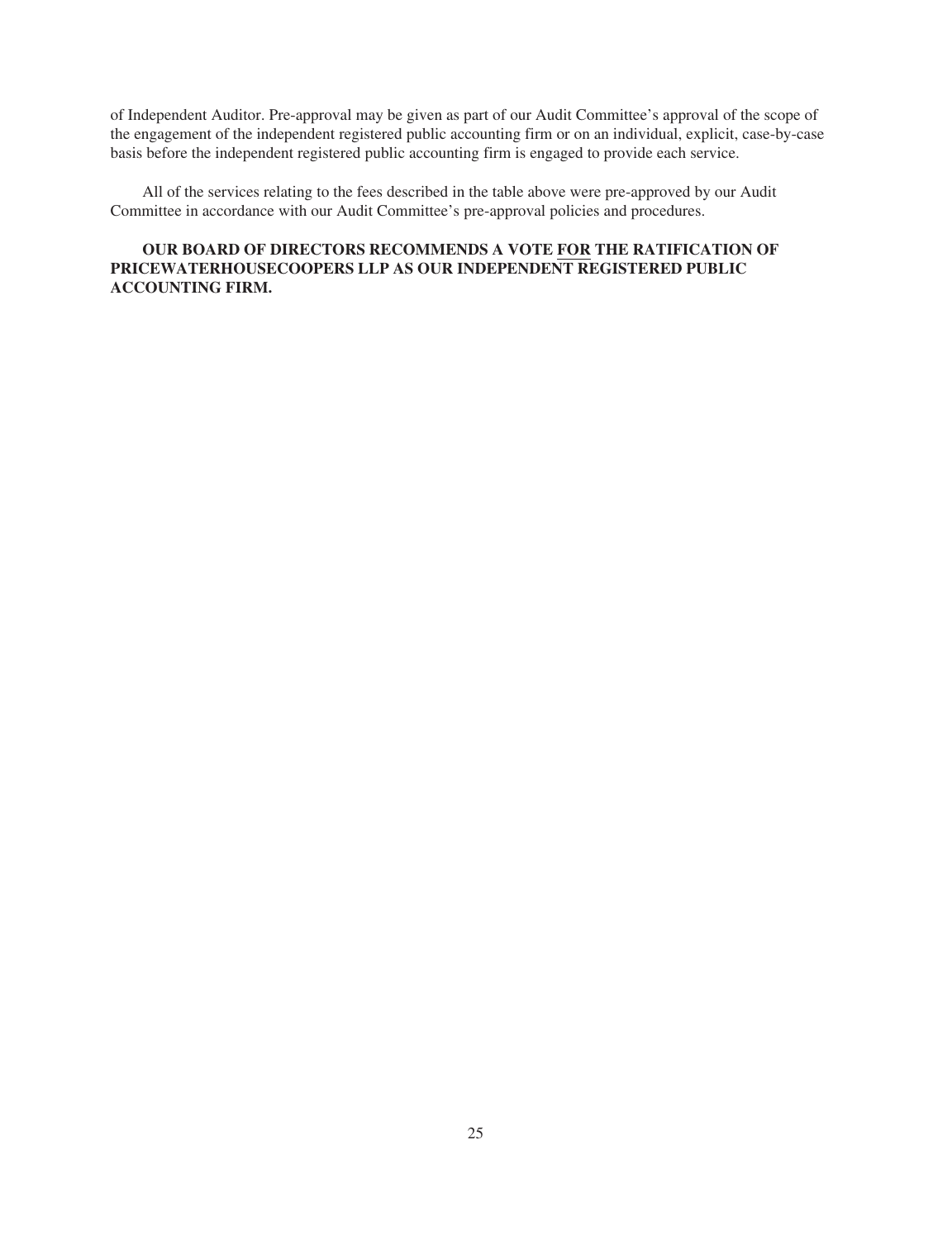#### **REPORT OF THE AUDIT COMMITTEE OF THE BOARD OF DIRECTORS**

Our Audit Committee has reviewed and discussed the audited financial statements for the fiscal year ended December 31, 2021 with management of Confluent. Our Audit Committee has discussed with PricewaterhouseCoopers LLP, our independent registered public accounting firm, the matters required to be discussed by the applicable requirements of the Public Company Accounting Oversight Board ("PCAOB") and the SEC. Our Audit Committee has also received the written disclosures and the letter from PricewaterhouseCoopers LLP required by applicable requirements of the PCAOB regarding the independent accountants' communications with the Audit Committee concerning independence, and has discussed with PricewaterhouseCoopers LLP the accounting firm's independence. Based on the foregoing, our Audit Committee has recommended to our Board of Directors that the audited financial statements be included in Confluent's Annual Report on Form 10-K for the fiscal year ended December 31, 2021 and filed with the SEC.

Respectfully submitted by the members of the Audit Committee of the Board of Directors.

Jonathan Chadwick (Chair) Matthew Miller Eric Vishria

*The material in this report is not "soliciting material," is not deemed "filed" with the SEC and is not to be incorporated by reference in any filing of Confluent under the Securities Act of 1933, as amended (Securities Act), or the Exchange Act, whether made before or after the date hereof and irrespective of any general incorporation language in any such filing.*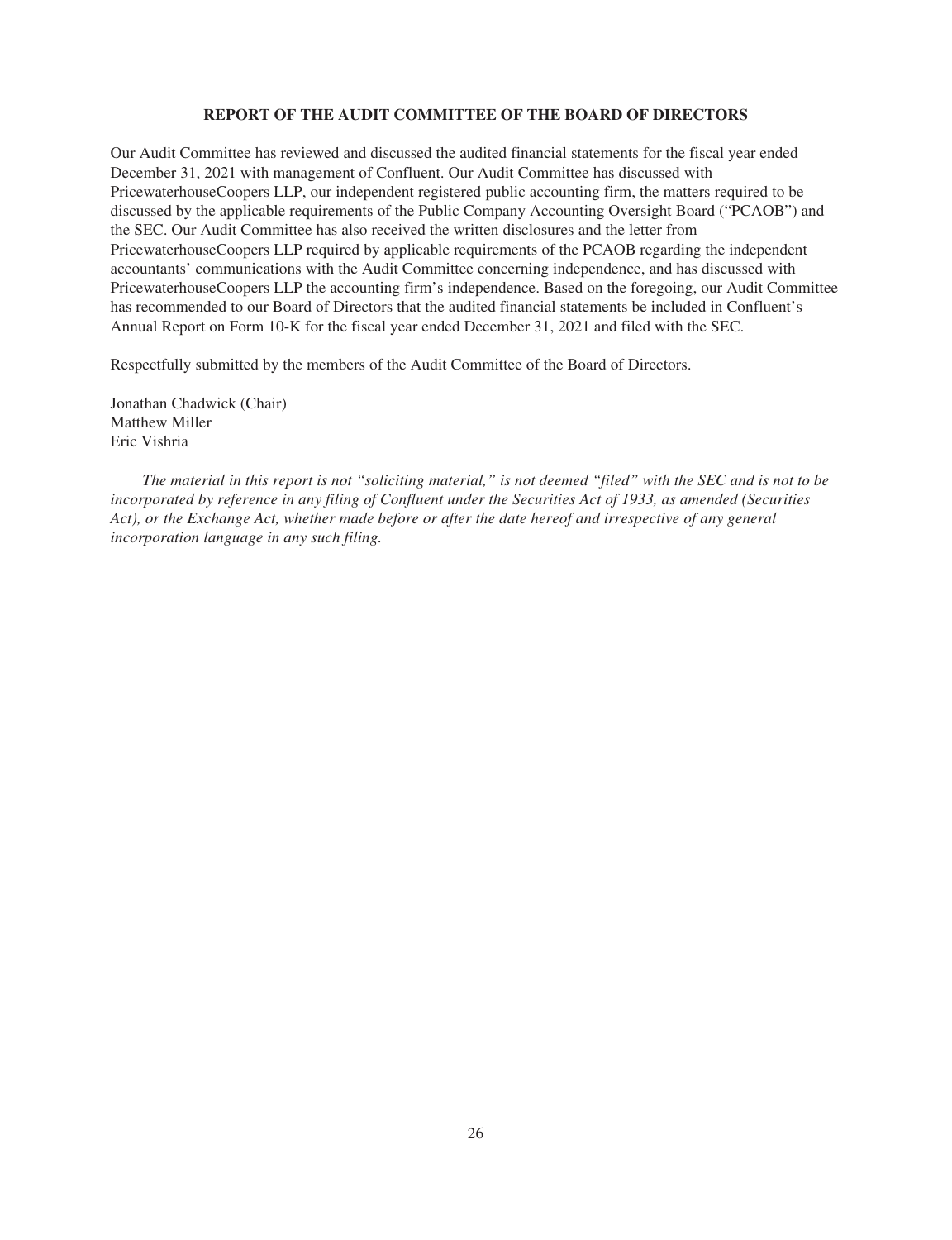#### **EXECUTIVE OFFICERS**

The following table sets forth information for our executive officers as of March 31, 2022:

| <b>Name</b> | Age | Title |
|-------------|-----|-------|
|             |     |       |
|             |     |       |
|             |     |       |

Biographical information for Jay Kreps is included above with the director biographies in the section titled "Information Regarding the Board of Directors and Corporate Governance."

*Steffan Tomlinson.* Mr. Tomlinson has served as our Chief Financial Officer since June 2020. From April 2019 to June 2020, Mr. Tomlinson served as Chief Financial Officer of Google Cloud and Technical Infrastructure at Google LLC, an Alphabet Inc. company. From February 2012 to March 2018, Mr. Tomlinson served as Executive Vice President and Chief Financial Officer of Palo Alto Networks Inc., a cybersecurity company. Previously, Mr. Tomlinson served as Chief Financial Officer at Arista Networks, Inc., a provider of cloud networking solutions and as a Partner and Chief Administrative Officer at Silver Lake Kraftwerk, a private investment firm, and as Chief Financial Officer of Aruba Networks, Inc., a provider of intelligent wireless LAN switching systems. Mr. Tomlinson has served on the board of directors of Eventbrite, Inc., an event management and ticketing platform, since February 2016. Mr. Tomlinson also previously served on the boards of directors of Qlik Technologies, Inc., a data analytics platform, from January 2013 to June 2016, Riverbed Technology Inc., a network performance company, from September 2014 to April 2015, and Cornerstone OnDemand, Inc., a cloudbased learning and talent management company, from May 2017 to October 2021. Mr. Tomlinson holds a B.A. in Sociology from Trinity College and an M.B.A. from Santa Clara University.

*Erica Schultz.* Ms. Schultz has served as our President, Field Operations since October 2019. Before joining us, Ms. Schultz served at New Relic, Inc., a cloud-based observability software company, as Chief Revenue Officer from April 2018 to October 2019, as Executive Vice President of Sales and Customer Success from April 2017 to April 2018, as Executive Vice President of Commercial and Enterprise from August 2015 to April 2017, and as Senior Vice President of Global Enterprise Sales from June 2014 to August 2015. From February 2012 to March 2014, Ms. Schultz served as Executive Vice President of Global Sales and Customer Success at LivePerson, Inc., a digital engagement company. From November 1995 to January 2012, Ms. Schultz served in various leadership roles at Oracle Corporation, a computer technology company. Ms. Schultz has served on the board of directors of Amplitude, Inc., a digital optimization company, since December 2020. Ms. Schultz holds a B.A. in Spanish and Latin American Studies from Dartmouth College, where she also serves as Vice Chair of the Board of Trustees.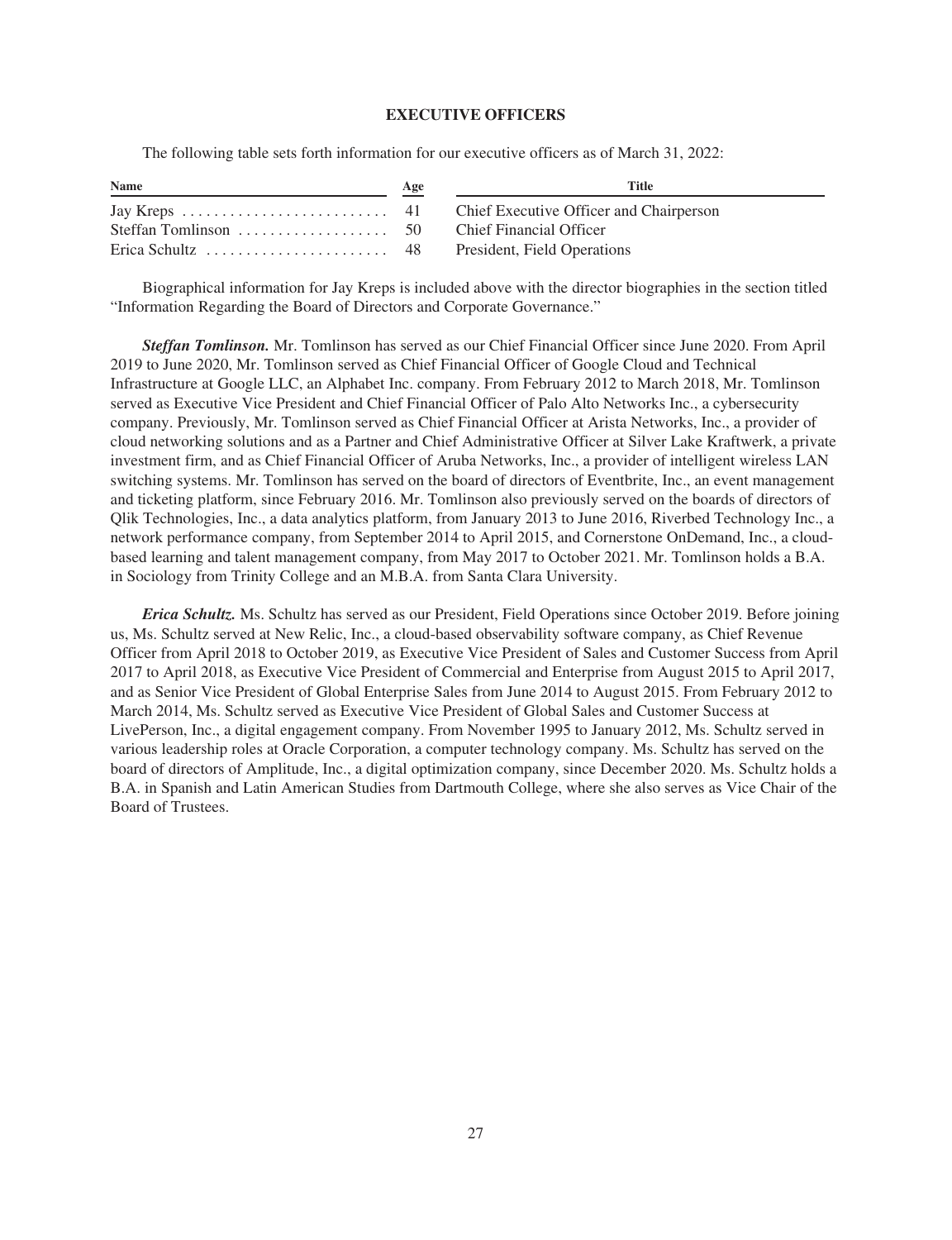#### **EXECUTIVE COMPENSATION**

Our compensation programs are designed to:

- attract, incentivize, and retain employees at the executive level who contribute to our long-term success;
- provide compensation packages to our executives that are fair and competitive, and that reward the achievement of our business objectives; and
- effectively align our executives' interests with those of our stockholders by focusing on long-term equity incentives that correlate with the creation of long-term value for our stockholders.

Under its charter, our Compensation Committee has the right to retain or obtain the advice of compensation consultants, outside legal counsel and other advisers. During the year ended December 31, 2021, our Compensation Committee retained Compensia to provide it with market information, analysis, and other advice relating to executive compensation on an ongoing basis. Compensia was engaged directly by our Compensation Committee to, among other things, assist in developing an appropriate group of peer companies to help us determine the appropriate level of overall compensation for our executive officers and non-employee directors, as well as to assess each separate element of executive officer and non-employee director compensation, with a goal of ensuring that the compensation we offer to our executive officers and non-employee directors is competitive, fair, and appropriately structured. Compensia does not provide any non-compensation related services to us.

Our named executive officers, consisting of our principal executive officer and the next two most highly compensated executive officers, for the year ended December 31, 2021 were:

- Jay Kreps, our Chief Executive Officer and Chairperson;
- Steffan Tomlinson, our Chief Financial Officer; and
- Erica Schultz, our President, Field Operations.

#### **Summary Compensation Table**

The following table presents all of the compensation awarded to or earned by or paid to our named executive officers for the years ended December 31, 2021 and 2020.

| <b>Name and Principal Position</b>              | <b>Year Ended</b><br>December 31. | <b>Salary</b><br>$(\$)$ | Option<br>Awards $(\text{$}^{\circ})^{(1)}$ | <b>Non-Equity</b><br><b>Incentive Plan</b><br><b>Compensation</b><br>$($ \$) <sup>(2)</sup> | <b>All Other</b><br><b>Compensation</b><br><b>(\$)</b> | Total $(\$)$ |
|-------------------------------------------------|-----------------------------------|-------------------------|---------------------------------------------|---------------------------------------------------------------------------------------------|--------------------------------------------------------|--------------|
| Jay Kreps $\dots \dots \dots \dots \dots \dots$ | 2021                              | 350,000                 | 29,450,458(3)                               |                                                                                             |                                                        | 29,800,458   |
| Chief Executive Officer and<br>Chairperson      | 2020                              | 350,000                 |                                             |                                                                                             | 21,962,080 <sup>(4)</sup> 22,312,080                   |              |
| Steffan Tomlinson <sup><math>(5)</math></sup>   | 2021                              | 400,000                 |                                             | 456,250                                                                                     | 129                                                    | 856,379      |
| <b>Chief Financial Officer</b>                  | 2020                              |                         | $218.182^{(6)}$ 14,080,071 <sup>(7)</sup>   | 135,927 <sup>(8)</sup>                                                                      | 452                                                    | 14,434,632   |
| Erica Schultz<br>.                              | 2021                              | 400,000                 |                                             | 730,000                                                                                     | 198                                                    | 1,130,198    |
| President, Field Operations                     | 2020                              | 350,000                 |                                             | 400,446                                                                                     | 685                                                    | 751.131      |

(1) The amounts reported in this column do not reflect dollar amounts actually received by the named executive officers. Instead, the amounts reflect the aggregate grant-date fair value of the stock options granted to the named executive officers during 2021 and 2020 under our 2014 Plan, computed in accordance with ASC 718. The amounts reported in this column reflect the accounting cost for these stock options and do not correspond to the actual economic value that may be received by the named executive officers upon the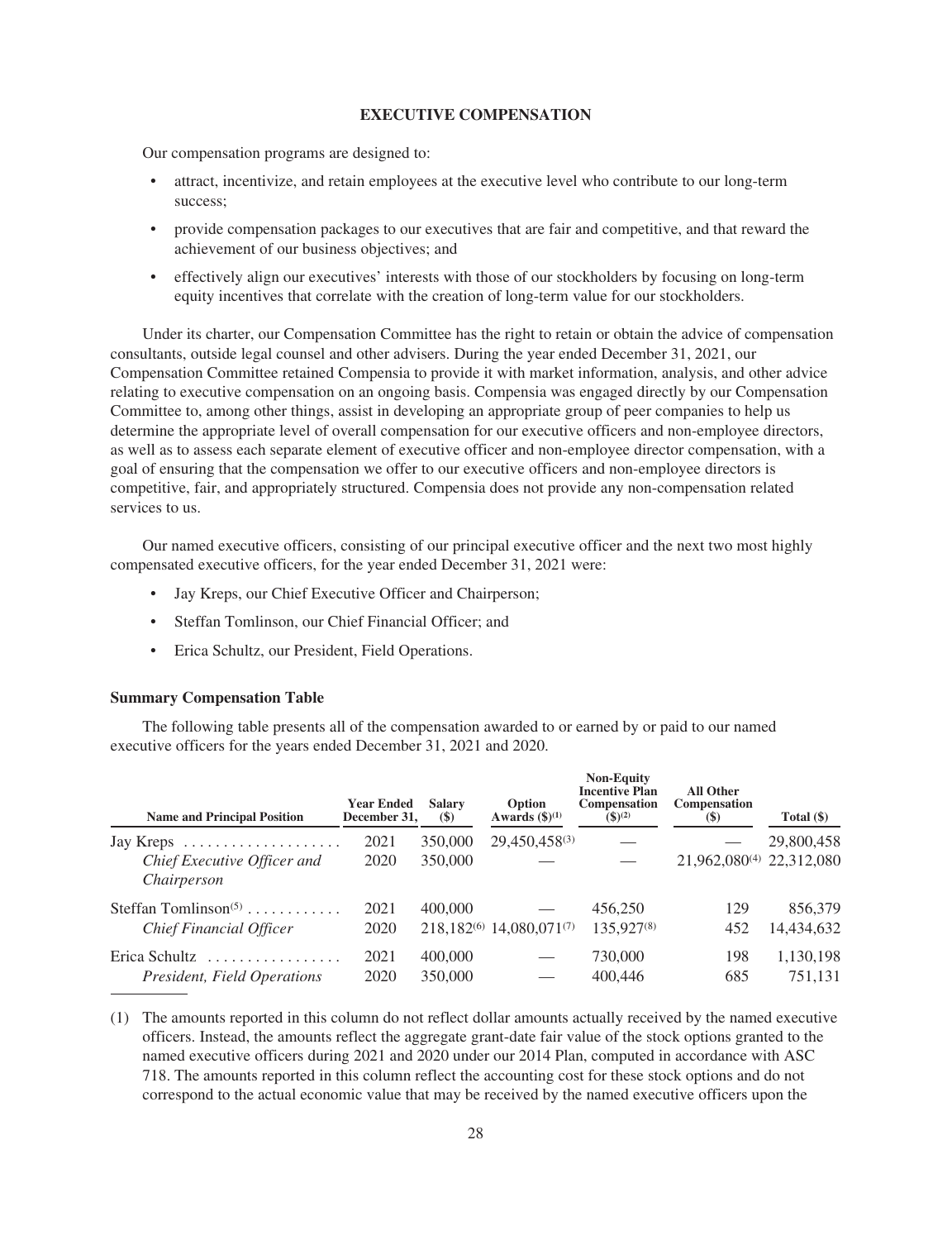exercise of the stock options or any sale of the underlying shares of common stock. The assumptions used in calculating the grant-date fair value of the equity awards reported in this column are set forth in the notes to our audited consolidated financial statements included in our Annual Report on Form 10-K for the year ended December 31, 2021.

- (2) Amounts reported in this column represent total cash bonuses earned by the named executive officers based on achievement of company performance goals as determined by our Compensation Committee for the year ended December 31, 2021 or December 31, 2020, as applicable.
- (3) Represents options to purchase shares of Class B common stock granted in March 2021.
- (4) The amount disclosed includes \$21,961,368 in stock-based compensation expense, computed in accordance with ASC 718, attributed to the sale by Mr. Kreps and his spouse of 2,640,000 shares of convertible founder stock in a tender offer to entities affiliated with new and existing investors in our company in July 2020 in connection with our Series E redeemable convertible preferred stock financing at a purchase price in excess of the fair value of such shares. This amount is calculated for financial accounting purposes under GAAP. The assumptions used in calculating this amount are set forth in the notes to our audited consolidated financial statements included in our Annual Report on Form 10-K for the year ended December 31, 2021. The transfers were not intended to be compensation paid by us to Mr. Kreps or his spouse.
- (5) Mr. Tomlinson joined our company in June 2020.
- (6) Represents the prorated amount of Mr. Tomlinson's annual salary for 2020. His annualized base salary for 2020 was \$400,000.
- (7) Represents options to purchase shares of Class B common stock granted in August 2020.
- (8) Mr. Tomlinson's total cash bonus was prorated from his June 2020 start date.

#### **Outstanding Equity Awards as of December 31, 2021**

The following table sets forth certain information about equity awards granted to our named executive officers that remain outstanding as of December 31, 2021.

|                   | <b>Option Awards</b> |                                                                                                 |                                                                                                                 |                                           |                                  |  |
|-------------------|----------------------|-------------------------------------------------------------------------------------------------|-----------------------------------------------------------------------------------------------------------------|-------------------------------------------|----------------------------------|--|
| <b>Name</b>       | Grant Date $(1)$     | <b>Number of Securities</b><br>Underlying<br><b>Unexercised Options</b><br>Exercisable $(H)(2)$ | Number of<br><b>Securities</b><br>Underlying<br><b>Unexercised</b><br><b>Options</b><br>Unexercisable<br>$(\#)$ | Option<br><b>Exercise</b><br>Price $(\$)$ | Option<br><b>Expiration Date</b> |  |
|                   | 10/22/2018           | $1,725,153^{(3)}$                                                                               |                                                                                                                 | 2.24                                      | 10/21/2028                       |  |
|                   | 10/22/2018           | $1,725,153^{(4)}$                                                                               |                                                                                                                 | 2.24                                      | 10/21/2028                       |  |
|                   | 3/19/2021            | 2,347,999(5)                                                                                    |                                                                                                                 | 15.68                                     | 3/18/2031                        |  |
| Steffan Tomlinson | 8/6/2020             | 2,556,809(6)                                                                                    |                                                                                                                 | 6.65                                      | 8/5/2030                         |  |
|                   | 12/5/2019            | 2,459,000(7)                                                                                    |                                                                                                                 | 3.41                                      | 12/4/2029                        |  |

(1) All of the option awards were granted under the 2014 Plan. All of the option awards were granted with a per share exercise price equal to the fair value of one share of our Class B common stock on the date of grant, as determined in good faith by our Board of Directors.

- (2) Each stock option is early exercisable and, to the extent shares subject to the applicable option are issued and unvested as of a given date, such shares will remain subject to a right of repurchase held by us. As of December 31, 2021, the named executive officers did not hold any shares of Class B common stock subject to a right of repurchase by us.
- (3) The shares subject to this option vest in 48 equal monthly installments commencing as of October 1, 2018, subject to continuous service through each applicable vesting date. As of December 31, 2021, 1,365,746 shares have vested.
- (4) The shares subject to this option vest in 48 equal monthly installments commencing as of June 23, 2021, subject to continuous service through each applicable vesting date. As of December 31, 2021, 215,644 shares have vested.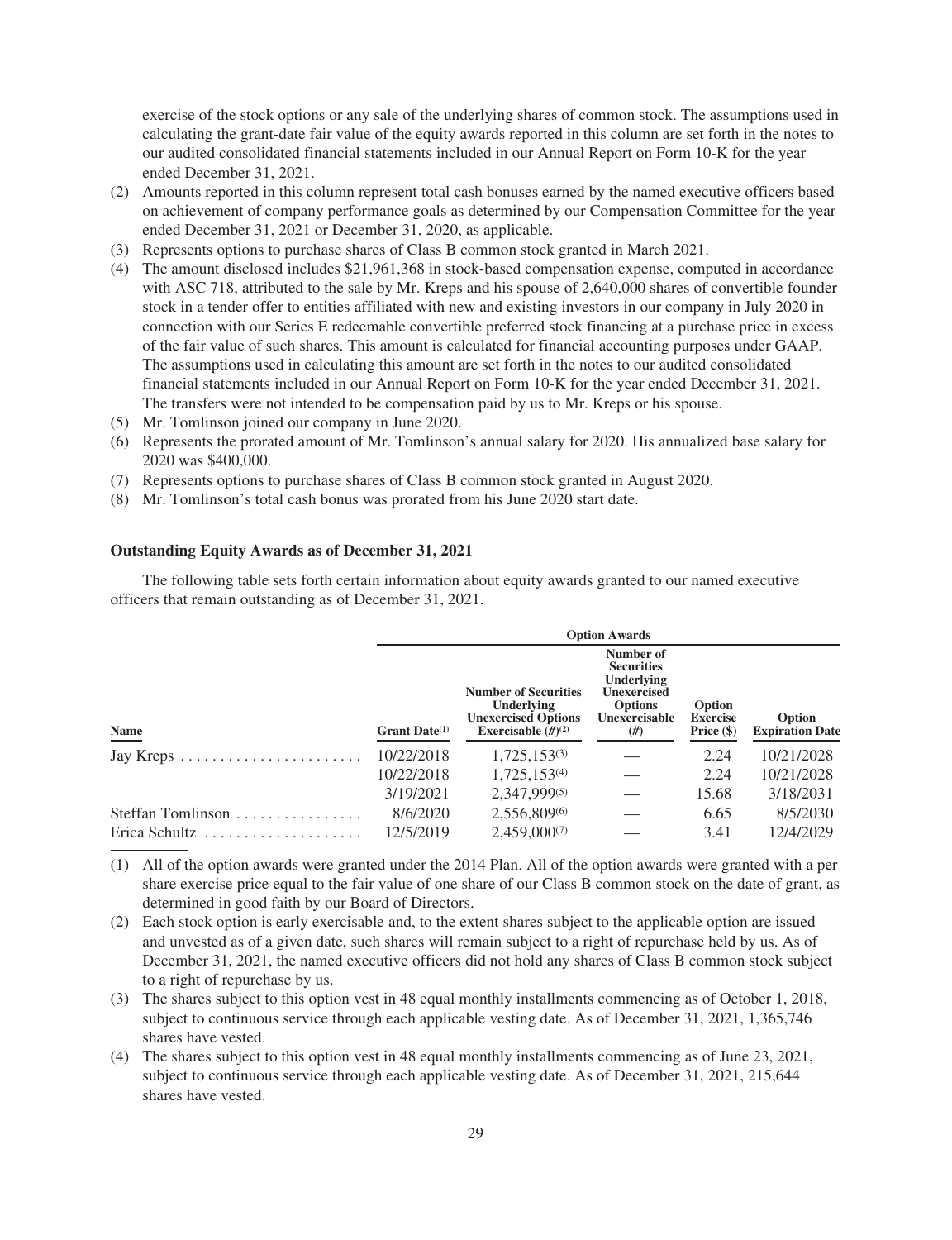- (5) The shares subject to this option vest in 48 equal monthly installments commencing as of March 19, 2021, subject to continuous service through each applicable vesting date. As of December 31, 2021, 440,249 shares have vested.
- (6) Twenty-five (25%) of the total shares subject to this option vested one year after the vesting commencement date of June 15, 2020, and the remaining shares vest in 36 equal monthly installments thereafter, subject to continuous service through each applicable vesting date. As of December 31, 2021, 1,296,462 total shares subject to this stock option have vested, of which 900,425 shares have been previously issued upon exercise of the option.
- (7) Twenty-five (25%) of the total shares subject to this option vested one year after the vesting commencement date of October 28, 2019, and the remaining shares vest in 36 equal monthly installments thereafter, subject to continuous service through each applicable vesting date. As of December 31, 2021, 1,656,958 total shares subject to this stock option have vested, of which 600,000 shares have been previously issued upon exercise of the option.

#### **Employment Arrangements**

We have entered into offer letters with our named executive officers setting forth the terms and conditions of such executive officer's employment with us. The offer letters generally provide for at-will employment, have no specific term, and set forth the named executive officer's annual base salary. Each of our named executive officers has executed our standard proprietary information and inventions agreement.

#### *Jay Kreps*

In May 2021, we entered into a confirmatory offer letter with Jay Kreps, our Chief Executive Officer. The agreement provides for an annual base salary of \$350,000. The agreement also provides that Mr. Kreps is eligible for severance benefits under the terms of our Executive Officer Change in Control/Severance Benefit Plan, the terms of which are described below.

Mr. Kreps' annual base salary as of December 31, 2021 was \$350,000. In October 2018, we granted Mr. Kreps an option to purchase 3,450,306 shares of Class B common stock with an exercise price of \$2.24 per share, with 1,725,153 shares vesting monthly over 48 months commencing on October 1, 2018 and 1,725,153 shares vesting monthly over 48 months commencing on June 23, 2021, the date of the pricing of our initial public offering. In March 2021, we granted Mr. Kreps an option to purchase 2,347,999 shares of Class B common stock with an exercise price of \$15.68 per share. The shares underlying the option vest in 48 equal monthly installments commencing on March 19, 2021.

#### *Steffan Tomlinson*

In June 2021, we entered into a confirmatory offer letter with Steffan Tomlinson, our Chief Financial Officer. The agreement provides for an annual base salary of \$400,000 and an annual discretionary bonus at a target amount of \$250,000 under our Cash Incentive Bonus Plan, the terms of which are described below. The agreement also provides that Mr. Tomlinson is eligible for severance benefits under the terms of our Executive Officer Change in Control/Severance Benefit Plan, the terms of which are described below.

For 2021, Mr. Tomlinson's annual base salary was \$400,000, and his target bonus was 62.5% of his 2021 annual base salary. In January 2022, our Compensation Committee approved an increase in Mr. Tomlinson's annual base salary to \$410,000, effective as of January 1, 2022. Mr. Tomlinson's bonus target for fiscal year 2022 is 62.5% of his 2022 annual base salary.

In August 2020, we granted Mr. Tomlinson an option to purchase 3,457,234 shares of Class B common stock with an exercise price of \$6.65 per share. Twenty-five (25%) of the total shares subject to this option vested on June 15, 2021 and 1/48th of the shares vest monthly thereafter over the following three years. In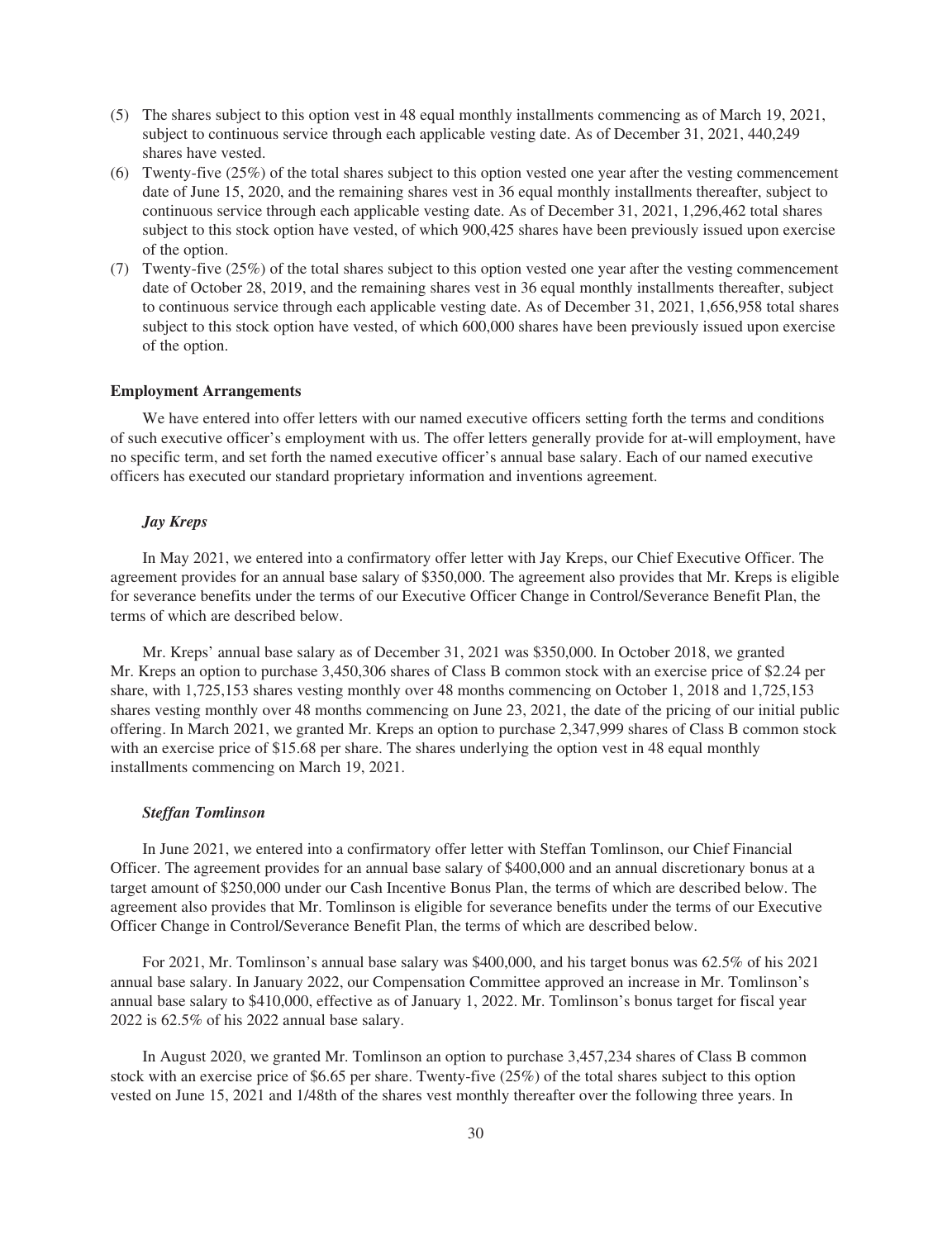February 2022, we granted Mr. Tomlinson a RSU award covering 105,019 shares of Class A common stock. The shares subject to the RSU award will vest 50% on February 20, 2025 and 50% on February 20, 2026.

#### *Erica Schultz*

In May 2021, we entered into a confirmatory offer letter with Erica Schultz, our President, Field Operations. The agreement provides for an annual base salary of \$400,000 and an annual discretionary bonus at a target amount of \$400,000 under our Cash Incentive Bonus Plan, the terms of which are described below. The agreement also provides that Ms. Schultz is eligible for severance benefits under the terms of our Executive Officer Change in Control/Severance Benefit Plan, the terms of which are described below.

For 2021, Ms. Schultz's annual base salary was \$400,000, and her target bonus was 100% of her 2021 annual base salary. In January 2022, our Compensation Committee approved an increase in Ms. Schultz's annual base salary to \$410,000, effective as of January 1, 2022. Ms. Schultz's bonus target for fiscal year 2022 is 100% of her 2022 annual base salary.

In December 2019, we granted Ms. Schultz an option to purchase 3,059,000 shares of Class B common stock with an exercise price of \$3.41 per share. Twenty-five percent (25%) of the total shares subject to this option vested on October 28, 2020, and 1/48th of the shares vest monthly thereafter over the following three years. In February 2022, we granted Ms. Schultz a RSU award covering 105,019 shares of Class A common stock. The shares subject to the RSU award will vest 50% on February 20, 2025 and 50% on February 20, 2026.

#### *Potential Payments Upon Termination or Change in Control*

In April 2021, we adopted the Confluent, Inc. Executive Officer Change in Control/Severance Benefit Plan (Severance Plan) that applies to all officers designated thereunder, including Mr. Kreps, Mr. Tomlinson, and Ms. Schultz, our named executive officers. In the event of an involuntary termination, including resignation for good reason, as those terms are used in the Severance Plan, that occurs during the time period commencing three months prior to and ending 12 months following the closing of a change in control, we will provide the following severance benefits, contingent upon the conditions set forth in the Severance Plan, including receiving a release of claims in favor of Confluent, compliance with any existing confidentiality agreement, and return of all company property: (i) a lump sum cash payment equal to six months of the officer's base salary, (ii) a lump sum cash payment equal to 50% of the officer's annual target cash bonus for the applicable fiscal year, (iii) up to six months COBRA coverage and, (iv) 50% of the officer's unvested equity awards will vest in full and become immediately exercisable.

The Severance Plan also provides that, in the event of an involuntary termination that is not a change in control termination, we will provide the following severance benefits, contingent upon the conditions set forth in the Severance Plan: (i) a severance payment equal to six months of the officer's base salary and (ii) up to six months of COBRA coverage.

The benefits provided under the Severance Plan supersede any severance benefit plan, policy or practice previously maintained by Confluent or change in control severance arrangements described in a participant's offer letter with Confluent, except that, if a participant has more favorable vesting acceleration provisions in another agreement with Confluent, the most favorable vesting provisions will apply.

#### **Non-Equity Incentive Plan Compensation**

#### *Cash Incentive Bonus Plan*

We have adopted a Cash Incentive Bonus Plan for certain of our executive officers and other eligible employees. Each participant is eligible to receive cash bonuses based on the achievement of certain performance goals, as determined in the sole discretion of our Compensation Committee. Each participant's target award may be a percentage of such participant's annual base salary as of the beginning or end of a performance period or a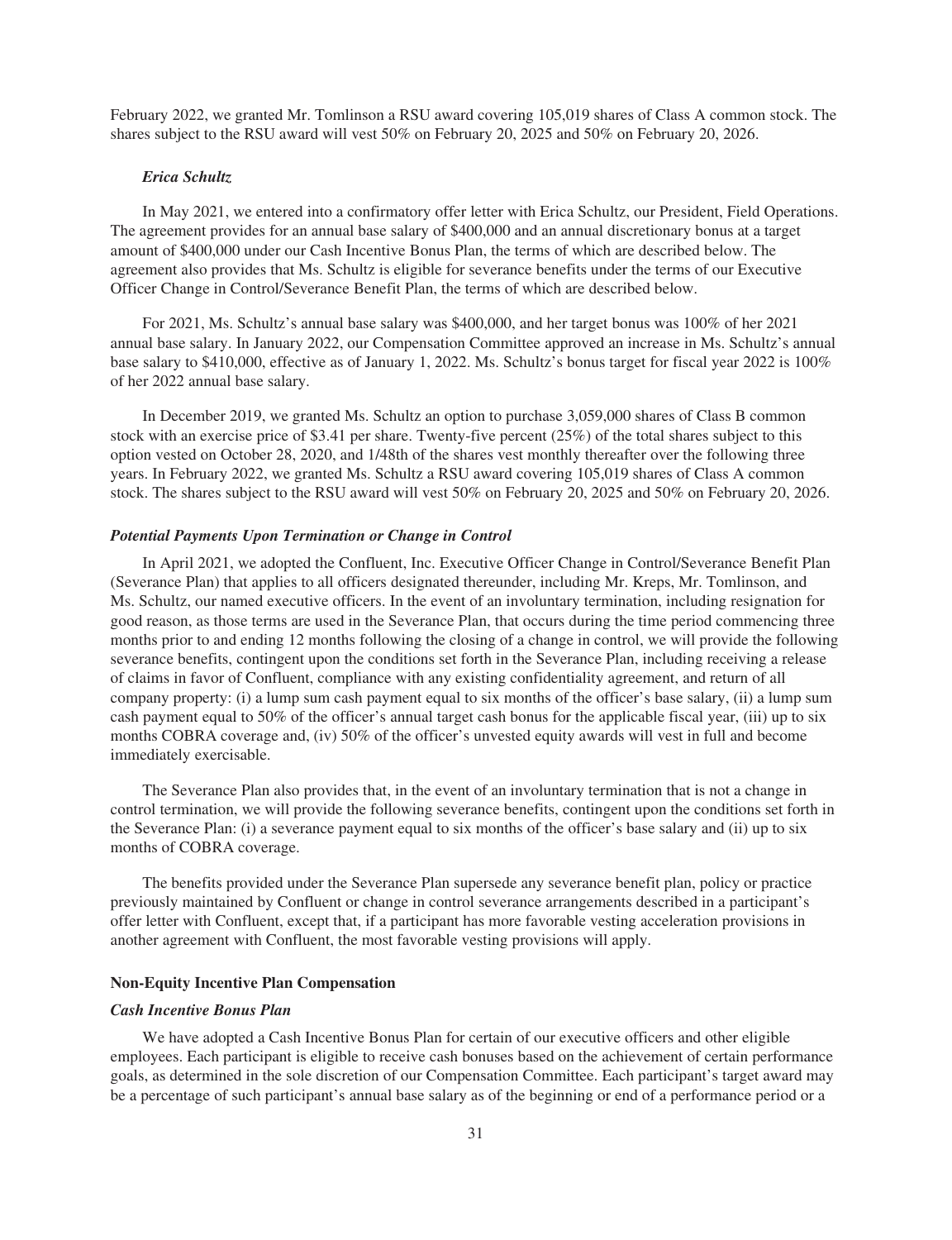fixed dollar amount. To be eligible to earn a bonus under the Cash Incentive Bonus Plan, a participant must be employed by us on the date the bonus is paid.

#### **Other Compensation and Benefits**

All of our current named executive officers are eligible to participate in our employee benefit plans, including our medical, dental, vision, life, disability, and accidental death and dismemberment insurance plans, in each case on the same basis as all of our other employees. We pay the premiums for the life, disability, and accidental death and dismemberment insurance for all of our employees, including our named executive officers.

#### *Employee 401(k) Plan*

U.S. full-time employees qualify for participation in our 401(k) plan, which is intended to qualify as a tax-qualified defined contribution plan under the Code. We do not currently provide a matching contribution under the 401(k) plan.

#### **Limitations of Liability and Indemnification Matters**

Our Amended and Restated Certificate of Incorporation contains provisions that limit the liability of our current and former directors for monetary damages to the fullest extent permitted by Delaware law. Delaware law allows a corporation to provide that its directors will not be personally liable for monetary damages for any breach of fiduciary duties as directors, except liability for:

- any breach of the director's duty of loyalty to the corporation or its stockholders;
- any act or omission not in good faith or that involves intentional misconduct or a knowing violation of law;
- unlawful payments of dividends or unlawful stock repurchases or redemptions; or
- any transaction from which the director derived an improper personal benefit.

Such limitation of liability does not apply to liabilities arising under federal securities laws and does not affect the availability of equitable remedies such as injunctive relief or rescission.

Our Amended and Restated Certificate of Incorporation authorizes us to indemnify our directors, officers and other agents to the fullest extent permitted by Delaware law. Our Amended and Restated Bylaws provide that we are required to indemnify our directors and executive officers to the fullest extent permitted by Delaware law and may indemnify our other officers, employees and agents. Our Amended and Restated Bylaws also provide that, on satisfaction of certain conditions, we will advance expenses incurred by a director or executive officer in advance of the final disposition of any action or proceeding, and permit us to secure insurance on behalf of any officer, director, employee, or other agent for any liability arising out of his or her actions in that capacity. We have entered into agreements to indemnify our directors and executive officers. With certain exceptions, these agreements provide for indemnification for related expenses including attorneys' fees, judgments, fines, and settlement amounts incurred by any of these individuals in connection with any action, proceeding, or investigation. We believe that our Amended and Restated Certificate of Incorporation and these Amended and Restated Bylaw provisions and indemnification agreements are necessary to attract and retain qualified persons as directors and officers. We also maintain customary directors' and officers' liability insurance.

The limitation of liability and indemnification provisions in our Amended and Restated Certificate of Incorporation and Amended and Restated Bylaws may discourage stockholders from bringing a lawsuit against our directors for breach of their fiduciary duty. They may also reduce the likelihood of derivative litigation against our directors and officers, even though an action, if successful, might benefit us and other stockholders. Further, a stockholder's investment may be adversely affected to the extent that we pay the costs of settlement and damage awards against directors and officers as required by these indemnification provisions.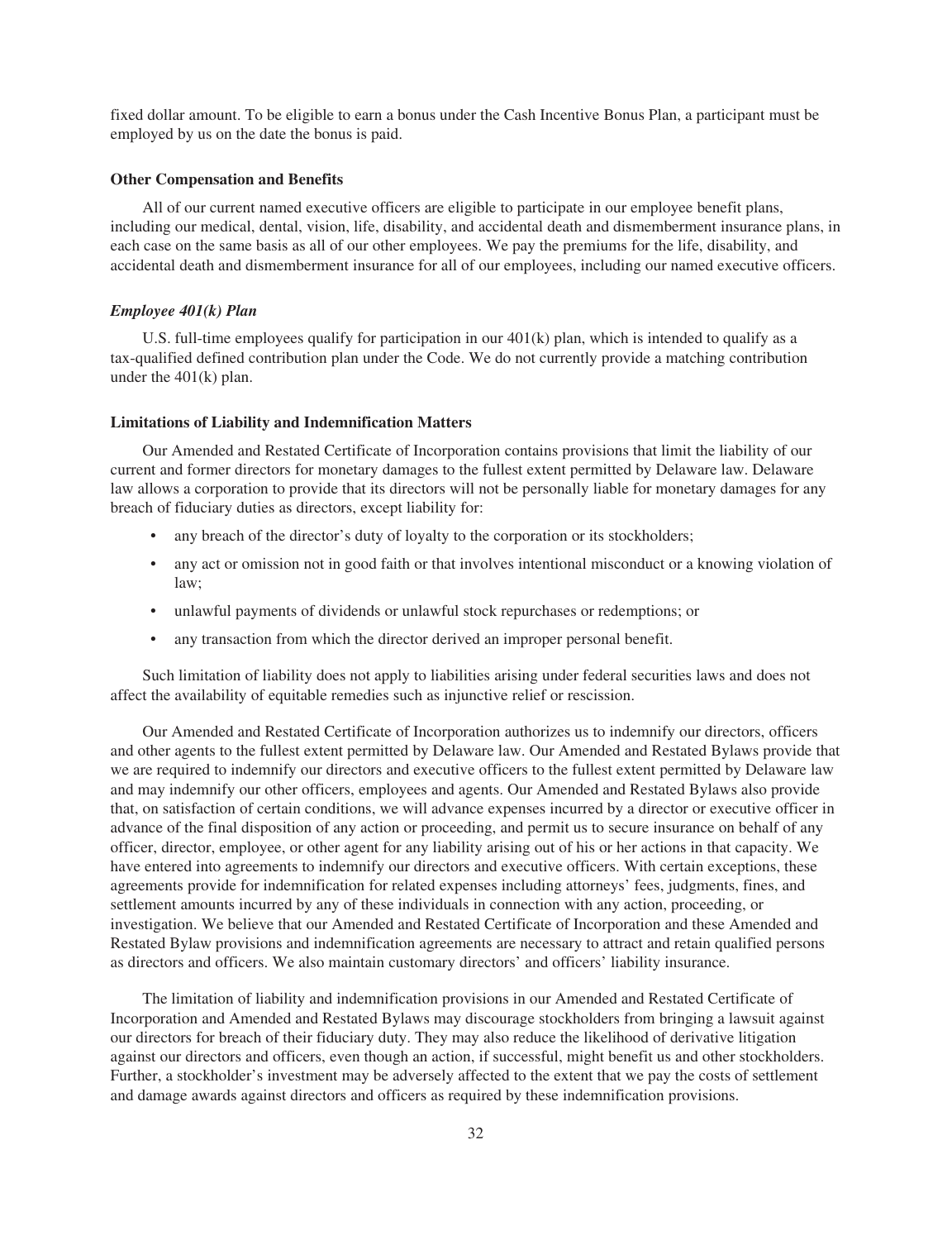Insofar as indemnification for liabilities arising under the Securities Act may be permitted for directors, executive officers, or persons controlling us, we have been informed that, in the opinion of the SEC, such indemnification is against public policy as expressed in the Securities Act and is therefore unenforceable.

#### **Equity Compensation Plan Information**

The following table summarizes our equity compensation plan information as of December 31, 2021. Information is included for equity compensation plans approved by our stockholders. We do not have any equity compensation plans not approved by our stockholders:

| <b>Plan Category</b>                                              | (a) Number of Securities<br>to be Issued Upon<br><b>Exercise of Outstanding</b><br><b>Options, Warrants and</b><br>$\mathbf{RightS}^{(1)}$ | (b) Weighted Average<br><b>Exercise Price of</b><br><b>Outstanding Options,</b><br>Warrants and Rights <sup>(2)</sup> | (c) Number of Securities<br><b>Remaining Available</b><br>for Future Issuance<br><b>Under Equity</b><br><b>Compensation Plans</b><br><b>(Excluding Securities)</b><br><b>Reflected in Column</b><br>$(a)$ <sup>(3)</sup> |
|-------------------------------------------------------------------|--------------------------------------------------------------------------------------------------------------------------------------------|-----------------------------------------------------------------------------------------------------------------------|--------------------------------------------------------------------------------------------------------------------------------------------------------------------------------------------------------------------------|
| Equity plans approved by stockholders <sup><math>(4)</math></sup> | 68.360.891                                                                                                                                 | \$6.97                                                                                                                | 37,959,820                                                                                                                                                                                                               |
| Equity plans not approved by                                      |                                                                                                                                            |                                                                                                                       |                                                                                                                                                                                                                          |
|                                                                   |                                                                                                                                            |                                                                                                                       |                                                                                                                                                                                                                          |

(1) Includes the 2014 Plan and the 2021 Plan, but does not include future rights to purchase Class A common stock under our 2021 Employee Stock Purchase Plan (2021 ESPP), which depend on a number of factors described in our 2021 ESPP and will not be determined until the end of the applicable purchase period.

(2) The weighted-average exercise price excludes any outstanding RSUs, which have no exercise price.

- (3) Includes the 2021 Plan and the 2021 ESPP. Stock options, RSUs, or other stock awards granted under the 2014 Plan that are forfeited, terminated, expired, repurchased, or withheld or reacquired to satisfy an exercise or purchase price or tax withholding obligation become available for issuance under the 2021 Plan.
- (4) The 2021 Plan provides that the total number of shares of our Class A common stock reserved for issuance thereunder will automatically increase on January 1 of each year for a period of ten years commencing on January 1, 2022 and ending on (and including) January 1, 2031, in an amount equal to 5% of the total number of shares of Class A common stock and Class B common stock outstanding on December 31 of the preceding year; provided that our Board of Directors may act prior to January 1st of a given year to provide that the increase for such year will be a lesser number of shares of Class A common stock. In addition, the 2021 ESPP provides that the total number of shares of our Class A common stock reserved for issuance thereunder will automatically increase on January 1 of each year for a period of ten years commencing on January 1, 2022 and ending on (and including) January 1, 2031, in an amount equal to the lesser of (i) 1% of the total number of shares of Class A common stock and Class B common stock outstanding on December 31 of the preceding year, and (ii) 7,743,863 shares of Class A common stock; or such lesser number of shares of Class A common stock as determined by our Board of Directors prior to January 1st of a given year. Accordingly, on January 1, 2022, the number of shares of Class A common stock available for issuance under the 2021 Plan and the 2021 ESPP increased by 13,590,094 shares and 2,718,018 shares, respectively, pursuant to these provisions. These increases are not reflected in the table above.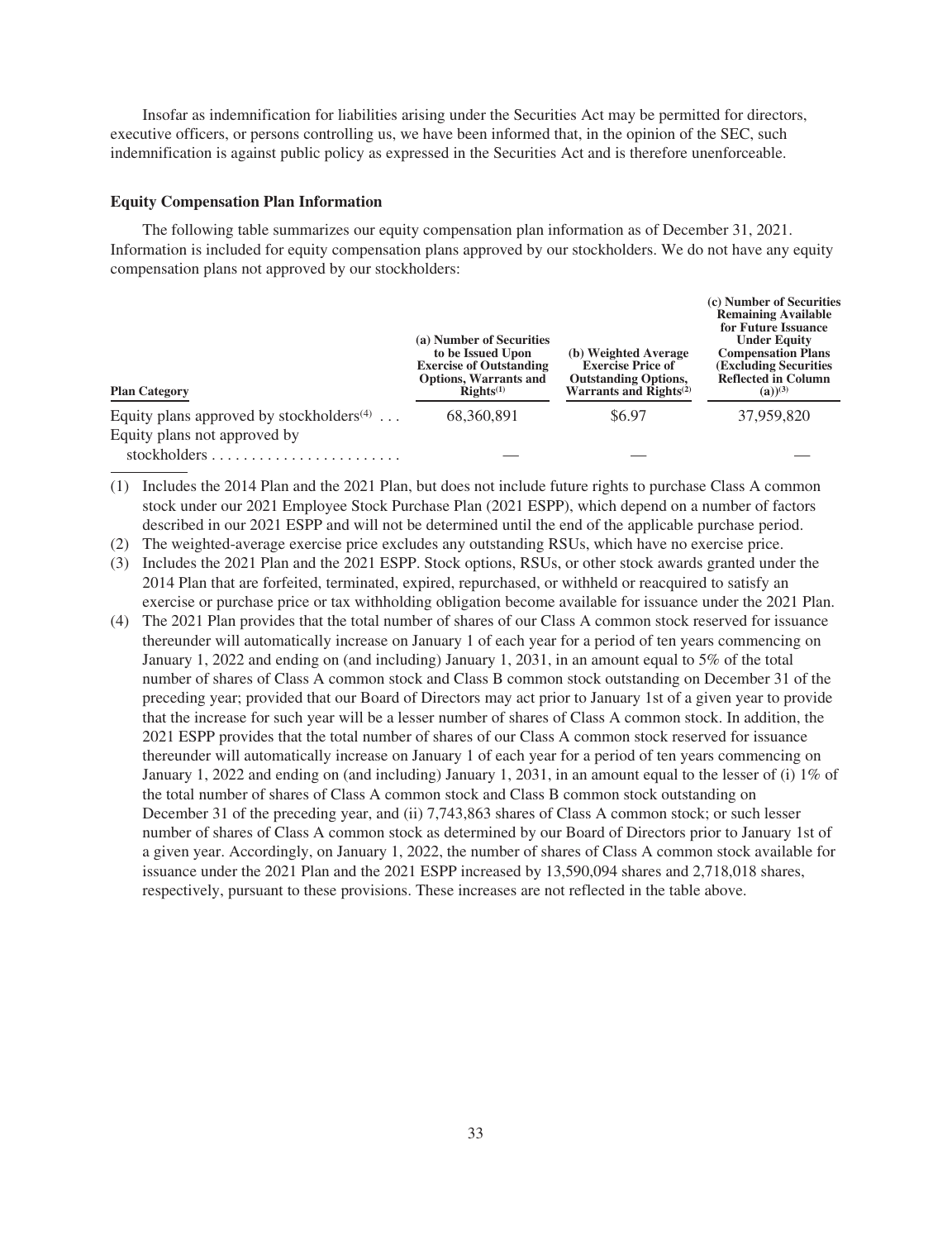#### **SECURITY OWNERSHIP OF CERTAIN BENEFICIAL OWNERS AND MANAGEMENT**

The following table sets forth certain information regarding the ownership of our common stock as of March 31, 2022 by:

- each named executive officer:
- each of our directors:
- our directors and executive officers as a group; and
- each person or entity known by us to own beneficially more than 5% of our capital stock.

We have determined beneficial ownership in accordance with the rules and regulations of the SEC, and the information is not necessarily indicative of beneficial ownership for any other purpose. Except as indicated by the footnotes below, we believe, based on information furnished to us, that the persons and entities named in the table below have sole voting and sole investment power with respect to all shares that they beneficially own, subject to applicable community property laws.

Applicable percentage ownership is based on 125,370,709 shares of Class A common stock and 152,666,053 shares of Class B common stock outstanding as of March 31, 2022. In computing the number of shares beneficially owned by a person and the percentage ownership of such person, we deemed to be outstanding all shares subject to options held by the person that are currently exercisable, or would be exercisable or would vest based on service-based vesting conditions within 60 days of March 31, 2022. However, except as described above, we did not deem such shares outstanding for the purpose of computing the percentage ownership of any other person.

Each outstanding share of Class B common stock is convertible at any time at the option of the holder into one share of Class A common stock, such that each holder of Class B common stock beneficially owns an equivalent number of shares of Class A common stock, subject to individual beneficial ownership limitations described further in the applicable footnotes to the table below.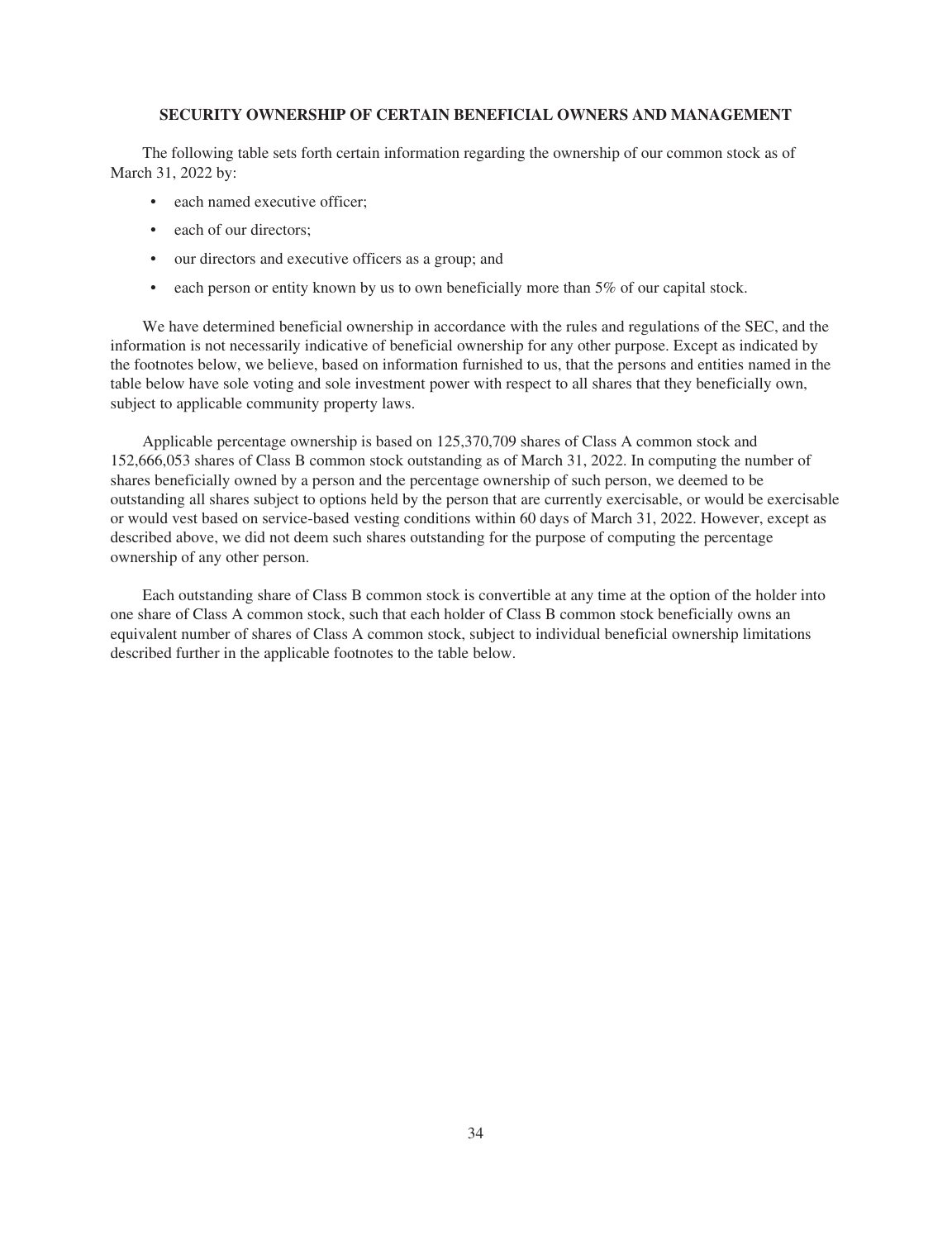Unless otherwise indicated, the address for each beneficial owner listed in the table below is c/o Confluent, Inc., 899 W. Evelyn Avenue, Mountain View, California 94041.

|                                                                     |                          |                  | <b>Shares Beneficially Owned</b> |                  | % of Total<br><b>Voting</b><br>$Power^{(1)}$ |
|---------------------------------------------------------------------|--------------------------|------------------|----------------------------------|------------------|----------------------------------------------|
| <b>Name of Beneficial Owner</b>                                     | <b>Class A</b>           |                  | <b>Class B</b>                   |                  |                                              |
|                                                                     | <b>Shares</b>            | $\mathcal{O}'_0$ | <b>Shares</b>                    | $\mathcal{O}'_0$ |                                              |
| <b>Directors and Named Executive Officers</b>                       |                          |                  |                                  |                  |                                              |
|                                                                     |                          | ∗                | 28,628,305                       | 18.1             | 16.7                                         |
|                                                                     | 1.388                    | ∗                | 2,707,234                        | 1.7              | 1.6                                          |
|                                                                     | 401,388                  | *                | 2,459,000                        | 1.6              | 1.5                                          |
|                                                                     |                          | $\ast$           | 301.297                          | $\ast$           | $\ast$                                       |
|                                                                     |                          | *                | 631,750                          | $\ast$           | $\ast$                                       |
|                                                                     | $\overline{\phantom{0}}$ | $\ast$           | 250,000                          | $\ast$           | *                                            |
|                                                                     |                          | ∗                | 15,644,556                       | 10.2             | 9.5                                          |
| Neha Narkhede <sup>(9)</sup>                                        |                          | $\ast$           | 2,863,199                        | 1.9              | 1.7                                          |
|                                                                     |                          | $\ast$           | 450,944                          | ∗                | $\ast$                                       |
|                                                                     | 1,581,711                | 1.3              | 21,886,032                       | 14.3             | 13.3                                         |
|                                                                     |                          | $\ast$           |                                  | $\ast$           | $\ast$                                       |
| All directors and executive officers as a group $(11)^{(12)} \dots$ | 1,848,568                | 1.5              | 75,822,317                       | 45.7             | 42.6                                         |
| 5% Stockholders                                                     |                          |                  |                                  |                  |                                              |
|                                                                     |                          | ∗                | 28,628,305                       | 18.1             | 16.7                                         |
| Entities affiliated with Benchmark                                  | 135,919(13)              | ∗                | 21,886,032(14)                   | 14.3             | 13.3                                         |
|                                                                     | 4,991                    | ∗                | 29,813,391                       | 19.5             | 18.0                                         |
| Entities affiliated with Jun Rao <sup>(16)</sup>                    |                          | ∗                | 24,195,418                       | 15.8             | 14.6                                         |
| Entities affiliated with Sequoia Capital <sup>(17)</sup>            |                          | $\ast$           | 15,417,827                       | 10.1             | 9.3                                          |
| Entities or individuals affiliated with Coatue Management           |                          |                  |                                  |                  |                                              |
|                                                                     | 6,472,072                | 5.2              |                                  | ∗                | $\ast$                                       |
|                                                                     | 9,638,913                | 7.7              |                                  | $\ast$           | $\ast$                                       |
|                                                                     | 7,055,173                | 5.6              |                                  | $\ast$           | $\ast$                                       |
| Altimeter Capital Management, LP(21)                                | 5,306,700                | 4.2              | 8,395,374                        | 5.5              | 5.4                                          |
| Trouvaille ANK Trust <sup>(22)</sup>                                |                          | $\ast$           | 8,539,319                        | 5.6              | 5.2                                          |

Represents ownership of less than 1%.

- (1) Percentage of total voting power represents voting power with respect to all shares of our Class A and Class B common stock, as a single class. The holders of our Class B common stock are entitled to 10 votes per share, and holders of our Class A common stock are entitled to one vote per share.
- (2) Includes (i) 19,830,000 shares of Class B common stock held by Mr. Kreps directly, (ii) 916,910 shares of Class B common stock held by various family grantor retained annuity trusts (GRATs), for which Mr. Kreps and his spouse serve as trustees, (iii) 83,090 shares of Class B common stock held by a revocable trust, for which Mr. Kreps and his spouse serve as trustees, (iv) 1,000,000 shares of Class B common stock held by a family trust, for which Mr. Kreps and his spouse serve as trustees, (v) 1,000,000 shares of Class B common stock held by a family trust, for which Mr. Kreps and his spouse serve as trustees, and (vi) 5,798,305 shares of Class B common stock subject to stock options held by Mr. Kreps that are exercisable within 60 days of March 31, 2022, of which 2,625,629 shares will be vested as of such date. Mr. Kreps, as co-trustee of each trust, shares voting and dispositive power over the shares held by each trust.
- (3) Includes (i) 1,388 shares of Class A common stock held directly by Mr. Tomlinson, (ii) 150,425 shares of Class B common stock held by a family trust, for which Mr. Tomlinson and his spouse serve as trustees, and (iii) 2,556,809 shares of Class B common stock subject to a stock option held by Mr. Tomlinson that is exercisable within 60 days of March 31, 2022, of which 756,166 shares will be vested as of such date. Mr. Tomlinson, as co-trustee of the family trust, shares voting and dispositive power over the shares held by the trust.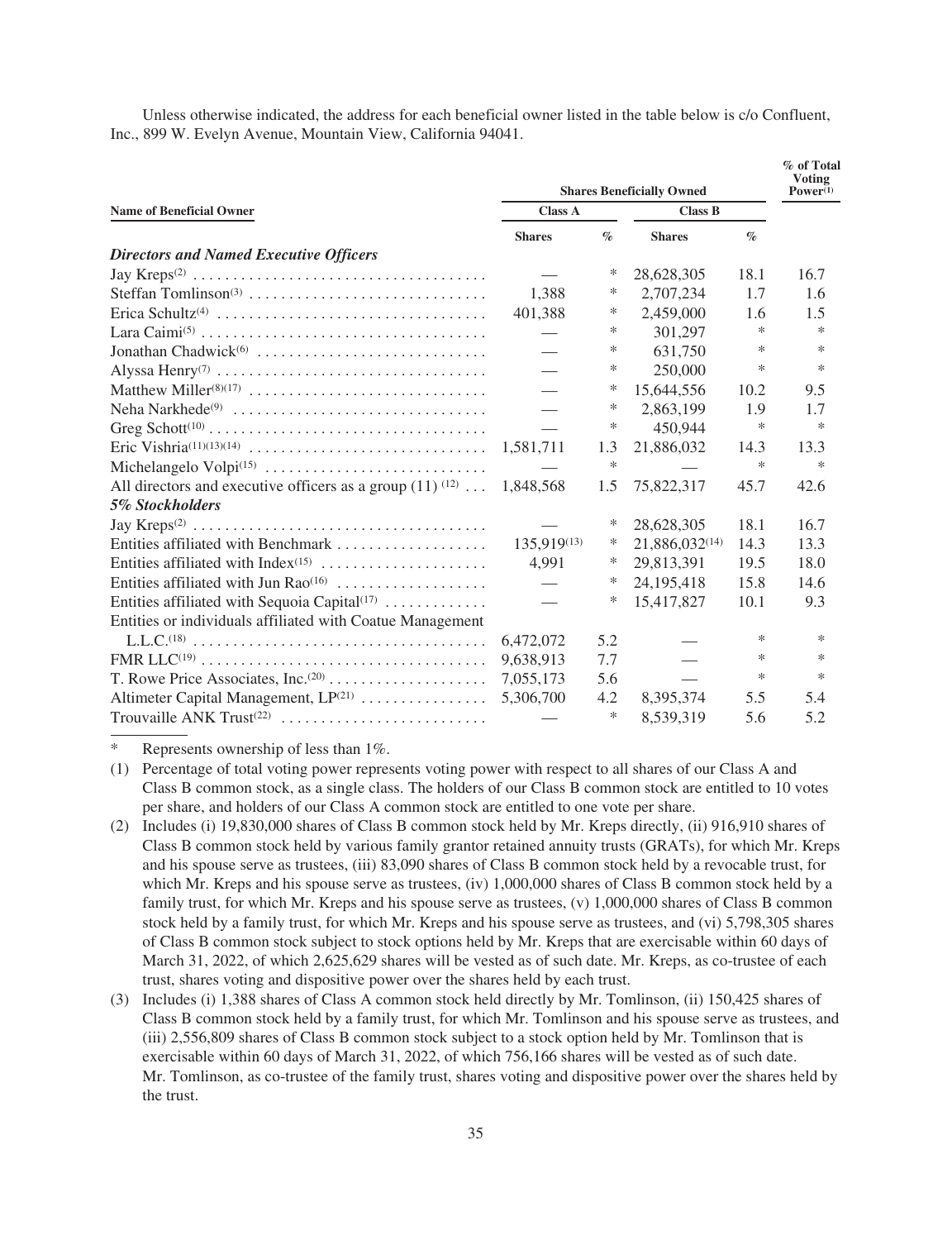- (4) Includes (i) 1,388 shares of Class A common stock held directly by Ms. Schultz, (ii) 175,000 shares of Class A common stock held by an annuity trust, for which Ms. Schultz serves as trustee, (iii) 13,500 shares of Class A common stock held by an extended family trust, for which Ms. Schultz and her spouse serve as co-trustees, (iv) 11,500 shares of Class A common stock held by a revocable trust, for which Ms. Schultz and her spouse serve as co-trustees, (v) 200,000 shares of Class A common stock held by an irrevocable family trust, for which Ms. Schultz acts as investment advisor and (vi) 2,459,000 shares of Class B common stock subject to stock options held by Ms. Schultz that are exercisable within 60 days of March 31, 2022, of which 1,375,604 shares will be vested as of such date. Ms. Schultz, as co-trustee of the extended family trust and the revocable trust, shares voting and dispositive power over the shares held by each of these trusts, respectively. Ms. Schultz, as trustee of the annuity trust and as investment advisor of the irrevocable family trust, has sole voting and dispositive power over the shares held by each of these trusts, respectively.
- (5) Includes 301,297 shares of Class B common stock held by Ms. Caimi, of which 194,588 shares will be unvested and remain subject to a right of repurchase by us within 60 days of March 31, 2022.
- (6) Includes 631,750 shares of Class B common stock held by Mr. Chadwick, of which 207,813 shares will be unvested and remain subject to a right of repurchase by us within 60 days of March 31, 2022.
- (7) Includes 250,000 shares of Class B common stock subject to stock options held by Ms. Henry that are exercisable within 60 days of March 31, 2022, of which 62,500 shares will be vested as of such date.
- (8) Includes 226,729 shares of Class B common stock held by a personal trust, over which Mr. Miller exercises shared voting and dispositive power.
- (9) Includes 1,083,729 shares of Class B common stock held by Ms. Narkhede and 1,779,470 shares of Class B common stock subject to stock options held by Ms. Narkhede that are exercisable within 60 days of March 31, 2022, of which 773,130 shares will be vested as of such date. The amount set forth in the table above does not include an aggregate of 15,713,235 shares of Class B common stock held by family trusts for the benefit of certain family members of Ms. Narkhede, as Ms. Narkhede does not exercise any voting or dispositive power over such shares.
- (10) Includes 450,944 shares of Class B common stock subject to stock options held by Mr. Schott that are exercisable within 60 days of March 31, 2022, of which 225,472 shares will be vested as of such date.
- (11) Includes 1,445,792 shares of Class A common stock held by Mr. Vishria.
- (12) Consists of (i) 1,848,568 shares of Class A common stock beneficially owned by our current executive officers and directors, (ii) 62,527,789 shares of Class B common stock beneficially owned by our current executive officers and directors, of which 402,401 shares will be unvested and remain subject to repurchase by us within 60 days of March 31, 2022, and (iii) 13,294,528 shares of Class B common stock subject to options exercisable within 60 days of March 31, 2022, of which 5,818,501 shares will be vested as of such date.
- (13) Shares held by Benchmark Capital Management Co. VIII, L.L.C. (BCMC VIII). Eric Vishria, a member of our Board of Directors, along with Matthew R. Cohler, Peter H. Fenton, J. William Gurley, An-Yen Hu, Mitchell H. Lasky, Chetan Puttagunta, and Sarah E. Tavel are the managing members of BCMC VIII. Each person and entity listed disclaims beneficial ownership of the shares except to the extent of such person's or entity's pecuniary interest in such shares. The address for each of these individuals and entities is 2965 Woodside Road, Woodside, California 94062.
- (14) Shares are held by Benchmark Capital Partners VIII, L.P. (BCP VIII), for itself and as nominee for Benchmark Founders' Fund VIII, L.P. (BFF VIII) and Benchmark Founders' Fund VIII-B, L.P. (BFF VIII-B). BCMC VIII is the general partner of each of BCP VIII, BFF VIII and BFF VIII -B and may be deemed to have sole voting and investment power over such shares. Eric Vishria, a member of our Board of Directors, along with Matthew R. Cohler, Peter H. Fenton, J. William Gurley, An-Yen Hu, Mitchell H. Lasky, Chetan Puttagunta, and Sarah E. Tavel are the managing members of BCMC VIII. Each person and entity listed disclaims beneficial ownership of the shares except to the extent of such person's or entity's pecuniary interest in such shares. The address for each of these individuals and entities is 2965 Woodside Road, Woodside, California 94062.
- (15) This information is based solely upon a Schedule 13G filed by Index with the SEC on February 14, 2022. Consists of: (i) 4,797 shares of Class A common stock and 22,582,236 shares of Class B common stock held directly by Index Ventures VII (Jersey) L.P. (Index Ventures VII), (ii) 119 shares of Class A common stock and 559,568 shares of Class B common stock held directly by Index Ventures VII Parallel Entrepreneur Fund (Jersey), L.P. (Index Ventures VII Parallel and together with Index Ventures VII, the Index VII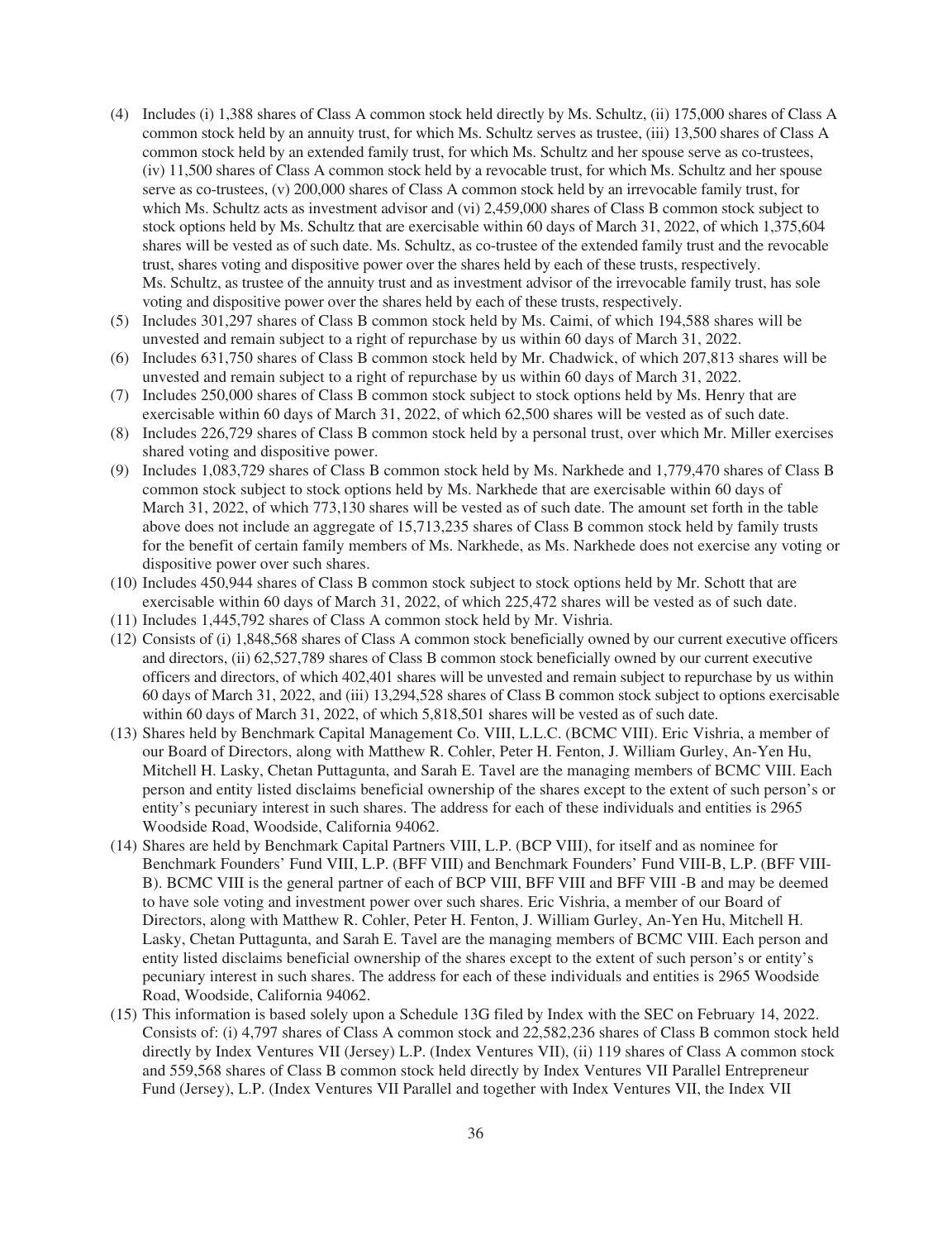Funds), (iii) 75 shares of Class A common stock and 459,834 shares of Class B common stock held directly by Yucca (Jersey) SLP (Yucca), and (iv) 6,211,753 shares of Class B common stock held directly by Index Ventures Growth IV (Jersey), L.P. (Index Growth IV). Index Venture Growth Associates IV Limited (IVGA IV, and together with the Index VII Funds, the Index Venture Funds) is the managing general partner of Index Ventures Growth IV and may be deemed to have voting and dispositive power over the shares held by such fund. Index Ventures Associates VII Limited (IVA VII) is the managing general partner of the Index VII Funds and may be deemed to have voting and dispositive power over the shares held by those funds. Yucca administers the co-investment vehicle that is contractually required to mirror the investments of the Index Venture Funds. As a result, each of IVA VII and IVGA IV may be deemed to have voting and dispositive power over Yucca's shares by virtue of their voting and dispositive power over the shares owned by the Index Venture Funds. David Hall, Phil Balderson, Brendan Boyle and Nigel Greenwood are the members of the board of directors of IVGA IV and IVA VII, and investment and voting decisions with respect to the shares over which IVGA IV and IVA VII may be deemed to have voting and dispositive power are made by such directors collectively. Michelangelo Volpi, a member of our Board of Directors, is a partner within the Index Ventures Group but does not hold voting or dispositive power over the shares held by the Index funds. The address for each of these entities is 44 Esplanade, St. Helier, Jersey, Channel Islands JE4 9WG.

- (16) Consists of (i) 20,557,604 shares of Class B common stock held by Jun Rao's family trust, for which Mr. Rao and his spouse serve as trustees, (ii) 1,660,749 shares of Class B common stock held by Mr. Rao's GRAT, for which Mr. Rao serves as trustee, (iii) 1,660,749 shares of Class B common stock held by Mr. Rao's spouse's GRAT, for which Mr. Rao's spouse serves as trustee, and (iv) 316,316 shares of Class B common stock held by a GST trust, for which Mr. Rao and his spouse serve as trustees. Mr. Rao has sole voting and dispositive power over the shares held by Mr. Rao's GRAT and has shared voting and dispositive power over the shares held by Mr. Rao's family trust, Mr. Rao's spouse's GRAT and the GST trust (collectively, the Rao Trusts). The shares of Class B common stock held by the Rao Trusts are subject to a 4.99% beneficial ownership blocker (the Rao Blocker) and as a result, the Class B common stock held by the Rao Trusts may not be converted to Class A common stock to the extent that the Rao Trusts would beneficially own more than 4.99% of our Class A common stock outstanding immediately after giving effect to the conversion. As of March 31, 2022, 17,610,851 shares of Class B common stock held by the Rao Trusts were subject to the Rao Blocker and could not be converted into Class A common stock.
- (17) This information is based solely upon a Schedule 13G filed by Sequoia Capital with the SEC on February 14, 2022. Consists of (i) 10,841,917 shares of Class B common stock held by Sequoia Capital U.S. Growth Fund VII, L.P. (Sequoia Capital U.S. Growth Fund VII), (ii) 921,673 shares of Class B common stock held by Sequoia Capital U.S. Growth VII Principals Fund, L.P. (Sequoia Capital U.S. Growth VII Principals Fund), and (iii) 3,654,237 shares of Class B common stock held by Sequoia Capital U.S. Growth Fund VIII, L.P. (Sequoia Capital U.S. Growth Fund VIII). SC US (TTGP), Ltd. is (i) the general partner of SC U.S. Growth VII Management, L.P., which is the general partner of each of Sequoia Capital U.S. Growth Fund VII and Sequoia Capital U.S. Growth VII Principals Fund, or collectively, the GFVII Funds, and (ii) the general partner of SC U.S. Growth VIII Management, L.P., which is the general partner of Sequoia Capital U.S. Growth Fund VIII. As a result, SC US (TTGP), Ltd. may be deemed to share voting and dispositive power with respect to the shares held by the GFVII Funds and Sequoia Capital U.S. Growth Fund VIII. The directors and stockholders of SC US (TTGP), Ltd. who participate in decisions to exercise voting and investment discretion with respect to the securities referred to above held by Sequoia Capital U.S. Growth Fund VIII include Matthew Miller, a member of our Board of Directors. Mr. Miller expressly disclaims beneficial ownership of the shares held by Sequoia Capital U.S. Growth Fund VIII. The address for each of these entities is 2800 Sand Hill Road, Suite 101, Menlo Park, California 94025.
- (18) This information is based solely upon a Schedule 13G/A filed by Coatue Management LLC with the SEC on February 14, 2022. Consists of 6,472,072 shares of Class A common stock owned by advisory clients of Coatue Management, L.L.C. Coatue Management, L.L.C. and Philippe Laffont have shared voting power and dispositive power with respect to 6,472,072 shares of Class A common stock and Coatue Growth Fund IV LP has shared voting and dispositive power with respect to 6,168,845 shares of Class A common stock. The address for each of these entities is 9 West 57<sup>th</sup> Street, New York, New York 10019.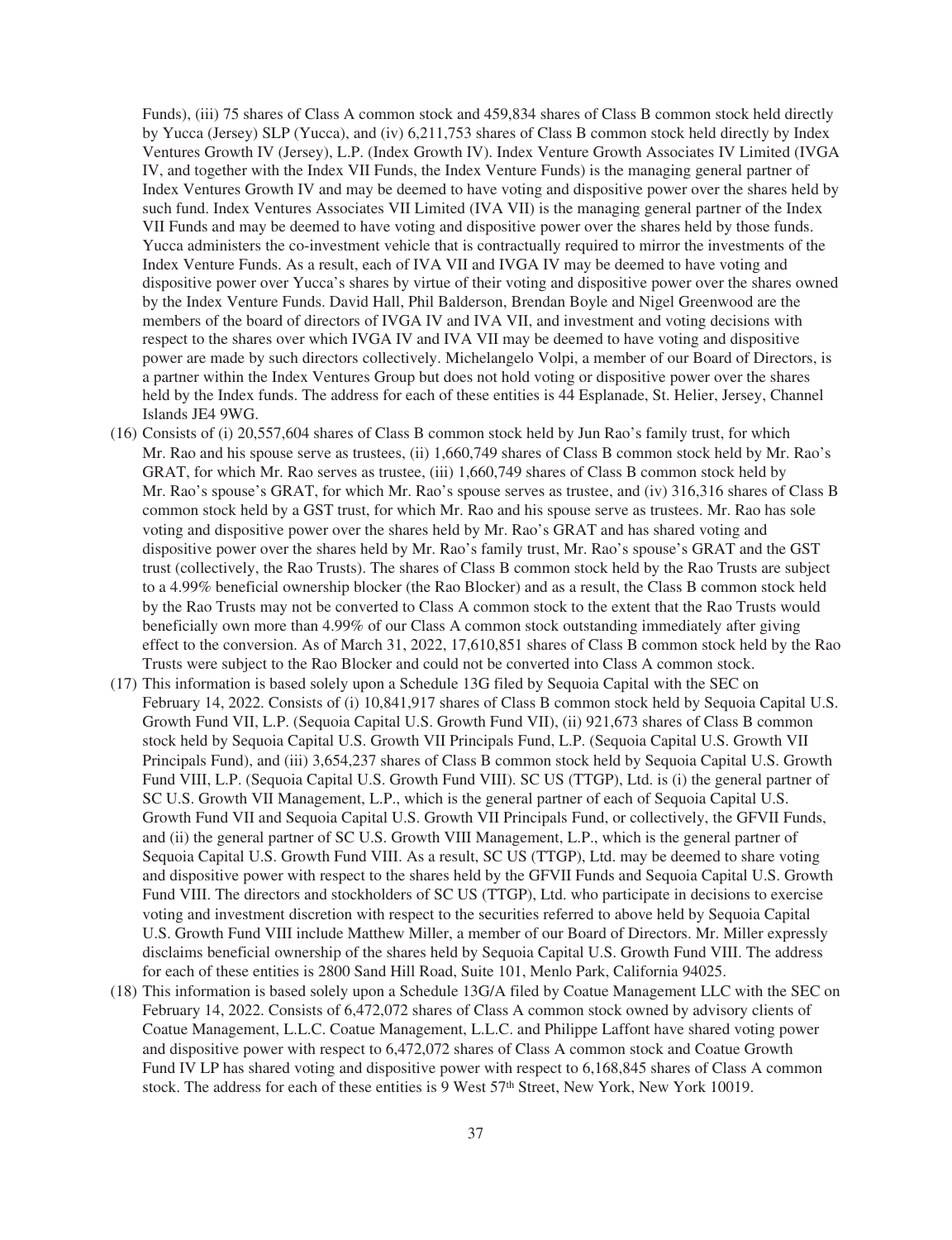- (19) This information is based solely upon a Schedule 13G/A filed by FMR LLC with the SEC on March 10, 2022. Consists of 9,638,913 shares of Class A common stock acquired by FIAM LLC IA, Fidelity Institutional Asset Management Trust Company BK, Fidelity Management & Research Company LLC \* IA, Fidelity Management Trust Company BK, and Strategic Advisers LLC IA, each of which is a subsidiary of FMR LLC. FMR LLC has sole voting power with respect to 9,637,884 shares of Class A common stock and sole dispositive power with respect to 9,638,913 shares of Class A common stock. The address for FMR LLC is 245 Summer Street, Boston, Massachusetts 02210.
- (20) This information is based solely upon a Schedule 13G filed by T. Rowe Price Associates, Inc. with the SEC on February 10, 2022. Consists of 7,055,173 shares of Class A common stock beneficially owned by T. Rowe Price Associates, Inc., of which T. Rowe Price Associates, Inc. has sole voting power with respect to 3,105,191 shares of Class A common stock and sole dispositive power with respect to 7,055,173 shares of Class A common stock. The address of T. Rowe Price Associates, Inc. is 100 E. Pratt Street, Baltimore, MD 21202.
- (21) This information is based upon a Schedule 13G filed by Altimeter Capital Management, LP with the SEC on March 9, 2022 and Forms 4 filed subsequent to that date. Consists of (i) 5,115,000 shares of Class A common stock directly owned by Altimeter Partners Fund, L.P. (APF), (ii) 191,700 shares of Class A common stock directly owned by Altimeter Crossover Fund, L.P. (ACF), (iii) 1,679,075 shares of Class B common stock directly owned by Altimeter Growth Partners Fund IV, L.P. (AGPF IV) and (iv) 6,716,299 shares of Class B common stock directly owned by Altimeter Growth Cascade Fund, L.P. (AGCF). Altimeter General Partner, LLC is the general partner of APF, and Altimeter Crossover General Partner LLC is the general partner of ACF, Altimeter Growth Partners General Partner IV LLC is the general partner of AGPF IV, and Altimeter Growth Cascade General Partner LLC is the general partner of AGCF (collectively, the Altimeter Fund GPs). Each of the Altimeter Fund GPs have delegated shared voting and investment power to Altimeter Capital Management, LP (the Investment Manager), which is the investment manager of Altimeter Cascade Fund, LP (the Fund). The sole general partner of the Investment Manager is Altimeter Capital Management General Partner, LLC (the General Partner). Altimeter Cascade General Partner, LLC (the Fund General Partner) is the sole general partner of the Fund. Bradley Gerstner is the sole managing principal of the General Partner, Investment Manager, and the Fund General Partner. As a result, the General Partner, Investment Manager and Bradley Gerstner may be deemed to have shared voting and dispositive power with respect to 5,306,700 shares of Class A common stock and 8,395,374 shares of Class B common stock and the Fund and the Fund General Partner may be deemed to have shared voting and dispositive power with respect to 6,716,299 shares of Class B common stock. The address of each of these entities is One International Place, Suite 4610, Boston, MA 02110.
- (22) Represents 8,539,319 shares of Class B common stock held by the Trouvaille ANK Trust (the ANK Trust). David Stein serves as trustee and has sole voting and dispositive power over the shares held by the ANK Trust. These shares are held for the benefit of certain family members of Ms. Narkhede, but Ms. Narkhede does not exercise any voting or dispositive power over the shares held by the ANK Trust. The shares of Class B common stock held by the ANK Trust are subject to a 4.99% beneficial ownership blocker (the ANK Trust Blocker) and as a result, the Class B common stock held by the ANK Trust may not be converted to Class A common stock to the extent that the ANK Trust would beneficially own more than 4.99% of our Class A common stock outstanding immediately after giving effect to the conversion. As of March 31, 2022, 1,954,752 shares of Class B common stock held by the ANK Trust were subject to the ANK Trust Blocker and could not be converted into Class A common stock. The address for the ANK Trust is c/o David Stein, Trustee, 157 Church St., 12th Floor, New Haven, CT 06510.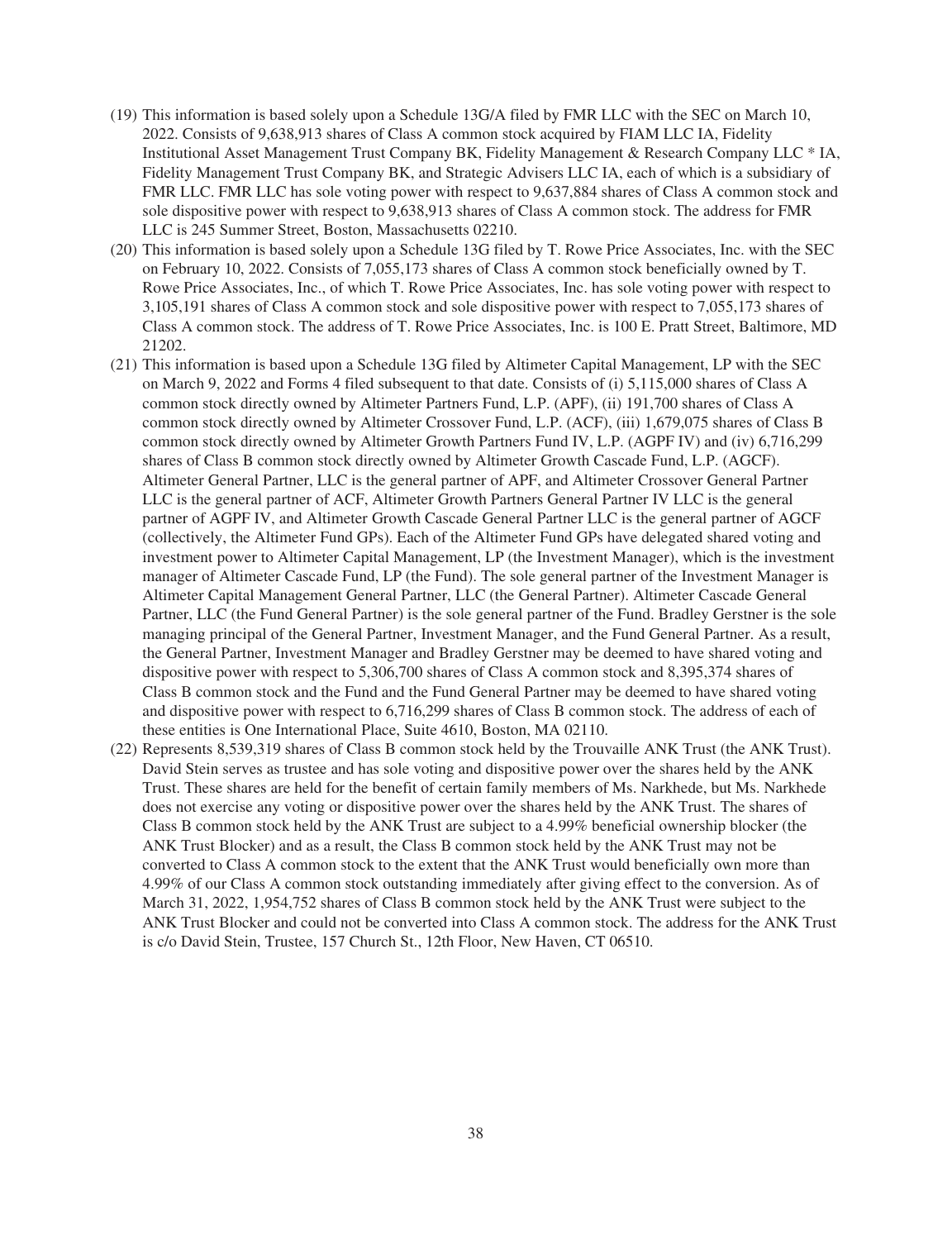#### **TRANSACTIONS WITH RELATED PERSONS**

In addition to the compensation arrangements with our directors and executive officers discussed in the sections titled "Director Compensation" and "Executive Compensation," the following is a description of each transaction since the beginning of our last fiscal year and each currently proposed transaction in which:

- the amounts involved exceeded or will exceed \$120,000; and
- any of our directors, executive officers, or holders of more than 5% of our capital stock, or any member of the immediate family of, or person sharing the household with, the foregoing persons, had or will have a direct or indirect material interest.

#### **Investor Rights Agreement**

We are party to an Amended and Restated Investor Rights Agreement, or IRA, with certain holders of our capital stock, including Benchmark Capital Partners VIII, L.P. and entities affiliated with Index and Sequoia Capital, which each hold greater than 5% of our outstanding capital stock and are affiliated with members of our Board of Directors, as well as other holders of our capital stock, and Mr. Kreps, Ms. Narkhede, and Mr. Rao and their respective affiliates. The IRA provides certain holders of our capital stock with certain registration rights, including the right to demand that we file a registration statement or request that their shares be covered by a registration statement that we are otherwise filing.

#### **Indemnification Agreements**

Our Amended and Restated Certificate of Incorporation contains provisions limiting the liability of directors, and our Amended and Restated Bylaws provide that we will indemnify each of our directors and executive officers to the fullest extent permitted under Delaware law. Our Amended and Restated Certificate of Incorporation and Amended and Restated Bylaws also provide our Board of Directors with discretion to indemnify our employees and other agents when determined appropriate by our Board of Directors. In addition, we have entered into an indemnification agreement with each of our directors and executive officers, which requires us to indemnify them in certain circumstances. For more information regarding these agreements, see the section titled "Executive Compensation—Limitations of Liability and Indemnification Matters."

# **Policies and Procedures for Transactions with Related Persons**

Our Board of Directors has adopted a Related Person Transactions Policy setting forth the policies and procedures for the identification, review, and approval or ratification of related person transactions. This policy covers, with certain exceptions set forth in Item 404 of Regulation S-K under the Securities Act, any transaction, arrangement, or relationship, or any series of similar transactions, arrangements, or relationships, in which we and a related person were or will be participants, the related person has a direct or indirect material interest, and the amount involved exceeds \$120,000, including purchases of goods or services by or from the related person or entities in which the related person has a material interest. In reviewing and approving any such transactions, our Audit Committee will consider all relevant facts and circumstances as appropriate, such as whether the transaction is on terms no less favorable than terms generally available to an unaffiliated third party under the same or similar circumstances, the extent of the related person's interest in the transaction, whether there are business reasons for Confluent to enter into the transaction, whether the transaction would impair the independence of an outside director, and whether the transaction would present an improper conflict of interest for a director or executive officer.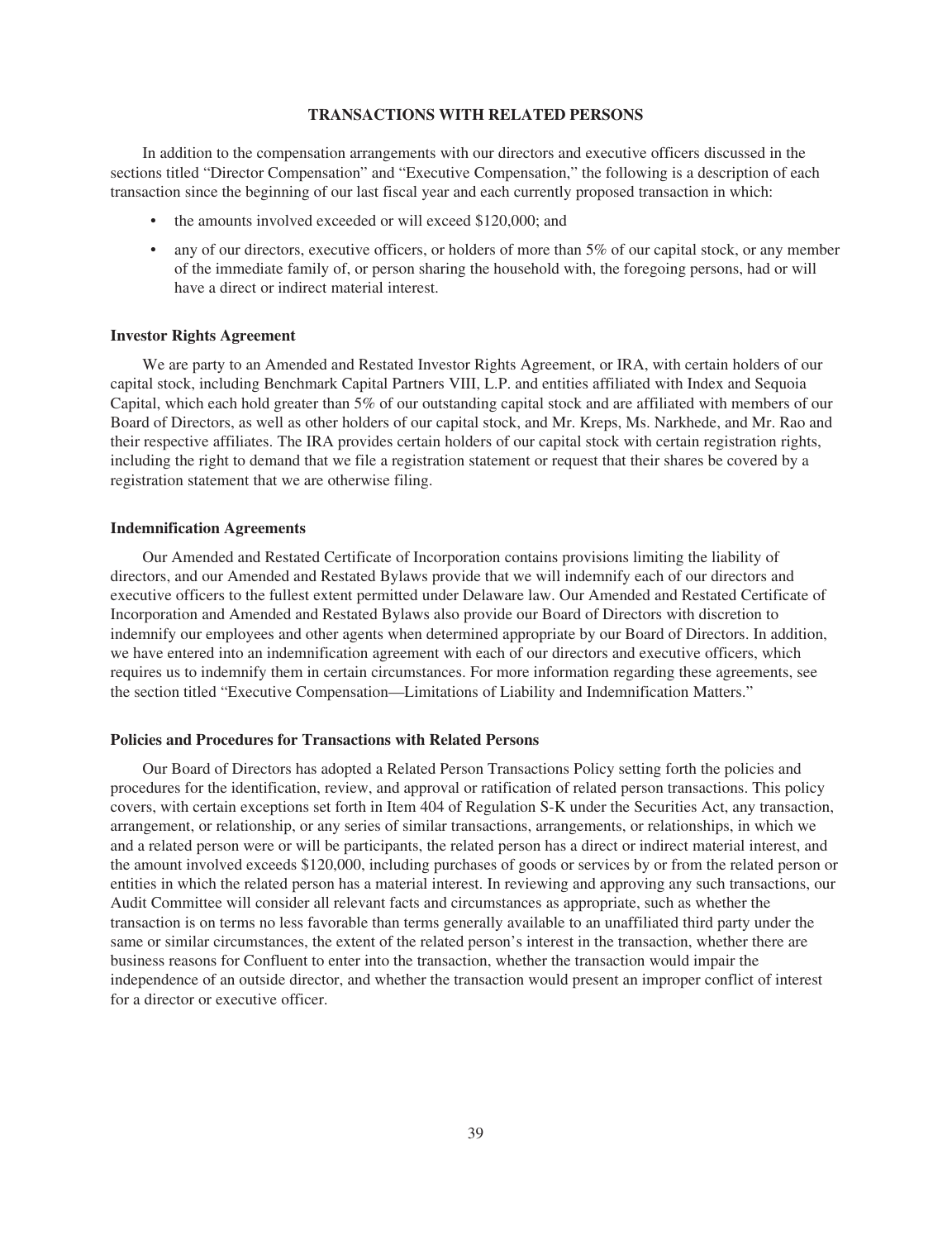#### **HOUSEHOLDING OF PROXY MATERIALS**

The SEC has adopted rules that permit companies and intermediaries (e.g., brokerage firms) to satisfy the delivery requirements for Notices of Internet Availability of Proxy Materials or other Annual Meeting materials with respect to two or more stockholders sharing the same address by delivering a single Notice of Internet Availability of Proxy Materials or other Annual Meeting materials addressed to those stockholders. This process, which is commonly referred to as "householding," potentially means extra convenience for stockholders and cost savings for companies.

This year, a number of brokerage firms with account holders who are our stockholders will likely be "householding" our proxy materials. A single Notice of Internet Availability of Proxy Materials will be delivered to multiple stockholders sharing an address unless contrary instructions have been received from the affected stockholders. Once you have received notice from your brokerage firm that they will be "householding" communications to your address, "householding" will continue until you are notified otherwise or until you revoke your consent. If, at any time, you no longer wish to participate in "householding" and would prefer to receive a separate Notice of Internet Availability of Proxy Materials, please notify your brokerage firm or us. Direct your written request to us to: Legal Department, Confluent, Inc., 899 W. Evelyn Avenue, Mountain View, California 94041 or via email to clo@confluent.io, or call 1-800-439-3207. Stockholders who currently receive multiple copies of the Notice of Internet Availability of Proxy Materials at their addresses and would like to request "householding" of their communications should contact their brokerage firm.

#### **OTHER MATTERS**

The Board of Directors knows of no other matters that will be presented for consideration at the Annual Meeting. If any other matters are properly brought before the Annual Meeting, it is the intention of the persons named in the accompanying proxy to vote on such matters in accordance with his best judgment.

gayla

Jay Kreps Chief Executive Officer and Chairperson

April 14, 2022

*We have filed our Annual Report on Form 10-K for the year ended December 31, 2021 with the SEC. It is available free of charge at the SEC's website at www.sec.gov. Stockholders can also access this Proxy Statement and our Annual Report on Form 10-K at https://investors.confluent.io/. A copy of our Annual Report on Form 10-K, including the financial statements and the financial statement schedules therein, for the year ended December 31, 2021 is also available without charge upon written request to us to: Legal Department, Confluent, Inc., 899 W. Evelyn Avenue, Mountain View, California 94041 or via email to clo@confluent.io.*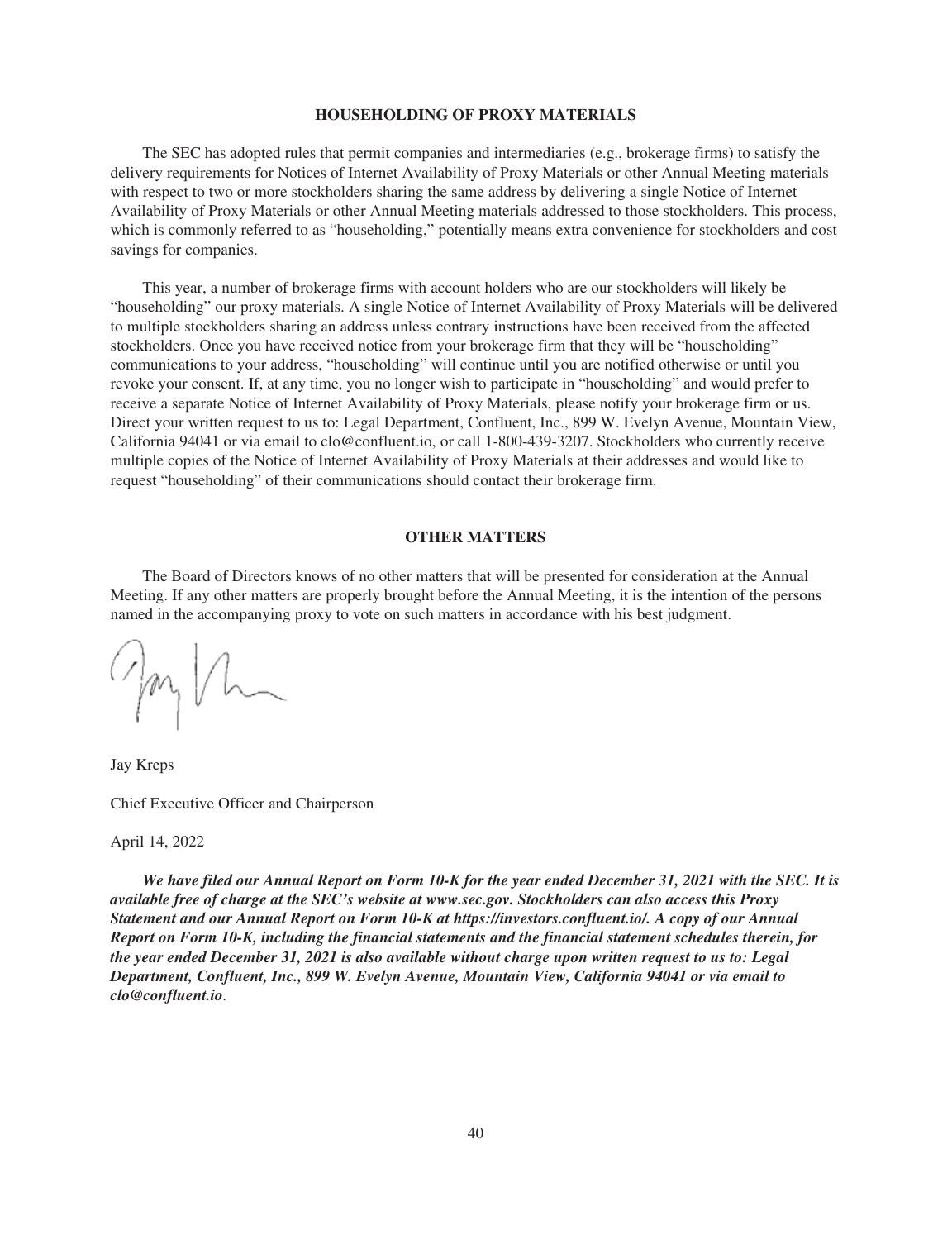# **UNITED STATES SECURITIES AND EXCHANGE COMMISSION**

**WASHINGTON, DC 20549**

# **FORM 10-K**

**(Mark One)**

**☒ ANNUAL REPORT PURSUANT TO SECTION 13 OR 15(d) OF THE SECURITIES EXCHANGE ACT OF 1934**

**For the fiscal year ended December 31, 2021**

**OR**

**☐ TRANSITION REPORT PURSUANT TO SECTION 13 OR 15(d) OF THE SECURITIES EXCHANGE ACT OF 1934**

**FOR THE TRANSITION PERIOD FROM TO Commission File Number: 001-40526**

# **CONFLUENT, INC.**

**(Exact name of Registrant as specified in its Charter)**

**Delaware 47-1824387 (State or other jurisdiction of incorporation or organization) (I.R.S. Employer Identification No.)**

**899 W. Evelyn Avenue**

**Mountain View, California 94041 (Address of principal executive offices) (Zip Code)**

**Registrant's telephone number, including area code: (800) 439-3207**

Securities registered pursuant to Section 12(b) of the Act:

| Frading                                             |           |                                                              |  |
|-----------------------------------------------------|-----------|--------------------------------------------------------------|--|
| Title of each class                                 | Svmbol(s) | Name of each exchange on which registered                    |  |
| Class A Common Stock, par value \$0,00001 per share | CFLT      | The Nasdaq Stock Market LLC<br>(Nasdag Global Select Market) |  |

**Securities registered pursuant to Section 12(g) of the Act: None**

Indicate by check mark if the Registrant is a well-known seasoned issuer, as defined in Rule 405 of the Securities Act. YES  $\Box$  NO  $\boxtimes$ 

Indicate by check mark if the Registrant is not required to file reports pursuant to Section 13 or 15(d) of the Act. YES  $\square$  NO  $\boxtimes$ 

Indicate by check mark whether the Registrant: (1) has filed all reports required to be filed by Section 13 or 15(d) of the Securities Exchange Act of 1934 during the preceding 12 months (or for such shorter period that the Registrant was required to file such reports), and (2) has been subject to such filing requirements for the past 90 days. YES  $\boxtimes$  NO  $\Box$ 

Indicate by check mark whether the Registrant has submitted electronically every Interactive Data File required to be submitted pursuant to Rule 405 of Regulation S-T (§232.405 of this chapter) during the preceding 12 months (or for such shorter period that the Registrant was required to submit such files). YES  $\boxtimes$  NO  $\Box$ 

Indicate by check mark whether the registrant is a large accelerated filer, an accelerated filer, a non-accelerated filer, smaller reporting company, or an emerging growth company. See the definitions of "large accelerated filer," "accelerated filer," "smaller reporting company," and "emerging growth company" in Rule 12b-2 of the Exchange Act.

| Large accelerated filer |                         | Accelerated filer         |  |
|-------------------------|-------------------------|---------------------------|--|
| Non-accelerated filer   | $\overline{\mathsf{x}}$ | Smaller reporting company |  |
| Emerging growth company | ⊠                       |                           |  |

If an emerging growth company, indicate by check mark if the registrant has elected not to use the extended transition period for complying with any new or revised financial accounting standards provided pursuant to Section 13(a) of the Exchange Act.  $\Box$ 

Indicate by check mark whether the registrant has filed a report on and attestation to its management's assessment of the effectiveness of its internal control over financial reporting under Section 404(b) of the Sarbanes-Oxley Act (15 U.S.C. 7262(b)) by the registered public accounting firm that prepared or issued its audit report. ☐

Indicate by check mark whether the Registrant is a shell company (as defined in Rule 12b-2 of the Exchange Act). YES  $\square$  NO  $\boxtimes$ 

The aggregate market value of the shares of common stock held by non-affiliates of the Registrant, based on the closing price of the Registrant's shares of common stock on the Nasdaq Global Select Market on June 30, 2021, was approximately \$1,307.9 million.

As of February 10, 2022, there were 118,836,804 shares of the registrant's Class A common stock and 154,111,671 shares of the Registrant's Class B common stock, each with a par value of \$0.00001 per share, outstanding.

#### **DOCUMENTS INCORPORATED BY REFERENCE**

Portions of the Registrant's definitive Proxy Statement relating to the 2022 Annual Meeting of Stockholders are incorporated herein by reference in Part III of this Annual Report on Form 10-K to the extent stated herein. Such Proxy Statement will be filed with the Securities and Exchange Commission within 120 days of the Registrant's fiscal year ended December 31, 2021.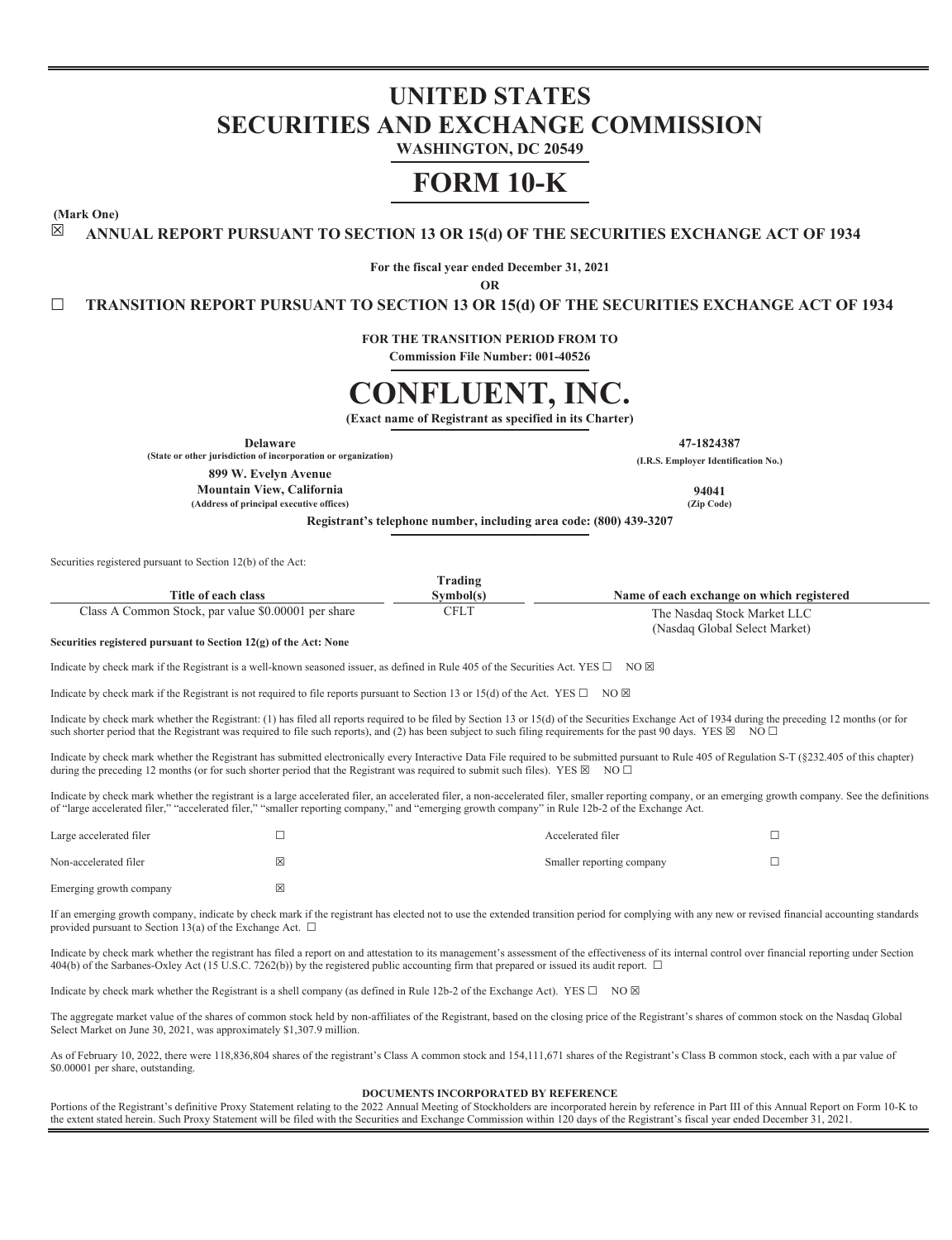# **TABLE OF CONTENTS**

|                 |                                                                                                                                | Page |
|-----------------|--------------------------------------------------------------------------------------------------------------------------------|------|
| <b>PART I</b>   |                                                                                                                                |      |
|                 | Item 1. Business                                                                                                               | 3    |
|                 | Item 1A. Risk Factors                                                                                                          | 17   |
|                 | Item 1B. Unresolved Staff Comments                                                                                             | 64   |
|                 | Item 2. Properties                                                                                                             | 64   |
|                 | Item 3. Legal Proceedings                                                                                                      | 64   |
|                 | Item 4. Mine Safety Disclosures                                                                                                | 64   |
| <b>PART II</b>  |                                                                                                                                |      |
|                 | Item 5. Market for Registrant's Common Equity, Related Stockholder Matters and Issuer Purchases of<br><b>Equity Securities</b> | 65   |
|                 | Item 6. Reserved                                                                                                               | 67   |
|                 | Item 7. Management's Discussion and Analysis of Financial Condition and Results of Operations                                  | 68   |
|                 | Item 7A. Quantitative and Qualitative Disclosures About Market Risk                                                            | 89   |
|                 | Item 8. Financial Statements and Supplementary Data                                                                            | 90   |
|                 | Item 9. Changes in and Disagreements With Accountants on Accounting and Financial Disclosure                                   | 129  |
|                 | Item 9A. Controls and Procedures                                                                                               | 129  |
|                 | Item 9B. Other Information                                                                                                     | 130  |
|                 | Item 9C. Disclosure Regarding Foreign Jurisdictions that Prevent Inspections                                                   | 130  |
| <b>PART III</b> |                                                                                                                                |      |
|                 | Item 10. Directors, Executive Officers, and Corporate Governance                                                               | 131  |
|                 | Item 11. Executive Compensation                                                                                                | 131  |
|                 | Item 12. Security Ownership of Certain Beneficial Owners and Management and Related Stockholder                                |      |
|                 | <b>Matters</b>                                                                                                                 | 131  |
|                 | Item 13. Certain Relationships and Related Transactions, and Director Independence                                             | 131  |
|                 | Item 14. Principal Accountant Fees and Services                                                                                | 131  |
| <b>PART IV</b>  |                                                                                                                                |      |
|                 | Item 15. Exhibits and Financial Statement Schedules                                                                            | 132  |
|                 | Item 16. Form 10-K Summary                                                                                                     | 134  |
| Signatures      |                                                                                                                                | 135  |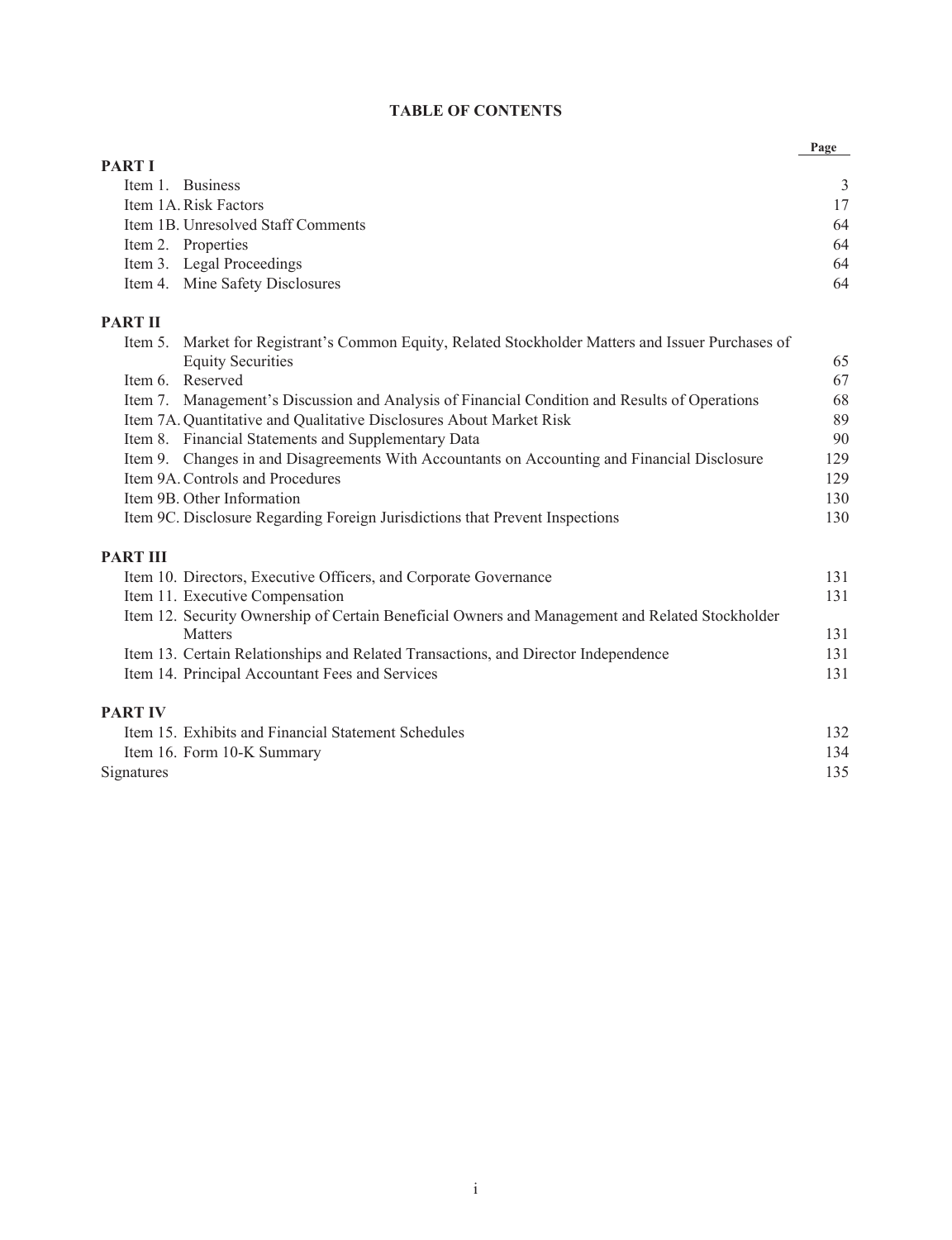#### **SPECIAL NOTE ABOUT FORWARD-LOOKING STATEMENTS**

This Annual Report on Form 10-K contains forward-looking statements about us and our industry that involve substantial risks and uncertainties. All statements other than statements of historical fact contained in this Annual Report on Form 10-K, including statements regarding our future results of operations and financial condition, business strategy and plans, and objectives of management for future operations, are forward-looking statements. In some cases, you can identify forward-looking statements because they contain words such as "anticipate," "believe," "contemplate," "continue," "could," "estimate," "expect," "intend," "may," "plan," "potential," "predict," "project," "should," "target," "toward," "will," "would," or the negative of these words or other similar terms or expressions. These forward-looking statements include, but are not limited to, statements concerning the following:

- our expectations regarding our revenue, revenue mix, expenses, and other results of operations;
- our ability to acquire new customers and successfully retain existing customers;
- our ability to increase consumption of our offering and expand features and functionalities;
- our ability to achieve or sustain our profitability;
- future investments in our business, our anticipated capital expenditures, and our estimates regarding our capital requirements;
- the costs and success of our sales and marketing efforts and our ability to promote our brand;
- our growth strategies;
- the estimated addressable market opportunity;
- our reliance on key personnel and our ability to identify, recruit, and retain skilled personnel;
- our ability to effectively manage our growth, including international expansion;
- our ability to protect our intellectual property rights and any costs associated therewith;
- the effects of the COVID-19 pandemic or other public health crises;
- our ability to compete effectively with existing competitors and new market entrants; and
- the growth rates of the markets in which we compete.

We caution you that the foregoing list may not contain all of the forward-looking statements made in this Annual Report on Form 10-K.

Forward-looking statements are based on our management's beliefs and assumptions and on information currently available. These forward-looking statements are subject to a number of known and unknown risks, uncertainties, and assumptions, including risks described in the section titled "Risk Factors" and elsewhere in this Annual Report on Form 10-K. Other sections of this Annual Report on Form 10-K may include additional factors that could harm our business and financial performance. Moreover, we operate in a very competitive and rapidly changing environment. New risk factors emerge from time to time, and it is not possible for our management to predict all risk factors nor can we assess the impact of all factors on our business or the extent to which any factor, or combination of factors, may cause actual results to differ from those contained in, or implied by, any forward-looking statements.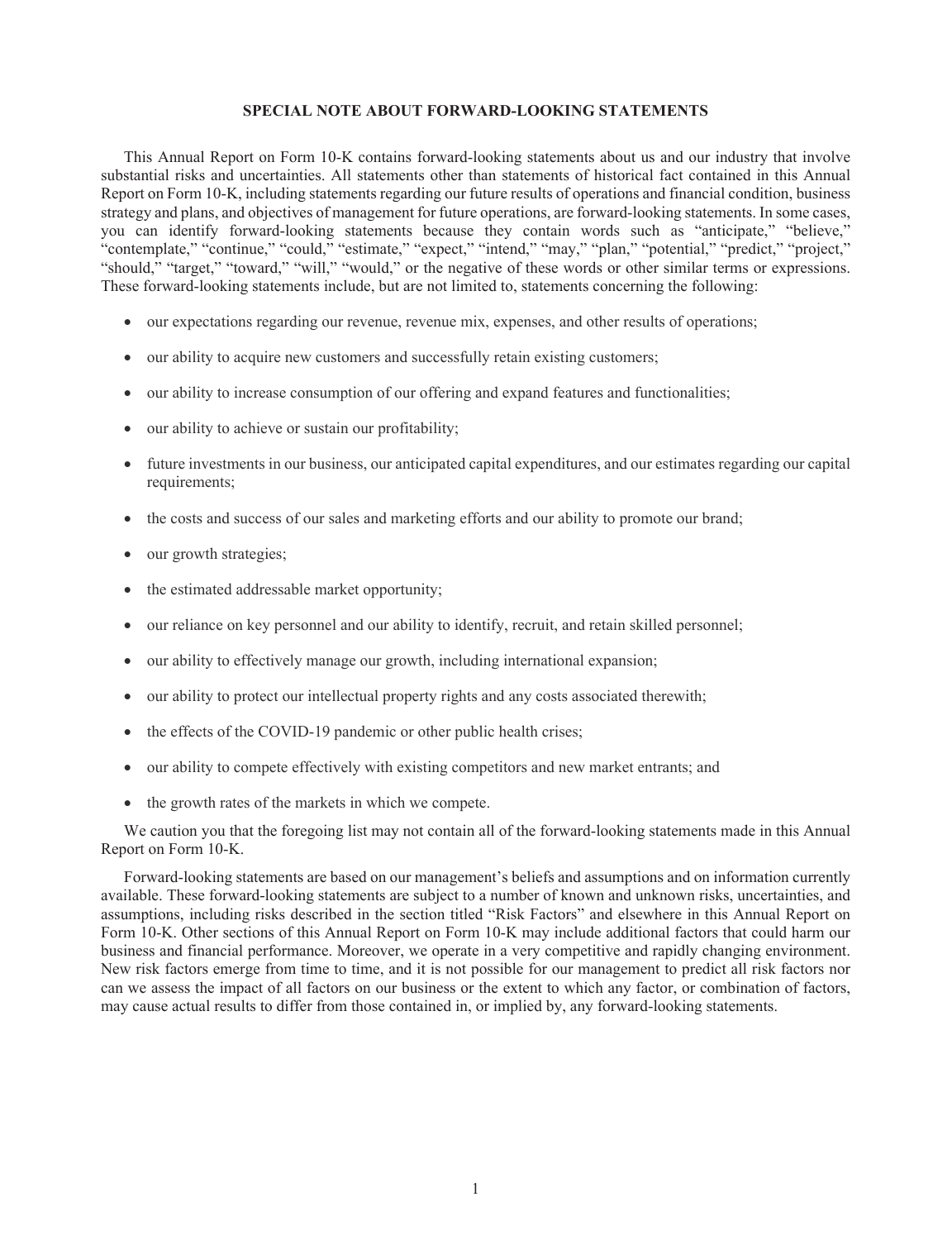You should not rely upon forward-looking statements as predictions of future events. We cannot assure you that the events and circumstances reflected in the forward-looking statements will be achieved or occur. Although we believe that the expectations reflected in the forward-looking statements are reasonable, we cannot guarantee future results, levels of activity, performance, or achievements. Except as required by law, we undertake no obligation to update publicly any forward-looking statements for any reason after the date of this report or to conform these statements to actual results or to changes in our expectations. You should read this Annual Report on Form 10-K and the documents that we reference in this Annual Report on Form 10-K and have filed as exhibits to this report with the understanding that our actual future results, levels of activity, performance, and achievements may be materially different from what we expect. We qualify all of our forward-looking statements by these cautionary statements.

#### **Where You Can Find More Information**

Investors and others should note that we may announce material business and financial information to our investors using our Investor Relations website (investors.confluent.io), our filings with the Securities and Exchange Commission ("SEC"), webcasts, press releases, public conference calls, and blogs published on our website. We use these mediums, including our website, to communicate with investors and the general public about our company, our products, and other issues. It is possible that the information that we make available on our website may be deemed to be material information. We therefore encourage investors and others interested in our company to review the information that we make available on our website.

We also use our Twitter, LinkedIn, and Facebook accounts as a means of disclosing material non-public information and for complying with our disclosure obligations under Regulation FD. The information we post through these social media channels may be deemed material. Accordingly, investors should monitor these accounts, in addition to following our SEC filings, webcasts, press releases, public conference calls, and blogs published on our website. This list may be updated from time to time. The information we post through these channels is not a part of this Annual Report on Form 10-K. These channels may be updated from time to time on our investor relations website.

In addition, statements that "we believe" and similar statements reflect our beliefs and opinions on the relevant subject. These statements are based upon information available to us as of the filing date of this Annual Report on Form 10-K, and while we believe such information forms a reasonable basis for such statements, such information may be limited or incomplete, and our statements should not be read to indicate that we have conducted an exhaustive inquiry into, or review of, all potentially available relevant information. These statements are inherently uncertain and investors are cautioned not to unduly rely upon these statements.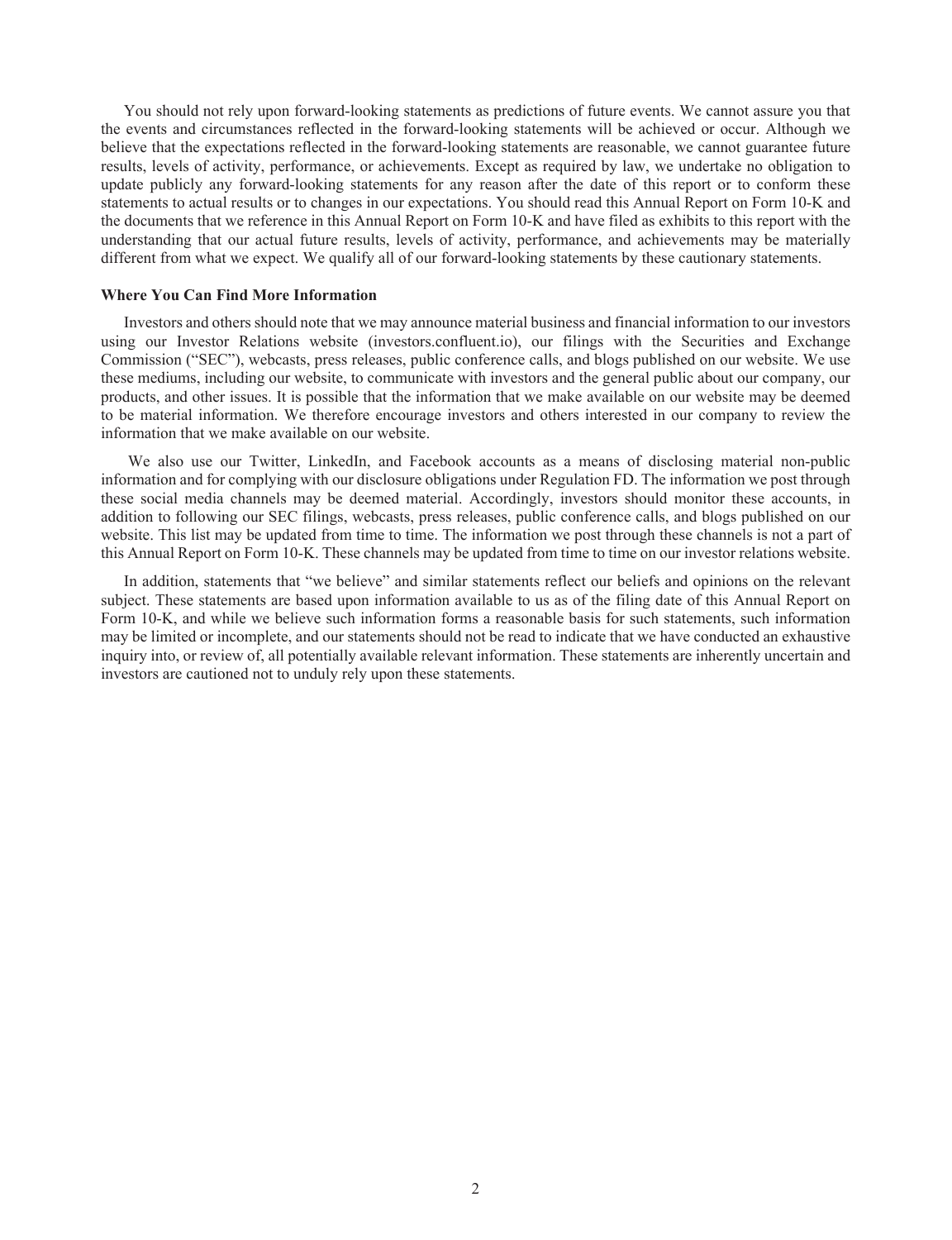# **PART I**

#### **Item 1. Business**

#### **Overview**

Confluent is on a mission to set data in motion. We have pioneered a new category of data infrastructure designed to connect all the applications, systems, and data layers of a company around a real-time central nervous system. This new data infrastructure software has emerged as one of the most strategic parts of the next-generation technology stack, and using this stack to harness data in motion is critical to the success of modern companies as they strive to compete and win in the digital-first world.

Our way of life has shifted to a digital-first paradigm, and the digital realm has become the new competitive battlefield in the global economy. In order to compete and win in today's world, organizations must continually innovate on software systems that are increasingly critical to how they do business.

Being digital-first is not just a matter of adding an application or automating an existing process. It is an end-toend reimagining of business. It means creating rich, digital front-end customer experiences as a primary way of interacting with customers. It means transitioning to real-time, software-driven back-end operations as a business. In retail, this is the difference between accurate inventory tracking across multiple channels to ensure a consumer can have an up-to-date snapshot of what is actually in-store, versus leaving a consumer disappointed on arrival when the product that they thought was available is out-of-stock. In manufacturing, this is the difference between harnessing a real-time flow of data from IoT sensors to deliver predictive maintenance and reduce downtime, versus episodic, manual inspections of equipment.

This is a matter of life or death for companies. Tech disruptors are delivering rich, digital customer experiences and setting the standard for customer expectations. Businesses in every industry are in full mobilization to rebuild their businesses around the new experiences made possible with software and data. Organizations that get it right can experience stronger growth and improved customer loyalty and gain significant competitive advantage. Conversely, organizations that fail to deliver a real-time customer experience that is intuitive, informed, and reliable can expect frustration, dissatisfaction, and churn.

These innovations in front-end customer experiences and back-end business operations reflect a larger technology trend—the fundamental shift in the role of software in the modern organization. Today, software is no longer simply used as a set of applications to increase employee productivity (such as email and expense reporting). Instead, software is directly orchestrating customer experiences and operations that run the business. It is not just that companies are using more software—in a very real sense, they are actually becoming software.

Several waves of technology innovation have driven this changing role of software. Cloud has re-imagined infrastructure as code, making it easier than ever for developers to build applications. Mobile has extended enormous amounts of computing power to fit in the palms of our hands, making usage of technology ubiquitous in our lives. Meanwhile, machine learning is extending the scope and role of software to new domains and processes.

However, in order to complete this transition, another fundamental wave is required. The operation of the business needs to happen in real-time and cut across infrastructure silos. Organizations can no longer have disconnected applications around the edges of their business with piles of data stored and siloed in separate databases. These sources of data need to integrate in real-time in order to be relevant, and applications need to be able to react continuously to everything happening in the business as it occurs. To accomplish this, businesses need data infrastructure that provides connectivity across the entire organization with real-time flow and processing of data, and the ability to build applications that react and respond to that data flow. As companies increasingly become software, they need a central nervous system that connects all of their disparate software systems, unifying their business and enabling them to react intelligently in real-time.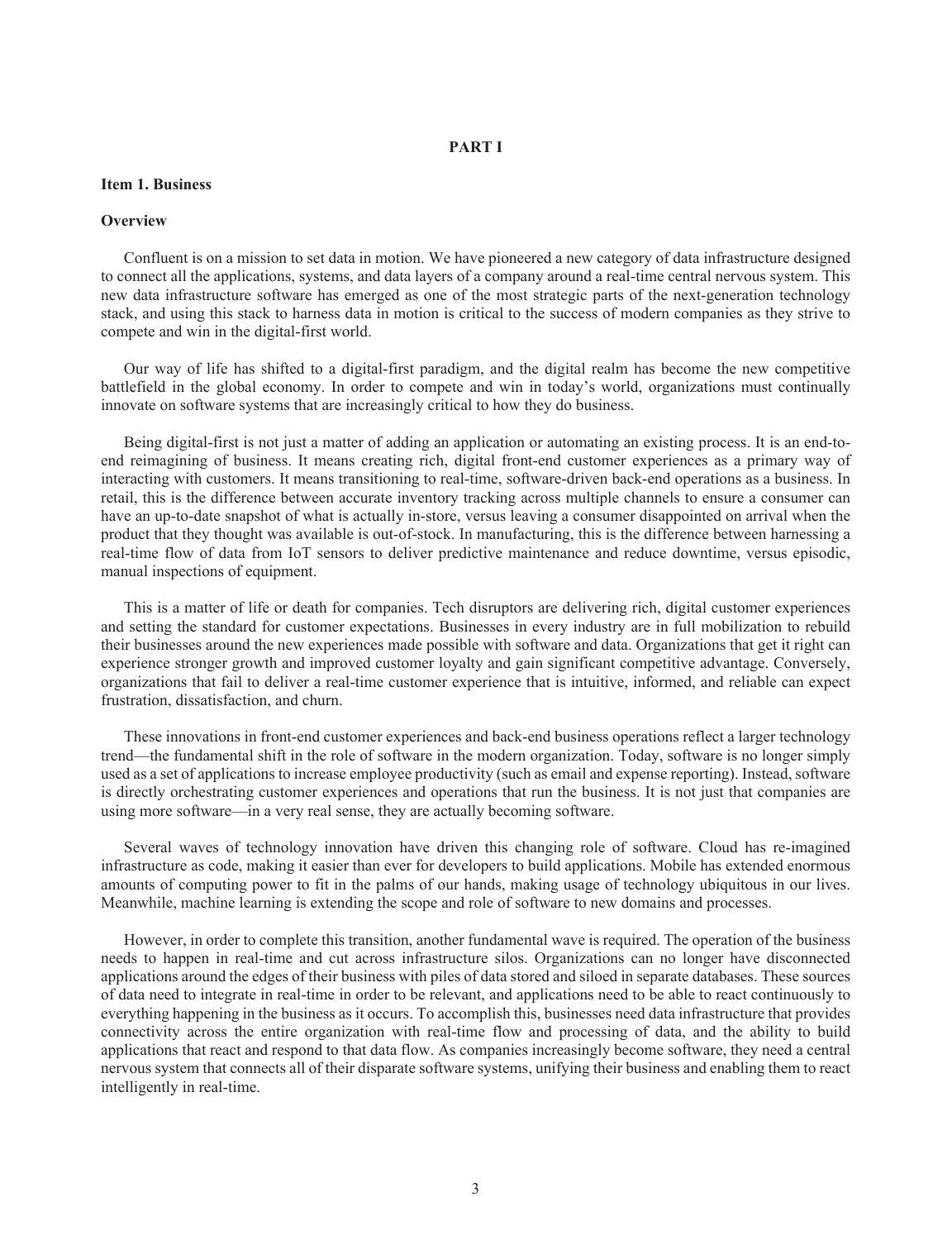Because of this, we believe that it is no longer enough for an organization to innovate based on the current paradigm of capturing data, storing it, and then querying or analyzing it. Organizations need a strategy, and a foundational data platform, to operate their business in real-time based on data as it is being generated in the moment. This idea of "data in motion" is at least as critical to the operations of a company as "data at rest," and we believe the new generation of winning organizations will be defined by their ability to take action on it.

Traditional database technologies were not designed for data in motion, but architected for stored data at rest. Despite significant developments in the scalability and speed of analysis in both traditional and more modern databases (such as NoSQL, time-series, and graph databases), they remain limited to data-at-rest use cases and cannot harness data in motion. The leading open source offering for data in motion, Apache Kafka, was originally created by our founders at LinkedIn in 2011 and brought to the mainstream a new paradigm of data processing. However, this was only the beginning. Confluent was founded to create a product that could make data in motion the central nervous system of every company in the world.

Confluent is pioneering this fundamentally new category. Our offering is designed to act as the nexus of real-time data, from every source, allowing it to stream across the organization and enabling applications to harness it to power real-time customer experiences and data-driven business operations. Our offering can be deployed either as a fullymanaged, cloud-native SaaS offering available on all major cloud providers or an enterprise-ready, self-managed software offering. Our cloud-native offering works across multi-cloud and hybrid infrastructures, delivering massive scalability, elasticity, security, and global interconnectedness, enabling agile development.

Our open source roots are a key driver of our go-to-market success. Apache Kafka has become the industry standard for data in motion. It is one of the most successful open source projects, estimated to have been used by over 70% of the Fortune 500. Modern applications are expected to integrate with Apache Kafka, and the technical skill set for Kafka has become a critical requirement in the industry. Confluent's products provide the capabilities of Apache Kafka but do so on a platform built for the cloud, complemented by connectivity to the larger enterprise, and with the ability to process and govern at scale. The developer community understands the benefits of a complete platform for data in motion. Consequently, software developers within our prospective customers' engineering or IT departments are often very familiar with our underlying technology and value proposition and evangelize on our behalf.

Confluent has built an operationalized customer journey, which we call our Data in Motion Journey, focused on data in motion that ties together product features, go-to-market efforts, and customer success capabilities, and helps take customers from their initial experiments with the technology to organization-wide adoption as one of their most critical data platforms. This starts by landing use cases in a high volume, low-friction manner while projects are still being conceived and the architecture of the solution is being designed. Awareness and use of our offering begin even before our sales efforts, given the widespread adoption of Apache Kafka by developers and the self-service adoption made possible with our cloud product and community downloads. Our enterprise sales force takes these initial engagements and helps users progress to production use cases and paying customers either on a pay-as-you-go model or with a committed contract. Once customers see the benefits of our product for their initial use cases, they often expand into other use cases and lines of business, divisions, and geographies. Our deep technical expertise, coupled with our product capabilities and laser focus on customer outcomes, enable us to form strategic partnerships with our customers on this journey. This expansion is helped by a natural network effect in which the value of our platform to a customer increases as more use cases are adopted, more applications and systems are connected, and more data is added. Over time, by enabling data in motion across the organization, Confluent can become the central nervous system for their entire organization, allowing data to be captured and processed as it is generated in real-time across hundreds of teams, systems, and applications throughout the company. This expansion effect is reflected by our dollarbased net retention rate as of December 31, 2021 of over 130%.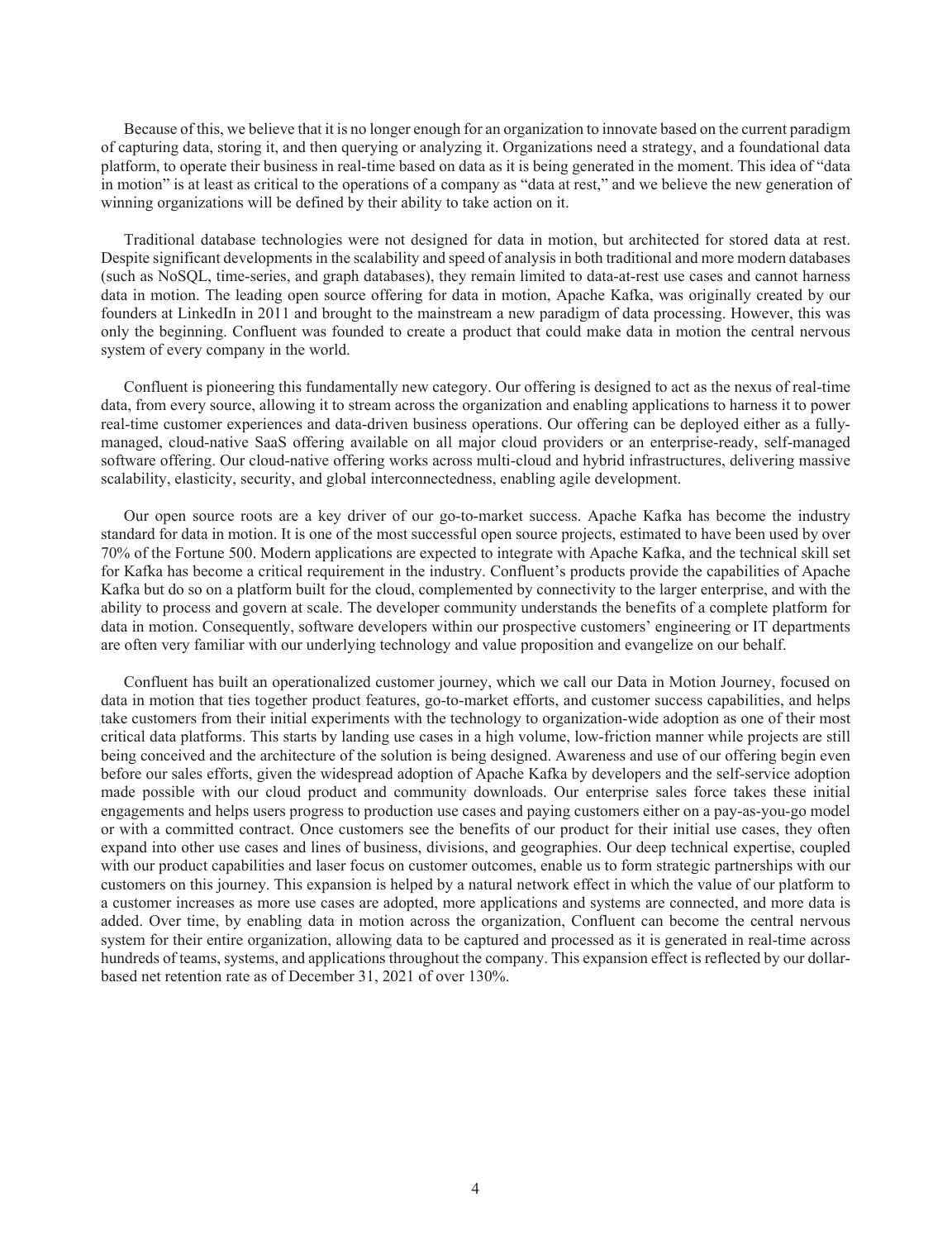Our business has experienced rapid growth around the world. As of December 31, 2021, we had 734 customers with \$100,000 or greater in annual recurring revenue ("ARR") across a wide range of industries, compared to 513 such customers as of December 31, 2020, representing year-over-year growth of 43%. Our revenue was \$387.9 million, \$236.6 million, and \$149.8 million in 2021, 2020, and 2019, respectively, representing year-over-year growth of 64% and 58%, respectively. Our Confluent Cloud revenue was \$94.2 million, \$31.4 million, and \$14.4 million in 2021, 2020, and 2019, respectively, representing year-over-year growth of 200% and 117% respectively. Our Confluent Platform revenue was \$252.9 million, \$177.2 million, and \$115.8 million in 2021, 2020, and 2019, respectively, representing year-over-year growth of 43% and 53%, respectively. In 2021, revenue from outside the United States accounted for 36% of our total revenue, coming from customers in over 100 countries. In 2021, 2020, and 2019, we incurred operating losses of \$339.6 million, \$233.2 million, and \$98.1 million, respectively, and our net loss was \$342.8 million, \$229.8 million, and \$95.0 million, respectively. As of December 31, 2021, we had an accumulated deficit of \$748.9 million.

#### **Our Solution**

Confluent is pioneering a fundamentally new category of data infrastructure focused on data in motion for developers and enterprises alike. In order for enterprises to deliver rich customer experiences, it is critical for all of their business functions, departments, teams, applications, and data stores to have complete connectivity, be thoroughly integrated, and be able to analyze data as it is generated. Confluent is designed to be this intelligent connective tissue by having real-time data from multiple sources constantly streamed across an enterprise for realtime analysis.

Our offering enables organizations to deploy production-ready applications that run across cloud infrastructures and data centers, and scales elastically, with enhanced features for security and compliance. Our platform provides the capabilities to fill the structural, operational, and engineering gaps that are required for businesses to fully realize the power of data in motion. We enable software developers to easily build their initial applications to harness data in motion, and enable large, complex enterprises to make data in motion core to everything they do. As organizations mature in their adoption cycle, we enable them to build more and more applications that take advantage of data in motion. The results have a dual effect: businesses continuously improve their ability to provide better customer experiences and concurrently drive data-driven business operations. We believe that, over time, Confluent can become the central nervous system for modern digital enterprises, providing ubiquitous real-time connectivity and powering real-time applications across the enterprise.

Confluent's solution can be deployed either as a fully-managed cloud-native SaaS offering available on-demand, Confluent Cloud, or an enterprise-ready, self-managed software offering, Confluent Platform.

A high-performance, low-latency infrastructure for harnessing data in motion requires operating wherever a customer's applications and systems reside. Customers with applications in a particular cloud would use Confluent Cloud in that cloud provider and region. Customers with applications on premises, or on a private cloud, would use Confluent Platform in that data center. Customers with both on premises and cloud, or even multiple clouds, need Confluent in each of these environments. Together, these solutions can act as one unified fabric for data streams that connect all of these customer environments.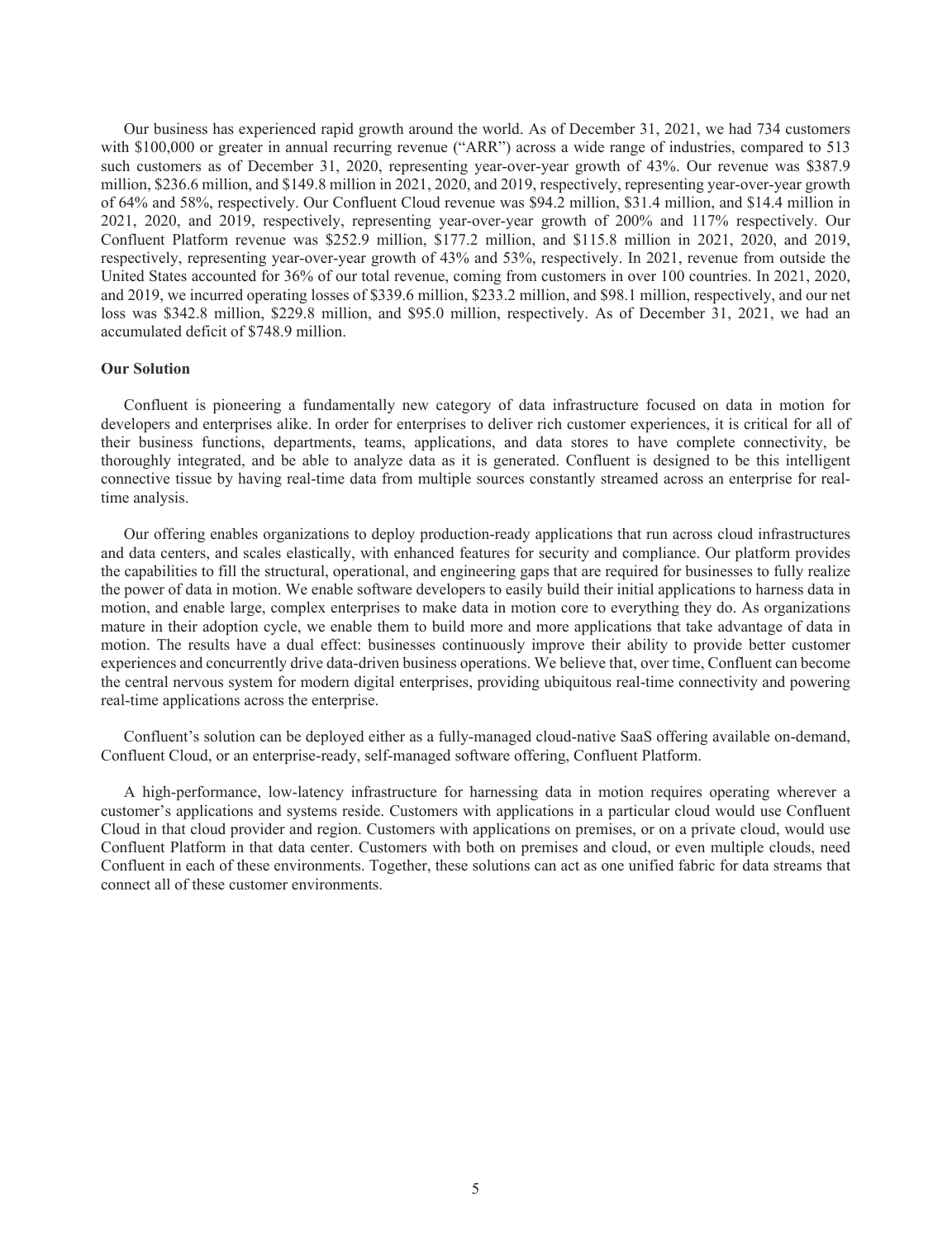Our solution has three differentiated elements:

- *Cloud-Native*. Confluent offers true cloud functionality for data in motion. We offer a fully-managed, cloudnative service that is massively scalable, elastic, secure, and globally interconnected, enabling agile development. This is a completely different experience than what would result from taking on premise software and simply offering it on cloud virtual machines, which are virtualized environments that mimic the behavior of an on-premise experience in the cloud. It requires a feature set to enable elasticity and scalability that cuts right to the heart of the design of data systems. We had to completely re-architect the technologies underlying data in motion, including Apache Kafka, for the cloud to make a truly cloud-native offering. We offer a highvelocity, frictionless pay-as-you-go model, allowing developers to easily set up, experience, and see the value of Confluent while only being billed for what is used. The combination of these capabilities and features creates a compelling and simple solution for developers looking to build upon data in motion in the cloud and for enterprises looking for a secured, governed enterprise solution. With Confluent, developers and enterprises alike can focus on their applications and drive value without worrying about the operational overhead of managing data infrastructure.
- *Complete*. We created a complete platform for data in motion, by leveraging capabilities from open source Apache Kafka with our significant proprietary capabilities. Our technology moves and processes data concurrently, with specific tools such as ksqlDB, a native data-in-motion database that allows users to build data-in-motion applications using just a few SQL statements, as well as over 100 connectors. Our robust capabilities dramatically enhance developer productivity, increase ease of operations, and provide enterpriselevel security, governance, resilience, and expertise in a complete platform, providing significant benefits over companies trying to build these complex features on their own.
- *Everywhere*. We have built a truly hybrid and multi-cloud offering. We can support customers in their cloud and multi-cloud environments, on-premises, or a combination of both. From early on, we recognized that the journey to the cloud is not overnight or simple, and in order for our customers to effectively digitally transform, they require a fundamental platform for data in motion that can integrate seamlessly across their entire technology environment. We offer this essential capability and enable organizations to seamlessly leverage data in motion across their public cloud, private cloud, and data center environments, ensuring total connectivity throughout an organization. For enterprises that are increasingly expanding internationally, Confluent's multi-cloud support also enables organizations to leverage data in motion across multiple data centers and providers, stretched around the world. For enterprises that want to be hybrid cloud, we are able to extract information from the entirety of their infrastructure, allowing us to act as the bridge that unites legacy systems in older environments with modern applications in the cloud. This ability to let customers embrace the new without having to fully replace everything that is old is a critical point of differentiation and a critical element in the cloud adoption strategy of many of our customers.

#### **Confluent Is Becoming the Central Nervous System of Organizations**

As Confluent grows within an organization, the network effects we generate create even more value to the organization as a whole. By fundamentally re-architecting how data flows, we are able to replace complexity with simplicity, delays with real-time, and disparate data with a unified view across the modern enterprise software stack.

Most organizations start off with a complex mess of point-to-point connections between their applications, databases, and data warehouses. This is unavoidable when data is primarily at rest, held in storage across the organization, and requiring these connections to be built. Adopting a new technology to connect this mess would be prohibitively slow if there were not an underlying force driving this change. Fortunately, our platform has a unique network effect that helps speed its adoption. The first application that utilizes our platform generally does so for the capabilities in harnessing data in motion. In doing so, it brings into the platform the data streams needed for its usage. However, although these data streams are brought for one application, they are usable by all future applications and bring value to the entire ecosystem. As a result, future applications can connect to the platform to access these data streams, bringing with them their own data streams. As a result, there is a clear virtuous cycle: applications bring data streams, which in turn attract more applications.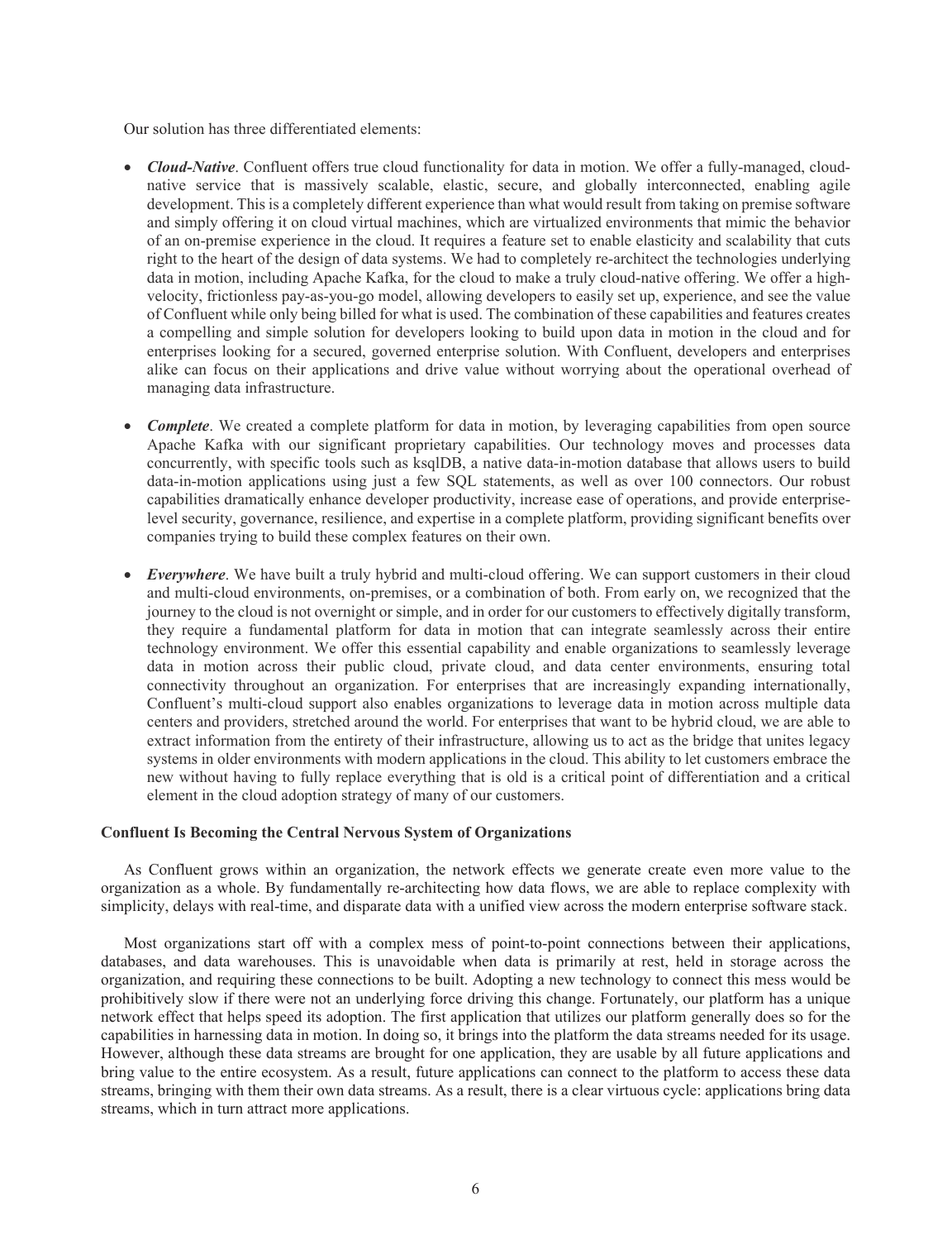As customers expand with our foundational platform, we set more and more data in motion across the organization and replace the various point-to-point connections with our complete platform. This means data can intelligently be made available in real-time to more and more of the organization as applications connect to a single platform. We are able to hold a highly strategic position to create greater value to existing applications and databases as data in motion across the entire organization begins to flow, be directed, and be processed through Confluent. We believe that this eventually leads to Confluent becoming the central nervous system of an organization, allowing data to be captured and processed as it is generated around the whole organization, enabling organizations to react intelligently in realtime.

# **Key Benefits to Our Customers**

Our platform delivers the following key business benefits to our customers:

- *Ability to Deliver Rich Customer Experiences and Data-Driven Business Operations.* The world is increasingly demanding applications that are responsive in real time to data in motion. By harnessing the power of data in motion, our customers can deliver differentiated customer experiences, such as suggesting the next show to watch in real time or providing live information on the status of a grocery order. Enterprises can also enable data-driven operations such as real-time, preventive maintenance, IoT analytics, and diagnostics.
- *Accelerated Time-to-Market.* Speed is essential for our customers, as they seek to disrupt established industries or innovate to fend off emerging disruptors. Our fully-managed cloud-native service enables our customers to start developing instantly, without any internal or external operational barriers. And, with the ability to pay-asyou-go, our customers can begin using Confluent without commitment or delay from internal procurement processes. Furthermore, our offering comes with a rich, pre-built ecosystem, making it simple, quick and efficient to integrate Confluent into the enterprise. This enables greater engineering organization efficiency and an accelerated time-to-market.
- Reduced Total Cost of Ownership. Confluent significantly reduces the operational barriers and costs associated with shifting to a data-in-motion architecture. Coupled with accelerated time to market, our customers benefit from both reduction in total cost of ownership as well as rapid ROI.
- Freedom of Choice. Confluent is hybrid and multi-cloud compatible so customers can deploy on premises or in the cloud. We recognize that enterprises have their data stored in many places and that an effective solution must be able to connect to various data sources.
- *Mission Critical Security and Reliability.* Confluent has enterprise-grade security and governance capabilities to provide confidentiality of critical information. We enable mission-critical reliability and resiliency, allowing data persistence, dynamic backing up of data across replicated partitions, fault-tolerance, and automated client failover.
- *Robust Developer Community.* Apache Kafka has an extremely robust developer community. It is one of the most successful open source projects, with more than 60,000 meet-up members across over 200 global meetup groups, estimated to have been used by over 70% of the Fortune 500. Confluent continues to add to open source Apache Kafka and has helped build an ecosystem of contributors. This means that developers outside of Confluent are building connectors, more functionality, and deploying patches to Apache Kafka while Confluent continues to also add features both to Apache Kafka and to Confluent's proprietary offering. This leads to a positive feedback loop as it strengthens the Apache Kafka offering, attracting more developers, who in turn further strengthen Apache Kafka, which benefits us, as users see the benefit of a data-in-motion platform, and the wider Apache Kafka community. In addition, we make available many features that we have developed at Confluent under our Confluent Community License, which means developers can access, benefit from, and modify the source code for such features, further increasing our reach and mindshare in the developer community.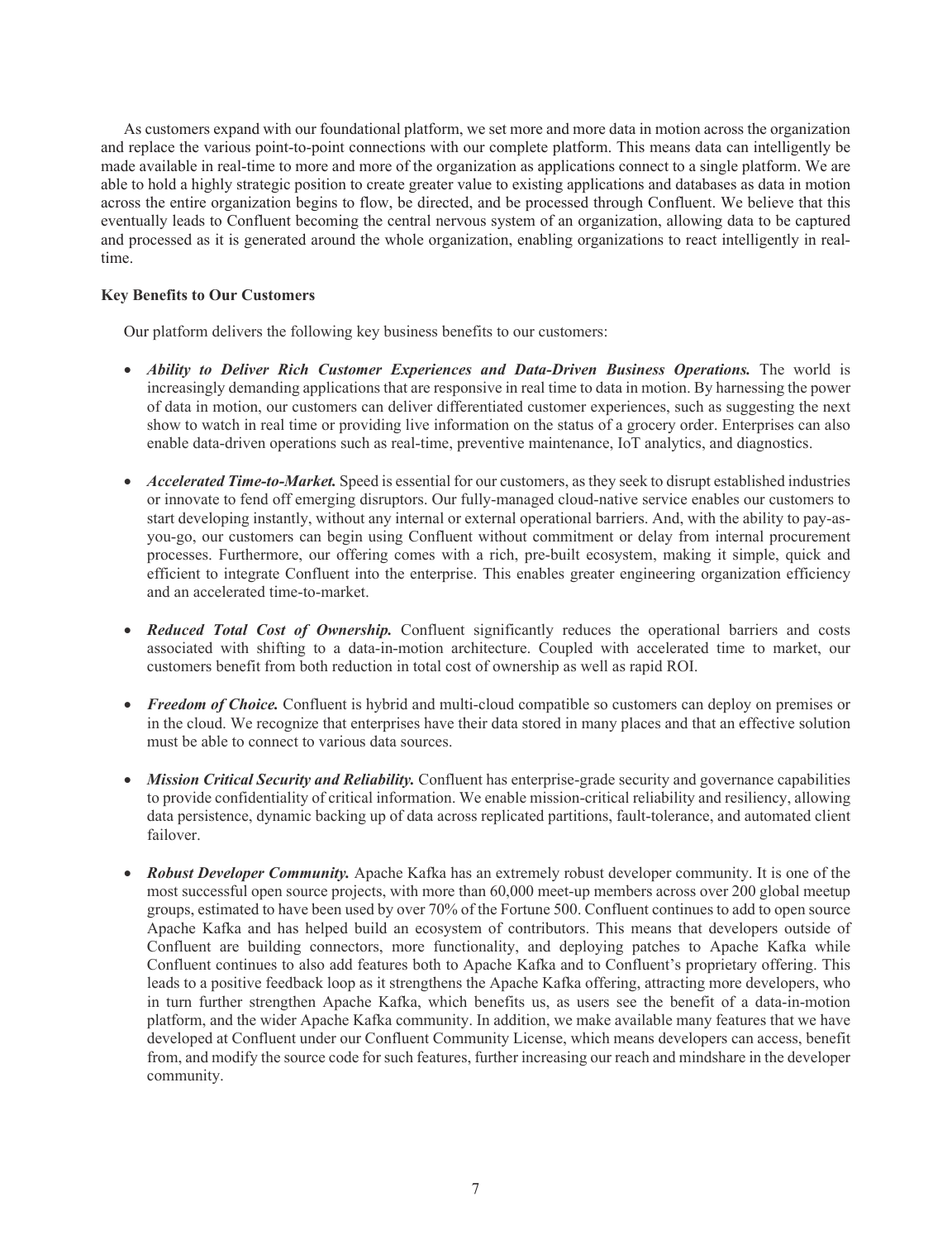# **Our Growth Strategy**

We are pursuing our substantial market opportunity with growth strategies that include:

- *Easy and Frictionless Land with Cloud Pay-As-You-Go.* Due to the cloud-native nature of Confluent Cloud, we are able to acquire new customers through a seamless and frictionless self-service motion. Customers can get started via our free cloud trial and easily convert online to become paying customers. Our cloud-native capabilities allow us to land customers at low entry points, with no commitment, and seamlessly expand via increased usage. We will continue to leverage our cloud-native differentiation to create an easy buying motion and drive our growth.
- *Continue our Focus on our Customer Growth Go-To-Market Model.* Our integrated Customer Growth Go-To-Market model is designed to drive business growth by mapping the customer journey from initial interest, to pilot, to first production project, to an integrated platform across the enterprise. We intend to develop our strategy of garnering customer signups, converting to paid customers, expanding through additional use cases and rapidly delivering customer value. We will continue to offer a range of services and training offerings, partnering with our customers to increase the value they realize from our solution and thereby increase their consumption of our offering.
- *Enterprise-Wide Expansion via Solutions Selling.* After acquiring a new customer, we seek to grow our footprint by solving additional use cases for that customer. Since we are a fundamental data infrastructure platform, the use cases we can address are wide-ranging, from industry-specific use cases such as real-time fraud detection for financial services and real-time customer insights for a retailer, to industry-agnostic use cases such as hybrid and multi-cloud development, security information and event management (SIEM) optimization, data warehouse modernization, accelerating cloud migration, or enabling microservices-based application development. We enjoy a powerful network effect as we enter organizations; once one application is connected to Confluent, our customers often connect other applications to that first application, which can result in a flywheel where Confluent can permeate the enterprise. We believe Confluent can become the central nervous system of modern enterprises at scale. Our dollar-based net retention rate of over 130% as of December 31, 2021 reflects our ability to rapidly demonstrate our value and address a vast array of use cases for our customers.
- *Extend our Product Leadership and Innovation.* We pioneered the category of harnessing the power of data in motion and are committed to innovating to extend our product leadership. We will continue to build out our platform, add more capabilities, build more applications, and invest in developing technology that increases developer productivity and promotes rapid customer success. From ksqlDB, which is a native data-in-motion database that allows users to build data-in-motion applications using just a few SQL statements, to Project Metamorphosis, where we delivered critical new cloud-native product features and capabilities every month from May 2020 to December 2020, we have continued to innovate and make it easier for any organization to harness data in motion.
- *Continue to Invest in the Open Source Community.* Our open source roots provide a large pool of targeted developers and enterprises who are interested in or have already adopted open source Apache Kafka. These developers are readily able to use and benefit from our cloud-native service or enterprise-ready software. We will continue to invest in delivering features to open source Apache Kafka in order to continue adding value to the Apache Kafka community, maintain our leadership standing in the new data-in-motion paradigm, and ensure that the open source benefits to our business continue.
- *Grow and Harness our Partner Ecosystem.* We have built a powerful partner ecosystem encompassing the major cloud providers, global and regional systems integrators, and ISVs. Our partners include AWS, Microsoft, GCP, Accenture, Alibaba, Elastic, IBM, MongoDB, and Snowflake. We intend to continue to invest in these relationships and build further partnerships to ensure our software is widely sold, distributed, and supported.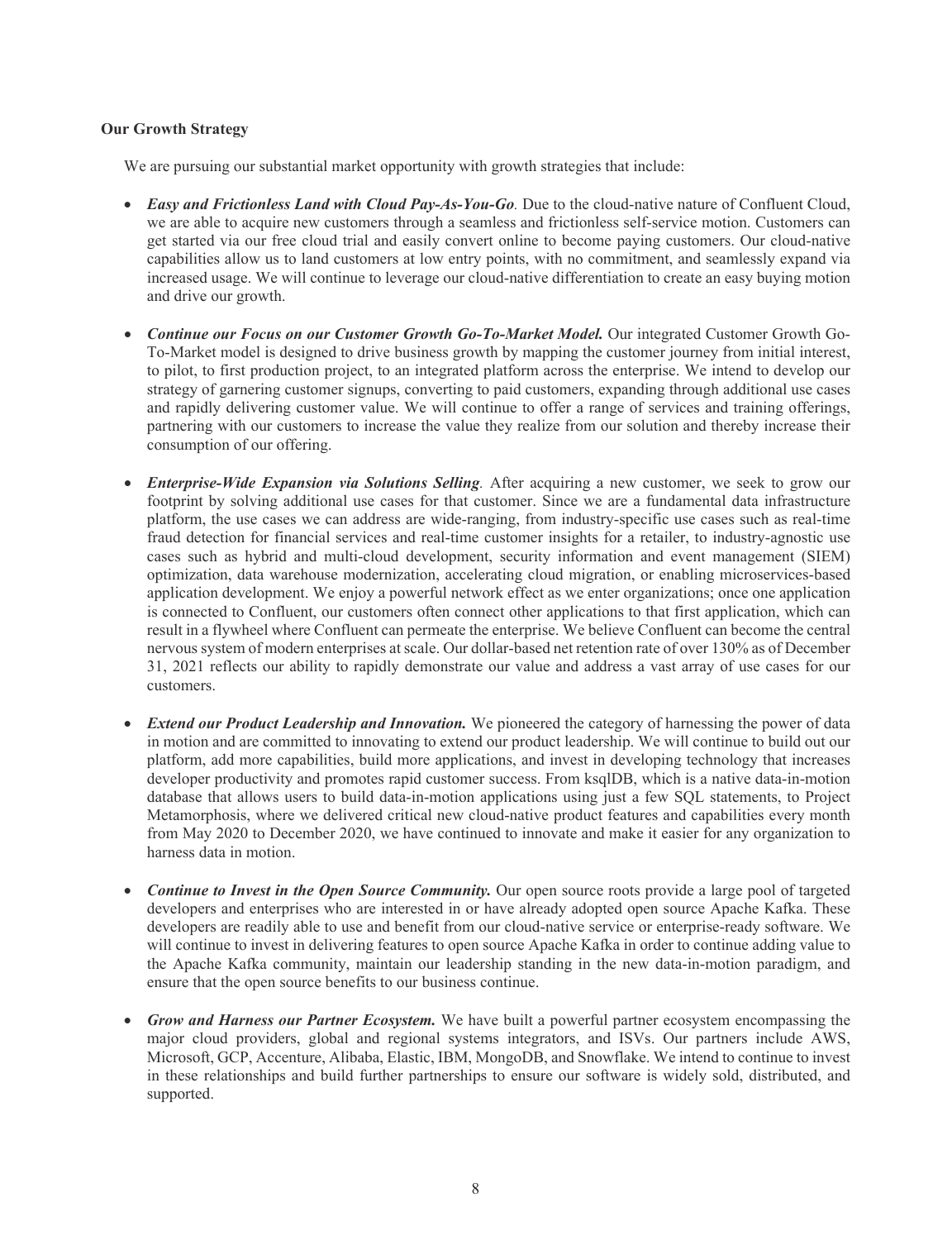- *Expand Internationally.* We believe markets outside of the United States present a significant opportunity for additional growth of our business. During the year ended December 31, 2021, our international revenue represented 36% of our total revenue, coming from customers in over 100 countries. We expect to continue to make significant investments to support our growth in our existing international markets and in penetrating additional international markets.
- *Expand the Scope of our Platform with ksqlDB and Other Investments.* We believe that the rise of real-time stream processing of data in motion is still in the early stages of adoption. Our investment in ksqlDB positions us to succeed in this emerging area as it gains adoption with customers. This adoption is expected to lead to significant displacement of batch data processing on traditional databases and a corresponding shift in spend to data in motion technologies, such as Confluent. We believe our investment in ksqlDB positions us to capture this shift and use it to fuel further growth.
- *Grow Further Use Cases Up-The-Stack Leveraging our Strategic Position for Data in Motion.* Data in motion is a disruptive new platform technology, and as such there are countless use-case focused opportunities up the stack. As we grow into our role as a central nervous system within companies, we believe we have an incredibly strategic position from which to grow into use-case specific adjacencies that apply data in motion. We see the potential for broad, cross-industry customer adoption of use cases around machine learning, IoT, data integration, real-time analytics, real-time logistics, customer data unification, cloud migration, microservices, data sharing, as well as countless others. We believe we are strategically positioned to understand what these use cases are when reimagined around data in motion and to partner and/or build prepackaged solutions purpose-built for these use cases.

# **Our Product Offering**

Our software offering provides a complete solution for working with data in motion, including the ability to read, write, store, capture, validate, secure, and process continuous streams of data. It also has features designed to fulfill the requirements of modern cloud infrastructure: it is a modern distributed system built to be secure, fault tolerant, and scalable elastically from a single application to hundreds or thousands of applications within an organization. Our software can be consumed in two ways, Confluent Cloud and Confluent Platform, that our customers can leverage independently or together. Regardless of where our customers have their technology environments, we are able to deliver an integrated platform for data in motion that can become their central nervous system.

- *Confluent Cloud is our fully-managed cloud-native offering*, available on all of the major cloud providers (AWS, GCP, and Microsoft Azure). Confluent Cloud is offered to our customers via a pay-as-you-go model with no commitment, or via an annual, or multi-year, subscription model where customers draw down upon a committed dollar amount. Key attributes of Confluent Cloud include:
	- *Serverless.* Confluent Cloud offers self-serve provisioning with no complex cluster sizing, zero downtime, upgrades and bug fixes, elastic scaling, and the ability for customers to pay only for what they actually use.
	- *Complete.* Confluent Cloud offers data compatibility with fully-managed Schema Registry, rapid development through fully-managed connectors, real-time processing with fully-managed ksqlDB, virtually infinite data retention, and committer-led support with contractual response times of 60 minutes or less for severe-impact issues.
	- *Flexible.* Confluent Cloud offers the ability to build a persistent bridge from on-premises to cloud, and the ability to stream across public clouds for multi-cloud data pipelines.
	- *Highly Available.* Confluent Cloud offers a guaranteed 99.95% uptime SLA, ability to scale to 10s of GBps with dedicated capacity, ability to achieve sub 30ms latency at scale, and multi availability-zone (AZ) replication.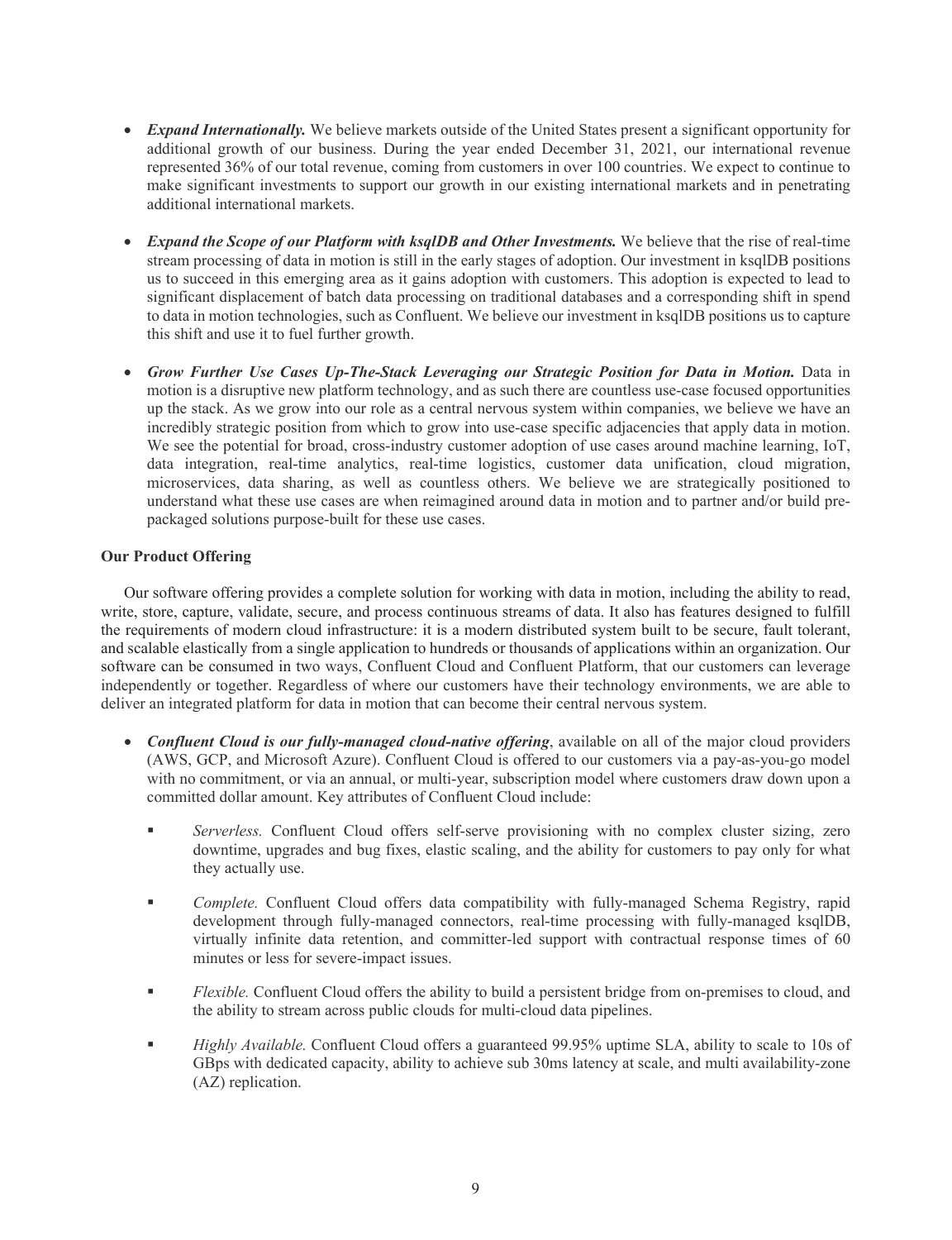- *Secure.* Confluent Cloud offers at-rest and in-transit data encryption, SAML/SSO for user authentication, private networking via VPC peering or AWS Transit Gateway, and monitoring visibility with topic- and cluster-level metrics.
- *Confluent Platform is our enterprise-grade self-managed software offering,* able to be deployed on-premises as well as across public and private cloud environments. Confluent Platform is offered to our customers via an annual or multi-year subscription. Key attributes of Confluent Platform include:
	- *Unrestricted Developer Productivity.* Confluent Platform offers developers the ability to build across multiple development languages, utilize a rich pre-built ecosystem of over 100 connectors, and benefit from a fully integrated data-in-motion database.
	- *Efficient Operations at Scale.* Confluent Platform enables our customers to minimize operational complexity while ensuring high performance and scalability.
	- *Production-Stage Prerequisites.* Confluent Platform offers foundational enterprise-level features needed to implement data in motion in production.
	- *Freedom of Choice.* Confluent Platform can be deployed on-premises or in public or hybrid cloud environments.

Our offering provides a full set of features and functionality to enable adoption of data in motion throughout an organization. Key features include:

# *Rich Pre-Built Ecosystem*

- *Over 100 Pre-Built Connectors.* We develop and work with partners who develop enterprise-ready connectors to easily integrate data and build applications. Connectors are supported by either Confluent or our partners.
- **ksqlDB**, ksqlDB is a database that unifies the processing of data in motion and data at rest. This enables customers to build applications that compute new stored data sets off continuous data streams or enrich data streams with stored data. It translates the near-universal SQL interface of traditional databases to the world of data in motion, making it accessible for the vast majority of software developers with minimal learning time.
- *Schema Registry.* Schema Registry is a central repository with a RESTful interface for developers to define standard schemas and register applications to enable compatibility.
- *Management, Monitoring, and Global Resilience*
	- *Confluent Control Center (C3).* Offers a simple way to manage and monitor data in motion as it scales across the enterprise. Control Center is a web-based graphical user interface to understand the data-inmotion environment, meet SLAs, and control key components of the data-in-motion platform.
	- *Multi-Region Clusters.* Multi-Region Clusters automate disaster recovery, allowing customers to run a single cluster across multiple data centers and automate disaster recovery with operational simplicity.
	- *Cluster and Schema Linking*. Cluster and Schema Linking enable customers to consistently georeplicate data, making it easy to create a seamless and persistent bridge from Confluent Platform in onpremises environments to Confluent Cloud.

# *Dynamic Performance and Elasticity*

 *Self-Balancing Clusters.* Self-Balancing Clusters automate partition rebalances to optimize throughput, accelerate broker scaling, and reduce the operational burden of managing a large cluster. Partition rebalances are completed quickly and without any risk of human error.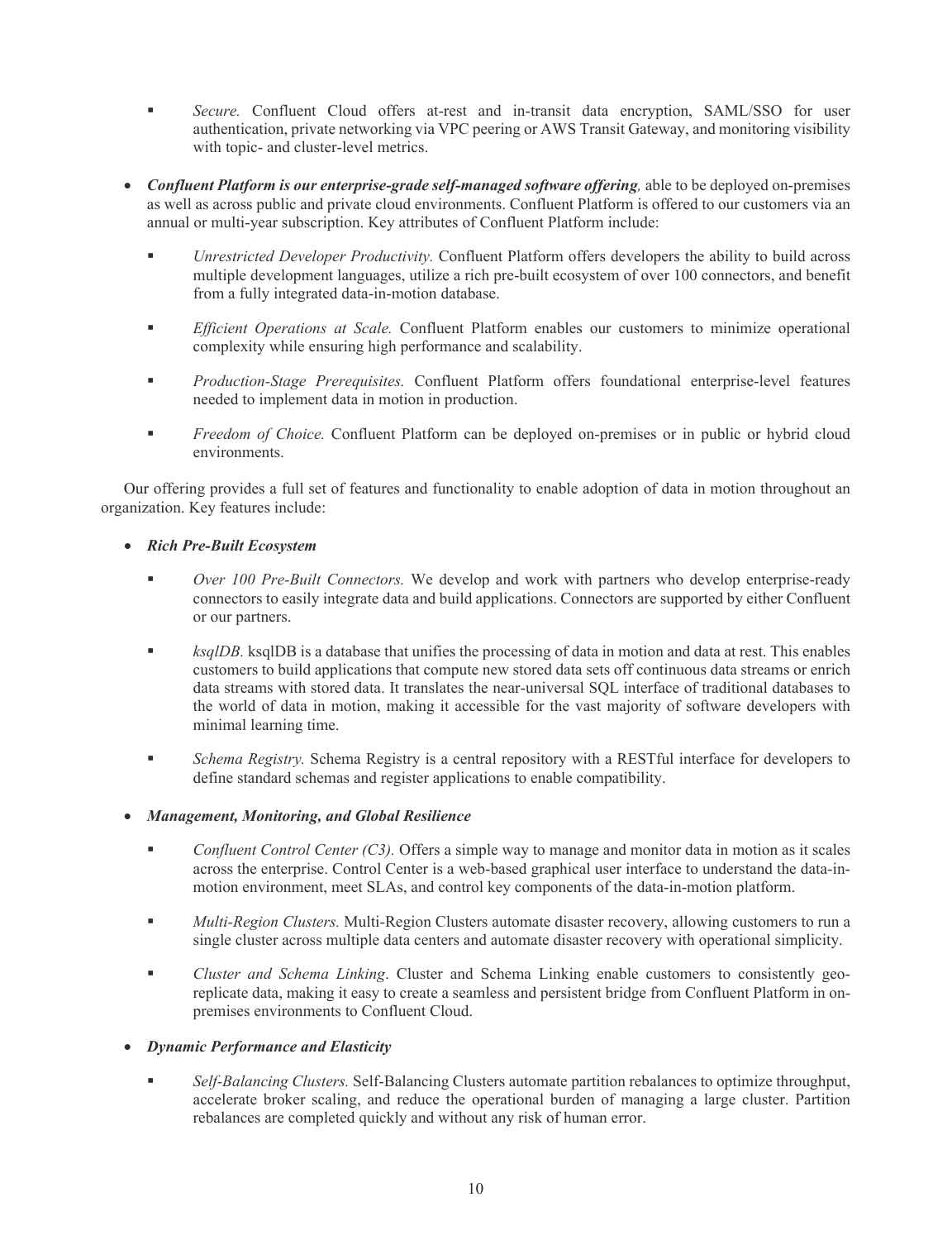- *Tiered Storage.* Tiered Storage allows deployments to recognize two tiers of storage: local disks and cost-efficient object stores (Amazon S3 or GCP Storage). Brokers can offload older topic data to object storage, enabling virtually infinite retention.
- *Scalability.* Confluent offers the ability to scale to trillions of events as well as scale across business units in order to become an enterprise standard.

# *Enterprise-Grade Security*

- *Structured Audit Logs.* Structured Audit Logs capture authorization logs in a set of dedicated topics, on a local or a remote cluster.
- *Role-based Access Control (RBAC).* RBAC is a centralized implementation for secure access to resources with fine-tuned granularity and platform-wide standardization. Customers can control permissions by users/groups to clusters, topics, consumers groups, and even individual connectors.
- *Stream Governance*. Confluent's Stream Governance capabilities enable customers to maintain enterprise-grade cloud security and compliance, including the ability to increase collaboration with selfservice data discovery and understand complex data relationships.

# *Data Compatibility and DevOps Automation*

- *Schema Validation.* Schema Validation provides a direct interface between the broker and Schema Registry to validate and enforce schemas programmatically. Schema Validation can be configured at the topic level.
- *Confluent Operator.* Confluent Operator simplifies running Confluent Platform as a cloud-native system on Kubernetes, whether on-premises or in the cloud. It delivers an enterprise-ready implementation of the Kubernetes Operator API to automate deployment and key lifecycle operations.

Our offering is designed to serve as fundamental data infrastructure for our customers and solve an enormous variety of use cases across both front-end customer experiences and back-end business operations.

In addition to our core offering, we offer several services offerings:

- *Professional Services.* Professional Services provides expertise and tools that help our customers accelerate platform adoption and achieve successful business outcomes. We offer packaged and residency offerings focused on helping customers plan, implement, manage/monitor, and optimize their platform and applications.
- *Education.* Our offering includes training and certification guidance, technical resources, and access to handson training and certification exams. Education offerings are targeted at different types of users and delivery modalities to suit end customer needs. We have instructor-led training, self-paced on-demand courses, and certification.
- *Certification Program.* Technical expertise in data in motion is highly sought after and a highly-paid skill set. Our certification program enables technical personnel to demonstrate and validate in-depth knowledge of data in motion.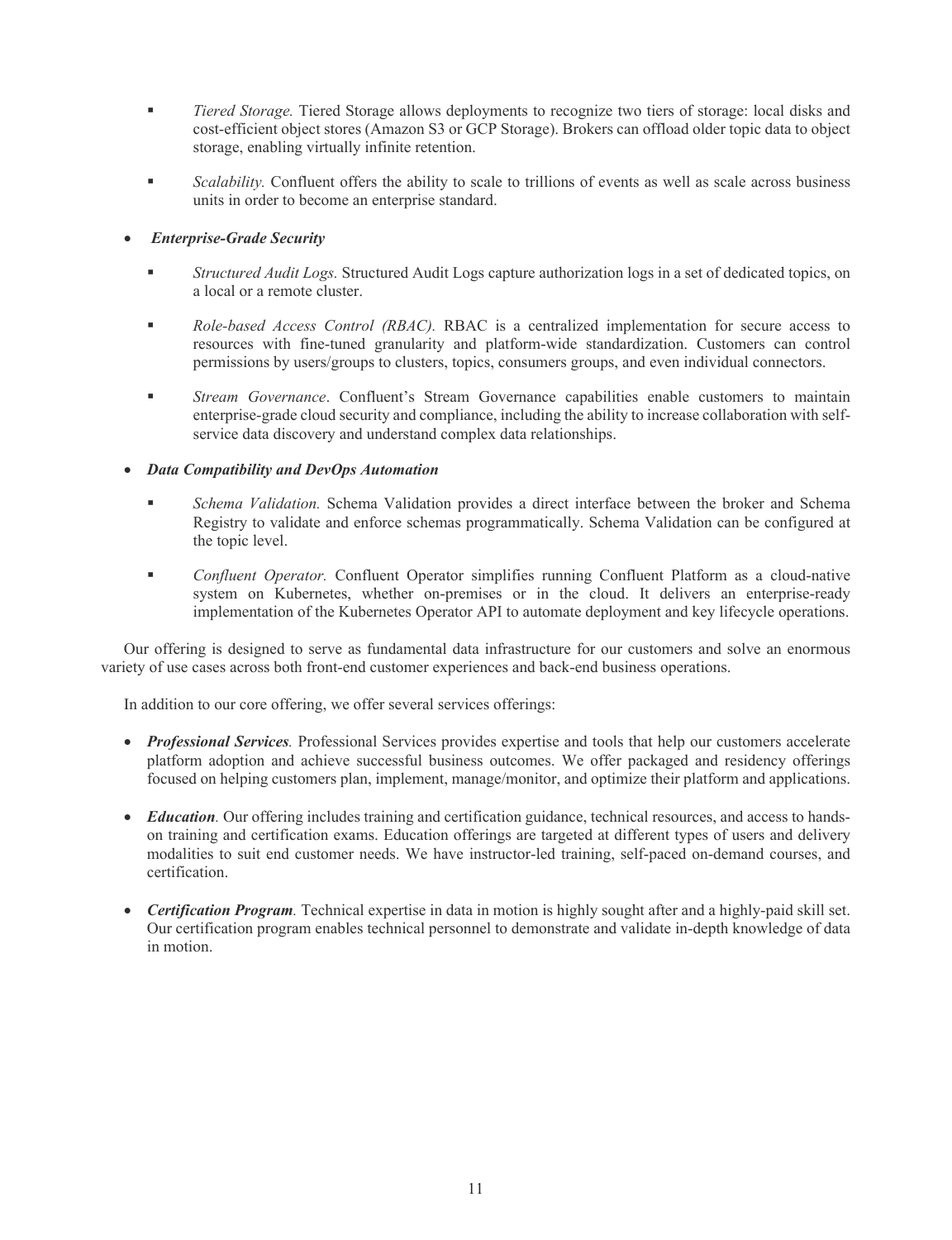#### **Our Licensing**

Our software products are protected by our licensing policies, which include our full proprietary license as well as our community license, which restricts others from offering our technology as a competing SaaS offering.

Instead of opting for a traditional "open core" model, our core offering (Confluent Server) is substantially differentiated from Apache Kafka and was fundamentally re-architected to operate at cloud-scale, while being interoperable with existing Apache Kafka systems.

Our Confluent Community License makes available many features that we have developed at Confluent. This gives developers the functionality needed to get started with Confluent, but excludes some of the core features of our commercial platform. Developers can access and modify the source code for such features but cannot take these features and use them to provide a competing SaaS offering.

We focus on converting Confluent Community License users to paying customers by demonstrating the value of the fully-managed Confluent Cloud offering and the self-managed Confluent Platform offering, where developers get proprietary features such as Confluent control center, Confluent operator, self-balancing clusters, tiered storage, structured audit logs, RBAC, schema validation, and multi-region clusters, as described in "—Our Product Offering" above.

#### **Sales and Marketing**

In order to fully capitalize on our large market opportunity, our sales and marketing teams are tightly integrated to execute upon a cohesive go-to-market motion. The sales and marketing teams prioritize the core value of driving customer success and value in all strategies to acquire new customer accounts and grow our presence within existing customer accounts.

Our Customer Growth Go-To-Market model is centered around the Data in Motion Journey, from initial interest, to pilot, to first production project, to an integrated platform across the enterprise. Through mapping to the customer journey, we are able to drive customer value in a highly targeted manner.

Our strategy to expand within accounts has two fundamental aspects: first, to convert additional pockets of Apache Kafka interest and deployments within a given customer into a Confluent deployment, and second, to expand into additional use cases within a given customer through solutions selling with horizontal and vertical solutions. We believe there is a strong opportunity for growth as we solve a wide array of use cases.

Our focus on customer success is critical to our sales and marketing success. We offer a wide range of training, professional services, education, and support offerings to enable our customers to rapidly onboard, adopt, and ultimately realize value from data in motion.

Partnerships with the leading cloud providers (AWS, Azure, and GCP), as well as global and regional systems integrators and technology ISVs (IBM, MongoDB, Elastic, and Snowflake) are also central to our sales and marketing strategy. We believe through these partnerships we will significantly expand the reach of our technology.

We believe in offering the ability for customers to engage with us in the manner best suited to them. We offer a fully self-service motion, where developers can learn and purchase in a completely online manner. We offer direct sales engagement, where customers can interact with experienced and knowledgeable field teams. We also offer the ability to engage and transact through our partner ecosystem, including the major cloud provider marketplaces, system integrators, technology ISVs, and resellers.

Our open source roots are a key driver to our go-to-market success. The expansive Apache Kafka technical community is fervently devoted to this technology, and often advocates for our technology even when we are not engaged in an organization. They see the value of Apache Kafka and the opportunity to benefit from a complete platform for data in motion with Confluent. Consequently, our prospective customers are often very familiar with our underlying technology and value proposition, and are capable of evangelizing on our behalf.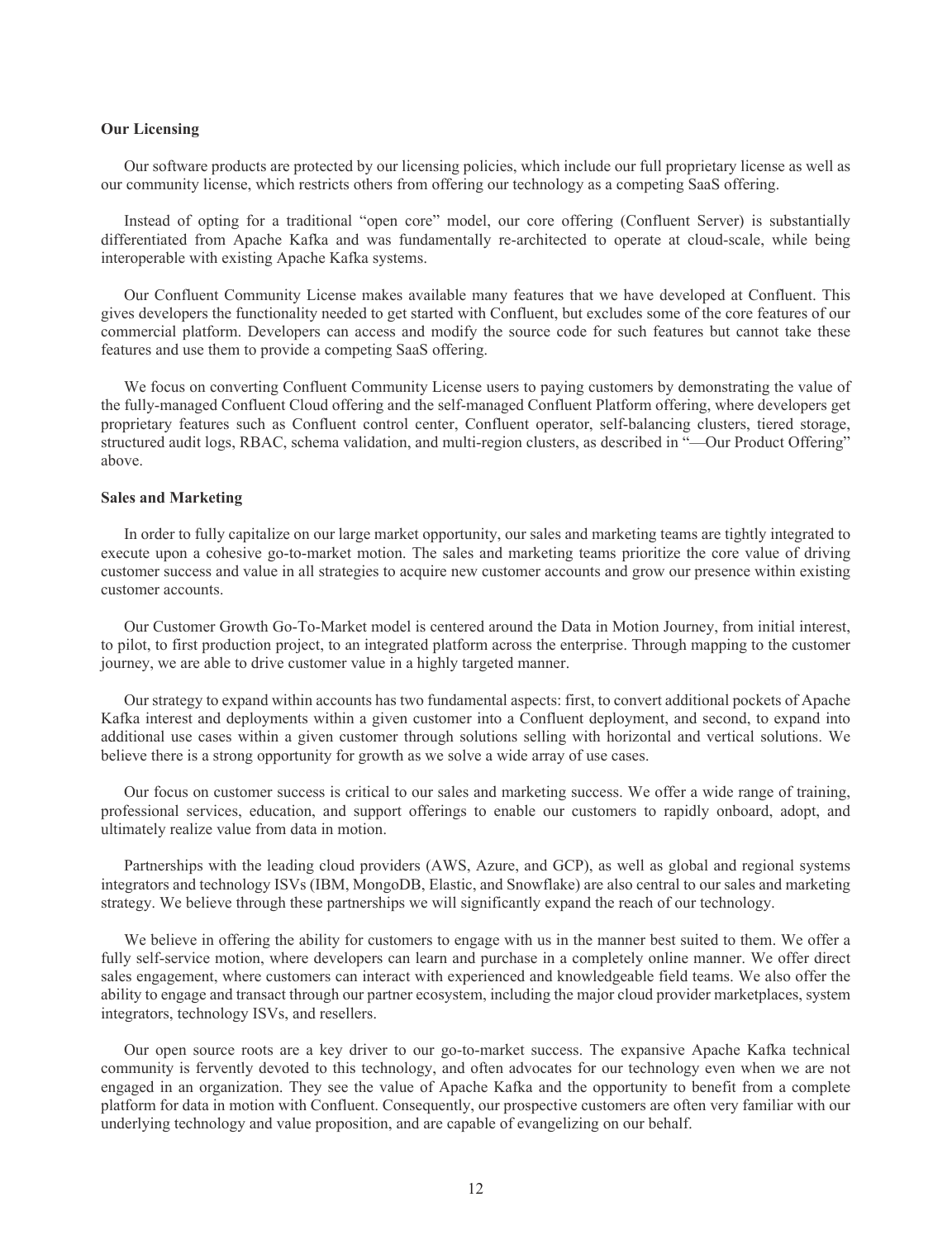Executive-level engagements are also a key facet of our growth strategy. As our customer engagements progress from project to platform to enterprise-wide deployments, our customer relationships often include business as well as technology leaders. Through this wide set of customer relationships, we believe we will be more rapidly able to evolve into enterprise-wide customer deployments.

#### **Research and Development**

Our research and development efforts are focused on enhancing our platform features and functionalities and expanding the services we offer to increase market penetration and deepen our relationships with our customers. We believe that the timely development of new, and the enhancement of our existing, platform features and services is essential to maintaining our competitive position. We continually incorporate feedback and new use cases from our community and customers into our platform. Our development teams foster greater agility, which enables us to develop innovative products and make rapid changes to our technologies that increase resiliency and operational efficiency.

# **Competition**

Our market is highly competitive and characterized by rapid changes in technology, customer needs, frequent introductions of new offerings, and improvements to existing service offerings.

Our primary competition, especially on premise, is internal IT teams that are attempting to "do it themselves" using open source software. Our offering is substantially differentiated from Apache Kafka, and therefore companies using only open source tools do not benefit from our full product offering. As the move to the cloud increases, we expect that competition from open source alternatives will decrease as companies increasingly adopt fully-managed cloud solutions.

Our principal competitors in the cloud are the well-established public cloud providers such as AWS that generally compete in all of our markets. These enterprises are developing and have released fully-managed, data ingestion, and data streaming products, such as Azure Event Hubs (Microsoft Corporation), Amazon Managed Streaming for Apache Kafka, Amazon Kinesis and Amazon DynamoDB Streams (AWS), and Cloud Pub/Sub and Cloud Dataflow (Google).

On premise there are a number of vendors with legacy products that have pivoted into this space including TIBCO Streaming, Cloudera Dataflow, Redhat (IBM) AMQ Streams, and Oracle Cloud Infrastructure Streaming.

We believe the principal competitive factors for companies in our industry include the following:

Focus on data in motion, characterized by:

- the ability to provide an end-to-end operationalized customer journey;
- mindshare and ability to drive innovation in the category of data in motion; and
- the ability to support customers at scale with mission critical use cases.

Product differentiation, characterized by:

- Cloud-native capabilities
	- operate at significant scale;
	- offer elasticity;
	- offer end-to-end security; and
	- offer flexible pricing, including pay-as-you-go delivery.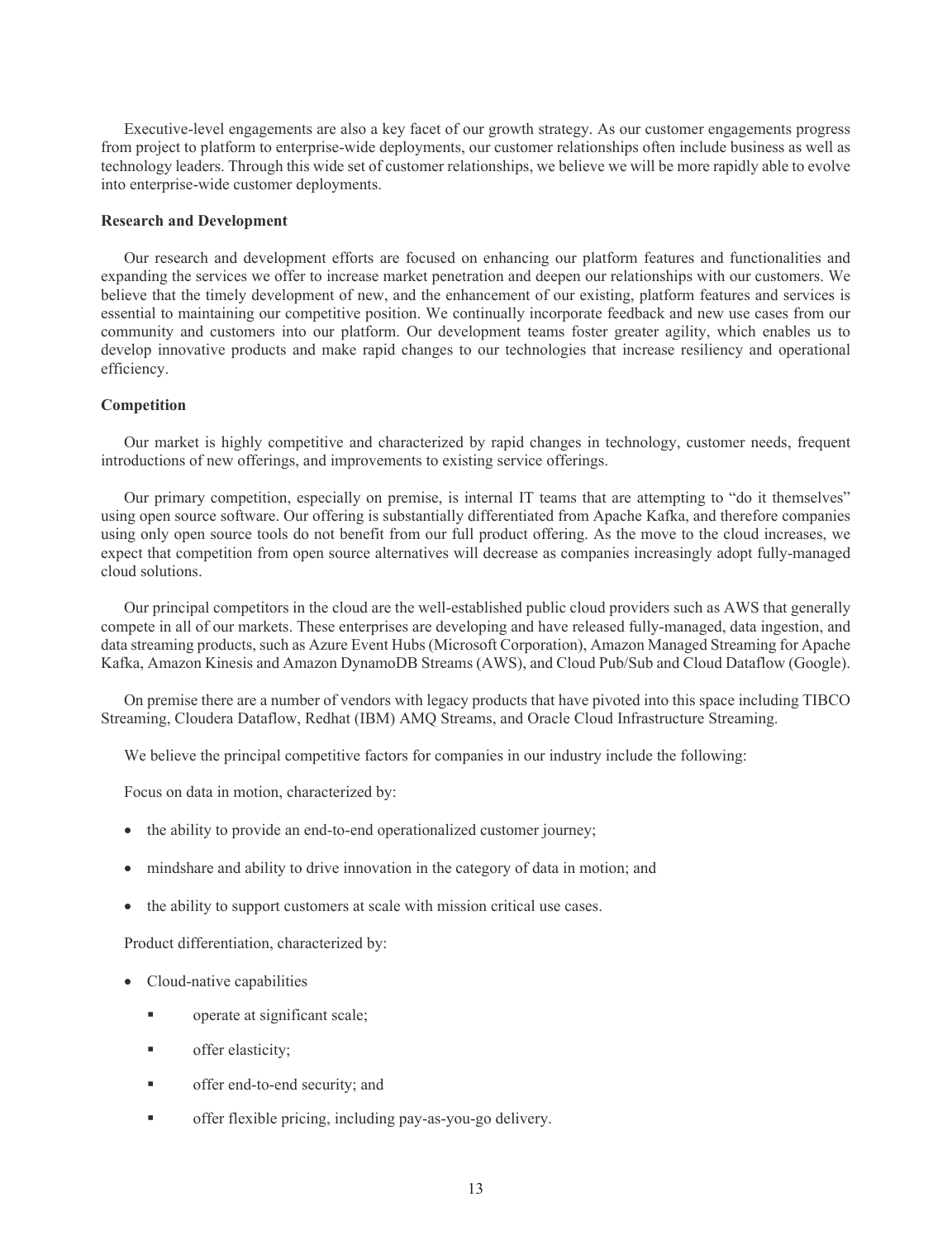- Completeness of offering
	- a complete platform for data in motion (not just low-level streaming);
	- rich SQL-based stream processing;
	- **u** integrated data governance capabilities; and
	- ease of integration with connectors to a wide variety of existing applications and IT and cloud infrastructure.
- Availability of offering
	- as a fully-managed service in the three leading public clouds;
	- as a Kuberenetes-based software offering for the private cloud;
	- in legacy on-premise data centers as a software product; and
	- ability to span all of these customer environments in one unified data-in-motion platform.

General competitive factors, including:

- size of customer base and level of market adoption;
- price and total cost of ownership;
- brand awareness and reputation;
- quality of professional services and customer support;
- strength of sales and marketing efforts; and
- adherence to industry standards and certifications.

On the basis of the factors above, we believe that we compare favorably to our competitors. However, some of our actual and potential competitors have advantages over us, such as substantially greater financial, technical, and other resources, including larger sales forces and marketing budgets, greater brand recognition, broader distribution networks and global presence, longer operating histories, more established relationships with current or potential customers and commercial partners, and more mature intellectual property portfolios. They may be able to leverage these resources to gain market share and prevent potential customers from purchasing our products. Additionally, we expect the industry to attract new entrants, who could compete with our business and introduce new offerings. As we scale and expand our business, we may enter new markets and encounter additional competition.

# **Our Employees and Human Capital Resources**

# *Our Community*

Our employees are the power behind our innovation and the foundation of our business. Investing in our people is always a top priority and we constantly strive to enhance and advance our culture and community. As of December 31, 2021, we had 1,981 employees distributed across 21 countries. 67% of our employees at that time were located within the United States. Some individual employees outside of the United States may be members of trade unions or participate in staff representative bodies, including in France where we have assisted employees in forming a Social Economic Committee as required by local law.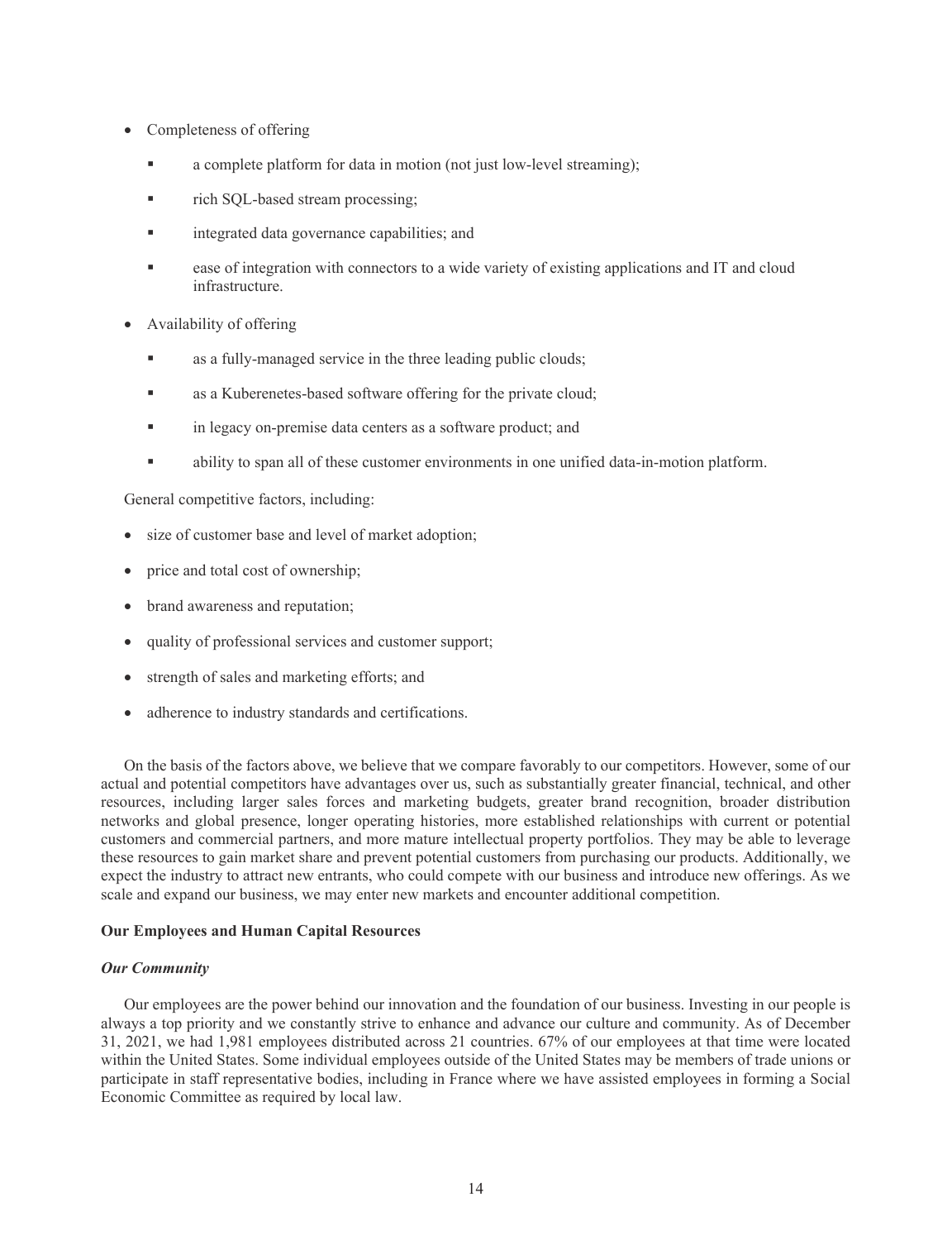#### *Culture and Values*

Culture is about how all employees at Confluent work together to get things done. Each part of the company has distinct norms and practices that are specific to what they do. But across Confluent, we share attributes of a common company culture that help us agree on how we will interact as a group, who we hire and help determine what kind of behavior is rewarded. Our six core values are:

- Earn Our Customers' Love
- To Build a Great Company, Build a Great Team
- Be Smart, Humble, and Empathetic
- Be Fired Up and Get Stuff Done
- Be Tasteful, Not Wasteful
- One Team

#### *Engagement*

We conduct regular, anonymous engagement surveys to help us understand the employee experience, maintain a real-time pulse on employee engagement, and continuously action areas of opportunity as an organization. It is a quick way for management to see trends in engagement and progress on action plans. By continuing to lift our engagement, we can impact retention and attraction of top talent to Confluent.

#### *Learning and Development*

We strive to provide a culture of curiosity and learning where employees can try new things and continually grow and develop. We offer a variety of resources to support this, including quarterly manager check-ins to facilitate development conversations, an on-demand e-learning platform and ongoing learning programs delivered by our Learning and Development team.

#### *Compensation and Benefits*

We aim to provide compensation and benefits that are equitable, competitive, and meet the diverse needs of our global workforce. We believe it is an important factor for our employees to have a stake in our success, which is why our total compensation packages include both cash and equity components for most levels.

In addition to our standard suite of health, dental, retirement, and paid time off benefits, we have renewed our focus on employee wellness in response to the COVID-19 pandemic. These efforts included the introduction of new employee counseling resources through enhanced medical benefits, a more robust employee assistance program, launching a fertility benefit, and increasing our paid parental leave program. We also introduced team "recharge days" to allow employees three workdays per quarter to truly unplug and focus their full attention on personal pursuits including health, family, and wellbeing.

While Confluent has been remote-friendly from the start, since March 2020, many of our employees have been working remotely and we expect to continue that practice even as our offices reopen. We believe that our continued investments in our remote-first model will enable us to attract top talent and provide employees the flexibility they increasingly seek.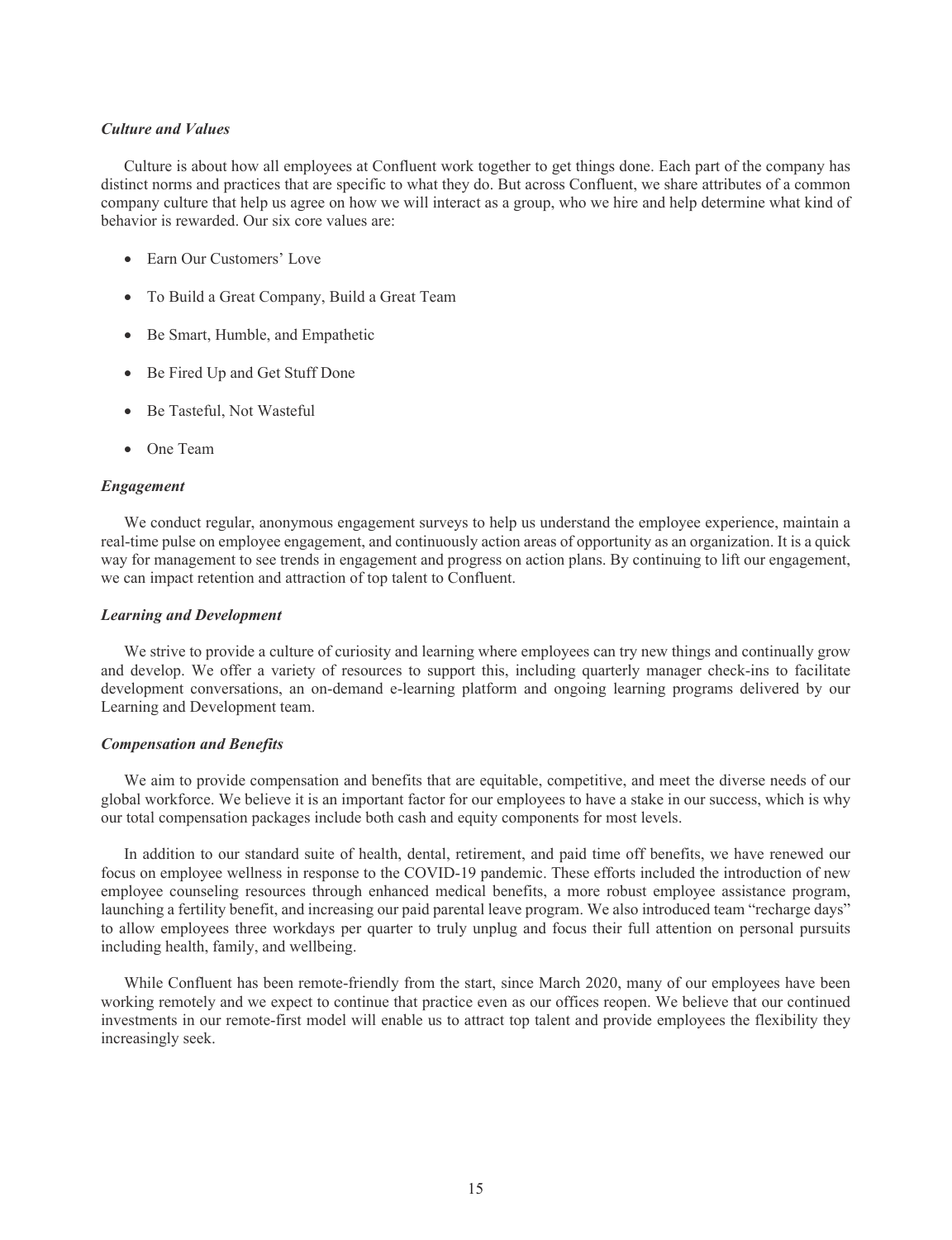#### *Diversity and Inclusion*

We are committed to the principles of fairness and equality. We believe that this commitment makes us a stronger, more vibrant, and more innovative company. We seek to build an environment where every employee, regardless of background, identity, or life experience, has an equal opportunity to grow and thrive.

#### **Intellectual Property**

Intellectual property rights are important to the success of our business. We rely on a combination of copyright, trademark, trade secret laws and patents in the United States and other jurisdictions, as well as license agreements, confidentiality procedures, non-disclosure agreements with third parties, and other contractual protections, to protect our intellectual property rights, including rights in our proprietary technology, software, know-how and brand. We use open source software in our offering.

As of December 31, 2021, we hold two U.S. patents and have no patent applications or non-U.S. patents. The patents are scheduled to expire in 2037. As of December 31, 2021, we own three registered trademarks in the United States, one trademark application pending in the United States, 17 registered trademarks in various non-U.S. jurisdictions, and 15 trademark applications pending in various non-U.S. jurisdictions.

Although we rely on intellectual property rights, including contractual protections, to establish and protect our intellectual property rights, we believe that factors such as the technological and creative skills of our personnel, creation of new services, features and functionality, and frequent enhancements to our platform are essential to establishing and maintaining our technology leadership position.

We control access to and use of our proprietary technology and other confidential information through the use of internal and external controls, including contractual protections with employees, contractors, customers, and partners. We require our employees, consultants, independent contractors, and other third parties to enter into confidentiality and proprietary rights agreements and we control and monitor access to our software, documentation, proprietary technology, and confidential information. Our policy is to require all employees, consultants, and independent contractors to sign agreements assigning to us any inventions, trade secrets, works of authorship, developments, processes, and other intellectual property generated by them on our behalf and under which they agree to protect our confidential information. In addition, we generally enter into confidentiality agreements with our customers and partners. See the section titled "Risk Factors" for a more comprehensive description of risks related to our intellectual property.

#### **Available Information**

Our website address is www.confluent.io. Information found on, or accessible through, our website is not a part of, and is not incorporated into, this Annual Report on Form 10-K. We file electronically with the SEC our annual reports on Form 10-K, quarterly reports on Form 10-Q, current reports on Form 8-K, and amendments to those reports filed or furnished pursuant to Section 13(a) or 15(d) of the Exchange Act. We make available on our website at www.confluent.io, free of charge, copies of these reports and other information as soon as reasonably practicable after we electronically file such material with, or furnish it to, the SEC.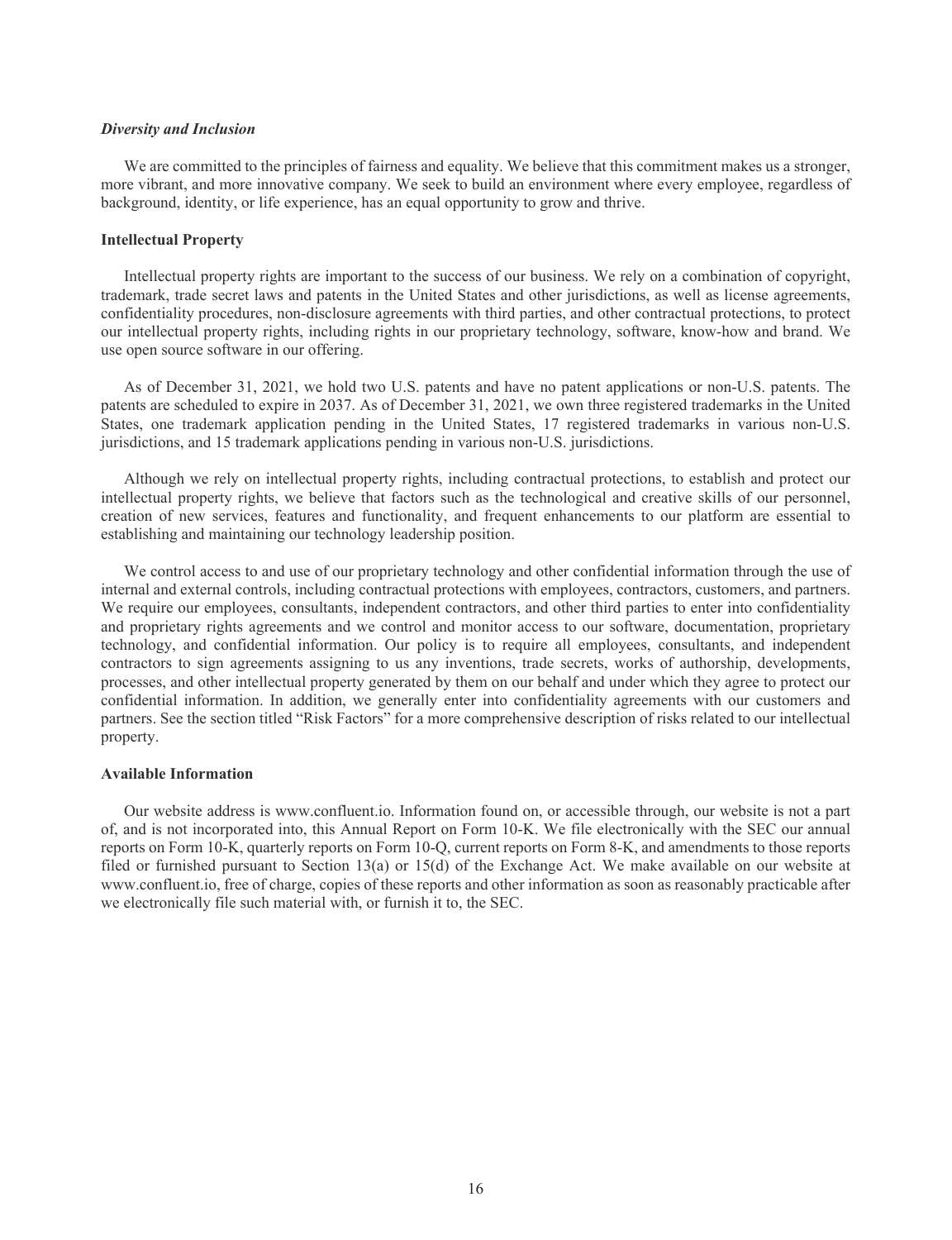# **Item 1A. Risk Factors**

*Investing in our Class A common stock involves a high degree of risk. You should consider and read carefully all of the risks and uncertainties described below, as well as other information included in this Annual Report on Form 10-K, including our consolidated financial statements and related notes appearing elsewhere in this Annual Report on Form 10-K, before making an investment decision. The risks described below are not the only ones we face. The occurrence of any of the following risks or additional risks and uncertainties not presently known to us or that we currently believe to be immaterial could materially and adversely affect our business, financial condition, or results of operations. In such case, the trading price of our Class A common stock could decline, and you may lose some or all of your original investment. You should not interpret our disclosure of any of the following risks to imply that such risks have not already materialized.*

# **Risk Factors Summary**

Below is a summary of the principal factors that make an investment in our Class A common stock speculative or risky:

- Our recent rapid growth may not be indicative of our future growth. Our rapid growth also makes it difficult to evaluate our future prospects and may increase the risk that we will not be successful.
- We have a history of operating losses and may not achieve or sustain profitability in the future.
- Health epidemics, including the COVID-19 pandemic, and responses to such epidemics, have had, and could in the future have, an adverse impact on our business, operations, and the markets and communities in which we, our partners, and customers operate.
- We derive substantially all of our revenue from our platform for data in motion. Failure of our offering to satisfy customer demands or achieve continued market acceptance over competitors, including open source alternatives, would harm our business, results of operations, financial condition, and growth prospects.
- We intend to continue investing significantly in Confluent Cloud, and if it fails to achieve further market adoption, our growth, business, results of operations, and financial condition could be harmed.
- Failure to effectively develop and expand our sales and marketing capabilities or improve the productivity of our sales and marketing organization could harm our ability to expand our potential customer and sales pipeline, increase our customer base, and achieve broader market acceptance of our offering.
- If we are unable to attract new customers or expand our potential customer and sales pipeline, our business, financial condition, and results of operations will be adversely affected.
- Our business depends on our existing customers renewing their subscriptions and usage-based minimum commitments, purchasing additional subscriptions and usage-based minimum commitments, and expanding their use of our offering.
- If we fail to maintain and enhance our brand, including among developers, our ability to expand our customer base will be impaired and our business, financial condition, and results of operations may suffer.
- The markets in which we participate are competitive, and if we do not compete effectively, our business, financial condition, and results of operations could be harmed.
- If we or third parties who we work with experience a security breach, or if the confidentiality, integrity, or availability of our information technology, software, services, communications, or data is compromised, our offering may be perceived as not being secure, our reputation may be harmed, demand for our offering may be reduced, proprietary data and information, including source code, could be, and has in the past been, exfiltrated, and we may incur significant liabilities.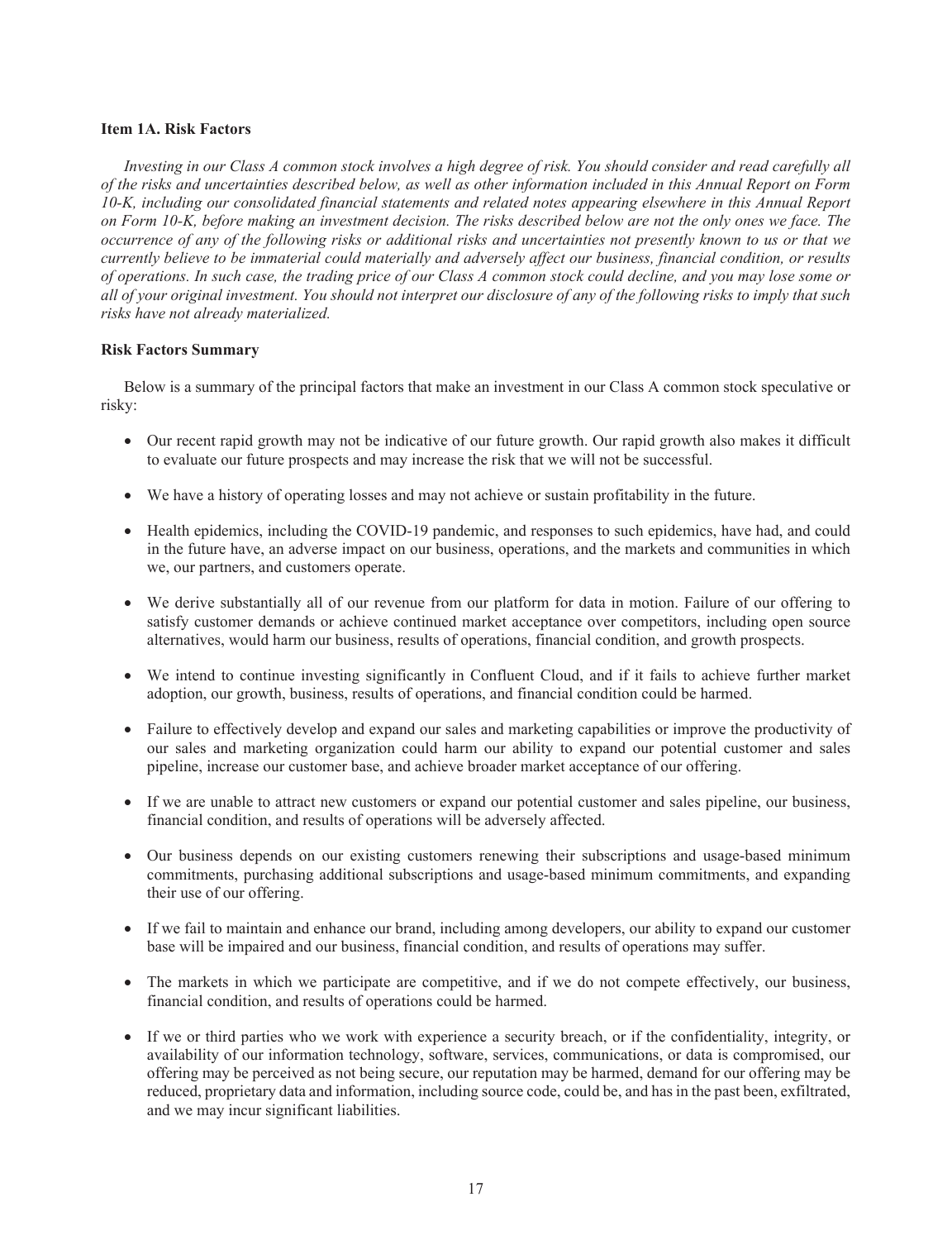- We rely on third-party providers of cloud-based infrastructure to host Confluent Cloud. Any failure to adapt our offering to evolving network architecture technology, disruption in the operations of these third-party providers, limitations on capacity or use of features, or interference with our use could adversely affect our business, financial condition, and results of operations.
- We expect fluctuations in our financial results, making it difficult to project future results, and if we fail to meet the expectations of securities analysts or investors with respect to our results of operations, our stock price and the value of your investment could decline.
- The dual class structure of our common stock as contained in our amended and restated certificate of incorporation has the effect of concentrating voting control with those stockholders who held our stock prior to the IPO, including our executive officers, employees, and directors and their affiliates, and limiting your ability to influence corporate matters, which could adversely affect the trading price of our Class A common stock.

# **Risks Related to Our Business and Operations**

# *Our recent rapid growth may not be indicative of our future growth. Our rapid growth also makes it difficult to evaluate our future prospects and may increase the risk that we will not be successful.*

Our revenue was \$387.9 million, \$236.6 million, and \$149.8 million for the years ended December 31, 2021, 2020, and 2019, respectively. You should not rely on the revenue growth of any prior period as an indication of our future performance. Even if our revenue continues to increase, we expect that our revenue growth rate will decline in the future as a result of a variety of factors, including the maturation of our business. Overall growth of our revenue depends on a number of factors, including our ability to:

- market and price our offering effectively so that we are able to attract new customers and expand sales to our existing customers;
- successfully develop a substantial customer and sales pipeline for our products;
- expand the features and functionality of our offering to enable additional use cases for our customers;
- hire new sales personnel to support our growth, and reduce the time for new sales personnel to achieve desired productivity levels;
- extend our product leadership to expand our addressable market;
- differentiate our offering from open source alternatives and products offered by our competitors;
- maintain and expand the rates at which new customers purchase and existing customers renew subscriptions and committed use of our offering and increase consumption of our offering;
- provide our customers with support that meets their needs;
- expand our partner ecosystem, including with major cloud providers, independent software vendors (ISVs), and regional and global systems integrators;
- increase awareness of our brand on a global basis to successfully compete with other companies; and
- expand to new international markets and grow within existing markets.

We may not successfully accomplish any of these objectives, and as a result, it is difficult for us to forecast our future results of operations. If the assumptions that we use to plan our business are incorrect or change in reaction to changes in our market, or if we are unable to maintain consistent revenue or revenue growth, our stock price could be volatile, and it may be difficult to achieve and maintain profitability. You should not rely on our revenue for any prior quarterly or annual periods as any indication of our future revenue or revenue growth.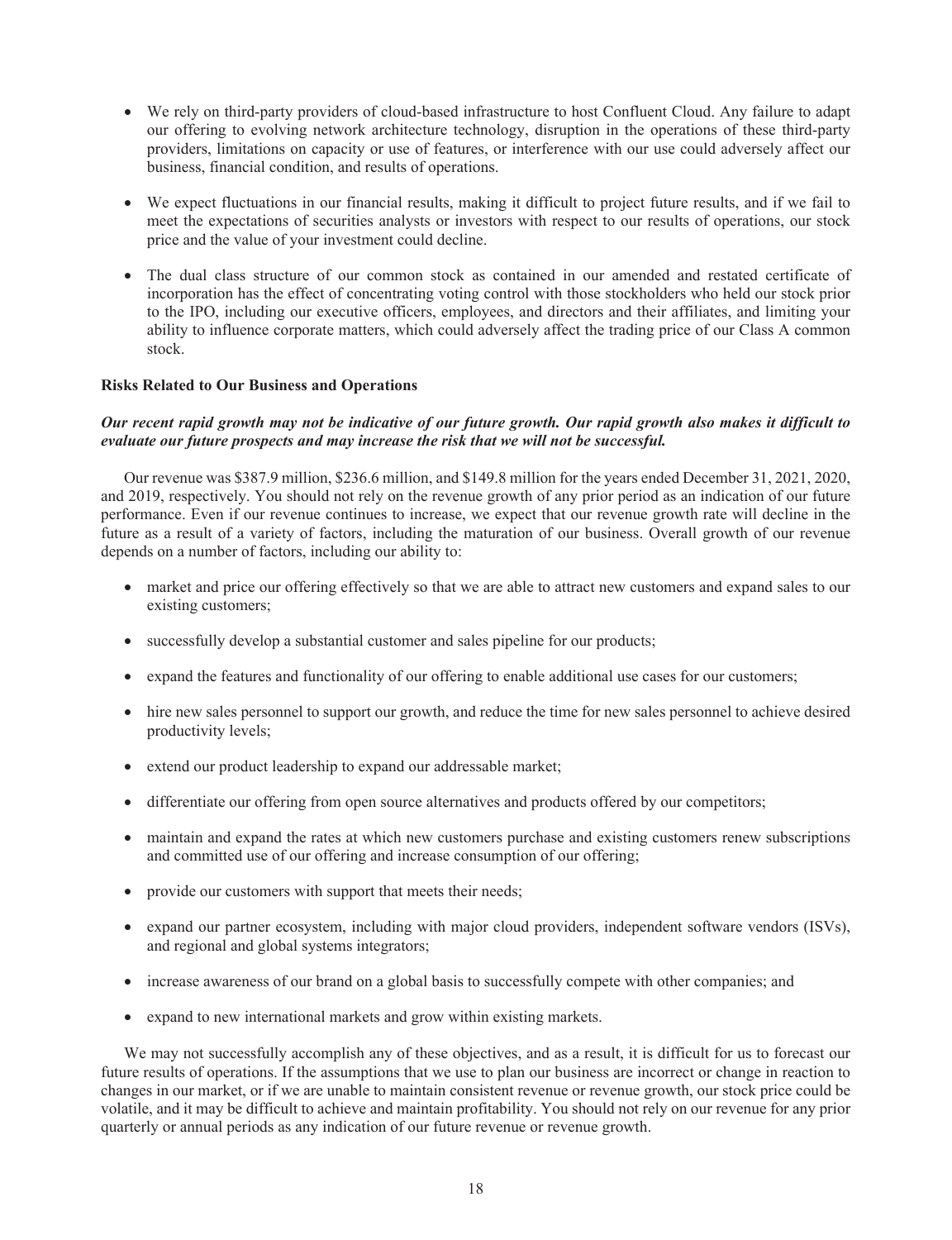In addition, we expect to continue to expend substantial financial and other resources on:

- expansion and enablement of our sales, services, and marketing organization to increase brand awareness and drive adoption of our offering;
- product development, including investments in our product development team and the development of new products and new features and functionality for our offering to expand use cases and provide feature parity across third-party public cloud platforms, as well as investments in further differentiating our existing offering;
- our cloud infrastructure technology, including systems architecture, scalability, availability, performance, and security;
- technology and sales channel partnerships, including cloud marketplaces;
- international expansion;
- acquisitions or strategic investments; and
- general administration, including increased legal and accounting expenses associated with being a public company.

These investments may not result in increased revenue in our business. If we are unable to maintain or increase our revenue at a rate sufficient to offset the expected increase in our costs, our business, financial position and results of operations will be harmed, and we may not be able to achieve or maintain profitability. Additionally, we may encounter unforeseen operating expenses, difficulties, complications, delays, and other unknown factors that may result in losses in future periods. If our revenue does not meet our expectations in future periods, our business, financial position, and results of operations may be harmed.

#### *We have a history of operating losses and may not achieve or sustain profitability in the future.*

We have experienced net losses in each period since inception. We generated a net loss of \$342.8 million, \$229.8 million, and \$95.0 million for the years ended December 31, 2021, 2020, and 2019, respectively. As of December 31, 2021, we had an accumulated deficit of \$748.9 million. While we have experienced significant revenue growth in recent periods, we are not certain whether or when we will obtain a high enough volume of sales to achieve or maintain profitability in the future. We also expect our costs and expenses to increase in future periods, which could negatively affect our future results of operations if our revenue does not increase. In particular, we intend to continue to expend significant funds to further develop our offering, including by introducing new offerings and features and functionality, and to expand our sales, marketing, and services teams to drive new customer adoption, expand the use of our offering by existing customers, support international expansion, and implement additional systems and processes to effectively scale operations. We will also face increased compliance costs associated with growth, the planned expansion of our customer base and pipeline, international expansion, and being a public company. In addition, Confluent Cloud operates on public cloud infrastructure provided by third-party vendors, and our costs and gross margins are significantly influenced by the prices we are able to negotiate with these public cloud providers, which in many cases are also our competitors. To the extent we are able to successfully increase the percentage of our revenue attributable to Confluent Cloud, we may incur increased costs related to our public cloud contracts, which would negatively impact our gross margins. Our efforts to grow our business may be costlier than we expect, or the rate of our growth in revenue may be slower than we expect, and we may not be able to increase our revenue enough to offset our increased operating expenses. In addition, our efforts and investments to implement systems and processes to scale operations may not be sufficient or may not be appropriately executed. As a result, we may incur significant losses in the future for a number of reasons, including the other risks described herein, and unforeseen expenses, difficulties, complications or delays, and other unknown events. If we are unable to achieve and sustain profitability, the value of our business and Class A common stock may significantly decrease.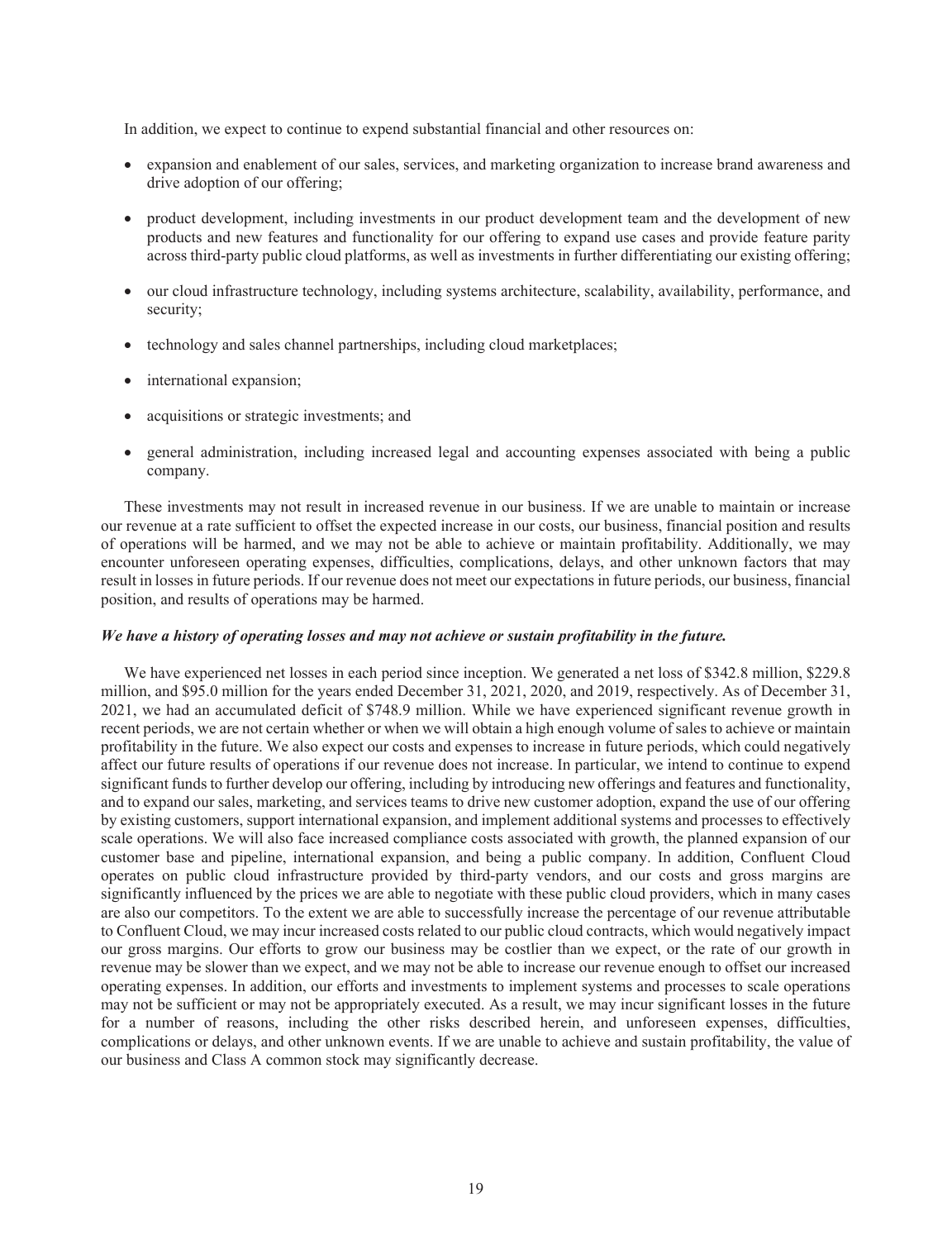#### *We have a limited operating history, which makes it difficult to forecast our future results of operations.*

We were founded in 2014. As a result of our limited operating history, our ability to accurately forecast our future results of operations is limited and subject to a number of uncertainties, including our ability to plan for and model future growth. Our historical revenue growth should not be considered indicative of our future performance. Further, in future periods, our revenue growth could slow or our revenue could decline for a number of reasons, including shifts in our offering and revenue mix, slowing demand for our offering, increasing competition, decreased productivity of our sales and marketing organization and effectiveness of our sales and marketing efforts to acquire new customers, failure to retain existing customers or expand existing subscriptions and usage-based minimum commitments, changing technology, a decrease in the growth of our overall market, or our failure, for any reason, to continue to take advantage of growth opportunities. We have also encountered, and will continue to encounter, risks and uncertainties frequently experienced by growing companies in rapidly changing industries, such as the risks and uncertainties described in this Annual Report on Form 10-K. If our assumptions regarding these risks and uncertainties and our future revenue growth are incorrect or change, or if we do not address these risks successfully, our operating and financial results could differ materially from our expectations, and our business could suffer.

# *Health epidemics, including the COVID-19 pandemic, and responses to such epidemics, have had, and could in the future have, an adverse impact on our business, operations, and the markets and communities in which we, our partners, and customers operate.*

Our business and operations could be adversely affected by health epidemics, including the COVID-19 pandemic, impacting the markets and communities in which we, our partners, and customers operate. The ongoing global COVID-19 pandemic has adversely impacted, and may continue to adversely impact, many aspects of our business, despite the availability of COVID-19 vaccines. As certain of our customers or potential customers experience downturns or uncertainty in their own business operations and revenue resulting from the spread of COVID-19, they have and may continue to decrease or delay their technology spending, request pricing concessions or payment extensions, or seek renegotiations of their contracts. While historical pricing concessions, payment extensions, and contract renegotiations, including as a result of the COVID-19 pandemic, have not been significant or resulted in a significant decrease in our revenue or delay in revenue recognition, we cannot assure you that future concessions, extensions, or renegotiations that we grant will be similarly insignificant or will not have a significant impact on our revenue, including delays in revenue recognition. The extent of the impact of the COVID-19 pandemic on our customers and our customers' response to the COVID-19 pandemic is difficult to assess or predict, and we may be unable to accurately forecast our revenues or financial results, especially given that the long-term impact of the pandemic remains uncertain, due in part to new variant strains of the virus and the degree of their vaccine resistance. Our results of operations could be materially above or below our forecasts, which could adversely affect our results of operations, disappoint analysts and investors, and/or cause our stock price to decline.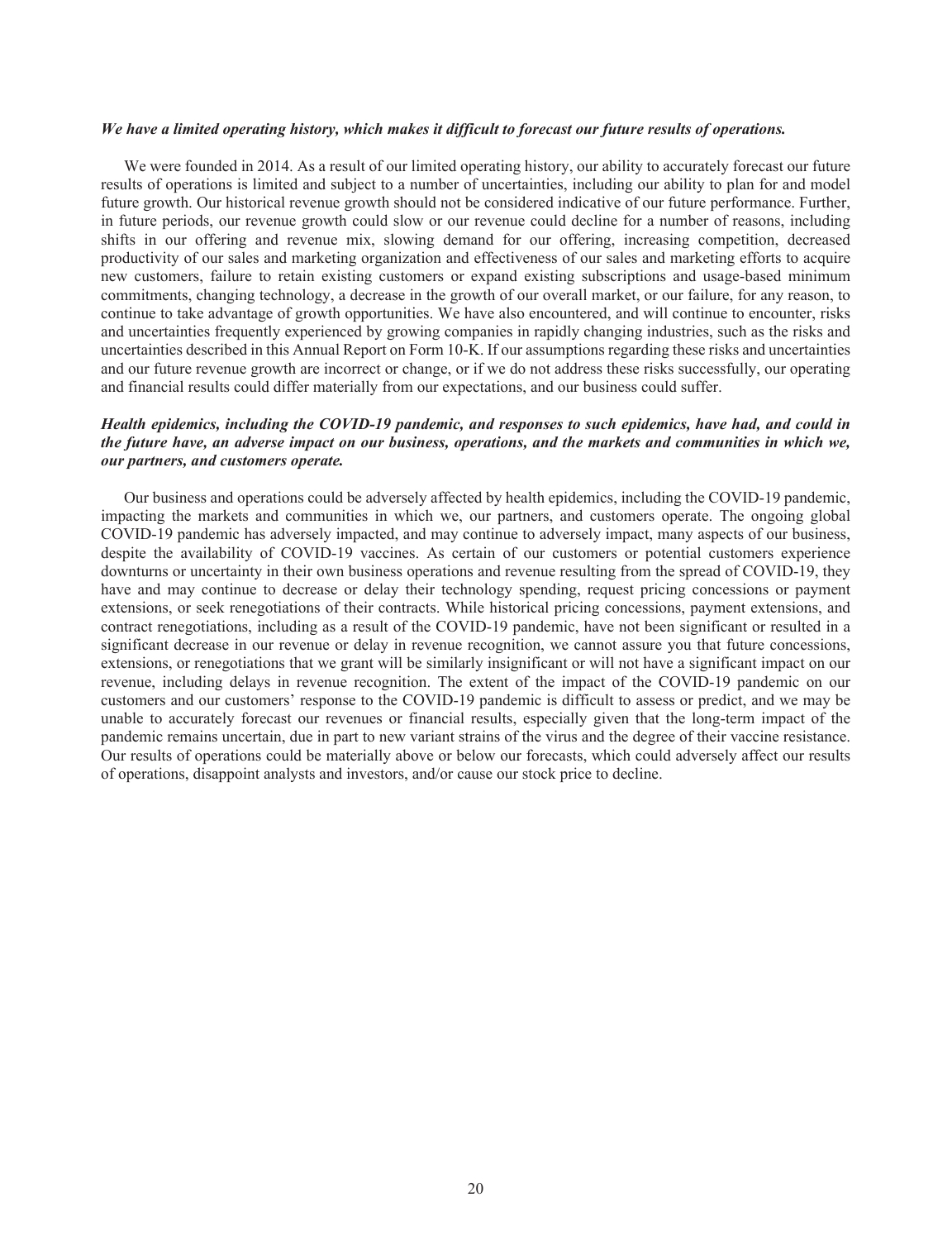In response to the COVID-19 pandemic, many state, local, and foreign governments have put in place, and others in the future may put in place, quarantines, executive orders, shelter-in-place orders, vaccination and masking requirements, and similar government orders and restrictions in order to control the spread of the disease. Such orders or restrictions, or the perception that such orders or restrictions could occur, including in anticipation of new variant strains of the virus, have resulted in business closures, work stoppages, slowdowns and delays, work-from-home policies, travel restrictions, cancellation or postponement of events, and delays in or reduced effectiveness of office re-openings, among other effects that could negatively impact productivity and disrupt our operations and those of our partners and customers. Starting in March 2020, we temporarily required employees to work remotely, and many of our employees are still working remotely, and we suspended most travel by our employees. We have extended the remote work option for employees and have implemented a vaccine mandate for our U.S. employees, where permissible with local, state and federal laws. We may take further actions that alter our operations as may be required by federal, state, or local authorities, or which we determine are in our best interests or as are otherwise required. We cannot assure you when we may ease restrictions, in part or in full, including due to emerging variant strains of the virus and applicable governmental mandates. For activities that may be conducted remotely, there is no guarantee that we will be as effective while working remotely. Because our team is dispersed, some employees have experienced, and may continue to experience, less capacity to work due to increased personal obligations (such as childcare, eldercare, or caring for family who become sick), some have become sick themselves and been unable to work, or may be otherwise negatively affected, mentally or physically, by the COVID-19 pandemic and prolonged social distancing. Decreased effectiveness and availability of our team could adversely affect our results due to slow-downs in our sales cycles and recruiting and onboarding efforts, delays in our entry into customer contracts, delays in addressing performance issues, delays in product development, delays and inefficiencies among various operational aspects of our business, including our financial organization, or other decreases in productivity that could seriously harm our business. Furthermore, we postponed, and may decide to further postpone or cancel, certain planned investments in our business in response to changes in our business as a result of the spread of COVID-19. For example, during the second and third quarters of 2020, we temporarily reduced the pace of our employee hiring across all functions and may do so in the future if there is another severe downturn in economic activity associated with the pandemic. These actions have and may continue to impact our competitive positioning, ability to attract and retain customers, and our growth, business and revenue. Any acceleration or ramp up of operating expenses in the future may also result in lower operating margins for applicable periods.

The global impact of the COVID-19 pandemic continues to evolve, and we will continue to monitor the situation closely. While vaccines have become available in certain countries and some economies have reopened, the ultimate impact of the COVID-19 pandemic or a similar health epidemic is highly uncertain and subject to change. We do not yet know the full extent of potential delays or impacts on our business, operations, ability to access capital, or the global economy as a whole, including due to future waves of outbreak or new variant strains of the virus which may require re-closures or other preventative measures. While the spread of COVID-19 may be contained or mitigated, there is no guarantee that a future outbreak of this or any other widespread epidemics will not occur, or that the global economy will recover, either of which could harm our business.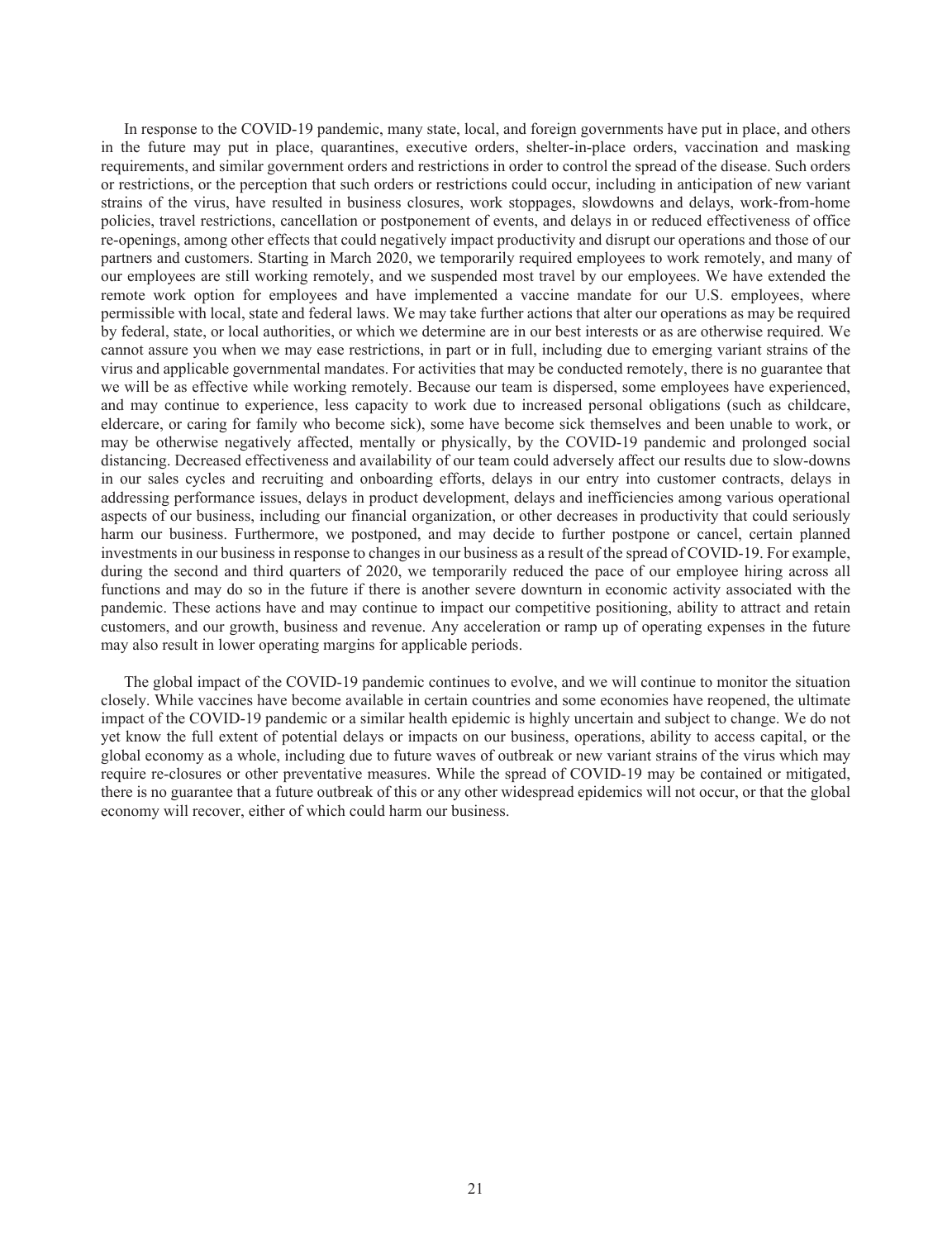# We derive substantially all of our revenue from our platform for data in motion. Failure of our offering to satisfy *customer demands or achieve continued market acceptance over competitors, including open source alternatives, would harm our business, results of operations, financial condition, and growth prospects.*

We derive and expect to continue to derive substantially all of our revenue from sales of, and additional services related to, our platform for data in motion. We have directed, and intend to continue to direct, a significant portion of our financial and operating resources to developing more features and functionality for such offering. Our growth will depend in large part on enabling additional use cases for our customers after they initially adopt our offering, ranging from industry-specific use cases to use cases generated by the network effects of connecting multiple applications within an enterprise. In addition, the success of our business is substantially dependent on the actual and perceived viability, benefits, and advantages of our offering as a preferred platform for data in motion, particularly when compared to open source alternatives developed internally by customers. As such, market adoption of our offering is critical to our continued success. Demand for our offering is affected by a number of factors, including increased market acceptance of our offering by existing customers and potential new customers, effectiveness of our sales and marketing strategy, the extension of our offering to new applications and use cases, the timing of development and release of new offerings by us and our competitors, technological change, and growth or contraction of the market in which we compete. Failure to successfully address these factors, satisfy customer demands, achieve continued market acceptance over competitors, including open source alternatives, and achieve growth in sales of our offering would harm our business, results of operations, financial condition, and growth prospects.

# *We have historically derived a substantial portion of our revenue from Confluent Platform, and any loss in market acceptance or reduction in sales of Confluent Platform would harm our business, results of operations, financial condition, and growth prospects.*

Our business is substantially dependent on Confluent Platform, our enterprise-ready, self-managed software offering. Confluent Platform contributed 73% and 85% of our subscription revenue for the years ended December 31, 2021 and 2020, respectively. We expect to continue to rely on customer adoption and expansion of Confluent Platform as a component of our future growth. In particular, we are dependent on Confluent Platform serving as a fundamental self-managed, data-in-motion offering to generate wide-ranging use cases for our customers and increase our dollarbased net retention rate with existing customers. If we experience loss in market acceptance, reduced customer renewals or new customer adoption, or limited use case expansion among existing customers of Confluent Platform, our growth, business, financial condition, and results of operations may be harmed.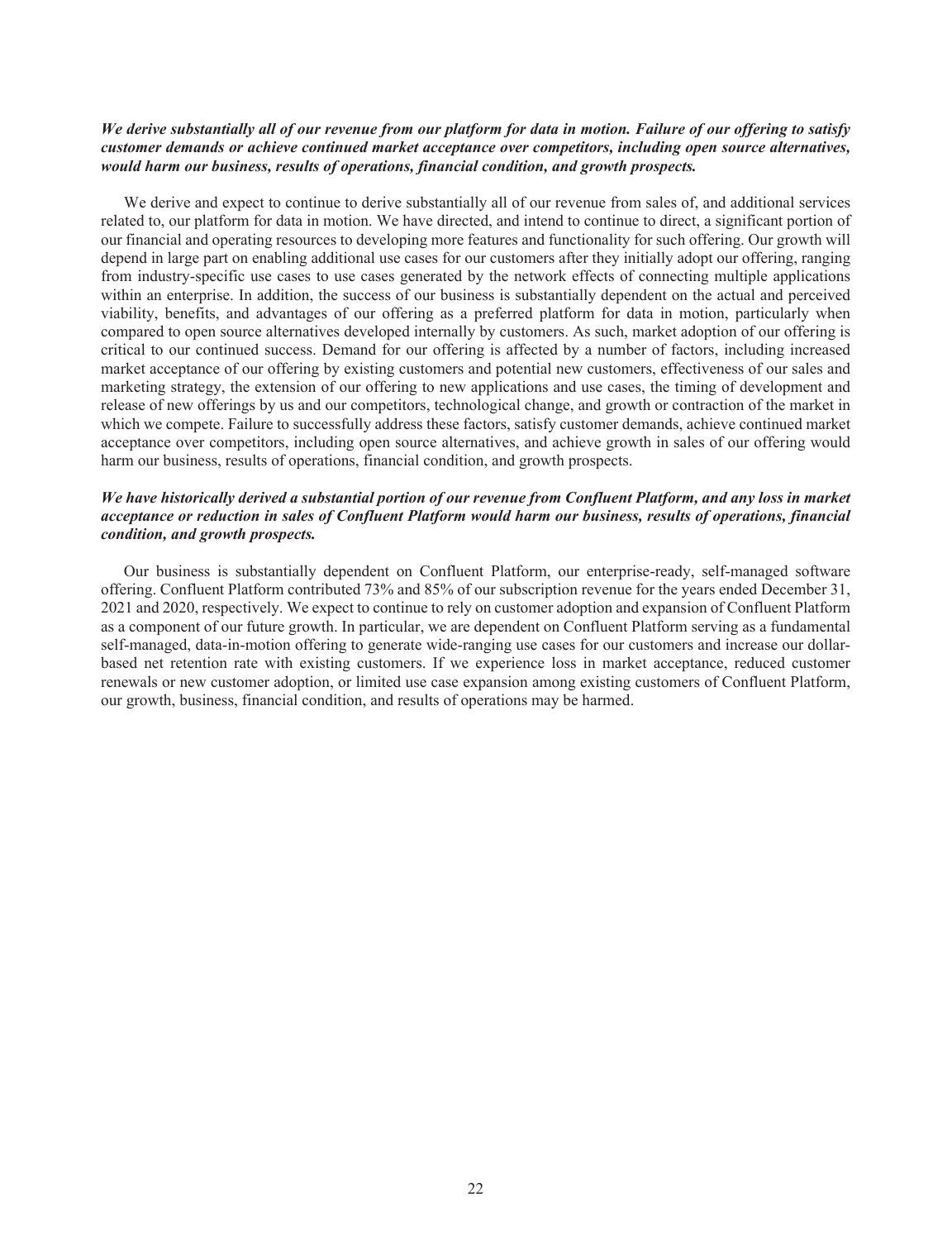#### We intend to continue investing significantly in Confluent Cloud, and if it fails to achieve further market adoption, *our growth, business, results of operations, and financial condition could be harmed.*

We intend to continue investing significantly in developing and growing Confluent Cloud as a fully-managed, cloud-native service. We have less experience marketing, determining pricing for, and selling Confluent Cloud, and we are still determining how best to market, price, and support adoption of Confluent Cloud. As a result, any shift in our sales strategy focused on customer acquisition for Confluent Cloud could result in near term fluctuations in our financial results as compared to prior periods, particularly if previous Confluent Platform customers shift to Confluent Cloud, given that sales of Confluent Cloud have historically had a lower average price compared to subscriptions to Confluent Platform. Our sales strategy for Confluent Cloud also involves landing customers at low entry points, including starting with our free Confluent Cloud trial and pay-as-you-go, which have no commitments. There can be no assurance that such customers will enter into usage-based minimum commitments with us, expand their existing commitments, or ramp their usage of Confluent Cloud. In addition, there can be no assurance as to the length of time required to attain substantial market adoption of Confluent Cloud, if at all. To expand our potential customer and sales pipeline for Confluent Cloud, we will need to increase brand awareness, cultivate relationships with potential customers in key industries and sectors and rapidly convert the sales pipeline into new customers. To increase market adoption and expand the customer base for Confluent Cloud, we also intend to target the commercial customer segment, comprised of small to medium-sized companies, including early stage companies, as part of our overall sales and marketing strategy for Confluent Cloud. These customers typically demand faster deployment of Confluent Cloud within their organizations and prioritize ease of use. In addition, the sales cycle for these customers is typically shorter, requiring accelerated ramp time of our sales force and higher velocity marketing strategies. If we are unsuccessful in these and our other efforts to drive market adoption of and expand the customer base for Confluent Cloud, or if we do so in a way that is not profitable, fails to compete successfully against our current or future competitors, or fails to adequately differentiate Confluent Cloud from open source alternatives, our growth, business, results of operations, and financial condition could be harmed.

# *We may not be able to successfully manage our growth, and if we are not able to grow efficiently, our business, financial condition, and results of operations could be harmed.*

As usage and adoption of our offering grows, we will need to devote additional resources to improving our offering's capabilities, features, and functionality. In addition, we will need to appropriately scale our internal business operations and our services organization to serve our growing customer base. Any failure of or delay in these efforts could result in impaired product performance and reduced customer satisfaction, resulting in decreased sales to new customers, lower dollar-based net retention rates, or the issuance of service credits or requested refunds, which would hurt our revenue growth and our reputation. Further, any failure in optimizing the costs associated with our third-party cloud services as we scale could negatively impact our gross margins. Our expansion efforts will be expensive and complex, and require the dedication of significant management time and attention. We could also face inefficiencies, vulnerabilities or service disruptions as a result of our efforts to scale our internal infrastructure, which may result in extended outages, loss of customer trust, and harm to our reputation. We cannot be sure that the expansion of and improvements to our internal infrastructure will be effectively implemented on a timely basis, if at all, and such failures could harm our business, financial condition, and results of operations.

# *The markets in which we participate are competitive, and if we do not compete effectively, our business, financial condition, and results of operations could be harmed.*

Our platform for data in motion combines and expands upon functionality from numerous traditional product categories, and hence we compete in each of these categories with products from a number of different vendors. Our primary competition, especially on-premise, is internal IT teams that develop data infrastructure software using open source software, including Apache Kafka. Our principal competitors in the cloud are the well-established public cloud providers that compete in all of our markets. These enterprises are developing and have released fully-managed, realtime data ingestion and data streaming products, such as Azure Event Hubs (Microsoft Corporation), Amazon Kinesis, Amazon MSK, and Amazon DynamoDB Streams (AWS), and Cloud Pub/Sub and Cloud Dataflow (Google). On premise, there are a number of vendors with legacy products that have pivoted into this space including TIBCO Streaming, Cloudera Dataflow, Redhat (IBM), AMQ Streams, and Oracle Cloud Infrastructure Streaming.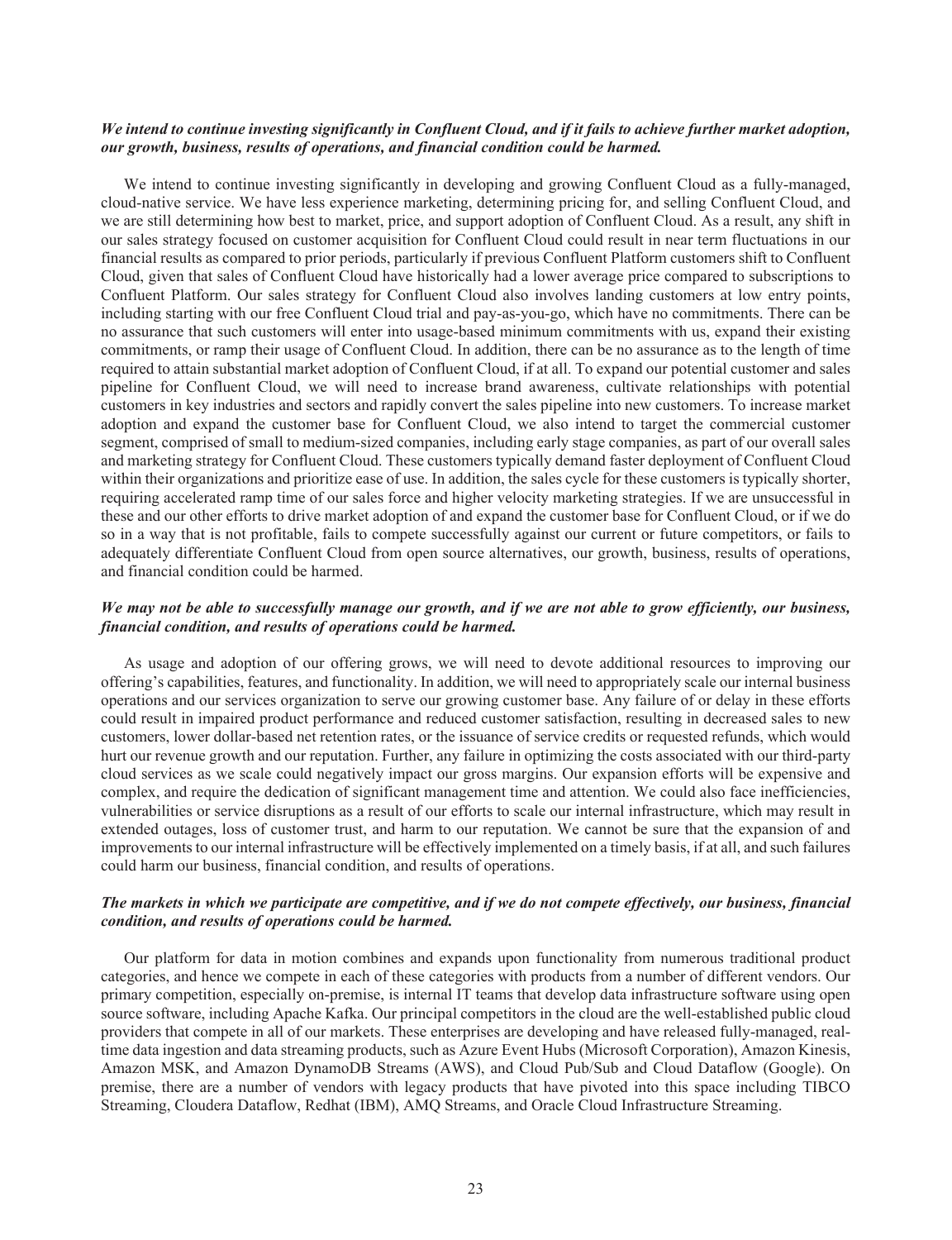We currently offer Confluent Cloud on the public clouds provided by AWS, Azure, and GCP, which are also some of our primary actual and potential competitors. There is risk that one or more of these public cloud providers could use their respective control of their public clouds to embed innovations or privileged interoperating capabilities in competing products, bundle competing products, provide us unfavorable pricing, leverage their public cloud customer relationships to exclude us from opportunities, and treat us and our customers differently with respect to terms and conditions or regulatory requirements compared to similarly situated customers. In addition, if public cloud providers develop a data-in-motion offering that operates across multiple public clouds or on premise, we would face increased competition from these providers. Further, they have the resources to acquire or partner with existing and emerging providers of competing technologies and thereby accelerate adoption of those competing technologies. All of the foregoing could make it difficult or impossible for us to provide subscriptions and services that compete favorably with those of the public cloud providers.

With the introduction of new technologies, market entrants, and open source alternatives, including those based on Apache Kafka, we expect that the competitive environment will remain intense going forward. Because Apache Kafka is open source and there are few technological barriers to entry into the open source market, it may be relatively easier for competitors, some of which may have greater resources than we have, to enter our markets and develop data-in-motion alternatives based on Apache Kafka. In addition, the data infrastructure market is large and continues to grow rapidly, and our future success will depend in part on differentiating our product offering from open source alternatives, including Apache Kafka, and other data-in-motion product offerings. If we are unable to sufficiently differentiate our offering from Apache Kafka, other offerings based on or derived from Apache Kafka, or other datain-motion product offerings, we may not be successful in achieving market acceptance of our offering, which would limit our growth and future revenue. Some existing and prospective customers may elect to use certain of our data-inmotion platform functions under free-to-use licenses, which can reduce demand for our offering. Such existing or prospective customers may also have reservations about utilizing proprietary software like our offering and may instead opt to use solely open source software based on the perception that this will lower long-term costs and reduce dependence on third-party vendors. In addition, our existing customers have chosen or could in the future choose to develop similar capabilities in-house and strengthen their use of open source software, rather than continue to purchase our offering.

Some of our actual and potential competitors have been acquired by other larger enterprises and have made or may make acquisitions or may enter into partnerships or other strategic relationships that may provide more comprehensive offerings than they individually had offered or achieve greater economies of scale than us. Any trend toward industry consolidation may negatively impact our ability to successfully compete and may impose pressure on us to engage in similar strategic transactions, including acquisitions, which would be costly and may divert management's attention. In addition, new entrants not currently considered to be competitors may enter the market through acquisitions, partnerships, or strategic relationships. As we look to market and sell our offering and platform capabilities to potential customers with existing solutions, we must convince their internal stakeholders that the capabilities of our offering are superior to their current solutions.

We compete on the basis of a number of factors, including:

- ease of deployment, integration, and use;
- enterprise-grade data in motion;
- the cloud-native capabilities of our offering;
- the ability to operate at scale and offer elasticity, end-to-end security, and reliability;
- the completeness of our offering, including as a complete platform for data in motion, and our ability to offer rich SQL-based stream processing, integrated governance capabilities, and connectors to existing applications and IT and cloud infrastructure;
- the availability of our offering, including in multiple public clouds, and for use in private clouds and in onpremise data centers;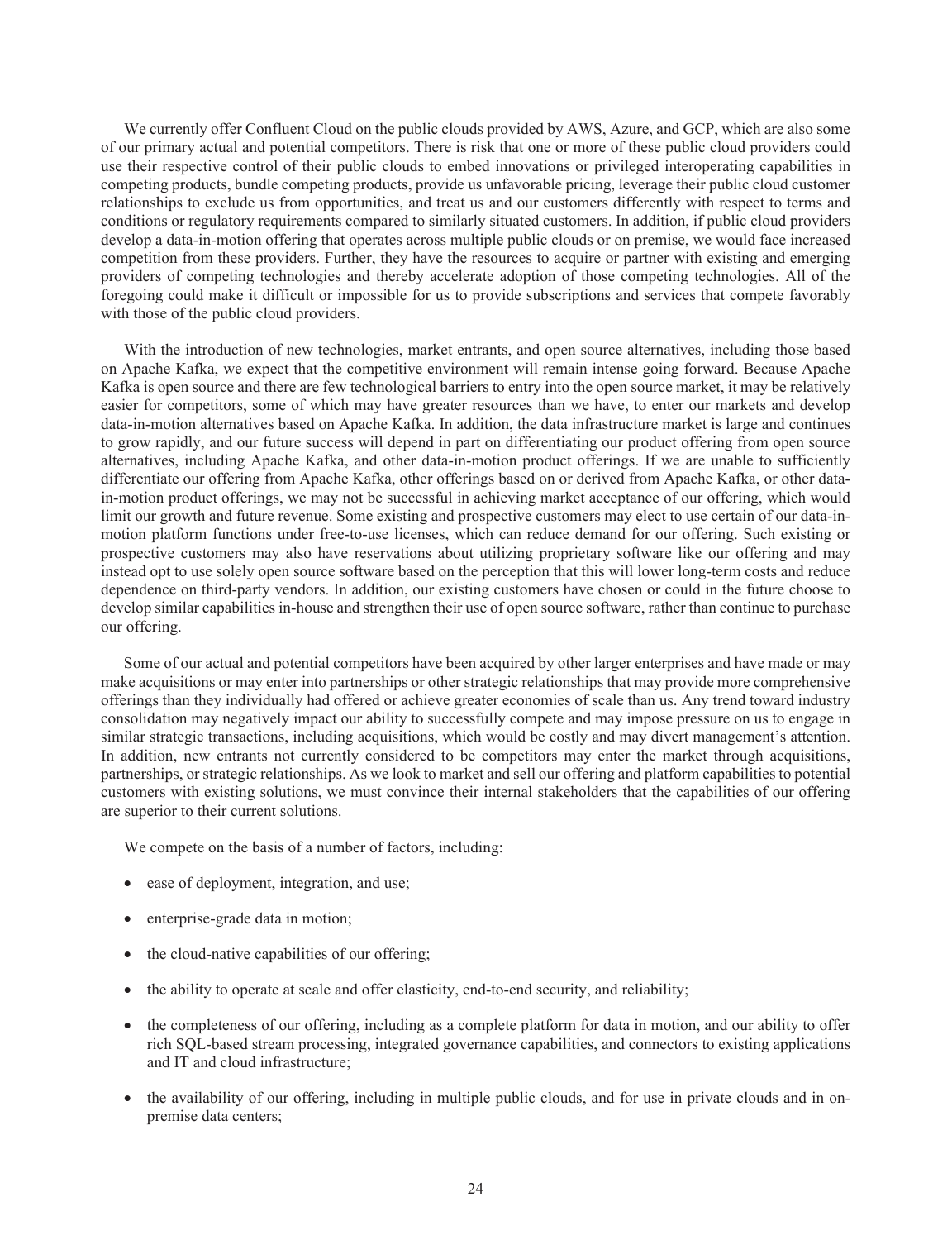- quality of professional services and customer support;
- price and total cost of ownership;
- flexible pricing, such as pay-as-you-go delivery;
- sales and marketing productivity and expertise;
- brand recognition and reputation; and
- adherence to industry standards and certifications.

Our competitors vary in size and in the breadth and scope of the products offered. Many of our competitors and potential competitors have greater name recognition, longer operating histories, more established customer relationships and installed customer bases, larger marketing budgets and greater resources than we do. Further, other potential competitors not currently offering competitive solutions may expand their product offerings to compete with our offering and platform capabilities, or our current and potential competitors may establish cooperative relationships among themselves or with third parties that may further enhance their resources and product offerings in our addressable market. Our competitors may be able to respond more quickly and effectively than we can to new or changing opportunities, technologies, standards, and customer requirements. An existing competitor or new entrant could introduce new technology that reduces demand for our offering. In addition to product and technology competition, we face pricing competition. Some of our competitors offer their solutions at a lower price, which has resulted in, and may continue to result in, pricing pressures.

For all of these reasons, we may not be able to compete successfully against our current or future competitors, and this competition could result in the failure of our offering to continue to achieve or maintain market acceptance, any of which would harm our business, results of operations, and financial condition.

## *The market for our offering may develop more slowly or differently than we expect.*

It is difficult to predict customer adoption rates and demand for our offering, the entry of competitive products or the future growth rate and size of the data infrastructure market. The expansion of this market depends on a number of factors, including the cost, performance, and perceived value associated with data infrastructure platforms as an alternative or supplement to legacy systems such as traditional databases, as well as the ability of platforms for data in motion to address heightened data security and privacy concerns. If we have a security incident or third-party cloud service providers experience security incidents, loss of customer data, disruptions in delivery or other similar problems, which is an increasing focus of the public and investors in recent years, the market for products as a whole, including our offering, may be negatively affected. In addition, many of our potential customers have made significant investments in alternative data infrastructure platforms and may be unwilling to invest in new products, such as our offering. If data-in-motion technology does not continue to achieve market acceptance, or there is a reduction in demand caused by a lack of customer acceptance, technological challenges, weakening economic conditions, data security or privacy concerns, governmental regulation, competing technologies and products, decreases in information technology spending or otherwise, the market for our offering might not continue to develop or might develop more slowly than we expect, which would adversely affect our business, financial condition, and results of operations.

# *We expect fluctuations in our financial results, making it difficult to project future results, and if we fail to meet the expectations of securities analysts or investors with respect to our results of operations, our stock price and the value of your investment could decline.*

Our results of operations have fluctuated in the past and are expected to fluctuate in the future due to a variety of factors, many of which are outside of our control. As a result, our past results may not be indicative of our future performance. In addition to the other risks described herein, factors that may affect our results of operations include the following:

changes in our revenue mix and related changes in revenue recognition;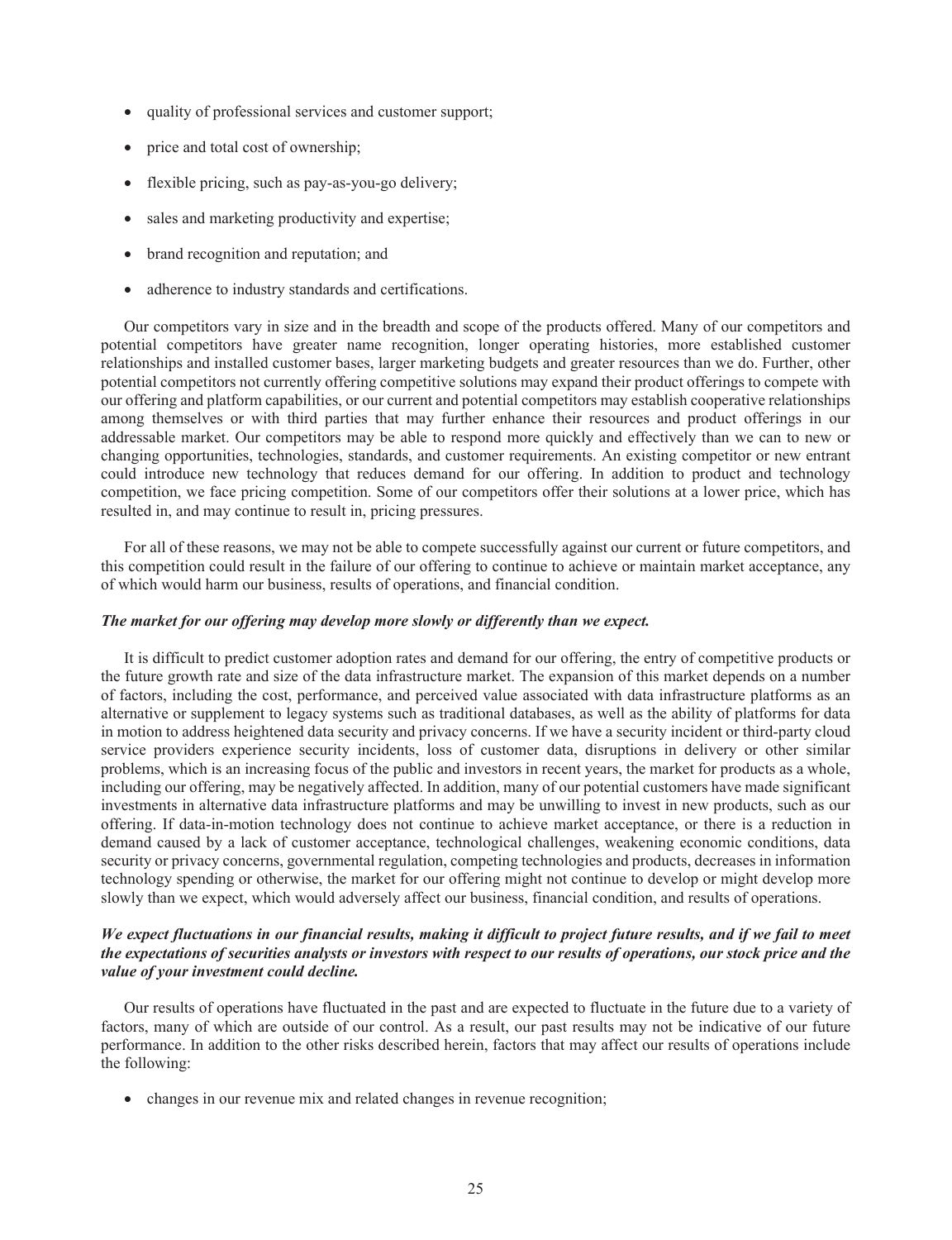- changes in actual and anticipated growth rates of our revenue, customers, and key operating metrics;
- fluctuations in demand for or pricing of our offering;
- fluctuations in usage of Confluent Cloud under usage-based minimum commitments and pay-as-you-go arrangements;
- our ability to attract new customers;
- our ability to retain our existing customers, particularly large customers, and secure renewals of subscriptions and usage-based minimum commitments, as well as the timing of customer renewals or non-renewals;
- customer retention rates and the pricing and quantity of subscriptions renewed, as well as our ability to accurately forecast customer expansions and renewals;
- downgrades in customer subscriptions;
- customers and potential customers opting for alternative products, including developing their own in-house solutions or opting to use only the free version of our offering;
- timing and amount of our investments to expand the capacity of our third-party cloud service providers;
- seasonality in sales, customer implementations, results of operations, and remaining performance obligations, or RPO;
- investments in new offerings, features, and functionality;
- fluctuations or delays in development, release, or adoption of new features and functionality for our offering;
- delays in closing sales, including the timing of renewals, which may result in revenue being pushed into the next quarter, particularly because a large portion of our sales occur toward the end of each quarter;
- fluctuations or delays in purchasing decisions in anticipation of new offerings or enhancements by us or our competitors;
- changes in customers' budgets and in the timing of their budget cycles and purchasing decisions;
- our ability to control costs, including hosting costs associated with Confluent Cloud and our operating expenses;
- the amount and timing of payment for operating expenses, particularly research and development and sales and marketing expenses, including commissions;
- timing of hiring personnel for our research and development and sales and marketing organizations;
- the amount and timing of non-cash expenses, including stock-based compensation expense and other non-cash charges;
- the amount and timing of costs associated with recruiting, educating, and integrating new employees and retaining and motivating existing employees;
- the effects of acquisitions and their integration;
- general economic conditions, both domestically and internationally, as well as economic conditions specifically affecting industries in which our customers participate;
- fluctuations in foreign currency exchange rates;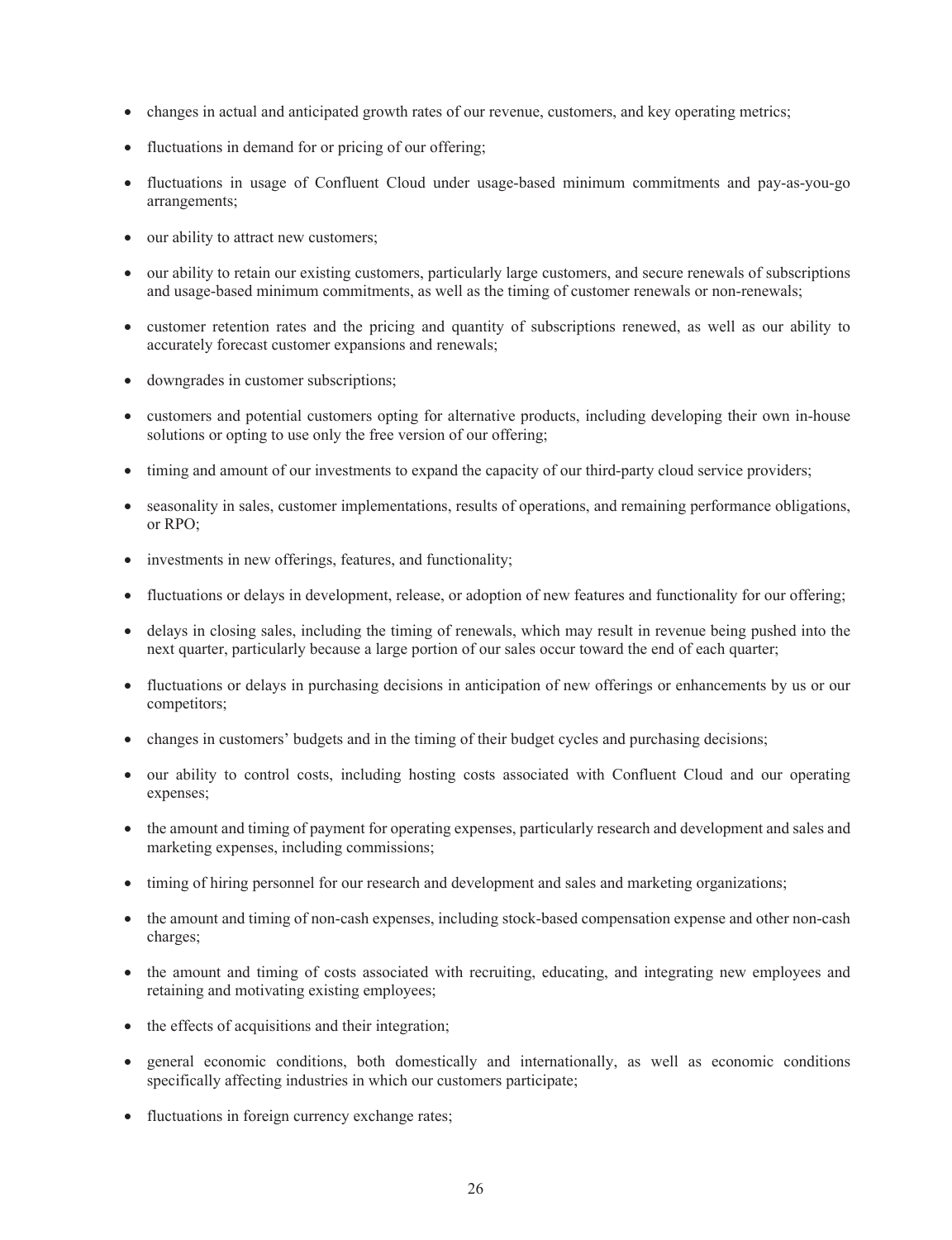- the impact of new accounting pronouncements;
- changes in revenue recognition policies that impact our subscriptions and services revenue;
- changes in regulatory or legal environments that may cause us to incur, among other things, expenses associated with compliance;
- the impact of changes in tax laws or judicial or regulatory interpretations of tax laws, which are recorded in the period such laws are enacted or interpretations are issued and may significantly affect the effective tax rate of that period;
- health epidemics or pandemics, such as the COVID-19 pandemic;
- changes in the competitive dynamics of our market, including consolidation among competitors or customers; and
- significant security breaches of, technical difficulties with, or interruptions to, the delivery and use of our offering.

Any of these and other factors, or the cumulative effect of some of these factors, may cause our results of operations to vary significantly. If our quarterly results of operations fall below the expectations of investors and securities analysts who follow our stock, the price of our Class A common stock could decline substantially, and we could face costly lawsuits, including securities class action suits.

# *Our revenue mix may result in fluctuations in our results across periods, making it difficult to assess our future growth.*

Our revenue mix is varied based on the revenue recognition principles applicable to our offering. We recognize a portion of revenue from sales of subscriptions to Confluent Platform up front when our term-based license is delivered. The remainder, constituting post-contract customer support, maintenance, and upgrades, referred to together as PCS, comprises the substantial majority of the revenue and is recognized ratably over the subscription term. Customers may use Confluent Cloud either without a minimum commitment contract, which we refer to as pay-as-you-go, or on a usage-based minimum commitment contract of at least one year in duration. Pay-as-you-go customers are billed, and revenue from them is recognized, based on usage. Customers with usage-based minimum commitments are billed annually in advance or monthly in arrears, and we recognize revenue from such subscriptions based on usage by the customer. Historically, our Confluent Cloud sales have been individually smaller, with varied usage levels from such customers over time, which may continue as we target the commercial customer segment as part of our sales strategy for Confluent Cloud. As a result, there may be fluctuations in revenue period over period as revenue is dependent on varying patterns of customer consumption as well as timing of sales of Confluent Platform, which can result in larger upfront revenue recognition upon delivery of the term-based licenses. In addition, we may experience fluctuations in margins as a result of high cloud infrastructure costs resulting from increased Confluent Cloud sales. Future fluctuations in our revenue and results across periods, including due to further changes in our revenue mix, may make it difficult to assess our future growth and performance.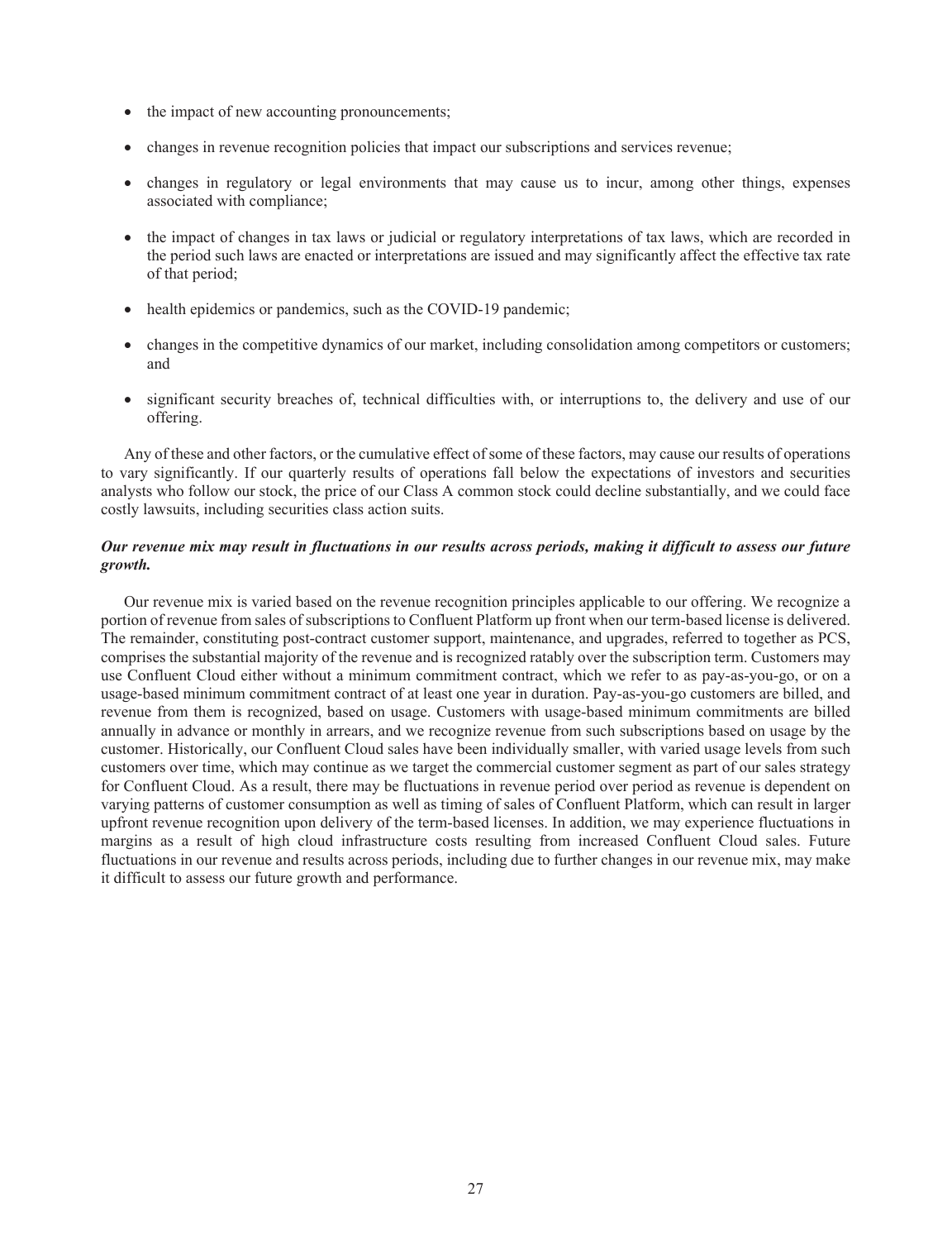### Downturns or upturns in our sales may not be immediately reflected in our financial position and results of *operations.*

We recognize a significant portion of our revenue ratably over the term of Confluent Platform subscriptions. As a result, any decreases in new subscriptions or renewals in any one period may not immediately be fully reflected as a decrease in revenue for that period but would negatively affect our revenue in future quarters, even though such a decrease would be reflected in certain of our key metrics as of the end of such period, including RPO. This also makes it difficult for us to rapidly increase our revenue through the sale of additional subscriptions in any period, as revenue is recognized over the term of the subscription. In addition, fluctuations in usage under our usage-based Confluent Cloud offering or monthly subscriptions for our pay-as-you-go offering could affect our revenue on a period-overperiod basis. If our quarterly results of operations fall below the expectations of investors and securities analysts who follow our stock, the price of our Class A common stock would decline substantially, and we could face costly lawsuits, including securities class actions.

#### *Seasonality may cause fluctuations in our sales, results of operations, and remaining performance obligations.*

Historically, we have experienced seasonality in RPO and new customer bookings, as we typically sell a higher percentage of subscriptions to new customers and renewal subscriptions with existing customers in the fourth quarter of the year. We believe that this results from the procurement, budgeting and deployment cycles of many of our customers, particularly our enterprise customers. We expect that this seasonality will continue to affect our bookings, RPO, and results of operations in the future and might become more pronounced as we continue to target larger enterprise customers.

# *If we fail to adapt and respond effectively to rapidly changing technology, evolving industry standards, changing regulations, or to changing customer needs, requirements, or preferences, our offering may become less competitive.*

Our ability to attract new users and customers and increase revenue from existing customers depends in large part on our ability to enhance, improve, and differentiate our existing offering, increase adoption and usage of our offering, and introduce new offerings and capabilities. The market in which we compete is relatively new and subject to rapid technological change, evolving industry standards, and changing regulations, as well as changing customer needs, requirements, and preferences. The success of our business will depend, in part, on our ability to adapt and respond effectively to these changes on a timely basis. Because the market for our offering is relatively new, it is difficult to predict customer adoption, increased customer usage and demand for our offering, the size and growth rate of this market, the entry of competitive products, or the success of existing competitive products. If we are unable to enhance our offering and keep pace with rapid technological change, or if new technologies emerge that are able to deliver competitive products at lower prices, more efficiently, more conveniently or more securely than our offering, our business, financial condition, and results of operations could be adversely affected.

To remain competitive, we need to continuously modify and enhance our offering to adapt to changes and innovation in existing and new technologies. We expect that we will need to continue to differentiate our data-inmotion platform capabilities, as well as expand and enhance our platform to support a variety of adjacent use cases. This development effort will require significant engineering, sales, and marketing resources. Any failure to effectively offer solutions for these adjacent use cases could reduce customer demand for our offering. Further, our offering must also integrate with a variety of network, hardware, mobile, cloud, and software platforms and technologies, and we need to continuously modify and enhance our offering to adapt to changes and innovation in these technologies. This development effort may require significant investment in engineering, support, marketing, and sales resources, all of which would affect our business and results of operations. Any failure of our offering to operate effectively with widely adopted, future data infrastructure platforms, applications, and technologies would reduce the demand for our offering. If we are unable to respond to customer demand in a cost-effective manner, our offering may become less marketable and less competitive or obsolete, and our business, financial condition, and results of operations could be adversely affected.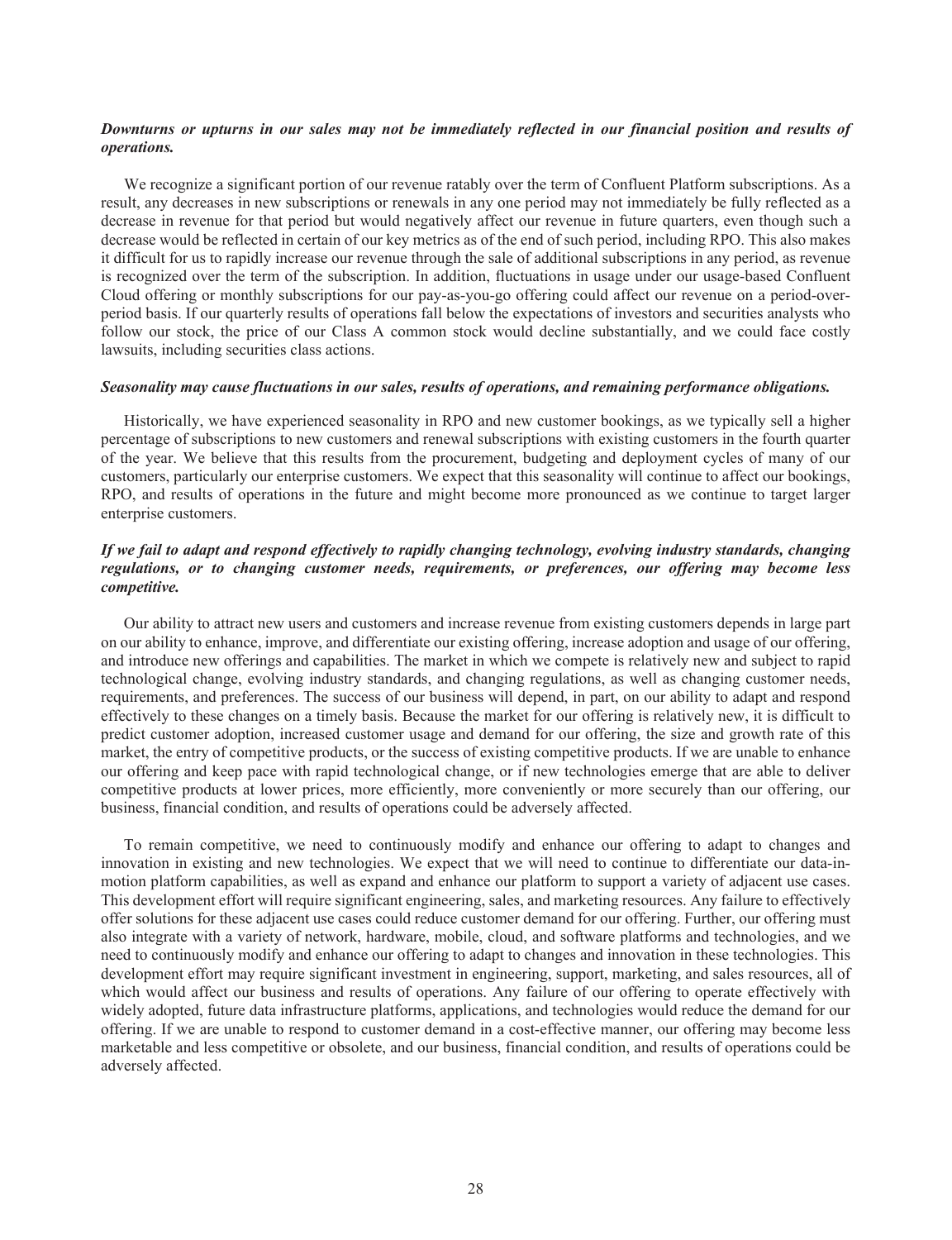## The competitive position of our offering depends in part on its ability to operate with third-party products and *services, including those of our partners, and if we are not successful in maintaining and expanding the compatibility of our offering with such products and services, our business may be harmed.*

The competitive position of our offering depends in part on its ability to operate with products and services of third parties, including software companies, software services, and infrastructure, and our offering must be continuously modified and enhanced to adapt to changes in hardware, software, networking, browser, and database technologies. In the future, one or more technology companies, whether our partners or otherwise, may choose not to support the operation of their software, software services, and infrastructure with our offering, or our offering may not support the capabilities needed to operate with such software, software services, and infrastructure. In addition, to the extent that a third party were to develop software or services that compete with ours, that provider may choose not to support our offering. We intend to facilitate the compatibility of our offering with various third-party software, software services, and infrastructure offerings by maintaining and expanding our business and technical relationships. If we are not successful in achieving this goal, our business, financial condition, and results of operations may be harmed.

# *Unfavorable conditions in our industry or the global economy, or reductions in information technology spending, could limit our ability to grow our business and negatively affect our results of operations.*

Our results of operations may vary based on the impact of changes in our industry or the global economy on us or our customers and potential customers. Negative conditions in the general economy both in the United States and abroad, including conditions resulting from changes in gross domestic product growth, financial and credit market fluctuations, international trade relations, political turmoil, natural catastrophes, warfare, and terrorist attacks on the United States, Europe, the Asia Pacific region, including Japan, or elsewhere, could cause a decrease in business investments, including spending on information technology, and negatively affect the growth of our business. Competitors, many of whom are larger and have greater financial resources than we do, may respond to challenging market conditions by lowering prices in an attempt to attract our customers. In addition, the increased pace of consolidation in certain industries may result in reduced overall spending on our offering. We cannot predict the timing, strength, or duration of any economic slowdown, instability, or recovery, generally or within any particular industry.

## *If we are unable to successfully manage the growth of our professional services business and improve our margins from these services, our business, financial condition, and results of operations will be harmed.*

Our professional services business, which engages with customers to help them in their strategy, architecture, and adoption of a platform for data in motion, has grown as we have scaled our business. We believe our investment in professional services facilitates the adoption of our offering, especially with larger customers. As a result, our sales efforts have focused on marketing our offering to larger customers, rather than the profitability of our professional services business. If we are unable to successfully manage the growth of this business and improve our profit margin from these services, our business, financial condition, and results of operations will be harmed.

#### *We will face risks associated with the growth of our business with certain heavily regulated industry verticals.*

We market and sell our offering to customers in heavily regulated industry verticals, including the banking and financial services industries. As a result, we face additional regulatory scrutiny, risks, and burdens from the governmental entities and agencies which regulate those industries. Selling to and supporting customers in heavily regulated verticals and expanding in those verticals will continue to require significant resources, and there is no guarantee that such efforts will be successful or beneficial to us. If we are unable to successfully maintain or expand our market share in such verticals, or cost-effectively comply with governmental and regulatory requirements applicable to our activities with customers in such verticals, our business, financial condition, and results of operations may be harmed.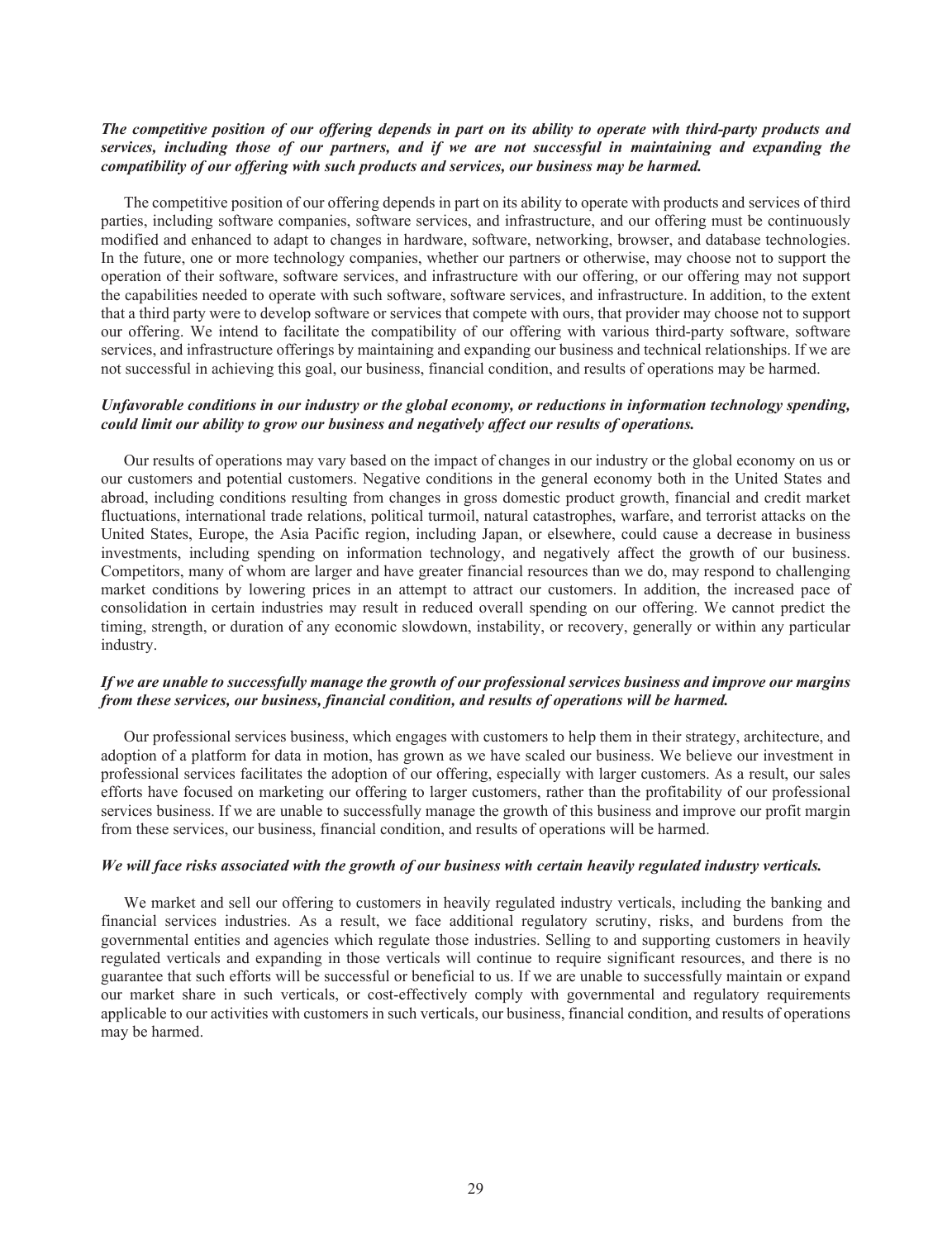#### *Sales to government entities are subject to a number of challenges and risks.*

We sell to U.S. Federal, state, and local government customers, as well as foreign and governmental agency customers. Sales to such entities are subject to a number of challenges and risks. Selling to such entities can be highly competitive, expensive, and time-consuming, often requiring significant upfront time and expense without any assurance that these efforts will generate a sale. Government contracting requirements may change and in doing so restrict our ability to sell into the government sector until we have obtained any required government certifications. Further, achieving and maintaining government certifications, such as U.S. Federal Risk and Authorization Management Program (FedRAMP) certification for Confluent Cloud, may require significant upfront cost, time, and resources. If we do not obtain U.S. FedRAMP certification for Confluent Cloud, we will not be able to sell Confluent Cloud to certain Federal government and public sector customers as well as private sector customers that require such certification for their intended use cases, which could harm our growth, business, and results of operations. This may also harm our competitive position against larger enterprises whose competitive offerings are FedRAMP certified. Further, there can be no assurance that we will secure commitments or contracts with government entities even following such certifications, which could harm our margins, business, financial condition, and results of operations. Government demand and payment for our offering are affected by public sector budgetary cycles and funding authorizations, with funding reductions or delays adversely affecting public sector demand for our offering.

Further, governmental entities may demand contract terms that differ from our standard arrangements and are less favorable than terms agreed with private sector customers. Such entities may have statutory, contractual or other legal rights to terminate contracts with us or our partners for convenience or for other reasons. Any such termination may adversely affect our ability to contract with other government customers as well as our reputation, business, financial condition, and results of operations. In addition, compliance with requirements applicable to suppliers to the Federal government, including contractual requirements, regulations and Executive Orders, may require us to change certain of our operations and involve significant effort and expense, which could harm our margins, business, financial condition, and results of operations. Governments and whistleblowers routinely investigate and audit government contractors' administrative processes and compliance with applicable legal requirements. An unfavorable investigation or audit could result in the government refusing to continue buying our subscriptions, a reduction of revenue, suspension or debarment from government contracting, or fines or civil or criminal liability if the audit uncovers improper or illegal activities, including under the False Claims Act, which could adversely affect our results of operations and reputation.

Our customers also include certain non-U.S. governments, to which government procurement law risks similar to those present in U.S. government contracting also apply, particularly in certain emerging markets where our customer base is less established. In addition, compliance with complex regulations and contracting provisions in a variety of jurisdictions can be expensive and consume significant management resources. In certain jurisdictions, our ability to win business may be constrained by political and other factors unrelated to our competitive position in the market. Each of these difficulties could harm our business and results of operations.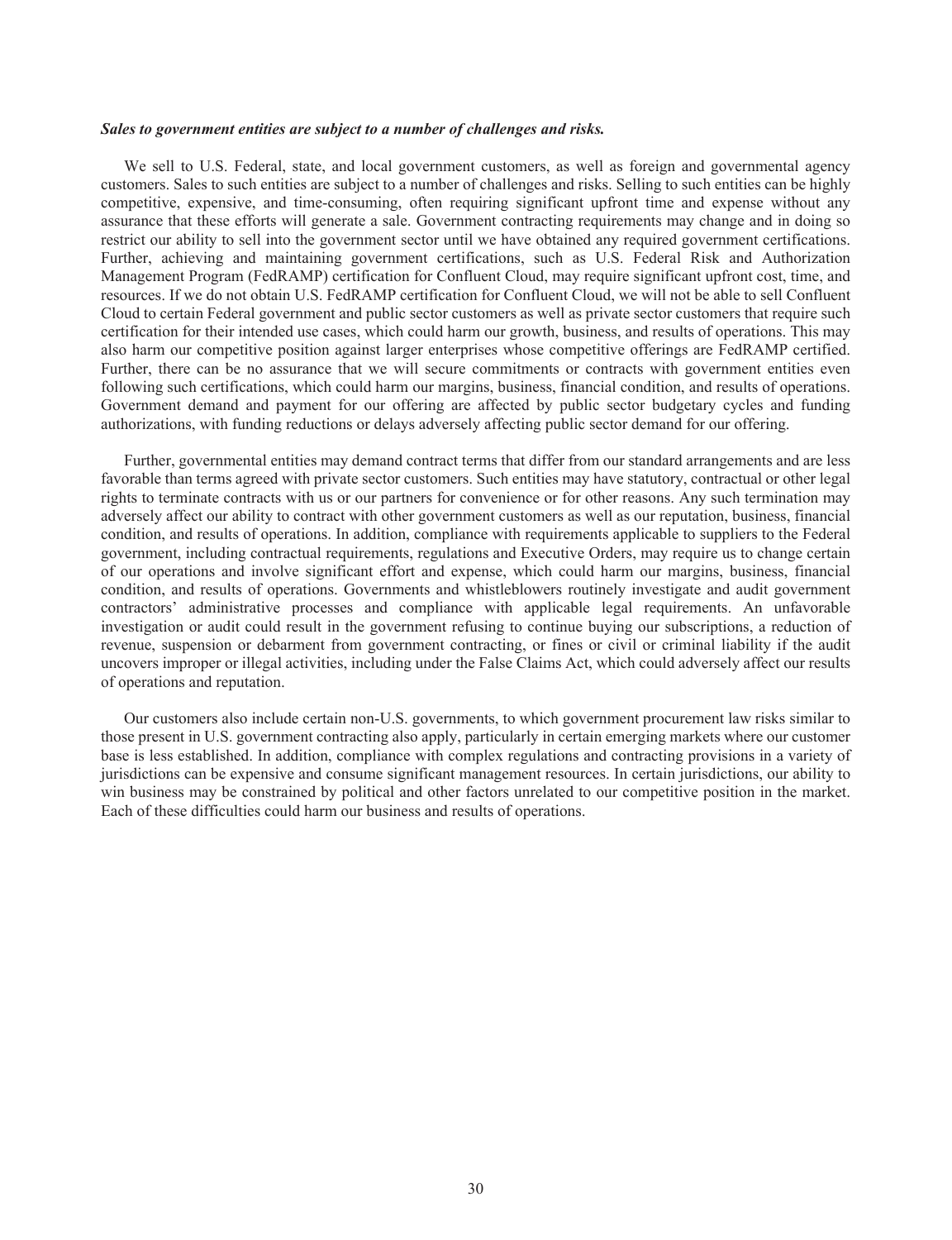### *Acquisitions, strategic investments, joint ventures, or alliances could be difficult to identify, pose integration challenges, divert the attention of management, disrupt our business and culture, dilute stockholder value, and adversely affect our business, financial condition, and results of operations.*

We have in the past and may in the future seek to acquire or invest in businesses, joint ventures, products and platform capabilities, technologies, or technical know-how that we believe could complement or expand our platform capabilities, enhance our technical capabilities, or otherwise offer growth opportunities. Further, the proceeds we received from the IPO and our convertible notes offering increase the likelihood that we will devote resources to exploring larger and more complex acquisitions and investments than we have previously attempted. Any such acquisition or investment may divert the attention of management and cause us to incur various expenses in identifying, investigating, and pursuing suitable opportunities, whether or not the transactions are completed, and may result in unforeseen operating difficulties and expenditures. In particular, we may encounter difficulties assimilating or integrating the businesses, technologies, products and platform capabilities, personnel, or operations of any acquired companies, particularly if the key personnel of an acquired company choose not to work for us, their software is not easily adapted to work with our platform, or we have difficulty retaining the customers of any acquired business due to changes in ownership, management or otherwise. These transactions may also disrupt our business, divert our resources, and require significant management attention that would otherwise be available for development of our existing business. We may also have difficulty establishing our company values with personnel of acquired companies, which may negatively impact our culture and work environment. Any such transactions that we are able to complete may not result in any synergies or other benefits we had expected to achieve, which could result in impairment charges that could be substantial. In addition, we may not be able to find and identify desirable acquisition targets or business opportunities or be successful in entering into an agreement with any particular strategic partner. These transactions could also result in dilutive issuances of equity securities or the incurrence of debt, which could adversely affect our results of operations. In addition, if the resulting business from such a transaction fails to meet our expectations, our business, financial condition, and results of operations may be adversely affected or we may be exposed to unknown risks or liabilities.

## *We may require additional capital to support the growth of our business, and this capital might not be available on acceptable terms, if at all.*

We have funded our operations since inception primarily through equity and debt financings and sales of our offering. We cannot be certain when or if our operations will generate sufficient cash to fully fund our ongoing operations or the growth of our business. We intend to continue to make investments to support our business, which may require us to engage in equity or debt financings to secure additional funds. Additional financing may not be available on terms favorable to us, if at all. If adequate funds are not available on acceptable terms, we may be unable to invest in future growth opportunities, which could harm our business, results of operations, and financial condition. If we incur additional debt, the debt holders, together with holders of our outstanding convertible notes, would have rights senior to holders of common stock to make claims on our assets, and the terms of any future debt could restrict our operations, including our ability to pay dividends on our common stock. Furthermore, if we issue additional equity securities, including through future issuances of equity-linked or derivative securities, our existing stockholders could experience further dilution, and the new equity securities could have rights senior to those of our common stock. Because our decision to issue securities in the future will depend on numerous considerations, including factors beyond our control, we cannot predict or estimate the amount, timing, or nature of any future issuances of debt or equity securities. As a result, our stockholders bear the risk of future issuances of debt or equity securities reducing the value of our Class A common stock and diluting their interests.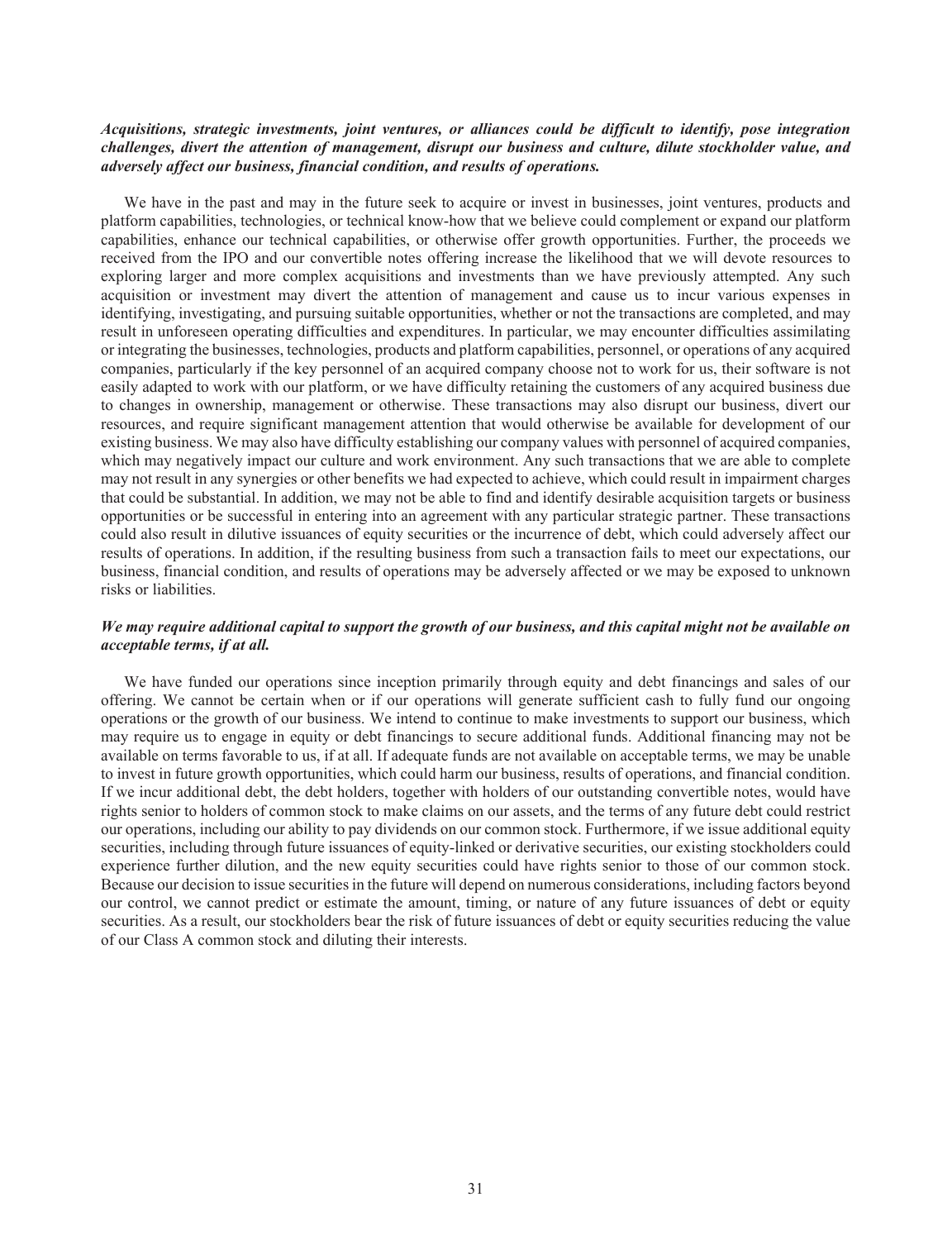#### **Risks Related to Cybersecurity and Data Privacy**

*If we or third parties who we work with experience a security breach, or if the confidentiality, integrity, or availability of our information technology, software, services, communications, or data is compromised, our offering may be perceived as not being secure, our reputation may be harmed, demand for our offering may be reduced, proprietary data and information, including source code, could be, and has in the past been, exfiltrated, and we may incur significant liabilities.*

Our offering involves the transmission and processing of data, which can include personal information and our or our customers' or other third parties' sensitive, proprietary, and confidential information. Security breaches compromising the confidentiality, integrity, and availability of this information could result from cyber-attacks, computer malware, viruses, social engineering (including phishing), ransomware, supply chain attacks, credential stuffing, efforts by individuals or groups of hackers and sophisticated organizations, including state-sponsored organizations, errors or malfeasance of our personnel, and security vulnerabilities in the software or systems on which we rely, including third-party systems. Such incidents have become more prevalent in our industry, particularly against cloud services, and may in the future result in the unauthorized, unlawful, or inappropriate access to, inability to access, disclosure of, or loss of the sensitive, proprietary, and confidential information that we own, process, or control, such as customer information and proprietary data and information, including source code. Additionally, due to the ongoing COVID-19 pandemic, certain functional areas of our workforce remain in a remote work environment and outside of our corporate network security protection boundaries, which imposes additional risks to our business, including increased risk of industrial espionage, phishing, and other cybersecurity attacks, and unauthorized access to or dissemination of sensitive, proprietary, or confidential information.

We also rely on third parties to operate our critical business systems and process the sensitive, proprietary, and confidential information that we own, process, or control, including customer information and proprietary data and information, including source code. These third parties may not have adequate security measures and could experience a security breach that compromises the confidentiality, integrity, or availability of the systems they operate for us or the information they process on our behalf. Cybercrime and hacking techniques are constantly evolving, and we or third parties who we work with may be unable to anticipate attempted security breaches, react in a timely manner, or implement adequate preventative measures, particularly given increasing use of hacking techniques designed to circumvent controls, avoid detection, and remove or obfuscate forensic artifacts.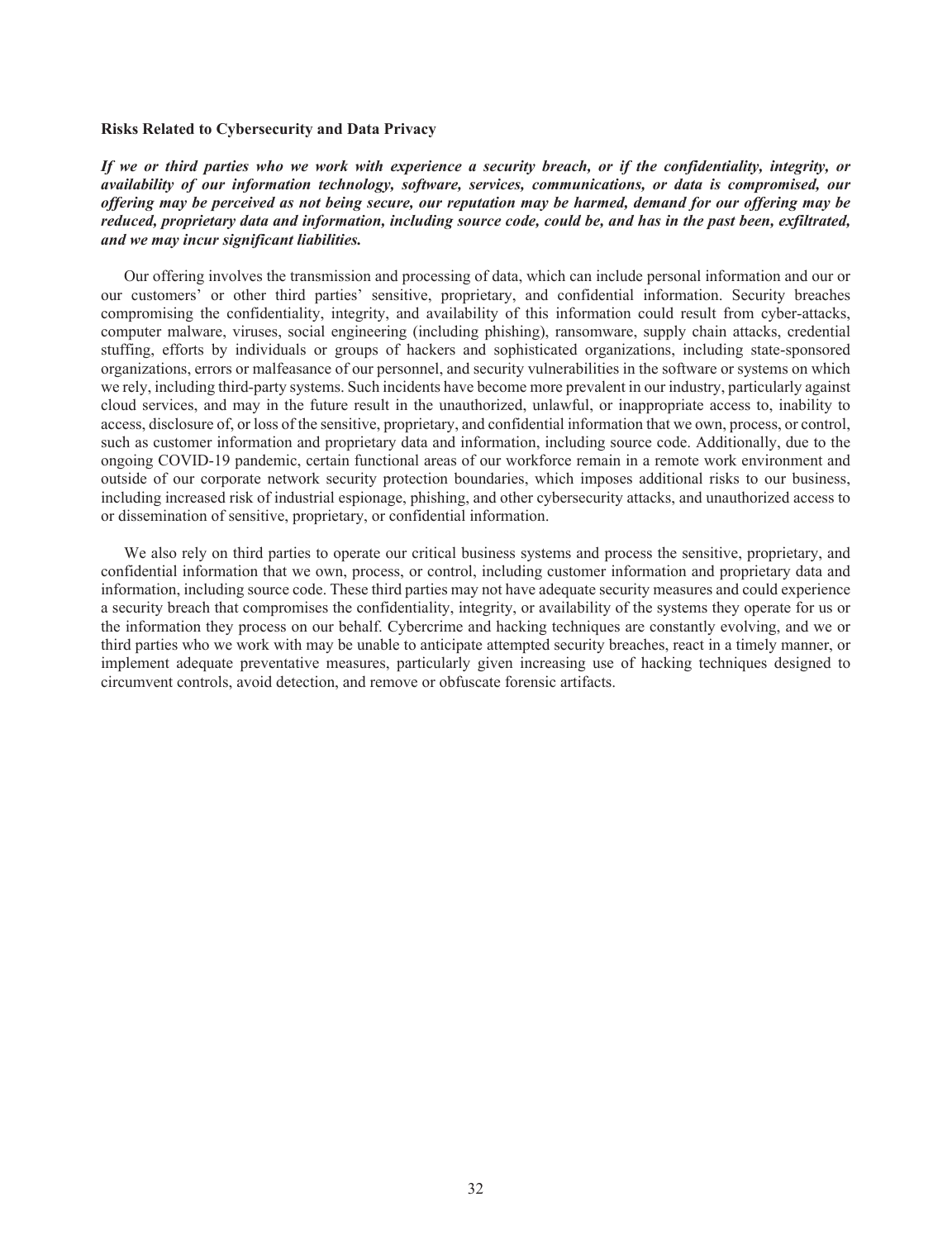While we have taken steps designed to protect the confidentiality, integrity, and availability of our systems and the sensitive, proprietary, and confidential information that we own, process, or control, our security measures or those of third parties who we work with have been, and could from time to time in the future be, breached or may otherwise not be effective against security threats. For example, beginning in January 2021, a malicious third party gained unauthorized access to a third-party vendor, Codecov, that provides a software code testing tool, potentially affecting more than a thousand of Codecov's customers, which we refer to as the Codecov Breach. In April 2021, we were notified that we had been impacted by the Codecov Breach. Through our investigations, we determined that the attackers leveraged a vulnerability in Codecov's software to gain access to credentials in our development environment, and thereby obtained unauthorized read-only access to, and copied to overseas IP addresses, the private Github repositories containing our source code and certain internal-use documents containing references to certain customers and other customer-related attributes. Upon learning of the breach, we took action to revoke Codecov's access and discontinued our use of the Codecov service, rotated all of our credentials identified as exposed by the Codecov compromise to prevent further unauthorized access, analyzed available logs to determine whether there was evidence that the exposed credentials were leveraged to gain access to Confluent systems or systems of our customers, enhanced monitoring of our environment to identify and respond to suspicious activity, and engaged a third-party forensics firm to assist in our investigation, response, and impact mitigation. While the attackers obtained access to certain customer-related references and information described above, we did not find any evidence of access to any customer data sent through or stored in our products, nor did we find any evidence that the attackers modified any of our source code or uploaded any malware or any other malicious code to our system. However, the full extent of the impact of this incident on our operations, products, or services may not be known for some time, and we cannot assure you that there will be no further impact in the future. This incident or any future incidents relating to the Codecov Breach could result in the use of exfiltrated source code to attempt to identify vulnerabilities in our offering, future ransomware or social engineering attacks, reduced market acceptance of our offering, injury to our reputation and brand, legal claims against us, and the diversion of our resources.

In addition, we do not control content that our customers transmit, process, and maintain using our offering. If our customers use our offering for the transmission or storage of personal information and our security measures are or are believed to have been breached, our business may suffer and we could incur significant liability. In addition, our remediation efforts may not be successful.

Any security breach or other incident that results in the compromise of the confidentiality, integrity, or availability of our systems or the sensitive, proprietary, or confidential information that we own, process, or control, or the perception that one has occurred, including the Codecov incident described above, could result in a loss of customer confidence in the security of our platform and damage to our brand, reduce the demand for our offering, disrupt business operations, result in the exfiltration of proprietary data and information, including source code, require us to spend material resources to investigate or correct the breach and to prevent future security breaches and incidents, expose us to legal liabilities, including litigation, regulatory enforcement and indemnity obligations, claims by our customers or other relevant parties that we have failed to comply with contractual obligations to implement specified security measures, and adversely affect our business, financial condition, and results of operations. We cannot assure you that the limitations of liability in our contracts would be enforceable or adequate or would otherwise protect us from liabilities or damages.

These risks are likely to increase as we continue to grow and process, control, store, and transmit increasingly large amounts of data.

Additionally, we cannot be certain that our insurance coverage will be adequate or otherwise protect us with respect to claims, expenses, fines, penalties, business loss, data loss, litigation, regulatory actions, or other impacts arising out of security breaches, particularly if we experience an event that impacts multiple customers, or that such coverage will continue to be available on acceptable terms or at all. Any of these results could adversely affect our business, financial condition, and results of operations.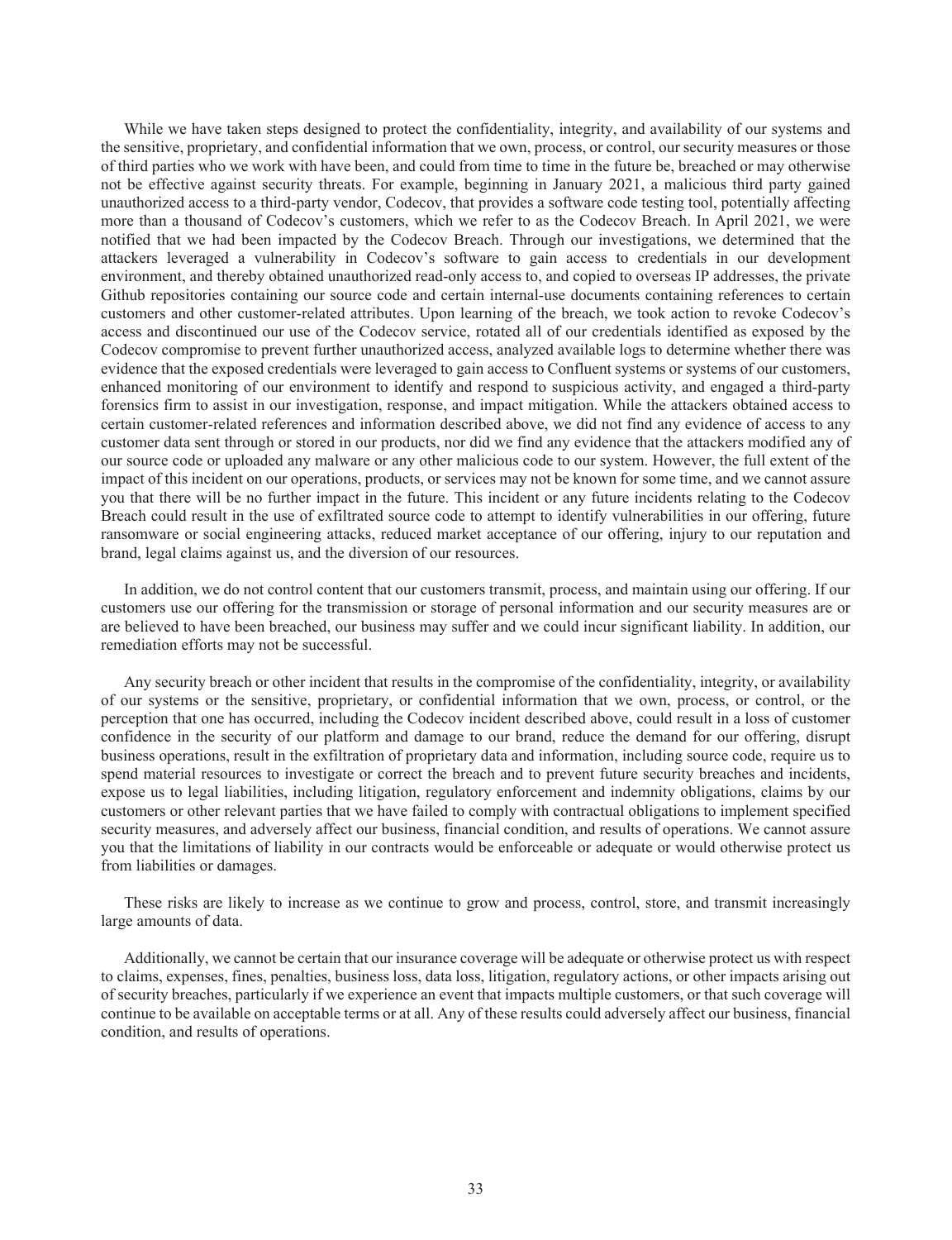### Real or perceived errors, failures, bugs, or defects in our offering could adversely affect our reputation and harm *our business.*

Our offering and platform for data in motion are complex and, like all software, may contain undetected defects or errors. We are continuing to evolve the features and functionality of our data-in-motion platform through updates and enhancements, and as we do so, we may introduce additional defects or errors that may not be detected until after deployment by our customers. In addition, if our platform is not implemented or used correctly or as intended, inadequate performance and disruptions in service may result. Moreover, if we acquire companies or integrate into our platform technologies developed by third parties, we may encounter difficulty in incorporating the newly-obtained technologies into our platform and maintaining the quality standards that are consistent with our reputation. Since our customers use our platform for data in motion for important aspects of their business, any actual or perceived errors, defects, bugs, or other performance problems could damage our customers' businesses. Any defects or errors in our data-in-motion platform, or the perception of such defects or errors, could result in a loss of, or delay in, market acceptance of our offering, loss of existing or potential customers, and delayed or lost revenue and could damage our reputation and our ability to convince enterprise users of the benefits of our offering.

In addition, errors in our data-in-motion platform could cause system failures, loss of data or other adverse effects for our customers that may assert warranty and other claims for substantial damages against us. Although our agreements with our customers typically contain provisions that seek to limit our exposure to such claims, it is possible that these provisions may not be effective or enforceable under the laws of some jurisdictions. While we seek to insure against these types of claims, our insurance policies may not adequately limit our exposure to such claims. These claims, even if unsuccessful, could be costly and time consuming to defend and could harm our business, financial condition, results of operations, and cash flows.

# *Interruptions or performance problems associated with our offering may adversely affect our business, financial condition, and results of operations.*

Our continued growth depends in part on our ability to provide a consistently reliable platform for data in motion. If we are unable to do so due to vulnerabilities in programming, coding errors, outages caused by our platform's complexity or scale or due to disruptions in cloud services, or because the systems complexity and scale result in extended outages, we may experience a loss of customers, lost or delayed market acceptance of our offering, delays in payment to us by customers, injury to our reputation and brand, legal claims against us, and the diversion of our resources.

It may become increasingly difficult to maintain and improve the performance of Confluent Cloud as our customer base grows and Confluent Cloud becomes more complex. We may experience disruptions, outages, and other performance problems in Confluent Cloud due to a variety of factors, including infrastructure changes, introductions of new functionality, human or software errors, denial of service attacks, issues with third-party cloud hosting providers, or other security-related incidents. In addition, to the extent that we do not effectively address capacity constraints, upgrade our systems as needed, and continually develop our technology and network architecture to accommodate actual and anticipated changes in technology, our business, financial condition, and results of operations may be adversely affected.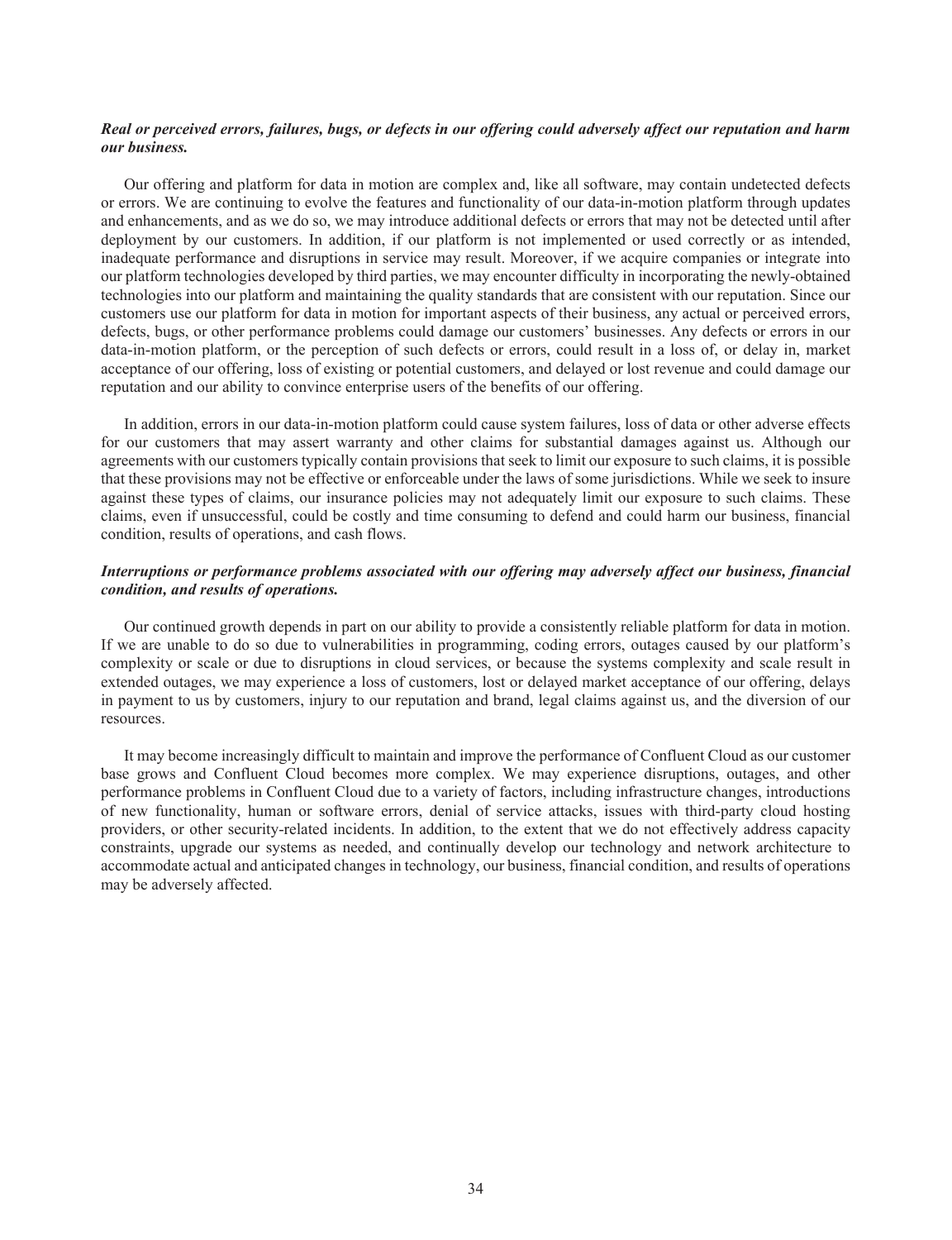### *Complying with increasingly stringent laws and requirements relating to privacy, data security, and data protection may be expensive and disruptive to our business, and our failure or perceived failure to comply with them could harm our business.*

We, our customers, and third parties who we work with are subject to numerous evolving and increasingly stringent foreign and domestic laws and requirements relating to privacy, data security, and data protection that are increasing the cost and complexity of operating our business.

Many states have enacted privacy, data security, and data protection laws. For example, the California Consumer Privacy Act, or CCPA, gives California residents expanded rights to access and delete their personal information, optout of certain personal information sharing, and receive detailed information about how their personal information is used. The CCPA provides for civil penalties for violations, as well as a private right of action for data breaches that is expected to increase data breach litigation. Some observers have noted that the CCPA could mark the beginning of a trend toward more stringent privacy legislation in the United States. California has already adopted a new law, the California Privacy Rights Act of 2020, or CPRA, that will substantially expand the CCPA effective January 1, 2023. Virginia has similarly enacted a comprehensive privacy law, the Consumer Data Protection Act, and Colorado recently enacted the Colorado Privacy Act, both of which emulate the CCPA and CPRA in many respects. Further, proposals for comprehensive privacy, data security, and data protection legislation are advancing in several other states, and a patchwork of differing requirements would increase the cost and complexity of operating our business and increase our exposure to liability.

Foreign laws relating to privacy, data security, and data protection are also undergoing a period of rapid change and have become more stringent in recent years. For example, the General Data Protection Regulation, or GDPR, applies in the European Union, or EU, and has also been transposed into national law in the United Kingdom, or the UK. The GDPR subjects noncompliant companies to fines of up to the greater of 20 million Euros or 4% of their global annual revenues, potential bans on processing of personal information, and private litigation. The GDPR requires companies to give detailed disclosures about how they collect, use, and share personal information; contractually commit to data protection measures in contracts with customers and vendors; maintain adequate data security measures; notify regulators and affected individuals of certain data breaches; meet extensive privacy governance and documentation requirements; and honor individuals' data protection rights, including their rights to access, correct, and delete their personal information. The GDPR also requires controllers to conduct data protection impact assessments for certain types of processing and requires processors to assist controllers with such assessments, which may be complex and burdensome to conduct. Laws in EU member states and the UK also impose restrictions on direct marketing communications and the use of cookies and similar technologies online, and a new regulation proposed in the EU called the e-Privacy Regulation may make such restrictions more stringent.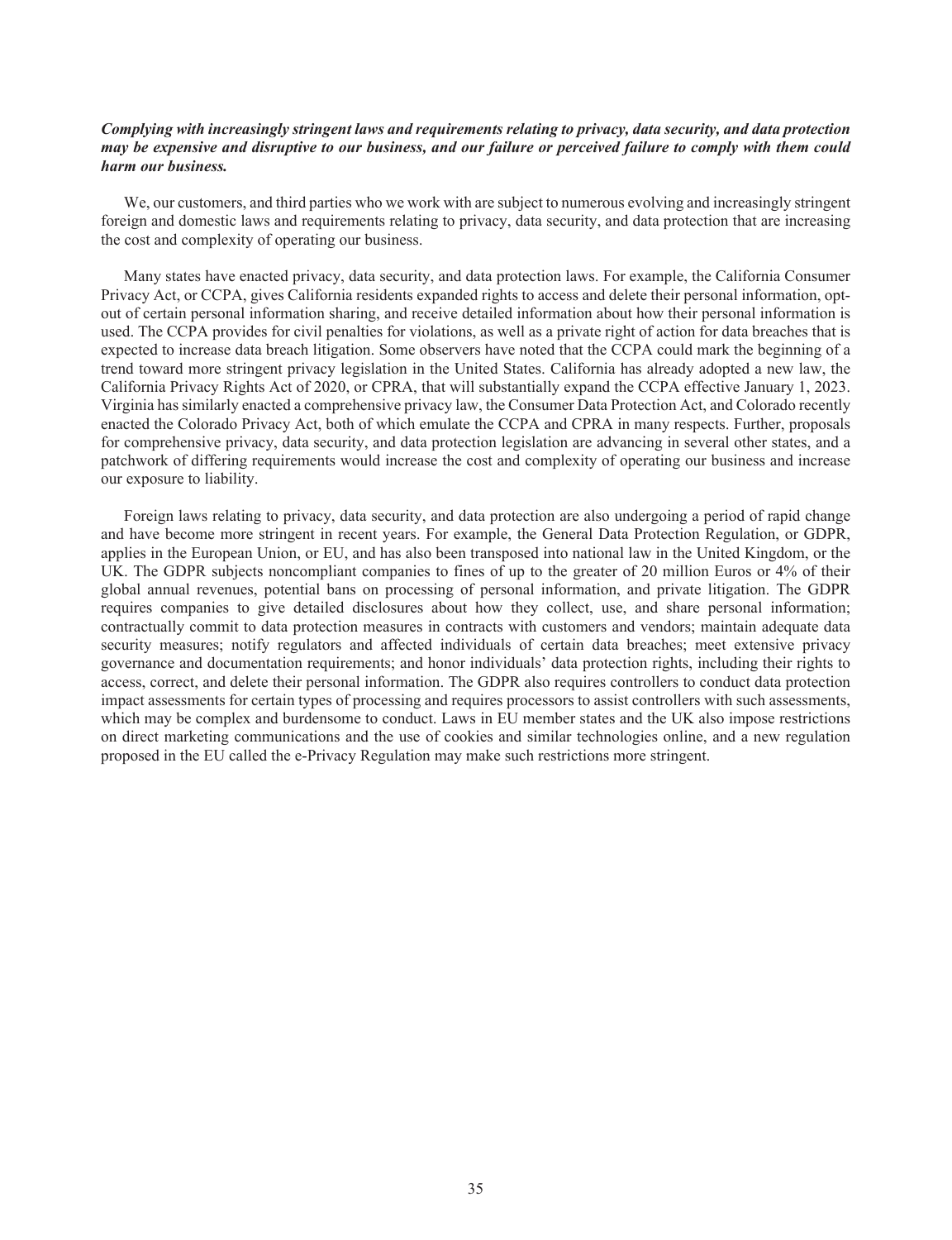European privacy, data security, and data protection laws, including the GDPR, also generally restrict the transfer of personal information from Europe to the United States and most other countries unless the parties to the transfer have implemented certain transfer mechanisms. The transfer mechanism on which we have primarily relied for such transfers has been implementation of the European Commission's Standard Contractual Clauses, or SCCs, in our relevant data transfer agreements. However, a July 2020 decision of the Court of Justice of the EU heightened the standards to use the SCCs for the transfer of EU personal data to countries that have not been deemed to provide an adequate level of protection as required by the GDPR, including the United States, and required the implementation of additional safeguards where necessary. Authorities in Switzerland have since raised questions about the SCCs as a mechanism for complying with Swiss data transfer requirements. On June 4, 2021, the European Commission adopted new SCCs, which impose on companies additional obligations relating to data transfers, including the obligation to conduct a transfer impact assessment and, depending on a party's role in the transfer, to implement additional security measures and to update internal privacy practices. We have elected to rely on the new SCCs for data transfers, and continue to incur significant time and resources to comply with new regulations. The new SCCs may increase the legal risks and liabilities under European privacy, data security, and data protection laws. At present, there are few, if any, viable alternatives to the SCCs. If we do not fully comply with the heightened standards to use the SCCs, including by implementing supplementary measures pursuant to recommendations made by the European Data Protection Board where necessary, we may be subject to fines or penalties and our business may be harmed. In addition, the regulation of data transfers between the EU and UK remains subject to uncertainty following the exit of the U.K. from the EU, or Brexit. On June 28, 2021, the European Commission issued an adequacy decision under the GDPR which allows transfers of personal information from the EU to the UK to continue without restriction for a period of four years ending June 27, 2025. If the adequacy decision is withdrawn or not renewed, transfers of personal information from the EU to the UK will require a valid transfer mechanism and companies making such transfers may be required to implement new processes and put new agreements in place to make such transfers. Additionally, although UK privacy, data security, and data protection law is designed to be consistent with the GDPR, uncertainty remains regarding how data transfers to and from the UK will be regulated notwithstanding Brexit. If our efforts to comply with Europe's highly dynamic cross-border data transfer requirements are not successful, we will face increased risk of substantial fines by European regulators and bans on importing personal information. These evolving requirements may also result in reduced demand for our services from customers subject to the GDPR and require us to increase our data processing capabilities and other operations in Europe at significant expense.

Privacy, data security, and data protection rules are also becoming more stringent beyond Europe. For example, in recent years Brazil and Japan have enacted new and amended laws that seek to align those countries' data protection rules more closely with the GDPR, and companies that violate them face substantial penalties. Proposals for new comprehensive privacy, data security, and data protection legislation are also advancing in China, India, and Canada. For example, in August 2021, China adopted the Personal Information Protection Law ("PIPL"), which took effect on November 1, 2021 and introduces a legal framework similar to the GDPR that is viewed as the beginning of a comprehensive system for the protection of personal information in China. Foreign data localization laws requiring certain data to be stored in the jurisdiction of origin have also become increasingly common.

Like our legal obligations, the demands our customers place on us relating to privacy, data protection, and data security are becoming more stringent. Privacy, data security, and data protection laws including the GDPR and CCPA increasingly require companies to impose specific contractual restrictions on their service providers. In addition, customers that use certain of our products to process protected health information may require us to sign business associate agreements that subject us to the privacy and security requirements under the U.S. Health Insurance Portability and Accountability Act of 1996 and the U.S. Health Information Technology for Economic and Clinical Health Act, as well as state laws that govern the privacy and security of health information. Our customers' increasing privacy, data security, and data protection standards also increase the cost and complexity of ensuring that the third parties we rely on to operate our business and deliver our services can meet these standards. If we or our vendors are unable to meet our customers' demands or comply with the increasingly stringent legal or contractual requirements they impose on us relating to privacy, data security, and data protection, including requirements based on updated SCCs, we may face increased legal liability, customer contract terminations and reduced demand for our services.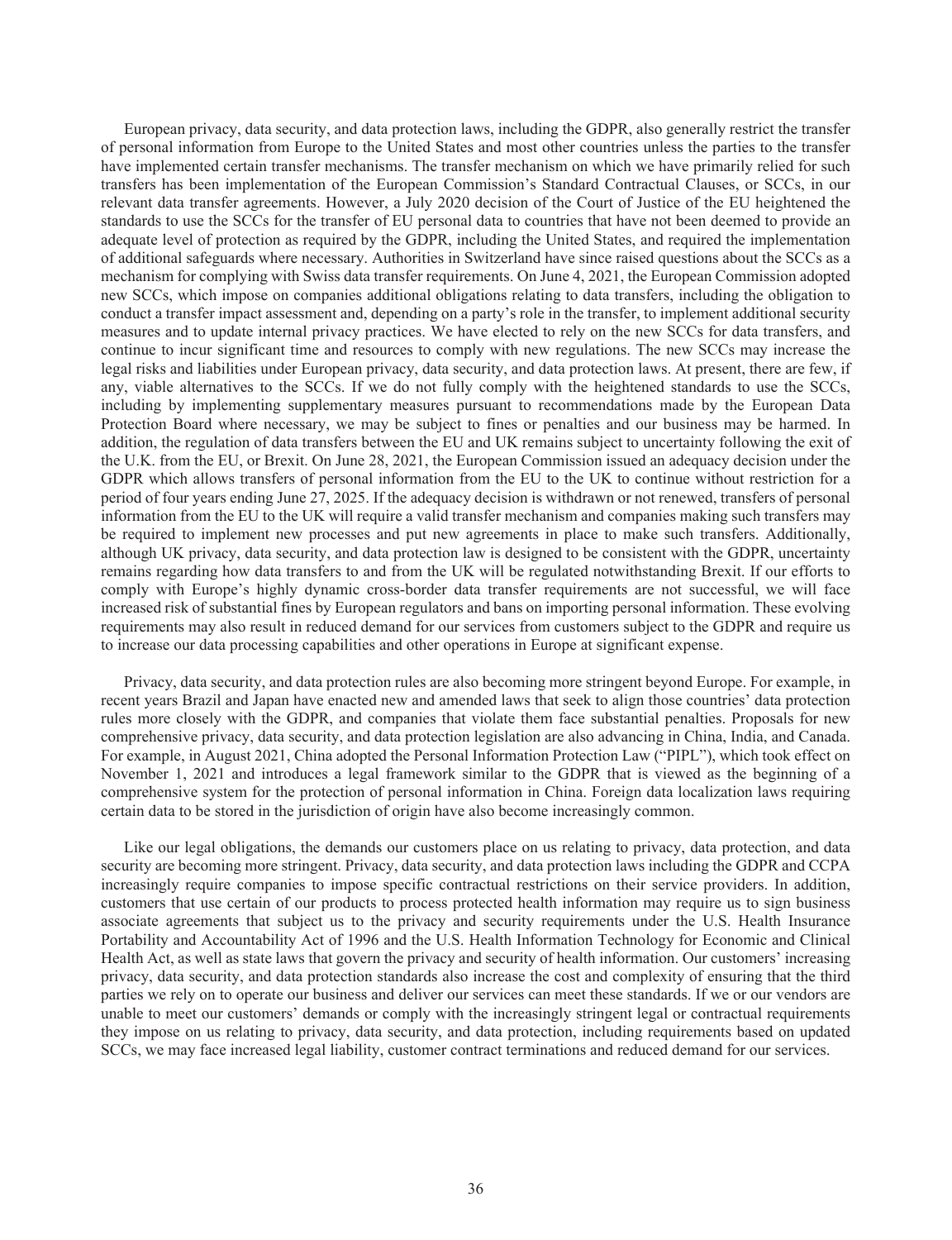Finally, we publish privacy policies and other documentation regarding our collection, use, disclosure, and other processing of personal information. Although we endeavor to adhere to these policies and documentation, we and the third parties on which we rely may at times fail to do so or may be perceived to have failed to do so. Such failures could subject us to regulatory enforcement action as well as costly legal claims by affected individuals or our customers.

We strive to comply with applicable privacy, data security, and data protection laws and requirements, but we cannot fully determine the impact that current or future such laws and requirements may have on our business or operations. Such laws or requirements may be inconsistent from one jurisdiction to another, subject to differing interpretations, and courts or regulators may deem our efforts to comply as insufficient. If we or the third parties we rely on to operate our business and deliver our services fail to comply, or are perceived as failing to comply, with our legal or contractual obligations relating to privacy, data security or data protection, or our policies and documentation relating to personal information, we could face governmental enforcement action; litigation with our customers, individuals or others; fines and civil or criminal penalties for us or company officials; obligations to cease offering our services or to substantially modify them in ways that make them less effective in certain jurisdictions; negative publicity and harm to our brand and reputation; and reduced overall demand for our services. Such developments could adversely affect our business, financial condition, and results of operations.

#### **Risks Related to Our Sales and Marketing Efforts and Brand**

### *Failure to effectively develop and expand our sales and marketing capabilities or improve the productivity of our sales and marketing organization could harm our ability to expand our potential customer and sales pipeline, increase our customer base, and achieve broader market acceptance of our offering.*

Our ability to increase our customer base, achieve broader market adoption and acceptance of our offering, and expand our potential customer and sales pipeline and brand awareness will depend to a significant extent on our ability to expand and improve the productivity of our sales and marketing organization. We plan to continue expanding our direct sales force, both domestically and internationally. We also plan to dedicate significant resources to sales and marketing programs, including to decrease the time required for our sales personnel to achieve desired productivity levels. Historically, newly hired sales personnel have needed several quarters to achieve desired productivity levels. Our increased sales and marketing efforts will also involve investing significant financial and other resources, which could result in increased costs and negatively impact margins. Our business and results of operations will be harmed if our sales and marketing efforts fail to successfully expand our potential customer and sales pipeline, including through increasing brand awareness, new customer acquisition, and market adoption of our offering, particularly for Confluent Cloud, fail to generate significant increases in revenue or result in increases that are smaller than anticipated. We may not achieve anticipated revenue growth from expanding our sales force if we are unable to hire, develop, integrate, and retain talented and effective sales personnel, if our new and existing sales personnel, on the whole, are unable to achieve desired productivity levels in a reasonable period of time or at all, or if our sales and marketing programs are not effective.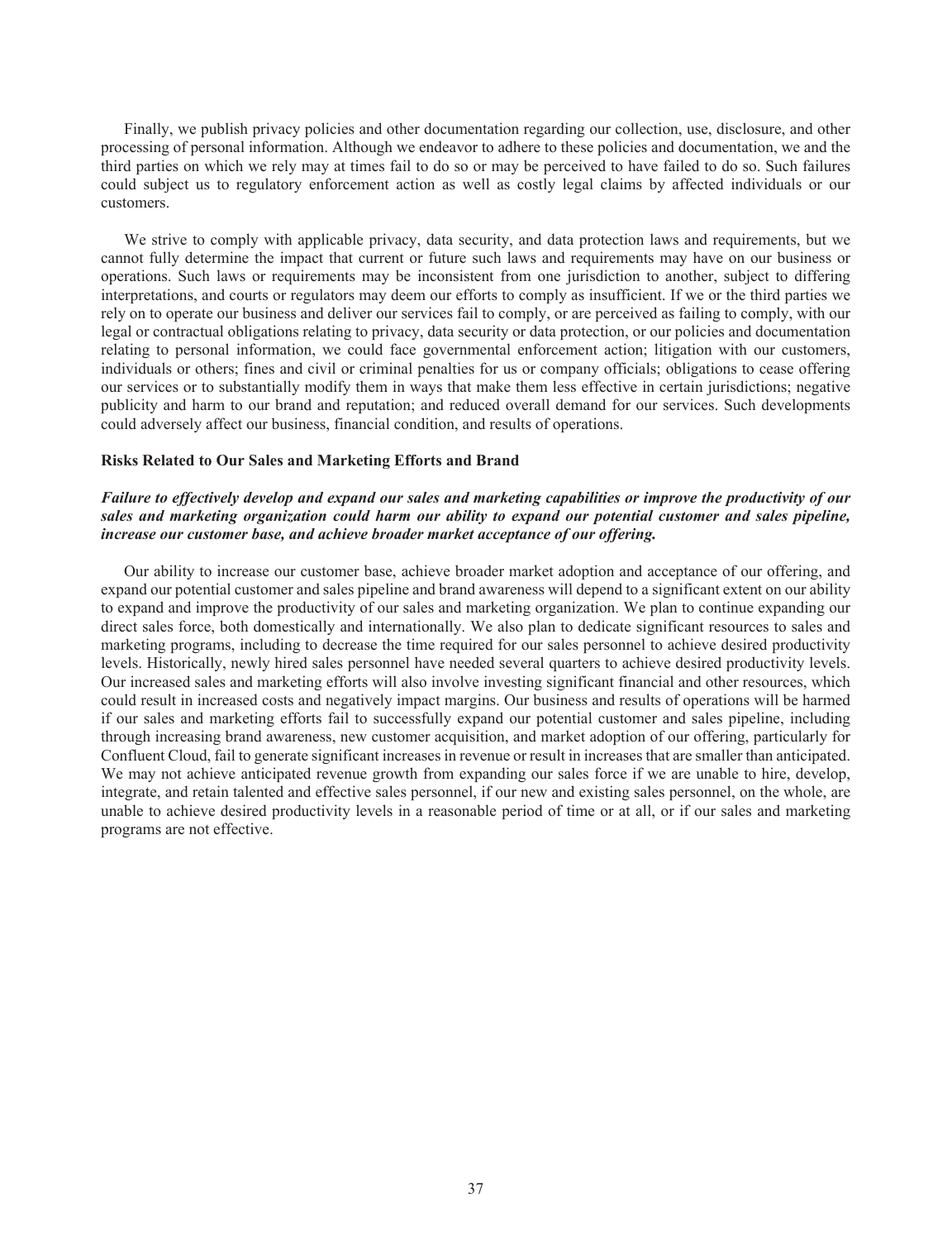### If we fail to maintain and enhance our brand, including among developers, our ability to expand our customer *base will be impaired and our business, financial condition, and results of operations may suffer.*

We believe that maintaining and enhancing the Confluent brand, including among developers, is important to support the marketing and sale of our existing and future offerings to new customers and expansion of sales to existing customers. We believe that the importance of brand recognition will increase as competition in our market increases. In particular, we believe that enhancing the Confluent brand will be critical to the growth and market adoption and acceptance of Confluent Cloud due to the presence of open source alternatives, competing large public cloud providers with widespread name recognition, such as AWS, Azure, and GCP, and other data infrastructure platforms. Software developers, including those within our customers' IT departments, are often familiar with our underlying technology and value proposition. We rely on their continued adoption of our offering to evangelize on our behalf within their organizations and increase reach and mindshare within the developer community. Actions that we have taken in the past or may take in the future with respect to Apache Kafka or our community license, including the development and growth of our proprietary offering, may be perceived negatively by the developer community and harm our reputation. Successfully maintaining and enhancing our brand will depend largely on the effectiveness of our marketing efforts, our ability to provide reliable products that continue to meet the needs of our customers at competitive prices, our ability to maintain our customers' trust, our ability to continue to develop new functionality and use cases, our ability to successfully differentiate our offering and its capabilities from competitive products, including open source alternatives, and our ability to increase our reach and mindshare in the developer community. Our brand promotion activities may not generate customer awareness or yield increased revenue, and even if they do, any increased revenue may not offset the expenses we incur in building our brand. If we fail to successfully promote and maintain our brand, our business, financial condition, and results of operations may suffer.

# *We have a limited history with pricing models for our offering, and we may need to adjust the pricing terms of our offering, which could have an adverse effect on our revenue and results of operations.*

We have limited experience with respect to determining the optimal prices for our offering, and we have changed our pricing model from time to time and expect to continue to do so in the future. For example, in late 2019, we transitioned the primary purchase model for Confluent Cloud from a defined configuration paid annually in advance to a model based on actual monthly usage and committed annual spend. We also expect to continue providing additional features and functionality for our offering as we work toward expanding applications and use cases for our offering, which will require us to continuously evaluate optimal pricing for our offering. If we do not optimally adjust pricing for our offering, our revenue and margins as well as future customer acquisitions may be negatively impacted. As the markets for our offering mature, or as new competitors introduce new products or services that compete with ours, we may be unable to attract new customers at the same price or on the same terms. Moreover, enterprise customers may demand greater price concessions, or we may be unable to increase prices to offset increases in costs, including hosting costs associated with Confluent Cloud. As a result, in the future we may be required to reduce our prices or increase our discounting, which could adversely affect our revenue, gross margin, profitability, financial position, and cash flow.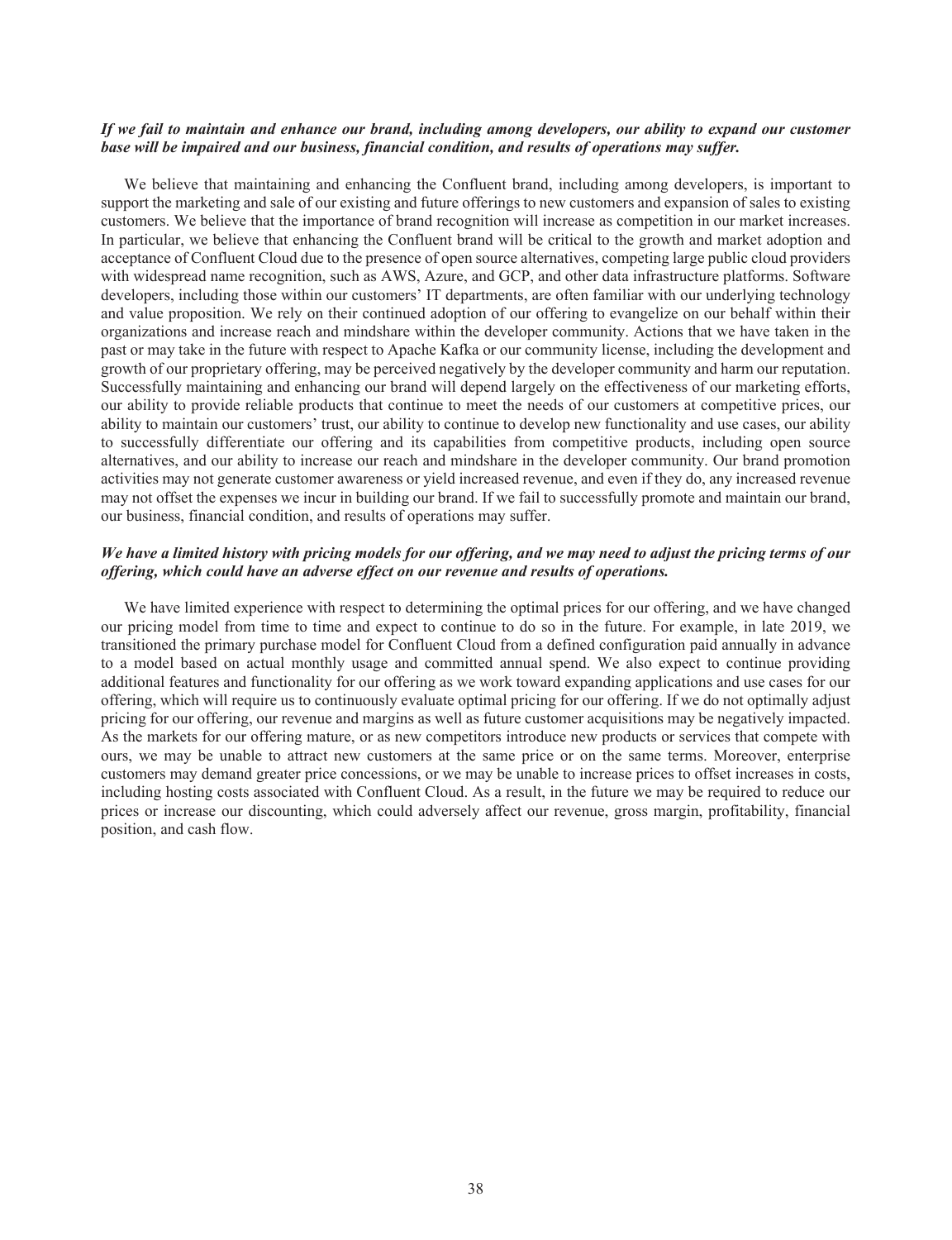# *Sales to enterprise customers involve risks that may not be present or that are present to a lesser extent with respect to sales to smaller organizations.*

As of December 31, 2021, we had 734 customers with \$100,000 or greater in ARR. See the section titled "Management's Discussion and Analysis of Financial Condition and Results of Operations—Key Business Metrics" for a description of ARR. Sales to enterprise customers and large organizations involve risks that may not be present or that are present to a lesser extent with sales to smaller customers, including the commercial customer segment. These risks include longer sales cycles, more complex customer requirements, substantial upfront sales costs and less predictability in completing some of our sales. For example, enterprise customers may require considerable time to evaluate and test our offering and those of our competitors prior to making a purchase decision and placing an order. A number of factors influence the length and variability of our sales cycle, including the need to educate potential customers about the uses and benefits of our offering, the discretionary nature of purchasing and budget cycles, the COVID-19 pandemic, heightened information security and privacy requirements, and the competitive nature of evaluation and purchasing approval processes. Since the process for deployment, configuration and management of our offering is complex, we are also often required to invest significant time and other resources to train and familiarize potential customers with our offering. Customers may engage in extensive evaluation, testing, and quality assurance work before making a purchase commitment, which increases our upfront investment in sales, marketing, and deployment efforts, with no guarantee that these customers will make a purchase or increase the scope of their subscriptions. In certain circumstances, an enterprise customer's decision to use our offering may be an organizationwide decision, and therefore, these types of sales require us to provide greater levels of education regarding the use and benefits of our offering. As a result, the length of our sales cycle, from identification of the opportunity to deal closure, has varied, and may continue to vary, significantly from customer to customer, with sales to large enterprises and organizations typically taking longer to complete. Moreover, large enterprise customers often begin to deploy our offering on a limited basis but nevertheless demand configuration, integration services, and pricing negotiations, which increase our upfront investment in the sales effort with no guarantee that these customers will deploy our offering widely enough across their organization to justify our substantial upfront investment.

Given these factors, it is difficult to predict whether and when a sale will be completed and when revenue from a sale will be recognized due to the variety of ways in which customers may purchase our offering. This may result in lower than expected revenue in any given period, which would have an adverse effect on our business, results of operations, and financial condition.

# *Our estimates of market opportunity and forecasts of market growth may prove to be inaccurate, and even if the market in which we compete achieves the forecasted growth, our business could fail to grow at similar rates, if at all.*

Our estimates of market opportunity and forecasts of market growth may prove to be inaccurate. Market opportunity estimates and growth forecasts are subject to significant uncertainty and are based on assumptions and estimates that may not prove to be accurate, including due to the risks described in this Annual Report on Form 10-K. Even if the market in which we compete achieves the forecasted growth, our business could fail to grow at similar rates, if at all.

The variables that go into the calculation of our market opportunity are subject to change over time, and there is no guarantee that any particular number or percentage of addressable users or companies covered by our market opportunity estimates will purchase our offering at all or generate any particular level of revenue for us.

Any expansion in our market depends on a number of factors, including the cost, performance, and perceived value associated with our platform for data in motion and those of our competitors. Even if the market in which we compete meets our size estimates and growth forecasts, our business could fail to grow at similar rates, if at all. Our growth is subject to many factors, including our success in implementing our business strategy, which is subject to many risks and uncertainties.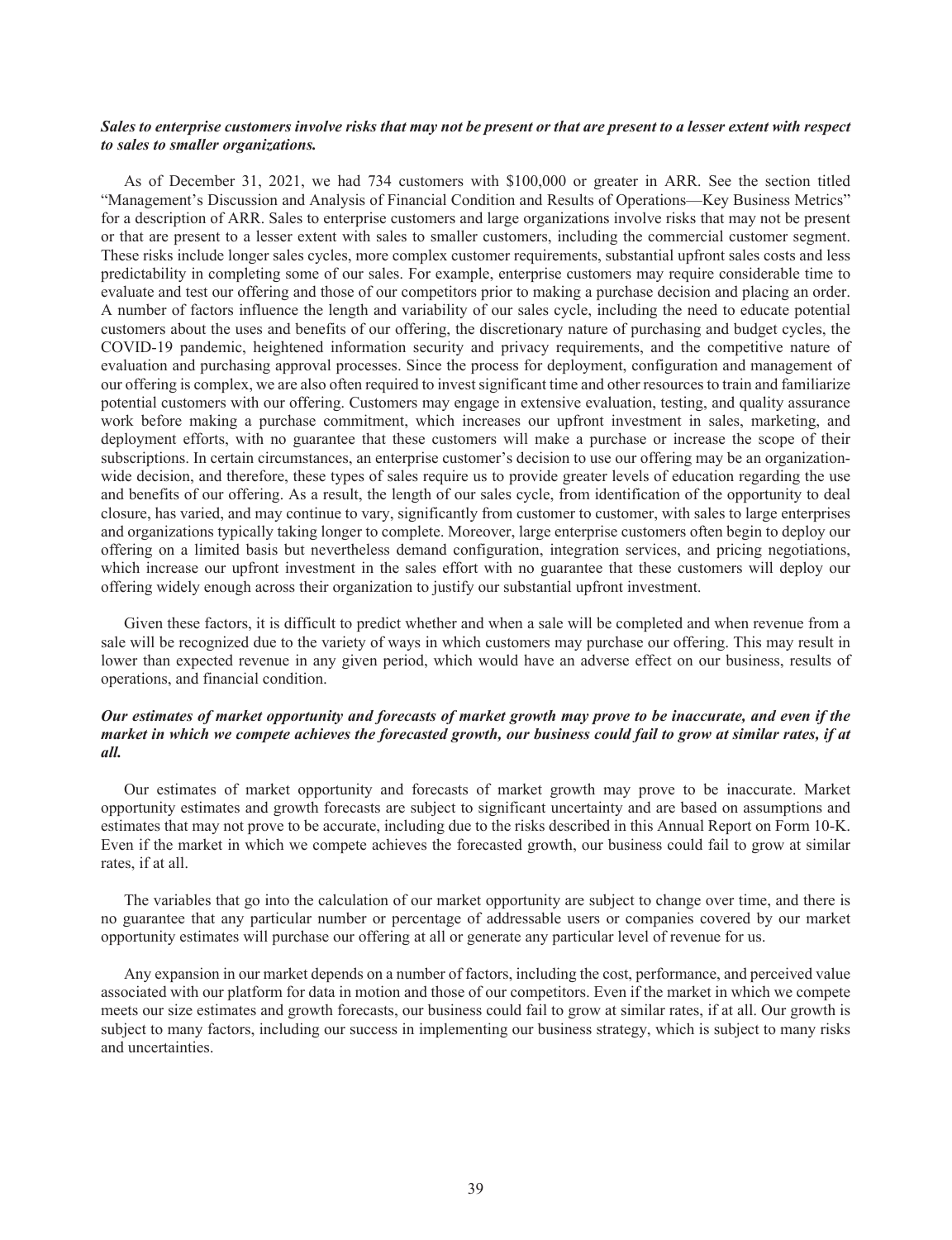#### **Risks Related to Our Customers**

## *If we are unable to attract new customers or expand our potential customer and sales pipeline, our business, financial condition, and results of operations will be adversely affected.*

To increase our revenue, we must continue to generate market acceptance of our brand and attract new customers and expand our potential customer and sales pipeline. Our success will depend to a substantial extent on the widespread adoption of our offering as an alternative to competing solutions, including open source alternatives. In addition, as our market matures, our offering evolves, and competitors introduce lower cost or differentiated products that compete with our offering, our ability to sell our offering could be impaired. Similarly, our sales efforts could be adversely impacted if customers or users within these organizations perceive that features incorporated into competitive products reduce the need for our offering or if they prefer to purchase competing products that are bundled together with other types of products, such as data infrastructure platforms offered by public cloud providers. Our existing sales and marketing strategies for new customer acquisition may also be unsuccessful. For example, we offer free, limited evaluation and developer usage of Confluent Platform and free introductory usage of Confluent Cloud to encourage awareness, usage, familiarity, and adoption, and a pay-as-you-go arrangement for Confluent Cloud without minimum usage commitments. If we are unable to successfully convert these free users into paying customers, or convert payas-you-go customers into customers with usage-based minimum commitments, we will not realize the intended benefits of this marketing and adoption strategy. As a result of these and other factors, we may be unable to attract new customers or expand our potential customer and sales pipeline, which may have an adverse effect on our business, financial condition, and results of operations.

# *Our business depends on our existing customers renewing their subscriptions and usage-based minimum commitments, purchasing additional subscriptions and usage-based minimum commitments, and expanding their use of our offering.*

Our future success depends in part on our ability to expand our customers' use of our offering into additional use cases, our customers renewing their subscriptions and usage-based minimum commitments, and our ability to develop our offering for additional use cases and applications. The terms of our subscriptions and usage-based minimum commitments are primarily one year in duration. Our customers have no obligation to renew after the expiration of the applicable term. In order for us to maintain or improve our results of operations, it is important that our customers enter into relationships with us that increase in value over time, and renew and expand their subscriptions with us, including through the use of our offering for additional use cases and applications. Although we seek to increase our revenue through expanded use of our offering by customers in additional use cases, we may not be successful in such efforts. Our dollar-based net retention rate has historically declined or fluctuated, and may further decline or fluctuate, as a result of a number of factors, including loss of one or more customers, the timing and size of any such losses, business strength or weakness of our customers, customer usage of our offering, customer satisfaction with the capabilities of our offering and our level of customer support, our prices, the capabilities and prices of competing products, decisions by customers to use open source alternatives, mergers and acquisitions affecting our customer base, the effects of global economic conditions, or reductions in our customers' spending on IT solutions or their spending levels generally. In addition, as some customers transition from Confluent Platform to Confluent Cloud, our dollar-based net retention rate may decline or fluctuate, at least in the short term, as those customers replace subscriptions to Confluent Platform with usage-based minimum commitments. Historically, some of our customers have elected not to renew their subscriptions with us for a variety of reasons, including as a result of competing products, internally developed or managed solutions, including those based on Apache Kafka or other open source alternatives, and global economic conditions. These factors may also be exacerbated if our customer base of larger enterprises continues to grow, which may require increasingly sophisticated and costly sales efforts, and if large enterprises further develop internal capabilities. If our customers do not renew their subscriptions and/or usage-based minimum commitments, expand their use of our offering, and purchase additional products from us, our revenue may decline and our business, financial condition, and results of operations may be harmed.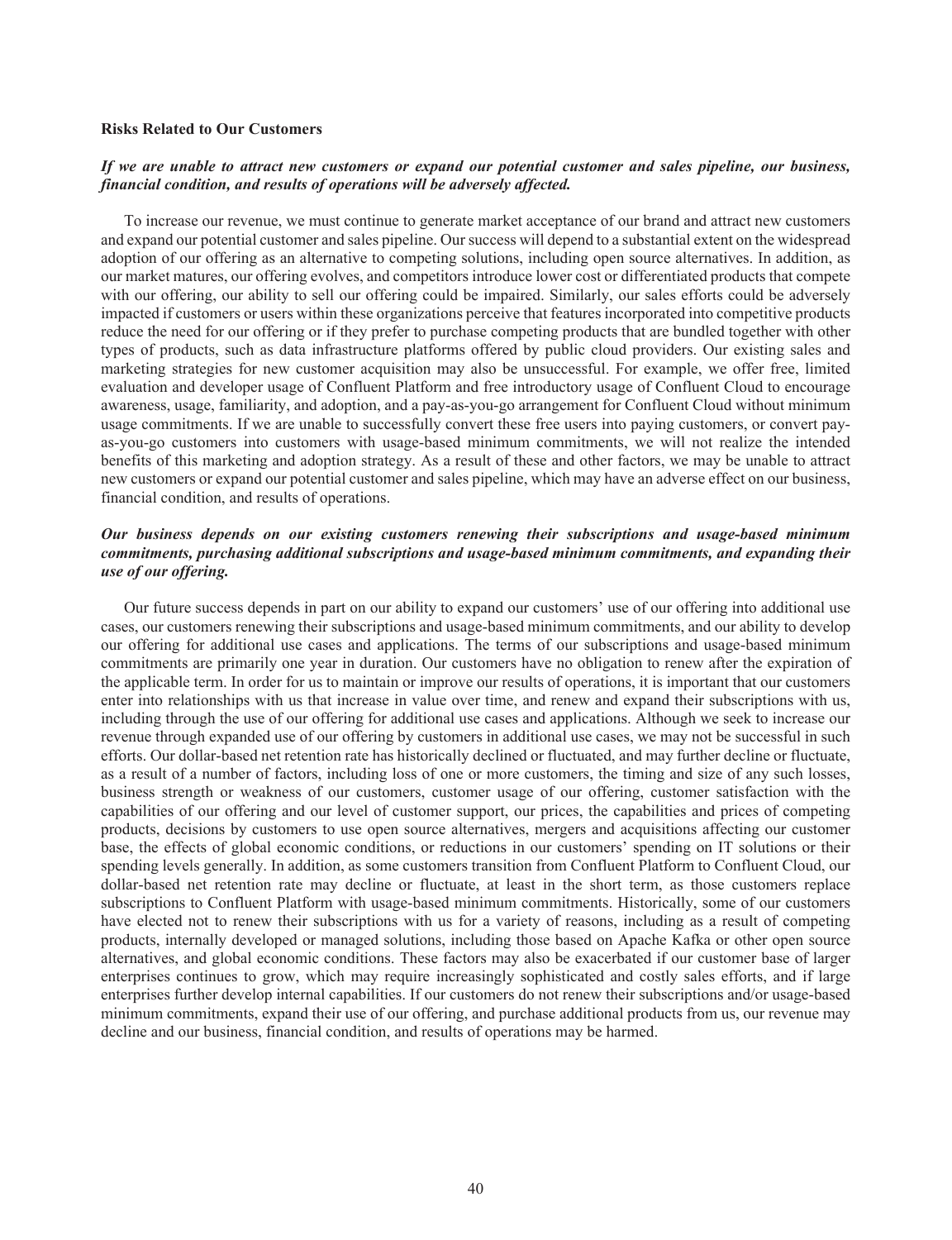#### *If we or any of our partners fail to offer high-quality support, our reputation could suffer.*

Our customers rely on our or our channel partners' support personnel to resolve issues and realize the full benefits that our offering provides. High-quality support is also important for the continuation and expansion of our relationships with existing customers. The importance of these support functions will increase as we expand our business and pursue new customers. In certain cases when we provide our offering for sale by channel partners as part of their value-added offerings, our partners may be responsible for providing support and support personnel for our customers. We often have limited to no control or visibility in such cases. If we or such partners do not help our customers quickly resolve issues and provide effective ongoing support, our ability to maintain and expand our sales to existing and new customers could suffer, and our reputation with existing or potential customers could suffer.

### *The loss of one or more of our key customers, or a failure to renew our agreements with one or more of our key customers, could negatively affect our ability to market our offering.*

We rely on our reputation and recommendations from key customers in order to promote our offering. The loss of any of our key customers, or a failure of some of them to renew, could have a significant impact on our revenue, reputation, and our ability to obtain new customers. In addition, acquisitions of our customers could lead to cancellation of our subscriptions and usage-based commitments with those customers or by the acquiring companies, thereby reducing the number of our existing and potential customers. Acquisitions of our partners could also result in a decrease in the number of our current and potential customers, as our partners may no longer facilitate the adoption of our offering.

# *Incorrect implementation or use of our offering, or our customers' failure to update Confluent Platform, could result in customer dissatisfaction and negatively affect our reputation, business, operations, financial results, and growth prospects.*

Our offering is often used for and within large scale, complex IT environments. Our customers and some partners require education and experience in the proper use of and the benefits that can be derived from our offering to maximize their potential. If users of our offering do not implement, use, or update our offering correctly or as intended, then inadequate performance and/or security vulnerabilities may result. Because our customers rely on our offering to manage a wide range of operations, the incorrect implementation or use of our offering, or our self-managed customers' failure to update Confluent Platform, or our failure to train customers on how to use our offering productively may result in customer dissatisfaction, and negative publicity, and may adversely affect our reputation and brand. Our failure to effectively provide education and implementation services to our customers could result in lost opportunities for follow-on sales to these customers and decrease subscriptions by new customers, which would adversely affect our business and growth prospects.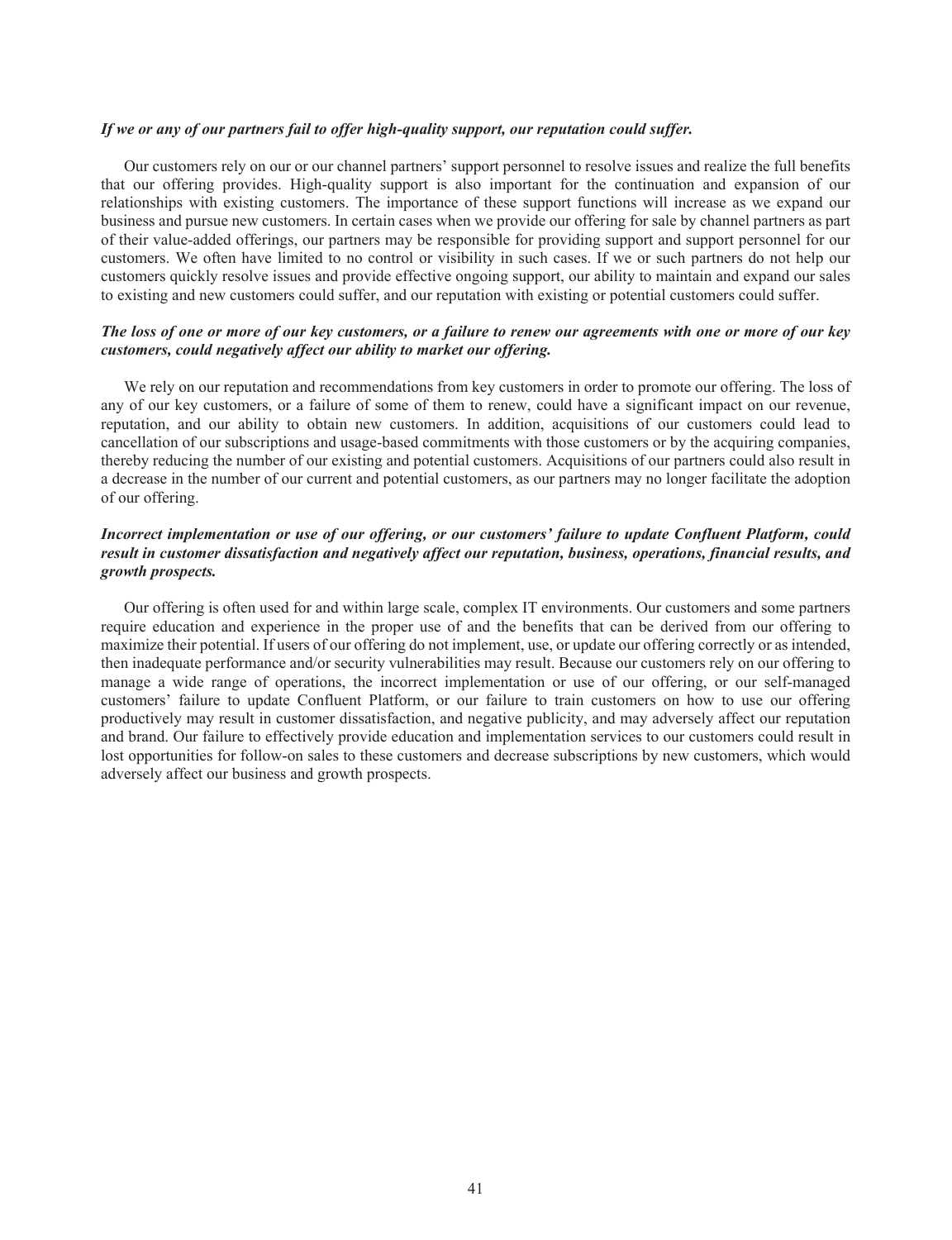### Indemnity provisions in various agreements to which we are party potentially expose us to substantial liability for *infringement, misappropriation, or other violation of intellectual property rights, data protection, and other losses.*

Certain of our agreements with our customers and other third parties include indemnification provisions under which we agree to indemnify or otherwise be liable to them for losses suffered or incurred as a result of claims of infringement, misappropriation or other violation of intellectual property rights, data protection, compliance with laws, damages caused by us to property or persons, or other liabilities relating to or arising from our software, services, platform, our acts or omissions under such agreements, or other contractual obligations. From time to time, our customers and other third parties have requested, and may in the future request, us to indemnify them for such claims or liabilities. In certain circumstances, our agreements provide for uncapped indemnity liability for certain intellectual property infringement claims. Large indemnity payments could harm our business, financial condition, and results of operations. Although we attempt to contractually limit our liability with respect to such indemnity obligations, we are not always successful and may still incur substantial liability related to them, and we may be required to cease use of or modify certain functions of our offering as a result of any such claims. Any dispute with a customer or other third party with respect to such obligations could have adverse effects on our relationship with such customer or other third party and other existing or prospective customers, reduce demand for our subscriptions and services and adversely affect our business, financial condition, and results of operations. In addition, although we carry general liability insurance, our insurance may not be adequate to indemnify us for all liability that may be imposed or otherwise protect us from liabilities or damages with respect to claims alleging unauthorized access to or disclosure of customer data, and any such coverage may not continue to be available to us on acceptable terms or at all.

### *We typically provide service-level commitments under our customer agreements. If we fail to meet these commitments, we could face customer terminations, a reduction in renewals, and damage to our reputation, which would lower our revenue and harm our business, financial condition, and results of operations.*

Our agreements with our customers contain uptime and response service-level commitments. If we fail to meet these commitments, we could face customer terminations or a reduction in renewals, which could significantly affect both our current and future revenue. Any service-level commitment failures could also damage our reputation. In addition, if we are unable to meet the stated uptime requirements described in our Confluent Cloud agreements, we may be contractually obligated to provide these customers with service credits, which could significantly affect our revenue in the periods in which the failure occurs and the credits are applied. Any of these outcomes or failures could also adversely affect our business, financial condition, and results of operations.

### **Risks Related to Our Intellectual Property**

## *We use third-party open source software in our offering, which could negatively affect our ability to sell our offering or subject us to litigation or other actions.*

We use third-party open source software in our offering, most significantly Apache Kafka, and we expect to continue to incorporate such open source software in our offering in the future. Many open source software licenses, including the Apache License, Version 2.0, state that any work of authorship licensed under it may be reproduced and distributed provided that certain conditions are met. However, we may be subject to suits by parties claiming ownership rights in what we believe to be permissively licensed open source software or claiming non-compliance with the applicable open source licensing terms. It is possible that a court would hold the Apache License, Version 2.0 to be unenforceable or that someone could assert a claim for proprietary rights in a program developed and distributed under it. Any ruling by a court that this license is not enforceable, or that open source components of our offering may not be reproduced or distributed, may negatively impact our distribution or development of all or a portion of our offering.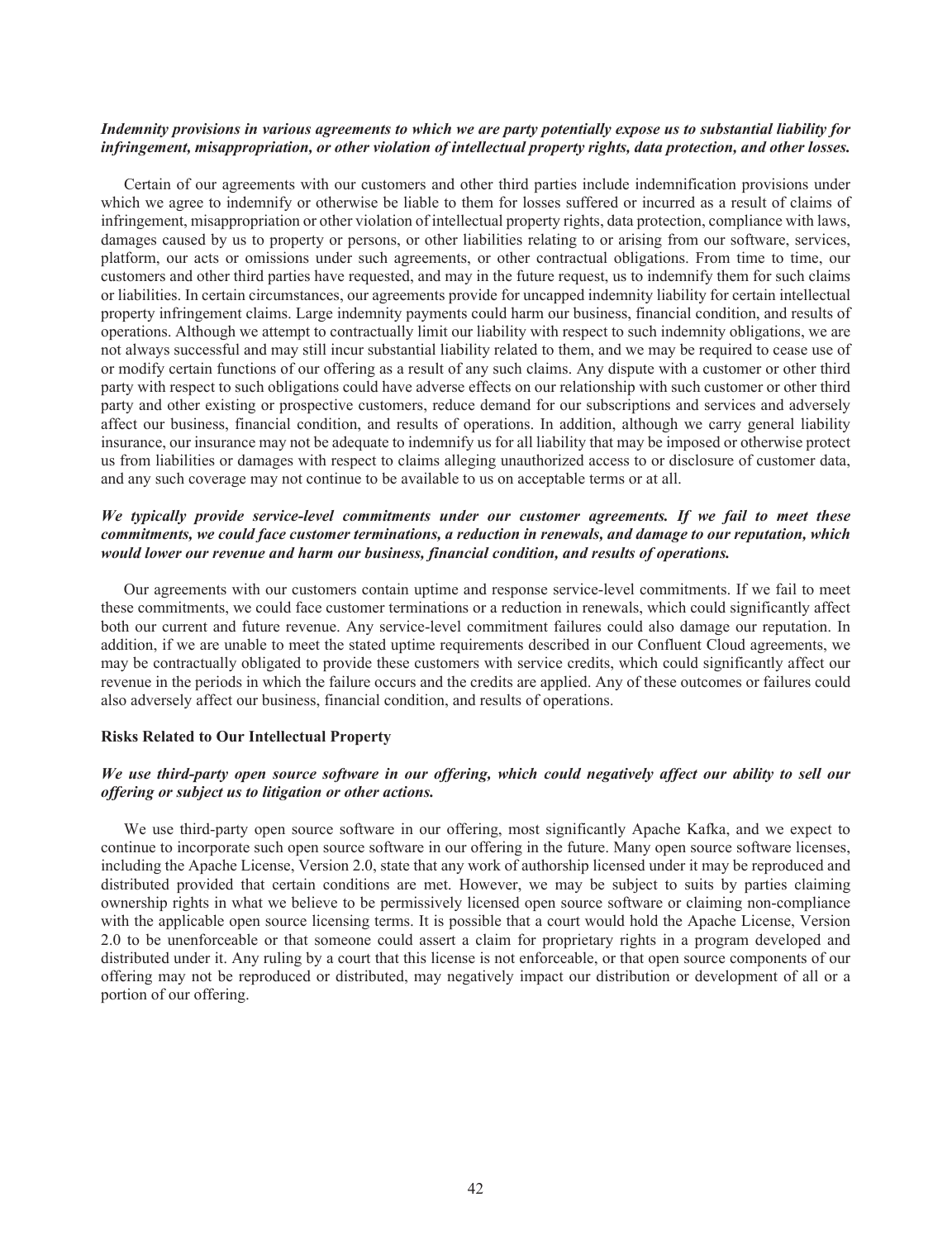In addition, some open source licenses require end-users who distribute or make available across a network software and services that include open source software to make available all or part of such software, which in some circumstances could include valuable proprietary code. While we employ practices designed to monitor our compliance with the licenses of third-party open source software and protect our valuable proprietary source code, we may inadvertently use third-party open source software in a manner that is inconsistent with our applicable policies, or that exposes us to claims of non-compliance with the terms of their licenses, including claims of intellectual property rights infringement or breach of contract. Furthermore, there exists today an increasing number of types of open source software licenses, almost none of which have been tested in courts of law to provide guidance of their proper legal interpretations. From time to time, there have been claims challenging the ownership rights in open source software against companies that incorporate it into their offerings, and the licensors of such open source software provide no warranties or indemnities with respect to such claims. As a result, we and our customers could be subject to lawsuits or threats of lawsuits by parties claiming ownership rights in what we believe to be permissively licensed open source software. Resulting litigation could be costly for us to defend and harm our reputation, business, financial condition, and results of operations. If our activities were determined to be out of compliance with the terms of any applicable "copyleft" open source licenses, we may be required to publicly release certain portions of our proprietary source code for no cost, we could face an injunction for our offering, and we could also be required to expend substantial time and resources to re-engineer some or all of our software.

We also regularly contribute source code under open source licenses and have made some of our own software available under open source or source-available licenses, and we include third-party open source software in our offering. Because the source code for any software we contribute to open source projects, including Apache Kafka, or distribute under open source or source-available licenses is publicly available, our ability to protect our intellectual property rights with respect to such source code may be limited or lost entirely, and we may be limited in our ability to prevent our competitors or others from using such contributed source code. While we have policies in place that govern such submissions, there is a risk that employees may submit proprietary source code or source code embodying our intellectual property, in either case, not intended to be distributed in such a manner, to such open source projects. In addition, the use of third-party open source software may expose us to greater risks than the use of third-party commercial software because open source licensors generally do not provide warranties or controls on the functionality or origin of the software. Use of open source software may also present additional security risks because the public availability of such software may publicize vulnerabilities or otherwise make it easier for hackers and other third parties to determine how to compromise our platform or the systems of our customers who are running our offering. Any of the foregoing could be harmful to our business, results of operations or financial condition, and could help our competitors develop products and services that are similar to or better than ours.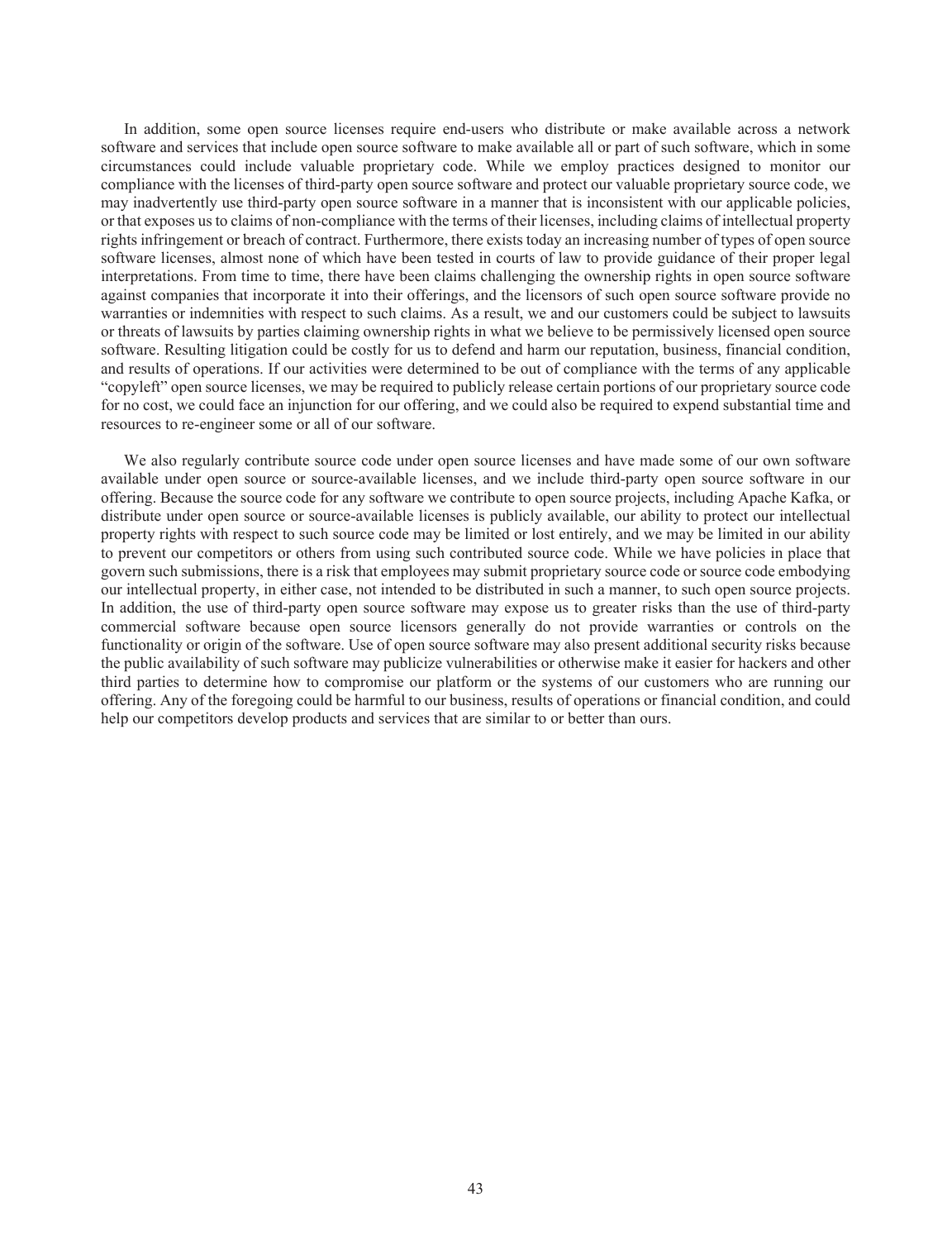## Our offering has evolved from Apache Kafka and other open source software, which are widely available, and *therefore, we do not own the exclusive rights to the use of Apache Kafka and other open source software, nor are we able to control the evolution, enhancement, and maintenance of Apache Kafka and other open source software.*

The technology underlying our offering has evolved from certain open source software, such as Apache Kafka, and as a result we cannot exclude other companies from adopting and modifying certain common elements of our software and that of such open source software. With open source software, competitors can also develop competing products without the amount of overhead and lead time required for traditional proprietary software development. In addition, if competing products are also based on or compatible with Apache Kafka, existing customers may also be able to easily transfer their applications to competing products. Competitors with greater resources than ours or members of the Apache Kafka community may create similar or superior offerings, or modify Apache Kafka with different, superior features, and could make such products available to the public free of charge. Our competitors or members of the open source community may also develop a new open source project or a closed-source proprietary product that is similar to and superior to Apache Kafka in terms of features or performance, in turn gaining popularity or replacing Apache Kafka as the new standard for data-in-motion technology among developers and other users. As a result, the future of Apache Kafka and other open source software could change dramatically and such change in trajectory, use and acceptance in the marketplace and resulting competitive pressure could result in reductions in the prices we charge for our offering, loss of market share, and adversely affect our business operations and financial outlook. Additionally, the development and growth of our proprietary offering may result in the perception within the open source community of a diminution of our commitment to Apache Kafka and other open source platforms. Such perceptions may negatively affect our reputation within the developer community, which may adversely affect market acceptance and future sales of our offering.

# *Any failure to obtain, maintain, protect, or enforce our intellectual property and proprietary rights could impair our ability to protect our proprietary technology and our brand.*

Our success depends to a significant degree on our ability to obtain, maintain, protect and enforce our intellectual property rights, including our proprietary technology, know-how, and our brand. We rely on a combination of trademarks, trade secret laws, patents, copyrights, service marks, contractual restrictions, and other intellectual property laws and confidentiality procedures to establish and protect our proprietary rights. However, the steps we take to obtain, maintain, protect, and enforce our intellectual property rights may be inadequate. We will not be able to protect our intellectual property rights if we are unable to enforce our rights or if we do not detect unauthorized use of our intellectual property rights. If we fail to protect our intellectual property rights adequately, our competitors may gain access to our proprietary technology and develop and commercialize substantially identical products, services, or technologies. In addition, defending our intellectual property rights might entail significant expense. Any patents, trademarks or other intellectual property rights that we have or may obtain may be challenged or circumvented by others or invalidated or held unenforceable through administrative process, including re-examination, *inter partes* review, interference and derivation proceedings, and equivalent proceedings in foreign jurisdictions (e.g., opposition proceedings), or litigation.

We have a limited patent portfolio. Even if we continue to seek patent protection in the future, we may be unable to obtain or maintain patent protection for our technology. In addition, our issued patents or any patents issued from future patent applications or licensed to us in the future may not provide us with competitive advantages or may be successfully challenged by third parties. There may be issued patents of which we are not aware, held by third parties that, if found to be valid and enforceable, could be alleged to be infringed by our current or future technologies or offerings. There also may be pending patent applications of which we are not aware that may result in issued patents, which could be alleged to be infringed by our current or future technologies or offerings. Furthermore, legal standards relating to the validity, enforceability, and scope of protection of intellectual property rights are uncertain. Despite our precautions, it may be possible for unauthorized third parties to copy our offering and use information that we regard as proprietary to create products that compete with ours. Patent, trademark, copyright, and trade secret protection may not be available to us in every country in which our offering is available.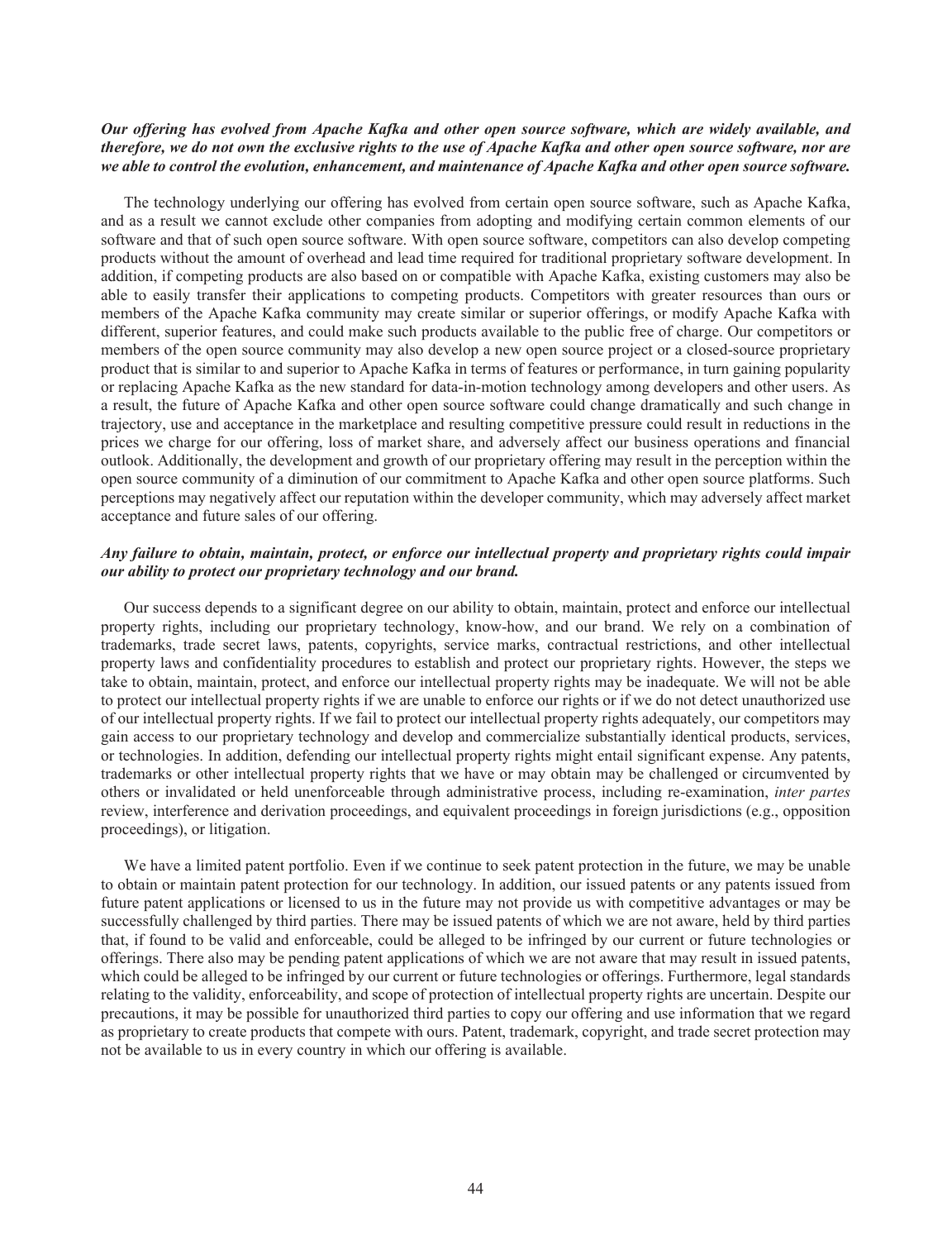The value of our intellectual property could diminish if others assert rights in or ownership of our trademarks and other intellectual property rights, or trademarks that are similar to our trademarks. We may be unable to successfully resolve these types of conflicts to our satisfaction. In some cases, litigation or other actions may be necessary to protect or enforce our trademarks and other intellectual property rights. Furthermore, third parties may assert intellectual property claims against us, and we may be subject to liability, required to enter into costly license agreements, or required to rebrand our offering or prevented from selling our offering if third parties successfully oppose or challenge our trademarks or successfully claim that we infringe, misappropriate or otherwise violate their trademarks or other intellectual property rights. In addition, the laws of some foreign countries may not be as protective of intellectual property rights as those in the United States, and mechanisms for enforcement of intellectual property rights may be inadequate. As we expand our international activities, our exposure to unauthorized copying and use of our offering and proprietary information will likely increase. Moreover, policing unauthorized use of our technologies, trade secrets, and intellectual property may be difficult, expensive, and time-consuming, particularly in foreign countries where the laws may not be as protective of intellectual property rights as those in the United States and where mechanisms for enforcement of intellectual property rights may be weak. Accordingly, despite our efforts, we may be unable to prevent third parties from infringing upon, misappropriating or otherwise violating our intellectual property rights.

We enter into confidentiality and invention assignment agreements with our employees and consultants and enter into confidentiality agreements with other third parties, including suppliers and other partners. However, we cannot guarantee that we have entered into such agreements with each party that has or may have had access to our proprietary information, know-how, and trade secrets. Moreover, no assurance can be given that these agreements will be effective in controlling access to, distribution, use, misuse, misappropriation, reverse engineering, or disclosure of our proprietary information, know-how, and trade secrets. Further, these agreements may not prevent our competitors from independently developing technologies that are substantially equivalent or superior to our offering and platform capabilities. These agreements may be breached, and we may not have adequate remedies for any such breach. Additionally, as a result of the Codecov Breach, certain of our proprietary data and information, including source code, was exfiltrated. This and any future similar incidents may lead to unauthorized use of our intellectual property rights by third parties. Third parties with access to our exfiltrated source code may also glean insights into our proprietary architecture by examining structural elements of the source code. Due to the nature of this incident, our ability to enforce our rights against such unauthorized users may be limited or not possible.

In order to protect our intellectual property rights, we may be required to spend significant resources to monitor and protect such rights. Litigation may be necessary in the future to enforce our intellectual property rights and to protect our trade secrets. Litigation brought to protect and enforce our intellectual property rights could be costly, time-consuming, and distracting to management, and could result in the impairment or loss of portions of our intellectual property. Further, our efforts to enforce our intellectual property rights may be met with defenses, counterclaims, and countersuits attacking the validity and enforceability of our intellectual property rights, and if such defenses, counterclaims, or countersuits are successful, we could lose valuable intellectual property rights. Our inability to protect our proprietary technology against unauthorized copying or use, as well as any costly litigation or diversion of our management's attention and resources, could delay further sales or the implementation of our offering and platform capabilities, impair the functionality of our offering and platform capabilities, delay introductions of new solutions, result in our substituting inferior or more costly technologies into our offering, or injure our reputation.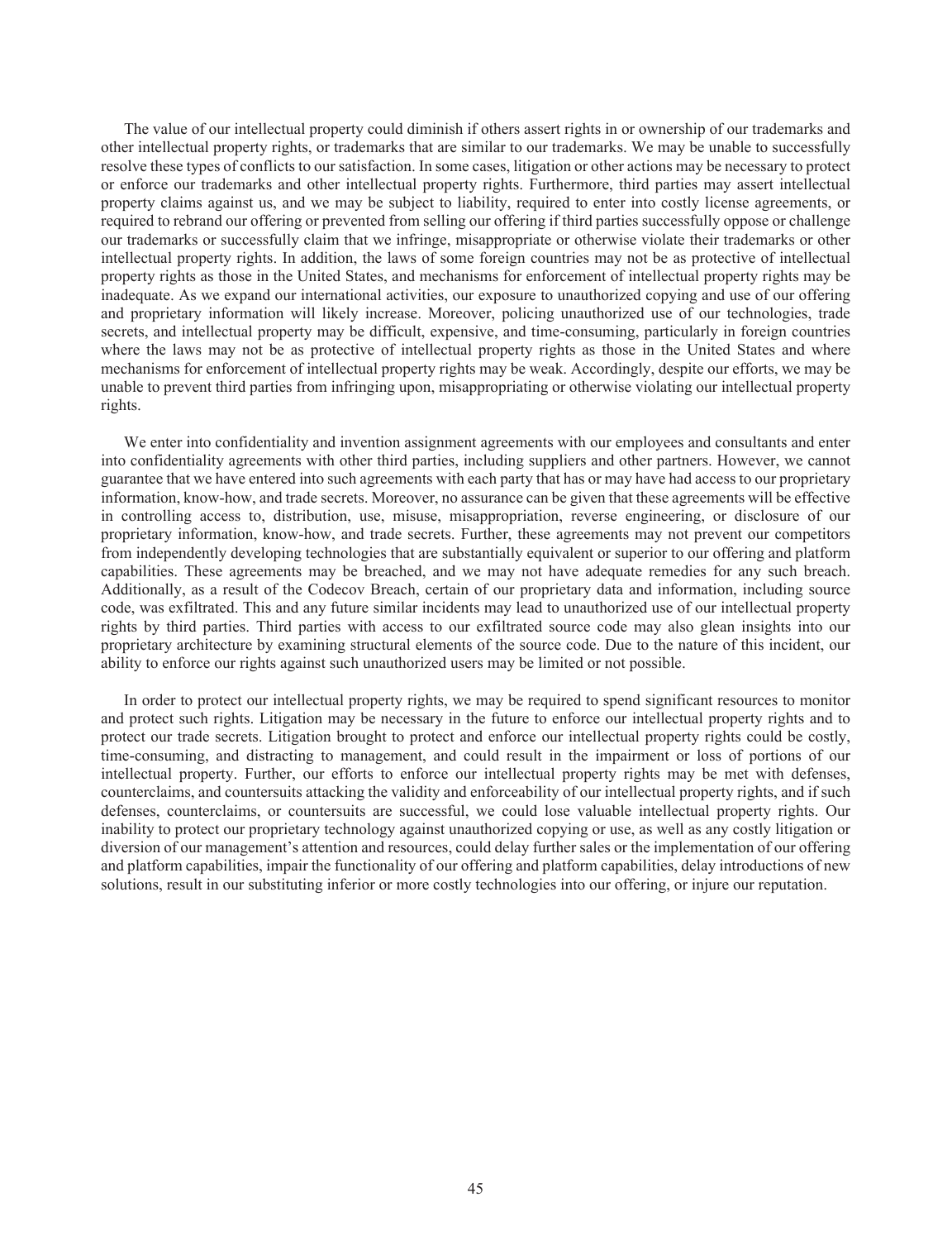## We may become subject to intellectual property disputes, which are costly and may subject us to significant liability *and increased costs of doing business.*

We may become subject to intellectual property disputes. Our success depends, in part, on our ability to develop and commercialize our offering without infringing, misappropriating or otherwise violating the intellectual property rights of third parties. However, we may not be aware that our offering is infringing, misappropriating or otherwise violating third-party intellectual property rights, and such third parties may bring claims alleging such infringement, misappropriation or violation. Lawsuits are time-consuming and expensive to resolve, and they divert management's time and attention. The software industry is characterized by the existence of a large number of patents, copyrights, trademarks, trade secrets, and other intellectual and proprietary rights. Companies in the software industry are often required to defend against litigation claims based on allegations of infringement, misappropriation or other violations of intellectual property rights. Our technologies may not be able to withstand any third-party claims against their use. In addition, many companies have the capability to dedicate substantially greater resources to enforce their intellectual property rights and to defend claims that may be brought against them. We do not currently have a large patent portfolio, which could prevent us from deterring patent infringement claims through our own patent portfolio, and our competitors and others may now and in the future have significantly larger and more mature patent portfolios than we have. Any litigation may also involve patent holding companies or other adverse patent owners that have no relevant product revenue, and therefore, our patent applications may provide little or no deterrence as we would not be able to assert them against such entities or individuals. If a third party is able to obtain an injunction preventing us from accessing such third-party intellectual property rights, or if we cannot license or develop alternative technology for any infringing aspect of our business, we would be forced to limit or stop sales of our offering or cease business activities related to such intellectual property. Although we carry general liability insurance, our insurance may not cover potential claims of this type or may not be adequate to indemnify us for all liability that may be imposed. We cannot predict the outcome of lawsuits and cannot ensure that the results of any such actions will not have an adverse effect on our business, financial condition or results of operations. Any intellectual property litigation to which we might become a party, or for which we are required to provide indemnification, may require us to do one or more of the following:

- cease selling or using offerings that incorporate the intellectual property rights that we allegedly infringe, misappropriate or violate;
- make substantial payments for legal fees, settlement payments, or other costs or damages;
- obtain a license, which may not be available on reasonable terms or at all, to sell or use the relevant technology; or
- redesign the allegedly infringing offerings to avoid infringement, misappropriation or violation, which could be costly, time-consuming, or impossible.

Even if the claims do not result in litigation or are resolved in our favor, these claims, and the time and resources necessary to resolve them, could divert the resources of our management and harm our business and results of operations. Moreover, there could be public announcements of the results of hearings, motions or other interim proceedings or developments, and if securities analysts or investors perceive these results to be negative, it could have a substantial adverse effect on the price of our Class A common stock. We expect that the occurrence of infringement claims is likely to grow as the market for our platform for data in motion and our offering grows. Accordingly, our exposure to damages resulting from infringement claims could increase, and this could further exhaust our financial and management resources.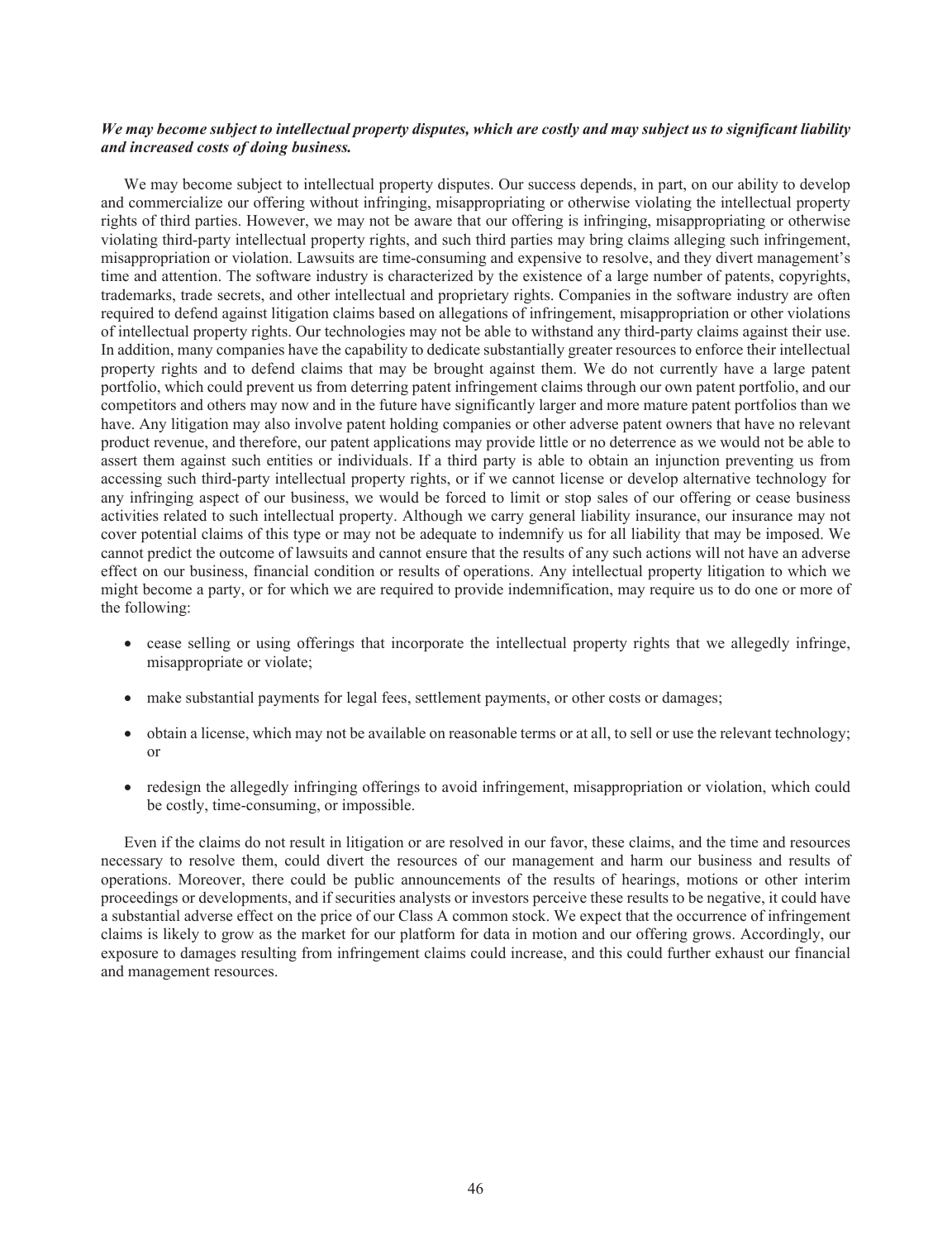#### **Risks Related to Our Dependence on Third Parties**

# *We rely on third-party providers of cloud-based infrastructure to host Confluent Cloud. Any failure to adapt our offering to evolving network architecture technology, disruption in the operations of these third-party providers, limitations on capacity or use of features, or interference with our use could adversely affect our business, financial condition, and results of operations.*

We outsource all of the infrastructure relating to Confluent Cloud to AWS, Azure, and GCP, as selected by our customers. Customers of our Confluent Cloud service need to be able to access our service at any time, without interruption or degradation of performance, and we provide them with service-level commitments with respect to uptime. Our Confluent Cloud service depends on the ability of the cloud infrastructure hosted by these third-party providers to allow for our customers' configuration, architecture, features, and interconnection specifications, as well as secure the information stored in these virtual data centers, which is transmitted through third-party internet service providers. Any limitation on the capacity of our third-party hosting providers, including due to technical failures, natural disasters, fraud, or security attacks, could impede our ability to onboard new customers or expand the usage of our existing customers, which could adversely affect our business, financial condition, and results of operations. In addition, our third-party cloud service providers run their own platforms that we access, and we are, therefore, vulnerable to service interruptions at these providers. Any incident affecting our providers' infrastructure, including any incident that may be caused by cyber-attacks, natural disasters, fire, flood, severe storm, earthquake, power loss, telecommunications failures, terrorist or other attacks, and other similar events beyond our control could negatively affect our Confluent Cloud service. In some instances, we may not be able to identify the cause or causes of these performance problems within a period of time acceptable to our customers. A prolonged service disruption affecting our service for any of the foregoing reasons would negatively impact our ability to serve our customers and could damage our reputation with current and potential customers, expose us to liability, cause us to lose customers or otherwise harm our business. We may also incur significant costs for using alternative equipment or taking other actions in preparation for, or in reaction to, events that damage the third-party cloud services we use. Features and functionality for Confluent Cloud may also not be available on the same basis or at all on one or more infrastructure platforms, which may hinder adoption of Confluent Cloud, reduce usage, and harm our brand, business, and results of operations. Any of the above circumstances or events may harm our reputation, cause customers to stop using our products, impair our ability to increase revenue from existing customers, impair our ability to grow our customer base, and otherwise harm our business, results of operations, and financial condition.

In the event that our service agreements with our third-party cloud service providers are terminated or amended, or there is a lapse of service, elimination of services or features that we utilize, interruption of internet service provider connectivity or damage to such facilities, access to Confluent Cloud could be interrupted and result in significant delays and additional expense as we arrange or create new facilities and services or re-architect our Confluent Cloud service for deployment on a different cloud infrastructure service provider, which could adversely affect our business, financial condition, and results of operations. To the extent that we do not effectively anticipate capacity demands, upgrade our systems as needed, and continually develop our technology and network architecture to accommodate actual and anticipated changes in technology, our business and results of operations may be adversely affected.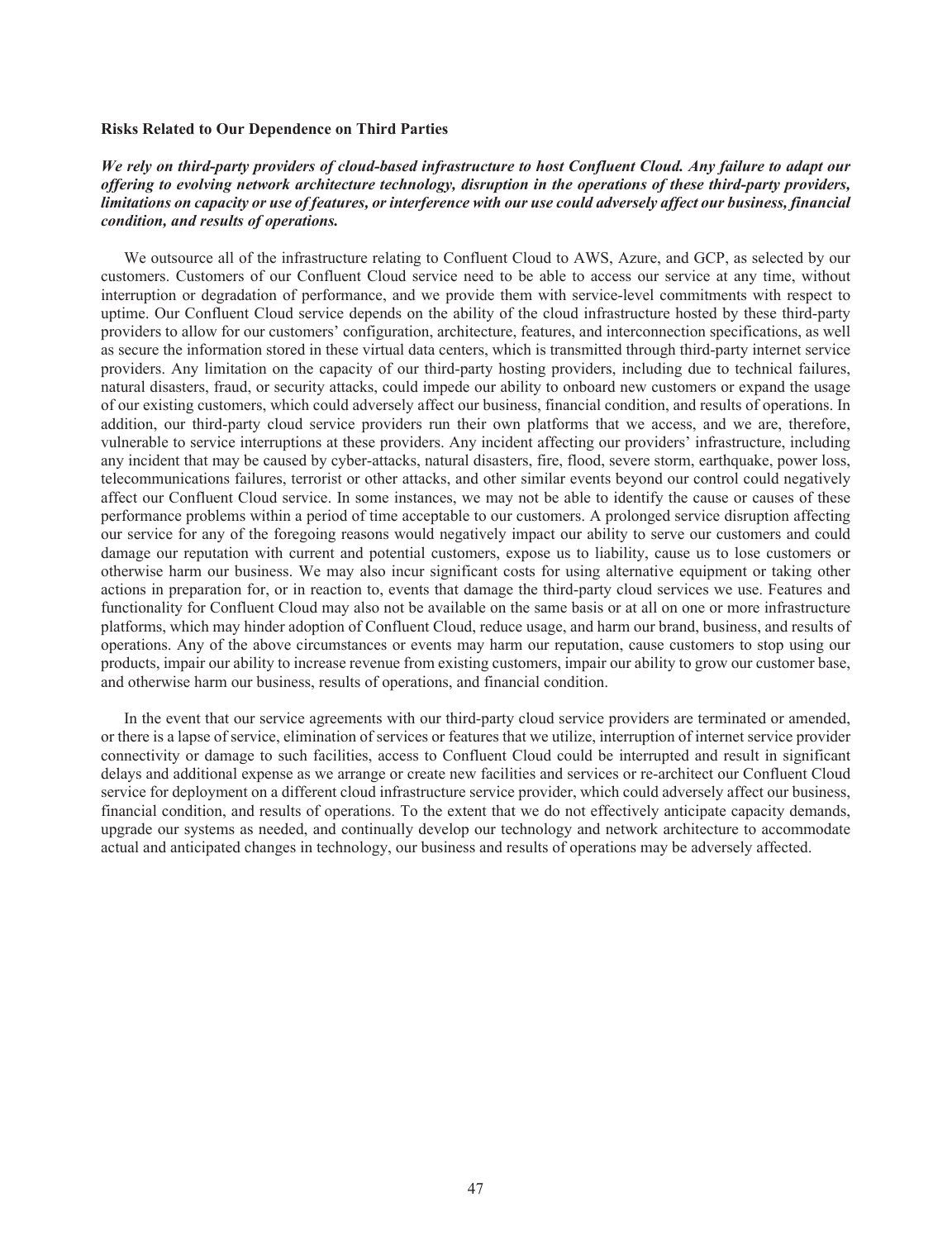### If we are unable to develop and maintain successful relationships with partners to distribute our products and *generate sales opportunities, our business, results of operations, and financial condition could be harmed.*

We have established, and intend to continue seeking opportunities for, partnership arrangements with certain channel partners to distribute our products and generate sales opportunities, particularly internationally. We believe that continued growth in our business is dependent upon identifying, developing, and maintaining strategic relationships with our existing and potential channel partners that can drive revenue growth in more geographies and market segments, particularly for government customers, and provide additional features and functionality to our customers. Our agreements with our existing channel partners are non-exclusive, meaning our channel partners may offer customers the products of several different companies, including products that compete with ours. They may also cease marketing our products with limited or no notice and with little or no penalty. We expect that any additional channel partners we identify and develop will be similarly non-exclusive and not bound by any requirement to continue to market our products. As our channel partnerships come to an end or terminate, we may be unable to renew or replace them on comparable terms, or at all. In addition, winding down channel partnerships can result in additional costs, litigation, and negative publicity. If we fail to identify additional channel partners in a timely and cost-effective manner, or at all, or are unable to assist our current and future channel partners in independently distributing and deploying our products, our business, results of operations, and financial condition could be harmed. When we enter into channel partnerships, our partners may be required to undertake some portion of sales, marketing, implementation services, engineering services, support services, or software configuration that we would otherwise provide, including due to regulatory constraints. In such cases, our partner may be less successful than we would have otherwise been absent the arrangement and our ability to influence, or have visibility into, the sales, marketing, and related efforts of our partners may be limited. Further, if our channel partners do not effectively market and sell our products, or fail to meet the needs of our customers, our reputation and ability to grow our business may also be harmed.

# *We depend and rely on SaaS technologies from third parties to operate our business, and interruptions or performance problems with these technologies may adversely affect our business and results of operations.*

We rely on hosted SaaS applications from third parties in order to operate critical functions of our business, including enterprise resource planning, order management, billing, project management, human resources, technical support, and accounting and other operational activities. If these services become unavailable due to extended outages, interruptions or because they are no longer available on commercially reasonable terms, our expenses could increase, our ability to manage finances could be interrupted and our processes for managing sales of our offering and supporting our customers could be impaired until equivalent services, if available, are identified, obtained, and implemented, all of which could adversely affect our business and results of operations.

### **Risks Related to Our Employees and Culture**

## *We rely on the performance of highly skilled personnel, including senior management and our engineering, services, sales and technology professionals. If we are unable to retain or motivate key personnel or hire, retain and motivate qualified personnel, our business will be harmed.*

We believe our success has depended, and continues to depend, on the efforts and talents of our senior management team, particularly Jay Kreps, our Chief Executive Officer and co-founder, as well as our other key employees in the areas of research and development and sales and marketing.

From time to time, there may be changes in our executive management team or other key employees resulting from the hiring or departure of these personnel. Our executive officers and certain other key employees are employed on an at-will basis, which means that these personnel could terminate their employment with us at any time. The loss of one or more of our executive officers, or the failure by our executive team to effectively work with our employees and lead our company, could harm our business. We also are dependent on the continued service of our existing software engineers because of the complexity of our offering.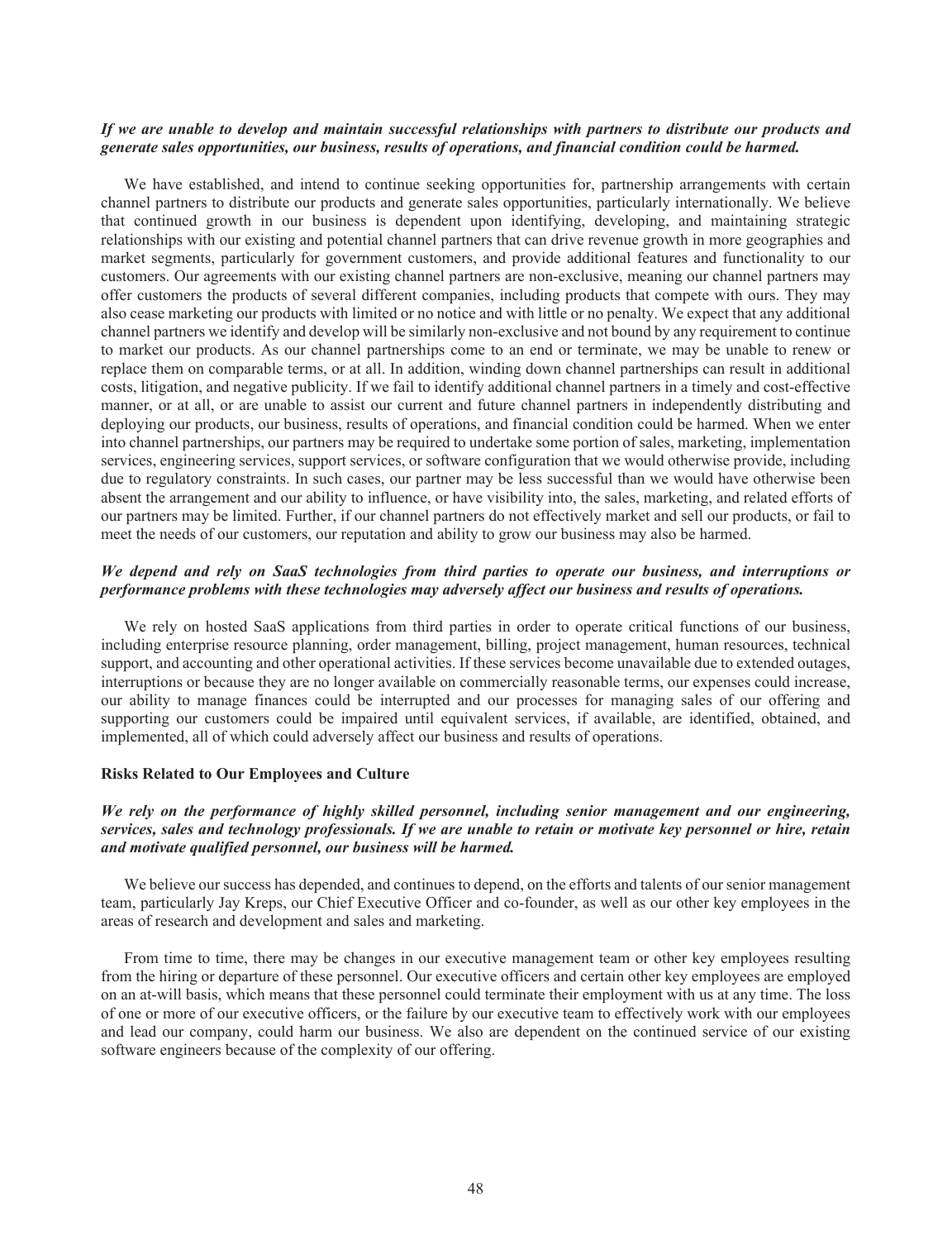In addition, to execute our growth plan, we must attract and retain highly qualified personnel. Competition for these personnel is intense, especially for engineers experienced in designing and developing cloud-based infrastructure products and for experienced sales professionals. If we are unable to attract such personnel at appropriate locations, we may need to hire in new regions, which may add to the complexity and costs of our business operations. From time to time, we have experienced, and we expect to continue to experience, difficulty in hiring and retaining employees with appropriate qualifications. Many of the companies with which we compete for experienced personnel have greater resources than we have. If we hire employees from competitors or other companies, their former employers may attempt to assert that these employees or we have breached certain legal obligations, resulting in a diversion of our time and resources. In addition, prospective and existing employees often consider the value of the equity awards they receive in connection with their employment. If the perceived value of our equity awards declines, experiences significant volatility, or increases such that prospective employees believe there is limited upside to the value of our equity awards, it may adversely affect our ability to recruit and retain key employees. If we fail to attract new personnel or fail to retain and motivate our current personnel, our business and future growth prospects would be harmed.

### *Our company values have contributed to our success. If we cannot maintain these values as we grow, we could lose certain benefits we derive from them, and our employee turnover could increase, which could harm our business.*

We believe that our company values have been and will continue to be a key contributor to our success. We have rapidly increased our workforce across all departments, and we expect to continue to hire aggressively across our business. Our anticipated headcount growth, combined with our transition from a privately-held to a publicly-traded company, may result in changes to certain employees' adherence to our core company values. If we do not continue to maintain our adherence to our company values as we grow, including through any future acquisitions or other strategic transactions, we may experience increased turnover in a portion of our current employee base and may not continue to be successful in hiring future employees. Moreover, many of our employees may be eligible to receive significant proceeds from the sale of Class A common stock in the public markets. This may lead to higher employee attrition rates. If we do not replace departing employees on a timely basis, our business and growth may be harmed.

### **Risks Related to Our International Operations**

# *If we are not successful in expanding our operations and customer base internationally, our business and results of operations could be negatively affected.*

A component of our growth strategy involves the further expansion of our operations and customer base internationally. Customers outside the United States generated 36% of our revenue for the year ended December 31, 2021. We are continuing to adapt to and develop strategies to expand in international markets, but there is no guarantee that such efforts will have the desired effect. For example, we anticipate that we will need to establish relationships with new channel partners in order to expand into certain countries, and if we fail to identify, establish, and maintain such relationships, we may be unable to execute on our expansion plans. As of December 31, 2021, approximately 33% of our full-time employees were located outside of the United States, with 9% of our full-time employees located in the UK. We expect that our international activities will continue to grow for the foreseeable future as we continue to pursue opportunities in existing and new international markets, which will require significant dedication of management attention and financial resources. If we invest substantial time and resources to further expand our international operations and are unable to do so successfully and in a timely manner, our business and results of operations will suffer.

### *We are subject to risks inherent in international operations that can harm our business, results of operations, and financial condition.*

Our current and future international business and operations involve a variety of risks, including:

- slower than anticipated availability and adoption of cloud infrastructure or cloud-native products by international businesses;
- changes in a specific country's or region's political or economic conditions, including in the UK as a result of Brexit;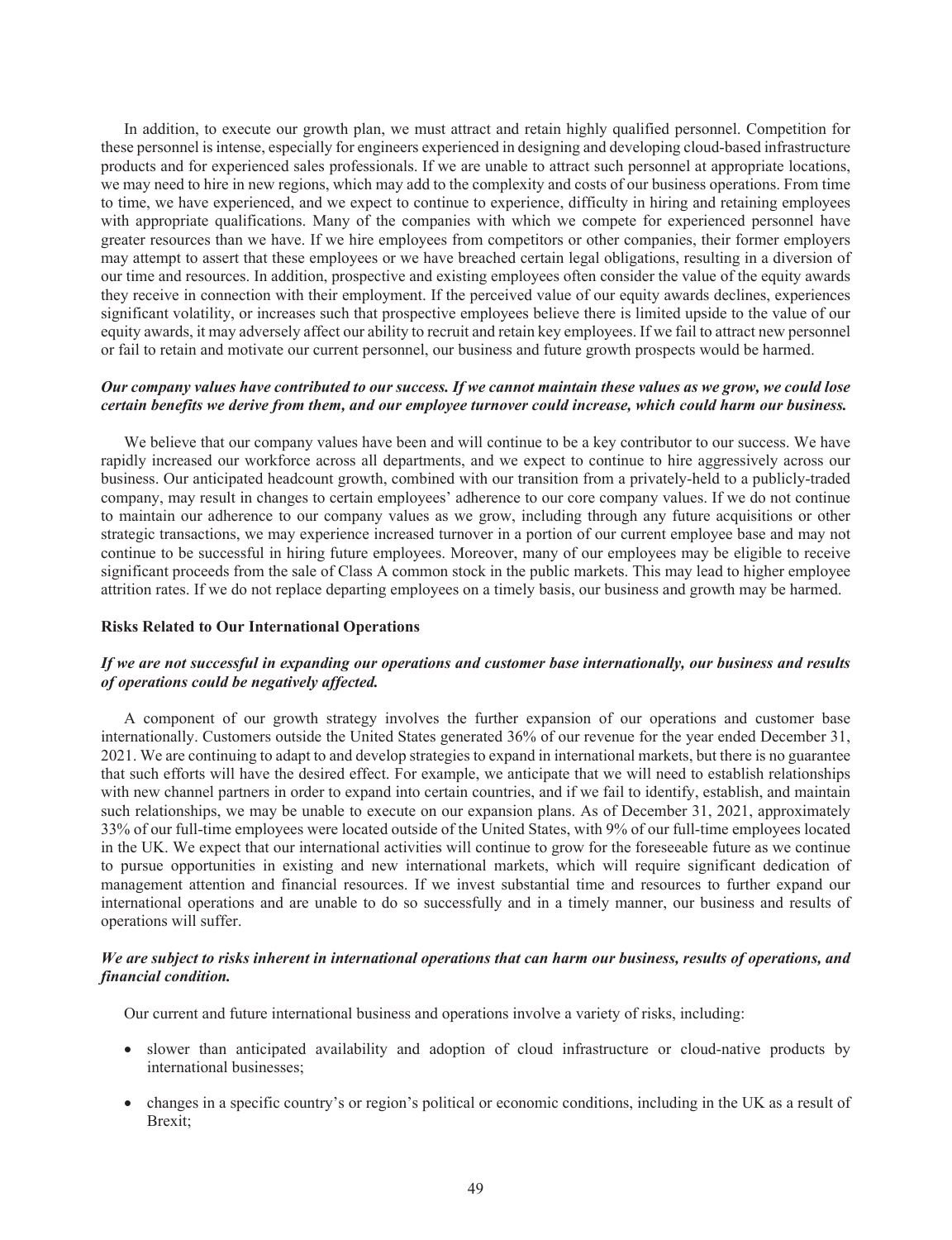- the need to adapt and localize our offering for specific countries;
- greater difficulty collecting accounts receivable and longer payment cycles;
- potential changes in trade relations, regulations, or laws;
- unexpected changes in laws, regulatory requirements, or tax laws;
- more stringent regulations relating to privacy, data security, and data localization requirements and the unauthorized use of, or access to, commercial and personal information;
- differing and potentially more onerous labor regulations, especially in Europe, where labor laws are generally more advantageous to employees as compared to the United States, including deemed hourly wage and overtime regulations in these locations;
- challenges inherent in efficiently managing, and the increased costs associated with, an increased number of employees over large geographic distances, including the need to implement appropriate systems, policies, benefits, and compliance programs that are specific to each jurisdiction;
- potential changes in laws, regulations, and costs affecting our UK operations and local employees due to Brexit;
- difficulties in managing a business in new markets with diverse cultures, languages, customs, legal systems, alternative dispute systems, and regulatory systems;
- increased travel, real estate, infrastructure, and legal compliance costs associated with international operations;
- currency exchange rate fluctuations and the resulting effect on our revenue and expenses, and the cost and risk of entering into hedging transactions if we choose to do so in the future;
- limitations on our ability to reinvest earnings from operations in one country to fund the capital needs of our operations in other countries;
- laws and business practices favoring local competitors or general market preferences for local vendors;
- limited or insufficient intellectual property protection or difficulties obtaining, maintaining, protecting, or enforcing our intellectual property rights, including our trademarks and patents;
- political instability or terrorist activities;
- health epidemics or pandemics, such as the COVID-19 pandemic;
- exposure to liabilities under anti-corruption and anti-money laundering laws, including the U.S. Foreign Corrupt Practices Act, or FCPA, U.S. bribery laws, the UK Bribery Act, and similar laws and regulations in other jurisdictions; and
- adverse tax burdens and foreign exchange controls that could make it difficult to repatriate earnings and cash.

The occurrence of any one of these risks could harm our international business and, consequently, our results of operations. Additionally, operating in international markets requires significant management attention and financial resources. We cannot be certain that the investment and additional resources required to operate in other countries will produce desired levels of revenue or profitability.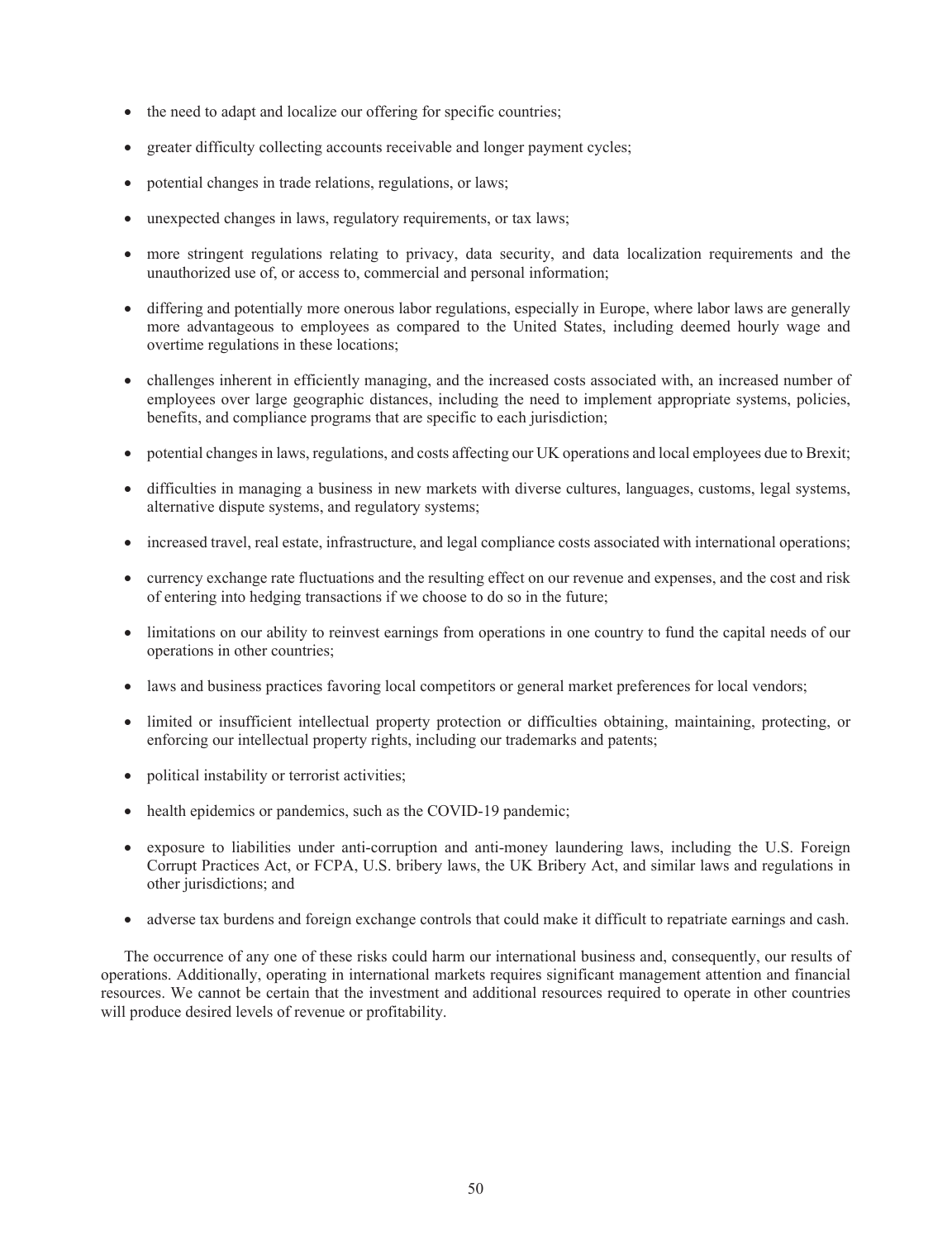### Legal, political, and economic uncertainty surrounding the exit of the UK from the EU may be a source of *instability in international markets, create significant currency fluctuations, adversely affect our operations in the UK and pose additional risks to our business, financial condition, and results of operations.*

Following the result of a referendum in 2016, the UK left the EU on January 31, 2020, commonly referred to as Brexit. Following the end of the transitional period on December 31, 2020, during which period EU rules continued to apply in the UK, an agreement outlining the future trading relationship between the EU and the UK, referred to as the Trade and Cooperation Agreement, became effective. The Trade and Cooperation Agreement, which was formally ratified by the parties and became fully effective on May 1, 2021, does not cover financial services in any meaningful way. Notwithstanding the Trade and Cooperation Agreement, uncertainty concerning the UK's legal, political, and economic relationship with the EU may continue to be a source of instability in the international markets, create significant currency fluctuations, or otherwise adversely affect trading agreements or similar cross-border cooperation arrangements (whether economic, tax, fiscal, legal, regulatory, or otherwise).

These developments have had and may continue to have a significant adverse effect on global economic conditions and the stability of global financial markets, and could significantly reduce global market liquidity and limit the ability of key market participants to operate in certain financial markets. In particular, it could also lead to a period of considerable uncertainty in relation to the UK financial and banking markets, as well as on the regulatory process in Europe. Asset valuations, currency exchange rates, and credit ratings may also be subject to increased market volatility. The long-term effects of Brexit will depend on any further agreements, in particular on financial services (or lack thereof), between the UK and the EU.

Such a withdrawal from the EU is unprecedented, and it is unclear how the UK's access to the European single market for goods, capital, services, and labor within the EU, or single market, and the wider commercial, legal, and regulatory environment, will impact our UK operations and customers. Our UK operations service customers in the UK as well as in other countries in the EU and EEA, and these operations could be disrupted by Brexit.

We may also face new regulatory costs and challenges as a result of Brexit that could have an adverse effect on our operations. For example, the UK could lose the benefits of global trade agreements negotiated by the EU on behalf of its members, which, if not replicated by the UK, may result in increased trade barriers. There may continue to be economic uncertainty surrounding the consequences of Brexit that adversely impact customer confidence resulting in customers reducing their spending budgets on our offering, which could harm our business.

### *We are exposed to fluctuations in currency exchange rates, which could negatively affect our results of operations.*

Our subscriptions and services are billed in U.S. dollars, and therefore, our revenue is not subject to foreign currency risk. However, a strengthening of the U.S. dollar could increase the real cost of our offering to our customers outside of the United States, which could adversely affect our results of operations. In addition, an increasing portion of our operating expenses are incurred outside the United States. These operating expenses are denominated in foreign currencies and are subject to fluctuations due to changes in foreign currency exchange rates. While we do not currently hedge against the risks associated with currency fluctuations, if our foreign currency risk increases in the future and we are not able to successfully hedge against the risks associated with currency fluctuations, our results of operations could be adversely affected.

### **Risks Related to Our Tax, Legal, and Regulatory Environment**

## *We are subject to governmental export and import controls that could impair our ability to compete in international markets or subject us to liability if we violate the controls.*

Our offering is subject to U.S. export controls, including the Export Administration Regulations, and we incorporate encryption technology into our offering. Our offering and the underlying technology may be exported outside of the United States only with the required export authorizations, including by license, a license exception, or other appropriate government authorizations, including the filing of an encryption classification request or selfclassification report, as applicable.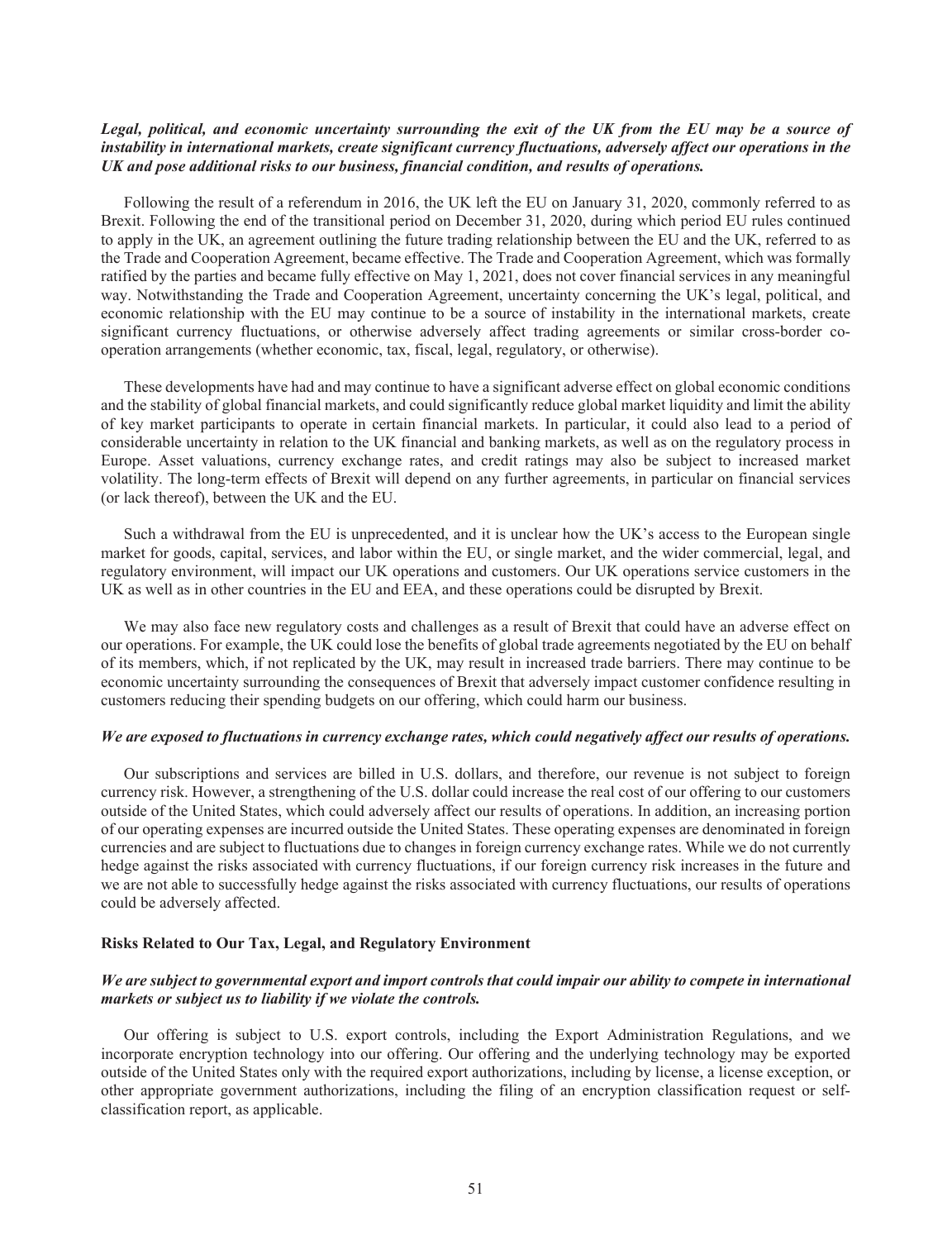Furthermore, we are required to comply with economic and trade sanctions laws and regulations administered by governments where our offering is provided, including the U.S. government (including regulations administered and enforced by the Office of Foreign Assets Control of the U.S. Treasury Department and the U.S. Department of State). These economic and trade sanctions prohibit or restrict the shipment of most products and services to embargoed jurisdictions or sanctioned parties, unless required export authorizations are obtained. Obtaining the necessary export license or other authorization for a particular sale may be time-consuming and may result in the delay or loss of sales opportunities.

While we have taken certain precautions to prevent our offering from being provided in violation of export control and sanctions laws, and are in the process of enhancing our policies and procedures relating to export control and sanctions compliance, our products may have been in the past, and could in the future be, provided inadvertently in violation of such laws. Violations of U.S. sanctions or export control regulations can result in significant fines or penalties and possible incarceration for responsible employees and managers.

If our channel partners fail to obtain appropriate import, export, or re-export licenses or permits, we may also be adversely affected through reputational harm, as well as other negative consequences, including government investigations and penalties.

Also, various countries, in addition to the United States, regulate the import and export of certain encryption and other technology, including import and export licensing requirements, and have enacted laws that could limit our ability to distribute our offering or could limit our end-customers' ability to implement our offering in those countries. Changes in our offering or future changes in export and import regulations may create delays in the introduction of our offering in international markets, prevent our end-customers with international operations from deploying our offering globally or, in some cases, prevent the export or import of our offering to certain countries, governments or persons altogether. From time to time, various governmental agencies have proposed additional regulation of encryption technology. Any change in export or import regulations, economic sanctions or related legislation, increased export and import controls, or change in the countries, governments, persons or technologies targeted by such regulations, could result in decreased use of our offering by, or in our decreased ability to export or sell our offering to, existing or potential end-customers with international operations. Any decreased use of our offering or limitation on our ability to export or sell our offering would adversely affect our business, results of operations, and growth prospects.

## *We are subject to anti-corruption, anti-bribery, anti-money laundering, and similar laws, and non-compliance with such laws can subject us to criminal or civil liability and harm our business, financial condition, and results of operations.*

We are subject to the FCPA, U.S. domestic bribery laws, the UK Bribery Act, and other anti-corruption and antimoney laundering laws in the countries in which we conduct activities. Anti-corruption and anti-bribery laws have been enforced aggressively in recent years and are interpreted broadly to generally prohibit companies, their employees, and their third-party intermediaries from authorizing, offering, or providing, directly or indirectly, improper payments or benefits to recipients in the public or private sector. As we increase our international sales and business and sales to the public sector, we may engage with business partners and third-party intermediaries to market our offering and to obtain necessary permits, licenses, and other regulatory approvals. In addition, we or our thirdparty intermediaries may have direct or indirect interactions with officials and employees of government agencies or state-owned or affiliated entities. We can be held liable for the corrupt or other illegal activities of these third-party intermediaries, our employees, representatives, contractors, partners, and agents, even if we do not explicitly authorize such activities.

While we have policies and procedures to address compliance with such laws, our employees and agents may take actions in violation of our policies and applicable law, for which we may be ultimately held responsible. As we increase our international sales and business, our risks under these laws may increase.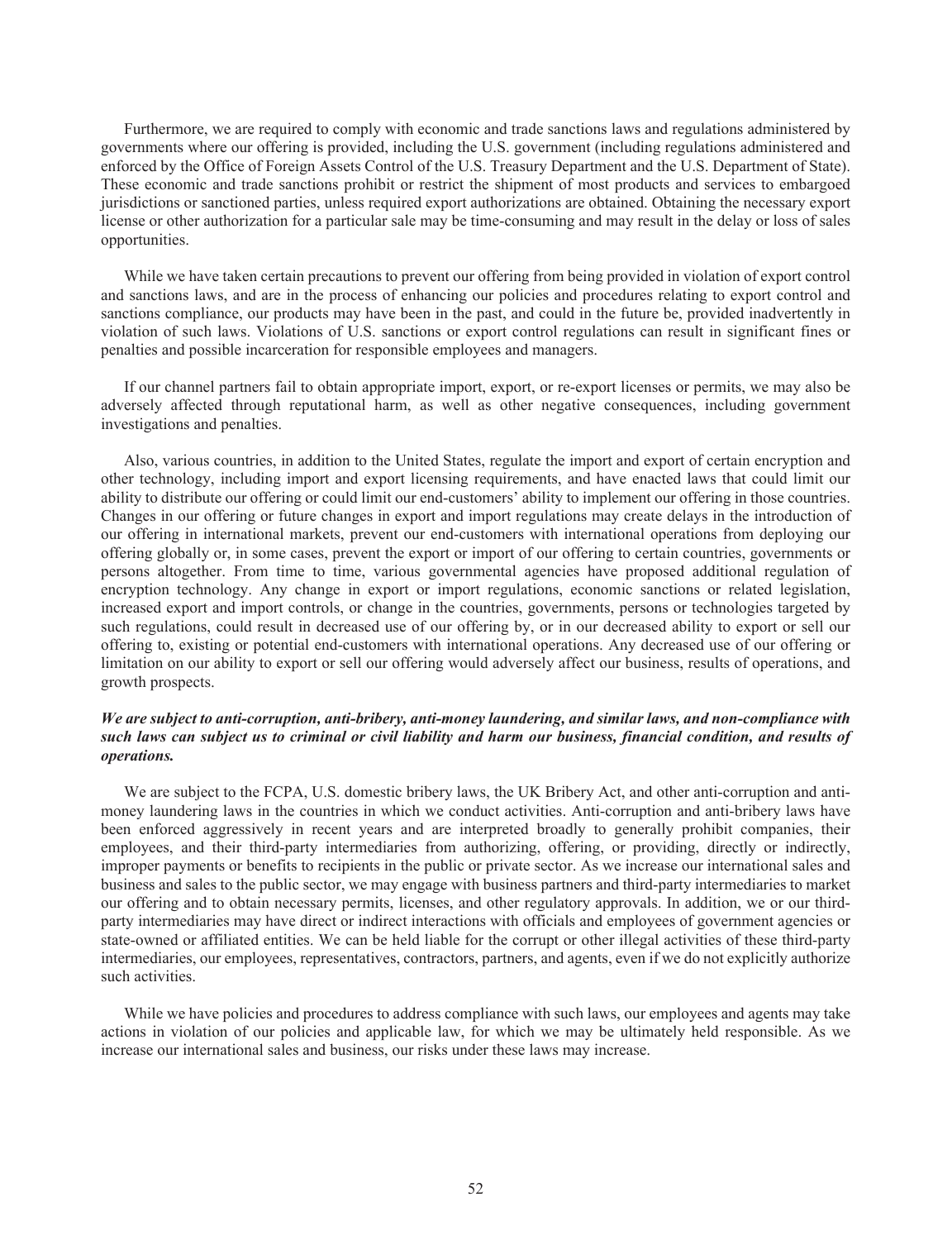Detecting, investigating and resolving actual or alleged violations of anti-corruption laws can require a significant diversion of time, resources, and attention from senior management. In addition, noncompliance with anti-corruption, anti-bribery or anti-money laundering laws could subject us to whistleblower complaints, investigations, sanctions, settlements, prosecution, enforcement actions, fines, damages, other civil or criminal penalties or injunctions, suspension, or debarment from contracting with certain persons, reputational harm, adverse media coverage, and other collateral consequences. If any subpoenas or investigations are launched, or governmental or other sanctions are imposed, or if we do not prevail in any possible civil or criminal proceeding, our business, financial condition, and results of operations could be harmed. In addition, responding to any action will likely result in a materially significant diversion of management's attention and resources and significant defense costs and other professional fees.

### Changes in laws and regulations related to the internet or changes in the internet infrastructure itself may diminish *the demand for our software, and could have a negative impact on our business.*

The future success of our business, and particularly Confluent Cloud, depends upon the continued use of the internet as a primary medium for commerce, communication, and business applications. Federal, state or foreign government bodies or agencies have in the past adopted, and may in the future adopt, laws or regulations affecting the use of the internet as a commercial medium. Changes in these laws or regulations could require us to modify our software in order to comply with these changes. In addition, government agencies or private organizations may begin to impose taxes, fees or other charges for accessing the internet or commerce conducted via the internet. These laws or charges could limit the growth of internet-related commerce or communications generally, resulting in reductions in the demand for internet-based solutions such as ours.

In addition, the use of the internet as a business tool could be adversely affected due to delays in the development or adoption of new standards and protocols to handle increased demands of internet activity, security, reliability, cost, ease of use, accessibility, and quality of service. The performance of the internet and its acceptance as a business tool have been adversely affected by "ransomware," "viruses," "worms," "malware," "phishing attacks," "data breaches," and similar malicious programs, behavior, and events, and the internet has experienced a variety of outages and other delays as a result of damage to portions of its infrastructure. If the use of the internet is adversely affected by these issues, demand for our subscription offering and related services could suffer.

#### *Changes in tax laws or tax rulings could harm our financial position and results of operations.*

The tax regimes we are subject to or operate under, including income and non-income taxes, are unsettled and may be subject to significant change. Changes in tax laws, regulations, or rulings, or changes in interpretations of existing laws and regulations, could materially affect our financial position and results of operations. For example, the 2017 Tax Cuts and Jobs Act, or the Tax Act, made broad and complex changes to the U.S. tax code, including changes to U.S. federal tax rates, additional limitations on the deductibility of interest, both positive and negative changes to the utilization of future net operating loss, or NOL, carryforwards, allowing for the expensing of certain capital expenditures, and putting into effect the migration from a "worldwide" system of taxation to a territorial system. The issuance of additional regulatory or accounting guidance related to the Tax Act could materially affect our tax obligations and effective tax rate in the period issued. In addition, many countries in Europe, as well as a number of other countries and organizations (including the Organization for Economic Cooperation and Development and the European Commission), have recently proposed, recommended, or (in the case of countries) enacted or otherwise become subject to changes to existing tax laws or new tax laws that could significantly increase our tax obligations in the countries where we do business or require us to change the manner in which we operate our business. These proposals, recommendations and enactments include changes to the existing framework in respect of income taxes, as well as new types of non-income taxes (such as taxes based on a percentage of revenue or taxes applicable to digital services) which could apply to our business.

Due to the large and expanding scale of our international business activities, these types of changes to the taxation of our activities could increase our worldwide effective tax rate, increase the amount of taxes imposed on our business, and harm our financial position. Such changes may also apply retroactively to our historical operations and result in taxes greater than the amounts estimated and recorded in our financial statements. Any of these outcomes could harm our financial position and results of operations.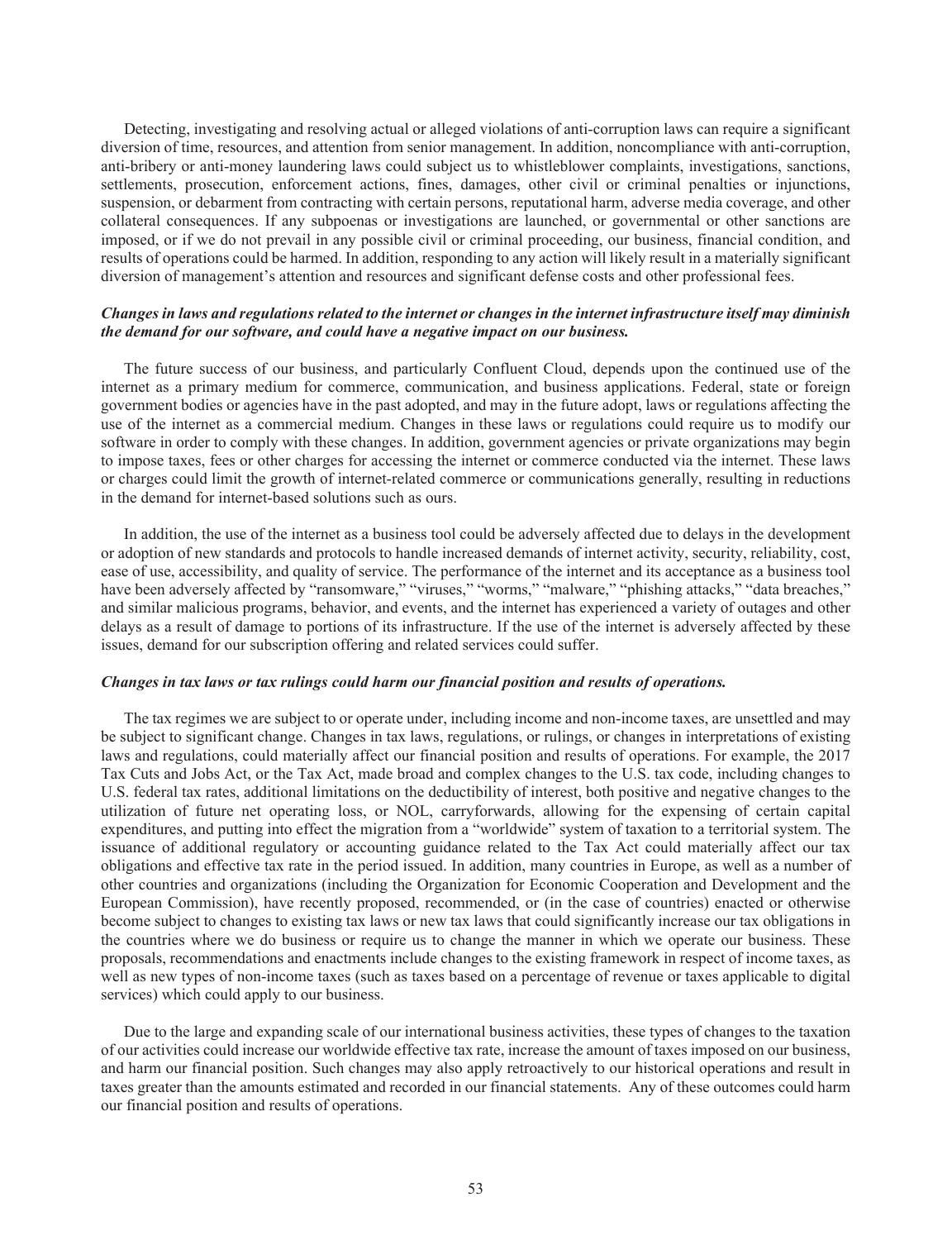### We could be required to collect additional sales taxes or be subject to other tax liabilities that may increase the *costs our customers would have to pay for our offering and adversely affect our results of operations.*

An increasing number of states have considered or adopted laws that impose tax collection obligations on out-ofstate companies. Online sellers can be required to collect sales and use tax despite not having a physical presence in the buyer's state. States or local governments may interpret existing laws, or have adopted or may adopt new laws, requiring us to calculate, collect and remit taxes on sales in their jurisdictions. A successful assertion by one or more taxing jurisdictions requiring us to collect taxes where we presently do not do so, or to collect more taxes in a jurisdiction in which we currently do collect some taxes, could result in substantial tax liabilities, including taxes on past sales, as well as penalties and interest. The imposition by state or local governments of sales tax collection obligations on out-of-state sellers also could create additional administrative burdens for us, put us at a competitive disadvantage if they do not impose similar obligations on our competitors, and decrease our future sales, which could have a material adverse effect on our business and results of operations.

#### *Our ability to use our net operating losses to offset future taxable income may be subject to certain limitations.*

As of December 31, 2021, we had net operating loss (NOL) carryforwards for federal and state income tax purposes of \$1,096.7 million and \$559.6 million, respectively, which may be available to offset taxable income in the future. A portion of the NOLs begin to expire in various years beginning in 2034 for federal purposes and 2025 for state purposes if not utilized. The remaining portion of these federal NOLs are carried forward indefinitely. Of the federal net operating loss carryforwards, approximately 96% can be carried forward indefinitely, but are limited to 80% of annual taxable income. In addition, as of December 31, 2021, we had foreign NOL carryforwards of \$59.1 million which can be carried forward indefinitely. A lack of future taxable income would adversely affect our ability to utilize these NOLs before they expire.

In general, under Section 382 of the Internal Revenue Code of 1986, as amended, or the Code, a corporation that undergoes an "ownership change" (as defined under Section 382 of the Code and applicable Treasury Regulations) is subject to limitations on its ability to utilize its pre-change NOLs to offset future taxable income. We may experience a future ownership change under Section 382 of the Code that could affect our ability to utilize the NOLs to offset our income. Furthermore, our ability to utilize NOLs of companies that we have acquired or may acquire in the future may be subject to limitations. There is also a risk that due to regulatory changes, such as suspensions on the use of NOLs or other unforeseen reasons, our existing NOLs could expire or otherwise be unavailable to reduce future income tax liabilities, including for state tax purposes. For these reasons, we may not be able to utilize a material portion of the NOLs reflected on our balance sheet, even if we attain profitability, which could potentially result in increased future tax liability to us and could adversely affect our results of operations and financial condition.

### *Changes in our effective tax rate or tax liability may have an adverse effect on our results of operations.*

We are subject to income taxes in the United States and various foreign jurisdictions. The determination of our worldwide provision for income taxes and other tax liabilities requires significant judgment by management, and there are many transactions where the ultimate tax determination is uncertain. We believe that our provision for income taxes is reasonable, but the ultimate tax outcome may differ from the amounts recorded in our consolidated financial statements and may materially affect our financial results in the period or periods in which such outcome is determined.

Our effective tax rate could increase due to several factors, including:

- changes in the relative amounts of income before taxes in the various jurisdictions in which we operate that have differing statutory tax rates;
- changes in tax laws, tax treaties, and regulations or the interpretation of them, including the Tax Act;
- changes to our assessment about our ability to realize our deferred tax assets that are based on estimates of our future results, the prudence and feasibility of possible tax planning strategies, and the economic and political environments in which we do business;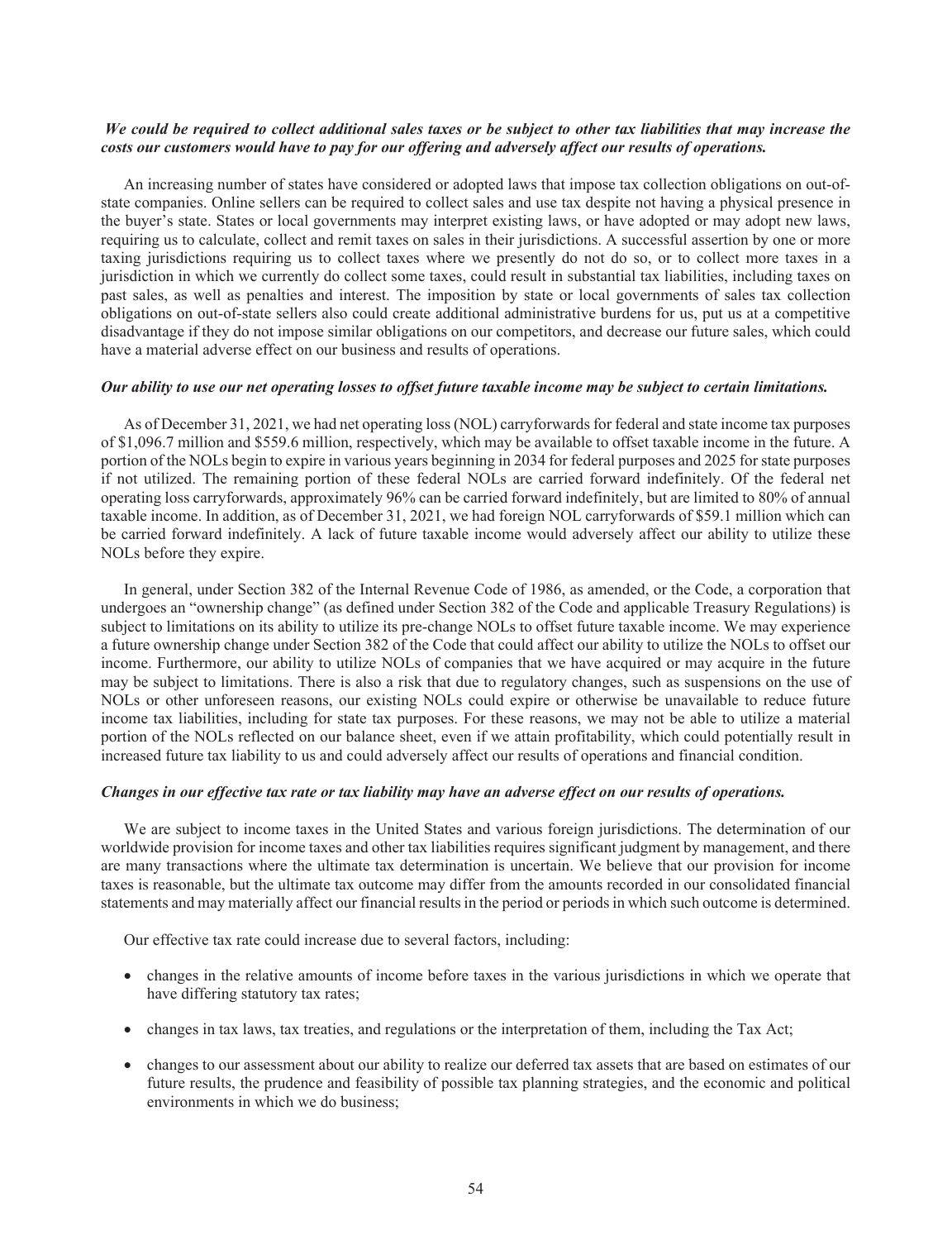- the outcome of current and future tax audits, examinations or administrative appeals; and
- limitations or adverse findings regarding our ability to do business in some jurisdictions.

Any of these developments could adversely affect our results of operations.

#### **Risks Related to Our Accounting Policies and Internal Controls**

# *Our reported financial results may be adversely affected by changes in generally accepted accounting principles ("GAAP") in the United States.*

GAAP are subject to interpretation by the Financial Accounting Standards Board, the SEC, and various bodies formed to promulgate and interpret appropriate accounting principles. A change in these principles or interpretations could have a significant effect on our reported results of operations and could affect the reporting of transactions already completed before the announcement of a change.

# *If our estimates or judgments relating to our critical accounting policies prove to be incorrect, our results of operations could be adversely affected.*

The preparation of financial statements in conformity with GAAP requires management to make estimates and assumptions that affect the amounts reported in our consolidated financial statements and accompanying notes appearing elsewhere in this Annual Report on Form 10-K. We base our estimates on historical experience and on various other assumptions that we believe to be reasonable under the circumstances, as provided in the section titled "Management's Discussion and Analysis of Financial Condition and Results of Operations—Critical Accounting Policies and Estimates." The results of these estimates form the basis for making judgments about the carrying values of assets, liabilities and equity, and the amount of revenue and expenses that are not readily apparent from other sources. Significant estimates and judgments involve revenue recognition, deferred contract costs, and the valuation of our stock-based compensation awards, among others. Our results of operations may be adversely affected if our assumptions change or if actual circumstances differ from those in our assumptions, which could cause our results of operations to fall below the expectations of securities analysts and investors, resulting in a decline in the market price of our Class A common stock.

# *As a result of being a public company, we are obligated to develop and maintain proper and effective internal control over financial reporting, and any failure to maintain the adequacy of these internal controls may adversely affect investor confidence in our company and, as a result, the value of our Class A common stock.*

We are required, pursuant to Section 404 of the Sarbanes-Oxley Act, or Section 404, to furnish a report by management on, among other things, the effectiveness of our internal control over financial reporting for the year ending December 31, 2022. This assessment will need to include disclosure of any material weaknesses identified by our management in our internal control over financial reporting. In addition, our independent registered public accounting firm will be required to attest to the effectiveness of our internal control over financial reporting in our first annual report required to be filed with the SEC following the date we are no longer an "emerging growth company." We have recently commenced the costly and challenging process of compiling the system and processing documentation necessary to perform the evaluation needed to comply with Section 404, but we may not be able to complete our evaluation, testing and any required remediation in a timely fashion once initiated. Our compliance with Section 404 will require that we incur substantial expenses and expend significant management efforts. We have only recently established an internal audit group, and as we continue to grow, we may hire additional accounting and financial staff with appropriate public company experience and technical accounting knowledge and compile the system and process documentation necessary to perform the evaluation needed to comply with Section 404.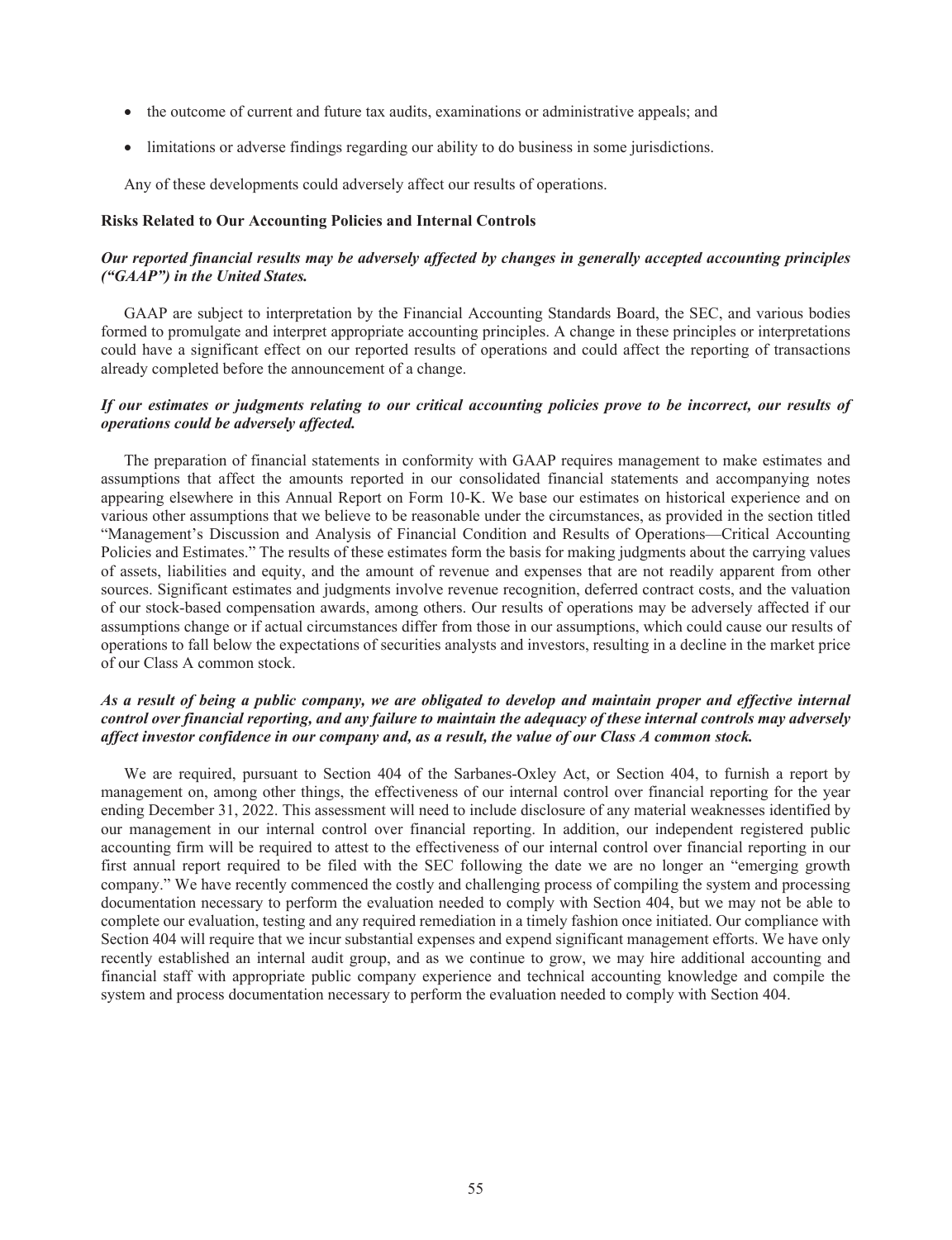During the evaluation and testing process of our internal controls, if we identify one or more material weaknesses in our internal control over financial reporting, we will be unable to certify that our internal control over financial reporting is effective. We cannot assure you that there will not be material weaknesses in our internal control over financial reporting in the future. Failure to maintain internal control over financial reporting, including historical or future control deficiencies, could severely inhibit our ability to accurately report our financial condition or results of operations. If we are unable to conclude that our internal control over financial reporting is effective, or if our independent registered public accounting firm determines we have a material weakness in our internal control over financial reporting, we could lose investor confidence in the accuracy and completeness of our financial reports, the market price of our Class A common stock could decline, and we could be subject to sanctions or investigations by the SEC or other regulatory authorities. Failure to remedy any material weakness in our internal control over financial reporting, or to implement or maintain other effective control systems required of public companies, could also restrict our future access to the capital markets.

### **Risks Related to Ownership of Our Class A Common Stock**

*The dual class structure of our common stock as contained in our amended and restated certificate of incorporation has the effect of concentrating voting control with those stockholders who held our stock prior to the IPO, including our executive officers, employees, and directors and their affiliates, and limiting your ability to influence corporate matters, which could adversely affect the trading price of our Class A common stock.*

Our Class B common stock has 10 votes per share, and our Class A common stock has one vote per share. As of December 31, 2021, stockholders who hold shares of Class B common stock, including our executive officers and directors and their affiliates, together hold approximately 93.0% of the voting power of our outstanding capital stock, and our Chief Executive Officer, Mr. Kreps, beneficially owns approximately 10.5% of our outstanding classes of common stock as a whole, but controls approximately 16.9% of the voting power of our outstanding common stock. As a result, our executive officers, directors, and other affiliates and potentially our Chief Executive Officer on his own have significant influence over our management and affairs and over all matters requiring stockholder approval, including election of directors and significant corporate transactions, such as a merger or other sale of the company or our assets, for the foreseeable future. Even if Mr. Kreps is no longer employed with us, he will continue to have the same influence over matters requiring stockholder approval.

In addition, the holders of Class B common stock collectively will continue to be able to control all matters submitted to our stockholders for approval even if their stock holdings represent less than 50% of the outstanding shares of our common stock. Because of the 10-to-1 voting ratio between our Class B common stock and Class A common stock, the holders of our Class B common stock collectively will continue to control a majority of the combined voting power of our common stock even when the shares of Class B common stock represent as little as 10% of all outstanding shares of our Class A common stock and Class B common stock. This concentrated control will limit your ability to influence corporate matters for the foreseeable future, and, as a result, the market price of our Class A common stock could be adversely affected.

Future transfers or voluntary conversions by holders of shares of Class B common stock will generally result in those shares converting to shares of Class A common stock, which will have the effect, over time, of increasing the relative voting power of those holders of Class B common stock who retain their shares in the long term. Certain permitted transfers, as specified in our amended and restated certificate of incorporation, will not result in shares of Class B common stock automatically converting to shares of Class A common stock, including certain estate planning transfers as well as transfers to our founders or our founders' estates or heirs upon death or incapacity of such founder. If, for example, Mr. Kreps (or family trusts to which he were to transfer shares of Class B common stock) retain a significant portion of his holdings of Class B common stock for an extended period of time, he (or such trusts) could, in the future, control a majority of the combined voting power of our Class A common stock and Class B common stock. As a board member, Mr. Kreps owes a fiduciary duty to our stockholders and must act in good faith in a manner he reasonably believes to be in the best interests of our stockholders. As a stockholder, Mr. Kreps is entitled to vote his shares in his own interests, which may not always be in the interests of our stockholders generally.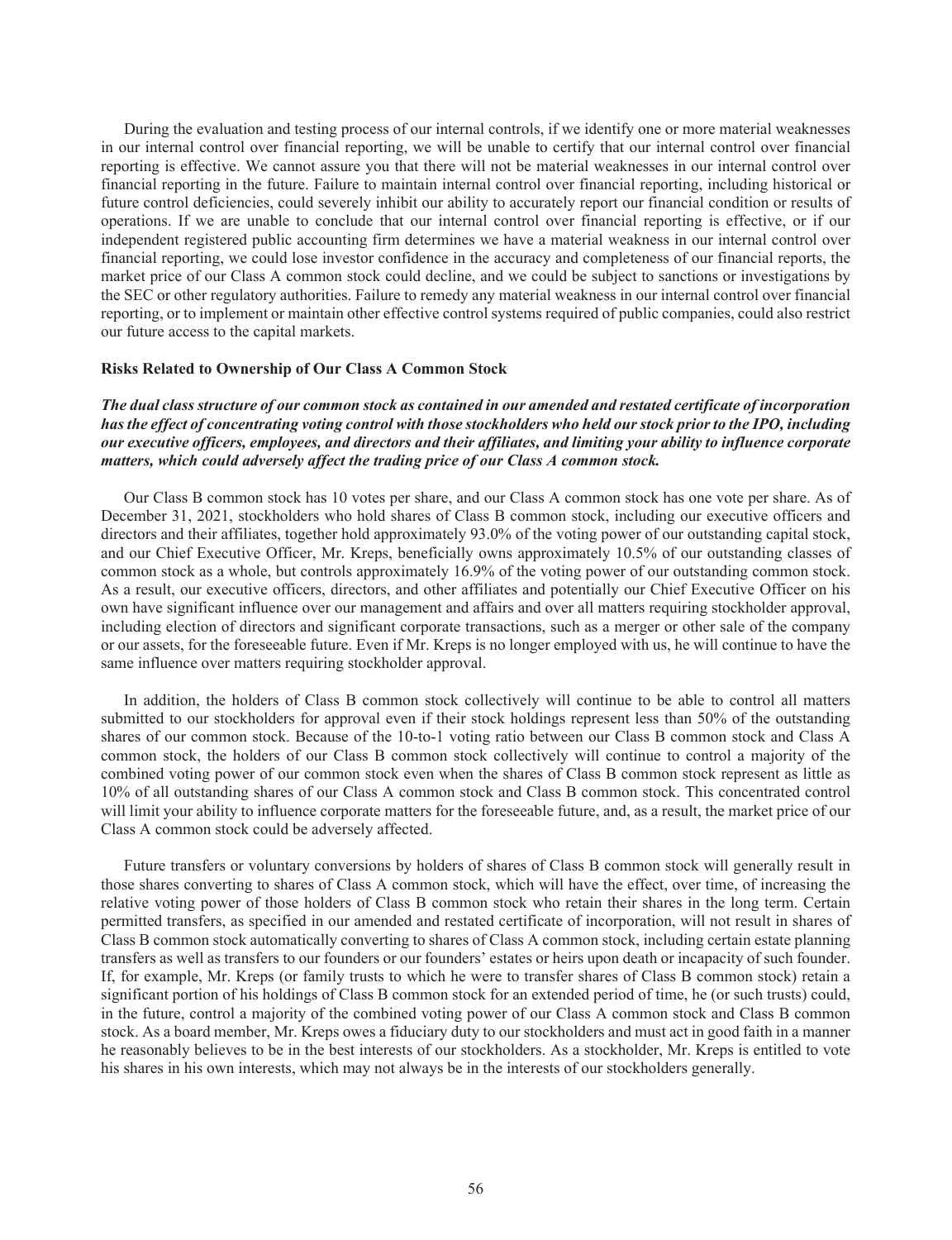FTSE Russell and Standard & Poor's do not allow most newly public companies utilizing dual or multi-class capital structures to be included in their indices. Affected indices include the Russell 2000 and the S&P 500, S&P MidCap 400, and S&P SmallCap 600, which together make up the S&P Composite 1500. Also, in 2017, MSCI, a leading stock index provider, opened public consultations on its treatment of no-vote and multi-class structures and temporarily barred new multi-class listings from certain of its indices; however, in October 2018, MSCI announced its decision to include equity securities "with unequal voting structures" in its indices and to launch a new index that specifically includes voting rights in its eligibility criteria. Under the announced policies, our dual class capital structure makes us ineligible for inclusion in certain indices, and as a result, mutual funds, exchange-traded funds, and other investment vehicles that attempt to passively track these indices will not be investing in our stock. In addition, we cannot assure you that other stock indices will not take similar actions. Given the sustained flow of investment funds into passive strategies that seek to track certain indices, exclusion from certain stock indices would likely preclude investment by many of these funds and would make our Class A common stock less attractive to other investors. As a result, the trading price, volume, and liquidity of our Class A common stock could be adversely affected.

### *Our stock price may be volatile, and the value of our Class A common stock may decline.*

The market price of our Class A common stock may be highly volatile and may fluctuate or decline substantially as a result of a variety of factors, some of which are beyond our control, including:

- actual or anticipated fluctuations in our financial condition or results of operations, including due to fluctuations in usage of Confluent Cloud;
- variance in our financial performance, including sales growth and operating margins, from our forecasts or the expectations of securities analysts;
- changes in our revenue mix;
- changes in the pricing of our offering;
- changes in our projected operating and financial results;
- changes in laws or regulations applicable to our offering;
- seasonality in sales, customer implementations, results of operations, and RPO;
- announcements by us or our competitors of significant business developments, acquisitions, or new offerings;
- significant data breaches, disruptions to or other incidents involving our offering;
- our involvement in litigation or regulatory actions;
- future sales of our Class A common stock and Class B common stock by us or our stockholders;
- changes in senior management or key personnel;
- the trading volume of our Class A common stock;
- financial results, changes in operating performance and stock market valuations of technology companies in our industry segment, including our partners and competitors;
- changes in the anticipated future size and growth rate of our market; and
- general economic and market conditions, including effects of inflationary pressures.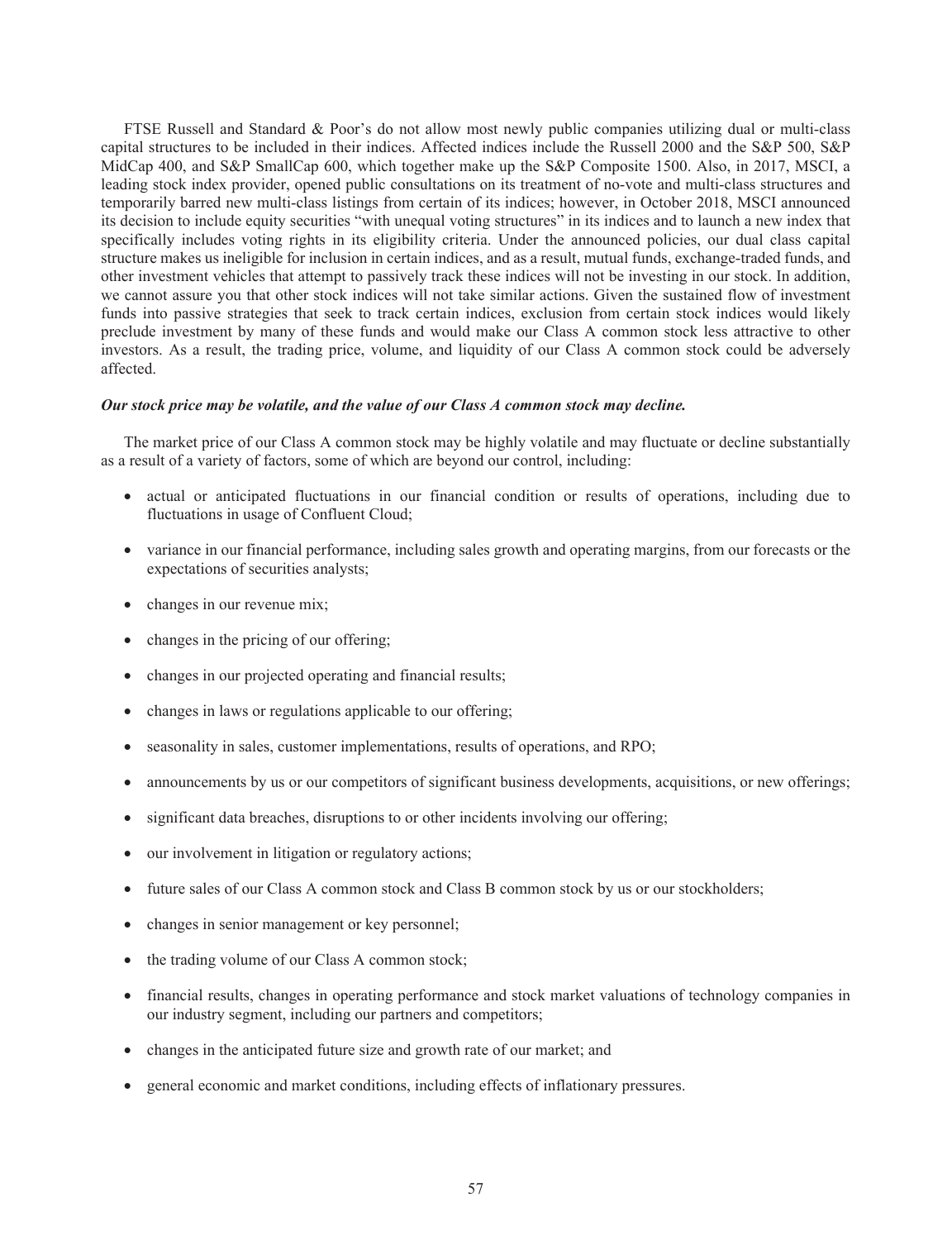Broad market and industry fluctuations, as well as general economic, political, regulatory and market conditions, may also negatively impact the market price of our Class A common stock. In addition, technology stocks have historically experienced high levels of volatility. In the past, companies that have experienced volatility in the market price of their securities have been subject to securities class action litigation. We may be the target of this type of litigation in the future, which could result in substantial expenses and divert our management's attention.

# *We have broad discretion in the use of the net proceeds to us from our IPO and our convertible notes offering and may not use them effectively.*

We have broad discretion in the application of the net proceeds to us from our IPO and our convertible notes offering. Because of the number and variability of factors that will determine our use of the net proceeds from our IPO and convertible notes offering, our ultimate use may vary substantially from our currently intended use. Investors will need to rely on the judgment of our management with respect to the use of proceeds. Pending use, we may invest the net proceeds from our IPO and our convertible notes offering in short-term, investment-grade, interest-bearing securities, such as money market funds, corporate notes and bonds, certificates of deposit, commercial paper, and guaranteed obligations of the U.S. government that may not generate a high yield for our stockholders. If we do not use the net proceeds that we received in our IPO or convertible notes offering effectively, our business, financial condition, results of operations, and prospects could be harmed, and the market price of our Class A common stock could decline.

## Future sales of our Class A common stock in the public market could cause the market price of our Class A common *stock to decline.*

Sales of a substantial number of shares of our Class A common stock in the public market, or the perception that these sales might occur, could depress the market price of our Class A common stock and could impair our ability to raise capital through the sale of additional equity securities. Many of our equity holders who held our capital stock prior to completion of the IPO have substantial unrecognized gains on the value of the equity they hold based on recent market prices of our shares of Class A common stock, and therefore, they may take steps to sell their shares or otherwise secure the unrecognized gains on those shares. We are unable to predict the timing of or the effect that such sales may have on the prevailing market price of our Class A common stock.

Additionally, the conversion of some or all of the notes may dilute the ownership interests of our stockholders. Upon conversion of the notes, we have the option to pay or deliver, as the case may be, cash, shares of our Class A common stock, or a combination of cash and shares of our Class A common stock. If we elect to settle our conversion obligation in shares of our Class A common stock or a combination of cash and shares of our Class A common stock, any sales in the public market of our Class A common stock issuable upon such conversion could adversely affect prevailing market prices of our Class A common stock. In addition, the existence of the notes may encourage short selling by market participants because the conversion of the notes could be used to satisfy short positions, or anticipated conversion of the notes into shares of our Class A common stock could depress the price of our Class A common stock.

In addition, as of December 31, 2021, up to 65,399,423 shares of our Class B common stock and up to 2,961,468 shares of our Class A common stock may be issued upon exercise of outstanding stock options or vesting and settlement of outstanding RSUs, and 37,959,820 shares of our Class A common stock are available for future issuance under our 2021 Plan and our 2021 ESPP, and will become eligible for sale in the public market to the extent permitted by the provisions of various vesting schedules, exercise limitations and Rule 144 and Rule 701 under the Securities Act. We have registered all of the shares of Class A common stock and Class B common stock issuable upon exercise of outstanding options and all of the shares of Class A common stock issuable upon vesting and settlement of restricted stock units, as well as other equity incentive awards we may grant in the future for public resale under the Securities Act. Shares of Class A common stock will become eligible for sale in the public market to the extent such options are exercised and restricted stock units settle, subject to compliance with applicable securities laws. Our 0% convertible senior notes due 2027 will also become convertible at the option of the holders, subject to certain limitations and restrictions prior to October 15, 2026. If these additional shares of Class A common stock are sold, or if it is perceived that they will be sold, in the public market, the trading price of our Class A common stock could decline.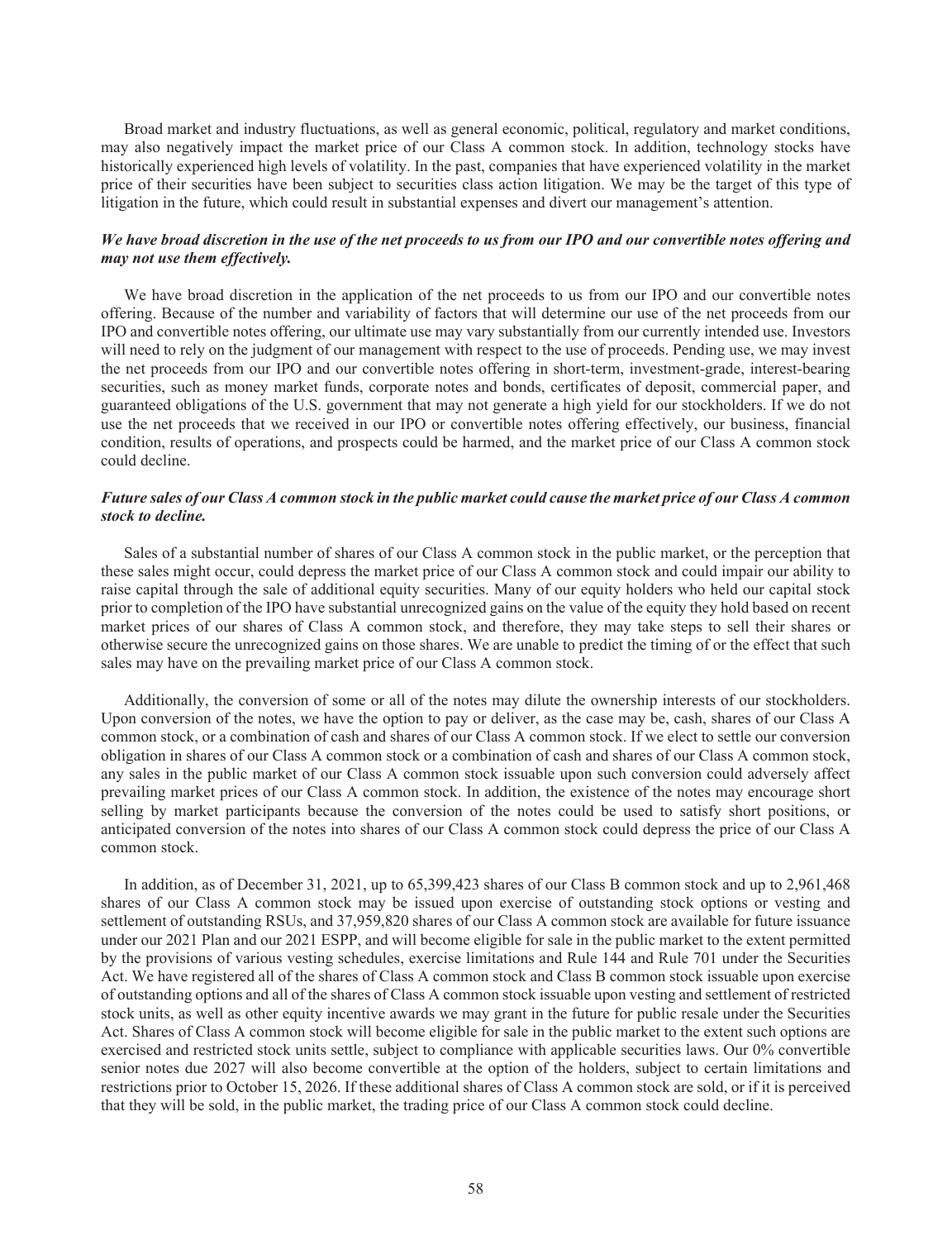Further, certain holders of our outstanding common stock, including our founders and entities affiliated with our founders and certain of our directors, have rights, subject to some conditions, to require us to file registration statements covering the sale of their shares or to include their shares in registration statements that we may file for ourselves or other stockholders.

## *Our issuance of additional capital stock in connection with financings, acquisitions, investments, our equity incentive plans or otherwise will dilute all other stockholders.*

We expect to issue additional capital stock in the future that will result in dilution to all other stockholders. We expect to grant equity awards to employees, officers and directors under our equity incentive plans. We may also raise capital through equity financings in the future. As part of our business strategy, we may acquire or make investments in companies, products or technologies and issue equity securities to pay for any such acquisition or investment. Any such issuances of additional capital stock may cause stockholders to experience significant dilution of their ownership interests and the per share value of our Class A common stock to decline.

# *We do not intend to pay dividends for the foreseeable future and, as a result, your ability to achieve a return on your investment will depend on appreciation in the price of our Class A common stock.*

We have never declared or paid any cash dividends on our capital stock, and we do not intend to pay any cash dividends in the foreseeable future. Any determination to pay dividends in the future will be at the discretion of our board of directors. Accordingly, you may need to rely on sales of our Class A common stock after price appreciation, which may never occur, as the only way to realize any future gains on your investment.

# *We are an "emerging growth company," and we cannot be certain if the reduced reporting and disclosure requirements applicable to emerging growth companies will make our Class A common stock less attractive to investors.*

We are an "emerging growth company," as defined in the JOBS Act, and we may take advantage of certain exemptions from various reporting requirements that are applicable to other public companies that are not "emerging growth companies," including the auditor attestation requirements of Section 404, reduced disclosure obligations regarding executive compensation in our periodic reports and proxy statements, and exemptions from the requirements of holding a nonbinding advisory vote on executive compensation and stockholder approval of any golden parachute payments not previously approved. Pursuant to Section 107 of the JOBS Act, as an emerging growth company, we have elected to use the extended transition period for complying with new or revised accounting standards, which allows us to delay adoption until those standards would otherwise apply to private companies. As a result, our consolidated financial statements may not be comparable to the financial statements of issuers who are required to comply with the effective dates for new or revised accounting standards that are applicable to public companies, which may make our Class A common stock less attractive to investors. In addition, when we cease to be an emerging growth company, we will no longer be able to use the extended transition period for complying with new or revised accounting standards.

We will remain an emerging growth company until the first to occur of: (1) the last day of the year following the fifth anniversary of the IPO; (2) the last day of the first year in which our annual gross revenue is \$1.07 billion or more; (3) the date on which we have, during the previous rolling three-year period, issued more than \$1.0 billion in non-convertible debt securities; and (4) the date we qualify as a "large accelerated filer," with at least \$700 million of equity securities held by non-affiliates as of the preceding June 30 and upon such time that we have been subject to the reporting requirements of the Securities Exchange Act of 1934, as amended, or the Exchange Act, for at least 12 months.

We cannot predict if investors will find our Class A common stock less attractive if we choose to rely on these exemptions. For example, if we do not adopt a new or revised accounting standard, our future results of operations may not be as comparable to the results of operations of certain other companies in our industry that adopted such standards. If some investors find our Class A common stock less attractive as a result, there may be a less active trading market for our Class A common stock, and our stock price may be more volatile.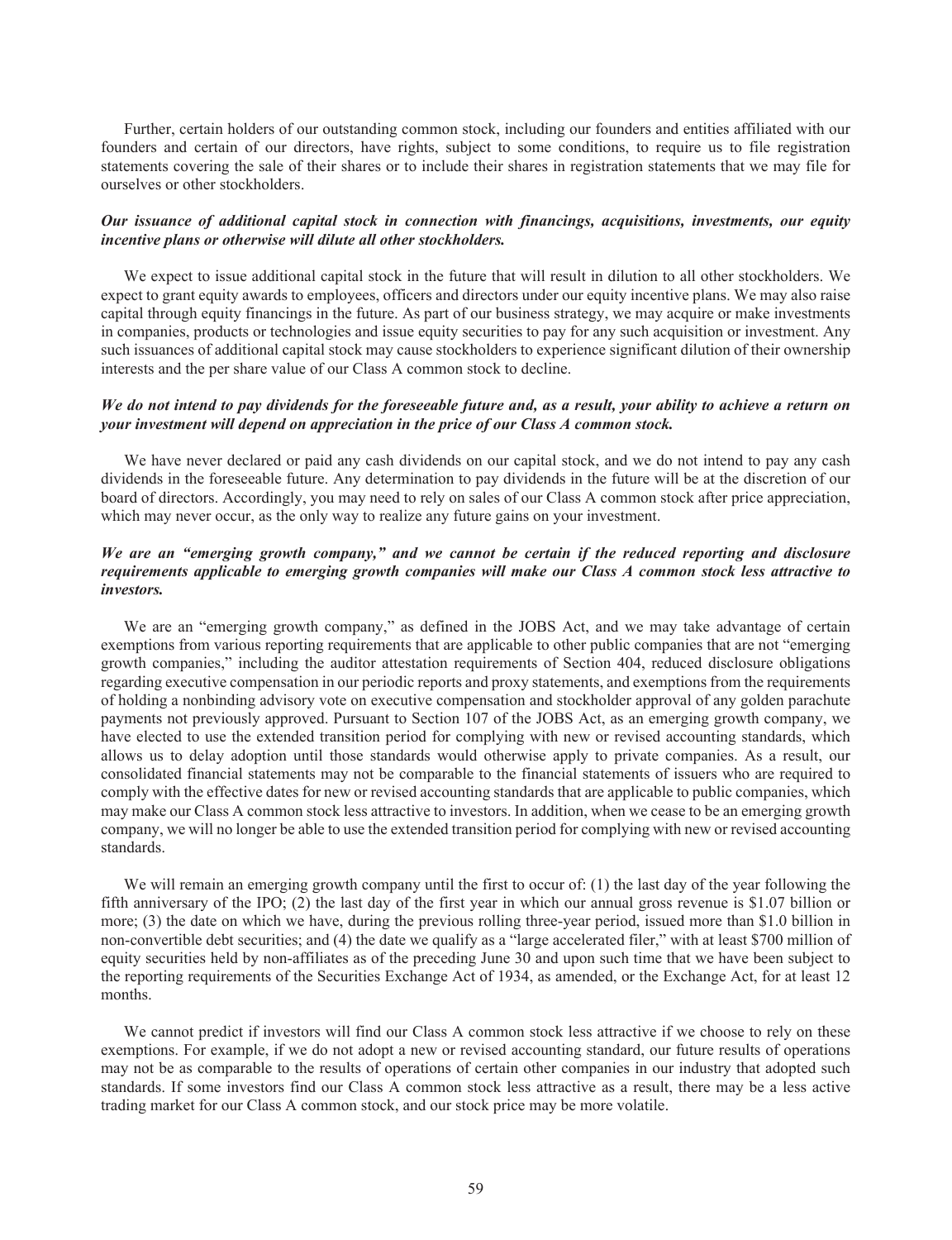# We incur significant costs as a result of operating as a public company, and our management is required to devote *substantial time to compliance with our public company responsibilities and corporate governance practices.*

As a public company, we incur significant legal, accounting, and other expenses that we did not incur as a private company, which we expect to further increase after we are no longer an "emerging growth company." The Sarbanes-Oxley Act, the Dodd-Frank Wall Street Reform and Consumer Protection Act, the listing requirements of the Nasdaq Global Select Market, and other applicable securities rules and regulations impose various requirements on public companies. Our management and other personnel devote a substantial amount of time to compliance with these requirements. Moreover, these rules and regulations have increased our legal and financial compliance costs and will make some activities more time-consuming and costly. We cannot predict or estimate the amount of additional costs we will incur as a public company or the specific timing of such costs.

# *Anti-takeover provisions in our charter documents and under Delaware law could make an acquisition of our company more difficult, limit attempts by our stockholders to replace or remove our current management and limit the market price of our Class A common stock.*

Provisions in our amended and restated certificate of incorporation and amended and restated bylaws may have the effect of preventing a change of control or changes in our management. Our amended and restated certificate of incorporation and amended and restated bylaws include provisions that:

- authorize our board of directors to issue, without further action by the stockholders, shares of undesignated preferred stock with terms, rights, and preferences determined by our board of directors that may be senior to our Class A common stock;
- require that any action to be taken by our stockholders be effected at a duly called annual or special meeting and not by written consent;
- specify that special meetings of our stockholders can be called only by our board of directors, the chairperson of our board of directors, our chief executive officer, or our president (in the absence of a chief executive officer);
- establish an advance notice procedure for stockholder proposals to be brought before an annual meeting, including proposed nominations of persons for election to our board of directors;
- establish that our board of directors is divided into three classes, with each class serving three-year staggered terms;
- prohibit cumulative voting in the election of directors;
- provide that our directors may be removed for cause only upon the vote of the holders of at least a majority of our outstanding shares of voting stock;
- provide that vacancies on our board of directors may be filled only by the affirmative vote of a majority of directors then in office, even though less than a quorum, or by a sole remaining director; and
- require the approval of our board of directors or the holders of at least 66 2/3% of the voting power of our outstanding shares of voting stock to amend our bylaws and certain provisions of our certificate of incorporation.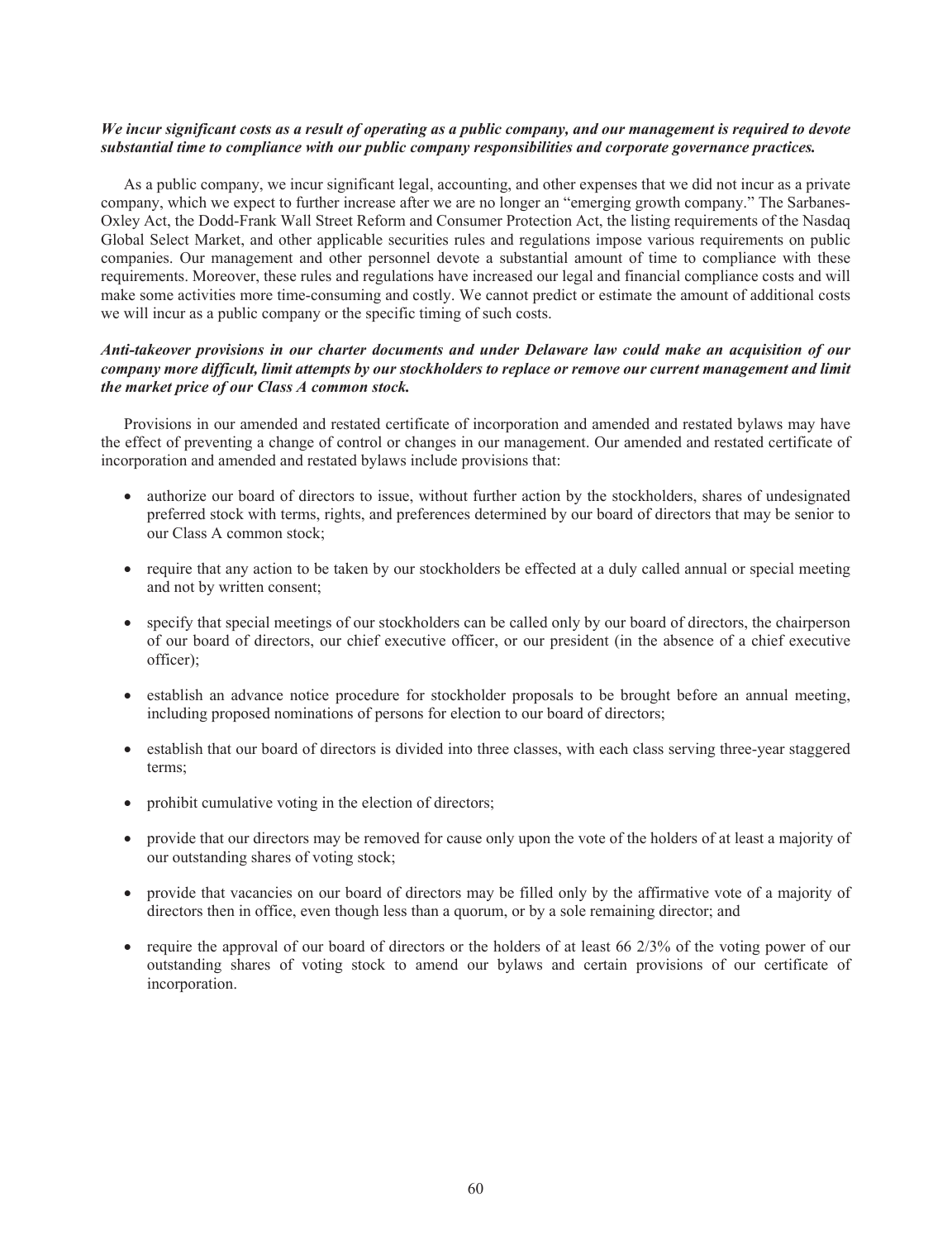These provisions may frustrate or prevent any attempts by our stockholders to replace or remove our current management by making it more difficult for stockholders to replace members of our board of directors, which is responsible for appointing the members of our management. In addition, because we are incorporated in Delaware, we are governed by the provisions of Section 203 of the Delaware General Corporation Law, which generally, subject to certain exceptions, prohibits a Delaware corporation from engaging in any of a broad range of business combinations with any "interested" stockholder for a period of three years following the date on which the stockholder became an "interested" stockholder. Any of the foregoing provisions could limit the price that investors might be willing to pay in the future for shares of our Class A common stock, and they could deter potential acquirers of our company, thereby reducing the likelihood that holders of our Class A common stock would receive a premium for their shares of our Class A common stock in an acquisition.

# *Our amended and restated certificate of incorporation designates the Court of Chancery of the State of Delaware and the federal district courts of the United States of America as the exclusive forums for certain disputes between us and our stockholders, which restricts our stockholders' ability to choose the judicial forum for disputes with us or our directors, officers, or employees.*

Our amended and restated certificate of incorporation provides that the Court of Chancery of the State of Delaware (or, if and only if the Court of Chancery of the State of Delaware lacks subject matter jurisdiction, any state court located within the State of Delaware or, if and only if all such state courts lack subject matter jurisdiction, the federal district court for the District of Delaware) is the sole and exclusive forum for the following types of actions or proceedings under Delaware statutory or common law: (i) any derivative action or proceeding brought on our behalf; (ii) any action or proceeding asserting a claim of breach of a fiduciary duty owed by any of our current or former directors, officers, or other employees to us or our stockholders, or any action asserting a claim for aiding and abetting such breach of fiduciary duty; (iii) any action or proceeding asserting a claim against us or any of our current or former directors, officers or other employees arising out of or pursuant to any provision of the Delaware General Corporation Law, our amended and restated certificate of incorporation or our amended and restated bylaws; (iv) any action or proceeding to interpret, apply, enforce or determine the validity of our amended and restated certificate of incorporation or our amended and restated bylaws (including any right, obligation, or remedy thereunder); (v) any action or proceeding as to which the Delaware General Corporation Law confers jurisdiction to the Court of Chancery of the State of Delaware; and (vi) any action or proceeding asserting a claim against us or any of our current or former directors, officers, or other employees that is governed by the internal affairs doctrine, in all cases to the fullest extent permitted by law and subject to the court's having personal jurisdiction over the indispensable parties named as defendants. This provision does not apply to suits brought to enforce a duty or liability created by the Exchange Act or any other claim for which the federal courts have exclusive jurisdiction. In addition, to prevent having to litigate claims in multiple jurisdictions and the threat of inconsistent or contrary rulings by different courts, among other considerations, our amended and restated certificate of incorporation provides that, unless we consent in writing to the selection of an alternative forum, to the fullest extent permitted by law, the federal district courts of the United States of America are the exclusive forum for resolving any complaint asserting a cause of action arising under the Securities Act, including all causes of action asserted against any defendant named in such complaint. For the avoidance of doubt, this provision is intended to benefit and may be enforced by us, our officers and directors, the underwriters to any offering giving rise to such complaint, and any other professional entity whose profession gives authority to a statement made by that person or entity and who has prepared or certified any part of the documents underlying the offering. However, as Section 22 of the Securities Act creates concurrent jurisdiction for federal and state courts over all suits brought to enforce any duty or liability created by the Securities Act or the rules and regulations thereunder, there is uncertainty as to whether a court would enforce such provision. Our amended and restated certificate of incorporation further provides that any person or entity holding, owning or otherwise acquiring any interest in any of our securities shall be deemed to have notice of and consented to these provisions. Investors also cannot waive compliance with the federal securities laws and the rules and regulations thereunder.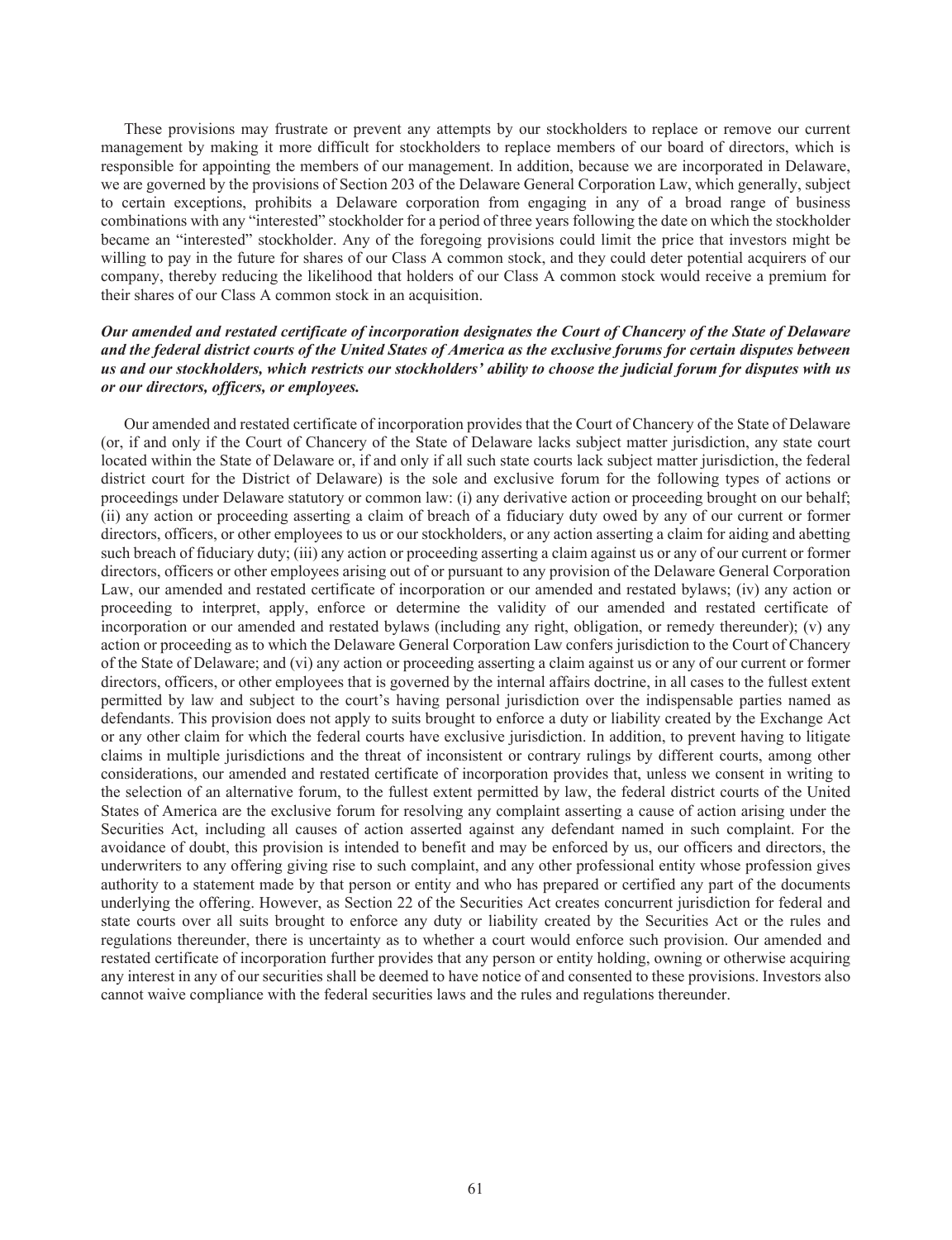These choice of forum provisions may limit a stockholder's ability to bring a claim in a judicial forum that it finds favorable for disputes with us or our directors, officers, or other employees. While the Delaware courts have determined that such choice of forum provisions are facially valid, a stockholder may nevertheless seek to bring such a claim arising under the Securities Act against us, our directors, officers, or other employees in a venue other than in the federal district courts of the United States of America. In such instance, we would expect to vigorously assert the validity and enforceability of the exclusive forum provisions of our amended and restated certificate of incorporation. This may require significant additional costs associated with resolving such action in other jurisdictions and we cannot assure you that the provisions will be enforced by a court in those other jurisdictions. If a court were to find either exclusive-forum provision in our amended and restated certificate of incorporation to be inapplicable or unenforceable in an action, we may incur further significant additional costs associated with resolving the dispute in other jurisdictions, all of which could harm our business.

#### **Risks Related to Our Convertible Senior Notes**

# *We may not have the ability to raise the funds necessary to settle conversions of the notes in cash or to repurchase the notes upon a fundamental change, and our future debt may contain limitations on our ability to pay cash upon conversion or repurchase of the notes.*

Holders of the notes have the right, subject to certain conditions and limited exceptions, to require us to repurchase all or a portion of their notes upon the occurrence of a fundamental change at a fundamental change repurchase price equal to 100% of the principal amount of the notes to be repurchased, plus accrued and unpaid special interest. In addition, upon conversion of the notes, unless we elect to deliver solely shares of our Class A common stock to settle such conversion (other than paying cash in lieu of delivering any fractional share), we will be required to make cash payments in respect of the notes being converted. However, we may not have enough available cash or be able to obtain financing at the time we are required to make repurchases of notes surrendered therefor or pay cash with respect to notes being converted. In addition, our ability to repurchase the notes or to pay cash upon conversions of the notes may be limited by law, by regulatory authority or by agreements governing our future indebtedness. Our failure to repurchase notes at a time when the repurchase is required by the indenture or to pay any cash payable on future conversions of the notes as required by the indenture would constitute a default under the indenture. A default under the indenture governing the notes or the fundamental change itself could also lead to a default under agreements governing our future indebtedness. If the repayment of the related indebtedness were to be accelerated after any applicable notice or grace periods, we may not have sufficient funds to repay the indebtedness and repurchase the notes or make cash payments upon conversions thereof.

### *The conditional conversion feature of the notes, if triggered, may adversely affect our financial condition and operating results.*

In the event the conditional conversion feature of the notes is triggered, holders of notes will be entitled to convert their notes at any time during specified periods at their option. If one or more holders elect to convert their notes, unless we elect to satisfy our conversion obligation by delivering solely shares of our Class A common stock (other than paying cash in lieu of delivering any fractional share), we would be required to settle a portion or all of our conversion obligation through the payment of cash, which could adversely affect our liquidity. In addition, even if holders do not elect to convert their notes, we could be required under applicable accounting rules to reclassify all or a portion of the outstanding principal of the notes as a current rather than long-term liability, which would result in a material reduction of our net working capital.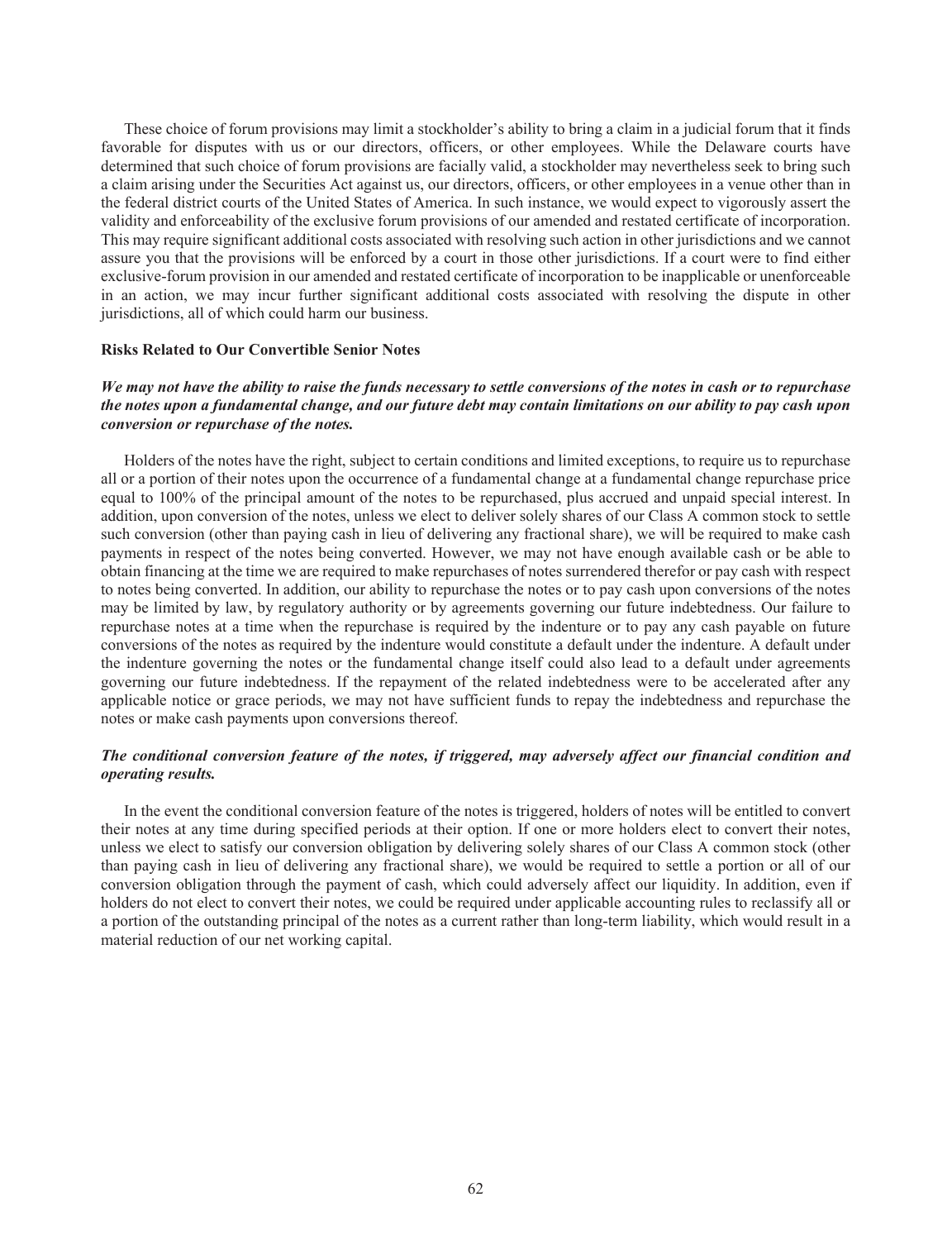# *Certain provisions in the indenture governing the notes may delay or prevent an otherwise beneficial takeover attempt of us.*

Certain provisions in the indenture governing the notes may make it more difficult or expensive for a third party to acquire us. For example, the indenture governing the notes generally requires us to repurchase the notes for cash upon the occurrence of a fundamental change and, in certain circumstances, to increase the conversion rate for a holder that converts its notes in connection with a make-whole fundamental change. A takeover of us may trigger the requirement that we repurchase the notes and/or increase the conversion rate, which could make it costlier for a potential acquirer to engage in such takeover. Such additional costs may have the effect of delaying or preventing a takeover of us that would otherwise be beneficial to investors.

### **General Risk Factors**

#### *Any future litigation against us could be costly and time-consuming to defend.*

We may become subject to legal proceedings and claims that arise in the ordinary course of business, such as intellectual property claims, including trade secret misappropriation and breaches of confidentiality terms, alleged breaches of non-competition or non-solicitation terms, or employment claims made by our current or former employees. Litigation might result in substantial costs and may divert management's attention and resources, which might seriously harm our business, financial condition, and results of operations. Insurance might not cover such claims, might not provide sufficient payments to cover all the costs to resolve one or more such claims, and might not continue to be available on terms acceptable to us. A claim brought against us that is uninsured or underinsured could result in unanticipated costs, potentially harming our business, financial position, and results of operations.

# *If securities or industry analysts do not publish research or publish unfavorable or inaccurate research about our business, the market price and trading volume of our Class A common stock could decline.*

The market price and trading volume of our Class A common stock is heavily influenced by the way analysts interpret our financial information and other disclosures. We do not have control over these analysts. If industry analysts cease coverage of us, our stock price would be negatively affected. If securities or industry analysts do not publish research or reports about our business, downgrade our Class A common stock, or publish negative reports about our business, our stock price would likely decline. If one or more of these analysts cease coverage of us or fail to publish reports on us regularly, demand for our Class A common stock could decrease, which might cause our stock price to decline and could decrease the trading volume of our Class A common stock.

# *Our business could be disrupted by catastrophic events.*

Occurrence of any catastrophic event, including earthquake, fire, flood, tsunami, or other weather event, power loss, telecommunications failure, software or hardware malfunction, cyber-attack, war, or terrorist attack, explosion, or pandemic could impact our business. In particular, our corporate headquarters are located in the San Francisco Bay Area, a region known for seismic activity, and are thus vulnerable to damage in an earthquake. Our insurance coverage may not compensate us for losses that may occur in the event of an earthquake or other significant natural disaster. Additionally, we rely on third-party cloud providers and enterprise applications, technology systems, and our website for our development, marketing, operational support, hosted services, and sales activities. In the event of a catastrophic event, we may be unable to continue our operations and may endure system interruptions, reputational harm, delays in our product development, lengthy interruptions in our services, and breaches of data security, all of which could have an adverse effect on our future results of operations. If we are unable to develop adequate plans to ensure that our business functions continue to operate during and after a disaster and to execute successfully on those plans in the event of a disaster or emergency, our business would be harmed.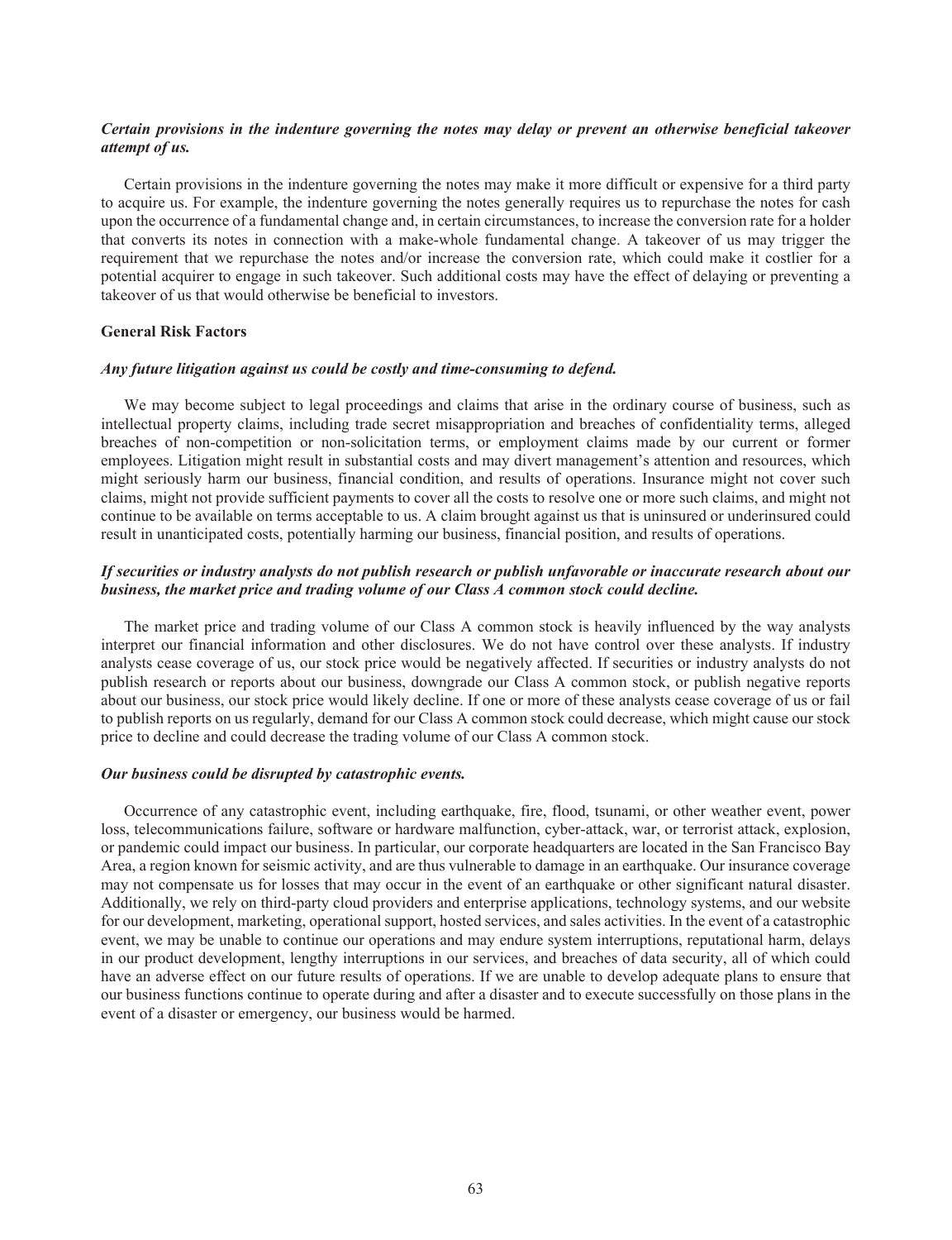# **Item 1B. Unresolved Staff Comments**

None.

# **Item 2. Properties**

Our headquarters are located in Mountain View, California, where we lease approximately 75,475 square feet pursuant to a lease which expires in 2029. We also lease other offices including in Austin, Texas, London, England, and Dubai, United Arab Emirates. Additionally, we hold many short-term office service memberships in numerous other locations globally. We do not own any real property. We believe that our facilities are adequate to meet our current needs.

# **Item 3. Legal Proceedings**

From time to time, we are involved in various legal proceedings arising from activities in the normal course of business. We are not presently a party to any litigation the outcome of which, we believe, if determined adversely to us, would individually or taken together have a material adverse effect on our business, results of operations, cash flows or financial condition. Defending any legal proceedings is costly and can impose a significant burden on management and employees. The results of any current or future litigation cannot be predicted with certainty, and regardless of the outcome, litigation can have an adverse impact on us because of defense and settlement costs, diversion of management resources, and other factors.

# **Item 4. Mine Safety Disclosures**

None.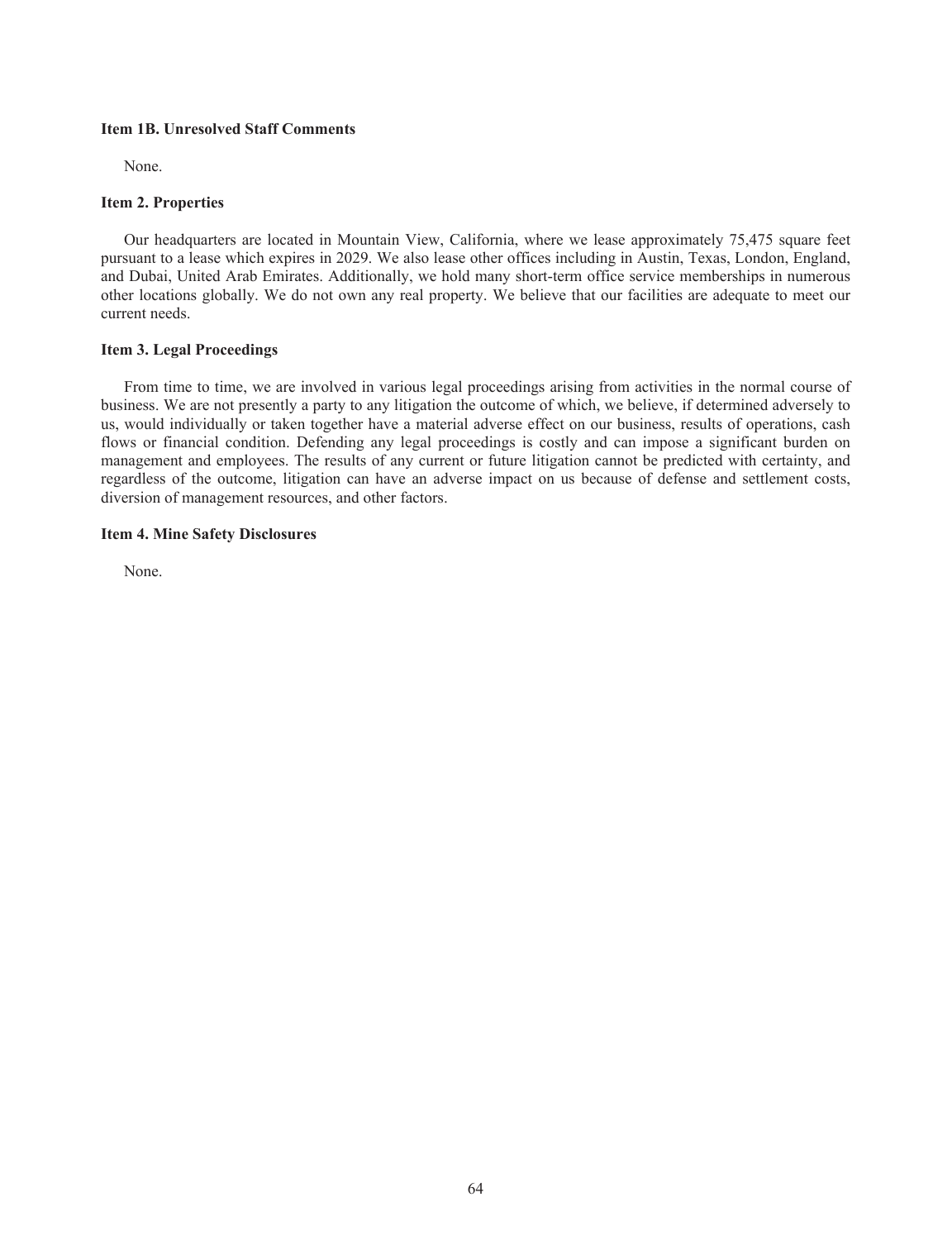# **PART II**

# **Item 5. Market for Registrant's Common Equity, Related Stockholder Matters, and Issuer Purchases of Equity Securities**

# **Market Information**

Our Class A common stock has been listed on the Nasdaq Global Select Market under the symbol "CFLT" since June 24, 2021. Prior to that date, there was no public trading market for our Class A common stock.

# **Holders of Record**

As of February 10, 2022, there were 90 stockholders of record of our Class A common stock and 57 stockholders of record of our Class B common stock. The actual number of holders of our Class A common stock is greater than the number of record holders and includes stockholders who are beneficial owners, but whose shares are held in street name by brokers or other nominees. The number of holders of record presented here also does not include stockholders whose shares may be held in trust by other entities.

# **Dividends**

We have never declared or paid any cash dividends on our capital stock. We currently intend to retain all available funds and future earnings, if any, to fund the development and expansion of our business, and we do not anticipate paying any cash dividends in the foreseeable future. Any future determination regarding the declaration and payment of dividends, if any, will be at the discretion of our board of directors and will depend on then-existing conditions, including our financial condition, operating results, contractual restrictions, capital requirements, business prospects, and other factors our board of directors may deem relevant. In addition, our ability to pay dividends may be restricted by agreements we may enter into in the future.

# **Recent Sales of Unregistered Securities**

- From January 1, 2021 to June 24, 2021 (the date of the filing of our registration statement on Form S-8, File No. 333-257338), we granted to certain directors, officers, employees, consultants, and other service providers options to purchase an aggregate of 17,189,295 shares of our Class B common stock under our Amended and Restated 2014 Stock Plan, or our 2014 Plan, at exercise prices ranging from \$12.90 to \$22.77 per share.
- From January 1, 2021 to June 24, 2021 (the date of the filing of our registration statement on Form S-8, File No. 333-257338), we granted to certain employees an aggregate of 4,084,219 restricted stock units to be settled in shares of Class B common stock under the 2014 Plan.
- From January 1, 2021 to June 24, 2021 (the date of the filing of our registration statement on Form S-8, File No. 333-257338), we issued to certain directors, officers, employees, consultants, and other service providers an aggregate of 10,627,793 shares of our Class B common stock upon the exercise of options under the 2014 Plan at exercise prices ranging from \$0.04 to \$19.95 per share, for an aggregate purchase price of \$36.8 million.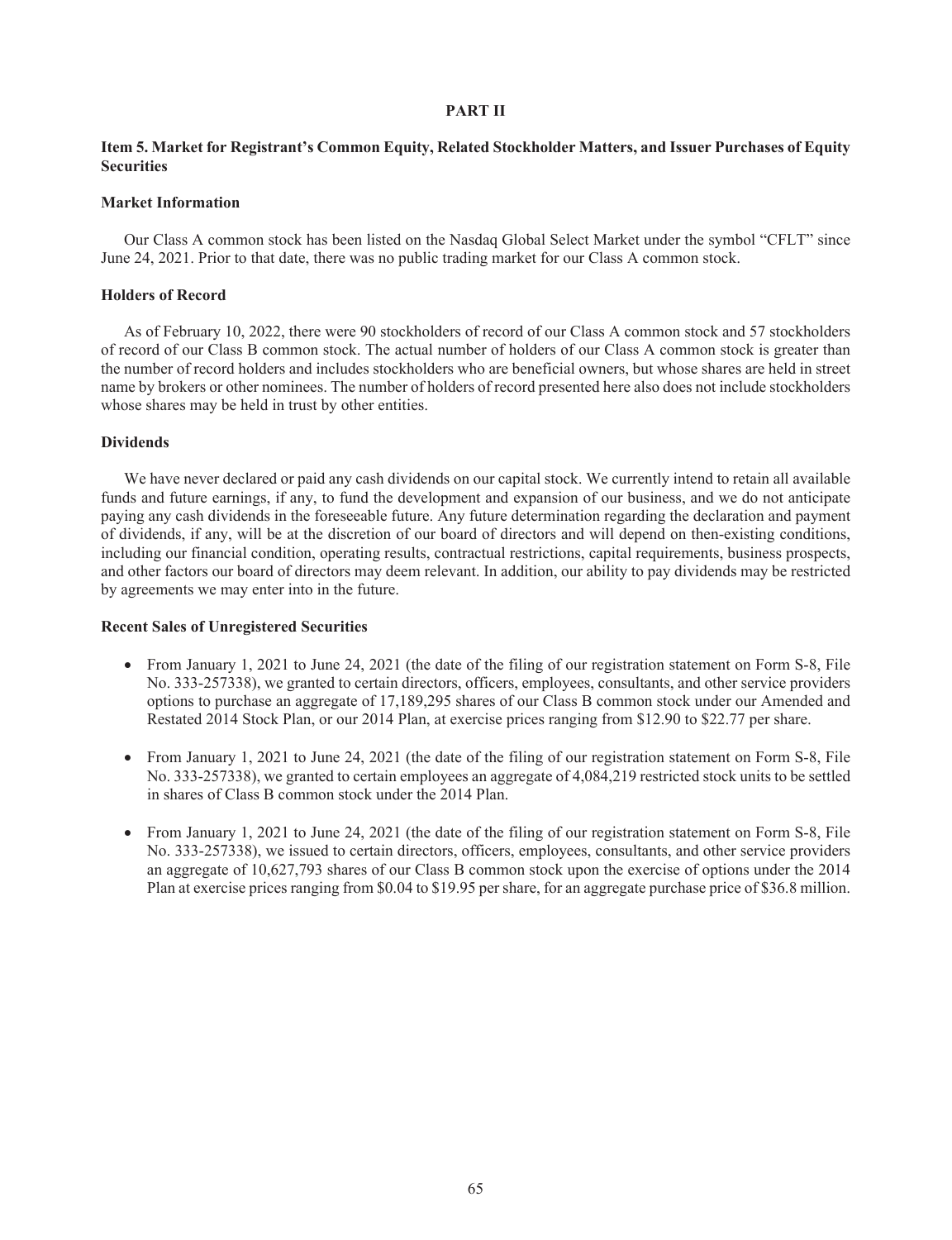None of the foregoing transactions involved any underwriters, underwriting discounts or commissions, or any public offering. Unless otherwise stated, the sales of the above securities were deemed to be exempt from registration under the Securities Act in reliance on Section 4(a)(2) of the Securities Act (and Regulation D or Regulation S promulgated thereunder) or Rule 701 promulgated under Section 3(b) of the Securities Act as transactions by an issuer not involving any public offering or pursuant to benefit plans and contracts relating to compensation as provided under Rule 701. The recipients of the securities in each of these transactions represented their intentions to acquire the securities for investment only and not with a view to or for sale in connection with any distribution thereof, and appropriate legends were placed on the share certificates issued in these transactions. All recipients had adequate access, through their relationships with us, to information about us. The sales of these securities were made without any general solicitation or advertising.

#### **Use of Proceeds**

On June 28, 2021, we closed our IPO of 23,000,000 shares of Class A common stock at an offering price of \$36.00 per share, resulting in aggregate gross proceeds to us of \$828.0 million, before deducting underwriting discounts and commissions and offering expenses. All of the shares issued and sold in our IPO were registered under the Securities Act pursuant to a registration statement on Form S-1, as amended (File No. 333-256693), which was declared effective by the SEC on June 23, 2021. There has been no material change in the planned use of proceeds from our IPO from those disclosed in our final prospectus for our IPO dated as of June 23, 2021 and filed with the SEC pursuant to Rule 424(b)(4) on June 25, 2021.

#### **Issuer Purchases of Equity Securities**

None.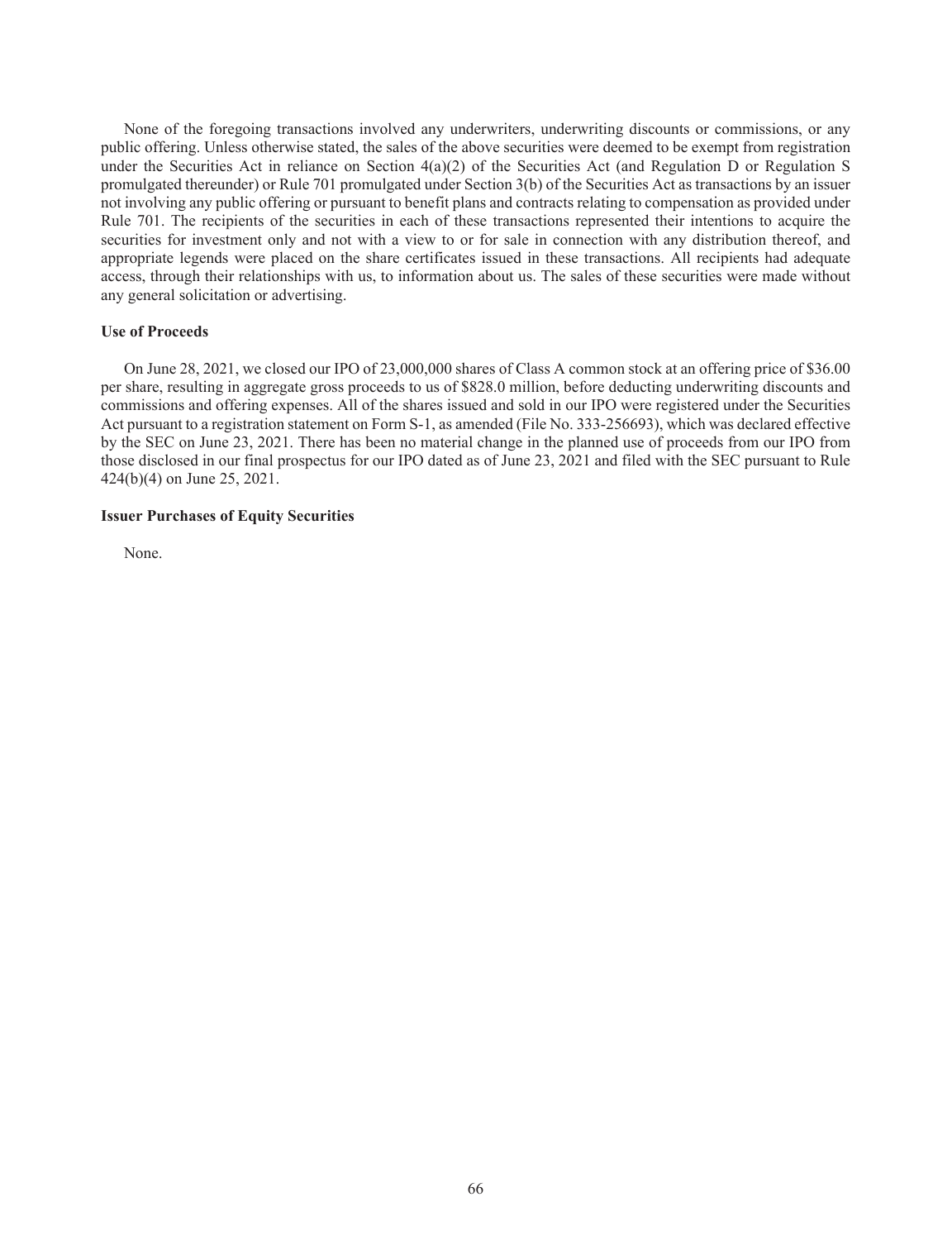#### **Stock Performance Graph**

The following shall not be deemed "soliciting material" or to be "filed" with the SEC, for purposes of Section 18 of the Exchange Act, or otherwise subject to the liabilities under that Section, and shall not be deemed to be incorporated by reference into any of our filings under the Securities Act.

The performance graph below compares the cumulative total return on our Class A common stock from June 24, 2021 (the date our Class A common stock commenced trading on the Nasdaq Global Select Market) through December 31, 2021 with (i) the Nasdaq Composite Index and (ii) the Nasdaq Computer Index, assuming the investment of \$100 in our Class A common stock and in both of the other indices on June 24, 2021 and the reinvestment of dividends. The performance graph uses the closing market price on June 24, 2021 of \$45.02 per share as the initial value of our Class A common stock. The stock price performance on this performance graph is not necessarily indicative of future stock price performance.



**Item 6. Reserved**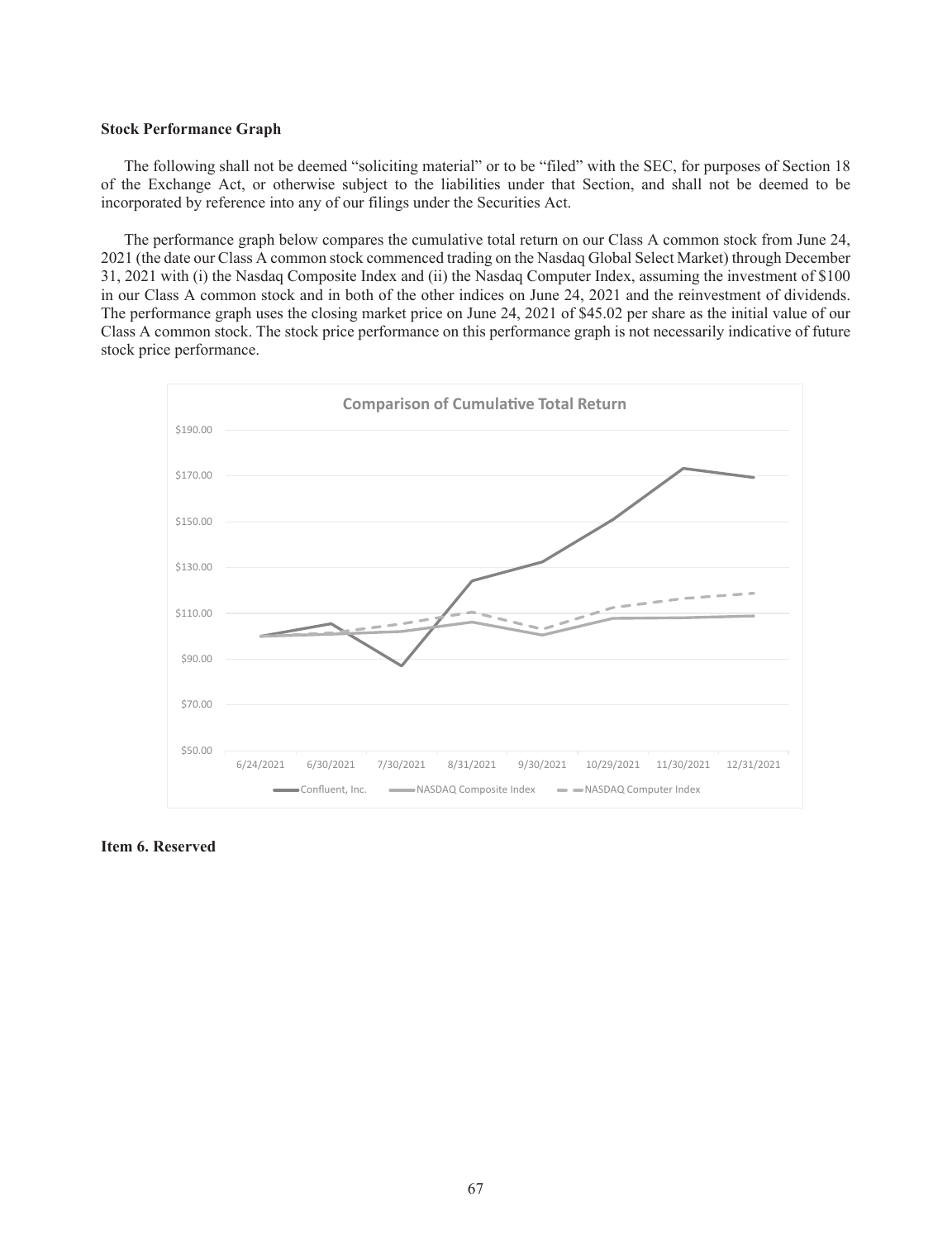#### **Item 7. Management's Discussion and Analysis of Financial Condition and Results of Operations**

*The following discussion and analysis of our financial condition and results of operations should be read in conjunction with our consolidated financial statements and related notes appearing elsewhere in this Annual Report on Form 10-K. This discussion, particularly information with respect to our future results of operations or financial condition, business strategy and plans, and objectives of management for future operations, includes forward-looking statements that involve risks and uncertainties as described under the heading "Special Note About Forward-Looking Statements" in this Annual Report on Form 10-K. You should review the disclosure under the heading "Risk Factors" in this Annual Report on Form 10-K for a discussion of important factors that could cause our actual results to differ materially from those anticipated in these forward-looking statements. Unless the context otherwise requires, all* references in this Annual Report on Form 10-K to "we," "us," "our," "our company," and "Confluent" refer to *Confluent, Inc. and its consolidated subsidiaries. Unless otherwise indicated, references to our "common stock" include our Class A common stock and Class B common stock.*

*A discussion regarding our financial condition and results of operations for the year ended December 31, 2021 compared to the year ended December 31, 2020 is presented below. A discussion regarding our financial condition and results of operations for the year ended December 31, 2020 compared to the year ended December 31, 2019 can be found in "Management's Discussion and Analysis of Financial Condition and Results of Operations" in the final prospectus for our initial public offering ("IPO") dated as of June 23, 2021 and filed with the Securities and Exchange Commission ("SEC") pursuant to Rule 424(b)(4) on June 25, 2021.*

# **Overview**

Confluent is on a mission to set data in motion. We were founded in 2014 to pioneer this fundamentally new category of data infrastructure designed to connect all the applications, systems, and data layers of a company around a real-time central nervous system. This new data infrastructure software has emerged as one of the most strategic parts of the next-generation technology stack, and using this stack to harness data in motion is critical to the success of every modern company as they strive to compete and win in the digital-first world. Prior to Confluent, our founders created the open source software project Apache Kafka, a technology that has been central to enabling data in motion. Since our founding, we have heavily invested in product development to build a complete, cloud-native platform for data in motion.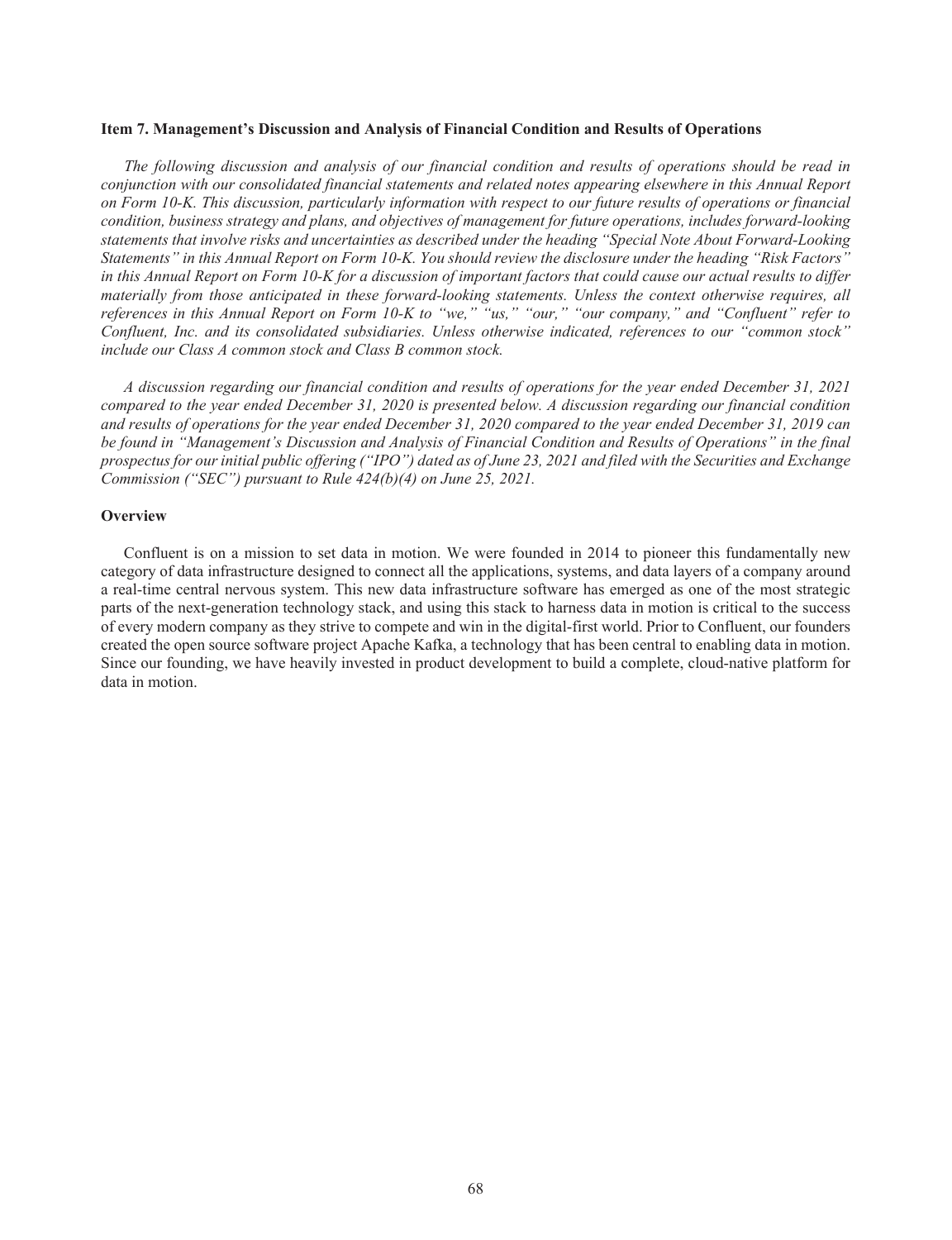Confluent is designed to act as the nexus of real-time data, from every source, allowing it to stream across the organization and enabling applications to harness it to power real-time customer experiences and data-driven business operations. Our offering enables organizations to deploy production-ready applications that span across cloud environments and data centers, while scaling elastically with enhanced features for security, compliance, and governance. Our platform provides the capabilities to fill the structural, operational, and engineering gaps required for businesses to fully realize the power of data in motion. We enable software developers to easily build their initial applications to harness data in motion, and enable large, complex enterprises to make data in motion core to everything they do. As organizations mature in their adoption cycle, we enable them to quickly, securely, and reliably build more and more applications that take advantage of data in motion. The results have a dual effect: businesses continuously improve their ability to provide better customer experiences and concurrently drive data-driven business operations. We believe that Confluent, over time, will become the central nervous system for modern digital enterprises, providing ubiquitous real-time connectivity and powering real-time applications across the enterprise.

We generate our revenue primarily from the sale of subscriptions to our offering that can be deployed in two different ways. Confluent Platform is an enterprise-ready, self-managed software offering that can be deployed in our customers' on-premise, private cloud, and public cloud environments. Confluent Cloud is a fully-managed, cloudnative software-as-a-service ("SaaS") offering available on all of the leading cloud providers. These two core offerings can be leveraged independently or together, spanning the various public cloud, private cloud, and on-premise environments in which our customers operate.

Confluent Platform customers receive access to our proprietary features and various tiers of customer support. Our Confluent Platform subscriptions primarily have one-year terms and are generally billed annually in advance. Confluent Cloud customers may purchase subscriptions either without a minimum commitment contract on a monthto-month basis, which we refer to as pay-as-you-go, or under a usage-based minimum commitment contract of at least one year in duration, in which customers commit to a fixed minimum monetary amount at specified per-usage rates. Pay-as you-go customers are billed, and revenue from them is recognized, based on usage. Customers with usagebased minimum commitments are billed annually in advance or monthly in arrears, and we recognize revenue from such subscriptions based on usage by the customer. As a result, our revenue may fluctuate from period to period due to varying patterns of customer consumption.

We are focused on the acquisition of new customers and expanding within our current customers. Our go-tomarket model benefits from our self-service motions driven by our cloud-native platform offerings, our widespread mindshare among developers through Apache Kafka, community downloads, and our enterprise sales force. We are able to acquire new customers through seamless and frictionless self-service cloud adoption and free cloud trials, as well as community downloads. For example, after users get started with our free cloud trial, they can easily convert online to become paying customers either on a pay-as-you-go model or with a minimum commitment contract. Once customers see the benefits of our platform for their initial use cases, they often expand into other use cases and lines of business, divisions, and geographies. Our deep technical expertise, coupled with our product capabilities and laser focus on customer outcomes, enable us to form strategic partnerships with our customers to guide and accelerate this journey. This expansion often generates a natural network effect in which the value of our platform to a customer increases as more use cases are adopted, more users and teams are onboarded, more applications and systems are connected, and more data is added. We had approximately 3,470, 2,100, and 820 customers as of December 31, 2021, 2020, and 2019, respectively. We have experienced significant growth, with revenue increasing from \$236.6 million for the year ended December 31, 2020 to \$387.9 million for the year ended December 31, 2021, representing yearover-year growth of 64%, and from \$149.8 million for the year ended December 31, 2019 to \$236.6 million for the year ended December 31, 2020, representing year-over-year growth of 58%.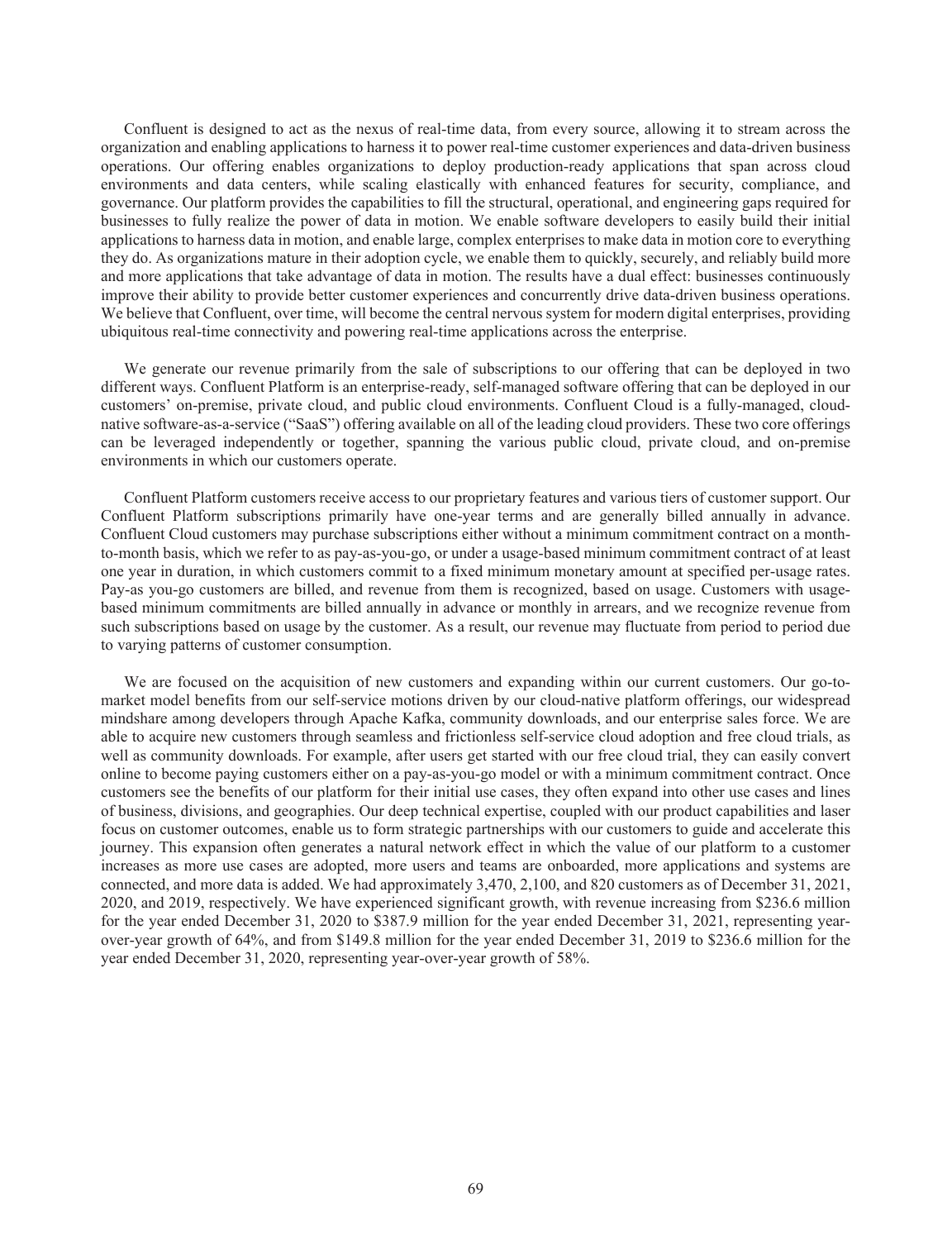# **Impact of COVID-19**

The ongoing COVID-19 pandemic has caused general business disruption worldwide. The full extent to which the COVID-19 pandemic, including any new variants, will directly or indirectly impact our business, results of operations, cash flows, and financial condition will depend on certain developments, including the duration and spread of the pandemic, related public health measures, how national, state, and local governments continue to respond, rate of COVID-19 vaccinations, emergence of new variant strains of the virus and their resistance to vaccines, and the pandemic's impact on the global economy generally and our customers specifically, all of which remain highly uncertain and cannot be accurately predicted.

Since the pandemic began, we have experienced, and may continue to experience in future periods, an adverse impact on certain parts of our business as a result of governmental restrictions and other measures to mitigate the spread of COVID-19, including delays in delivery of professional services and education services to customers and a lengthening in the sales cycle for some prospective customers. If our customers or partners experience new or continued downturns or uncertainty in their own business operations or revenue resulting from the ongoing COVID-19 pandemic, they may decrease or delay their spending, request pricing discounts, or seek renegotiations of their contracts, any of which may result in decreased revenue, dollar-based net retention rate ("NRR"), and cash receipts for us.

Despite the adverse impacts described above, the pandemic has caused more of our existing and potential customers to accelerate their digital transformation efforts. As a result, we believe the value of our offering is becoming even more evident, which may result in a positive impact on our business over the long term. In addition, during the years ended December 31, 2021 and 2020, we saw slower growth in certain operating expenses due to reduced business travel and the virtualization or cancellation of customer, partner, and employee events. While slower growth in operating expenses had a short-term benefit to our results of operations for the years ended December 31, 2021 and 2020, we expect expenses related to travel, in-person events, real estate and facilities to increase in 2022.

We adopted several measures in response to the COVID-19 pandemic to focus on maintaining business continuity and preparing for the long-term success of our business, including temporarily requiring employees to work remotely, suspending non-essential travel by our employees, requiring events to be held virtually, and temporarily reducing the pace of our employee hiring across all functions in the second and third quarters of 2020. In particular, the reduction in employee hiring for our sales and marketing organization has negatively impacted our near- to medium-term growth rate and revenue. Furthermore, as a government contractor, we are subject to the federal government vaccination mandate, which requires federal contractor employees, except in certain limited circumstances, to be vaccinated against COVID-19 by January 4, 2022. While the vaccination mandate remains subject to the interpretation of various government agencies and other entities, and questions remain regarding the specific application of the vaccination mandate, we have developed and implemented certain protocols to voluntarily comply with the vaccination mandate. As of and for the year ended December 31, 2021, the vaccination mandate has not had a material impact on our employees or operations. We may take further actions as may be required by government authorities or that we determine are in the best interests of our business, employees, customers, and business partners. The global impact of COVID-19 continues to rapidly evolve, and while the broader implications of the ongoing COVID-19 pandemic remain uncertain, we will continue to monitor the situation and the effects on our business and operations.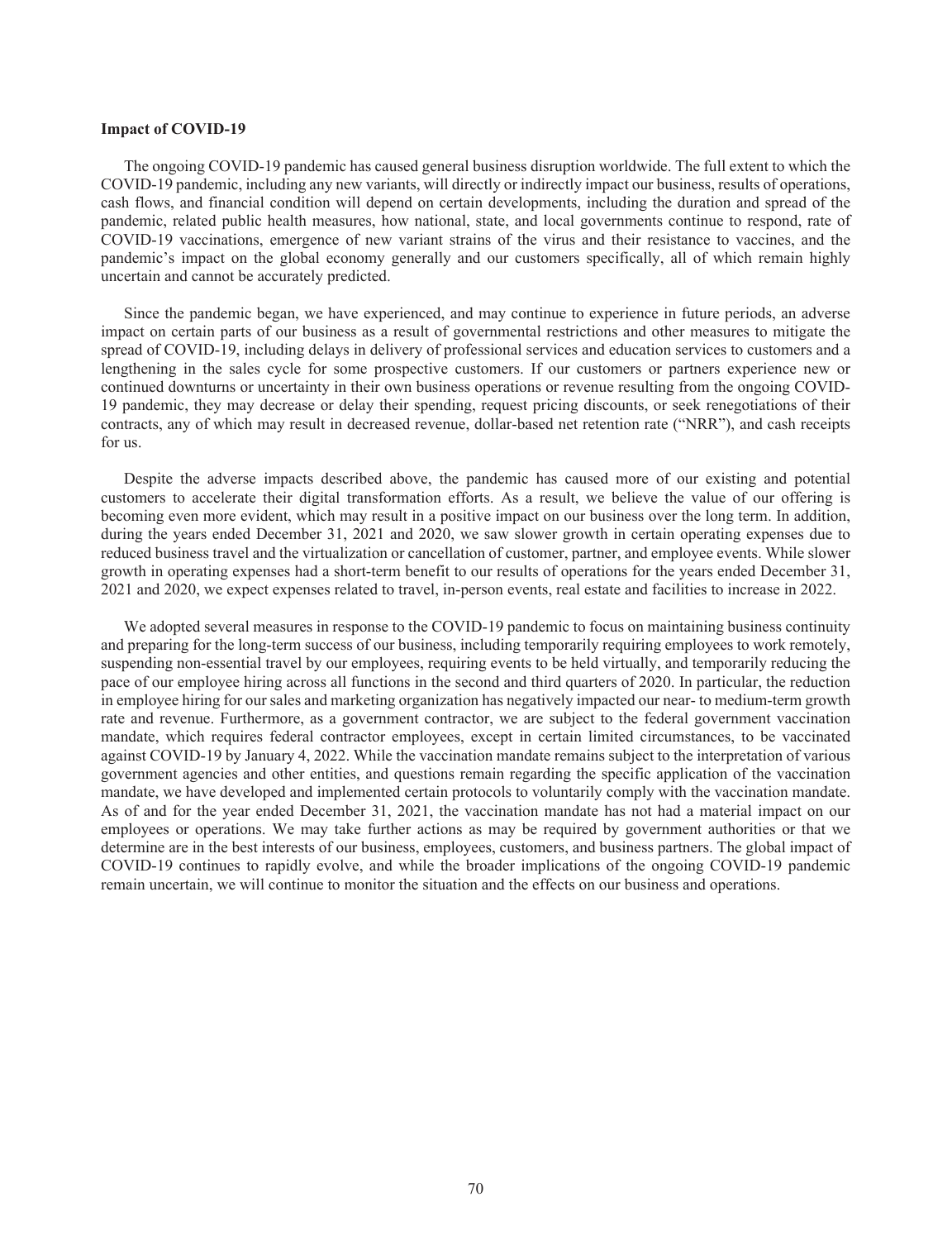# **Key Factors Affecting Our Performance**

## *Developing Innovative, Market-Leading Offerings and Expanding Developer Mindshare*

We are focused on delivering market-leading offerings. We believe it is critical for us to maintain our product leadership position and further increase the strength of our brand and reputation to drive revenue growth. We developed Confluent Cloud, our cloud-native SaaS offering, in 2017 to capitalize on the existing demand for a fullymanaged cloud service for Apache Kafka. Confluent Cloud has grown rapidly since launch, as organizations have been making significant investments in digital infrastructure with the goal of both driving efficiencies across their businesses, and better leveraging the data that powers their processes and customer experiences. In addition, we continue to release new product enhancements and features to simplify application development and real-time analytics and enhance security and data governance. We intend to continue investing in our engineering capabilities and marketing activities to maintain our strong position within the developer community. Our results of operations may fluctuate as we make these investments to drive increased customer adoption and usage.

# *Increasing Adoption of Confluent Cloud*

We believe our cloud-native Confluent Cloud offering represents an important growth opportunity for our business. Organizations are increasingly looking for a fully-managed offering to seamlessly leverage data in motion across a variety of environments. In some cases, customers that have been self-managing deployments through Confluent Platform subsequently have become Confluent Cloud customers. We offer customers a free cloud trial and a pay-as-you-go arrangement to encourage adoption and usage over time. We will continue to leverage our cloudnative differentiation to drive our growth. We expect Confluent Cloud's contribution to our subscription revenue to increase over time. Our Confluent Cloud revenue increased from \$31.4 million for the year ended December 31, 2020 to \$94.2 million for the year ended December 31, 2021, representing year-over-year growth of 200%, and from \$14.4 million for the year ended December 31, 2019 to \$31.4 million for the year ended December 31, 2020, representing year-over-year growth of 117%.

#### *Growing Our Customer Base and Extending Our Global Reach*

We are intensely focused on continuing to grow our customer base. We have invested and will continue to invest in our sales and marketing efforts and developer community outreach, which are critical to driving customer acquisition. We historically focused on large enterprise customers with significant expansion opportunities and built a go-to-market motion around this approach. As we grew our cloud offering and created more self-serve opportunities, we have significantly broadened our reach of customers and are able to attract a greater array of customers. This is evidenced by our significant increase in customer count in recent years, driven by Confluent Cloud customers. Our ability to attract new customers will depend on a number of factors, including our success in recruiting and scaling our sales and marketing organization, our ability to accelerate ramp time of our sales force, the impact of marketing efforts to enhance our brand, and competitive dynamics in our target markets. We had approximately 3,470, 2,100, and 820 customers as of December 31, 2021, 2020, and 2019, respectively, spanning organizations of all sizes and industries. Our customer count treats affiliated entities with the same parent organization as a single customer and includes pay-as-you-go customers. During the years ended December 31, 2021, 2020, and 2019, 36%, 34%, and 32% of our total revenue came from outside of the United States, respectively.

#### *Retaining and Expanding Revenue from Existing Customers*

Our business model is driven by customer renewals and increasing existing customer subscriptions over time, referred to as land-and-expand. We believe we have significant opportunities to increase our revenue as customers expand their use of our offering in connection with migrating more data to the public cloud, identifying new use cases, and realizing the benefits of data in motion. Our ability to retain and expand revenue from existing customers will depend on a number of factors, including the impact of existing customers becoming a larger portion of our overall customer base, large initial deal sizes that incorporate potential growth, the impact of the COVID-19 pandemic, the initial impact of existing customers transitioning to our usage-based Confluent Cloud offering, customer satisfaction with our subscriptions and services, loss of large customers including the timing of any such loss, and the mix of commercial and enterprise customers, among other things.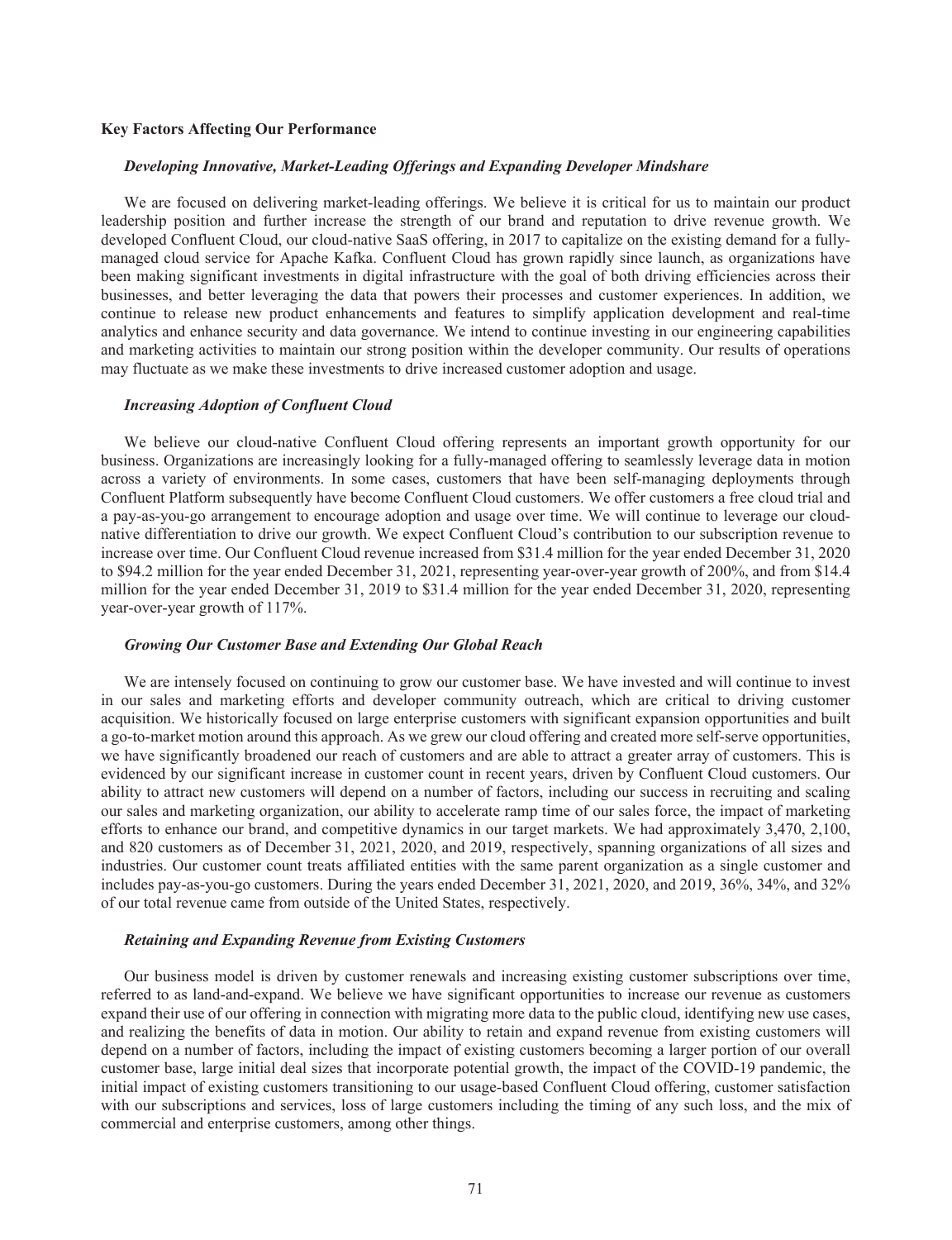#### *Investing in Growth and Scaling our Business*

We believe our market opportunity is significant, and we are focused on continuing to make substantial investments in our long-term revenue and profitability potential. We believe it is critical to scale across all organizational functions, including our sales and marketing organization, in order to capture this opportunity. Any investments we make in our sales and marketing organization will occur in advance of experiencing the benefits from such investments, and it may be difficult for us to determine if we are efficiently allocating resources within the organization. We intend to continue to invest to grow our business to take advantage of our expansive market opportunity rather than optimize for profitability, margins, or cash flow in the near future.

# **Key Business Metrics**

We monitor the key business metrics set forth below to help us evaluate our business and growth trends, establish budgets, measure our performance, and make strategic decisions. The calculation of the key metrics discussed below may differ from other similarly titled metrics used by other companies, securities analysts, or investors.

# *Remaining Performance Obligations ("RPO")*

RPO represents the amount of contracted future revenue that has not yet been recognized as of the end of each period, including both deferred revenue that has been invoiced and non-cancelable committed amounts that will be invoiced and recognized as revenue in future periods. RPO excludes pay-as-you-go arrangements.

RPO as a metric is not necessarily indicative of future revenue growth because it does not account for the timing of customers' consumption or future expansion. RPO may also fluctuate due to a number of factors, including the timing of renewals, average contract terms, seasonality, and dollar amount of customer contracts. Due to these factors, it is important to review RPO in conjunction with revenue and other financial measures disclosed elsewhere in this Annual Report on Form 10-K. Our RPO was \$500.6 million, \$261.7 million, and \$159.6 million as of December 31, 2021, 2020, and 2019, respectively.

## *Customers with \$100,000 or Greater in Annual Recurring Revenue ("ARR")*

We define ARR as the revenue customers contractually committed to over the following 12 months assuming no increases or reductions in their subscriptions. ARR excludes services and pay-as-you-go arrangements. Similar to RPO, ARR as a metric is not necessarily indicative of future revenue growth because it does not account for the timing of customers' consumption or future expansion. Large customer relationships lead to scale and operating leverage in our business model. Compared with smaller customers, large customers present a greater opportunity for us because they have larger budgets, greater potential for migrating more applications over time, and a wider range of potential use cases for data in motion. As a measure of our ability to scale with our customers and attract large enterprises to our offering, we count the number of customers that contributed \$100,000 or greater in ARR as of period end. Our customer count may also fluctuate due to acquisitions, consolidations, spin-offs, and other market activity. We had 734, 513, and 337 customers with \$100,000 or greater in ARR as of December 31, 2021, 2020, and 2019, respectively.

From time to time, we may refine our methodology of calculating ARR. We have included, and continue to include, annualized overages in our calculation of ARR. Customers are contractually committed to pay overages plus the minimum contractually committed amount. Beginning in the third quarter of 2021, we refined our methodology of calculating ARR to only include overages above the contractually committed ARR, to align with how our management assesses ARR internally. This change in methodology had an immaterial impact to historical amounts presented, which have not been retroactively adjusted.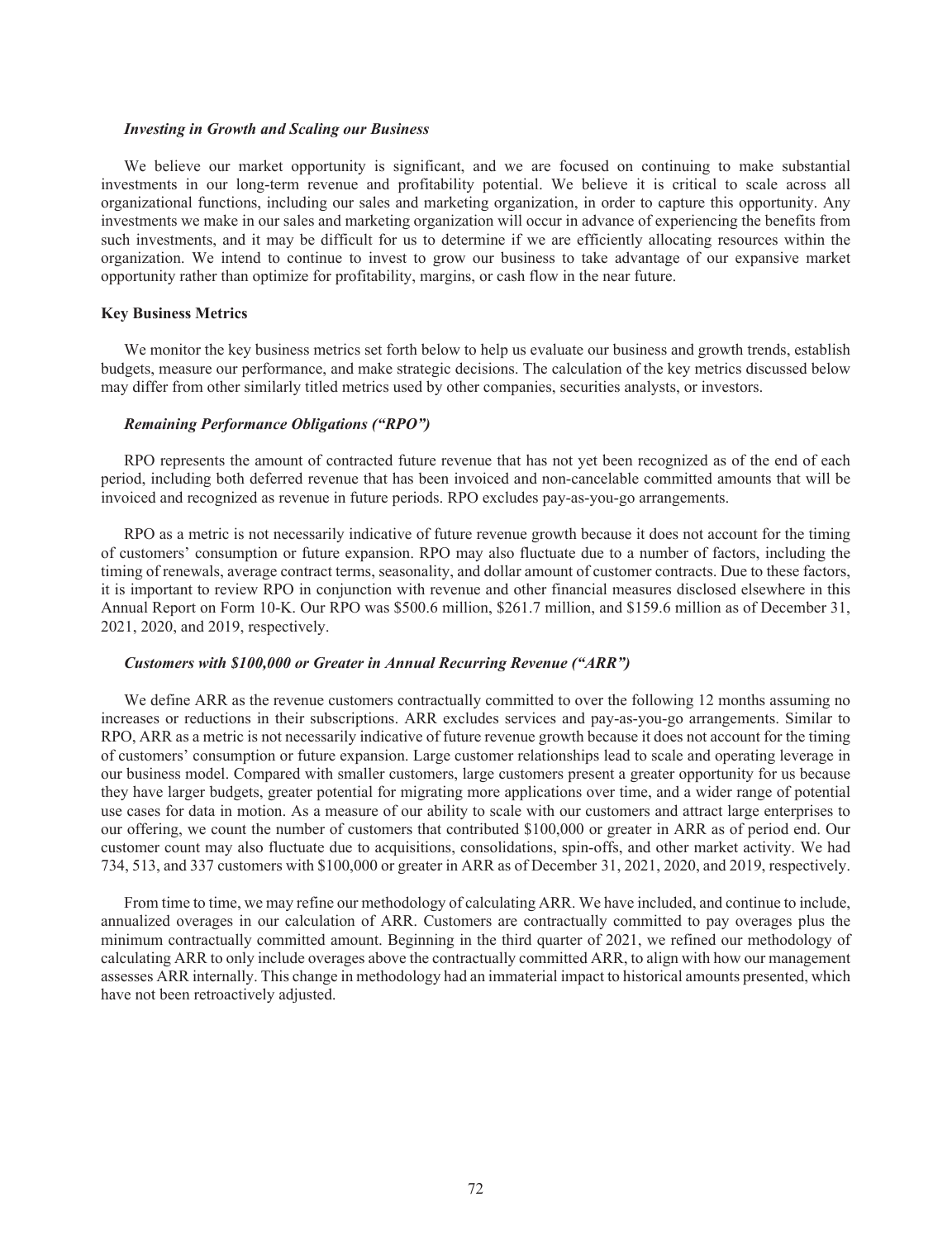#### *Dollar-Based Net Retention Rate ("NRR")*

We calculate our dollar-based NRR as of a period end by starting with the ARR from the cohort of all customers as of 12 months prior to such period end, or Prior Period Value. We then calculate the ARR from these same customers as of the current period end, or Current Period Value, which includes any growth in the value of subscriptions and is net of contraction or attrition over the prior 12 months. Services and pay-as-you-go arrangements are excluded from the calculation of ARR. We then divide the Current Period Value by the Prior Period Value to arrive at our dollarbased NRR. The dollar-based NRR includes the effect, on a dollar-weighted value basis, of our subscriptions that expand, renew, contract, or attrit, but excludes ARR from new customers in the current period. Our dollar-based NRR is subject to adjustments for acquisitions, consolidations, spin-offs, and other market activity. We believe that our dollar-based NRR provides useful information about the evolution of our existing customers and our future growth prospects. Our dollar-based NRR was over 130% as of December 31, 2021, demonstrating our ability to expand within existing customers.

# **Components of Results of Operations**

#### *Revenue*

We derive revenue primarily from subscriptions and, to a lesser extent, services.

*Subscription Revenue*. Our subscription revenue consists of revenue from term-based licenses and post-contract customer support, maintenance, and upgrades, referred to together as PCS, which we refer to as Confluent Platform, and our SaaS offering, which we refer to as Confluent Cloud. We recognize a portion of the revenue from our termbased license subscriptions at a point in time, upon delivery and transfer of control of the underlying license to the customer, which is typically the effective start date. Revenue from PCS, which represents a substantial majority of the revenue from our term-based license subscriptions, is recognized ratably over the contract term. The majority of our revenue from Confluent Cloud for the years ended December 31, 2021 and 2020 was based on usage-based minimum commitments and is recognized on a usage basis, as usage represents a direct measurement of the value to the customer of the subscription transferred as of a particular date relative to the total value to be delivered over the term of the contract. During the year ended December 31, 2019, the majority of our revenue from Confluent Cloud was derived from contracts that are not usage-based, with revenue from these contracts recognized ratably over the non-cancelable term of the subscription for such contracts, as our usage-based offering for Confluent Cloud became available in late 2019. Our subscriptions primarily have one-year terms, and are generally non-cancelable and non-refundable. We also provide pay-as-you-go arrangements, which consist of month-to-month SaaS contracts. These arrangements have historically represented an immaterial portion of our subscription revenue.

*Services Revenue*. Services revenue consists of revenue from professional services and education services, which are generally sold on a time-and-materials basis. Revenue for professional services and education services is recognized as these services are delivered.

We expect our total revenue may vary from period to period based on, among other things, the timing and size of new subscriptions, the rate of customer renewals and expansions, fluctuations in customer consumption of our usagebased offering, delivery of professional services, ramp time and productivity of our salesforce, the impact of significant transactions, and seasonality.

## *Cost of Revenue*

*Cost of Subscription Revenue*. Cost of subscription revenue primarily includes personnel-related costs, including salaries, bonuses, benefits, and stock-based compensation, for employees associated with customer support and maintenance, third-party cloud infrastructure costs, amortization of internal-use software, and allocated overhead costs for information technology, facilities, and recruiting. We expect our cost of subscription revenue to increase in absolute dollars as our subscription revenue increases.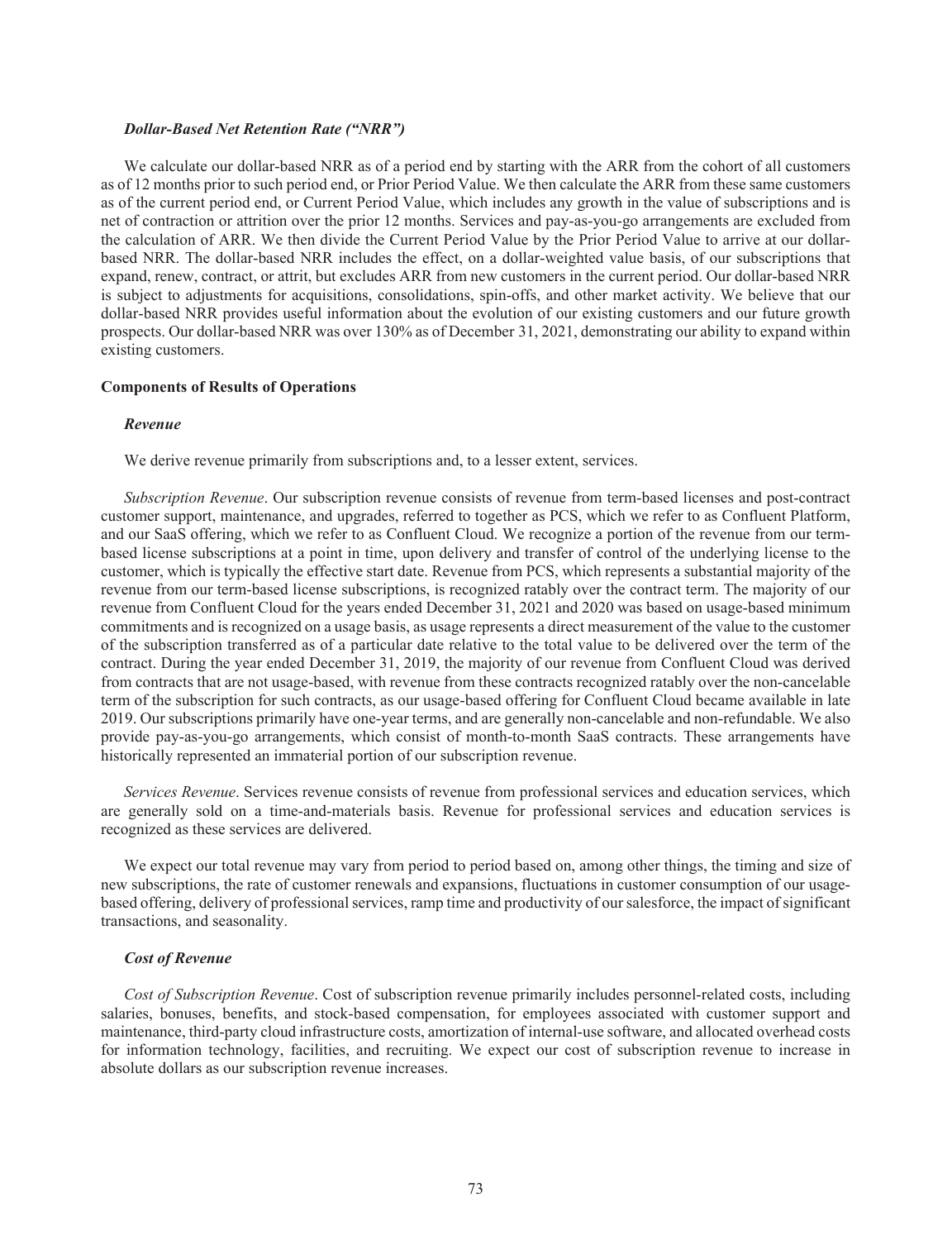*Cost of Services Revenue*. Cost of services revenue primarily includes personnel-related costs, including salaries, bonuses, benefits, and stock-based compensation, for employees associated with our professional services and education services, costs of third-party contractors, and allocated overhead. We expect our cost of services revenue to increase in absolute dollars as our services revenue increases.

#### *Gross Profit and Gross Margin*

*Gross Profit*. Gross profit represents revenue less cost of revenue.

*Gross Margin*. Gross margin, or gross profit as a percentage of revenue, has been and will continue to be affected by a variety of factors, including the average sales price of our subscriptions and services, changes in our revenue mix, including the mix of revenue between our Confluent Platform, Confluent Cloud, and service offerings, timing and amount of usage of third-party cloud infrastructure resources, and infrastructure optimization. We expect our gross margin to fluctuate over time depending on the factors described above.

# *Operating Expenses*

Our operating expenses consist of research and development, sales and marketing, and general and administrative expenses. Personnel-related costs are the most significant component of each category of operating expenses. Operating expenses also include allocated overhead costs.

*Research and Development*. Research and development expenses consist primarily of personnel-related costs, including salaries, bonuses, benefits, and stock-based compensation, net of capitalized amounts, third-party cloud infrastructure expenses incurred in developing our platform, software and subscription services dedicated for use by our research and development organization, contractor and professional services fees, and allocated overhead. We expect our research and development expenses will continue to increase in absolute dollars as our business grows and we continue to invest in our offering.

*Sales and Marketing*. Sales and marketing expenses consist primarily of personnel-related costs, including salaries, sales commissions, bonuses, benefits, and stock-based compensation, costs related to marketing programs, amortization of deferred contract acquisition costs, which consist of sales commissions and the associated payroll taxes, travel-related costs, and allocated overhead. Marketing programs consist of advertising, events, corporate communications, and brand-building and developer-community activities. We expect our sales and marketing expenses will increase in absolute dollars over time and continue to be our largest operating expense for the foreseeable future as we expand our sales force, increase our marketing resources, and expand into new markets.

*General and Administrative*. General and administrative expenses consist primarily of personnel-related costs, including salaries, bonuses, benefits, and stock-based compensation for administrative functions including finance, human resources, and legal, professional fees, software and subscription services dedicated for use by our general and administrative functions, and allocated overhead.

As a result of our IPO, we have incurred and expect to continue to incur additional expenses to operate as a public company, including costs to comply with the rules and regulations applicable to companies listed on a national securities exchange, costs related to compliance and reporting obligations, and increased expenses for investor relations and professional services. As discussed in Note 10 to our consolidated financial statements, we also recognized non-cash expense of \$13.3 million related to the charitable donation of our Class A common stock to Confluent.org in June 2021. We expect that our general and administrative expenses will increase in absolute dollars as our business grows.

## *Interest Income*

Interest income consists primarily of interest earned on our cash equivalents and marketable securities.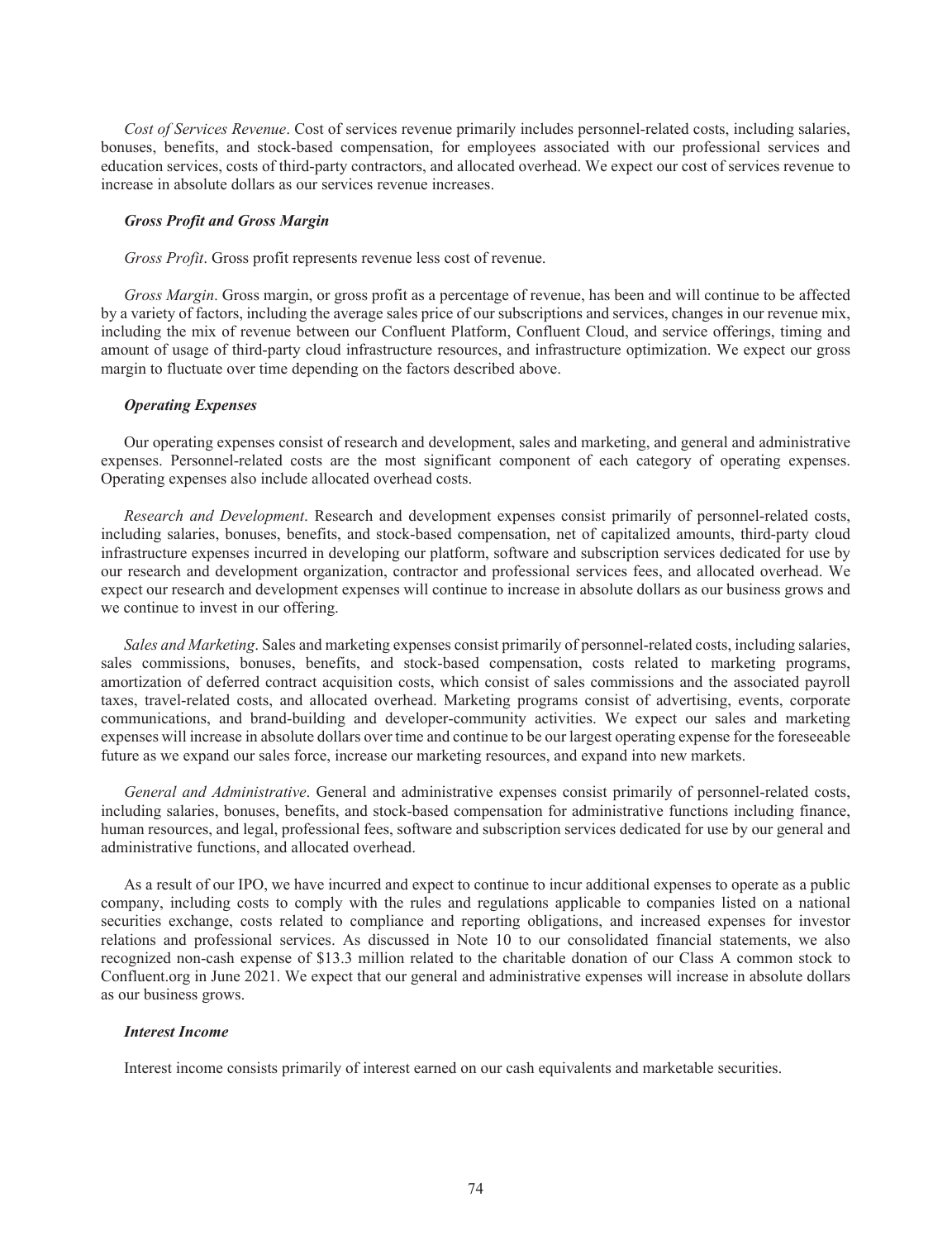# *Other Income (Expense), Net*

Other income (expense), net consists primarily of amortization of premiums and accretion of discounts on marketable securities, interest expense from amortization of debt issuance costs, gains and losses from foreign currency transactions, and realized gains and losses on marketable securities.

# *Provision for (Benefit from) Income Taxes*

Provision for (benefit from) income taxes consists primarily of income taxes in certain foreign and U.S. state jurisdictions in which we conduct business. We maintain a full valuation allowance against our U.S. and U.K. deferred tax assets because we have concluded that it is more likely than not that the deferred tax assets will not be realized.

# **Results of Operations**

The following table sets forth our consolidated statements of operations data for the periods presented:

|                                              | <b>Year Ended December 31,</b> |            |              |                |      |           |  |  |
|----------------------------------------------|--------------------------------|------------|--------------|----------------|------|-----------|--|--|
|                                              |                                | 2021       |              | 2020           |      | 2019      |  |  |
|                                              |                                |            |              | (in thousands) |      |           |  |  |
| Revenue:                                     |                                |            |              |                |      |           |  |  |
| Subscription                                 | \$                             | 347,099    | <sup>S</sup> | 208,633        | - \$ | 130,206   |  |  |
| Services                                     |                                | 40,765     |              | 27,944         |      | 19,599    |  |  |
| Total revenue                                |                                | 387,864    |              | 236,577        |      | 149,805   |  |  |
| Cost of revenue:                             |                                |            |              |                |      |           |  |  |
| Subscription $(1)(2)$                        |                                | 94,860     |              | 49,283         |      | 28,395    |  |  |
| Services $(1)(2)$                            |                                | 42,432     |              | 26,193         |      | 20,974    |  |  |
| Total cost of revenue                        |                                | 137,292    |              | 75,476         |      | 49,369    |  |  |
| Gross profit                                 |                                | 250,572    |              | 161,101        |      | 100,436   |  |  |
| Operating expenses:                          |                                |            |              |                |      |           |  |  |
| Research and development <sup>(1)(2)</sup>   |                                | 161,925    |              | 105,399        |      | 58,090    |  |  |
| Sales and marketing $(1)(2)$                 |                                | 319,331    |              | 166,361        |      | 115,792   |  |  |
| General and administrative <sup>(1)(2)</sup> |                                | 108,936    |              | 122,516        |      | 24,662    |  |  |
| Total operating expenses                     |                                | 590,192    |              | 394,276        |      | 198,544   |  |  |
| Operating loss                               |                                | (339, 620) |              | (233, 175)     |      | (98, 108) |  |  |
| Interest income                              |                                | 2,020      |              | 4,113          |      | 2,494     |  |  |
| Other (expense) income, net                  |                                | (2,027)    |              | (973)          |      | 567       |  |  |
| Loss before income taxes                     |                                | (339, 627) |              | (230, 035)     |      | (95, 047) |  |  |
| Provision for (benefit from) income taxes    |                                | 3,174      |              | (207)          |      | (5)       |  |  |
| Net loss                                     | \$                             | (342, 801) | \$           | (229, 828)     |      | (95, 042) |  |  |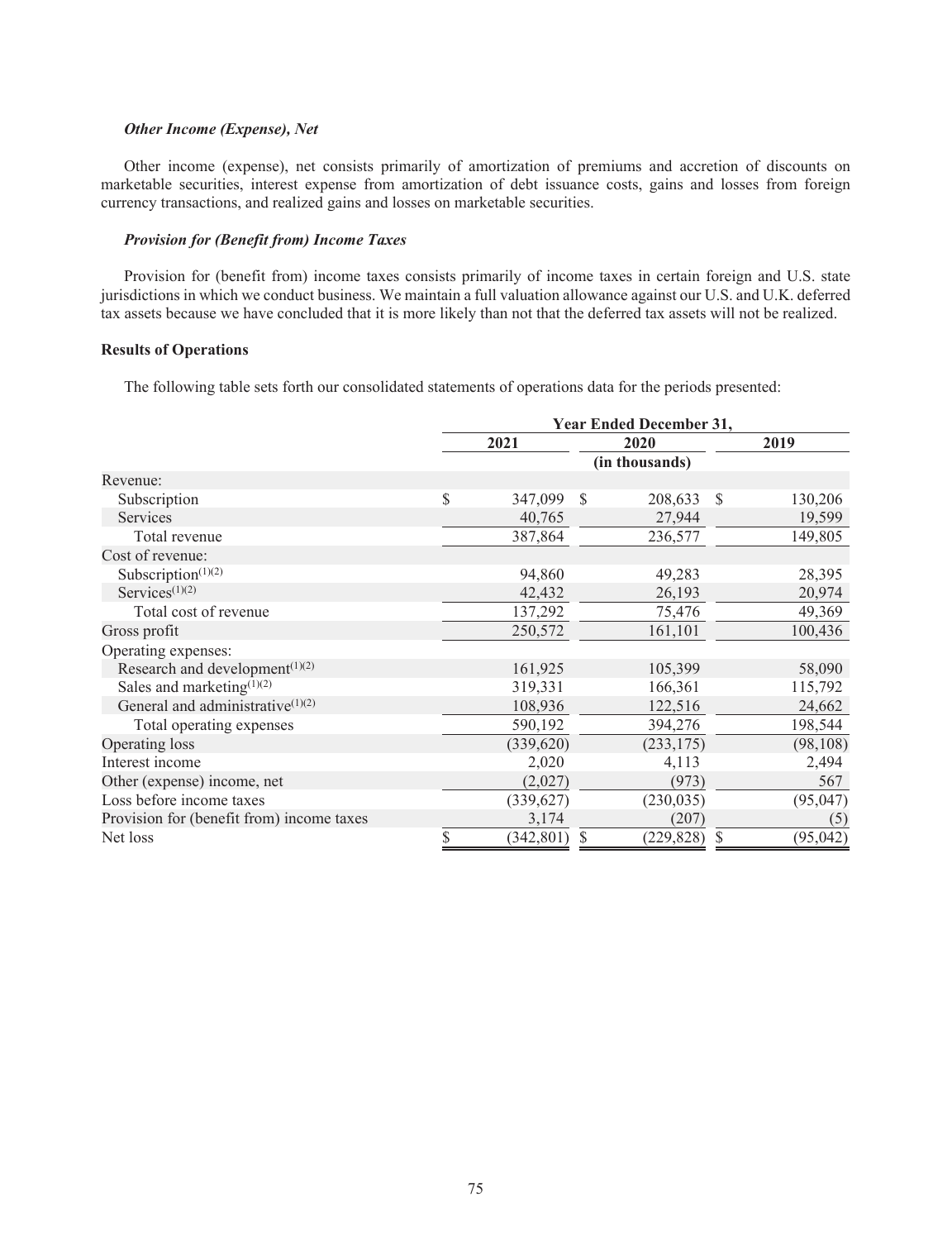(1) Includes stock-based compensation expense as follows:

|                                        |   | <b>Year Ended December 31,</b> |  |                |      |        |  |  |
|----------------------------------------|---|--------------------------------|--|----------------|------|--------|--|--|
|                                        |   | 2021                           |  | 2020           |      | 2019   |  |  |
|                                        |   |                                |  | (in thousands) |      |        |  |  |
| Cost of revenue - subscription         | S | 12,571 \$                      |  | 2,572          | - \$ | 1,161  |  |  |
| Cost of revenue - services             |   | 5,418                          |  | 1,745          |      | 994    |  |  |
| Research and development               |   | 49,051                         |  | 33,755         |      | 6,268  |  |  |
| Sales and marketing                    |   | 55,506                         |  | 14,734         |      | 6,545  |  |  |
| General and administrative             |   | 33,078                         |  | 90,535         |      | 3,649  |  |  |
| Total stock-based compensation expense |   | 155,624 \$                     |  | $143,341*$ \$  |      | 18,617 |  |  |

\*In connection with a tender offer and secondary sales of our common stock and convertible founder stock, stockbased compensation expense for the year ended December 31, 2020 included \$111.9 million of expense related to the amount paid in excess of the estimated fair value of common stock as of the date of the transactions. See Note 10 to our consolidated financial statements included elsewhere in this Annual Report on Form 10-K for further details.

<sup>(2)</sup> Includes employer taxes on employee stock transactions as follows:

|                                        | <b>Year Ended December 31,</b> |            |                |      |  |
|----------------------------------------|--------------------------------|------------|----------------|------|--|
|                                        |                                | 2021       | 2020           | 2019 |  |
|                                        |                                |            | (in thousands) |      |  |
| Cost of revenue - subscription         | S                              | 636 \$     | 9 S            |      |  |
| Cost of revenue - services             |                                | 377        | 16             |      |  |
| Research and development               |                                | 2,278      | 81             | 20   |  |
| Sales and marketing                    |                                | 4,266      | 271            | 64   |  |
| General and administrative             |                                | 2,532      | 143            | 21   |  |
| Total employer taxes on employee stock |                                |            |                |      |  |
| transactions                           |                                | $10.089$ . | 520            | 106  |  |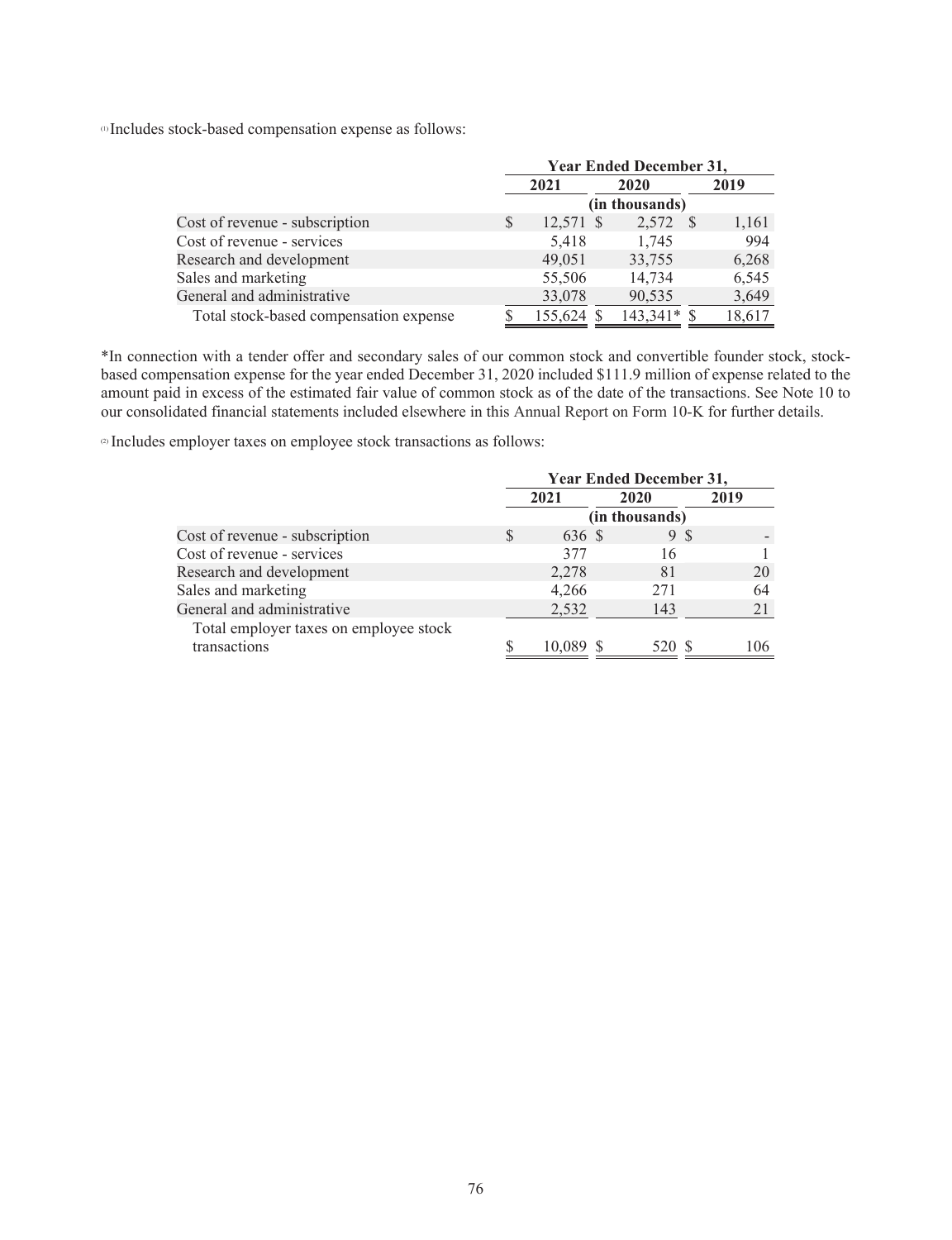The following table sets forth our consolidated statements of operations data expressed as a percentage of revenue for the periods indicated:

|                                           | <b>Year Ended December 31,</b> |                  |          |  |  |  |  |
|-------------------------------------------|--------------------------------|------------------|----------|--|--|--|--|
|                                           | 2021                           | 2020             | 2019     |  |  |  |  |
| Revenue:                                  |                                |                  |          |  |  |  |  |
| Subscription                              | 89%                            | 88%              | 87%      |  |  |  |  |
| Services                                  | 11                             | 12               | 13       |  |  |  |  |
| Total revenue                             | 100                            | 100              | 100      |  |  |  |  |
| Cost of revenue:                          |                                |                  |          |  |  |  |  |
| Subscription                              | 24                             | 21               | 19       |  |  |  |  |
| Services                                  | 11                             | 11               | 14       |  |  |  |  |
| Total cost of revenue                     | 35                             | 32               | 33       |  |  |  |  |
| Gross profit                              | 65                             | 68               | 67       |  |  |  |  |
| Operating expenses:                       |                                |                  |          |  |  |  |  |
| Research and development                  | 42                             | 45               | 39       |  |  |  |  |
| Sales and marketing                       | 82                             | 70               | 77       |  |  |  |  |
| General and administrative                | 28                             | 52               | 16       |  |  |  |  |
| Total operating expenses                  | 152                            | 167              | 132      |  |  |  |  |
| Operating loss                            | (87)                           | (99)             | (65)     |  |  |  |  |
| Interest income                           |                                |                  |          |  |  |  |  |
| Other (expense) income, net               | (1)                            | $\theta$         | $\theta$ |  |  |  |  |
| Loss before income taxes                  | (87)                           | (97)             | (63)     |  |  |  |  |
| Provision for (benefit from) income taxes |                                | $\left( \right)$ |          |  |  |  |  |
| Net loss                                  | (88)%                          | (97)%            | (63)%    |  |  |  |  |

# **Comparison of the Years Ended December 31, 2021 and 2020**

#### *Revenue*

|               | <b>Year Ended December 31,</b>     |         |  |         | Change |         |               |  |
|---------------|------------------------------------|---------|--|---------|--------|---------|---------------|--|
|               |                                    | 2021    |  | 2020    |        |         | $\frac{0}{0}$ |  |
|               | (in thousands, except percentages) |         |  |         |        |         |               |  |
| Subscription  | \$                                 | 347,099 |  | 208,633 |        | 138,466 | 66%           |  |
| Services      |                                    | 40.765  |  | 27.944  |        | 12.821  | 46%           |  |
| Total revenue |                                    | 387,864 |  | 236.577 |        | 151.287 | 64%           |  |

Subscription revenue increased by \$138.5 million during the year ended December 31, 2021 compared to the year ended December 31, 2020. The increase in revenue was primarily from sales to existing customers and the remaining increase was attributable to sales to new customers. Sales to new customers represent the revenue recognized from customers acquired in the 12 months prior to each quarter end within the year ended December 31, 2021. A further indication of our ability to expand from existing customers is through our dollar-based net retention rate of over 130% as of December 31, 2021. Confluent Platform and Confluent Cloud contributed 73% and 27% of our subscription revenue during the year ended December 31, 2021, respectively, compared to 85% and 15% during the year ended December 31, 2020, respectively.

Services revenue increased by \$12.8 million during the year ended December 31, 2021 compared to the year ended December 31, 2020. This was primarily due to an increase in delivery of professional services as we expanded our professional services organization to help our customers further realize the benefits of our offering.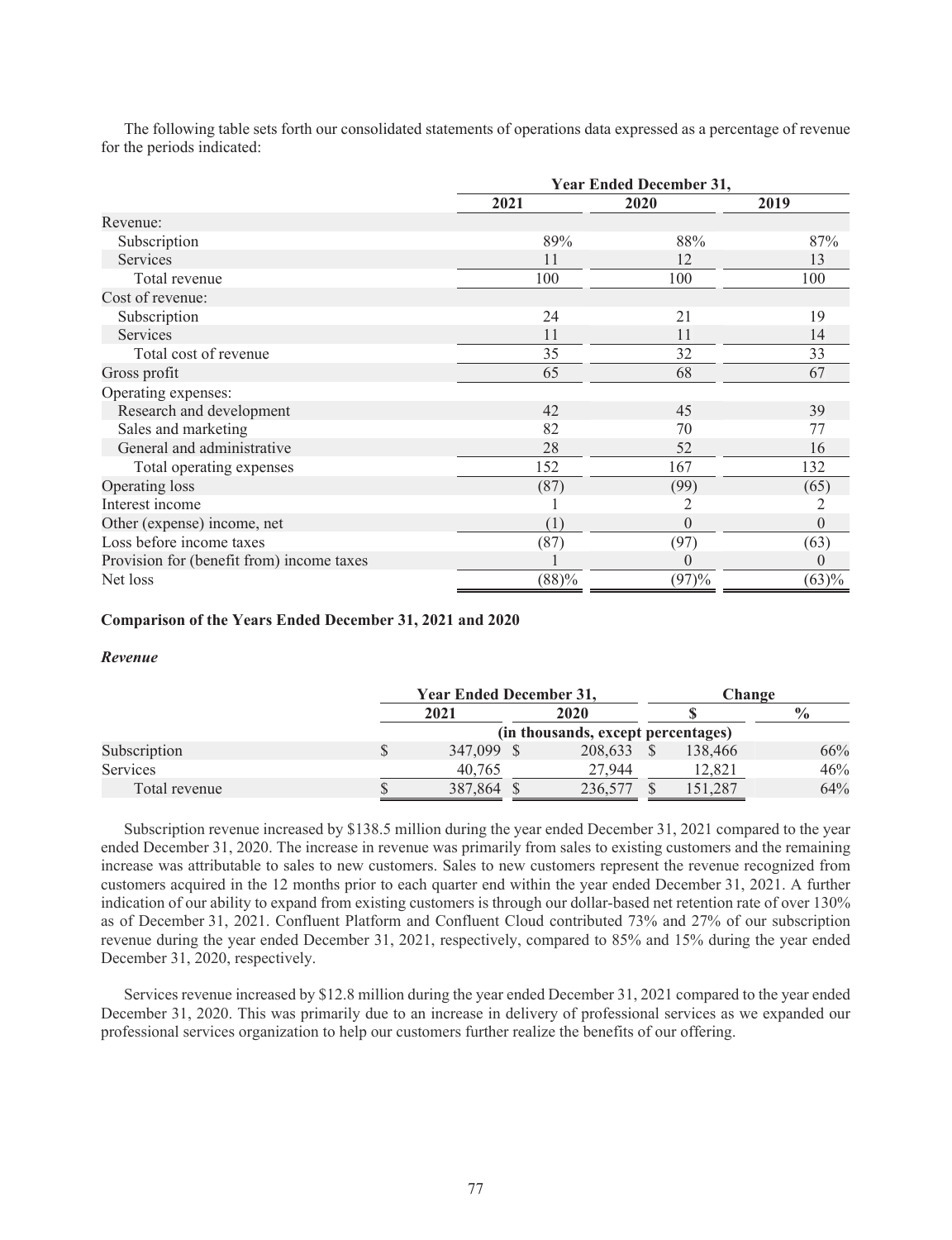# *Cost of Revenue, Gross Profit, and Gross Margin*

|                       | <b>Year Ended December 31,</b> |            |  | Change                             |        |               |
|-----------------------|--------------------------------|------------|--|------------------------------------|--------|---------------|
|                       |                                | 2021       |  | 2020                               |        | $\frac{0}{0}$ |
|                       |                                |            |  | (in thousands, except percentages) |        |               |
| Cost of revenue       |                                |            |  |                                    |        |               |
| Subscription          |                                | 94,860 \$  |  | 49,283                             | 45,577 | 92%           |
| <b>Services</b>       |                                | 42,432     |  | 26,193                             | 16,239 | 62%           |
| Total cost of revenue |                                | 137.292    |  | 75.476                             | 61,816 | 82%           |
| Gross profit          | D                              | 250,572 \$ |  | 161,101                            | 89,471 | 56%           |

|                    |      | <b>Year Ended December 31,</b> |  |  |  |  |
|--------------------|------|--------------------------------|--|--|--|--|
|                    | 2021 | 2020                           |  |  |  |  |
| Gross margin       |      |                                |  |  |  |  |
| Subscription       | 73%  | 76%                            |  |  |  |  |
| <b>Services</b>    | (4)% | 6%                             |  |  |  |  |
| Total gross margin | 65%  | 68%                            |  |  |  |  |

Cost of subscription revenue increased by \$45.6 million during the year ended December 31, 2021 compared to the year ended December 31, 2020. This increase was primarily due to an increase of \$15.7 million in personnelrelated costs (excluding stock-based compensation expense) and allocated overhead costs driven by increased headcount, an increase of \$14.1 million in third-party cloud infrastructure costs, and an increase of \$10.0 million in stock-based compensation expense. The increase in stock-based compensation expense was primarily due to increased headcount, equity awards granted to existing employees, and to a lesser extent, the 2021 Employee Stock Purchase Plan (the "2021 ESPP"), which became effective in connection with our IPO.

Cost of services revenue increased by \$16.2 million during the year ended December 31, 2021 compared to the year ended December 31, 2020. This increase was primarily due to an increase of \$8.1 million in personnel-related costs (excluding stock-based compensation expense) and allocated overhead costs driven by increased headcount, and an increase of \$3.7 million in stock-based compensation expense. The increase in stock-based compensation expense was primarily due to increased headcount, equity awards granted to existing employees, and to a lesser extent, the 2021 ESPP. The increase in cost of services revenue was also due to an increase of \$3.5 million in third-party contractors who supplemented our services delivery team.

Our subscription gross margin decreased primarily due to higher stock-based compensation expense, higher personnel-related costs, and the change in our revenue mix, partially offset by economies of scale resulting from increased efficiency and optimization of our infrastructure. Our services gross margin decreased primarily due to higher stock-based compensation expense and higher third-party contractor expense.

# *Research and Development*

|                          | <b>Year Ended December 31,</b> |            |  | Change                             |  |        |               |
|--------------------------|--------------------------------|------------|--|------------------------------------|--|--------|---------------|
|                          |                                | 2021       |  | <b>2020</b>                        |  |        | $\frac{0}{0}$ |
|                          |                                |            |  | (in thousands, except percentages) |  |        |               |
| Research and development |                                | 161.925 \$ |  | 105.399                            |  | 56.526 | 54%           |
| Percentage of revenue    |                                | 42%        |  | 45%                                |  |        |               |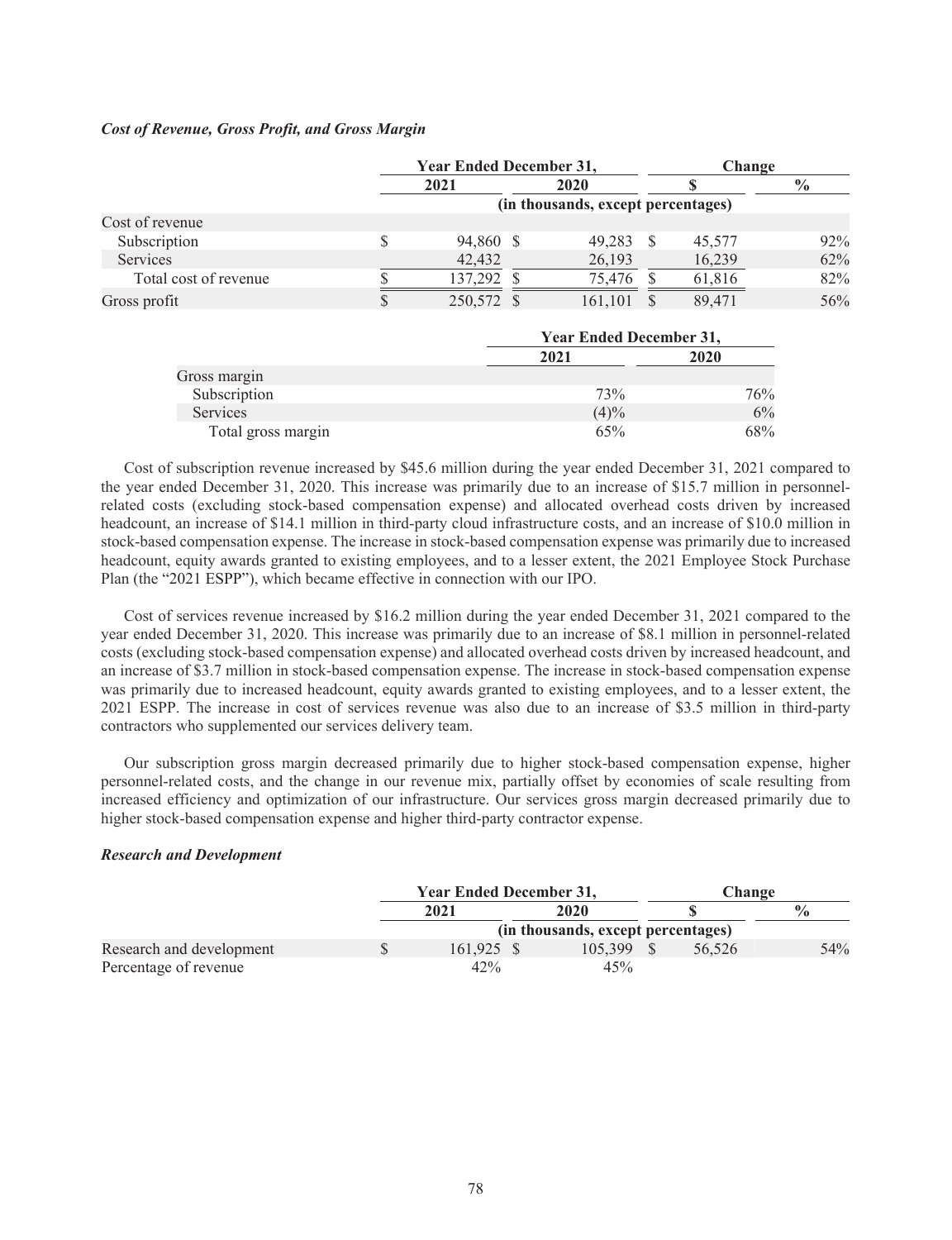Research and development expenses increased by \$56.5 million during the year ended December 31, 2021 compared to the year ended December 31, 2020. This increase was primarily due to an increase of \$32.4 million in personnel-related costs (excluding stock-based compensation expense) and allocated overhead costs driven by increased headcount, and an increase of \$15.3 million in stock-based compensation expense, net of amounts capitalized. The increase in stock-based compensation expense, net of amounts capitalized, was due to increased headcount, equity awards granted to existing employees, and to a lesser extent, the 2021 ESPP, partially offset by \$23.9 million of stock-based compensation expense related to a tender offer and a secondary sale of our common and convertible founder stock that occurred during the year ended December 31, 2020. In the tender offer and secondary sales transactions, we facilitated sales by directors, employees, and non-employees to existing and new investors at a per share purchase price in excess of estimated fair value. See Note 10 to our consolidated financial statements included elsewhere in this Annual Report on Form 10-K for further details. The increase in research and development expenses was also due to an increase of \$3.6 million of third-party cloud infrastructure expenses incurred in developing our platform, and an increase of \$2.2 million of employer taxes on employee stock transactions.

## *Sales and Marketing*

|                       | <b>Year Ended December 31,</b> |                                    | <b>Change</b> |               |  |
|-----------------------|--------------------------------|------------------------------------|---------------|---------------|--|
|                       | 2021                           | 2020                               |               | $\frac{0}{0}$ |  |
|                       |                                | (in thousands, except percentages) |               |               |  |
| Sales and marketing   | \$<br>319,331 \$               | 166.361                            | 152 970       | 92%           |  |
| Percentage of revenue | 82%                            | 70%                                |               |               |  |

Sales and marketing expenses increased by \$153.0 million during the year ended December 31, 2021 compared to the year ended December 31, 2020. This increase was primarily due to an increase of \$71.9 million in personnelrelated costs (excluding stock-based compensation expense) and allocated overhead costs driven by increased headcount, and an increase of \$40.8 million in stock-based compensation expense. The increase in stock-based compensation expense was primarily due to increased headcount, equity awards granted to existing employees, and to a lesser extent, the 2021 ESPP, partially offset by \$3.5 million of stock-based compensation expense related to the tender offer that occurred during the year ended December 31, 2020 described under "—Research and Development." The increase in sales and marketing expenses was also due to an increase of \$16.3 million in advertising costs and marketing programs, an increase of \$10.7 million of amortization of deferred contract acquisition costs, and an increase of \$4.0 million of employer taxes on employee stock transactions.

# *General and Administrative*

|                            | <b>Year Ended December 31,</b> |            |  | Change                             |  |          |               |
|----------------------------|--------------------------------|------------|--|------------------------------------|--|----------|---------------|
|                            |                                | 2021       |  | 2020                               |  |          | $\frac{0}{0}$ |
|                            |                                |            |  | (in thousands, except percentages) |  |          |               |
| General and administrative |                                | 108.936 \$ |  | 122.516 \$                         |  | (13.580) | (11)%         |
| Percentage of revenue      |                                | 28%        |  | $52\%$                             |  |          |               |

General and administrative expenses decreased by \$13.6 million during the year ended December 31, 2021 compared to the year ended December 31, 2020. This decrease was primarily due to an overall decrease of \$57.5 million of stock-based compensation expense as a result of \$83.9 million of stock-based compensation expense related to the tender offer and secondary sales that occurred during the year ended December 31, 2020 described under "-Research and Development," partially offset by increases in stock-based compensation expense due to increased headcount, equity awards granted to existing employees, and to a lesser extent, the 2021 ESPP, as well as \$3.8 million of stock-based compensation expense related to performance-based options, for which the performance-based vesting condition was satisfied upon the effectiveness of the IPO. The decrease in general and administrative expenses was partially offset by an increase of \$19.1 million in personnel-related costs (excluding stock-based compensation expense) and allocated overhead costs driven by increased headcount, an increase of \$13.3 million associated with the charitable donation of our Class A common stock upon the consummation of the IPO, an increase of \$5.9 million in professional services fees and other expenses to operate as a public company, and an increase of \$2.4 million of employer taxes on employee stock transactions.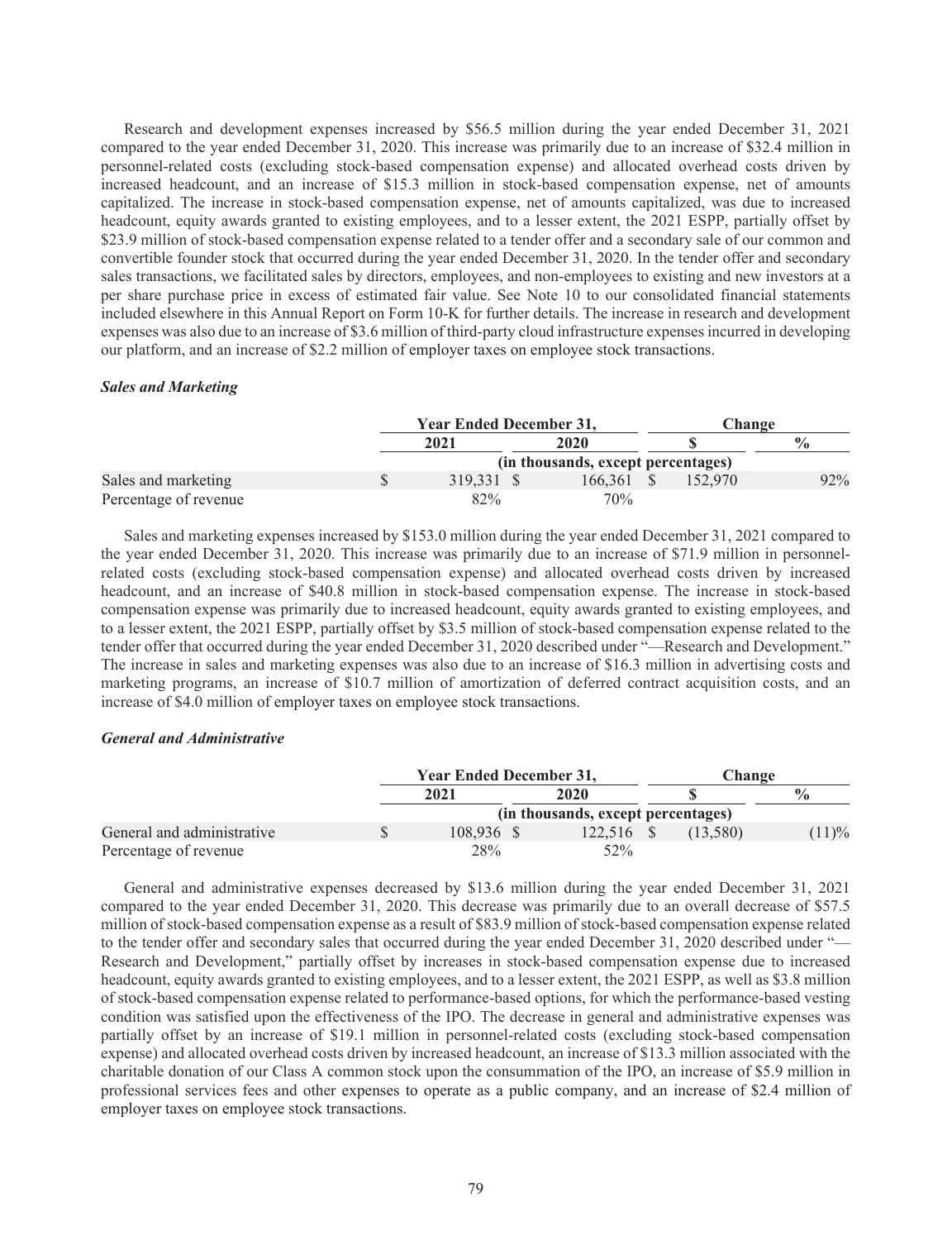#### *Interest Income*

|                 | <b>Year Ended December 31,</b> |                                    |         | Change        |
|-----------------|--------------------------------|------------------------------------|---------|---------------|
|                 | 2021                           | 2020                               |         | $\frac{0}{0}$ |
|                 |                                | (in thousands, except percentages) |         |               |
| Interest income | 2.020 S                        | 4.113                              | (2,093) | (51)%         |

Interest income decreased by \$2.1 million during the year ended December 31, 2021 compared to the year ended December 31, 2020 primarily due to lower returns on marketable securities.

#### *Other Income (Expense), Net*

|                    | <b>Year Ended December 31,</b> | Change                             |         |               |
|--------------------|--------------------------------|------------------------------------|---------|---------------|
|                    | 2021                           | 2020                               |         | $\frac{0}{0}$ |
|                    |                                | (in thousands, except percentages) |         |               |
| Other expense, net | $(2.027)$ \$                   | $(973)$ \$                         | (1.054) | 108%          |

Other expense, net increased by \$1.1 million during the year ended December 31, 2021 compared to the year ended December 31, 2020 primarily due to losses from foreign currency transactions and interest expense from amortization of debt issuance costs.

# *Provision for (Benefit from) Income Taxes*

|                                              | <b>Year Ended December 31,</b> |                                    | Change    |               |
|----------------------------------------------|--------------------------------|------------------------------------|-----------|---------------|
|                                              | 2021                           | 2020                               |           | $\frac{0}{0}$ |
|                                              |                                | (in thousands, except percentages) |           |               |
| Loss before income taxes                     | $(339,627)$ \$                 | $(230,035)$ \$                     | (109.592) | (48)%         |
| Provision for (benefit from) income taxes \$ | 3.174 S                        | $(207)$ \$                         | 3.381     | 1633%         |
| Effective tax rate                           | (0.9)%                         | $0.1\%$                            |           |               |

The provision for income taxes during the year ended December 31, 2021 compared to the year ended December 31, 2020 was primarily due to an increase in foreign taxes as we continued our global expansion and the establishment of the U.K. valuation allowance. During the year ended December 31, 2021, based on the weight of positive and negative evidence, we established a valuation allowance on its U.K. net deferred tax assets resulting in a tax expense of \$1.1 million.

We maintain a full valuation allowance on our U.S. and U.K. deferred tax assets. The most significant component of our recorded tax expense is current cash taxes in various foreign jurisdictions. The cash tax expenses are impacted by each jurisdiction's individual tax rates, laws on the timing of recognition of income and deductions, and availability of net operating losses and tax credits. Our effective tax rate might fluctuate to the extent earnings are lower in countries that have lower statutory rates or higher in countries that have higher statutory rates.

# **Liquidity and Capital Resources**

To date, we have financed operations primarily through proceeds received from issuances of equity and debt securities and payments received from our customers. In June 2021, we completed our IPO, which resulted in proceeds of \$786.6 million, net of underwriting discounts and commissions.

In December 2021, we issued \$1.1 billion aggregate principal amount of 0% convertible senior notes due 2027 (the "2027 Notes"), including the exercise in full of the initial purchasers' option to purchase up to an additional \$100.0 million principal amount of the 2027 Notes, in a private placement to qualified institutional buyers pursuant to Rule 144A under the Securities Act. The net proceeds from the issuance of the 2027 Notes, after deducting the initial purchasers' discounts and commissions and debt issuance costs, were \$1,080.5 million. See Note 6, *Convertible Senior Notes*, to our consolidated financial statements included elsewhere in this Annual Report on Form 10-K for further information.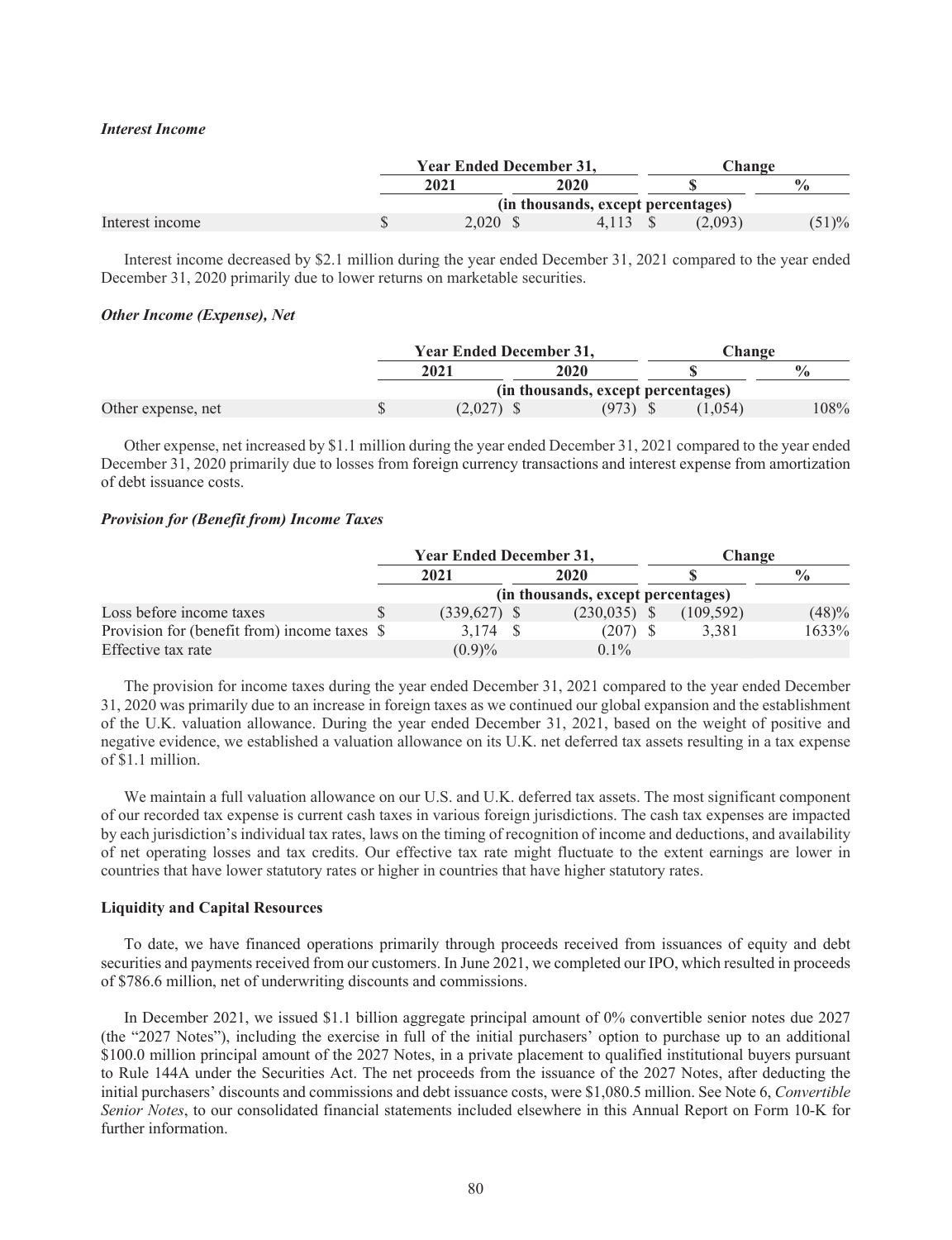As of December 31, 2021, our principal sources of liquidity were cash, cash equivalents, and marketable securities totaling \$2,016.0 million. Our cash and cash equivalents primarily consist of bank deposits, U.S. treasury securities, money market funds, and commercial paper. Our marketable securities consist of corporate notes and bonds, commercial paper, U.S. agency obligations, U.S. treasury securities, and municipal bonds. We believe that existing cash, cash equivalents, marketable securities, and cash flow from operations will be sufficient to fund our short-term and long-term operating and capital needs, including our purchase obligations primarily related to our non-cancelable agreements for third-party cloud infrastructure, and operating lease commitments, net of sublease receipts, primarily related to our office space.

We have generated significant operating losses and negative cash flows from operations. As of December 31, 2021, we had an accumulated deficit of \$748.9 million. We expect to continue to incur operating losses and negative cash flows from operations in the future and may require additional capital resources to execute strategic initiatives to grow our business. Our future capital requirements will depend on many factors including our growth rate, the timing and extent of spending to support development efforts, the expansion of sales and marketing and international operations, and the continuing market acceptance of our subscriptions and services. We may be required to seek additional equity or debt financing. In the event that additional financing is required from outside sources, we may not be able to raise it on terms acceptable to us or at all. If we are unable to raise additional capital when desired, our business, results of operations, and financial condition would be adversely affected.

The following table summarizes our cash flows for the periods presented:

|                                                     |   |                |                | <b>Year Ended December 31,</b> |           |
|-----------------------------------------------------|---|----------------|----------------|--------------------------------|-----------|
|                                                     |   | 2021           | 2020           |                                | 2019      |
|                                                     |   |                | (in thousands) |                                |           |
| Net cash used in operating activities               | S | $(105.060)$ \$ |                | $(82,057)$ \$                  | (68, 834) |
| Net cash (used in) provided by investing activities |   | $(400.583)$ \$ |                | $(176.859)$ \$                 | 35.641    |
| Net cash provided by financing activities           |   | 1,844,514 \$   |                | 276.758 \$                     | 13.432    |

#### *Cash Flows from Operating Activities*

We generally invoice our customers annually in advance for our term-based licenses and either annually in advance or monthly in arrears for our SaaS offering. Our largest source of operating cash is payments received from our customers. We have in the past and expect in the future to experience seasonality, with the fourth quarter historically being our strongest quarter for new customer sales, renewals, and expansion as a result of large enterprise buying patterns. Accordingly, the operating cash flow benefit from increased collections from our customers generally occurs in the subsequent one to two quarters after billing. We expect seasonality, timing of billings, and collections from our customers to have a material impact on our cash flow from operating activities from period to period. Our primary uses of cash from operating activities are for personnel-related expenses, third-party cloud infrastructure costs, sales and marketing expenses, and overhead expenses.

Cash used in operating activities of \$105.1 million for the year ended December 31, 2021 primarily consisted of our net loss of \$342.8 million, adjusted for non-cash charges of \$215.9 million, and net cash inflows of \$21.9 million from changes in our operating assets and liabilities. Our non-cash charges included \$155.6 million of stock-based compensation expense, net of amounts capitalized, \$26.7 million of amortization of deferred contract acquisition costs, \$13.3 million of Class A common stock charitable donation expense, and \$11.0 million of non-cash operating lease costs. The main drivers of the changes in operating assets and liabilities were an \$87.3 million increase in deferred revenue corresponding with our increased sales and a \$61.1 million increase in accrued expenses and other liabilities due to timing of payments, increased headcount, growth in our business, and employee contributions under the 2021 ESPP, partially offset by a \$57.9 million increase in deferred contract acquisition costs due to our increased sales, a \$32.5 million increase in accounts receivable due to overall growth of our sales and our expanding customer base, and a \$31.4 million increase in prepaid expenses and other assets primarily driven by prepaid third-party cloud infrastructure costs and prepaid insurance as a result of becoming a public company.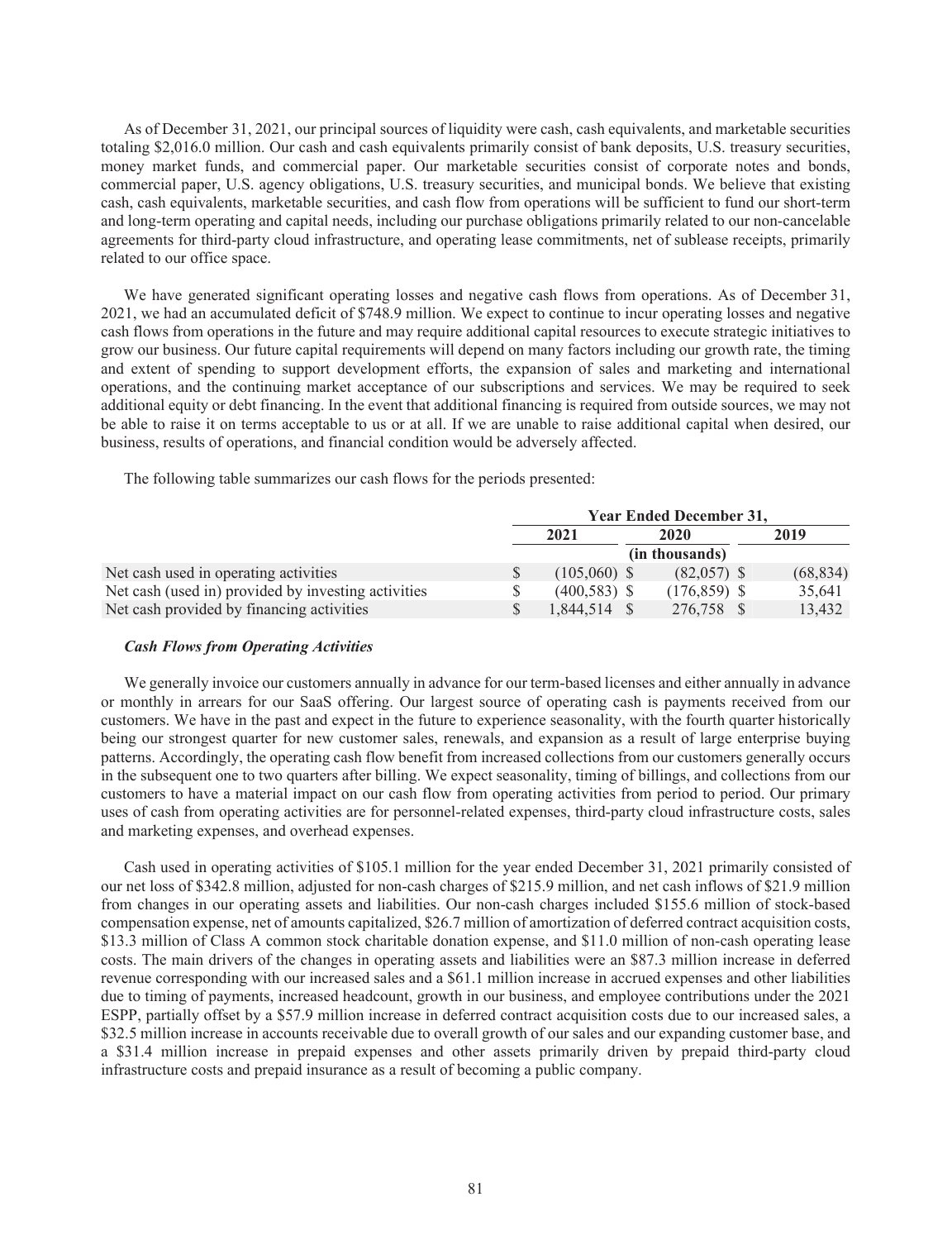Cash used in operating activities of \$82.1 million for the year ended December 31, 2020 primarily consisted of our net loss of \$229.8 million, adjusted for non-cash charges of \$173.5 million, and net cash outflows of \$25.7 million from changes in our operating assets and liabilities. Our non-cash charges included \$143.3 million of stock-based compensation expense (\$111.9 million of which related to a tender offer and secondary sales transactions involving purchase prices in excess of estimated fair value of the shares sold), net of amounts capitalized, \$16.0 million of amortization of deferred contract acquisition costs, and \$11.9 million of non-cash operating lease costs. The main drivers of the changes in operating assets and liabilities were a \$41.6 million increase in accounts receivable due to our increased sales and expanding customer base, and a \$38.1 million increase in deferred contract acquisition costs due to our increased sales. These amounts were partially offset by a \$64.1 million increase in deferred revenue corresponding with our increased sales.

#### *Cash Flows from Investing Activities*

Cash used in investing activities of \$400.6 million for the year ended December 31, 2021 was primarily due to purchases of marketable securities of \$663.6 million, capitalized internal-use software development costs of \$5.3 million, and purchases of property and equipment of \$3.6 million, partially offset by maturities of marketable securities of \$271.9 million.

Cash used in investing activities of \$176.9 million for the year ended December 31, 2020 was primarily due to purchases of marketable securities of \$329.6 million, capitalized internal-use software development costs of \$3.6 million, and purchases of property and equipment of \$1.0 million, partially offset by sales and maturities of marketable securities totaling \$157.4 million.

#### *Cash Flows from Financing Activities*

Cash provided by financing activities of \$1,844.5 million for the year ended December 31, 2021 was primarily due to \$1,081.3 million in proceeds from the issuance of the 2027 Notes, net of issuance costs, \$786.6 million in proceeds from our IPO, net of underwriting discounts and commissions, and \$70.7 million in proceeds from the issuance of common stock upon exercises of stock options, net of repurchases, partially offset by \$91.0 million used to purchase capped calls and \$3.1 million of payments of deferred offering costs.

Cash provided by financing activities of \$276.8 million for the year ended December 31, 2020 was primarily due to \$259.8 million in net proceeds from the issuance of our Series E redeemable convertible preferred stock and \$17.1 million in proceeds from the issuance of common stock upon exercises of stock options, net of repurchases.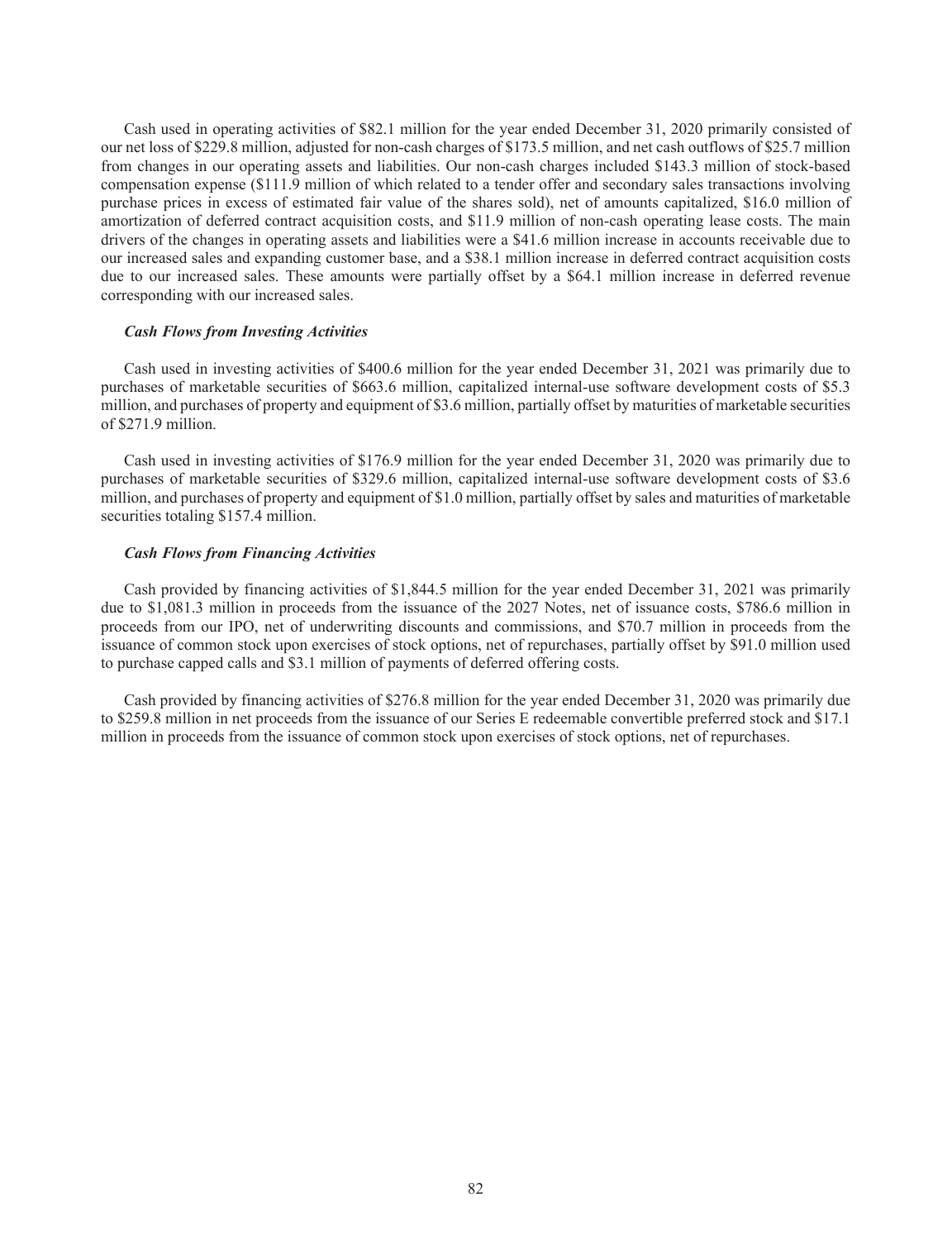#### **Contractual Obligations and Commitments**

*Convertible Senior Notes.* As of December 31, 2021, we had \$1.1 billion outstanding principal associated with our 2027 Notes. See Note 6, *Convertible Senior Notes*, to our consolidated financial statements included elsewhere in this Annual Report on Form 10-K for further information.

*Operating Leases.* Our operating lease commitments, net of sublease receipts, relate primarily to our office space. As of December 31, 2021, we had fixed lease payment obligations of \$44.9 million, with \$10.5 million expected to be paid within 12 months and the remainder thereafter. See Note 7, *Commitments and Contingencies*, to our consolidated financial statements included elsewhere in this Annual Report on Form 10-K for further information.

*Purchase Obligations.* As of December 31, 2021, our purchase obligations were \$471.3 million, with \$71.0 million expected to be paid within 12 months and the remainder thereafter. Our purchase obligations primarily relate to noncancelable agreements for third-party cloud infrastructure agreements, under which we are granted access to use certain cloud services. See Note 7, *Commitments and Contingencies*, to our consolidated financial statements included elsewhere in this Annual Report on Form 10-K for further information.

In January 2022, we entered into an amended third-party cloud infrastructure agreement that includes a noncancelable commitment of \$150.0 million over the next five years through January 2027.

# **Critical Accounting Policies and Estimates**

Our consolidated financial statements and the related notes thereto included elsewhere in this Annual Report on Form 10-K are prepared in accordance with generally accepted accounting principles in the United States, or U.S. GAAP. The preparation of these consolidated financial statements requires us to make estimates and assumptions that affect the reported amounts of assets, liabilities, revenue, costs and expenses, and related disclosures. We evaluate our estimates and assumptions on an ongoing basis. Our estimates are based on historical experience and on various other assumptions that we believe to be reasonable under the circumstances. Actual results could differ significantly from the estimates made by management. To the extent that there are differences between our estimates and actual results, our financial condition, results of operations, and cash flows will be affected.

We believe that the accounting policies described below involve a greater degree of judgment and complexity. Accordingly, these are the policies we believe are the most critical to aid in fully understanding and evaluating our consolidated financial condition and results of operations.

### *Revenue Recognition*

We generate revenue from the sale of subscriptions and services. Subscription revenue consists of revenue from term-based licenses that include post-contract customer support, maintenance, and upgrades, referred to together as PCS, which we refer to as Confluent Platform, and our SaaS offering, which we refer to as Confluent Cloud. Confluent Cloud customers may purchase subscriptions either without a minimum commitment contract on a month-tomonth basis, which we refer to as pay-as-you-go, or under a usage-based minimum commitment contract of at least one year in duration, in which customers commit to a fixed minimum monetary amount at specified per-usage rates. Our pay-as-you-go arrangements have historically represented an immaterial portion of revenue. We primarily enter into subscription contracts with one-year terms, and subscription contracts are generally non-cancelable and nonrefundable, although customers can terminate for breach if we materially fail to perform. Services revenue consists of revenue from professional services and education services. We generate sales of our subscriptions and services through our sales teams, self-service channel, and partner ecosystem, including the major cloud provider marketplaces.

The consolidated financial statements reflect our accounting for revenue in accordance with ASC Topic 606, *Revenue from Contracts with Customers*, or ASC 606. Under ASC 606, we recognize revenue when customers obtain control of promised subscriptions or services in an amount that reflects the consideration that we expect to receive in exchange for those subscriptions or services. In determining the appropriate amount of revenue to be recognized as we fulfill our obligations under each of our agreements, the following steps are performed: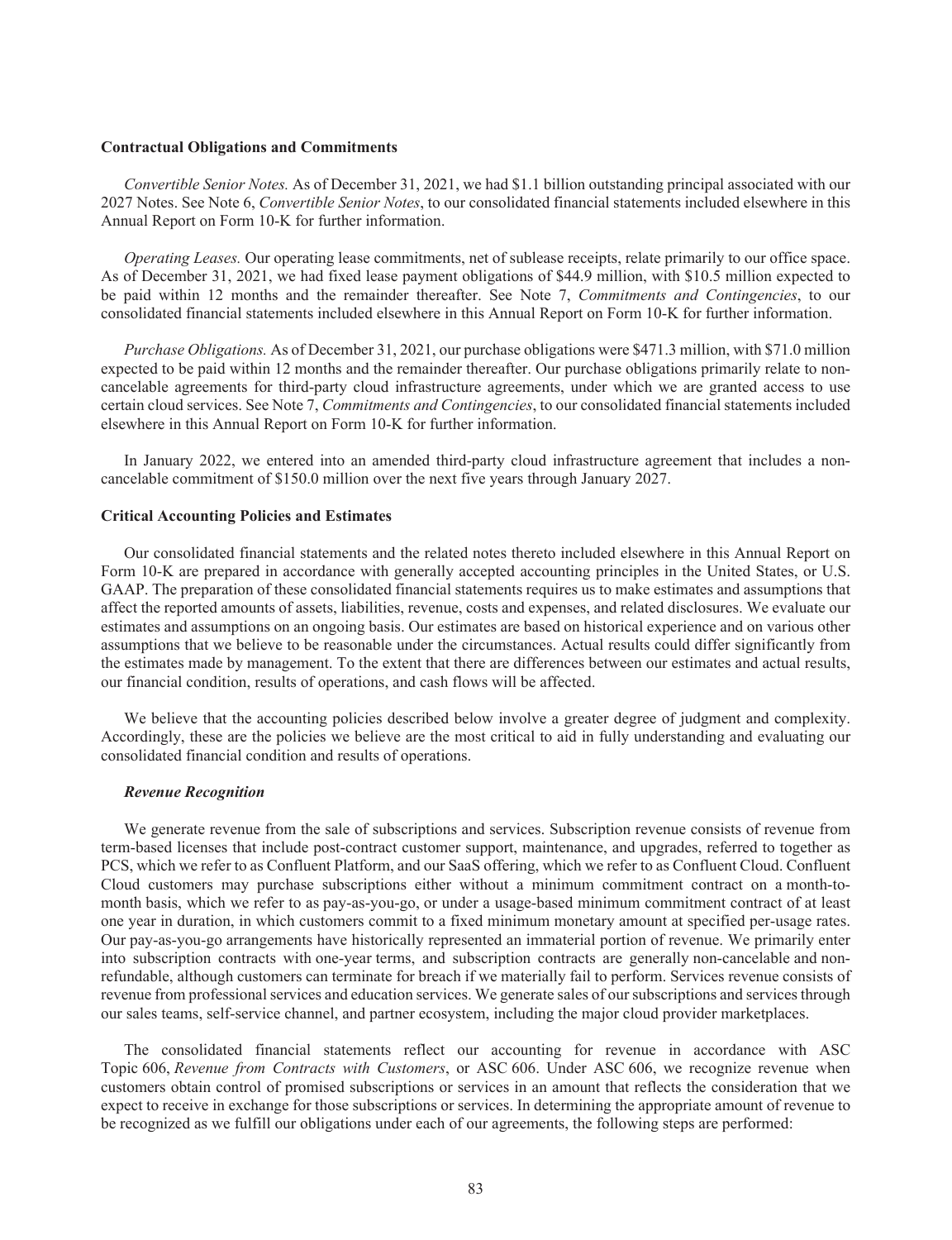# *(i) identification of the contract with a customer*

We generally contract with customers through order forms, which are governed by master sales agreements, and through cloud provider marketplaces. We determine that we have a contract with a customer when the contract is approved, each party's rights regarding the subscriptions or services to be transferred and the payment terms for the services can be identified, we have determined the customer has the ability and intent to pay, and the contract has commercial substance. We apply judgment in determining the customer's ability and intent to pay, which is based on a variety of factors, including the customer's historical payment experience or, in the case of a new customer, credit, reputation, and financial or other information pertaining to the customer.

When a contract is entered into, we evaluate whether the contract is part of a larger arrangement and should be accounted for with other contracts, and whether the combined or single contract includes more than one performance obligation.

#### *(ii) identification of the performance obligations in the contract*

Performance obligations are identified based on the subscriptions and services that will be transferred to the customer that are both (1) capable of being distinct, whereby the customer can benefit from the subscriptions or services either on their own or together with other resources that are readily available from third parties or from us, and (2) are distinct in the context of the contract, whereby the transfer of the subscriptions and services is separately identifiable from other promises in the contract. To the extent a contract includes multiple promised subscriptions or services, we apply judgment to determine whether promised subscriptions or services are capable of being distinct and distinct in the context of the contract. If these criteria are not met, or if performance obligations follow the same pattern of recognition, the promised subscriptions or services are accounted for as a combined performance obligation. We have concluded that our contracts with customers do not contain warranties that give rise to a separate performance obligation.

#### *(iii) measurement of the transaction price*

The transaction price is the total amount of consideration we expect to be entitled to in exchange for the subscriptions and services in a contract. The transaction price in a usage-based SaaS contract is typically equal to the minimum commitment in the contract, less any discounts provided. Variable consideration is included in the transaction price if, in our judgment, it is probable that a significant future reversal of cumulative revenue under the contract will not occur. Our contracts do not contain a significant financing component.

# *(iv) allocation of the transaction price to the performance obligations*

If a contract contains a single performance obligation, the entire transaction price is allocated to the single performance obligation. For contracts that contain multiple performance obligations, we allocate the transaction price using a relative standalone selling price, or SSP, allocation based on the SSPs of each performance obligation. Determining the relative SSP for contracts that contain multiple performance obligations is a critical accounting estimate. We establish SSP based on multiple factors, including prices at which we separately sell standalone subscriptions and services. In cases where directly observable standalone sales are not available, such as when license and PCS are not sold on a standalone basis, we establish the SSP by using information such as the historical selling price of performance obligations in similar transactions, market conditions, and our pricing practices, which can require significant judgment and are subject to change based on continuous reevaluation. There is typically more than one SSP for individual subscriptions and services due to the stratification of subscription support tiers and services. We also consider if there are any additional material rights inherent in a contract, and if so, we allocate revenue to the material right as a performance obligation.

# *(v) recognition of revenue when we satisfy each performance obligation*

We recognize revenue at the time the related performance obligation is satisfied, in an amount that reflects the consideration we expect to be entitled to in exchange for those subscriptions or services. We record revenue net of any withholding, value added, or sales tax, as well as any discounts or marketing development funds.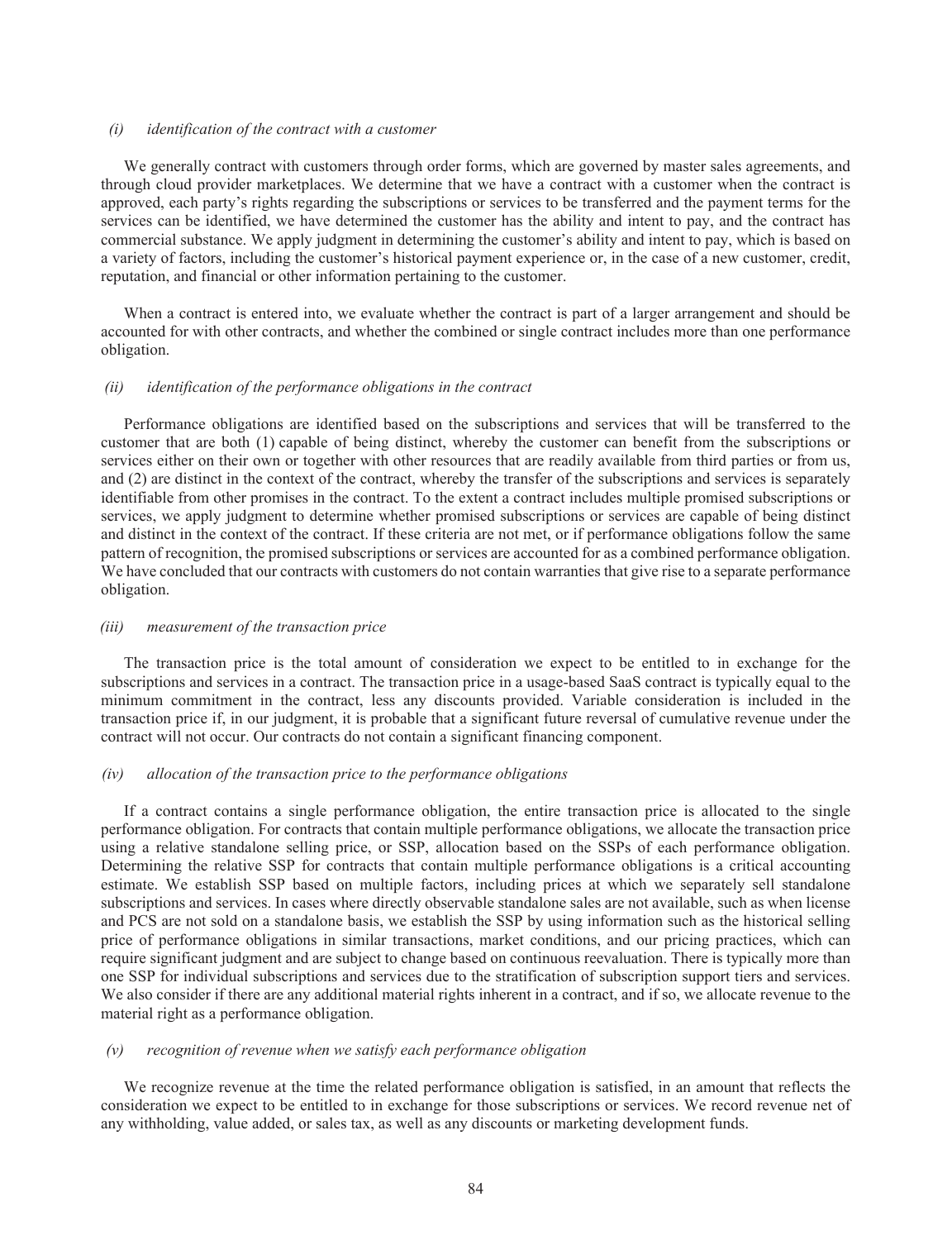## *Subscription Revenue*

Our subscription revenue includes revenue from Confluent Platform for licenses sold in conjunction with PCS. The license provides the right to use licensed proprietary software features, which represents significant standalone functionality and is therefore deemed a distinct performance obligation. License revenue is recognized at a point in time, upon delivery and transfer of control of the underlying license to the customer, which is typically the effective start date. Revenue from PCS is based on its continuous pattern of transfer to the customer and therefore is recognized ratably over the contract term.

Our subscription revenue also includes revenue from Confluent Cloud for our usage-based minimum commitment and pay-as-you-go offering, which is recognized on a usage basis, as usage represents a direct measurement of the value to the customer of the subscription transferred as of a particular date relative to the total value to be delivered over the term of the contract. For contracts that are not usage-based, revenue from Confluent Cloud is recognized ratably over the non-cancelable contractual term of the arrangement, generally beginning on the date that the service is made available to the customer.

# *Services Revenue*

Our services revenue includes revenue from professional services and education services, which are generally sold on a time-and-materials basis. We recognize the associated revenue as services are delivered.

# *Deferred Contract Acquisition Costs*

Sales commissions earned by our sales force and the associated payroll taxes are considered incremental and recoverable costs of obtaining a contract with a customer. Sales commissions for new revenue contracts, including incremental sales to existing customers, are deferred and then amortized over an estimated period of benefit, which we have determined to be five years. To determine the period of benefit, we consider our technology development cycle, the cadence of software releases, the nature of our customer contracts, the duration of customer relationships, and the expected renewal period. Sales commissions for renewal contracts (which are not considered commensurate with sales commissions for new revenue contracts and incremental sales to existing customers) are deferred and then amortized over the renewal contract term. Amortization of deferred contract acquisition costs are included in sales and marketing expenses in the consolidated statements of operations. We periodically review the carrying amount of deferred contract acquisition costs to determine whether events or changes in circumstances have occurred that could impact the period of benefit of these deferred costs.

#### *Stock-Based Compensation*

We record stock-based compensation expense in connection with all stock-based awards, including stock options and restricted stock units ("RSUs") granted to employees and non-employees and stock purchase rights granted under the ESPP to employees, based on the fair value of the awards granted. The fair value of each stock option and ESPP right is estimated on the grant date using the Black-Scholes option-pricing model. For awards that vest based only on continuous service, stock-based compensation expense is recognized on a straight-line basis over the requisite service period. Prior to our IPO, we also granted certain awards that had both a service-based and a performance-based vesting condition. Stock-based compensation expense for such awards is recognized using the accelerated attribution method over the requisite service period when it is probable the performance-based vesting condition will be achieved. The performance-based vesting condition was satisfied upon the sale of our common stock in a firm commitment underwritten public offering. If an award contains a provision whereby vesting is accelerated upon a change in control, we recognize stock-based compensation expense on a straight-line basis, as a change in control is considered to be outside of our control and is not considered probable until it occurs. Forfeitures are accounted for as they occur.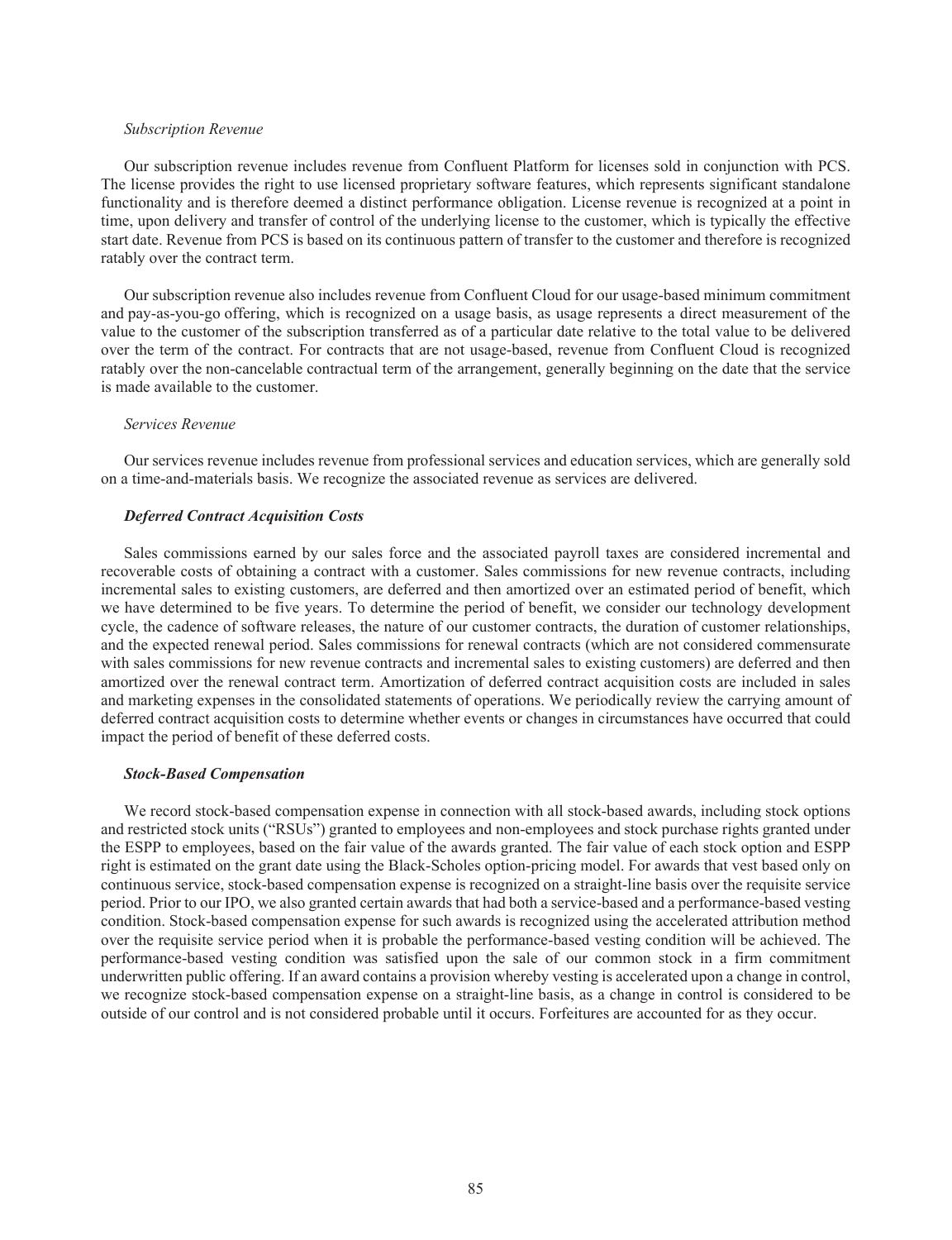The Black-Scholes option-pricing model requires the input of highly subjective assumptions, including the fair value of the underlying common stock, the expected term of the option, the expected volatility of the price of our common stock, risk-free interest rates, and the expected dividend yield of our common stock. The assumptions used in our option-pricing model represent management's best estimates. These estimates involve inherent uncertainties and the application of management's judgment. If factors change and different assumptions are used, our stock-based compensation expense could be materially different in the future.

These assumptions are estimated as follows:

- *Fair value of the underlying common stock.* Prior to our IPO, our board of directors considered numerous objective and subjective factors to determine the fair value of our common stock at each meeting in which awards were approved. After our IPO, the fair value of our common stock is determined by the closing price of our common stock on the date of grant, which is traded on the Nasdaq Global Select Market.
- *Expected term.* We determine the expected term for stock options that have only service-based vesting conditions based on the period the stock options are expected to be outstanding using the simplified method, calculated as the average of the time-to-vesting and the contractual life of the options. For other option grants, we estimate the expected term using historical data on employee exercises and post-vesting employment termination behavior, considering the contractual life of the award.
- *Expected volatility.* We derive the expected volatility at the grant date from the average historical volatilities of public companies within our industry over a period equal to the expected term of the options.
- *Risk-free interest rate.* We use the implied yield available on U.S. Treasury zero-coupon notes with maturities equivalent to the option's expected term.
- *Expected dividend yield.* We utilize a dividend yield of zero, as we do not currently issue dividends, nor do we expect to do so in the future.

The following table summarizes the weighted-average assumptions used to estimate the fair value of stock options granted during the periods presented:

|                          |         | <b>Year Ended December 31,</b> |         |
|--------------------------|---------|--------------------------------|---------|
|                          | 2021    | 2020                           | 2019    |
| Expected term (in years) | 6.17    | 6.17                           | 6.04    |
| Expected volatility      | 66.3%   | 68.3%                          | 59.0%   |
| Risk-free interest rate  | $1.1\%$ | $0.5\%$                        | $1.8\%$ |
| Expected dividend yield  | $0\%$   | $0\%$                          | $0\%$   |

# *Common Stock Valuations*

Prior to the IPO, the fair value of the common stock underlying our stock-based awards was determined by our board of directors, with input from management and contemporaneous independent third-party valuations. We believe that our board of directors had the relevant experience and expertise to determine the fair value of our common stock. Given the absence of a public trading market of our common stock, and in accordance with the American Institute of Certified Public Accountants Practice Aid, Valuation of Privately-Held Company Equity Securities Issued as Compensation, our board of directors exercised reasonable judgment and considered numerous objective and subjective factors to determine the best estimate of the fair value of our common stock at each grant date. These factors include:

 the prices, rights, preferences, and privileges of our redeemable convertible preferred stock relative to those of our common stock;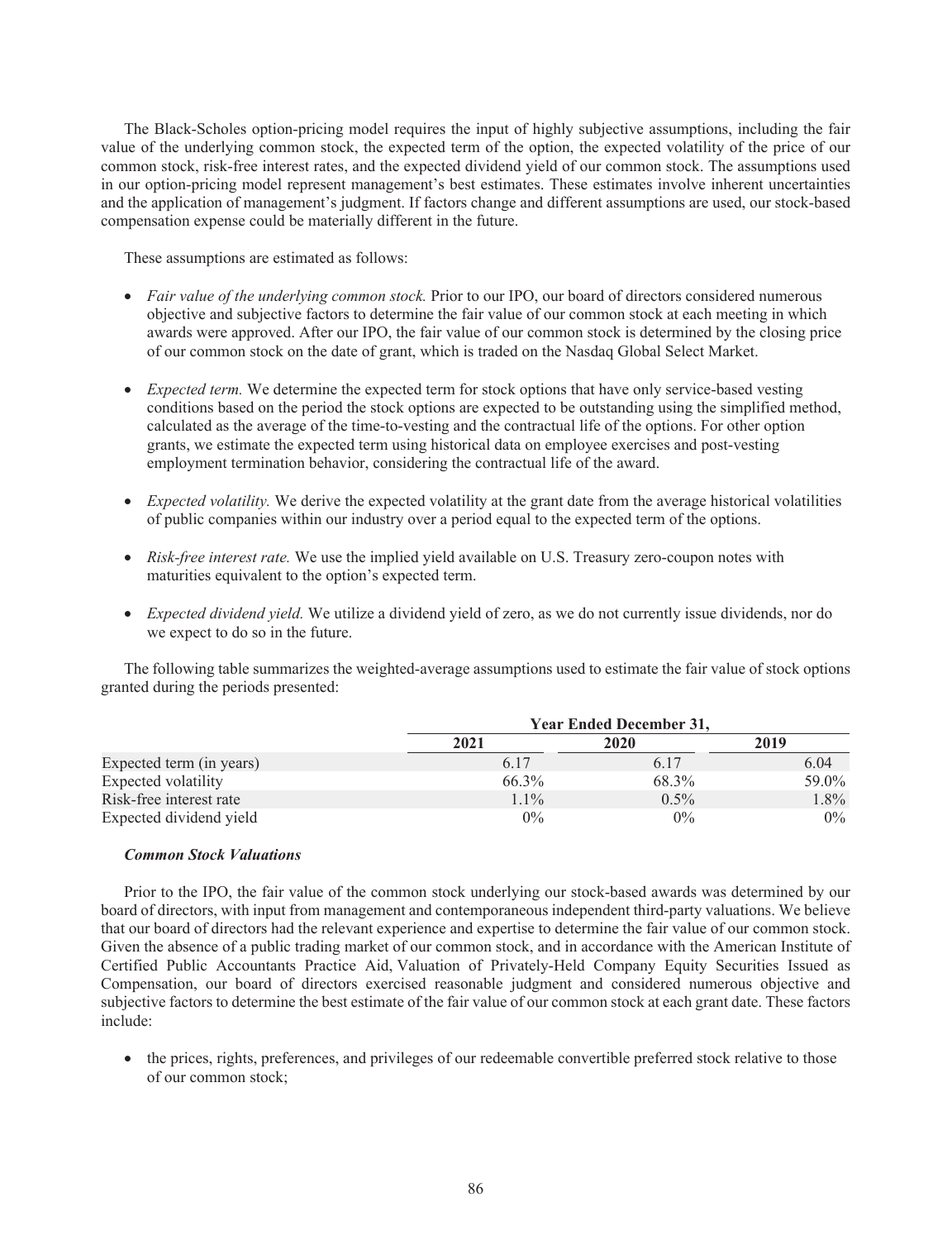- the prices paid for common or redeemable convertible preferred stock sold to third-party investors by us and prices paid in tender offers or secondary transactions;
- lack of marketability of our common stock;
- our operating and financial performance;
- current business conditions and projections;
- hiring of key personnel and the experience of our management;
- the history of the company and the introduction of new products;
- our stage of development;
- likelihood of achieving a liquidity event, such as an initial public offering, a merger, or acquisition of our company given prevailing market conditions;
- the market performance of comparable publicly traded companies; and
- U.S. and global capital market conditions.

The fair value of our common stock was determined using various valuation methods, including a combination of the income and market approach. The income approach estimated value based on the expectation of future cash flows that we would generate. These future cash flows were discounted to their present values using a discount rate that was derived from an analysis of the cost of capital of comparable publicly traded companies in our industry or those with similar business operations and was adjusted to reflect the risks inherent in our cash flows. The market approach estimated value based on a comparison of our company to comparable public companies in a similar line of business. From the comparable companies, a representative market value multiple was determined and then applied to our financial forecasts to estimate the value of our company.

For each valuation, the fair value, or equity value, of our business determined by the income and market approaches was then allocated to the common stock using either the option-pricing method, or OPM, or a hybrid of the probabilityweighted expected return method, or PWERM, and OPM methods. Our valuations prior to December 31, 2020 were allocated based on the OPM. Beginning December 31, 2020, our valuations were allocated based on a hybrid method of the PWERM and the OPM.

Application of these approaches and methodologies involves the use of estimates, judgments, and assumptions that are highly complex and subjective, such as those regarding our expected future revenue, expenses, and future cash flows, discount rates, market multiples, the selection of comparable public companies, and the probability of and timing associated with possible future events.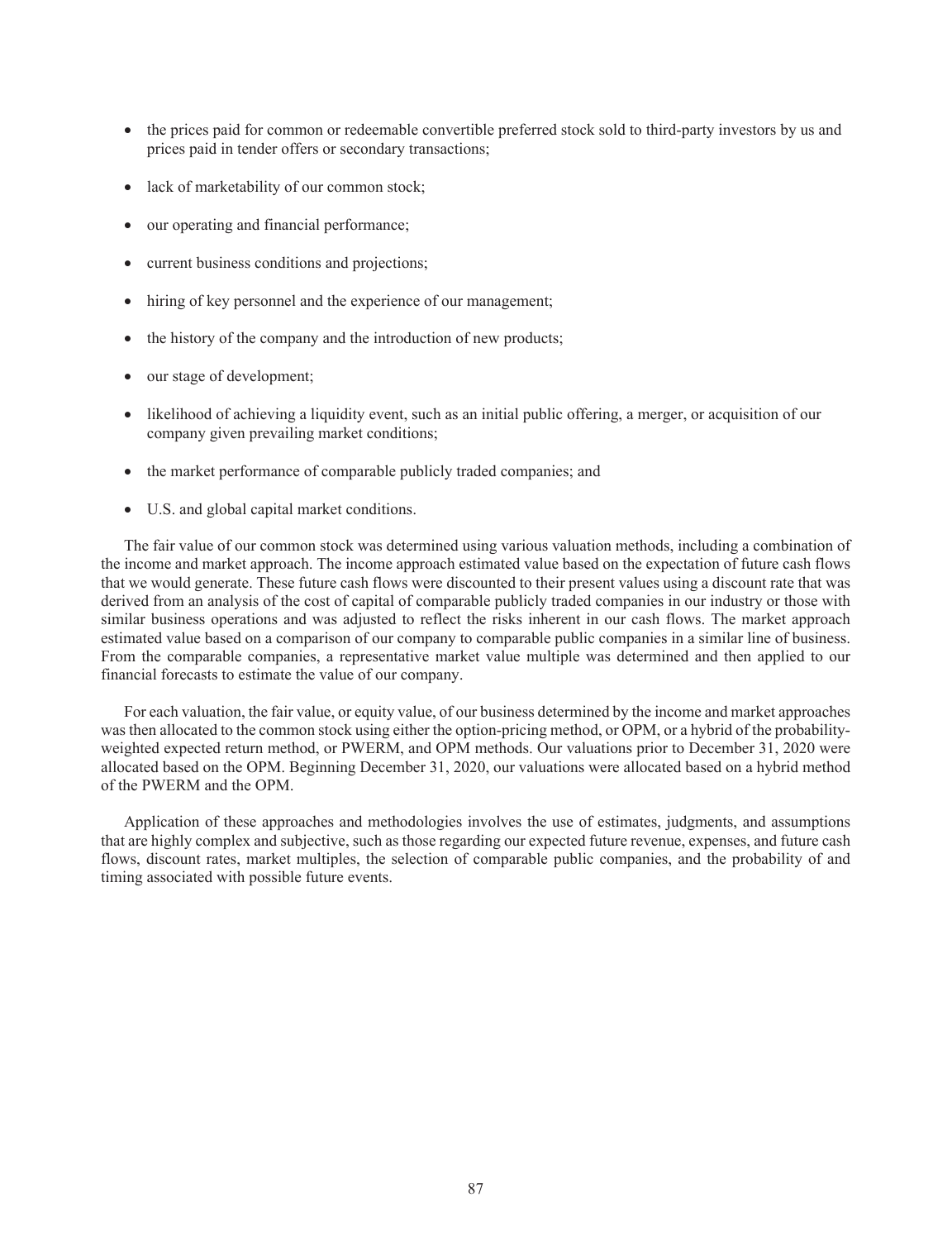#### **Recent Accounting Pronouncements**

See Note 2, *Basis of Presentation and Summary of Significant Accounting Policies*, to our consolidated financial statements included elsewhere in this Annual Report on Form 10-K for recently adopted accounting pronouncements and accounting pronouncements not yet adopted.

# **Jumpstart Our Business Startups ("JOBS") Act Accounting Election**

We are an emerging growth company, as defined in the JOBS Act. The JOBS Act provides that an emerging growth company can take advantage of an extended transition period for complying with new or revised accounting standards. This provision allows an emerging growth company to delay the adoption of some accounting standards until those standards would otherwise apply to private companies. We have elected to use the extended transition period under the JOBS Act for the adoption of certain accounting standards until the earlier of the date we (i) are no longer an emerging growth company or (ii) affirmatively and irrevocably opt out of the extended transition period provided in the JOBS Act. As a result, our consolidated financial statements may not be comparable to companies that comply with new or revised accounting pronouncements as of public company effective dates.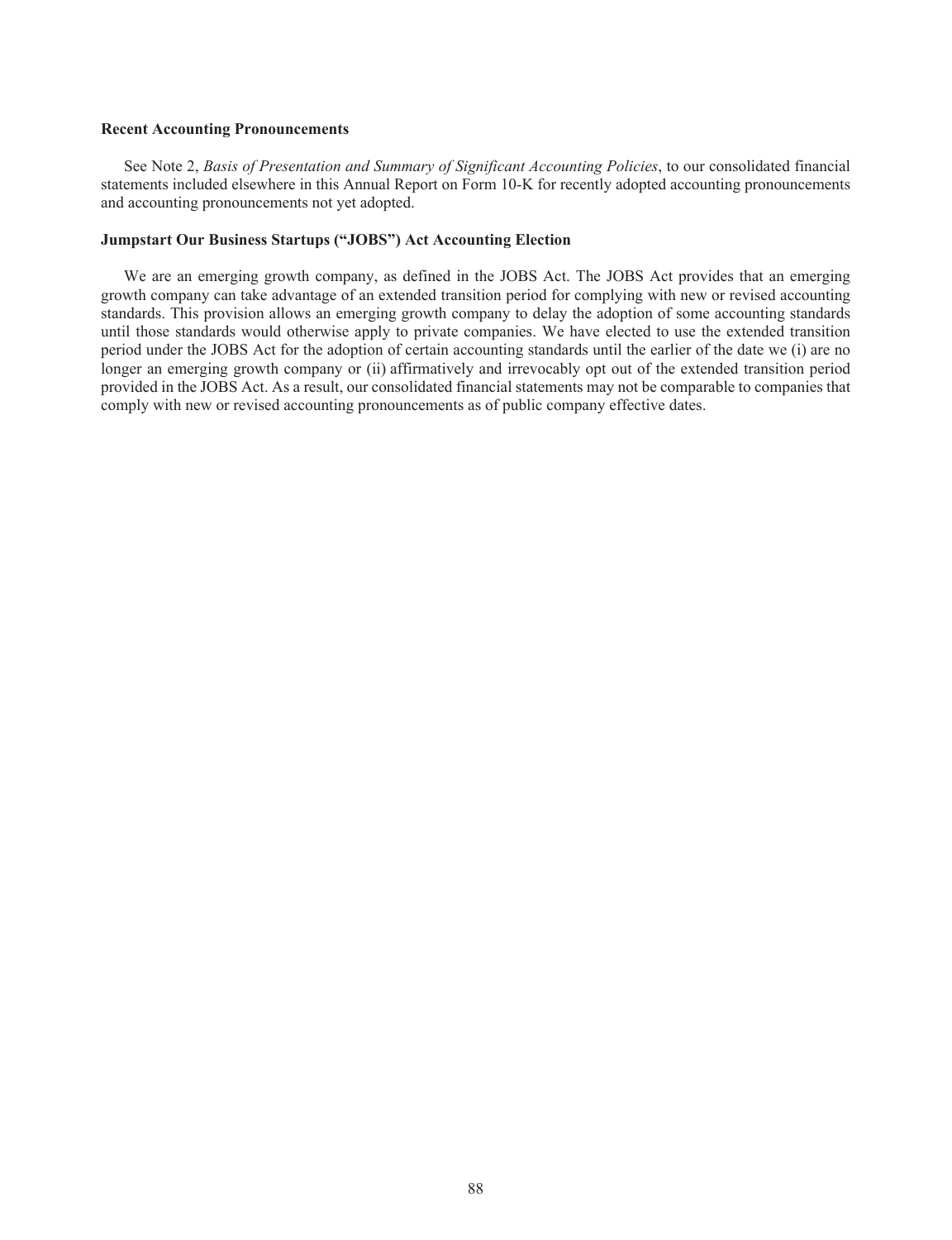#### **Item 7A. Quantitative and Qualitative Disclosures About Market Risk**

Market risk represents the risk of loss that may impact our financial position due to adverse changes in financial market prices and rates. We have operations both within the United States and internationally, and we are exposed to market risk in the ordinary course of our business.

#### *Interest Rate Risk*

As of December 31, 2021, we had \$2,016.0 million of cash, cash equivalents, and marketable securities in a variety of securities, including money market funds, corporate notes and bonds, commercial paper, U.S. agency obligations, U.S. treasury securities, and municipal bonds. In addition, we had \$0.8 million of restricted cash as of December 31, 2021 in support of letters of credit in connection with non-cancelable operating lease agreements for our office spaces. Our cash, cash equivalents, and marketable securities are held for working capital purposes. We do not enter into investments for trading or speculative purposes. The effect of a hypothetical 10% relative change in interest rates would not have a material impact on the fair value of our cash equivalents and marketable securities as of December 31, 2021.

In December 2021, we issued \$1.1 billion aggregate principal amount of 0% convertible senior notes due 2027 (the "2027 Notes"), including the exercise in full of the initial purchasers' option to purchase up to an additional \$100.0 million principal amount of the 2027 Notes, in a private placement. The fair values of the 2027 Notes are subject to market risk and other factors due to the conversion feature. The fair value of the 2027 Notes will generally increase as our Class A common stock price increases, and will generally decrease as our Class A common stock price declines. The market value changes affect the fair value of the 2027 Notes, but do not impact our financial position, cash flows or results of operations due to the fixed nature of the debt obligation. Additionally, we carry the 2027 Notes at face value less unamortized debt issuance costs on our consolidated balance sheet, and we present the fair value for required disclosure purposes only.

#### *Foreign Currency Risk*

Our reporting currency and the functional currency of our wholly-owned foreign subsidiaries is the U.S. dollar. All of our sales contracts are denominated in U.S. dollars, and therefore our revenue is not currently subject to significant foreign currency risk. A portion of our operating expenses is incurred outside the United States and denominated in foreign currencies and is subject to fluctuations due to changes in foreign exchange rates. Additionally, fluctuations in foreign exchange rates may cause us to recognize additional transaction gains and losses in our consolidated statements of operations. The effect of a hypothetical 10% relative change in foreign exchange rates would not have a material impact on our financial condition, results of operations, or cash flows for the periods presented. Given that the impact of foreign exchange rates has not been material to our historical results of operations, we have not entered into derivative or hedging transactions, but we may do so in the future if our exposure to foreign currency should become more significant. As our international operations grow, we will continue to reassess our approach to manage our risk relating to fluctuations in foreign exchange rates.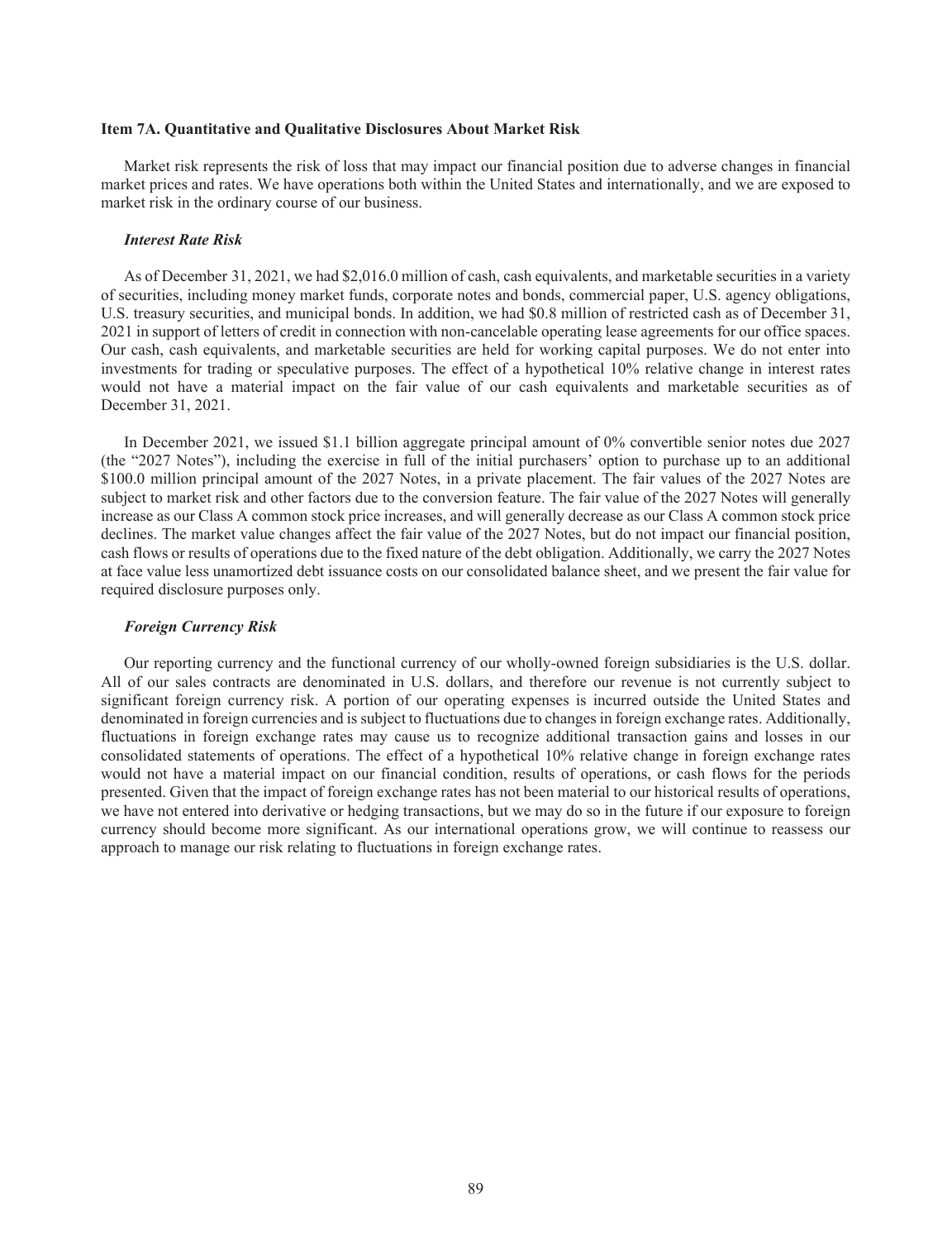# **Item 8. Financial Statements and Supplementary Data**

# **INDEX TO CONSOLIDATED FINANCIAL STATEMENTS**

| Report of Independent Registered Public Accounting Firm (PCAOB ID 238)                                   | 91 |
|----------------------------------------------------------------------------------------------------------|----|
| Consolidated Balance Sheets as of December 31, 2021 and 2020                                             | 92 |
| Consolidated Statements of Operations for the Years Ended December 31, 2021, 2020, and 2019              | 94 |
| Consolidated Statements of Comprehensive Loss for the Years Ended December 31, 2021, 2020, and 2019      | 95 |
| Consolidated Statements of Redeemable Convertible Preferred Stock and Stockholders' Equity (Deficit) for | 96 |
| the Years Ended December 31, 2021, 2020, and $2019$                                                      |    |
| Consolidated Statements of Cash Flows for the Years Ended December 31, 2021, 2020, and 2019              | 97 |
| Notes to Consolidated Financial Statements                                                               | 99 |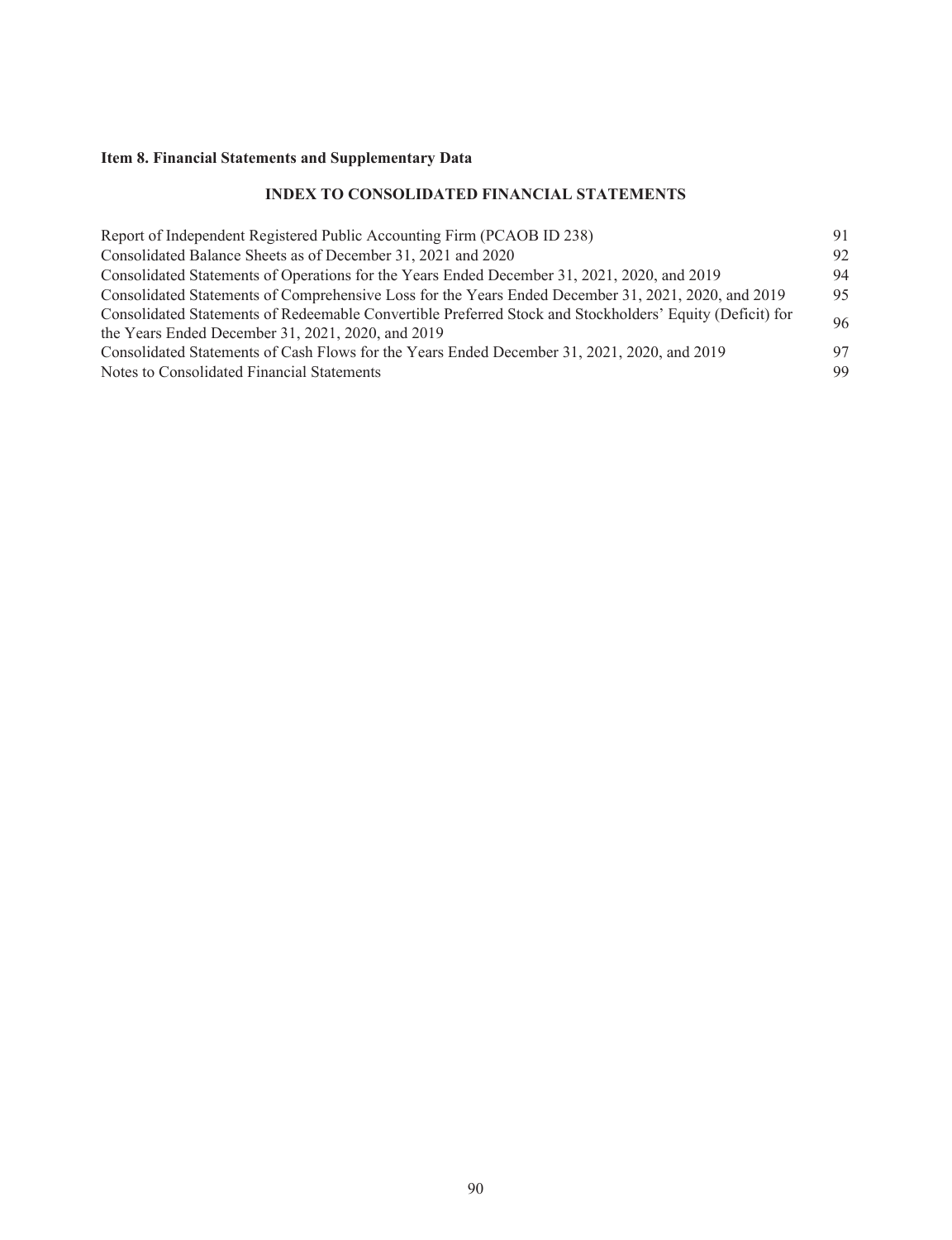# **Report of Independent Registered Public Accounting Firm**

To the Board of Directors and Stockholders of Confluent, Inc.

# *Opinion on the Financial Statements*

We have audited the accompanying consolidated balance sheets of Confluent, Inc. and its subsidiaries (the "Company") as of December 31, 2021 and 2020, and the related consolidated statements of operations, of comprehensive loss, of redeemable convertible preferred stock and stockholders' equity (deficit) and of cash flows for each of the three years in the period ended December 31, 2021, including the related notes (collectively referred to as the "consolidated financial statements"). In our opinion, the consolidated financial statements present fairly, in all material respects, the financial position of the Company as of December 31, 2021 and 2020, and the results of its operations and its cash flows for each of the three years in the period ended December 31, 2021 in conformity with accounting principles generally accepted in the United States of America.

# *Change in Accounting Principle*

As discussed in Note 2 to the consolidated financial statements, the Company changed the manner in which it accounts for leases in 2020.

# *Basis for Opinion*

These consolidated financial statements are the responsibility of the Company's management. Our responsibility is to express an opinion on the Company's consolidated financial statements based on our audits. We are a public accounting firm registered with the Public Company Accounting Oversight Board (United States) (PCAOB) and are required to be independent with respect to the Company in accordance with the U.S. federal securities laws and the applicable rules and regulations of the Securities and Exchange Commission and the PCAOB.

We conducted our audits of these consolidated financial statements in accordance with the standards of the PCAOB. Those standards require that we plan and perform the audits to obtain reasonable assurance about whether the consolidated financial statements are free of material misstatement, whether due to error or fraud.

Our audits included performing procedures to assess the risks of material misstatement of the consolidated financial statements, whether due to error or fraud, and performing procedures that respond to those risks. Such procedures included examining, on a test basis, evidence regarding the amounts and disclosures in the consolidated financial statements. Our audits also included evaluating the accounting principles used and significant estimates made by management, as well as evaluating the overall presentation of the consolidated financial statements. We believe that our audits provide a reasonable basis for our opinion.

/s/ PricewaterhouseCoopers LLP San Francisco, California February 24, 2022

We have served as the Company's auditor since 2018.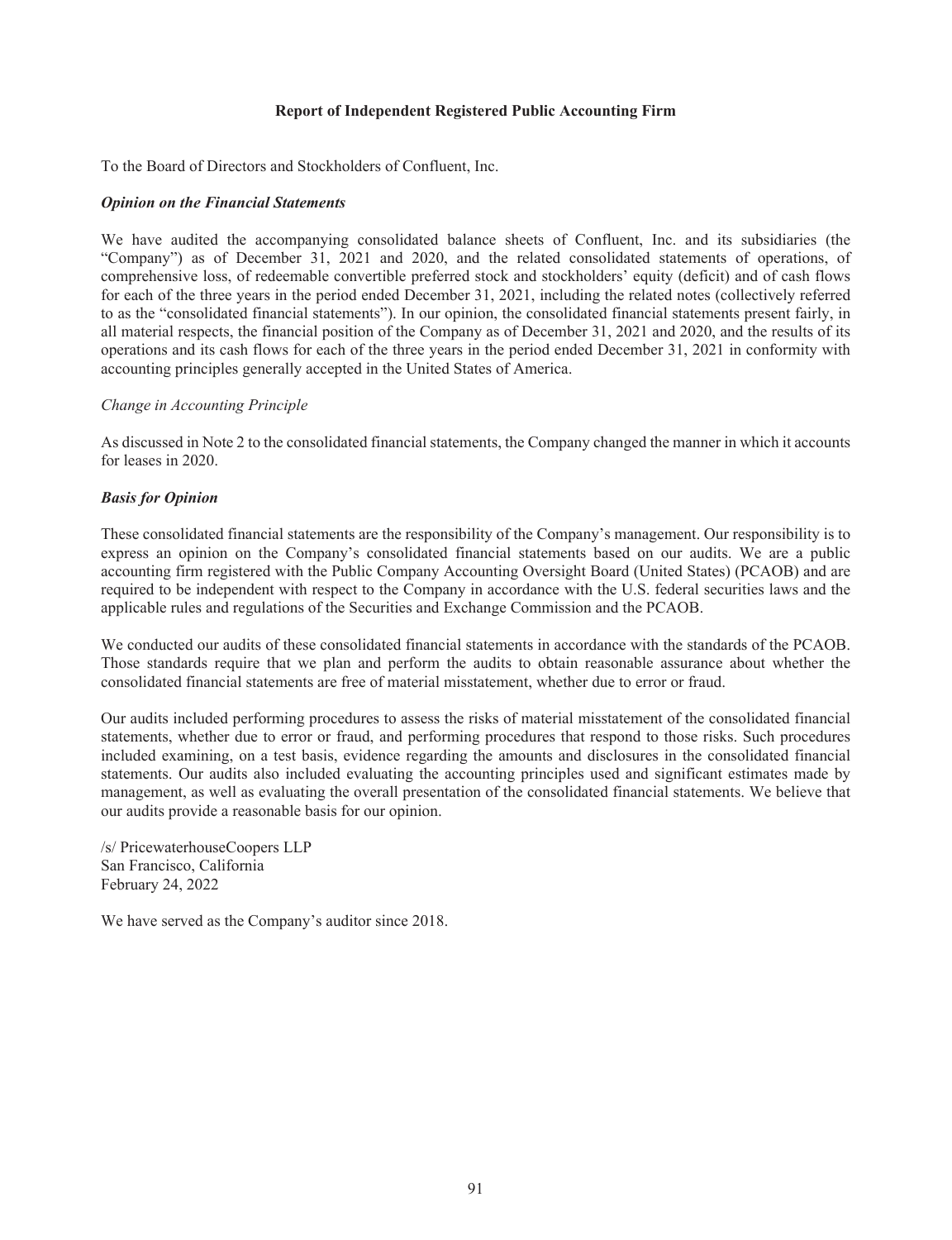# **Confluent, Inc. Consolidated Balance Sheets**

*(in thousands, except share and per share data)*

|                                                                   |      | December 31, 2021 | December 31, 2020       |
|-------------------------------------------------------------------|------|-------------------|-------------------------|
| <b>ASSETS</b>                                                     |      |                   |                         |
| Current assets:                                                   |      |                   |                         |
| Cash and cash equivalents                                         | \$   | 1,375,932         | $\mathcal{S}$<br>36,789 |
| Marketable securities                                             |      | 640,085           | 251,756                 |
| Accounts receivable, net of allowance                             |      | 137,491           | 105,971                 |
| Deferred contract acquisition costs                               |      | 27,646            | 14,403                  |
| Prepaid expenses and other current assets                         |      | 44,919            | 18,775                  |
| Total current assets                                              |      | 2,226,073         | 427,694                 |
| Property and equipment, net                                       |      | 14,428            | 6,718                   |
| Operating lease right-of-use assets                               |      | 37,281            | 48,273                  |
| Deferred contract acquisition costs, non-current                  |      | 51,178            | 33,196                  |
| Other assets, non-current                                         |      | 13,769            | 10,238                  |
| Total assets                                                      | \$   | 2,342,729         | $\mathbb{S}$<br>526,119 |
| <b>LIABILITIES, REDEEMABLE CONVERTIBLE</b>                        |      |                   |                         |
| PREFERRED STOCK, AND STOCKHOLDERS' EQUITY                         |      |                   |                         |
| (DEFICIT)                                                         |      |                   |                         |
| Current liabilities:                                              |      |                   |                         |
| Accounts payable                                                  | $\$$ | 7,591             | \$<br>1,646             |
| Accrued expenses and other liabilities                            |      | 98,974            | 33,711                  |
| Operating lease liabilities                                       |      | 9,236             | 10,492                  |
| Deferred revenue                                                  |      | 220,920           | 142,901                 |
| Liability for early exercise of unvested stock options            |      | 11,467            | 5,049                   |
| Total current liabilities                                         |      | 348,188           | 193,799                 |
| Operating lease liabilities, non-current                          |      | 31,645            | 40,440                  |
| Deferred revenue, non-current                                     |      | 25,557            | 16,292                  |
| Convertible senior notes, net                                     |      | 1,080,701         |                         |
| Other liabilities, non-current                                    |      | 6,357             | 7,203                   |
| <b>Total liabilities</b>                                          |      | 1,492,448         | 257,734                 |
| Commitments and contingencies (Note 7)                            |      |                   |                         |
| Redeemable convertible preferred stock, par value \$0.00001 per   |      |                   |                         |
| share; 0 and 115,277,850 shares authorized as of December 31,     |      |                   |                         |
| 2021 and December 31, 2020, respectively; 0 and 115,277,850       |      |                   |                         |
| shares issued and outstanding as of December 31, 2021 and         |      |                   |                         |
| December 31, 2020, respectively; aggregate liquidation preference |      |                   |                         |
| of \$0 and \$575,085 as of December 31, 2021 and December 31,     |      |                   |                         |
| 2020, respectively                                                |      |                   | 574,634                 |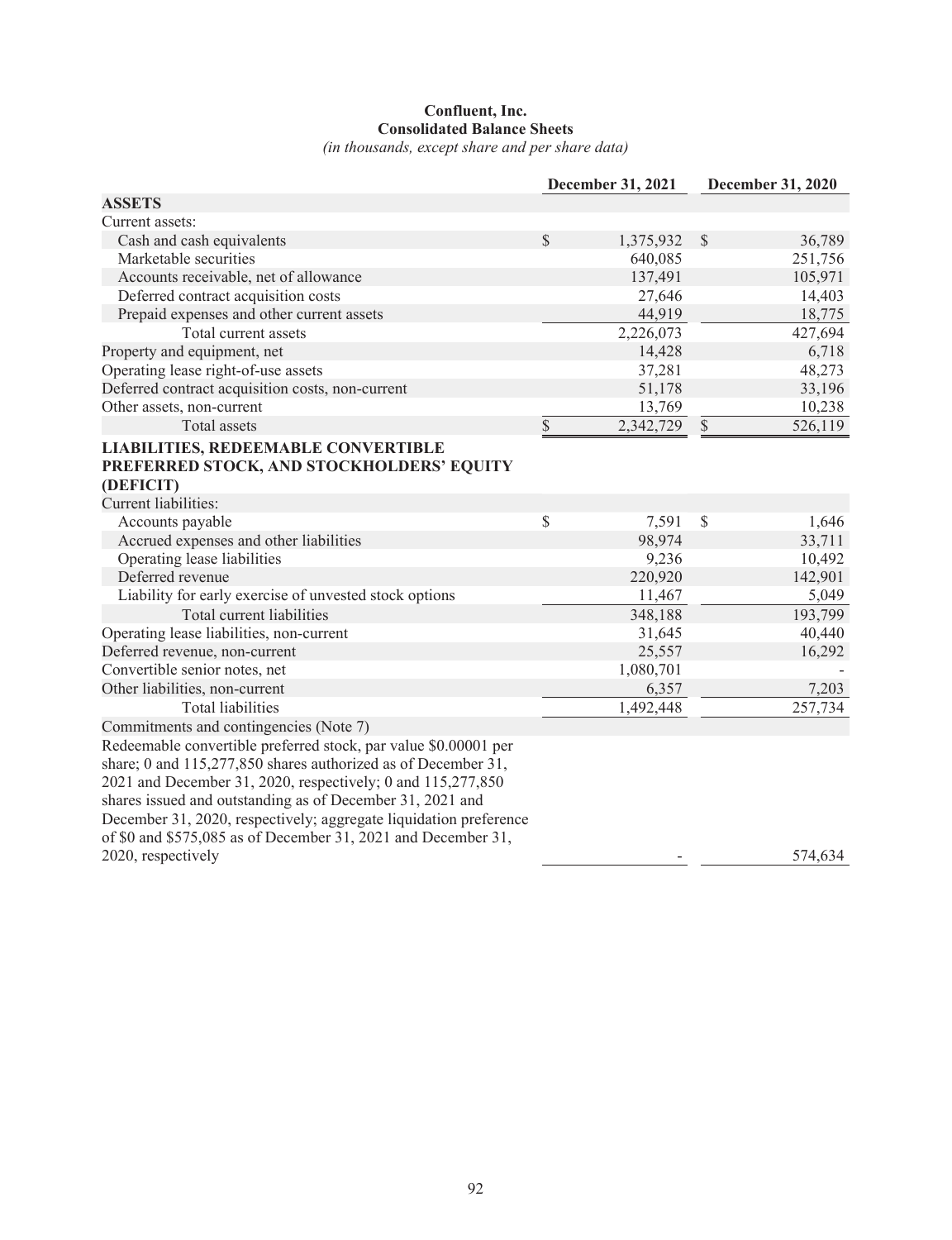| Stockholders' equity (deficit):                                                |                |              |
|--------------------------------------------------------------------------------|----------------|--------------|
| Preferred stock, par value of \$0.00001 per share; 10,000,000 and              |                |              |
| 0 shares authorized as of December 31, 2021 and December 31,                   |                |              |
| 2020, respectively; 0 shares issued and outstanding as of                      |                |              |
| December 31, 2021 and December 31, 2020                                        |                |              |
| Common stock, par value of \$0.00001 per share; 0 and                          |                |              |
| 323,000,000 shares authorized as of December 31, 2021 and                      |                |              |
| December 31, 2020, respectively; 0 and 109,447,843 shares issued               |                |              |
| and outstanding as of December 31, 2021 and December 31, 2020,                 |                |              |
| respectively                                                                   |                | $\mathbf{1}$ |
| Convertible founder stock, par value of \$0.00001 per share; 0 and             |                |              |
| 635,818 shares authorized December 31, 2021 and December 31,                   |                |              |
| 2020, respectively; 0 and 635,818 shares issued and outstanding                |                |              |
| as of December 31, 2021 and December 31, 2020, respectively                    |                |              |
| Class A common stock, par value of \$0.00001 per share;                        |                |              |
| 1,000,000,000 and 0 shares authorized as of December 31, 2021                  |                |              |
| and December 31, 2020, respectively; 116,728,968 and 0 shares                  |                |              |
| issued and outstanding as of December 31, 2021 and December                    |                |              |
| 31, 2020, respectively                                                         |                |              |
| Class B common stock, par value of \$0.00001 per share;                        |                |              |
| 500,000,000 and 0 shares authorized as of December 31, 2021 and                |                |              |
| December 31, 2020, respectively; 155,072,914 and 0 shares issued               |                |              |
| and outstanding as of December 31, 2021 and December 31, 2020,<br>respectively | $\overline{2}$ |              |
| Additional paid-in capital                                                     | 1,599,962      | 99,575       |
| Accumulated other comprehensive (loss) income                                  | (830)          | 228          |
| Accumulated deficit                                                            | (748, 854)     | (406, 053)   |
| Total stockholders' equity (deficit)                                           | 850,281        | (306, 249)   |
| Total liabilities, redeemable convertible preferred stock,                     |                |              |
| and stockholders' equity (deficit)                                             | 2,342,729      | 526,119      |
|                                                                                | \$             |              |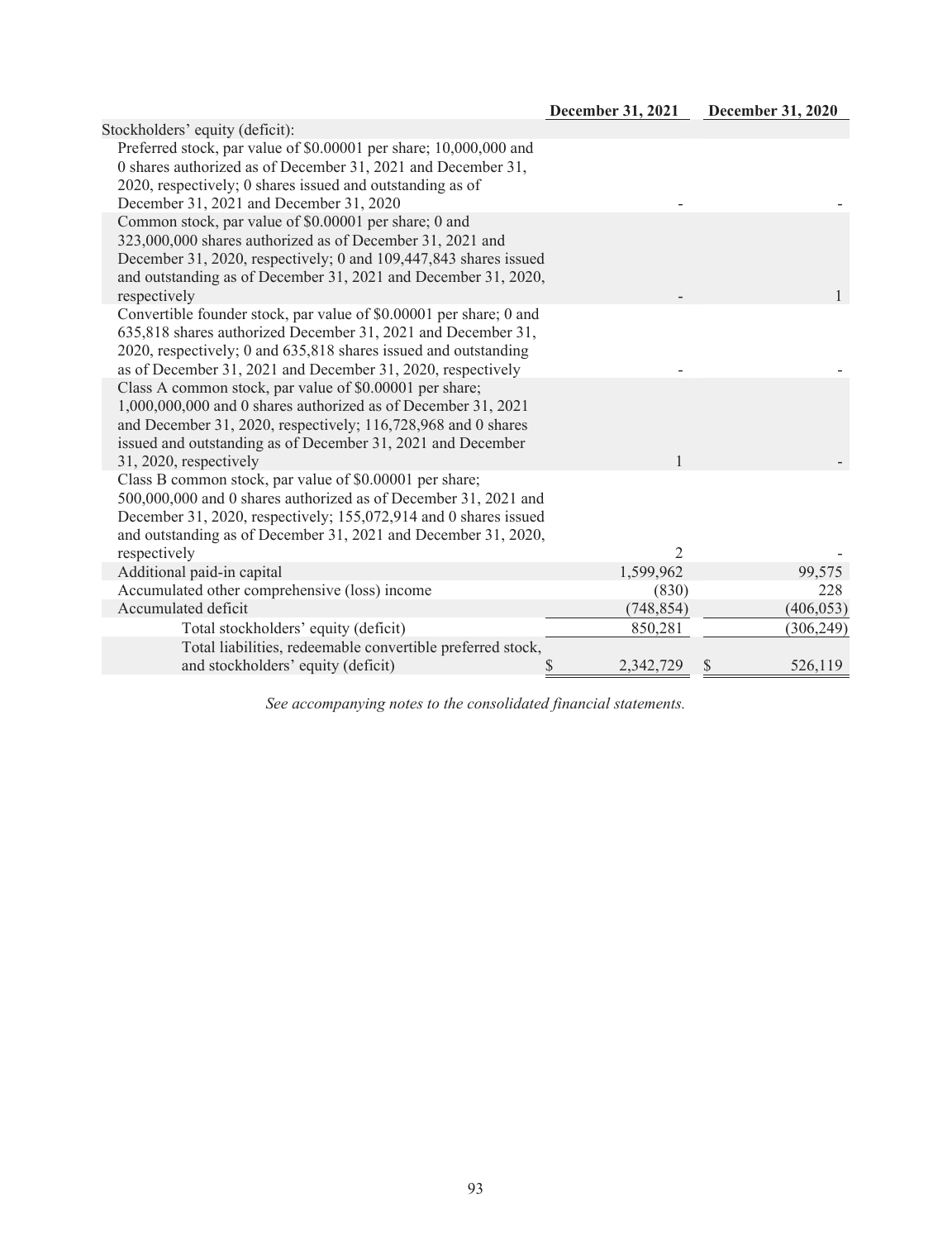# **Confluent, Inc. Consolidated Statements of Operations**

*(in thousands, except share and per share data)*

|                                                                      |               |                            | Year Ended December 31, |               |            |
|----------------------------------------------------------------------|---------------|----------------------------|-------------------------|---------------|------------|
|                                                                      | 2021          |                            | 2020                    |               | 2019       |
| Revenue:                                                             |               |                            |                         |               |            |
| Subscription                                                         | \$<br>347,099 | \$                         | 208,633                 | $\mathcal{S}$ | 130,206    |
| Services                                                             | 40,765        |                            | 27,944                  |               | 19,599     |
| Total revenue                                                        | 387,864       |                            | 236,577                 |               | 149,805    |
| Cost of revenue:                                                     |               |                            |                         |               |            |
| Subscription                                                         | 94,860        |                            | 49,283                  |               | 28,395     |
| Services                                                             | 42,432        |                            | 26,193                  |               | 20,974     |
| Total cost of revenue                                                | 137,292       |                            | 75,476                  |               | 49,369     |
| Gross profit                                                         | 250,572       |                            | 161,101                 |               | 100,436    |
| Operating expenses:                                                  |               |                            |                         |               |            |
| Research and development                                             | 161,925       |                            | 105,399                 |               | 58,090     |
| Sales and marketing                                                  | 319,331       |                            | 166,361                 |               | 115,792    |
| General and administrative                                           | 108,936       |                            | 122,516                 |               | 24,662     |
| Total operating expenses                                             | 590,192       |                            | 394,276                 |               | 198,544    |
| Operating loss                                                       | (339, 620)    |                            | (233, 175)              |               | (98, 108)  |
| Interest income                                                      | 2,020         |                            | 4,113                   |               | 2,494      |
| Other (expense) income, net                                          | (2,027)       |                            | (973)                   |               | 567        |
| Loss before income taxes                                             | (339, 627)    |                            | (230, 035)              |               | (95, 047)  |
| Provision for (benefit from) income                                  |               |                            |                         |               |            |
| taxes                                                                | 3,174         |                            | (207)                   |               | (5)        |
| Net loss                                                             | (342, 801)    | \$                         | (229, 828)              | S             | (95, 042)  |
| Net loss per share, basic and                                        |               |                            |                         |               |            |
| diluted                                                              | \$<br>(1.82)  | $\boldsymbol{\mathcal{S}}$ | $(2.21)$ \$             |               | (0.99)     |
| Weighted-average shares used to<br>compute net loss per share, basic |               |                            |                         |               |            |
| and diluted                                                          | 188,627,720   |                            | 104,218,082             |               | 96,067,380 |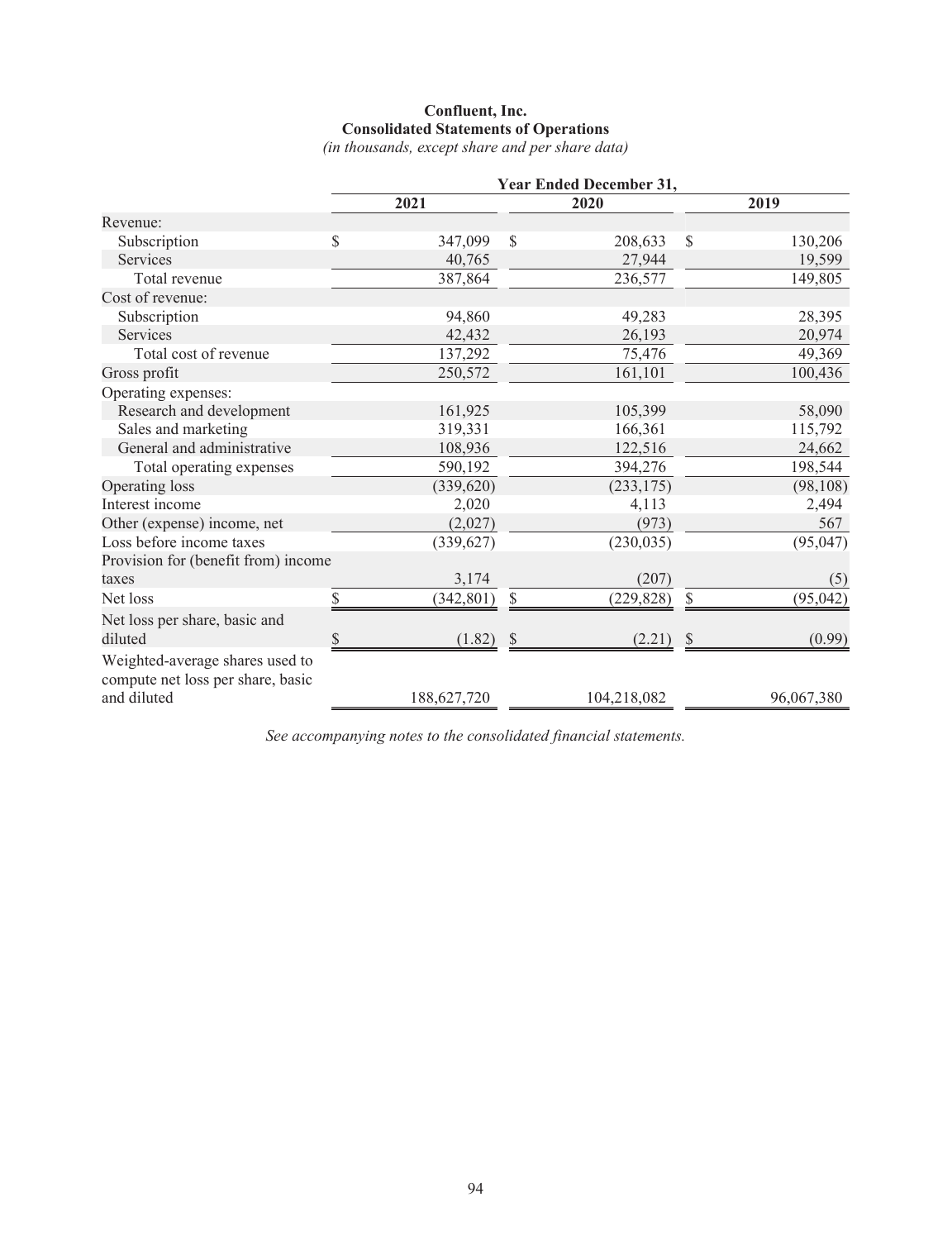# **Confluent, Inc. Consolidated Statements of Comprehensive Loss** *(in thousands)*

|                                                    | <b>Year Ended December 31,</b> |            |  |            |  |           |  |  |
|----------------------------------------------------|--------------------------------|------------|--|------------|--|-----------|--|--|
|                                                    |                                | 2021       |  | 2020       |  | 2019      |  |  |
| Net loss                                           |                                | (342, 801) |  | (229, 828) |  | (95, 042) |  |  |
| Other comprehensive (loss) income, net<br>of tax:  |                                |            |  |            |  |           |  |  |
| Unrealized (loss) gain on marketable<br>securities |                                | (1,058)    |  | 31         |  | 271       |  |  |
| Other comprehensive (loss) income                  |                                | (1,058)    |  | 31         |  | 271       |  |  |
| Total comprehensive loss                           |                                | (343, 859) |  | (229,797)  |  | (94,771)  |  |  |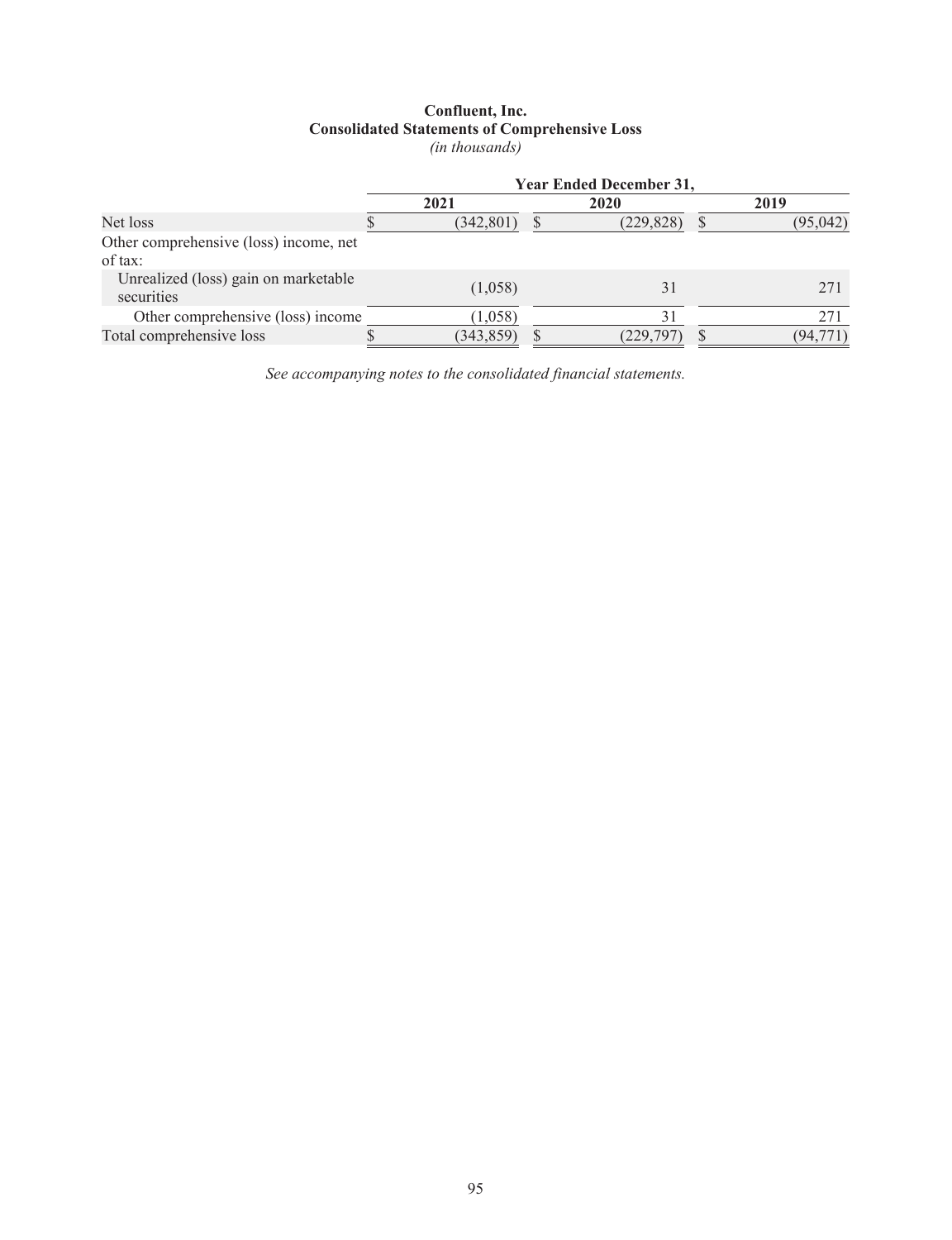|                                                                                                                                                |                                           |            |                                     |        | $\mu$ and $\mu$ and $\mu$ is the problem in $\mu$ |               |                                            |        |                       | Accumulated            |                  | Total<br>Stockholders'   |
|------------------------------------------------------------------------------------------------------------------------------------------------|-------------------------------------------|------------|-------------------------------------|--------|---------------------------------------------------|---------------|--------------------------------------------|--------|-----------------------|------------------------|------------------|--------------------------|
|                                                                                                                                                | Redeemable Convertible<br>Preferred Stock |            | <b>Convertible</b><br>Founder Stock |        | <b>Common Stock</b>                               |               | Class A and Class B<br><b>Common Stock</b> |        | Additional<br>Paid-In | Comprehensive<br>Other | Accumulated      |                          |
|                                                                                                                                                | Shares                                    | Amount     | <b>Shares</b>                       | Amount | <b>Shares</b>                                     | Amount        | <b>Shares</b>                              | Amount | Capital               | (Loss) Income          | Deficit          | Equity<br>(Deficit)      |
| Balances as of January 1, 2019                                                                                                                 | GA<br>90,624,091                          | 205,784    | S<br>7,920,000                      |        | S<br>89,575,902                                   |               |                                            | ∣∽     | 18,182                | (74)                   | (81, 183)<br>S   | (63,074)<br>S            |
| Issuance of common stock upon early<br>exercise of unvested options, net of                                                                    |                                           |            |                                     |        | 3,759,821                                         |               |                                            |        |                       |                        |                  |                          |
| repurchases                                                                                                                                    |                                           |            |                                     |        |                                                   |               |                                            |        |                       |                        |                  |                          |
| Vesting of early exercised options                                                                                                             |                                           |            |                                     |        |                                                   |               |                                            |        | 3,927                 |                        |                  | 3,927                    |
| Issuance of common stock upon                                                                                                                  |                                           |            |                                     |        | 5,300,756                                         |               |                                            |        | 4,467                 |                        |                  | 4,467                    |
| exercise of vested options                                                                                                                     |                                           |            |                                     |        |                                                   |               |                                            |        |                       |                        |                  |                          |
| Stock-based compensation                                                                                                                       |                                           |            |                                     |        |                                                   |               |                                            |        | 18,686                |                        |                  | 18,686                   |
| Other comprehensive income                                                                                                                     |                                           |            |                                     |        |                                                   |               |                                            |        |                       | 271                    |                  |                          |
| Net loss                                                                                                                                       |                                           |            |                                     |        |                                                   |               |                                            |        |                       |                        | (95,042)         | (95,042)                 |
| Issuance of common stock upon early<br>Balances as of December 31, 2019                                                                        | 90,624,091                                | 205,784    | 7,920,000                           |        | 98,636,479                                        |               |                                            |        | 45,262                | 197                    | (176, 225)       | (130, 765)               |
| exercise of unvested options, net of                                                                                                           |                                           |            |                                     |        | 1,400,335                                         |               |                                            |        |                       |                        |                  |                          |
| Vesting of early exercised options<br>repurchases                                                                                              |                                           |            |                                     |        |                                                   |               |                                            |        | 7,030                 |                        |                  | 7,030                    |
| Issuance of common stock upon                                                                                                                  |                                           |            |                                     |        | 9,411,029                                         |               |                                            |        | 12,430                |                        |                  | 12,430                   |
| exercise of vested options                                                                                                                     |                                           |            |                                     |        |                                                   |               |                                            |        |                       |                        |                  |                          |
| Issuance of Series E redeemable<br>Stock-based compensation                                                                                    |                                           |            |                                     |        |                                                   |               |                                            |        | 143,888               |                        |                  | 143,888                  |
| convertible preferred stock, net of<br>issuance costs                                                                                          | 17,369,577                                | 259,815    |                                     |        |                                                   |               |                                            |        |                       |                        |                  |                          |
| Conversion of convertible founder<br>stock for Series E redeemable<br>convertible preferred stock                                              | 7,284,182                                 | 109,035    | (7,284,182)                         |        |                                                   |               |                                            |        | (109, 035)            |                        |                  | (109, 035)               |
| Other comprehensive income                                                                                                                     |                                           |            |                                     |        |                                                   |               |                                            |        |                       | $\overline{31}$        |                  |                          |
| Net loss                                                                                                                                       |                                           |            |                                     |        |                                                   |               |                                            |        |                       |                        | (229, 828)       | 31<br>(229,828)          |
| Balances as of December 31, 2020                                                                                                               | 115,277,850                               | 574,634    | 635,818                             |        | 109,447,843                                       |               |                                            |        | 99,575                | 228                    | (406, 053)       | (306,249)                |
| Issuance of common stock upon early<br>exercise of unvested options, net of                                                                    |                                           |            |                                     |        | 2,447,573                                         |               | 1,104                                      |        |                       |                        |                  |                          |
| repurchases                                                                                                                                    |                                           |            |                                     |        |                                                   |               |                                            |        |                       |                        |                  |                          |
| Vesting of early exercised options                                                                                                             |                                           |            |                                     |        |                                                   |               |                                            |        | 10,235                |                        |                  | 10,235                   |
| Issuance of common stock upon<br>exercise of vested options                                                                                    |                                           |            |                                     |        | 7,072,147                                         |               | 13,021,053                                 |        | 51,792                |                        |                  | 51,793                   |
| Vesting of restricted stock units                                                                                                              |                                           |            |                                     |        |                                                   |               | 648,494                                    |        |                       |                        |                  |                          |
| Stock-based compensation                                                                                                                       |                                           |            |                                     |        |                                                   |               |                                            |        | 158,249               |                        |                  | 158,249                  |
| Reclassification of common stock to<br>Class B common stock upon initial<br>public offering                                                    |                                           |            |                                     |        | (118,967,563)                                     | $\widehat{=}$ | 118,967,563                                |        |                       |                        |                  |                          |
| stock to Class B common stock upon<br>convertible preferred and founder<br>Conversion of redeemable<br>initial public offering                 | (115,277,850)                             | (574, 634) | (635, 818)                          |        |                                                   |               | 115,913,668                                |        | 574,633               |                        |                  | 574,634                  |
| commissions and other issuance costs<br>Issuance of Class A common stock<br>upon initial public offering, net of<br>underwriting discounts and |                                           |            |                                     |        |                                                   |               | 23,000,000                                 |        | 783,158               |                        |                  | 783,158                  |
| Issuance of Class A common stock<br>pursuant to charitable donation                                                                            |                                           |            |                                     |        |                                                   |               | 250,000                                    |        | 13,290                |                        |                  | 13,290                   |
| Purchase of capped calls                                                                                                                       |                                           |            |                                     |        |                                                   |               |                                            |        | (90, 970)             |                        |                  | (90, 970)                |
| Other comprehensive loss                                                                                                                       |                                           |            |                                     |        |                                                   |               |                                            |        |                       | (1,058)                |                  |                          |
| Net loss                                                                                                                                       |                                           |            |                                     |        |                                                   |               |                                            |        |                       |                        | (342, 801)       | $(1,058)$<br>$(342,801)$ |
| Balances as of December 31, 2021                                                                                                               | S                                         |            | l∽                                  |        |                                                   |               | 271,801,882                                |        | 1,599,962<br>s,       | (830)                  | (748, 854)<br>s, | 850,281<br>S             |

See accompanying notes to the consolidated financial statements. *See accompanying notes to the consolidated financial statements.*

96

# **Consolidated Statements of Redeemable Convertible Preferred Stock and Stockholders' Equity (Deficit)**<br>Consolidated Statements of Redeemable Convertible Preferred Stock and Stockholders' Equity (Deficit) *(in thousands, except share data)*

**Confluent, Inc.** Consolidated Statements of Redeemable Convertible Preferred Stock and Stockholders' Equity (Deficit)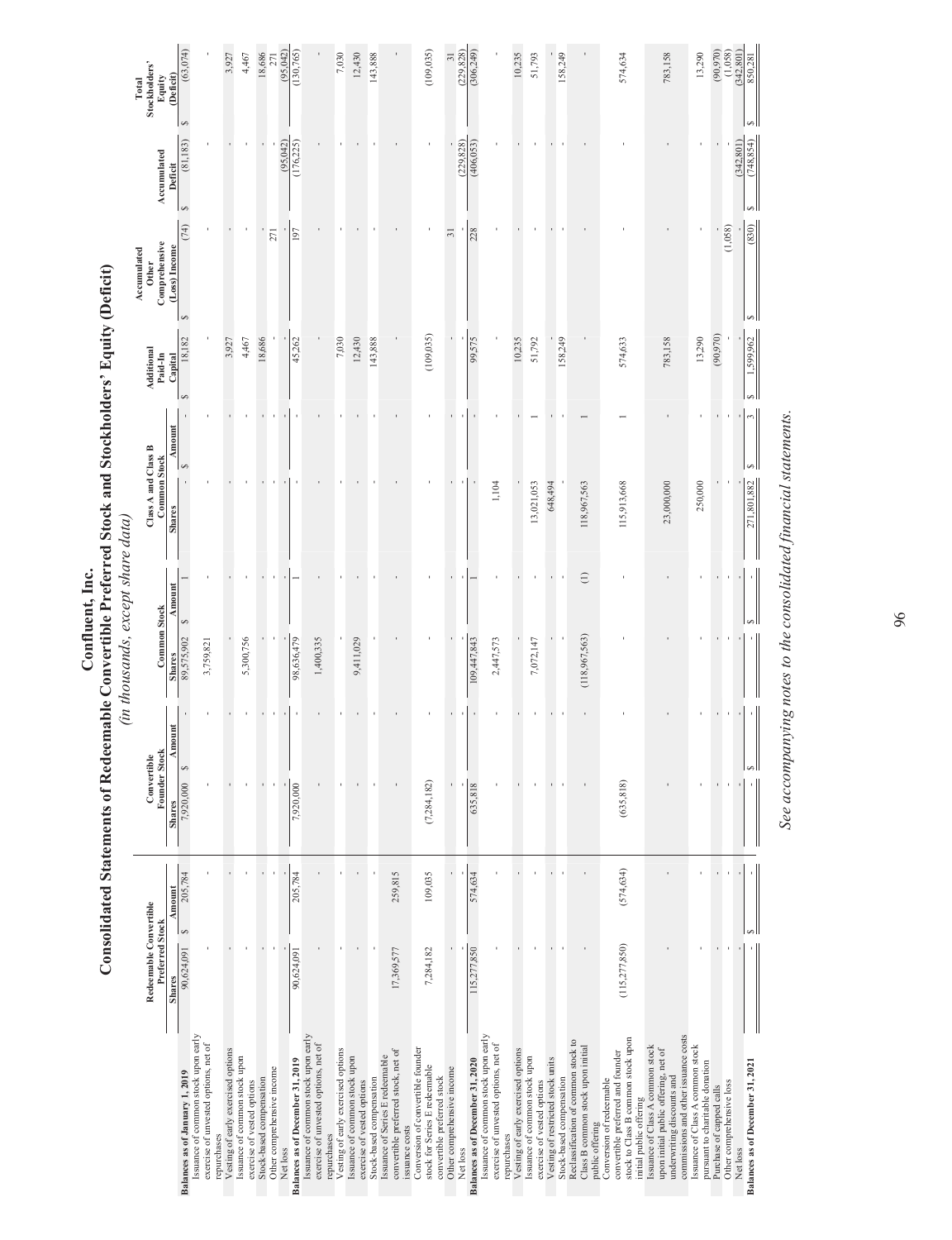# **Confluent, Inc. Consolidated Statements of Cash Flows**

*(in thousands)*

|                                                                        |                                 | Year Ended December 31, |           |
|------------------------------------------------------------------------|---------------------------------|-------------------------|-----------|
|                                                                        | 2021                            | 2020                    | 2019      |
| <b>CASH FLOWS FROM OPERATING ACTIVITIES</b>                            |                                 |                         |           |
| Net loss                                                               | $\mathcal{S}$<br>$(342,801)$ \$ | $(229, 828)$ \$         | (95, 042) |
| Adjustments to reconcile net loss to cash used in operating            |                                 |                         |           |
| activities:                                                            |                                 |                         |           |
| Depreciation and amortization                                          | 3,632                           | 1,567                   | 1,202     |
| Net amortization (accretion) of premiums (discounts) on                |                                 |                         |           |
| marketable securities                                                  | 2,270                           | 1,294                   | (787)     |
| Amortization of debt issuance costs                                    | 187                             |                         |           |
| Amortization of deferred contract acquisition costs                    | 26,697                          | 16,029                  | 8,864     |
| Non-cash operating lease costs                                         | 10,990                          | 11,911                  |           |
| Common stock charitable donation expense                               | 13,290                          |                         |           |
| Stock-based compensation, net of amounts capitalized                   | 155,624                         | 143,341                 | 18,617    |
| Deferred income taxes                                                  | 1,335                           | (1, 335)                | (394)     |
| Other                                                                  | 1,828                           | 710                     | 322       |
| Changes in operating assets and liabilities:                           |                                 |                         |           |
| Accounts receivable                                                    | (32, 516)                       | (41, 612)               | (27, 117) |
| Deferred contract acquisition costs                                    | (57, 924)                       | (38, 129)               | (19,671)  |
| Prepaid expenses and other assets                                      | (31,366)                        | (14,368)                | (5,926)   |
| Accounts payable                                                       | 6,143                           | (327)                   | 1,511     |
| Accrued expenses and other liabilities                                 | 61,132                          | 15,837                  | 8,604     |
| Operating lease liabilities                                            | (10, 866)                       | (11,224)                |           |
| Deferred revenue                                                       | 87,285                          | 64,077                  | 40,983    |
| Net cash used in operating activities                                  | (105,060)                       | (82,057)                | (68, 834) |
| <b>CASH FLOWS FROM INVESTING ACTIVITIES</b>                            |                                 |                         |           |
| Capitalization of internal-use software costs                          | (5,342)                         | (3,610)                 | (975)     |
| Purchases of marketable securities                                     | (663, 595)                      | (329, 616)              | (65,978)  |
| Sales of marketable securities                                         |                                 | 4,988                   | 33,104    |
| Maturities of marketable securities                                    | 271,942                         | 152,419                 | 71,144    |
| Purchases of property and equipment                                    | (3,600)                         | (1,040)                 | (1,954)   |
| Other                                                                  | 12                              |                         | 300       |
| Net cash (used in) provided by investing activities                    | (400, 583)                      | (176, 859)              | 35,641    |
| <b>CASH FLOWS FROM FINANCING ACTIVITIES</b>                            |                                 |                         |           |
| Proceeds from initial public offering, net of underwriting             |                                 |                         |           |
| discounts and commissions                                              | 786,600                         |                         |           |
| Proceeds from issuance of common stock upon exercise of vested         |                                 |                         |           |
| options                                                                | 51,737                          | 12,376                  | 4,467     |
| Proceeds from issuance of common stock upon early exercise of          |                                 |                         |           |
| unvested options, net of repurchases                                   | 18,972                          | 4,678                   | 8,965     |
| Proceeds from issuance of redeemable convertible preferred             |                                 |                         |           |
| stock, net of issuance costs                                           |                                 | 259,815                 |           |
| Payments of deferred offering costs                                    | (3, 125)                        | (111)                   |           |
| Proceeds from convertible senior notes, net of issuance costs          | 1,081,300                       |                         |           |
| Payment for purchase of capped calls                                   | (90, 970)                       |                         |           |
| Net cash provided by financing activities                              | 1,844,514                       | 276,758                 |           |
|                                                                        |                                 |                         | 13,432    |
| Effect of exchange rate changes on cash, cash equivalents, and         | 5                               | (7)                     | (85)      |
| restricted cash                                                        |                                 |                         |           |
| Net increase (decrease) in cash, cash equivalents, and restricted cash | 1,338,876                       | 17,835                  | (19, 846) |
| Cash, cash equivalents, and restricted cash at beginning of period     | 37,806                          | 19,971                  | 39,817    |
| Cash, cash equivalents, and restricted cash at end of period           | \$<br>1,376,682 \$              | 37,806 \$               | 19,971    |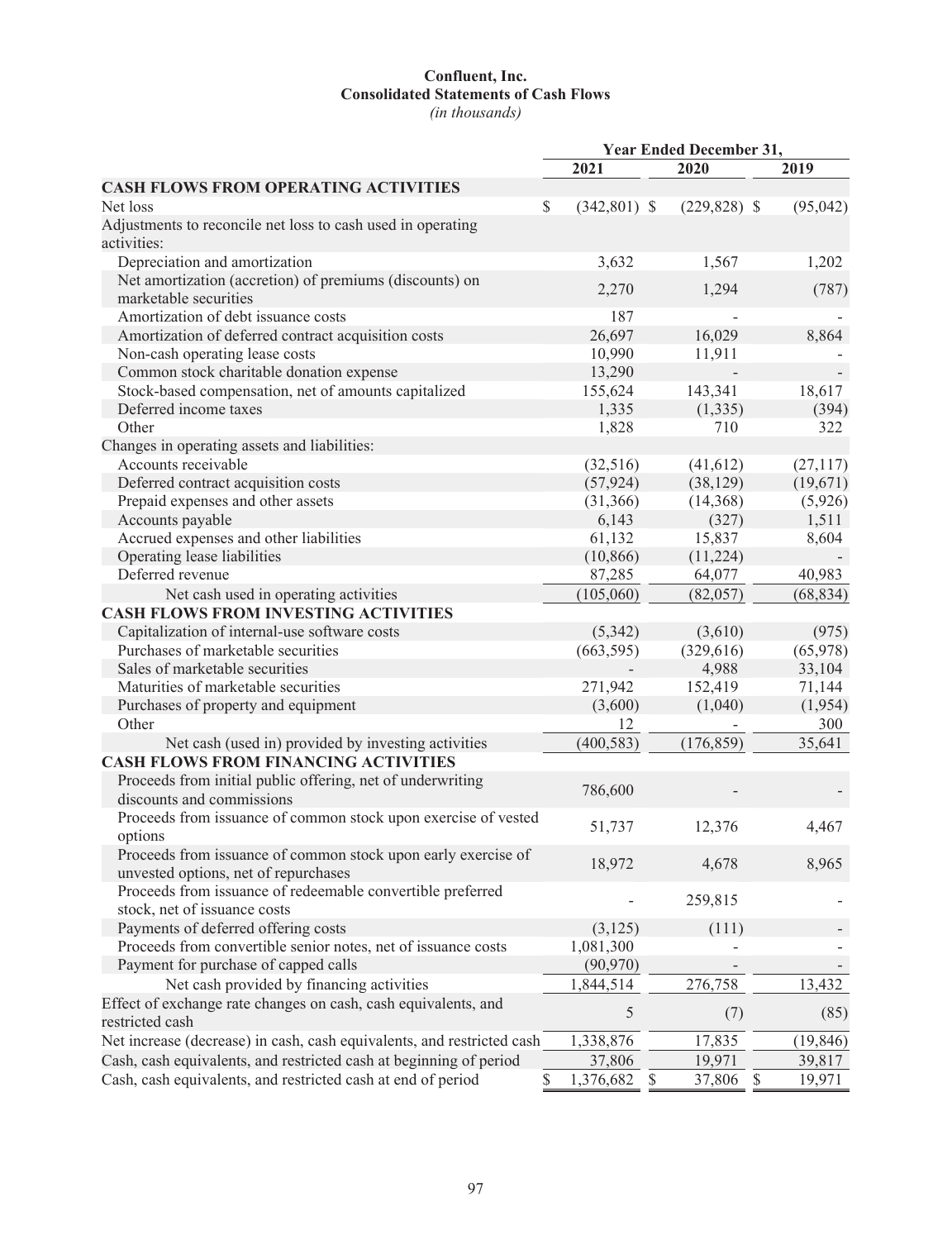|                                                                                                                              |               |              |               | <b>Year Ended December 31,</b> |               |        |
|------------------------------------------------------------------------------------------------------------------------------|---------------|--------------|---------------|--------------------------------|---------------|--------|
|                                                                                                                              |               | 2021         |               | 2020                           |               | 2019   |
| Reconciliation of cash, cash equivalents, and restricted cash<br>within the consolidated balance sheets to the amounts shown |               |              |               |                                |               |        |
| above:                                                                                                                       |               |              |               |                                |               |        |
| Cash and cash equivalents                                                                                                    | \$            | 1,375,932 \$ |               | 36,789                         | -S            | 18,954 |
| Restricted cash included in other assets, current and non-current                                                            |               | 750          |               | 1,017                          |               | 1,017  |
| Total cash, cash equivalents, and restricted cash                                                                            | \$            | 1,376,682    | <sup>\$</sup> | 37,806                         | $\mathcal{S}$ | 19,971 |
| Supplementary cash flow disclosures:                                                                                         |               |              |               |                                |               |        |
| Cash paid for:                                                                                                               |               |              |               |                                |               |        |
| Income taxes                                                                                                                 | \$            | $2,168$ \$   |               | 960 \$                         |               | 436    |
| Non-cash investing and financing activities:                                                                                 |               |              |               |                                |               |        |
| Stock-based compensation capitalized as internal-use software<br>costs                                                       | \$            | $2,625$ \$   |               | 547 \$                         |               | 69     |
| Right-of-use assets obtained in exchange for new operating lease<br>liabilities                                              | $\mathcal{S}$ | 813 \$       |               | $\overline{a}$                 | - \$          |        |
| Property and equipment included in accounts payable and<br>accrued expenses and other liabilities                            | \$            |              | $-$ \$        | $203 \tS$                      |               | 60     |
| Issuance of common stock upon exercise of vested options<br>included in prepaid expenses and other current assets            | \$            | 55           | -\$           | 54                             | -\$           |        |
| Vesting of early exercised stock options                                                                                     | \$            | $10,235$ \$  |               | 7,030 \$                       |               | 3,927  |
| Conversion of convertible founder stock for Series E redeemable<br>convertible preferred stock                               | \$            | Ξ.           | <sup>\$</sup> | 109,035 \$                     |               |        |
| Unpaid deferred offering costs                                                                                               | \$            |              | $-$ \$        | 36S                            |               |        |
| Convertible senior notes issuance costs included in accrued<br>expenses and other liabilities                                | \$            | 786 \$       |               | $\overline{\phantom{0}}$       | S             |        |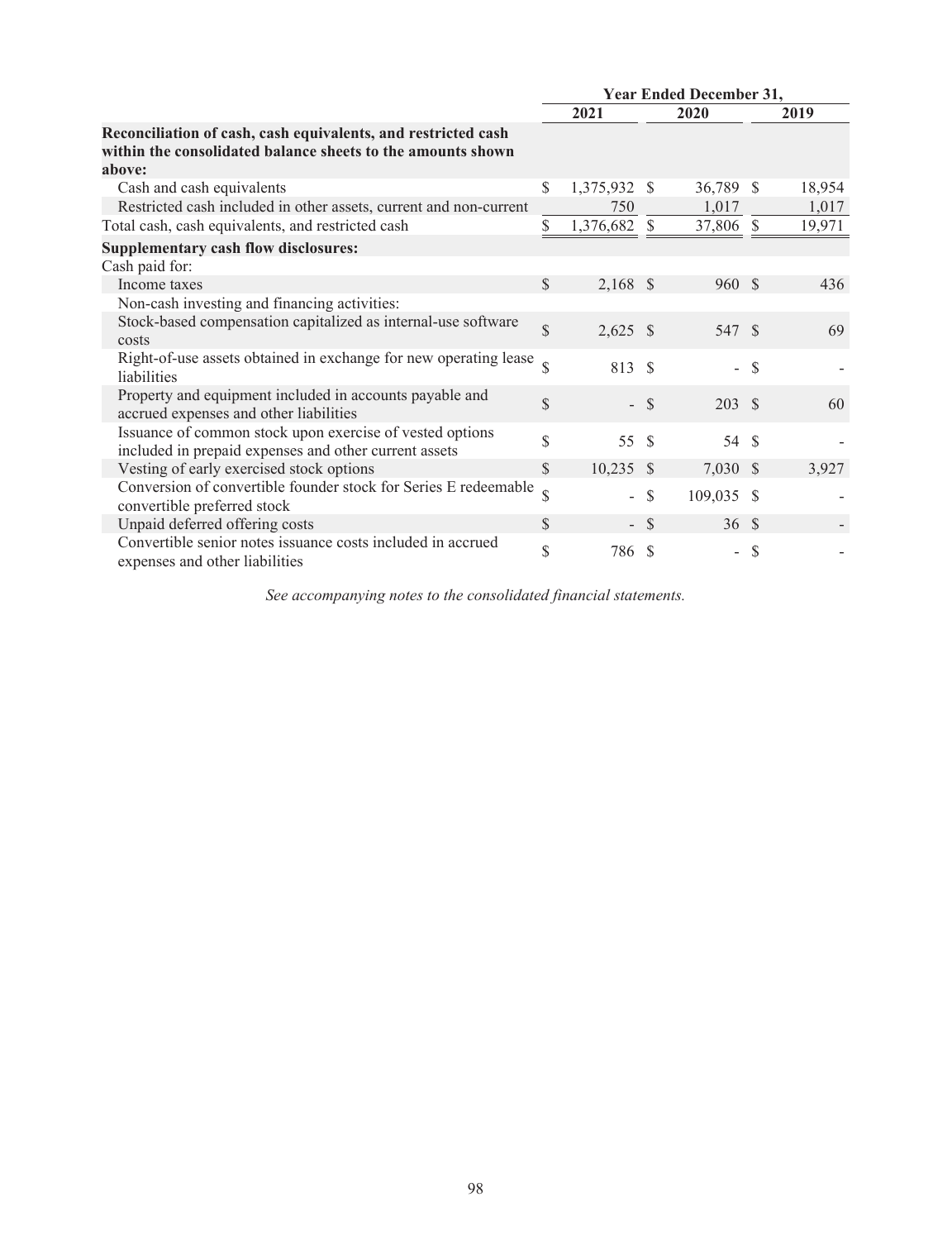# **Confluent, Inc. Notes to Consolidated Financial Statements**

## **1. Organization and Description of Business**

## *Description of Business*

Confluent, Inc. ("Confluent" or the "Company") created a data infrastructure platform focused on data in motion. Confluent's platform allows customers to connect their applications, systems, and data layers and can be deployed either as a self-managed software offering, Confluent Platform, or as a fully-managed cloud-native software-as-aservice ("SaaS") offering, Confluent Cloud. Confluent also offers professional services and education services. The Company was incorporated in the state of Delaware in September 2014 and is headquartered in California with various other global office locations.

# *Initial Public Offering*

In June 2021, the Company completed its initial public offering ("IPO"), in which the Company issued and sold 23,000,000 of its Class A common stock at a public offering price of \$36.00 per share, resulting in net proceeds of \$786.6 million after deducting underwriting discounts and commissions. Immediately prior to the closing of the IPO, all shares of common stock then outstanding were reclassified as Class B common stock, all 115,277,850 shares of the Company's outstanding redeemable convertible preferred stock automatically converted into an equal number of shares of Class B common stock, and all 635,818 shares of the Company's outstanding convertible founder stock automatically converted into an equal number of shares of Class B common stock.

Prior to the IPO, deferred offering costs, which consist of direct incremental legal, accounting, consulting, and other fees relating to the IPO, were capitalized in other assets, non-current on the consolidated balance sheets. Upon the consummation of the IPO, \$3.4 million of deferred offering costs, net of reimbursement received from the underwriters, were reclassified into stockholders' equity as an offset against the IPO proceeds. The Company had \$0.1 million of capitalized deferred offering costs as of December 31, 2020.

## **2. Basis of Presentation and Summary of Significant Accounting Policies**

#### **Basis of Presentation**

The consolidated financial statements have been prepared in conformity with accounting principles generally accepted in the United States ("GAAP") and include the accounts of the Company and its wholly owned subsidiaries. All intercompany balances and transactions have been eliminated in consolidation.

#### **Use of Estimates**

The preparation of the consolidated financial statements in conformity with GAAP requires management to make estimates and assumptions that affect the reported amounts of assets and liabilities, disclosure of contingent assets and liabilities at the date of the financial statements, and the reported amounts of revenue and expenses during the reporting period. Such estimates include, but are not limited to, the standalone selling price ("SSP") for each distinct performance obligation included in customer contracts, deferred contract acquisition costs and their period of benefit, valuation of stock-based awards, the fair value of the Company's common stock prior to its IPO in June 2021, capitalization and estimated useful life of internal-use software, the incremental borrowing rate used to measure operating lease liabilities, and accounting for income taxes.

The Company bases its estimates on historical and anticipated results, trends, and various other assumptions that it believes are reasonable under the circumstances. Estimates and assumptions about future events and their effects, including the impact of the COVID-19 pandemic, cannot be determined with certainty and therefore require the exercise of judgment. Actual results could differ from those estimates and any such differences may be material to the Company's consolidated financial statements.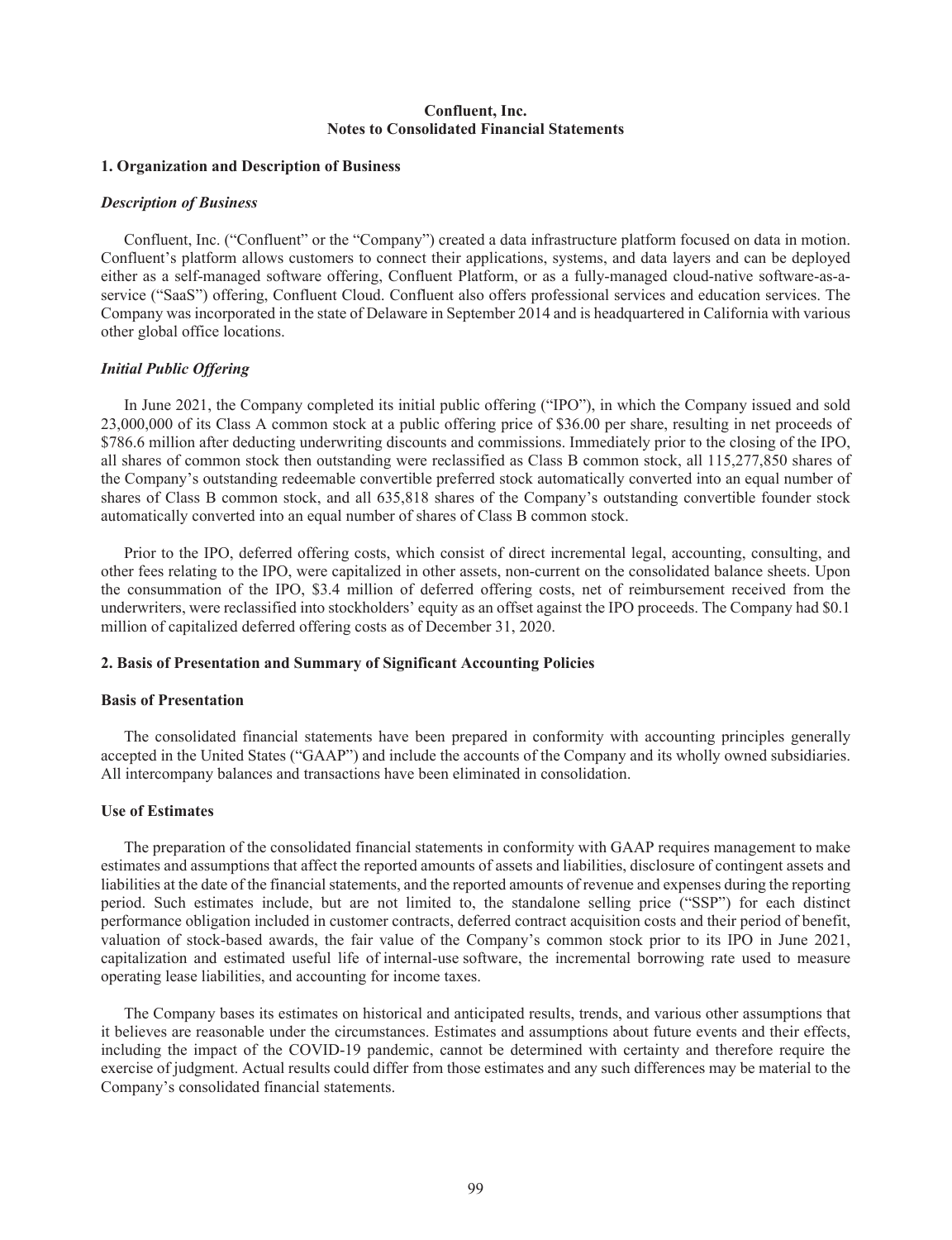### **Functional Currency**

The reporting currency of the Company is the U.S. dollar. The U.S. dollar is the functional currency for all subsidiaries, and therefore, foreign currency denominated monetary assets and liabilities are remeasured into U.S. dollars at exchange rates at the balance sheet date, and foreign currency denominated non-monetary assets and liabilities are remeasured into U.S. dollars at historical exchange rates. Gains or losses from foreign currency remeasurement and settlements are included in other income (expense), net in the consolidated statements of operations. Net foreign exchange gains and losses were not material for the years ended December 31, 2021, 2020, and 2019.

#### **Cash and Cash Equivalents**

The Company considers all highly liquid investments, including money market funds, U.S. treasury securities, and commercial paper with remaining maturities at the date of purchase of three months or less, to be cash equivalents.

# **Marketable Securities**

The Company's marketable securities consist of corporate notes and bonds, commercial paper, U.S. agency obligations, U.S. treasury securities, and municipal bonds. The Company determines the appropriate classification of its marketable securities at the time of purchase and reevaluates such determination at each balance sheet date. The Company has classified and accounted for its marketable securities as available-for-sale securities. The Company may sell these securities at any time for use in its current operations or for other purposes, even prior to maturity. As a result, the Company classifies its marketable securities within current assets.

Available-for-sale securities are adjusted for amortization of premiums and accretion of discounts to maturity and such amortization and accretion are included in other income (expense), net in the consolidated statements of operations. Changes in fair value considered to be temporary are recorded as unrealized gains or losses in accumulated other comprehensive income (loss) on the consolidated balance sheets.

Realized gains and losses are determined based on the specific identification method and are reported in other income (expense), net in the consolidated statements of operations. The Company periodically evaluates its marketable securities to assess whether those with unrealized loss positions are other-than-temporarily impaired. If the Company determines that the decline in an investment's fair value is other-than-temporary, the difference is recognized as an impairment loss in the consolidated statements of operations. During the years ended December 31, 2021, 2020, and 2019, the Company did not record any other-than-temporary impairment charges in its consolidated statements of operations.

## **Restricted Cash**

Restricted cash represents cash deposits with financial institutions in support of letters of credit outstanding in favor of certain landlords related to non-cancelable operating lease agreements to leased office spaces. Restricted cash is presented in prepaid expenses and other current assets for leases that expire within one year and in other assets, noncurrent for leases that expire more than one year from the balance sheet date.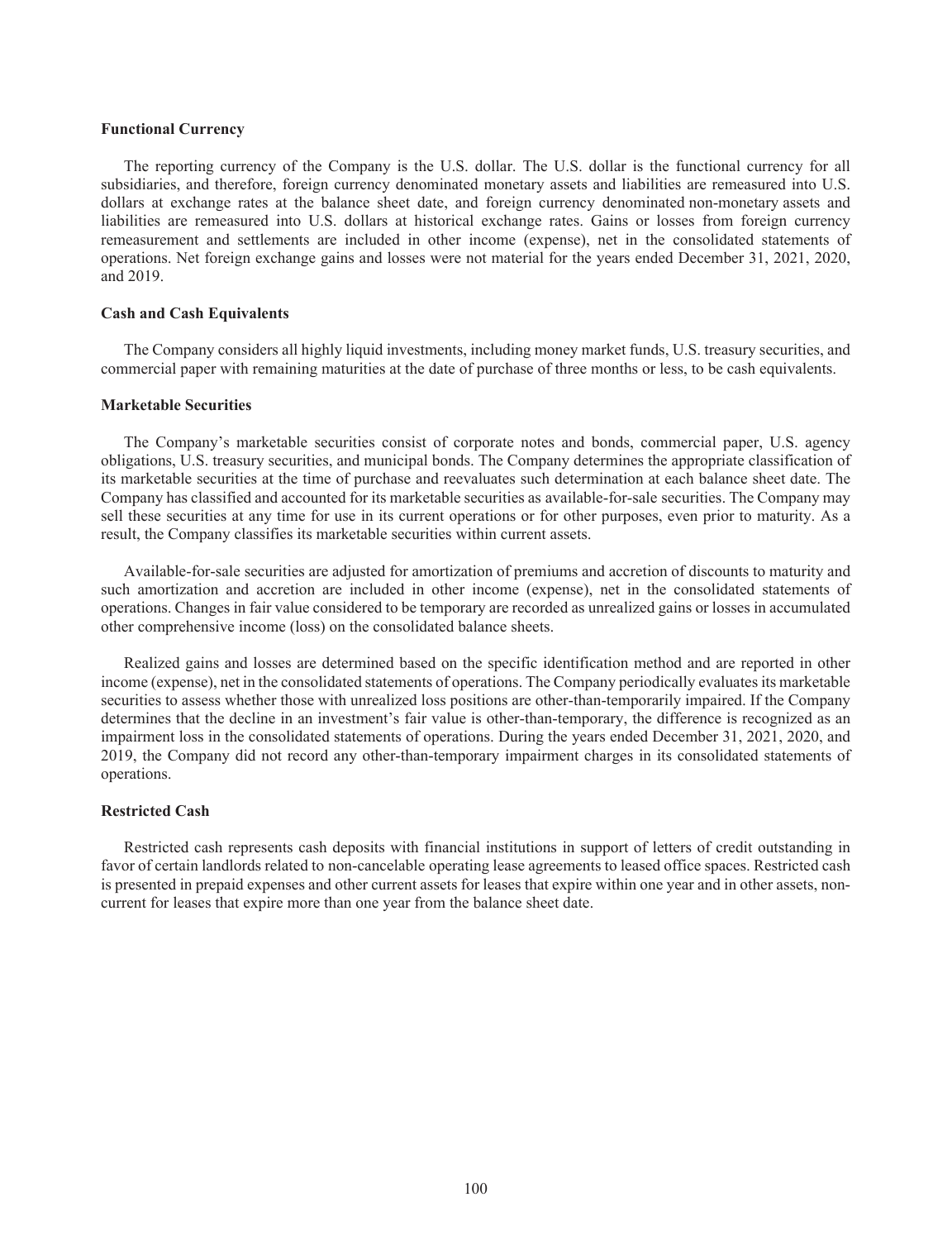#### **Fair Value of Financial Instruments**

Fair value is defined as the exchange price that would be received for an asset or paid to transfer a liability (an exit price) in an orderly transaction between market participants on the measurement date. The accounting guidance establishes a three-tiered hierarchy, which prioritizes the inputs used in the valuation methodologies in measuring fair value as follows:

- Level 1 Inputs: Observable inputs such as unadjusted quoted prices in active markets for identical assets or liabilities at the measurement date.
- Level 2 Inputs: Observable inputs other than quoted prices included in Level 1, such as quoted prices in less active markets or model-derived valuations that are observable either directly or indirectly.
- Level 3 Inputs: Unobservable inputs that are supported by little or no market activity and that are significant to the fair value of the assets or liabilities.

The Company's financial instruments consist of cash equivalents, marketable securities, accounts receivable, accounts payable, accrued expenses, and convertible senior notes. Cash equivalents are stated at amortized cost, which approximates fair value at the balance sheet dates, due to the short period of time to maturity. Marketable securities are recorded at fair value. Accounts receivable, accounts payable, and accrued expenses are stated at their carrying value, which approximates fair value due to the short time to the expected receipt or payment date. See Note 4 for further details regarding the fair value of the Company's convertible senior notes.

#### **Accounts Receivable and Allowance for Doubtful Accounts**

Accounts receivable on the consolidated balance sheets consists of trade accounts receivable and unbilled receivables, net of an allowance for doubtful accounts. Trade accounts receivable are stated at the invoiced amount and consist of amounts currently due from customers. Unbilled receivables represent revenue recognized in excess of invoiced amounts for the Company's unconditional right to consideration in exchange for goods or services that the Company has transferred to the customer, such that only the passage of time is required before payment of consideration is due. The unbilled receivables balance was \$32.3 million and \$17.6 million as of December 31, 2021 and 2020, respectively.

Accounts receivable are reduced by an allowance for doubtful accounts due to collection risk related to these receivables. The Company determines the need for an allowance for doubtful accounts based upon various factors, including past collection experience, age of the receivable balance, and specific circumstances arising with individual customers. Accounts receivable deemed uncollectible are written off against the allowance for doubtful accounts when identified and the Company no longer actively pursues collection of the receivable. The Company's allowance for doubtful accounts was not material as of December 31, 2021, 2020, and 2019. Additions to and write-offs against the allowance for doubtful accounts were not material for the years ended December 31, 2021, 2020, and 2019.

## **Concentration of Risks**

Financial instruments that potentially subject the Company to concentrations of credit risk are primarily cash and cash equivalents, restricted cash, marketable securities, and accounts receivable. The primary focus of the Company's investment strategy is to preserve capital and meet liquidity requirements. The Company invests its excess cash in highly rated money market funds and in marketable securities. The Company extends credit to customers in the normal course of business. The Company maintains an allowance for doubtful accounts on customers' accounts when deemed necessary.

No customer represented 10% or greater of total revenue for the years ended December 31, 2021, 2020, and 2019. No customer represented 10% or greater of gross accounts receivable as of December 31, 2021 and 2020.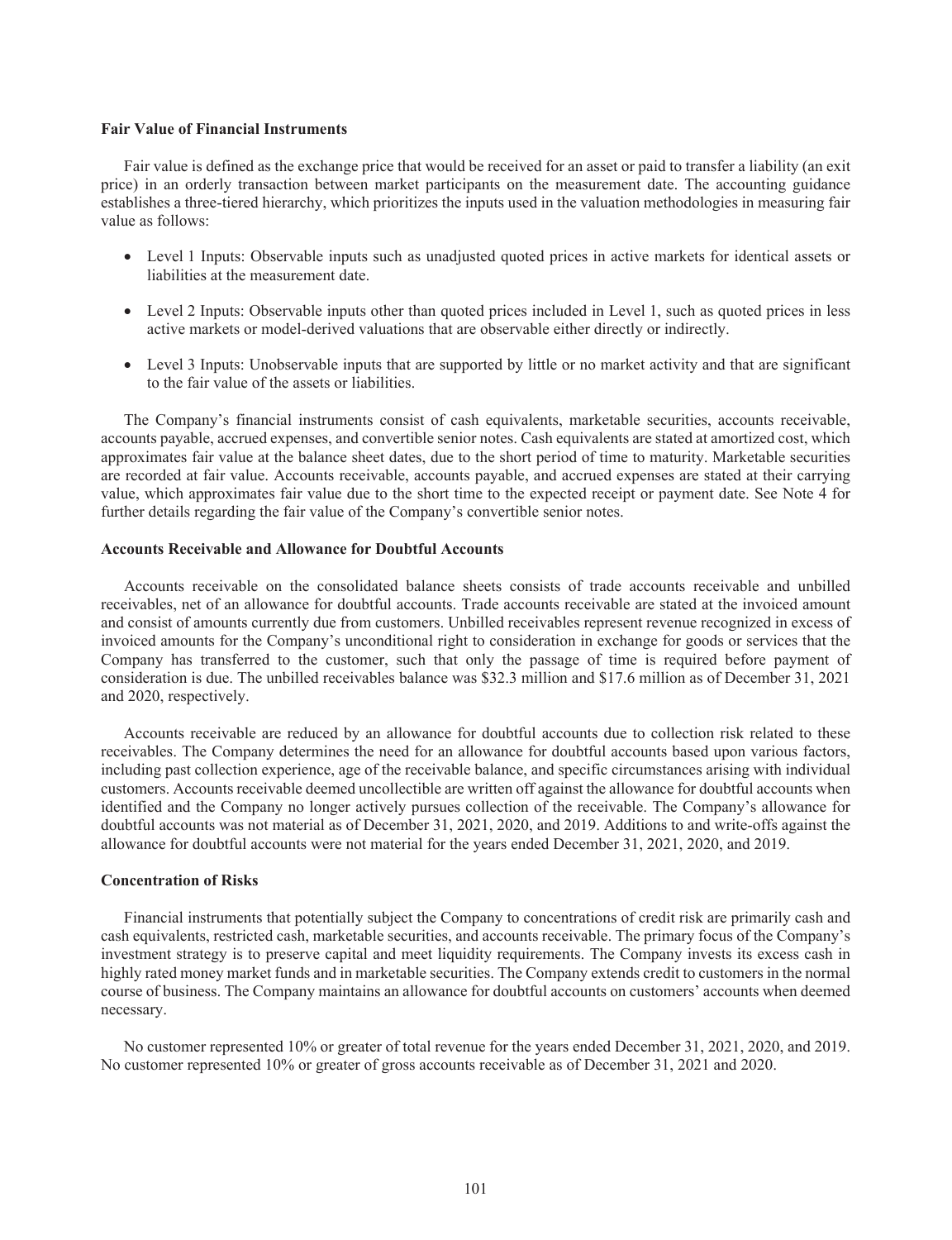#### **Deferred Contract Acquisition Costs**

Sales commissions earned by the Company's sales force and the associated payroll taxes are considered incremental and recoverable costs of obtaining a contract with a customer. Sales commissions for new revenue contracts, including incremental sales to existing customers, are deferred and then amortized over an estimated period of benefit, which the Company has determined to be five years. To determine the period of benefit, the Company has considered its technology development cycle, the cadence of software releases, the nature of its customer contracts, the duration of customer relationships, and the expected renewal period. Sales commissions for renewal contracts (which are not considered commensurate with sales commissions for new revenue contracts and incremental sales to existing customers) are deferred and then amortized over the renewal contract term. Amortization of deferred contract acquisition costs is included in sales and marketing expenses in the consolidated statements of operations. The Company periodically reviews the carrying amount of deferred contract acquisition costs to determine whether events or changes in circumstances have occurred that could impact the period of benefit of these deferred costs. The Company did not recognize any impairment of deferred contract acquisition costs during the years ended December 31, 2021, 2020, and 2019.

#### **Capitalized Software Costs**

Software development costs for software to be sold, leased, or otherwise marketed are expensed as incurred until the establishment of technological feasibility, at which time those costs are capitalized until the product is available for general release to customers and amortized over the estimated life of the product. Technological feasibility is established upon the completion of a working prototype that has been certified as having no critical bugs and is a release candidate. Costs to develop software that is marketed externally have not been capitalized as the current software development process is essentially completed concurrently with the establishment of technological feasibility and were not material for the periods presented. As such, all related software development costs are expensed as incurred and included in research and development expenses in the consolidated statements of operations.

Costs related to software acquired, developed, or modified solely to meet the Company's internal requirements are capitalized. Costs incurred during the preliminary planning and evaluation stage of the project and during the postimplementation operational stage are expensed as incurred. Costs incurred during the application development stage of the project are capitalized within property and equipment, net on the consolidated balance sheets. Amortization is computed using the straight-line method over the estimated useful life of the capitalized software asset, which is generally 3 years. The amortization of internal-use software costs is included in cost of revenue in the consolidated statements of operations. The Company evaluates the useful life of these assets on a periodic basis and tests for impairment whenever events or changes in circumstances occur that could impact the recoverability of these assets. The Company did not recognize any impairment of capitalized internal-use software costs during the years ended December 31, 2021, 2020, and 2019.

#### **Property and Equipment, Net**

Property and equipment are stated at cost, net of accumulated depreciation and amortization. Depreciation and amortization are computed using the straight-line method over the estimated useful lives of the assets. The estimated lives of the Company's assets are as follows:

|                         | <b>Useful Lives</b>                                   |
|-------------------------|-------------------------------------------------------|
| Computers and equipment | 3 years                                               |
| Furniture and fixtures  | 5 years                                               |
| Purchased software      | 3 years                                               |
| Leasehold improvements  | Shorter of the remaining<br>lease term or useful life |
| Internal-use software   | 3 years                                               |
|                         |                                                       |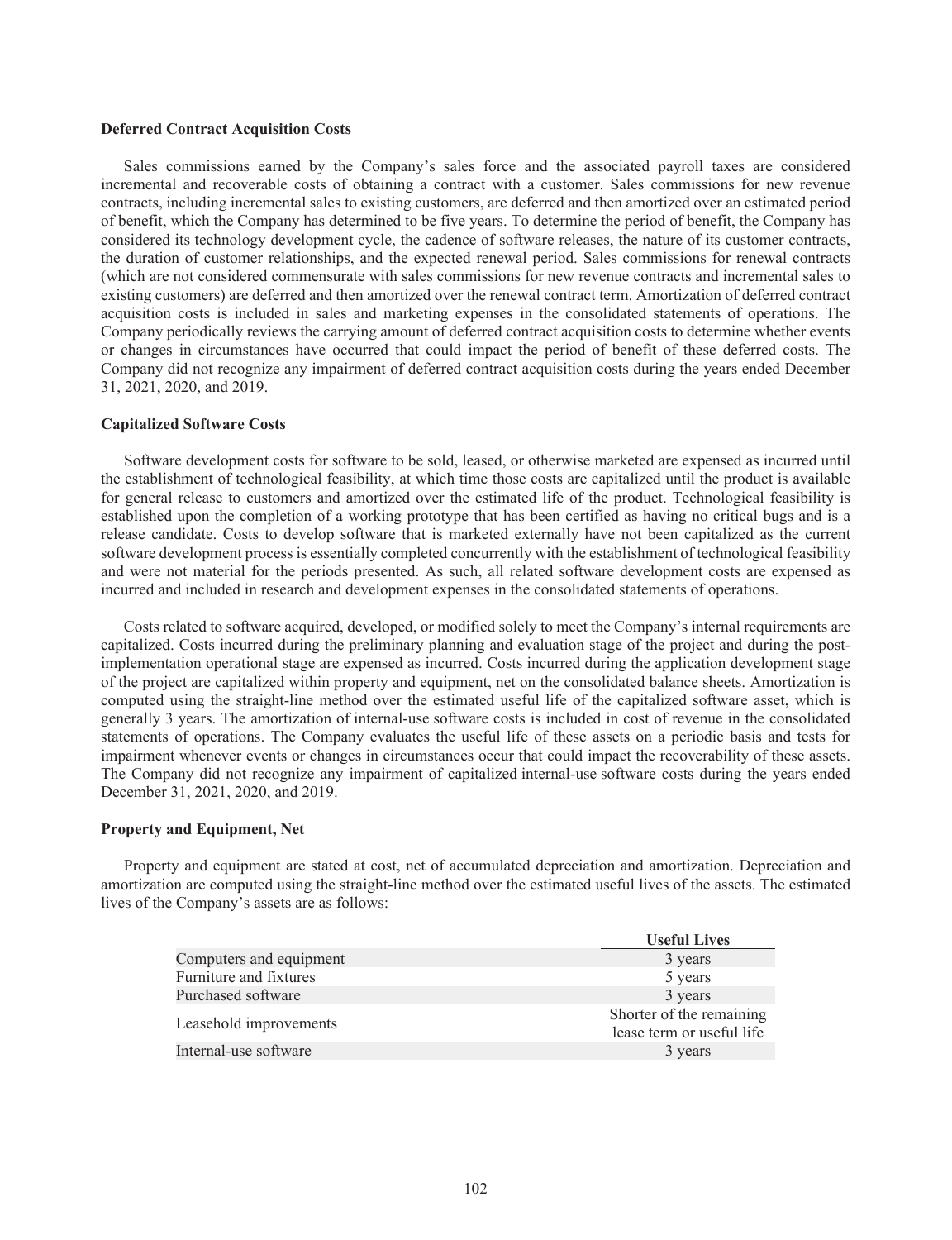Upon retirement or sale, the cost of assets disposed of and the related accumulated depreciation and amortization are removed from the consolidated financial statements and any resulting gain or loss is reflected in the consolidated statements of operations. There were no material gains or losses incurred as a result of retirement or sale during the years ended December 31, 2021, 2020, and 2019.

## **Leases**

Effective January 1, 2020, the consolidated financial statements reflect the adoption of ASC 842, Leases, using the modified retrospective method.

Leases arise from contractual obligations that convey the right to control the use of identified property, plant or equipment for a period of time in exchange for consideration. The Company determines if a contract is, or contains, a lease at contract inception. All of the Company's leases are operating leases and are included in operating lease rightof-use assets, operating lease liabilities, and operating lease liabilities, non-current on the consolidated balance sheets.

The Company accounts for lease components and non-lease components as a single lease component for all leases. The Company has elected an accounting policy to not recognize short-term leases, which have a lease term of twelve months or less, on the consolidated balance sheets.

Operating lease right-of-use assets and operating lease liabilities are recognized at the lease commencement date based on the present value of lease payments over the lease term discounted using the Company's incremental borrowing rate. Operating lease right-of-use assets also include any lease payments made and exclude lease incentives. As the Company's leases do not provide an implicit rate, the incremental borrowing rate used is estimated based on what the Company would have to pay on a collateralized basis in the currency in which the arrangement is denominated over a similar term as the lease. Lease payments include fixed payments and variable payments based on an index or rate, if any, and are recognized as lease expense on a straight-line basis over the term of the lease. The lease term includes options to extend or terminate the lease when it is reasonably certain they will be exercised. Variable lease payments not based on a rate or index are expensed as incurred.

## **Impairment of Long-Lived Assets**

The Company evaluates the recoverability of long-lived assets, including property and equipment and operating lease right-of-use assets, for possible impairment whenever events or circumstances indicate that the carrying amount of such assets may not be fully recoverable. Recoverability of these assets is measured by a comparison of the carrying amounts to the future undiscounted cash flows the assets are expected to generate. If such comparison indicates that the carrying amount of long-lived assets is not recoverable, the carrying amount of such assets is reduced to fair value. There were no impairment charges related to long-lived assets during the years ended December 31, 2021, 2020, and 2019.

In addition to the recoverability assessment, the Company periodically reviews the remaining estimated useful lives of its property and equipment. If the estimated useful life assumption for any asset is changed due to new information, the remaining unamortized balance would be depreciated or amortized over the revised estimated useful life on a prospective basis.

# **Convertible Senior Notes**

The Company accounts for its convertible senior notes wholly as debt. Debt issuance costs incurred in connection with the issuance of the Company's convertible senior notes are reflected in the consolidated balance sheets as a direct deduction from the carrying amount of the outstanding convertible senior notes. These costs are amortized as interest expense using the effective interest rate method over the contractual term of the convertible senior notes and is included within other income (expense), net on the consolidated statement of operations.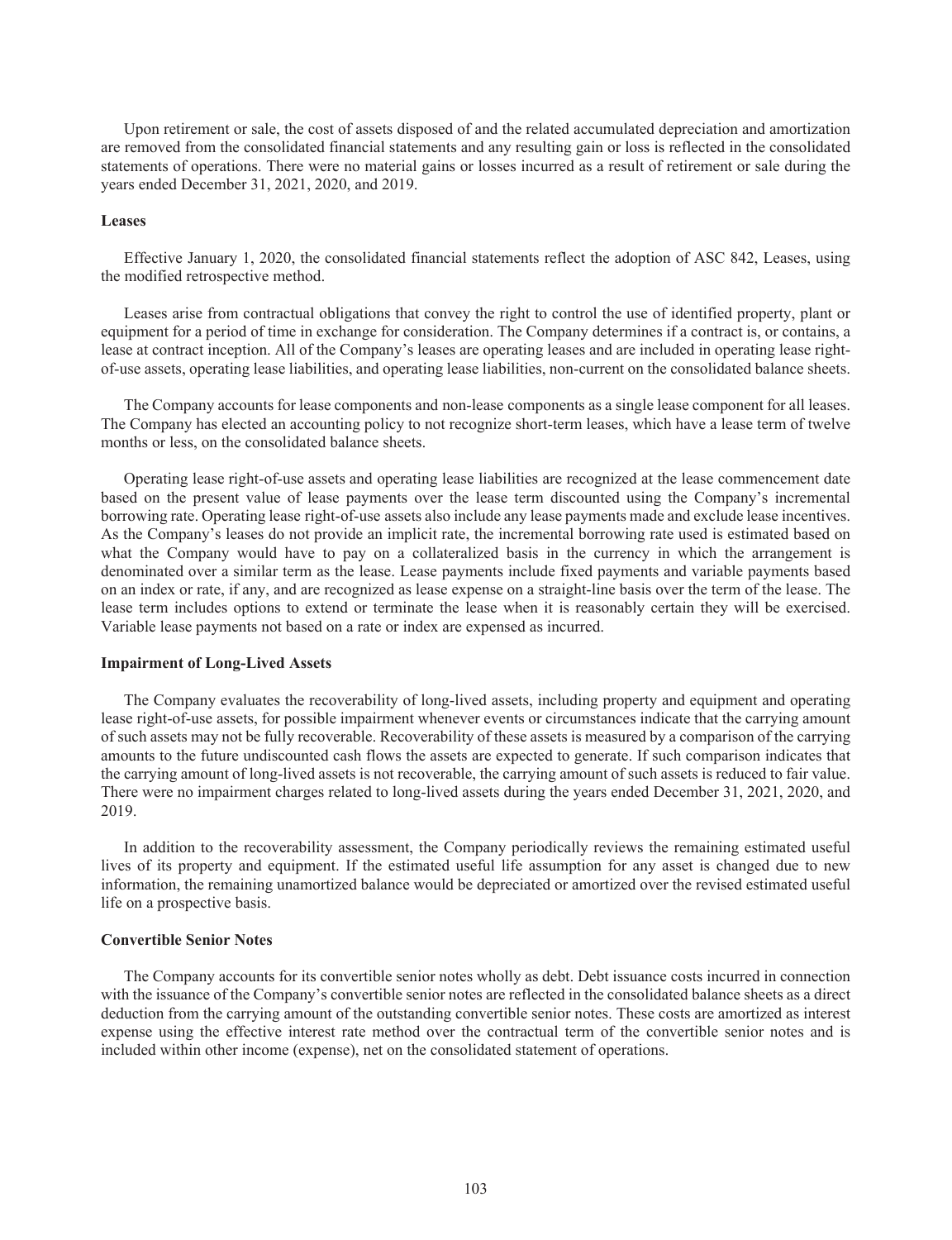#### **Deferred Revenue**

Deferred revenue, which is a contract liability, primarily consists of customer billings or payments received in advance of revenue being recognized from the Company's subscription and services contracts. The Company generally invoices customers annually in advance for its term-based licenses and either annually in advance or monthly in arrears for its SaaS offering. Typical payment terms range from due upon receipt to net 60 days of the invoice date. Deferred revenue that is anticipated to be recognized during the succeeding twelve-month period is recorded as deferred revenue within current liabilities and the remaining portion is recorded as deferred revenue, non-current. The Company records deferred revenue upon the right to invoice or when payments have been received for subscriptions or services not delivered. Deferred revenue does not necessarily represent the total contract value of the related agreements.

#### **Revenue Recognition**

The Company generates revenue from the sale of subscriptions and services. Subscription revenue consists of revenue from term-based licenses that include post-contract customer support, maintenance, and upgrades, referred to together as PCS, which the Company refers to as Confluent Platform, and the Company's SaaS offering, which the Company refers to as Confluent Cloud. Confluent Cloud customers may purchase subscriptions either without a minimum commitment contract on a month-to-month basis, which the Company refers to as pay-as-you-go, or under a usage-based minimum commitment contract of at least one year in duration, in which customers commit to a fixed minimum monetary amount at specified per-usage rates. Revenue from the Company's pay-as-you-go arrangements was not material during the years ended December 31, 2021, 2020, and 2019. The Company primarily enters into subscription contracts with one-year terms, and subscription contracts are generally non-cancelable and nonrefundable, although customers can terminate for breach if the Company materially fails to perform. Services revenue consists of revenue from professional services and education services. The Company generates sales of its subscriptions and services through its sales teams, self-service channel, and partner ecosystem, including the major cloud provider marketplaces.

The consolidated financial statements reflect the Company's accounting for revenue in accordance with ASC Topic 606, *Revenue from Contracts with Customers* ("ASC 606"). Under ASC 606, the Company recognizes revenue when its customers obtain control of promised subscriptions or services in an amount that reflects the consideration that the Company expects to receive in exchange for those subscriptions or services. In determining the appropriate amount of revenue to be recognized as the Company fulfills its obligations under each of its agreements, the following steps are performed:

#### *(i) identification of the contract with a customer*

The Company generally contracts with customers through order forms, which are governed by master sales agreements, and through cloud provider marketplaces. The Company determines that it has a contract with a customer when the contract is approved, each party's rights regarding the subscriptions or services to be transferred and the payment terms for the services can be identified, the Company has determined the customer has the ability and intent to pay, and the contract has commercial substance. The Company applies judgment in determining the customer's ability and intent to pay, which is based on a variety of factors, including the customer's historical payment experience or, in the case of a new customer, credit, reputation, and financial or other information pertaining to the customer.

When a contract is entered into, the Company evaluates whether the contract is part of a larger arrangement and should be accounted for with other contracts and whether the combined or single contract includes more than one performance obligation.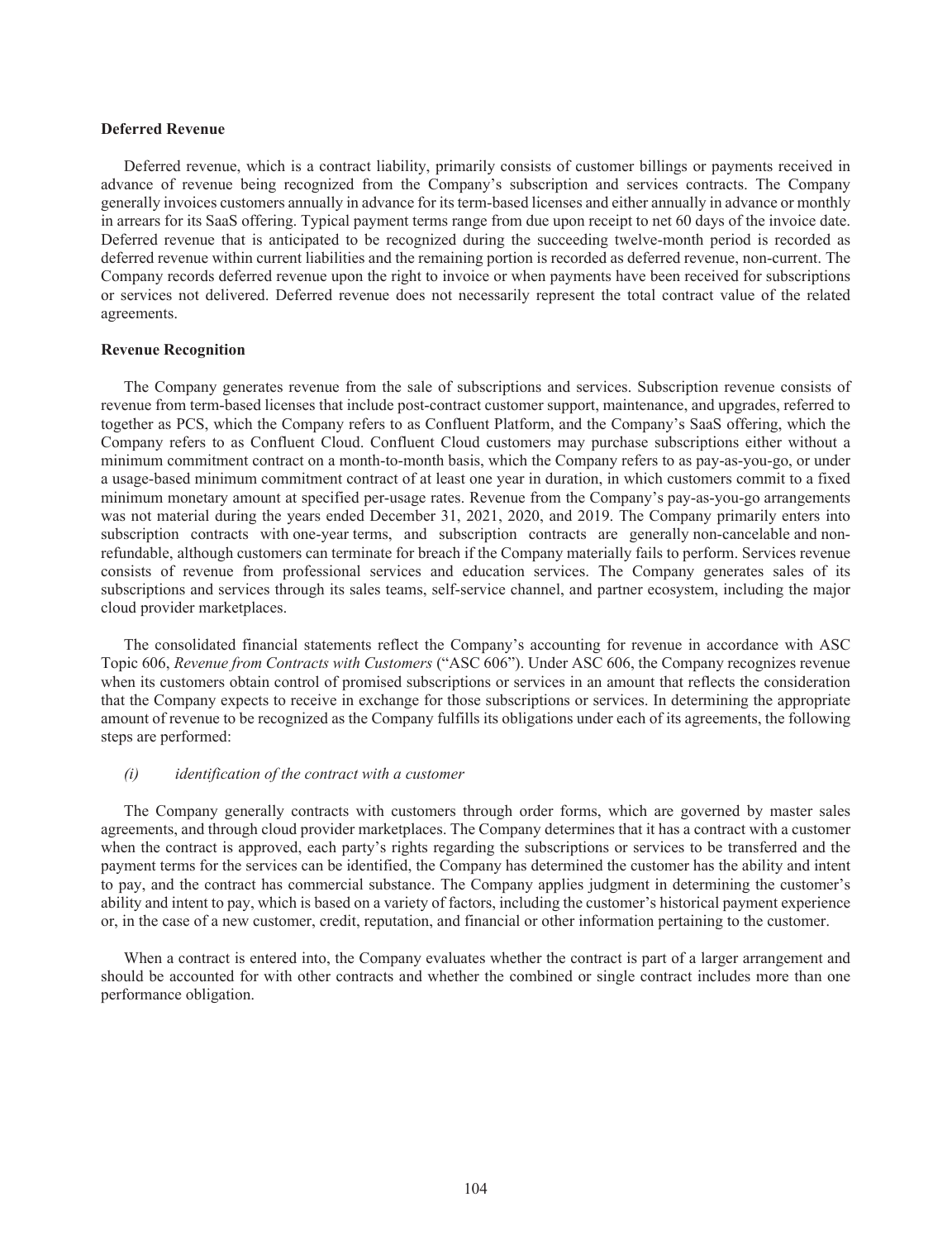## *(ii) identification of the performance obligations in the contract*

Performance obligations are identified based on the subscriptions and services that will be transferred to the customer that are both (1) capable of being distinct, whereby the customer can benefit from the subscriptions or services either on their own or together with other resources that are readily available from third parties or from the Company, and (2) are distinct in the context of the contract, whereby the transfer of the subscriptions and services is separately identifiable from other promises in the contract. To the extent a contract includes multiple promised subscriptions or services, the Company applies judgment to determine whether promised subscriptions or services are capable of being distinct and distinct in the context of the contract. If these criteria are not met, or if performance obligations follow the same pattern of recognition, the promised subscriptions or services are accounted for as a combined performance obligation. The Company has concluded that its contracts with customers do not contain warranties that give rise to a separate performance obligation.

# *(iii) measurement of the transaction price*

The transaction price is the total amount of consideration the Company expects to be entitled to in exchange for the subscriptions and services in a contract. The transaction price in a usage-based SaaS contract is typically equal to the minimum commitment in the contract, less any discounts provided. Variable consideration is included in the transaction price if, in the Company's judgment, it is probable that a significant future reversal of cumulative revenue under the contract will not occur. The Company's contracts do not contain a significant financing component.

# *(iv) allocation of the transaction price to the performance obligations;*

If a contract contains a single performance obligation, the entire transaction price is allocated to the single performance obligation. For contracts that contain multiple performance obligations, the Company allocates the transaction price using a relative standalone selling price, or SSP allocation based on the SSPs of each performance obligation. Determining the relative SSP for contracts that contain multiple performance obligations is a critical accounting estimate. The Company establishes each SSP based on multiple factors, including prices at which the Company separately sells standalone subscriptions and services. In cases where directly observable standalone sales are not available, such as when license and PCS are not sold on a standalone basis, the Company establishes SSP by using information such as historical selling price of performance obligations in similar transactions, market conditions, and the Company's pricing practices, which can require significant judgment and are subject to change based on continuous reevaluation. There is typically more than one SSP for individual subscriptions and services due to the stratification of subscription support tiers and services. The Company also considers if there are any additional material rights inherent in a contract, and if so, it allocates revenue to the material right as a performance obligation.

### *(v) recognition of revenue when the Company satisfies each performance obligation;*

The Company recognizes revenue at the time the related performance obligation is satisfied, in an amount that reflects the consideration it expects to be entitled to in exchange for those subscriptions or services. The Company records its revenue net of any withholding, value added or sales tax, as well as any discounts or marketing development funds.

#### *Subscription Revenue*

The Company's subscription revenue includes revenue from Confluent Platform for licenses sold in conjunction with PCS. The license provides the right to use licensed proprietary software features, which represents significant standalone functionality and is therefore deemed a distinct performance obligation. License revenue is recognized at a point in time, upon delivery and transfer of control of the underlying license to the customer, which is typically the effective start date. Revenue from PCS is based on its continuous pattern of transfer to the customer and therefore is recognized ratably over the contract term.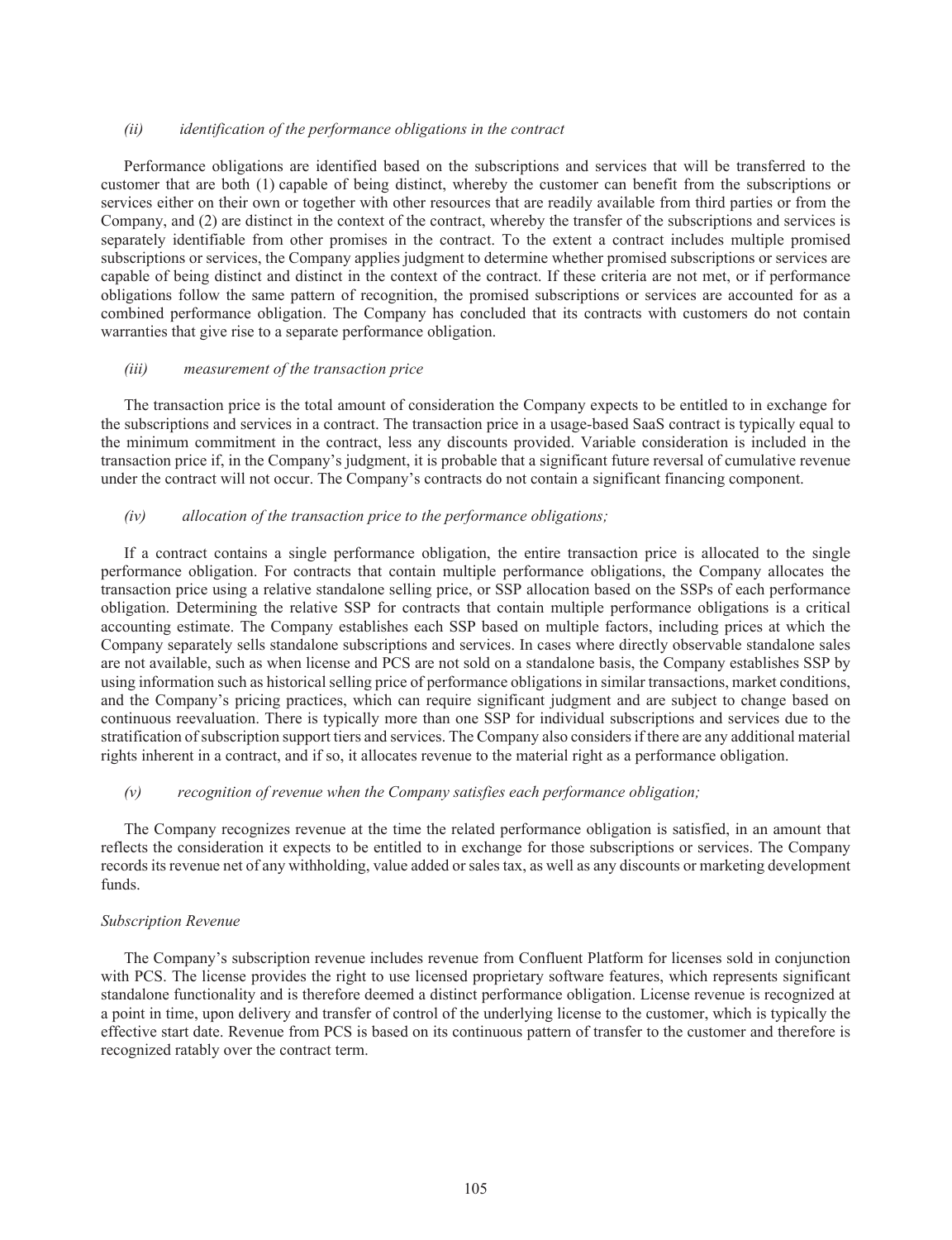The Company's subscription revenue also includes revenue from Confluent Cloud for its usage-based minimum commitment and pay-as-you-go offering, which is recognized on a usage basis, as usage represents a direct measurement of the value to the customer of the subscription transferred as of a particular date relative to the total value to be delivered over the term of the contract. For contracts that are not usage-based, revenue from Confluent Cloud is recognized ratably over the non-cancelable contractual term of the arrangement, generally beginning on the date that the service is made available to the customer.

# *Services Revenue*

The Company's services revenue includes revenue from professional services and education services, which are generally sold on a time-and-materials basis. The Company recognizes the associated revenue as services are delivered.

# **Cost of Revenue**

### *Cost of Subscription Revenue*

Cost of subscription revenue primarily includes personnel-related costs, including salaries, bonuses, benefits, and stock-based compensation, for employees associated with customer support and maintenance, third-party cloud infrastructure costs, amortization of internal-use software, and allocated overhead.

# *Cost of Services Revenue*

Cost of services revenue primarily includes personnel-related costs, including salaries, bonuses, benefits, and stock-based compensation, for employees associated with professional services and education services, costs for thirdparty contractors, and allocated overhead.

#### **Research and Development Costs**

Research and development costs are expensed as incurred and consist primarily of personnel-related costs, including salaries, bonuses, benefits, and stock-based compensation, net of amounts capitalized, third-party cloud infrastructure expenses incurred in developing the Company's platform, software and subscription services dedicated for use by the Company's research and development organization, contractor and professional services fees, and allocated overhead.

#### **Advertising Costs**

Advertising costs are expensed as incurred or when the advertising first takes place, based on the nature of the advertising, and are recorded in sales and marketing expenses in the consolidated statements of operations. Advertising expense was \$26.7 million, \$10.9 million, and \$8.4 million for the years ended December 31, 2021, 2020, and 2019, respectively.

# **Stock-Based Compensation**

The Company records compensation expense in connection with all stock-based awards, including stock options and restricted stock units ("RSUs") granted to employees and non-employees and stock purchase rights granted under the Employee Stock Purchase Plan ("ESPP") to employees, based on the fair value of the awards granted. The Company uses the Black-Scholes option-pricing model to determine the fair value of stock options and ESPP rights on the dates of grant. Calculating the fair value of stock options and ESPP rights using the Black-Scholes model requires certain highly subjective inputs and assumptions including the fair value of the underlying common stock, the expected term of the stock option or ESPP right, and the expected volatility of the price of the Company's common stock.

For stock-based awards that vest based only on continuous service, stock-based compensation expense is recognized on a straight-line basis over the requisite service period, which is generally the vesting period of four years.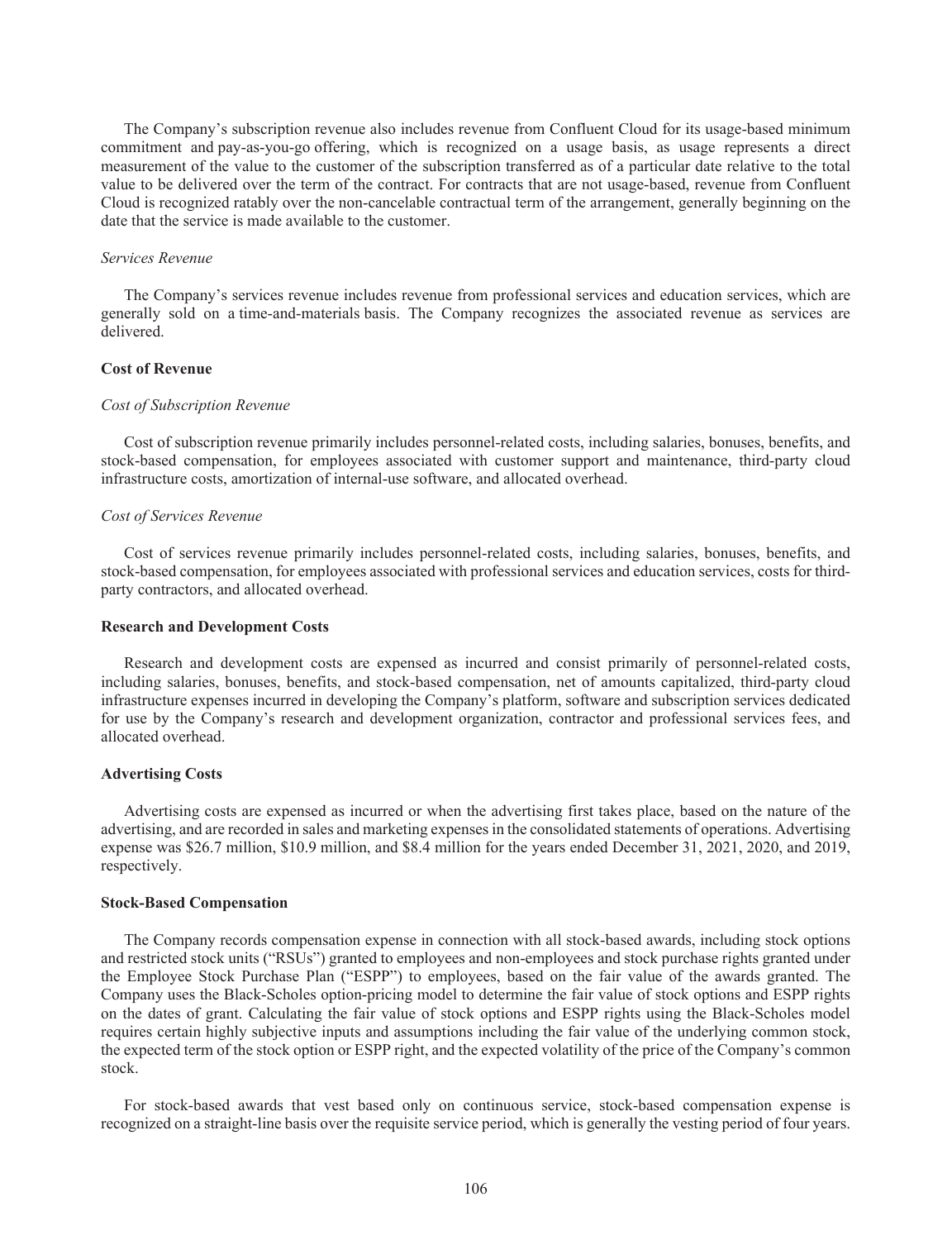The Company has also granted certain awards that have both a service-based and a performance-based vesting condition. The service-based vesting condition for these awards is generally satisfied by rendering service from the date of grant through the satisfaction of the performance-based vesting condition, as well as a four-year vesting period commencing with the satisfaction of the performance-based vesting condition.

The performance-based vesting condition was satisfied upon the sale of the Company's common stock in a firm commitment underwritten public offering. For awards with performance-based vesting conditions, stockbased compensation expense is recognized using the accelerated attribution method over the requisite service period when it is probable the performance-based vesting condition will be achieved. A sale of the Company's common stock in a firm commitment underwritten public offering is not deemed probable until consummated. Accordingly, no expense is recorded related to these awards until the performance-based vesting condition becomes probable of occurring. In connection with its IPO, the Company recorded stock-based compensation expense for these awards with performance-based vesting conditions for the service period rendered from the date of grant through the IPO date. The Company has also granted certain options containing a provision whereby vesting is accelerated upon a change in control; stock-based compensation expense for such options is recognized on a straight-line basis over a vesting period of generally four years, as a change in control is considered to be outside of the Company's control and is not considered probable until it occurs. Forfeitures are accounted for as they occur.

#### **Income Taxes**

Income taxes are accounted for under the asset and liability method. Deferred tax assets and liabilities are recognized for the future tax consequences attributable to differences between the financial statement carrying amounts of existing assets and liabilities and their respective tax bases and net operating loss and tax credit carryforwards. Deferred tax assets and liabilities are measured using enacted tax law in effect for the years in which the temporary differences are expected to be recovered or settled. The effect of a change in tax rates on deferred tax assets and liabilities is recognized in the period that includes the enactment date.

A valuation allowance is recorded for deferred tax assets if it is more likely than not that some portion or all of the deferred tax assets will not be realized. Accordingly, the need to establish such allowances is assessed periodically by considering matters such as future reversals of existing taxable temporary differences, projected future taxable income, tax planning strategies, and results of recent operations.

The Company evaluates and accounts for the benefits of uncertain tax positions using a twostep approach. Recognition, step one, occurs when the Company concludes that a tax position, based solely on its technical merits, is more likely than not to be sustained upon examination. Measurement, step two, determines the largest amount of benefit that is greater than 50% likely to be realized upon ultimate settlement with a taxing authority that has full knowledge of all relevant information. Changes in recognition or measurement are reflected in the period in which the change in judgment occurs.

# **Net Loss Per Share**

The Company computes basic and diluted net loss per share attributable to Class A and Class B common stockholders for the year ended December 31, 2021 and basic and diluted net loss per share attributable to common and convertible founder stockholders for the years ended December 31, 2020 and 2019 using the two-class method required for companies with participating securities. The Company considers all series of its outstanding redeemable convertible preferred stock and unvested common stock to be participating securities as the holders of such securities have non-forfeitable dividend rights in the event that a dividend is paid on common stock. Under the twoclass method, net loss is not allocated to redeemable convertible preferred stock and unvested common stock as these securities do not have a contractual obligation to share in the Company's net losses.

Basic net loss per share is computed by dividing net loss by the weighted-average number of shares outstanding during the period, less unvested common stock that is subject to repurchase. Basic and diluted net loss per share were the same for the years ended December 31, 2021, 2020, and 2019, as the inclusion of all potentially dilutive shares was anti-dilutive due to the net loss reported for each period.

## **Segment and Geographic Information**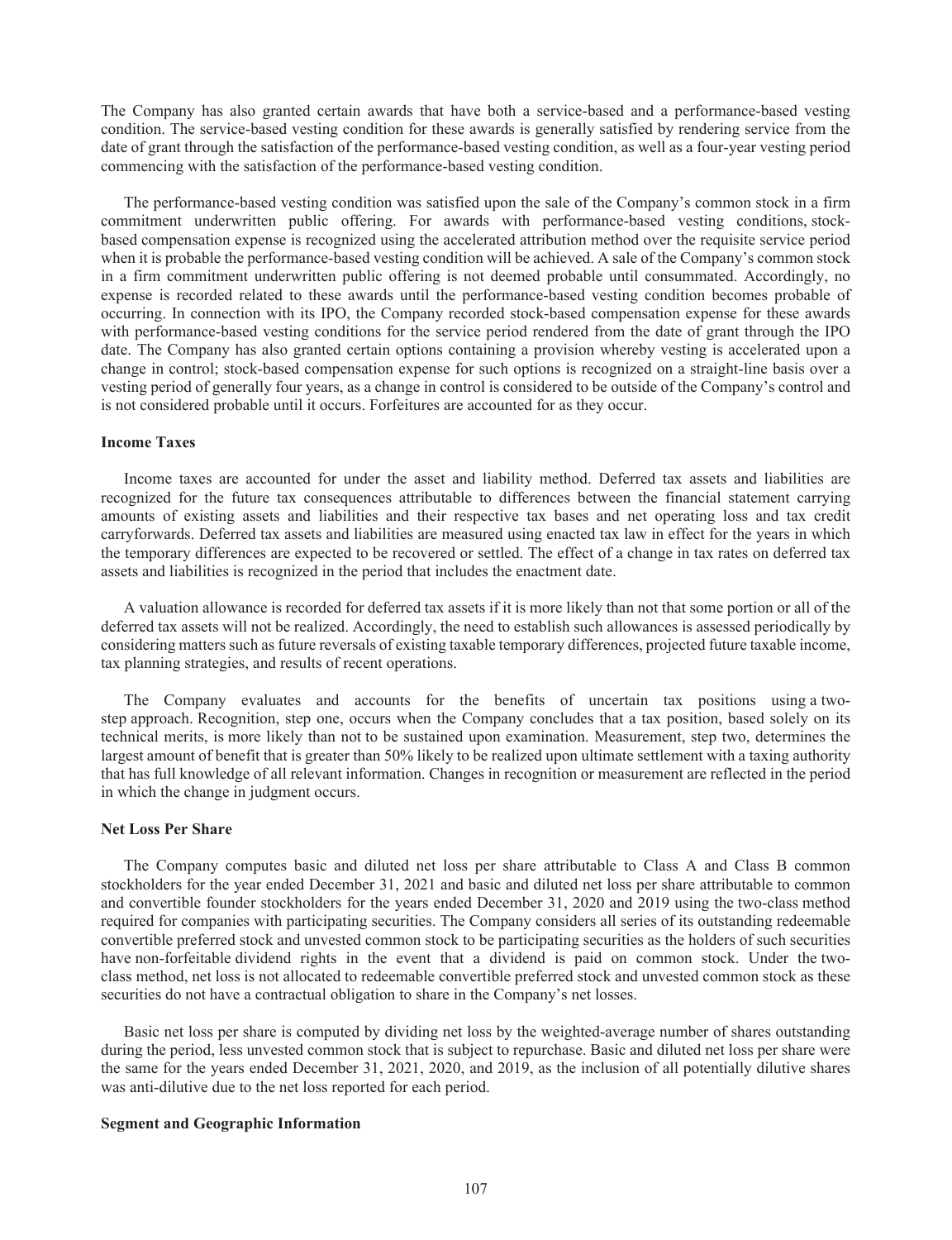The Company operates its business as one operating and reportable segment as the Company's chief operating decision maker, the Company's Chief Executive Officer, reviews financial information on a consolidated basis for purposes of allocating resources and evaluating financial performance. As of December 31, 2021 and 2020, substantially all of the Company's long-lived assets, including property and equipment, net, and operating right-ofuse assets were located in the United States. See Note 8 for revenue disaggregated by geographic markets.

# **Recent Accounting Pronouncements**

#### *Recently Adopted Accounting Pronouncements*

*Convertible Instruments:* In August 2020, the Financial Accounting Standards Board ("FASB") issued ASU No. 2020-06, *Debt—Debt with Conversion and Other Options (Subtopic 470-20) and Derivatives and Hedging— Contracts in Entity's Own Equity (Subtopic 815-40): Accounting for Convertible Instruments and Contracts in an Entity's Own Equity*, which simplifies the accounting for certain financial instruments with characteristics of liabilities and equity. ASU 2020-06 reduces the number of accounting models for convertible debt instruments and convertible preferred stock, and enhances information transparency by making targeted improvements to the disclosures for convertible instruments and earnings per share guidance. The Company adopted this guidance as of January 1, 2021. The adoption did not have a material impact on its consolidated financial statements as the Company did not have any convertible instruments outstanding as of January 1, 2021.

# *Recent Accounting Pronouncements Not Yet Adopted*

*Credit Losses*: In June 2016, the FASB issued ASU No. 2016-13, *Financial Instruments—Credit Losses (Topic 326): Measurement of Credit Losses on Financial Statements,* which requires the measurement and recognition of expected credit losses for financial assets held at amortized cost, which includes the Company's accounts receivable, certain financial instruments, and contract assets. ASU 2016-13 replaces the existing incurred loss impairment model with an expected loss methodology. Subsequently, the FASB issued multiple codification improvement amendments to ASU 2016-13. ASU 2016-13 and the applicable subsequent amendments are effective for the Company for the year beginning January 1, 2023, though early adoption is permitted. The Company plans to early adopt this guidance effective January 1, 2022 on a modified retrospective basis and does not expect the adoption to have a material impact on its consolidated financial statements.

# **3. Marketable Securities**

The following tables summarize the fair values of the Company's marketable securities (in thousands):

|                             | <b>December 31, 2021</b> |                   |                         |        |                                    |  |                   |  |  |
|-----------------------------|--------------------------|-------------------|-------------------------|--------|------------------------------------|--|-------------------|--|--|
|                             |                          | Amortized<br>Cost | <b>Unrealized Gains</b> |        | <b>Unrealized</b><br><b>Losses</b> |  | <b>Fair Value</b> |  |  |
| U.S. treasury securities    |                          | 446,878 \$        |                         | $-$ \$ | $(443)$ \$                         |  | 446,435           |  |  |
| Corporate notes and bonds   |                          | 125,845           |                         |        | (246)                              |  | 125,604           |  |  |
| U.S. agency obligations     |                          | 54,122            |                         |        | (115)                              |  | 54,007            |  |  |
| Commercial paper            |                          | 10,995            |                         |        |                                    |  | 10,995            |  |  |
| Municipal bonds             |                          | 3,045             |                         |        |                                    |  | 3,044             |  |  |
| Total marketable securities |                          | 640,885           |                         |        | (805)                              |  | 640,085           |  |  |

|                             | <b>December 31, 2020</b> |  |                            |  |                                    |  |                   |  |  |
|-----------------------------|--------------------------|--|----------------------------|--|------------------------------------|--|-------------------|--|--|
|                             | <b>Amortized Cost</b>    |  | <b>Unrealized</b><br>Gains |  | <b>Unrealized</b><br><b>Losses</b> |  | <b>Fair Value</b> |  |  |
| Corporate notes and bonds   | 155,401 \$               |  | 360S                       |  | $(21)$ \$                          |  | 155,740           |  |  |
| Commercial paper            | 63,503                   |  | 27                         |  | (24)                               |  | 63,506            |  |  |
| U.S. agency obligations     | 32.520                   |  | $\overline{\phantom{a}}$   |  | 10)                                |  | 32,510            |  |  |
| Total marketable securities | 251.424                  |  | 387                        |  | 55)                                |  | 251,756           |  |  |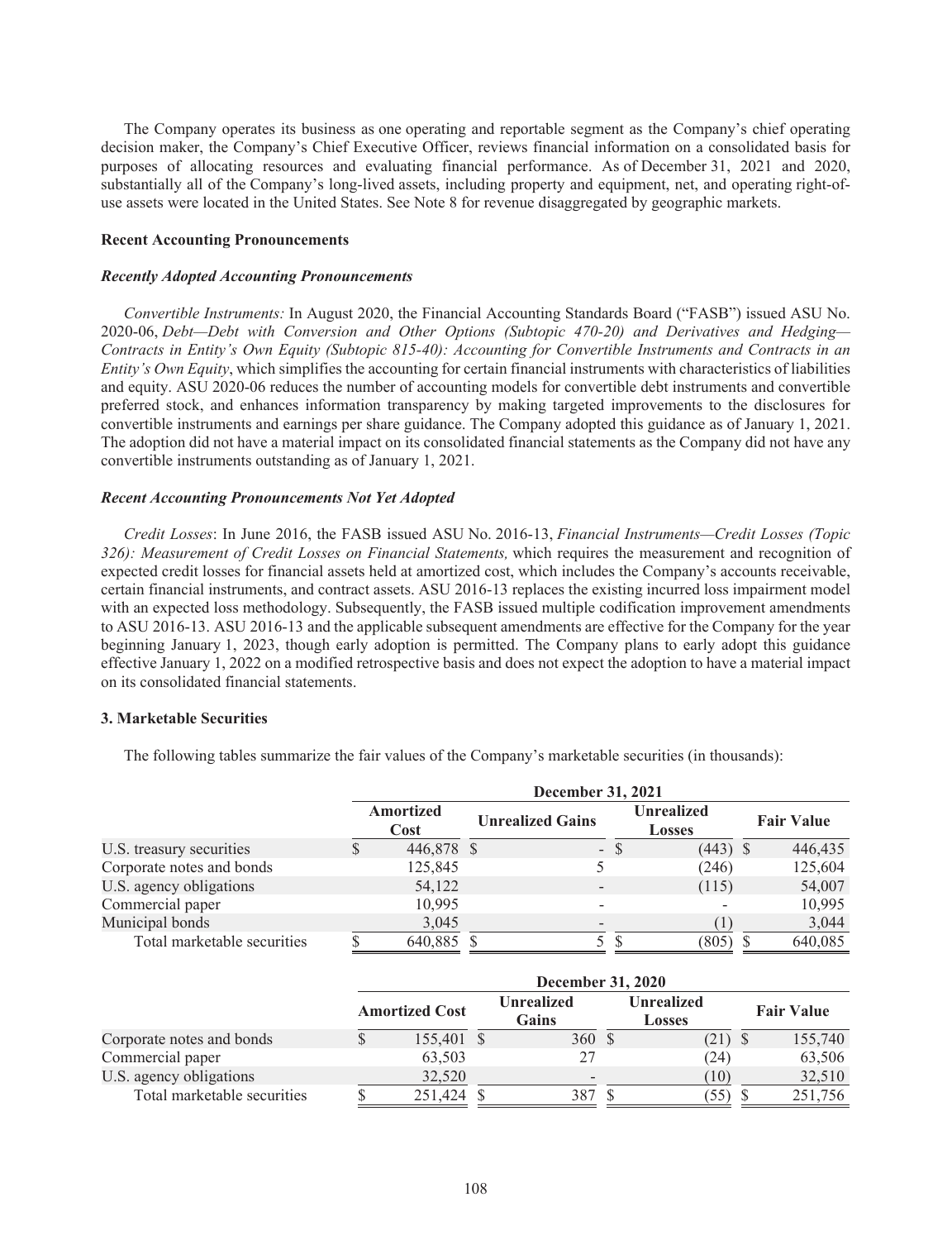Realized gains and losses were not material for the years ended December 31, 2021, 2020, and 2019. Marketable securities in an unrealized loss position had a fair value of \$618.3 million and an immaterial amount of unrealized losses as of December 31, 2021, and a fair value of \$91.5 million and an immaterial amount of unrealized losses as of December 31, 2020. No marketable securities were in a continuous unrealized loss position for more than twelve months as of December 31, 2021 and 2020.

The following table summarizes the contractual maturities of the Company's marketable securities (in thousands):

|                                       | <b>December 31, 2021</b> |         |  |                   |  | <b>December 31, 2020</b> |  |                   |  |
|---------------------------------------|--------------------------|---------|--|-------------------|--|--------------------------|--|-------------------|--|
|                                       | <b>Amortized Cost</b>    |         |  | <b>Fair Value</b> |  | <b>Amortized Cost</b>    |  | <b>Fair Value</b> |  |
| Due within one year                   |                          | 488.565 |  | 488.256           |  | 180.320 \$               |  | 180,520           |  |
| Due after one year through five years |                          | 152.320 |  | 151.829           |  | 71.104                   |  | 71.236            |  |
| Total                                 |                          | 640.885 |  | 640.085           |  | 251.424                  |  | 251.756           |  |

# **4. Fair Value of Financial Instruments**

The following tables summarize the Company's financial assets that are measured at fair value on a recurring basis (in thousands):

|                               | December 31, 2021 |                     |               |              |  |  |  |
|-------------------------------|-------------------|---------------------|---------------|--------------|--|--|--|
|                               | <b>Level 1</b>    | Level 2             |               | <b>Total</b> |  |  |  |
| <b>Cash equivalents:</b>      |                   |                     |               |              |  |  |  |
| U.S. treasury securities      | \$                | \$<br>69,999        | -\$           | 69,999       |  |  |  |
| Money market funds            | 23,857            |                     |               | 23,857       |  |  |  |
| Commercial paper              |                   | 4,999               |               | 4,999        |  |  |  |
| <b>Marketable securities:</b> |                   |                     |               |              |  |  |  |
| U.S. treasury securities      |                   | 446,435             |               | 446,435      |  |  |  |
| Corporate notes and bonds     |                   | 125,604             |               | 125,604      |  |  |  |
| U.S. agency obligations       |                   | 54,007              |               | 54,007       |  |  |  |
| Commercial paper              |                   | 10,995              |               | 10,995       |  |  |  |
| Municipal bonds               |                   | 3,044               |               | 3,044        |  |  |  |
| Total                         | 23,857            | 715,083             | $\mathcal{S}$ | 738,940      |  |  |  |
|                               |                   | Doopmhor $31, 2020$ |               |              |  |  |  |

|                               | <b>December 31, 2020</b> |        |  |                |              |         |  |  |  |
|-------------------------------|--------------------------|--------|--|----------------|--------------|---------|--|--|--|
|                               | <b>Level 1</b>           |        |  | <b>Level 2</b> | <b>Total</b> |         |  |  |  |
| <b>Cash equivalents:</b>      |                          |        |  |                |              |         |  |  |  |
| Money market funds            |                          | 12.409 |  |                | $-$ S        | 12,409  |  |  |  |
| <b>Marketable securities:</b> |                          |        |  |                |              |         |  |  |  |
| Corporate notes and bonds     |                          |        |  | 155,740        |              | 155,740 |  |  |  |
| Commercial paper              |                          |        |  | 63,506         |              | 63,506  |  |  |  |
| U.S. agency obligations       |                          |        |  | 32,510         |              | 32,510  |  |  |  |
| Total                         |                          | 12.409 |  | 251.756        |              | 264,165 |  |  |  |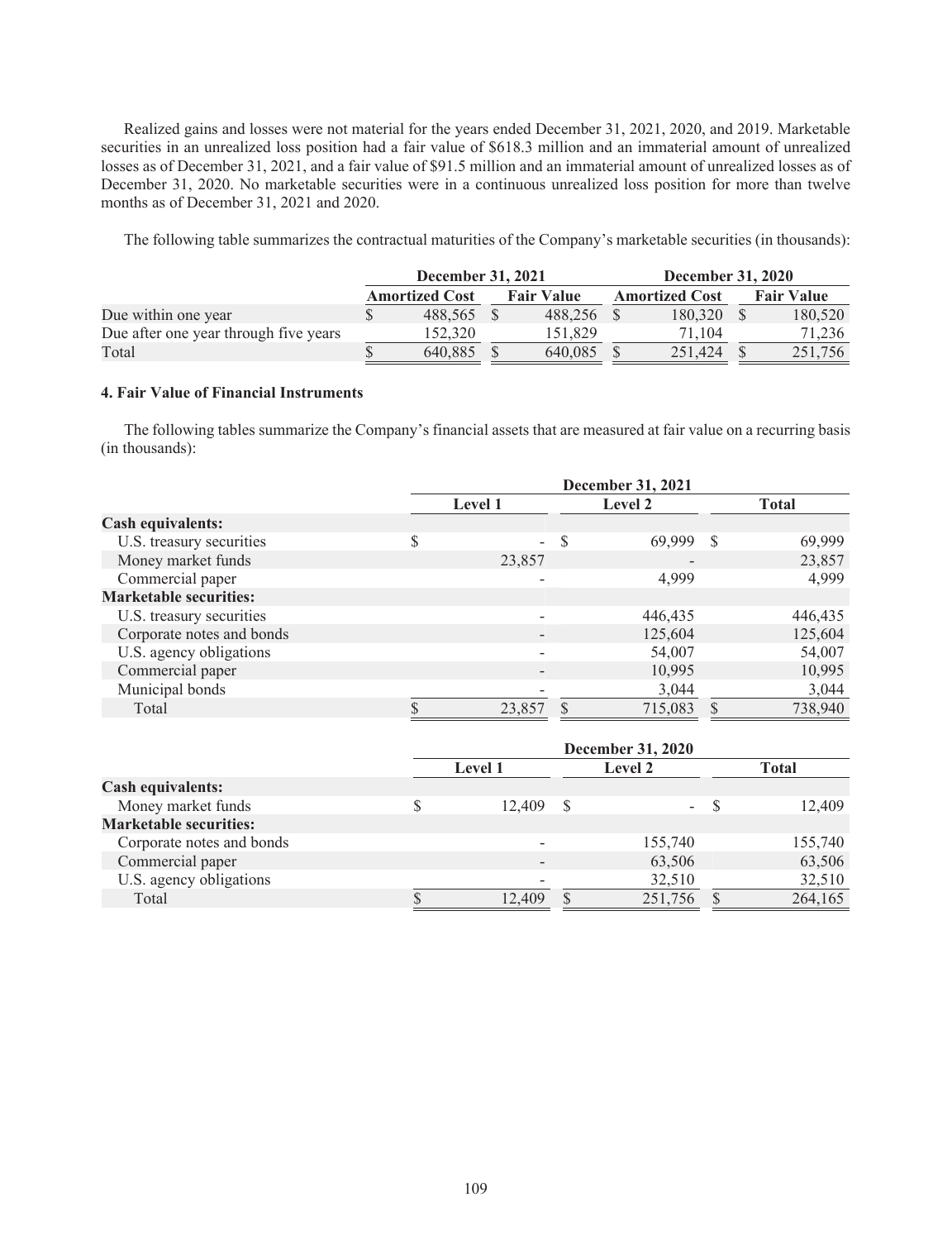The Company classifies its highly liquid money market funds within Level 1 of the fair value hierarchy because they are valued based on quoted market prices in active markets. The Company classifies its corporate notes and bonds, commercial paper, U.S. agency obligations, U.S. treasury securities, and municipal bonds within Level 2 of the fair value hierarchy because they are valued using inputs other than quoted prices that are directly or indirectly observable in the market, including readily available pricing sources for the identical underlying security that may not be actively traded. There were no transfers of financial assets between valuation levels during the years ended December 31, 2021, 2020, and 2019.

As of December 31, 2021, the total estimated fair value of the Company's 0% convertible senior notes due 2027 was \$1,206.7 million. The fair value was determined based on the quoted price of the convertible senior notes in an inactive market on the last trading day of the reporting period and is classified within Level 2 of the fair value hierarchy.

### **5. Balance Sheet Components**

# *Property and Equipment, Net*

The cost and accumulated depreciation and amortization of property and equipment were as follows (in thousands):

|                                                 | <b>December 31, 2021</b> |         |  | <b>December 31, 2020</b> |
|-------------------------------------------------|--------------------------|---------|--|--------------------------|
| Computers and equipment                         |                          | 4,541   |  | 2,640                    |
| Furniture and fixtures                          |                          | 1,322   |  | 1,360                    |
| Purchased software                              |                          | 26      |  | 26                       |
| Leasehold improvements                          |                          | 459     |  | 136                      |
| Internal-use software                           |                          | 8,024   |  | 4,016                    |
| Construction in progress                        |                          | 5,140   |  | 1,183                    |
| Property and equipment, at cost                 |                          | 19,512  |  | 9,361                    |
| Less: Accumulated depreciation and amortization |                          | (5,084) |  | (2, 643)                 |
| Property and equipment, net                     |                          | 14,428  |  | 6,718                    |

Depreciation and amortization expense was \$3.6 million, \$1.6 million and \$1.2 million for the years ended December 31, 2021, 2020, and 2019, respectively.

# *Accrued Expenses and Other Liabilities*

Accrued expenses and other liabilities consisted of the following (in thousands):

|                                              | <b>December 31, 2021</b> | <b>December 31, 2020</b> |
|----------------------------------------------|--------------------------|--------------------------|
| Accrued compensation and benefits            | 27,703                   | 4,240                    |
| Employee contributions under ESPP            | 19,247                   |                          |
| Accrued expenses                             | 17,452                   | 7,225                    |
| Accrued commissions                          | 13,734                   | 10,189                   |
| Accrued payroll taxes                        | 8,681                    | 6,756                    |
| Other liabilities                            | 12,157                   | 5,301                    |
| Total accrued expenses and other liabilities | 98,974                   | 33,711                   |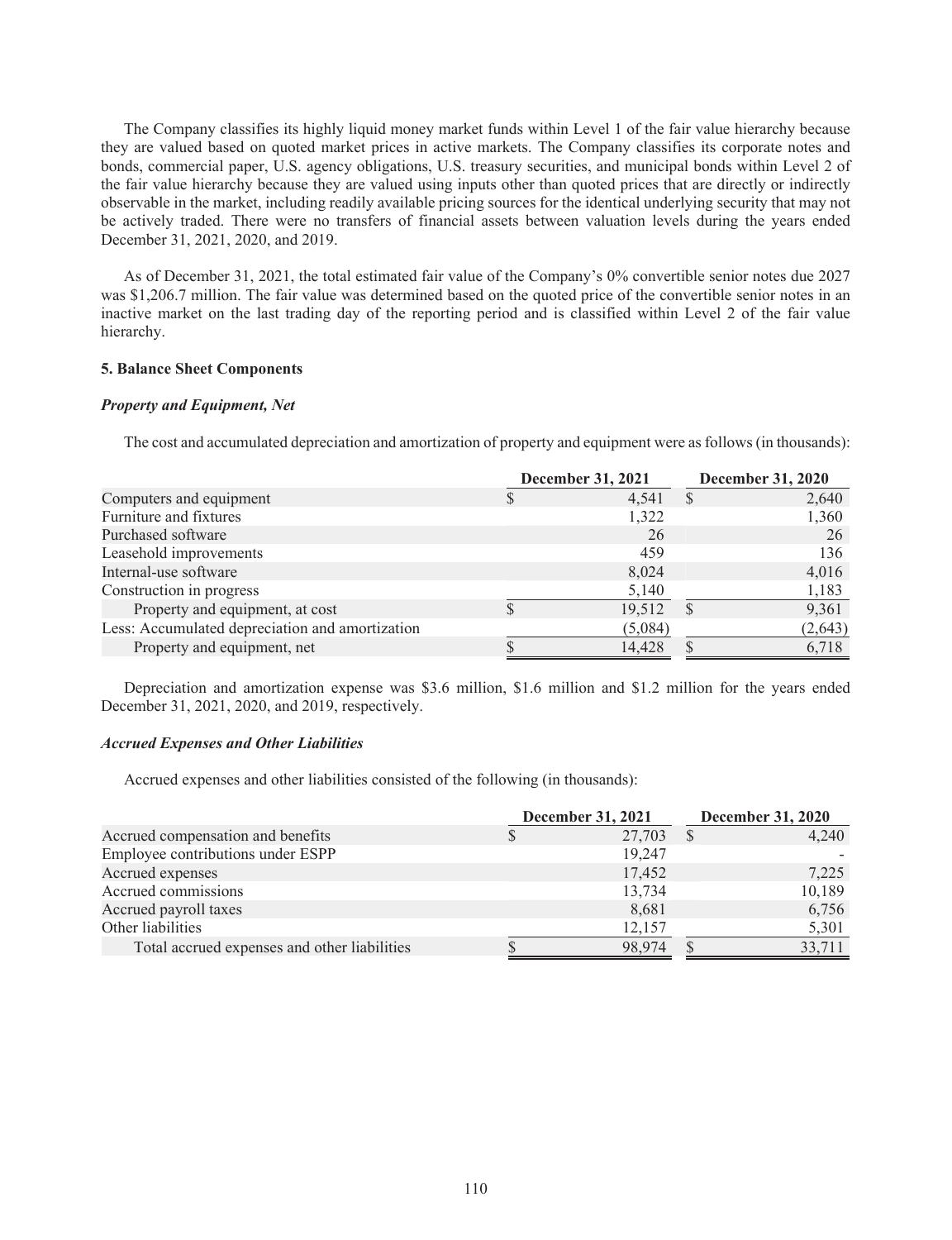#### **6. Convertible Senior Notes**

In December 2021, the Company issued \$1.1 billion aggregate principal amount of 0% convertible senior notes due 2027 (the "2027 Notes"), including the exercise in full of the initial purchasers' option to purchase up to an additional \$100.0 million principal amount of the 2027 Notes, in a private placement to qualified institutional buyers pursuant to Rule 144A under the Securities Act. The 2027 Notes are general unsecured obligations of the Company and will mature on January 15, 2027, unless earlier converted, redeemed, or repurchased. The 2027 Notes do not bear regular interest, and the principal amount of the 2027 Notes will not accrete. Special interest, if any, will be payable semiannually in arrears on January 15 and July 15 of each year, beginning on July 15, 2022 (if and to the extent that special interest is then payable on the 2027 Notes). The total net proceeds from the offering, after deducting initial purchasers' discounts and debt issuance costs, were \$1,080.5 million.

The initial conversion rate is 9.9936 shares of the Company's Class A common stock per \$1,000 principal amount of 2027 Notes (equivalent to an initial conversion price of approximately \$100.06 per share of the Company's Class A common stock), subject to adjustment as set forth in the indenture governing the 2027 Notes (the "Indenture"). The 2027 Notes are convertible at the option of the holders at any time prior to the close of business on the business day immediately preceding October 15, 2026, only under the following conditions:

- (1) during any calendar quarter commencing after the calendar quarter ending on March 31, 2022 (and only during such calendar quarter), if the last reported sale price of the Company's Class A common stock for at least 20 trading days (whether or not consecutive) during a period of 30 consecutive trading days ending on, and including, the last trading day of the immediately preceding calendar quarter is greater than or equal to 130% of the conversion price for the 2027 Notes on each applicable trading day;
- (2) during the five business day period after any ten consecutive trading day period (the "measurement period") in which the trading price per \$1,000 principal amount of the 2027 Notes for each trading day of the measurement period was less than 98% of the product of the last reported sale price of the Company's Class A common stock and the conversion rate for the 2027 Notes on each such trading day;
- (3) if the Company calls such 2027 Notes for redemption, at any time prior to the close of business on the scheduled trading day immediately preceding the redemption date, but only with respect to the 2027 Notes called (or deemed called) for redemption; or
- (4) upon the occurrence of specified corporate events as set forth in the Indenture.

On or after October 15, 2026, until the close of business on the second scheduled trading day immediately preceding the maturity date, holders of the 2027 Notes may convert all or any portion of their 2027 Notes at any time, at the option of the holder regardless of the foregoing conditions. Upon conversion, the Company may satisfy its conversion obligation by paying or delivering, as the case may be, cash, shares of Class A common stock or a combination of cash and shares of Class A common stock, at the Company's election, in the manner and subject to the terms and conditions provided in the Indenture. In addition, following certain corporate events that occur prior to the maturity date of the 2027 Notes or if the Company delivers a notice of redemption in respect of the 2027 Notes, the Company will, under certain circumstances, increase the conversion rate of the 2027 Notes for a holder who elects to convert its 2027 Notes in connection with such a corporate event or convert its 2027 Notes called (or deemed called) for redemption in connection with such notice of redemption, as the case may be.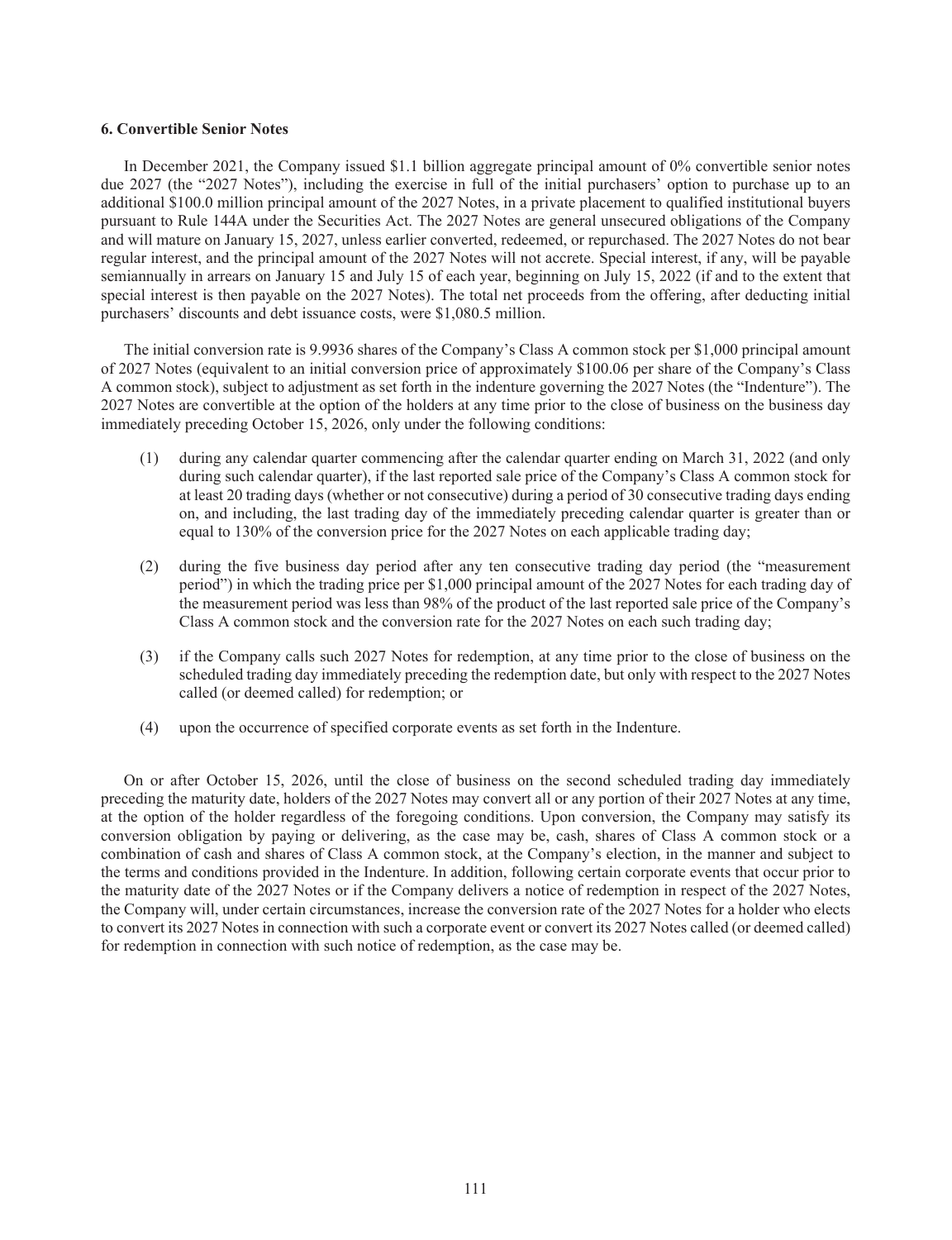During the year ended December 31, 2021, the conditions allowing holders of the 2027 Notes to convert have not been met. The 2027 Notes were therefore not convertible during the year ended December 31, 2021 and were classified as long-term debt on the Company's consolidated balance sheets.

The Company may not redeem the 2027 Notes prior to January 20, 2025. The Company may redeem for cash all or any portion of the 2027 Notes (subject to the certain limitations described in the Indenture), at its option, on or after January 20, 2025, if the last reported sale price of the Company's Class A common stock has been at least 130% of the conversion price for the 2027 Notes then in effect for at least 20 trading days (whether or not consecutive) during any 30 consecutive trading day period (including the last trading day of such period) ending on, and including, the trading day immediately preceding the date on which the Company provides notice of redemption at a redemption price equal to 100% of the principal amount of the 2027 Notes to be redeemed, plus accrued and unpaid special interest, if any, to, but excluding, the redemption date. If the Company redeems less than all of the outstanding 2027 Notes, at least \$100.0 million aggregate principal amount of 2027 Notes must be outstanding and not subject to redemption as of, and after giving effect to, delivery of the relevant notice of redemption. No sinking fund is provided for the 2027 Notes.

The Company incurred \$19.5 million of debt issuance costs related to the 2027 Notes. These costs are amortized to interest expense included within other income (expense), net on the consolidated statement of operations over the contractual term of the 2027 Notes at an effective interest rate of 0.35%. Amortization of debt issuance costs for the year ended December 31, 2021 was \$0.2 million.

The net carrying amount of the 2027 Notes was as follows (in thousands):

|                                 | <b>December 31, 2021</b> |
|---------------------------------|--------------------------|
| Principal                       | 1.100.000                |
| Unamortized debt issuance costs | (19.299)                 |
| Net carrying amount             | .080.701                 |

# *Capped Calls*

In connection with the pricing of the 2027 Notes and the exercise in full by the initial purchasers of their option to purchase additional 2027 Notes, the Company entered into capped call transactions with certain of the initial purchasers of the 2027 Notes or their respective affiliates and other financial institutions (the "Capped Calls"). The Capped Calls each have an initial strike price of approximately \$100.06 per share, subject to certain adjustments, which corresponds to the initial conversion price of the 2027 Notes. The Capped Calls have initial cap prices of \$138.02 per share, subject to certain adjustments. The Capped Calls associated with the 2027 Notes cover, subject to anti-dilution adjustments, approximately 11.0 million shares of the Company's Class A common stock. The Capped Calls are expected generally to reduce the potential dilution to the Company's Class A common stock upon any conversion of the 2027 Notes and/or offset any cash payments the Company is required to make in excess of the principal amount of converted 2027 Notes, as the case may be, with such reduction and/or offset subject to a cap based on the cap price. For accounting purposes, the Capped Calls are separate transactions and not part of the terms of the 2027 Notes. As these transactions meet certain accounting criteria, the Capped Calls are recorded in stockholders' equity and are not accounted for as derivatives. The cost of \$91.0 million incurred to purchase the Capped Calls was recorded as a reduction to additional paid-in capital and will not be remeasured.

## **7. Commitments and Contingencies**

# *Leases*

The Company has entered into non-cancelable operating leases, primarily for the rent of office space expiring at various dates through 2029. Certain lease agreements contain an option for the Company to renew the lease for a term of up to three years or an option to terminate the lease early within three years of lease termination. The Company considers these options in determining the lease term on a lease-by-lease basis. None of the Company's lease agreements contain any material non-lease components, material residual value guarantees, or material restrictive covenants.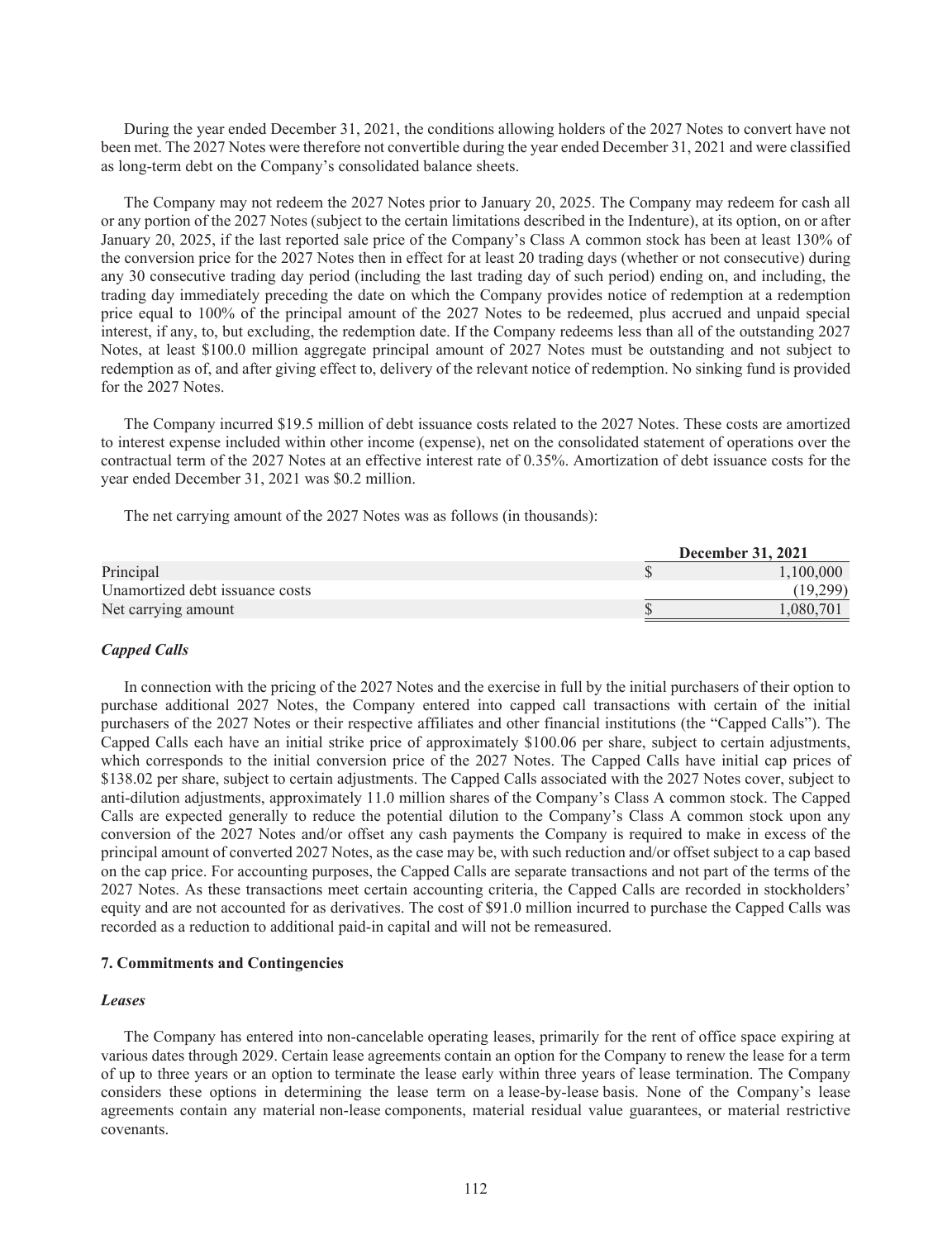During the year ended December 31, 2019, the Company issued a letter of credit of \$8.2 million for its office space in Mountain View, California. No draws have been made under the letter of credit as of December 31, 2021 and 2020.

In addition, the Company subleases a portion of its unoccupied office space expiring at various dates through 2022. Sublease income is recorded as a reduction of lease expense and was \$2.7 million, \$2.9 million, and \$0.2 million for the years ended December 31, 2021, 2020, and 2019, respectively.

For the years ended December 31, 2021, 2020, and 2019, lease expense, net of sublease income of \$10.2 million, \$10.8 million, and \$8.6 million is included in operating expenses in the consolidated statements of operations, respectively. The Company did not have any material variable lease costs or short-term lease costs for the years ended December 31, 2021, 2020, and 2019.

As of December 31, 2021 and 2020, the weighted-average remaining lease term of the Company's operating leases was 4.5 and 5.2 years, respectively, and the weighted-average discount rate used to measure the present value of the operating lease liabilities was 4.1% and 4.0%, respectively.

The Company's future minimum lease payments under non-cancelable operating leases as of December 31, 2021 were as follows (in thousands):

| <b>Year Ending December 31,</b>                | <b>Minimum Lease Payments</b> |  |  |  |
|------------------------------------------------|-------------------------------|--|--|--|
| 2022                                           | 10,480                        |  |  |  |
| 2023                                           | 8,547                         |  |  |  |
| 2024                                           | 8,216                         |  |  |  |
| 2025                                           | 10,463                        |  |  |  |
| 2026                                           | 7,231                         |  |  |  |
| Total minimum lease payments                   | 44,937                        |  |  |  |
| Less: Imputed interest                         | (4,056)                       |  |  |  |
| Present value of future minimum lease payments | 40,881                        |  |  |  |

# *Purchase Obligations*

As of December 31, 2021, future payments under non-cancelable purchase obligations, primarily related to thirdparty cloud infrastructure agreements under which the Company is granted access to use certain cloud services, were as follows (in thousands):

| <b>Year Ending December 31,</b> | <b>Purchase Obligations</b> |         |
|---------------------------------|-----------------------------|---------|
| 2022                            | P                           | 71,019  |
| 2023                            |                             | 81,775  |
| 2024                            |                             | 89,000  |
| 2025                            |                             | 114,500 |
| 2026                            |                             | 115,000 |
| Total                           |                             | 471.294 |

# *Legal Matters*

From time to time, the Company has become involved in claims and other legal matters arising in the ordinary course of business. The Company investigates these claims as they arise. As of December 31, 2021 and 2020, the Company is not aware of any matters that would individually or taken together have a material adverse effect on its results of operations, financial position, or cash flows.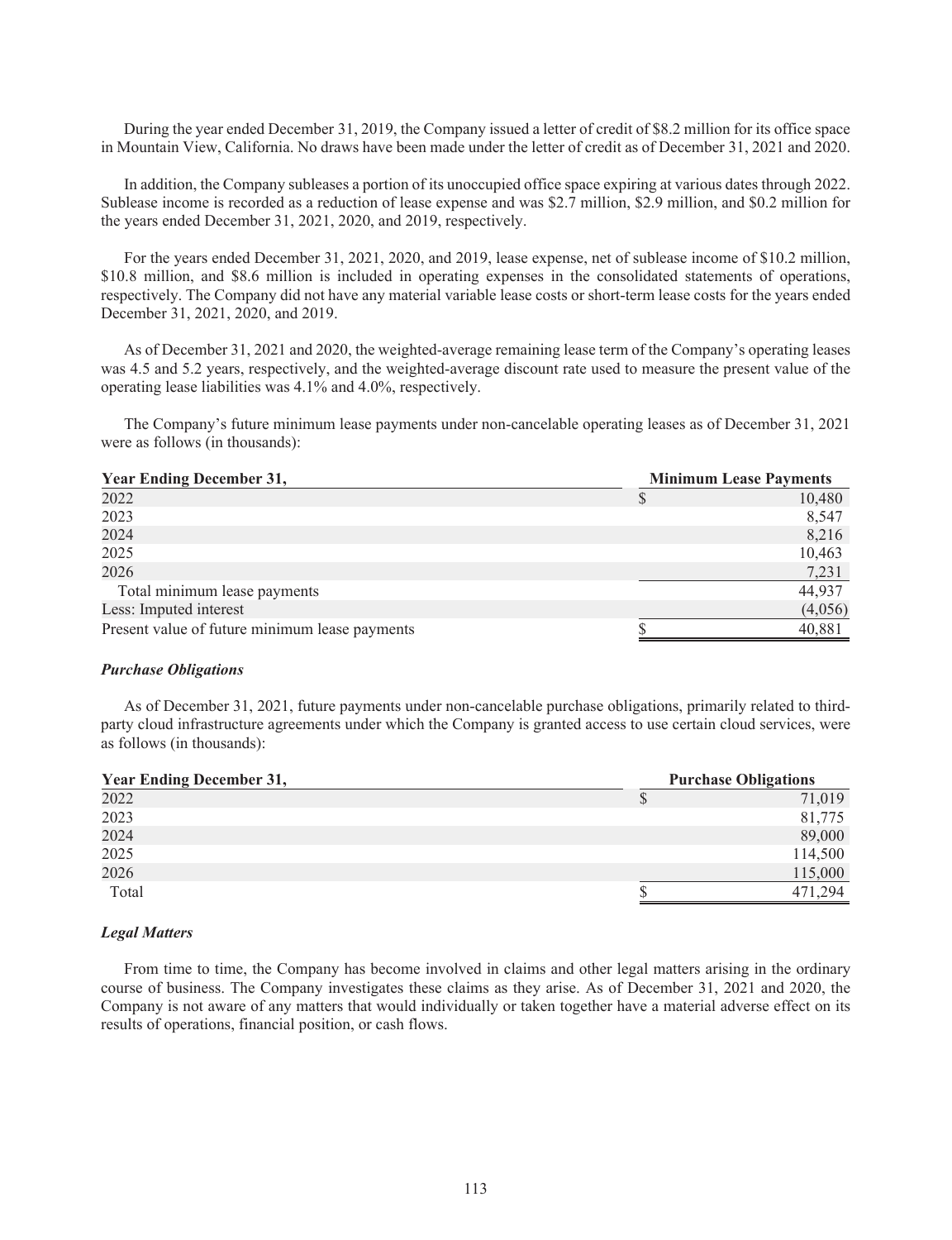### *Indemnification*

The Company enters into indemnification provisions under its agreements with other companies in the ordinary course of business, including customers, business partners, landlords, and certain third-party vendors. Under these arrangements, the Company agrees to indemnify, hold harmless, and reimburse the indemnified party for certain losses suffered or incurred by the indemnified party resulting from certain Company activities. The terms of these indemnification agreements are generally perpetual. The maximum potential amount of future payments the Company could be required to make under these agreements is not determinable. The Company has not, as of December 31, 2021 and 2020, incurred material costs to defend lawsuits or settle claims related to these indemnification agreements. The Company maintained commercial general liability insurance and product liability insurance during the years ended December 31, 2021, 2020, and 2019 to offset certain of the Company's potential liabilities under these indemnification provisions.

The Company also indemnifies certain of its officers, directors, and certain key employees while they are serving in good faith in their respective capacities. As of December 31, 2021 and 2020, the Company has not incurred material costs to defend lawsuits or settle claims related to these indemnification agreements.

#### **8. Revenue**

### *Disaggregation of Revenue*

The following table sets forth revenue disaggregated by geographic markets based on the location of the customer and by subscription and service categories (dollars in thousands):

|                             |               |           |    | <b>Year Ended December 31,</b> |           |  |         |         |  |
|-----------------------------|---------------|-----------|----|--------------------------------|-----------|--|---------|---------|--|
|                             | 2021          |           |    | 2020                           |           |  | 2019    |         |  |
| Geographic markets:         |               |           |    |                                |           |  |         |         |  |
| <b>United States</b>        | \$<br>246,676 | 64%       | -S | 156,104                        | $66\%$ \$ |  | 101,709 | 68%     |  |
| International               | 141,188       | 36%       |    | 80,473                         | 34%       |  | 48,096  | 32%     |  |
| Total revenue               | 387,864       | $100\%$   |    | 236,577                        | $100\%$   |  | 149,805 | $100\%$ |  |
| Subscriptions and services: |               |           |    |                                |           |  |         |         |  |
| Confluent Platform -        |               |           |    |                                |           |  |         |         |  |
| License                     | \$<br>69,183  | $18\%$ \$ |    | 49,043                         | $21\%$ \$ |  | 37,094  | 25%     |  |
| Confluent Platform - PCS    | 183,737       | 47%       |    | 128,178                        | 54%       |  | 78,664  | 52%     |  |
| Confluent Cloud             | 94.179        | 24%       |    | 31,412                         | 13%       |  | 14,448  | 10%     |  |
| Subscription                | 347,099       | 89%       |    | 208,633                        | 88%       |  | 130,206 | 87%     |  |
| <b>Services</b>             | 40,765        | $11\%$    |    | 27,944                         | 12%       |  | 19,599  | 13%     |  |
| Total revenue               | 387,864       | 100%      |    | 236,577                        | 100%      |  | 149,805 | 100%    |  |

Other than the United States, no individual country represented 10% or more of total revenue during the years ended December 31, 2021, 2020, and 2019.

# *Remaining Performance Obligations ("RPO")*

RPO represent the amount of contracted future revenue that has not yet been recognized as of the end of each period, including both deferred revenue that has been invoiced and non-cancelable committed amounts that will be invoiced and recognized as revenue in future periods. RPO exclude pay-as-you-go arrangements. As of December 31, 2021, the Company's RPO is \$500.6 million, approximately 64% of which is expected to be recognized as revenue over the next 12 months and the substantial majority of the remainder in the next 13 to 36 months.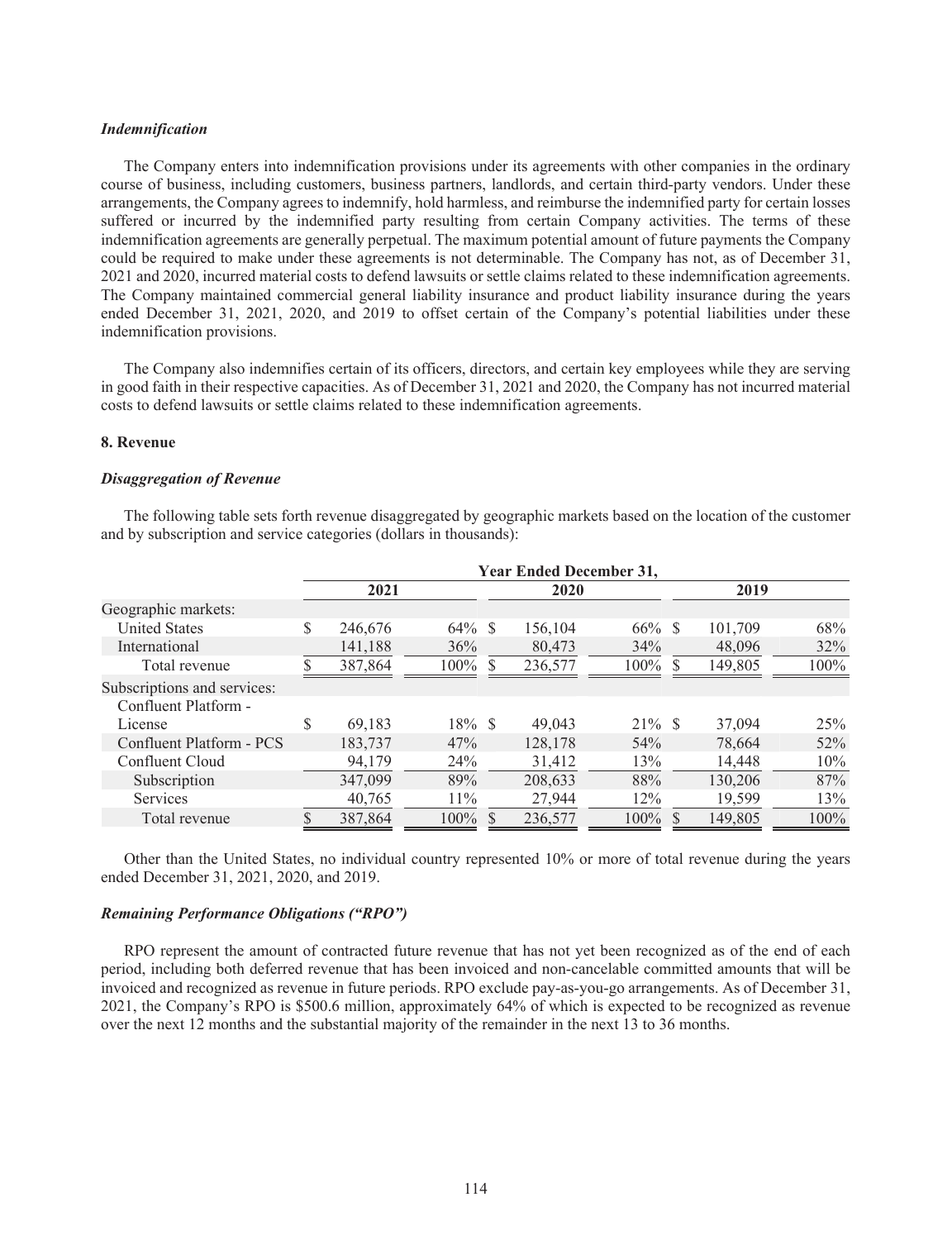# *Deferred Revenue*

Deferred revenue, including current and non-current balances as of December 31, 2021 and 2020, was \$246.5 million and \$159.2 million, respectively. For the years ended December 31, 2021, 2020, and 2019, revenue recognized from deferred revenue at the beginning of each year was \$141.7 million, \$83.4 million, and \$44.2 million, respectively.

# *Deferred Contract Acquisition Costs*

The following table summarizes the activity of deferred contract acquisition costs (in thousands):

|                                                     | <b>Year Ended December 31,</b> |          |             |           |  |  |
|-----------------------------------------------------|--------------------------------|----------|-------------|-----------|--|--|
|                                                     |                                | 2021     | <b>2020</b> |           |  |  |
| Beginning balance                                   |                                | 47.599   |             | 25,499    |  |  |
| Capitalization of contract acquisition costs        |                                | 57.922   |             | 38,129    |  |  |
| Amortization of deferred contract acquisition costs |                                | (26,697) |             | (16, 029) |  |  |
| Ending balance                                      |                                | 78.824   |             | 47.599    |  |  |

# **9. Redeemable Convertible Preferred Stock**

During the year ended December 31, 2020, the Company issued 17,369,577 shares of Series E redeemable convertible preferred stock at \$14.9687 per share for proceeds totaling \$259.8 million, net of issuance costs. Upon the sale of the Company's convertible founder stock in July 2020 pursuant to a tender offer (see Note 10), 7,284,182 shares of the Company's convertible founder stock were converted into shares of Series E redeemable convertible preferred stock on a one-for-one basis.

Redeemable convertible preferred stock outstanding as of December 31, 2020 consisted of the following (in thousands, except share and per share data):

| <b>Redeemable Convertible</b><br><b>Preferred Stock</b> | <b>Shares</b><br><b>Authorized</b> | <b>Shares</b><br><b>Issued and</b><br>Outstanding | <b>Issuance</b><br>Price<br>Per Share | Carrying<br>Amount | Aggregate<br>Liquidation<br><b>Preference</b> |
|---------------------------------------------------------|------------------------------------|---------------------------------------------------|---------------------------------------|--------------------|-----------------------------------------------|
| Series A                                                | 34,911,252                         | 34,911,252                                        | 0.20050825                            | 6.945              | 7,000                                         |
| Series B                                                | 24,948,780                         | 24,948,780                                        | 0.963975                              | 23,981             | 24,050                                        |
| Series C                                                | 18,657,756                         | 18,657,756                                        | 2.67985                               | 49.927             | 50,000                                        |
| Series D                                                | 12,106,303                         | 12,106,303                                        | 10.3252                               | 124,931            | 125,000                                       |
| Series E                                                | 24,653,759                         | 24,653,759                                        | 14.9687                               | 368,850            | 369,035                                       |
| Total                                                   | 115,277,850                        | 115,277,850                                       |                                       | 574,634            | 575,085                                       |

Immediately prior to the closing of the IPO, all shares of the Company's redeemable convertible preferred stock outstanding, totaling 115,277,850, were automatically converted into an equal number of shares of Class B common stock and their carrying value of \$574.6 million was reclassified into stockholders' equity. As of December 31, 2021, there were no shares of redeemable convertible preferred stock issued and outstanding.

The rights, preferences, and privileges of the redeemable convertible preferred stock prior to its conversion into Class B common stock were as follows: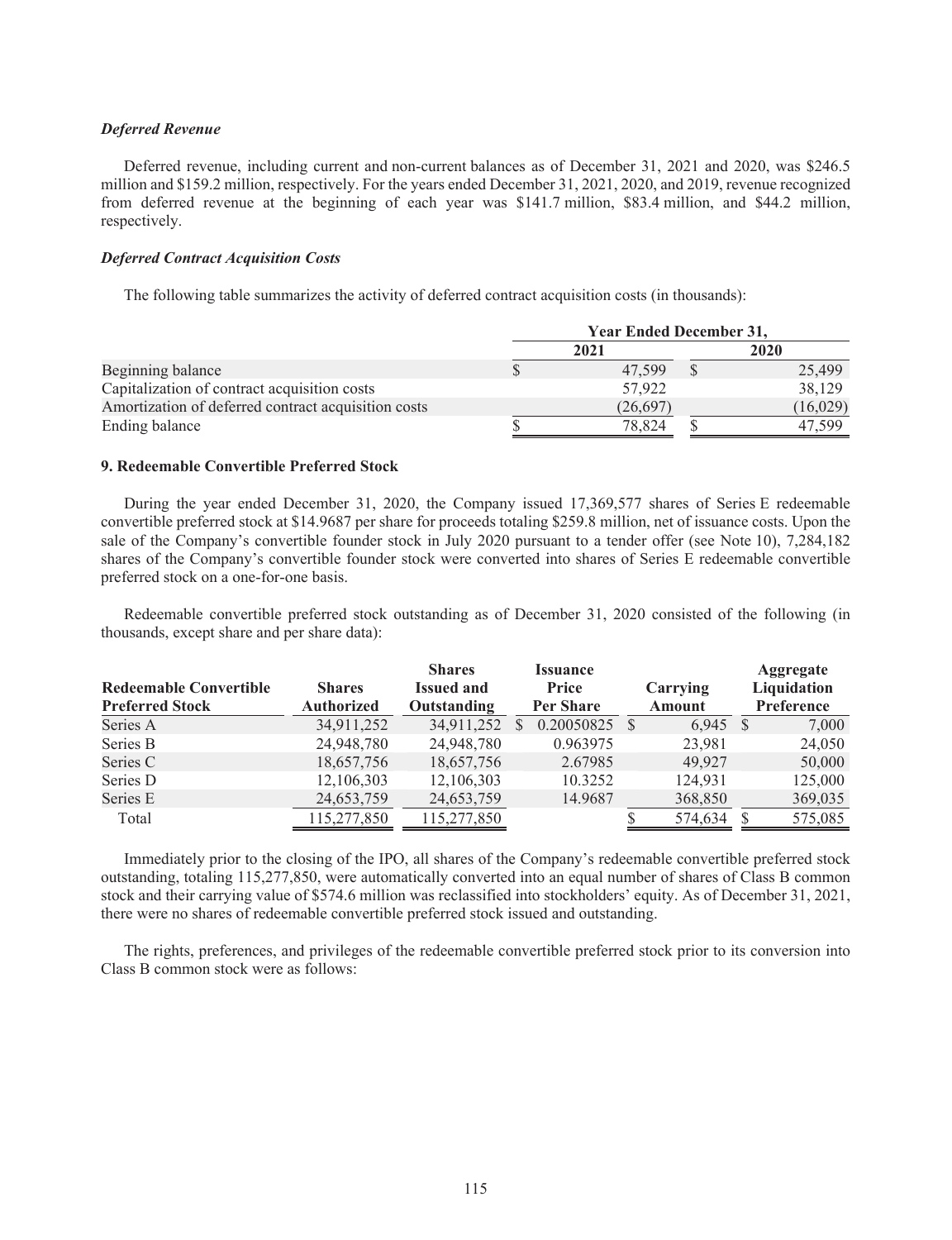# *Liquidation Preference*

In the event of any liquidation, dissolution, or winding up of the Company, either voluntary or involuntary, the holders of redeemable convertible preferred stock were entitled to receive, on a pari passu basis and prior and in preference to any distribution to the holders of common stock, an amount per share equal to \$0.20050825 per outstanding share of Series A redeemable convertible preferred stock, \$0.963975 per outstanding share of Series B redeemable convertible preferred stock, \$2.67985 per outstanding share of Series C redeemable convertible preferred stock, \$10.3252 per outstanding share of Series D redeemable convertible preferred stock, and \$14.9687 per outstanding share of Series E redeemable convertible preferred stock plus any declared but unpaid dividends. If upon such liquidation event, the assets of the Company legally available for distribution to the redeemable convertible preferred stockholders were insufficient, then the assets would be distributed pro rata among such holdersin proportion to the full amounts they would otherwise be entitled to receive.

After the payment or setting aside for payment to the holders of redeemable convertible preferred stock of the full amounts, the remaining assets of the Company legally available for distribution would be distributed among the holders of common stock and convertible founder stock pro rata based on the number of shares of common stock held by each such holder on an as-converted basis (assuming conversion of all shares of convertible founder stock into common stock).

# *Conversion Rights*

Each share of redeemable convertible preferred stock was convertible, at the option of the holder at any time after the date of issuance of such share, into the number of shares of common stock determined by dividing the original issue price by the then applicable conversion price. For each series of redeemable convertible preferred stock, the conversion price per share was equal to its respective issue price such that each share of redeemable convertible preferred stock was convertible into common stock on a one-for-one basis. The conversion price for each series of redeemable convertible preferred stock was subject to adjustments for certain events, including stock splits, stock dividends, combinations, subdivisions, or recapitalization events. In addition, if the Company issued any common stock without consideration or for a consideration per share less than the conversion price for the redeemable convertible preferred stock, the conversion price for each series would automatically be adjusted in accordance with anti-dilution provisions contained in the Company's amended and restated certificate of incorporation.

Each share of redeemable convertible preferred stock would automatically be converted into shares of common stock at the then-effective conversion rate immediately upon the earlier of (i) the closing of an underwritten IPO that results in aggregate cash proceeds to the Company of not less than \$80.0 million (before deducting underwriters' discounts and commissions) or the direct listing of the Company's securities which has been approved by a majority of the directors designated by holders of the redeemable convertible preferred stock; or (ii) the date, specified by vote or written consent of the holders of at least a majority of the then-outstanding shares of redeemable convertible preferred stock (voting together as a single class on an as-converted basis); provided, however, the shares of Series B, Series C, Series D, and Series E redeemable convertible preferred stock would not automatically be converted into shares of common stock without the written consent of the holders of at least a majority of the then-outstanding shares of Series B, Series C, Series D, and Series E redeemable convertible preferred stock, respectively (voting as a separate class per each series).

# *Dividends*

The holders of redeemable convertible preferred stock would be entitled to receive dividends, on a pari passu basis and prior and in preference to any declaration or payment of any dividend on common stock, at the per annum rate of \$0.01605 per outstanding share of Series A redeemable convertible preferred stock, \$0.077125 per outstanding share of Series B redeemable convertible preferred stock, \$0.2144 per outstanding share of Series C redeemable convertible preferred stock, \$0.826016 per outstanding share of Series D redeemable convertible preferred stock, and \$1.197496 per outstanding share of Series E redeemable convertible preferred stock. Such dividends would not be cumulative. Payment of dividends would only be made when, as, and if declared by the Company's board of directors. Any additional dividends would be distributed among all holders of redeemable convertible preferred stock, convertible founder stock, and common stock pro rata on an as-converted basis at the then-effective conversion rate.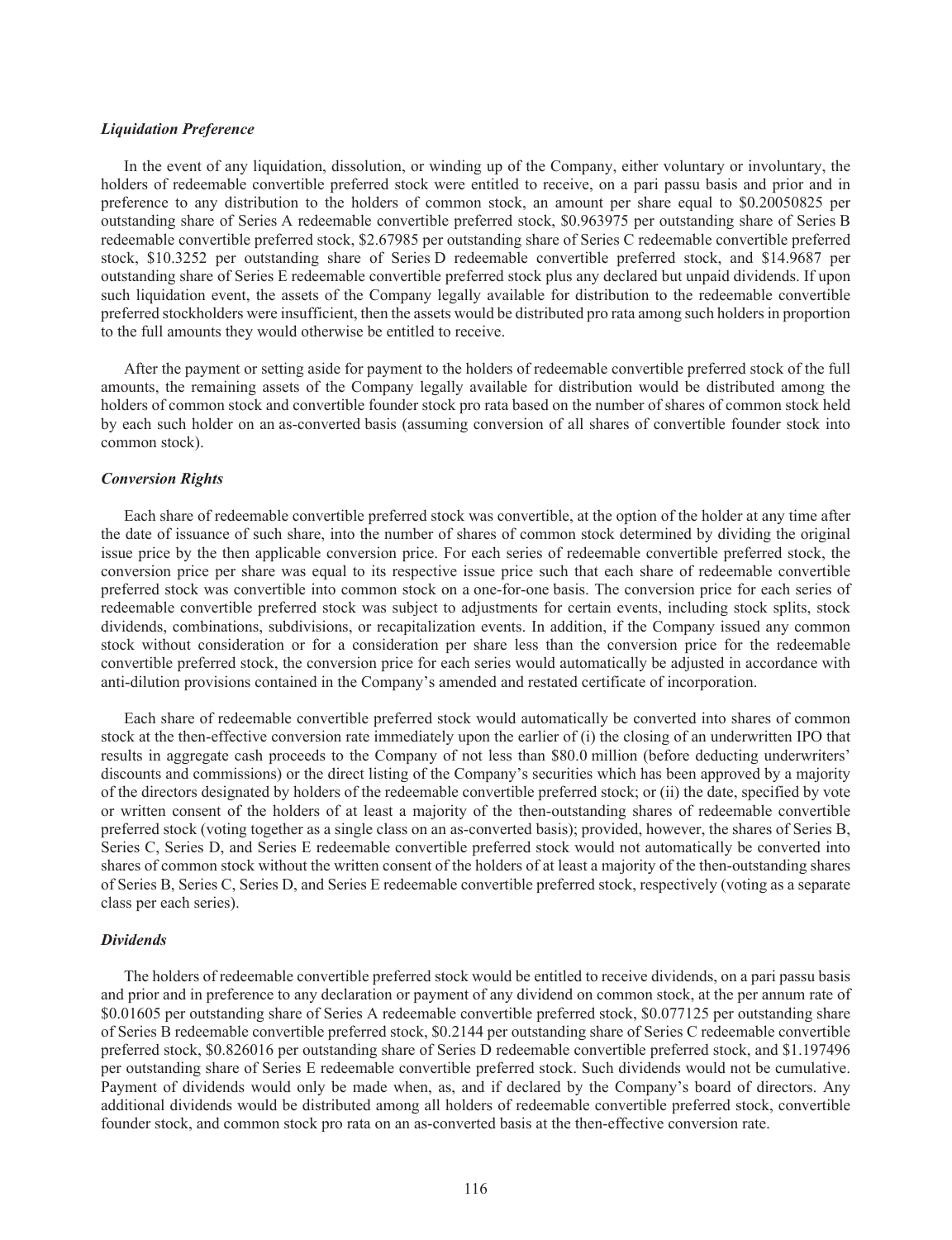No dividends on redeemable convertible preferred stock, convertible founder stock, or common stock were declared by the board of directors or paid during the years ended December 31, 2021, 2020, and 2019.

# *Voting*

The holders of redeemable convertible preferred stock would be entitled to the same voting rights as the holders of common stock, and all holders would vote together as a single class on all matters. Each share of redeemable convertible preferred stock had a number of votes equal to the number of shares of common stock into which it was convertible.

# *Redemption*

The convertible preferred stock was contingently redeemable upon certain deemed liquidation events such as a change in control, merger, or sale of substantially all the assets of the Company. The convertible preferred stock was not mandatorily redeemable, but since a deemed liquidation event would constitute a redemption event outside of the Company's control, all shares of redeemable convertible preferred stock have been presented in mezzanine equity on the consolidated balance sheets.

In the event of a deemed liquidation event, the Company was required to redeem shares of Series A, Series B, Series C, Series D, and Series E redeemable convertible preferred stock at the issue price of \$0.20050825, \$0.963975, \$2.67985, \$10.3252, and \$14.9687 per share (as adjusted for any stock splits, stock dividends, combinations, subdivisions, recapitalizations or the like with respect to each Series A, Series B, Series C, Series D, and Series E redeemable convertible preferred stock), respectively, plus any non-cumulative dividends declared by the Company's board of directors.

## **10. Stockholders' Equity (Deficit)**

#### *Convertible Founder Stock*

In 2014, the Company issued an aggregate of 7,920,000 shares of convertible founder stock and 71,280,000 shares of common stock to the Company's founders (as adjusted for any stock splits), with each receiving 2,640,000 shares of convertible founder stock and 23,760,000 shares of common stock. Each share of convertible founder stock had a par value of \$0.00001. Each share of founder stock was convertible into redeemable convertible preferred stock if purchased by an investor in conjunction with a round of preferred stock financing; if otherwise transferred or sold, each share of founder stock was convertible into common stock. In exchange for the shares of convertible founder stock that were fully vested upon issuance, each founder contributed certain technology and intellectual property and other tangible personal property. The shares of common stock were subject to a requisite service period of four years.

Upon the sale of the Company's convertible founder stock in July 2020 pursuant to a tender offer (see below within Note 10), all 7,284,182 shares of the Company's founder stock that were sold were immediately converted into shares of Series E redeemable convertible preferred stock on a one-for-one basis.

Immediately prior to the closing of the IPO, all shares of the Company's convertible founder stock outstanding, totaling 635,818, were automatically converted into an equal number of shares of Class B common stock. As of December 31, 2021, there were no shares of convertible founder stock issued and outstanding.

## *Preferred Stock*

In connection with the IPO, the Company's amended and restated certificate of incorporation became effective, which authorized the issuance of 10,000,000 shares of undesignated preferred stock with a par value of \$0.00001 per share with rights and preferences, including voting rights, designated from time to time by the board of directors.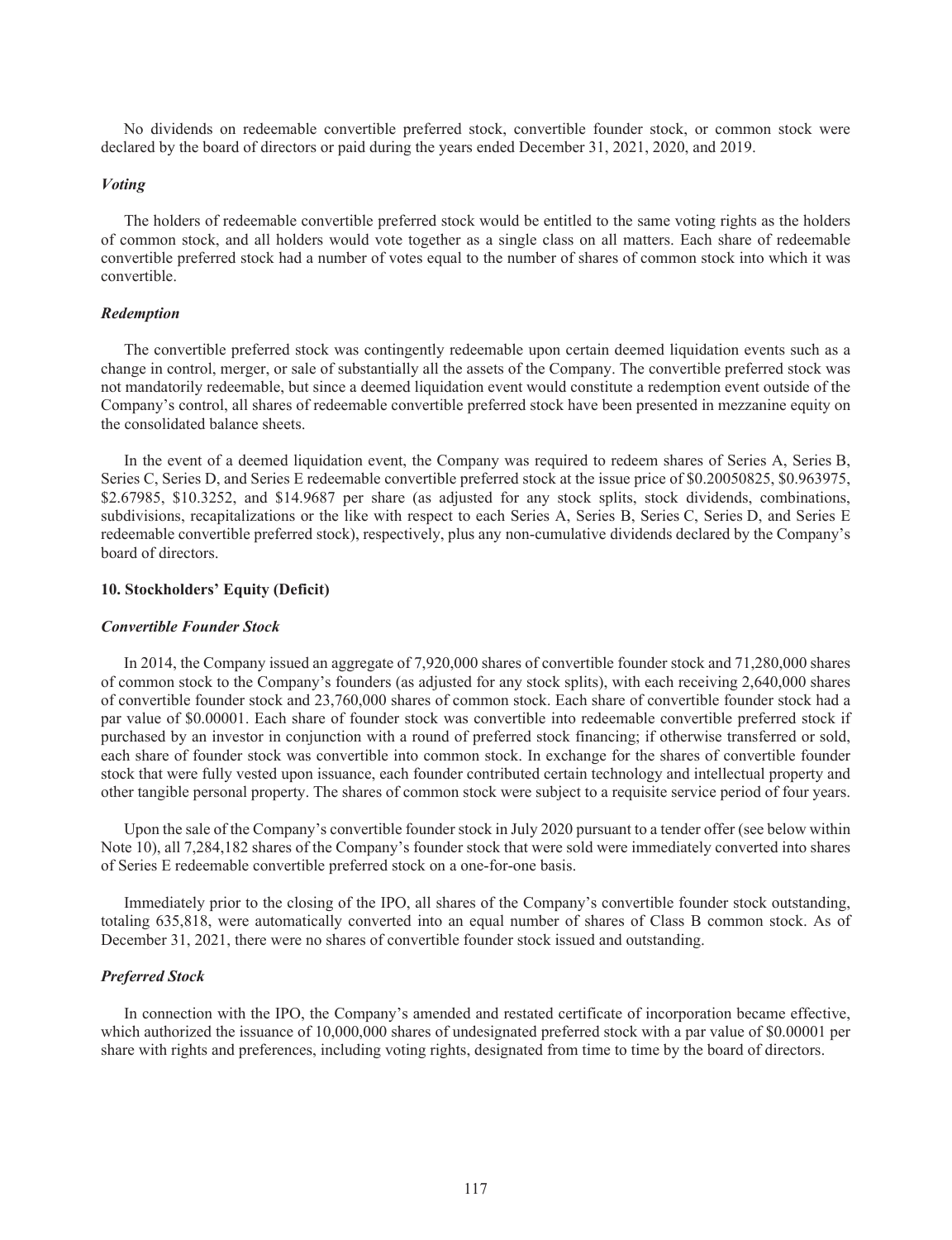### *Common Stock*

The Company has two classes of common stock: Class A common stock and Class B common stock. In connection with the IPO, the Company's amended and restated certificate of incorporation authorized the issuance of 1,000,000,000 shares of Class A common stock and 500,000,000 shares of Class B common stock. The shares of Class A common stock and Class B common stock are identical, except with respect to voting, converting, and transfer rights. Each share of Class A common stock is entitled to one vote. Each share of Class B common stock is entitled to ten votes. Class A and Class B common stock have a par value of \$0.00001 per share and are referred to as common stock throughout the notes to the consolidated financial statements, unless otherwise noted. Holders of common stock are entitled to receive any dividends as may be declared from time to time by the board of directors.

Each share of Class B common stock is convertible at any time at the option of the holder into one share of Class A common stock. Any holder's shares of Class B common stock will convert automatically to Class A common stock, on a one-to-one basis, upon the following: (i) sale or transfer of such share of Class B common stock, except for permitted transfers as described in the amended and restated certificate of incorporation; (ii) the death or incapacity of the Class B common stockholder (or nine months after the date of the death or incapacity if the stockholder is one of the Company's founders); and (iii) on the final conversion date, defined as the earliest of (a) the date fixed by our board of directors that is no less than 61 days and no more than 180 days following the date on which the outstanding shares of Class B common stock represent less than 10% of the then outstanding shares of Class A and Class B common stock; (b) the last trading day of the fiscal year following the tenth anniversary of the Company's IPO; or (c) the date specified by a vote of the holders of a majority of the outstanding shares of Class B common stock, voting as a single class.

In June 2021, the Company donated 250,000 shares of its Class A common stock to its charitable foundation, Confluent.org. The Company recognized charitable donation expense of \$13.3 million within general and administrative expense based on the closing price of its Class A common stock on the date of donation.

#### *Common Stock Reserved for Future Issuance*

The Company has reserved the following shares of common stock for future issuance:

|                                                                    | December 31, 2021 December 31, 2020 |             |
|--------------------------------------------------------------------|-------------------------------------|-------------|
| Series A redeemable convertible preferred stock                    |                                     | 34,911,252  |
| Series B redeemable convertible preferred stock                    |                                     | 24,948,780  |
| Series C redeemable convertible preferred stock                    |                                     | 18,657,756  |
| Series D redeemable convertible preferred stock                    |                                     | 12,106,303  |
| Series E redeemable convertible preferred stock                    |                                     | 24,653,759  |
| Convertible founder stock                                          |                                     | 635,818     |
| 2014 Stock Plan:                                                   |                                     |             |
| Options outstanding                                                | 61,903,883                          | 71,213,150  |
| Restricted stock units outstanding                                 | 3,495,540                           |             |
| Remaining shares available for future issuance under the 2014 Plan |                                     | 4,722,481   |
| 2021 Equity Incentive Plan:                                        |                                     |             |
| Options outstanding                                                | 22,500                              |             |
| Restricted stock units outstanding                                 | 2,938,968                           |             |
| Remaining shares available for future issuance under the 2021 Plan | 32,797,245                          |             |
| 2021 Employee Stock Purchase Plan                                  | 5,162,575                           |             |
| Total                                                              | 106,320,711                         | 191,849,299 |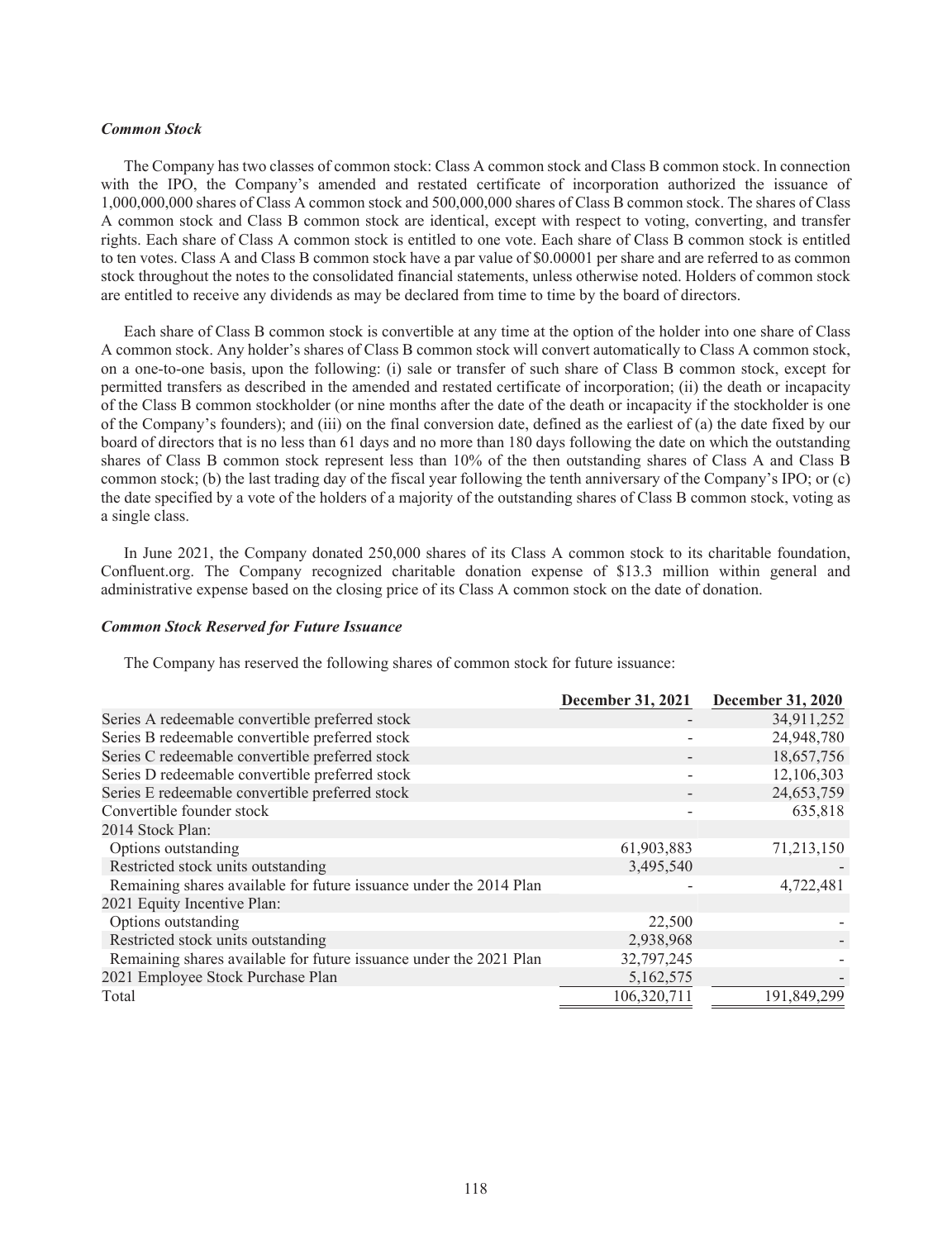## *Equity Incentive Plans*

In September 2014, the Company's board of directors adopted and the Company's stockholders approved the 2014 Stock Plan (the "2014 Plan"). The 2014 Plan was also amended and restated in March 2021 and June 2021. Under the 2014 Plan, the board of directors may grant stock options and other equity-based awards to eligible employees, directors, and consultants. The 2014 Plan was terminated in June 2021 in connection with the IPO, but continues to govern the terms of outstanding awards that were granted prior to the termination of the 2014 Plan. No further equity awards will be granted under the 2014 Plan. With the establishment of the 2021 Equity Incentive Plan (the "2021 Plan"), upon the expiration, forfeiture, cancellation, or reacquisition of any shares of Class B common stock underlying outstanding stock-based awards granted under the 2014 Plan, an equal number of shares of Class A common stock will become available for grant under the 2021 Plan. Equity-based awards granted under the 2014 Plan and the 2021 Plan generally vest over four years. All stock option grants expire ten years from the date of grant.

In April 2021, the Company's board of directors adopted, and in June 2021, the Company's stockholders approved, the 2021 Plan, which became effective at the time of the execution of the underwriting agreement related to the Company's IPO. The 2021 Plan provides for the grant of incentive stock options, nonqualified stock options, stock appreciation rights, restricted stock awards, RSUs, performance awards, and other forms of awards to employees, directors, and consultants, including employees and consultants of the Company's affiliates. A total of 25,812,876 shares of the Company's Class A common stock have been reserved for future issuance under the 2021 Plan in addition to (i) the shares that remained available for grant of future awards under the 2014 Plan at the time the 2021 Plan became effective, (ii) shares underlying outstanding stock awards granted under the 2014 Plan that expire, or are forfeited, cancelled, or reacquired, as described above, and (iii) any automatic increases in the number of shares of Class A common stock reserved for future issuance under this plan.

In April 2021, the Company's board of directors adopted, and in June 2021, the Company's stockholders approved, the 2021 Employee Stock Purchase Plan (the "2021 ESPP"), which became effective at the time of the execution of the underwriting agreement related to the Company's IPO. The 2021 ESPP authorizes the issuance of shares of Class A common stock pursuant to purchase rights granted to employees. A total of 5,162,575 shares of the Company's Class A common stock have been reserved for future issuance under the 2021 ESPP, in addition to any automatic increases in the number of shares of Class A common stock reserved for future issuance under this plan.

Except for the initial offering period, the 2021 ESPP provides for 12-month offering periods beginning February 16 and August 16 of each year, and each offering period will consist of two six-month purchase periods. The initial offering period began on June 24, 2021 and will end on August 15, 2022. The initial offering consists of two purchase periods, with the first purchase period ending on February 15, 2022 and the second purchase period ending on August 15, 2022. The price at which Class A common stock is purchased under the 2021 ESPP is equal to 85% of the lesser of (1) the fair market value of the Company's stock on the offering date or (2) the fair market value of the Company's stock on the purchase date.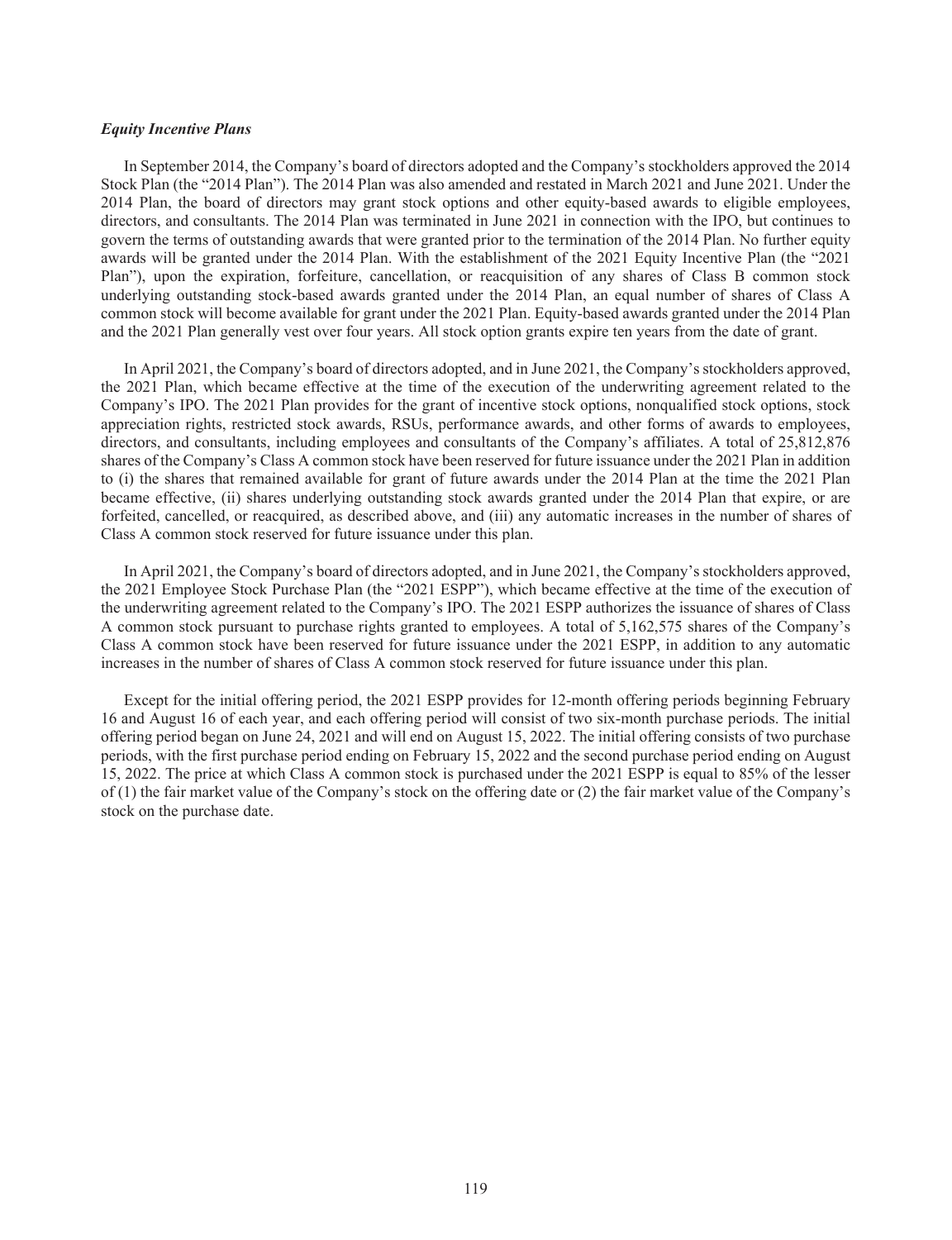# **Equity Awards Outstanding**

The following table summarizes stock equity award activity and activity regarding shares available for grant under the 2014 Plan and the 2021 Plan:

|                                                        |                                      | <b>Equity Awards Outstanding</b>    |               |                                           |                                                                        |  |                                                       |  |
|--------------------------------------------------------|--------------------------------------|-------------------------------------|---------------|-------------------------------------------|------------------------------------------------------------------------|--|-------------------------------------------------------|--|
|                                                        | <b>Shares Available</b><br>for Grant | Outstanding<br><b>Stock Options</b> |               | Weighted-Average<br><b>Exercise Price</b> | Weighted-Average<br>Remaining<br><b>Contractual Term</b><br>(in years) |  | Aggregate<br><b>Intrinsic Value</b><br>(in thousands) |  |
| Balance as of January 1, 2019                          | 5,645,652                            | 48,361,074                          | $\mathbb{S}$  | 1.12                                      | 8.71S                                                                  |  | 98,241                                                |  |
| Increase in authorized shares                          | 23,873,281                           |                                     | \$            | $\overline{\phantom{a}}$                  |                                                                        |  |                                                       |  |
| Stock options granted                                  | (32, 867, 335)                       | 32,867,335                          | $\mathcal{S}$ | 3.24                                      |                                                                        |  |                                                       |  |
| Stock options exercised                                |                                      | $(9,228,205)$ \$                    |               | 1.47                                      |                                                                        |  |                                                       |  |
| Stock options forfeited or<br>expired                  | 4,413,648                            | $(4,413,648)$ \$                    |               | 1.78                                      |                                                                        |  |                                                       |  |
| Repurchases of unvested<br>common stock                | 167,628                              |                                     | \$            |                                           |                                                                        |  |                                                       |  |
| Balance as of December 31,                             |                                      |                                     |               |                                           |                                                                        |  |                                                       |  |
| 2019                                                   | 1,232,874                            | 67,586,556                          | -S            | 2.06                                      | 8.54 \$                                                                |  | 202,315                                               |  |
| Increase in authorized shares                          | 17,927,565                           |                                     | \$            |                                           |                                                                        |  |                                                       |  |
| Stock options granted                                  | (22, 829, 471)                       | 22,829,471                          | $\mathcal{S}$ | 6.20                                      |                                                                        |  |                                                       |  |
| Stock options exercised                                |                                      | $(10,865,786)$ \$                   |               | 1.58                                      |                                                                        |  |                                                       |  |
| Stock options forfeited or                             |                                      |                                     |               |                                           |                                                                        |  |                                                       |  |
| expired                                                | 8,337,091                            | $(8,337,091)$ \$                    |               | 2.65                                      |                                                                        |  |                                                       |  |
| Repurchases of unvested                                |                                      |                                     |               |                                           |                                                                        |  |                                                       |  |
| common stock                                           | 54,422                               |                                     | \$            |                                           |                                                                        |  |                                                       |  |
| Balance as of December 31,                             |                                      |                                     |               |                                           |                                                                        |  |                                                       |  |
| 2020                                                   | 4,722,481                            | 71,213,150                          | <sup>\$</sup> | 3.39                                      | $8.26$ \$                                                              |  | 677,503                                               |  |
| Increase in authorized shares                          | 48,412,876                           |                                     | $\mathbb{S}$  | ÷,                                        |                                                                        |  |                                                       |  |
| Stock options granted                                  | (17, 232, 871)                       | 17,232,871                          | $\mathcal{S}$ | 16.38                                     |                                                                        |  |                                                       |  |
| Stock options exercised                                | $\overline{\phantom{a}}$             | $(22,730,337)$ \$                   |               | 3.13                                      |                                                                        |  |                                                       |  |
| Stock options forfeited or                             |                                      |                                     |               |                                           |                                                                        |  |                                                       |  |
| expired                                                | 3,789,301                            | $(3,789,301)$ \$                    |               | 5.31                                      |                                                                        |  |                                                       |  |
| Repurchases of unvested<br>common stock                | 188,460                              |                                     | <sup>\$</sup> |                                           |                                                                        |  |                                                       |  |
| RSUs granted                                           | (7,215,043)                          | $\sim$                              | $\mathcal{S}$ | $\overline{\phantom{a}}$                  |                                                                        |  |                                                       |  |
| RSUs forfeited or cancelled                            | 132,041                              | $\sim$                              | \$            | $\blacksquare$                            |                                                                        |  |                                                       |  |
| Balance as of December 31,<br>2021                     | 32,797,245                           | 61,926,383                          | $\mathcal{S}$ | 6.97                                      | 7.88 \$                                                                |  | 4,289,643                                             |  |
| Vested as of December 31,<br>2021                      |                                      | 22,294,417                          | S             | 3.25                                      | 6.88S                                                                  |  | 1,627,213                                             |  |
| Vested and expected to vest as<br>of December 31, 2021 |                                      | 61,926,383                          | $\mathcal{S}$ | 6.97                                      | 7.88 \$                                                                |  | 4,289,643                                             |  |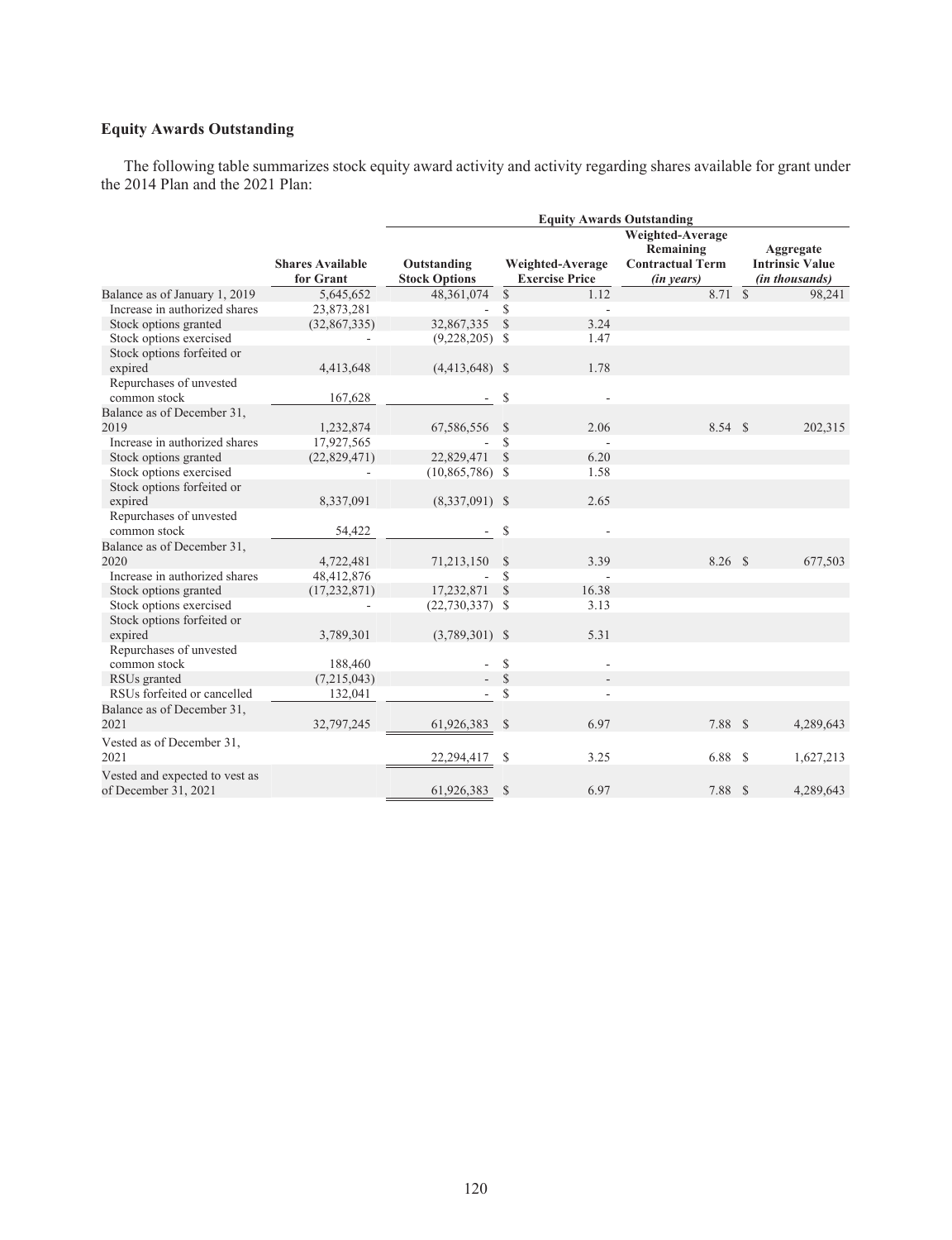Aggregate intrinsic value represents the difference between the exercise price of the options to purchase common stock and the estimated fair value of the Company's common stock. The intrinsic value of options exercised was \$976.5 million, \$60.8 million, and \$16.3 million for the years ended December 31, 2021, 2020, and 2019, respectively. The weighted-average grant-date fair value per share of options granted during the years ended December 31, 2021, 2020, and 2019 was \$12.43, \$4.43, and \$1.80, respectively. The total grant-date fair value of stock options vested was \$63.6 million, \$29.2 million and \$15.4 million during years ended December 31, 2021, 2020, and 2019, respectively.

# *Early Exercised Options*

Holders of stock options governed by the 2014 Plan have the right to exercise unvested options, which are subject to a repurchase right held by the Company at the original exercise price in the event of voluntary or involuntary termination of employment of the stockholder. As of December 31, 2021 and December 31, 2020, there were 2,164,577 and 2,338,945 shares that had been early exercised and were subject to repurchase, respectively. The proceeds related to early exercised options are recorded as liabilities until the options vest, at which point they are reclassified to equity. As of December 31, 2021 and December 31, 2020, the liabilities for early exercised options subject to repurchase were \$15.8 million and \$6.9 million, respectively, which were recorded as liability for early exercise of unvested stock options and other liabilities, non-current on the consolidated balance sheets.

Shares issued for early exercised options are included in issued and outstanding shares as they are legally issued and outstanding, but are not deemed outstanding for accounting purposes until the shares vest.

# *Performance-Based Options*

As of December 31, 2020, the Company had granted 2,875,255 options with both a service-based vesting condition and a performance-based vesting condition. No performance-based options were granted during the year ended December 31, 2021. The performance-based vesting condition was not deemed probable until consummated, and therefore, stock-based compensation related to these options remained unrecognized prior to the effectiveness of the IPO. Upon the effectiveness of the IPO, the performance-based vesting condition was satisfied, and therefore, the Company recognized cumulative stock-based compensation expense of \$3.8 million to general and administrative expense using the accelerated attribution method for the portion of the awards for which the service-based vesting condition had been fully or partially satisfied.

# *RSUs*

During the year ended December 31, 2021, the Company began granting RSUs to its employees. RSUs granted prior to the IPO had both service-based and performance-based vesting conditions.

The service-based vesting condition for these awards is generally satisfied by rendering continuous service for four years, during which time the grants will vest quarterly. In November 2021, the Company's board of directors modified the terms of the RSUs. Prior to the modification, the RSUs vested either quarterly or with a cliff vesting period of one year and continued vesting quarterly thereafter. The modification removed the requirement of the cliff vesting period of one year and did not have a material impact to the consolidated financial statements for the year ended December 31, 2021. All other significant terms of the service-based RSUs remained unchanged.

The performance-based vesting condition is satisfied upon the sale of the Company's common stock in a firm commitment underwritten public offering. The performance-based vesting condition was not deemed probable until consummated, and therefore, stock-based compensation related to these RSUs remained unrecognized prior to the effectiveness of the IPO. Upon the effectiveness of the IPO, the performance-based vesting condition was satisfied, and therefore, the Company recognized cumulative stock-based compensation expense of \$6.8 million using the accelerated attribution method for the portion of the awards for which the service-based vesting condition had been fully or partially satisfied.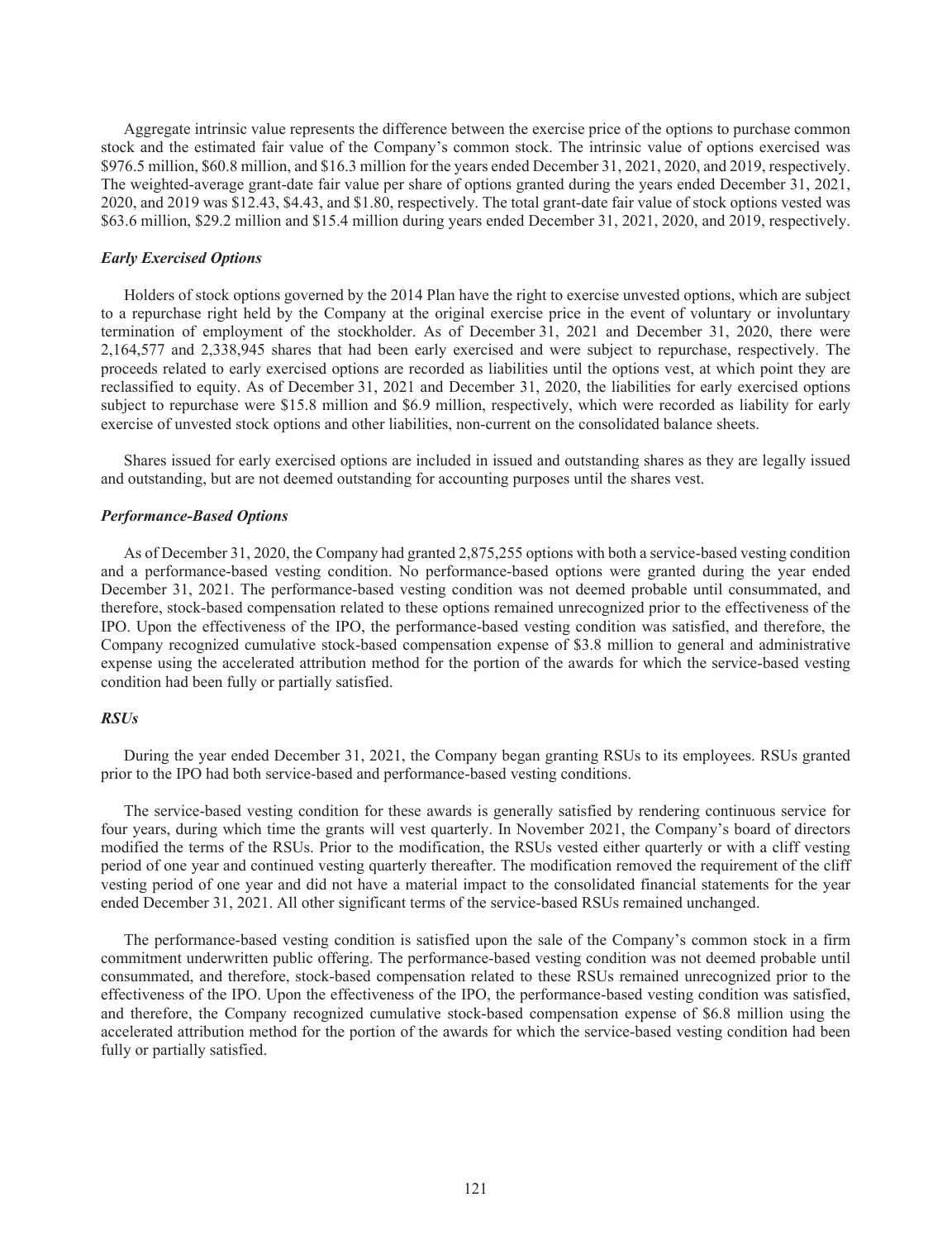The following table summarizes RSU activity under the 2014 Plan and the 2021 Plan:

|                                           | <b>Number of Shares</b> |    | Weighted-Average<br><b>Grant Date</b><br><b>Fair Value</b> |
|-------------------------------------------|-------------------------|----|------------------------------------------------------------|
| Unvested balances as of January 1, 2021   | -                       |    |                                                            |
| RSUs granted                              | 7,215,043               | -S | 44.87                                                      |
| RSU <sub>s</sub> vested                   | (648, 494)              |    | 34.25                                                      |
| RSUs forfeited or cancelled               | (132, 041)              |    | 41.51                                                      |
| Unvested balances as of December 31, 2021 | 6,434,508               |    | 46.01                                                      |

The total grant-date fair value of RSUs vested was \$22.2 million during the year ended December 31, 2021.

# *Determination of Fair Value*

The Company estimates the fair value of stock options using the Black-Scholes option-pricing model, which is dependent upon several variables, such as the fair value of the Company's common stock, the expected option term, expected volatility of the Company's stock price over the expected term, expected risk-free interest rate over the expected option term, and expected dividend yield.

*Fair Value of Common Stock*: Prior to the completion of the IPO, the board of directors had determined the fair value of common stock by considering a number of objective and subjective factors, including but not limited to contemporaneous independent third-party valuations of the Company's common stock, market performance of comparable publicly traded companies, sales of the Company's redeemable convertible preferred stock and common stock to unrelated third parties, operating and financial performance, the lack of marketability of the Company's common stock, general and industry-specific economic outlook, and the likelihood of achieving a liquidity event, such as an initial public offering, a merger, or acquisition of the Company given prevailing market conditions. After the completion of the IPO, the fair value of the Company's common stock is determined by the closing price, on the date of grant, of its Class A common stock, which is traded on the Nasdaq Global Select Market.

*Expected Term*: For option grants subject to service-based vesting conditions only, the expected term represents the period that the Company's stock options are expected to be outstanding and is calculated using the simplified method for options that have only service-based vesting conditions. The simplified method deems the term to be the average of the time-to-vesting and the contractual life of the options. For other option grants, the Company estimates the expected term using historical data on employee exercises and post-vesting employment termination behavior, considering the contractual life of the award.

*Expected Volatility*: Since the Company does not have a sufficient trading history of its common stock, the expected volatility was derived from the average historical stock volatilities of public companies within the Company's industry that it considers to be comparable to its business, over a period equivalent to the expected term of the stock options.

*Risk-Free Interest Rate*: The Company bases the risk-free interest rate on the implied yield available on U.S. Treasury zero-coupon notes with maturities equivalent to the option's expected term.

*Expected Dividend Yield*: The Company has not issued any dividends in its history and does not expect to issue dividends over the life of the options and therefore has estimated the dividend yield to be zero.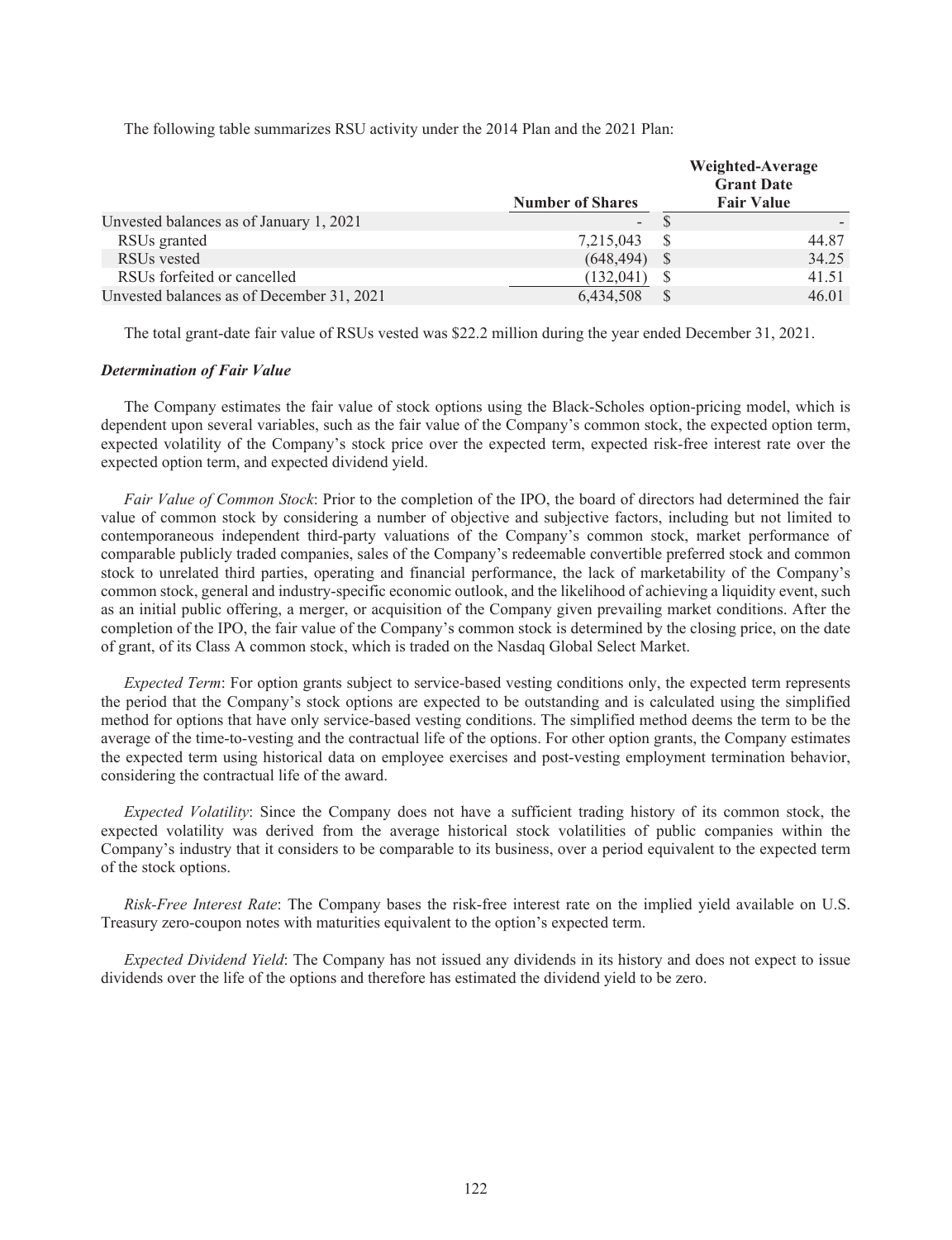The fair value of stock options granted was estimated on the date of grant using the Black-Scholes option-pricing model with the following weighted-average assumptions:

|                          |         | <b>Year Ended December 31,</b> |         |  |  |  |  |
|--------------------------|---------|--------------------------------|---------|--|--|--|--|
|                          | 2021    | 2020                           | 2019    |  |  |  |  |
| Expected term (in years) | 6.17    | 6.17                           | 6.04    |  |  |  |  |
| Expected volatility      | 66.3%   | 68.3%                          | 59.0%   |  |  |  |  |
| Risk-free interest rate  | $1.1\%$ | $0.5\%$                        | $1.8\%$ |  |  |  |  |
| Expected dividend yield  | $0\%$   | $0\%$                          | $0\%$   |  |  |  |  |

The fair value of employee stock purchase rights for the initial offering period under the 2021 ESPP was estimated on the date of grant using the Black-Scholes option-pricing model with the following weighted-average assumptions:

|                          | <b>Year Ended December 31, 2021</b> |
|--------------------------|-------------------------------------|
| Expected term (in years) | $0.63 - 1.12$                       |
| Expected volatility      | $54.6\% - 56.7\%$                   |
| Risk-free interest rate  | $0.1\%$                             |
| Expected dividend yield  | $0\%$                               |

## *Stock-Based Compensation Expense*

Total stock-based compensation expense was as follows (in thousands):

|                                                      | <b>Year Ended December 31,</b> |         |   |         |    |        |
|------------------------------------------------------|--------------------------------|---------|---|---------|----|--------|
|                                                      |                                | 2021    |   | 2020    |    | 2019   |
| Cost of revenue - subscription                       | S                              | 12.571  | S | 2,572   | -S | 1,161  |
| Cost of revenue - services                           |                                | 5,418   |   | 1,745   |    | 994    |
| Research and development                             |                                | 49.051  |   | 33,755  |    | 6,268  |
| Sales and marketing                                  |                                | 55,506  |   | 14,734  |    | 6,545  |
| General and administrative                           |                                | 33,078  |   | 90,535  |    | 3,649  |
| Stock-based compensation, net of amounts capitalized |                                | 155,624 |   | 143,341 |    | 18,617 |
| Capitalized stock-based compensation                 |                                | 2,625   |   | 547     |    | 69     |
| Total stock-based compensation                       |                                | 158,249 |   | 143,888 |    | 18,686 |

As of December 31, 2021, there was \$518.7 million of unrecognized stock-based compensation expense, which is expected to be recognized over a weighted-average period of 3.2 years.

# *Tender Offer*

In July 2020, the Company facilitated a tender offer whereby certain investors purchased shares of the Company's convertible founder stock and common stock from certain stockholders. As a result, certain directors, employees, and non-employees of the Company sold an aggregate of 7,284,182 shares of the Company's convertible founder stock and 1,883,233 shares of the Company's common stock to entities affiliated with new and existing investors at a purchase price of \$14.9687 per share for an aggregate purchase price of \$137.2 million. Upon the sale of the Company's stock, 7,284,182 shares of convertible founder stock were converted into shares of Series E redeemable convertible preferred stock. The purchase price in this tender offer transaction was in excess of the fair value of such shares at the time of the transaction. As a result, during the year ended December 31, 2020, the Company recorded the excess of the purchase price over fair value of \$76.3 million as stock-based compensation expense.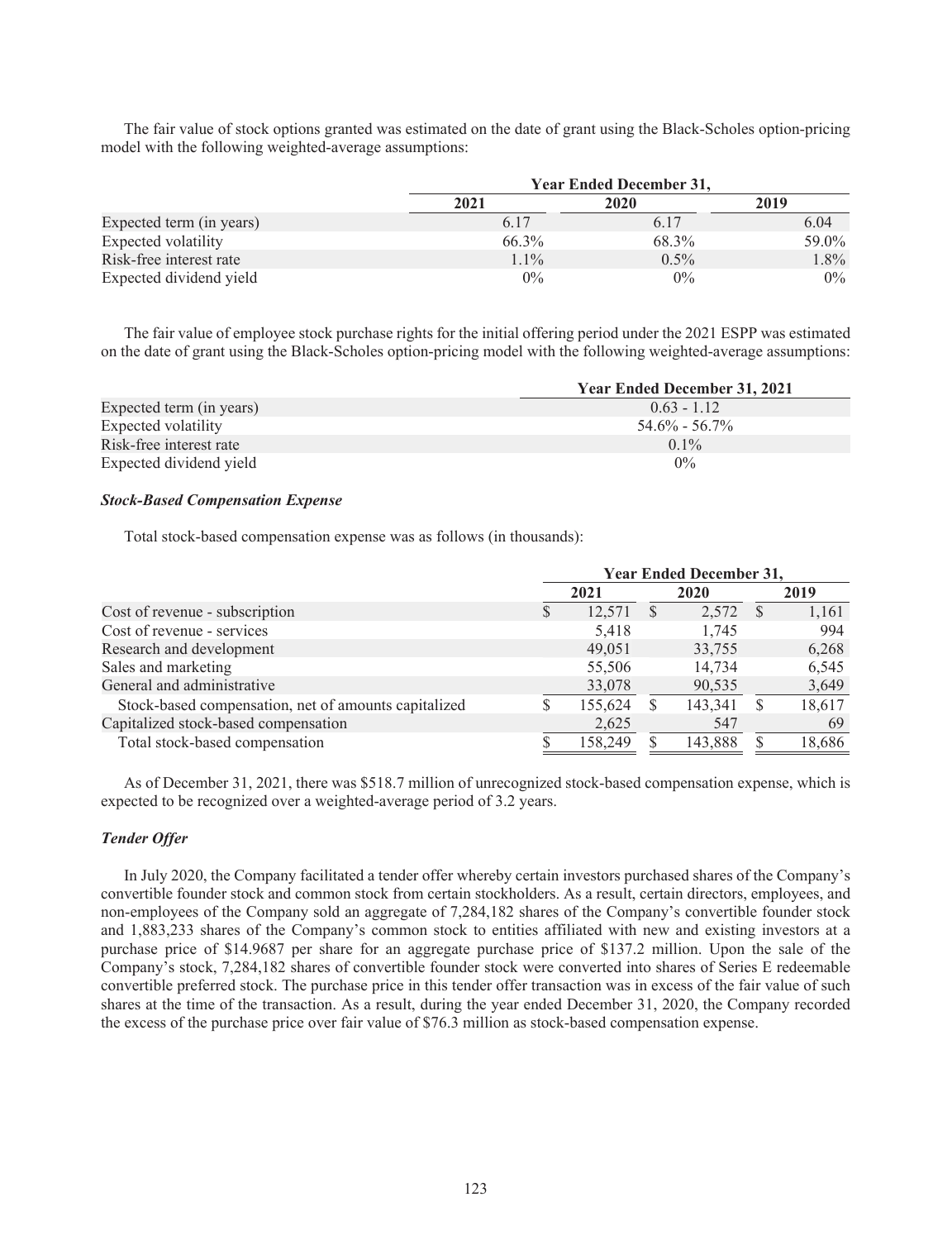## *Secondary Sales*

In September 2020, a director of the Company sold an aggregate of 2,632,747 shares of the Company's common stock to entities affiliated with an existing investor at a purchase price of \$14.9687 per share for an aggregate purchase price of \$39.4 million. Also in September 2020, a director and an employee of the Company sold an aggregate of 2,142,900 shares of the Company's common stock to entities affiliated with a new investor at a purchase price of \$14.00 per share for an aggregate purchase price of \$30.0 million. The purchase prices in both of these secondary transactions were in excess of the fair value of such shares. As a result, during the year ended December 31, 2020, the Company recorded the excess of the purchase price over fair value of \$35.6 million as stock-based compensation expense.

# **11. Income Taxes**

The components of loss before income taxes were as follows (in thousands):

|                          | <b>Year Ended December 31,</b> |  |            |  |          |  |  |  |
|--------------------------|--------------------------------|--|------------|--|----------|--|--|--|
|                          | 2021                           |  | 2020       |  | 2019     |  |  |  |
| Domestic                 | (347, 552)                     |  | (234, 905) |  | (97.714) |  |  |  |
| Foreign                  | 7.925                          |  | 4.870      |  | 2,667    |  |  |  |
| Loss before income taxes | 339.627                        |  | (230, 035) |  | (95,047) |  |  |  |

The components of provision for (benefit from) income taxes were as follows (in thousands):

|                                           | <b>Year Ended December 31,</b> |       |   |          |   |       |  |  |
|-------------------------------------------|--------------------------------|-------|---|----------|---|-------|--|--|
|                                           |                                | 2021  |   | 2020     |   | 2019  |  |  |
| Current                                   |                                |       |   |          |   |       |  |  |
| <b>State</b>                              | \$                             | 251   | S | 87       | S | 53    |  |  |
| Foreign                                   |                                | 1,588 |   | 1,041    |   | 336   |  |  |
| Total                                     |                                | 1,839 |   | 1,128    |   | 389   |  |  |
| Deferred                                  |                                |       |   |          |   |       |  |  |
| Federal                                   |                                |       |   |          |   | (72)  |  |  |
| State                                     |                                |       |   |          |   | (11)  |  |  |
| Foreign                                   |                                | 1,335 |   | (1,335)  |   | (311) |  |  |
| Total                                     |                                | 1,335 |   | (1, 335) |   | (394) |  |  |
| Provision for (benefit from) income taxes |                                | 3,174 |   | (207)    |   | (5)   |  |  |

The reconciliation of the income tax benefit computed at the federal statutory tax rate to the Company's provision for (benefit from) income taxes was as follows (in thousands):

|                                                       | <b>Year Ended December 31,</b> |            |  |          |  |          |  |
|-------------------------------------------------------|--------------------------------|------------|--|----------|--|----------|--|
|                                                       |                                | 2021       |  | 2020     |  | 2019     |  |
| Income tax benefit computed at federal statutory rate |                                | (71, 322)  |  | (48,307) |  | (19,960) |  |
| Foreign rate differential                             |                                | 1.214      |  | (1,317)  |  | (144)    |  |
| Stock-based compensation expense                      |                                | (104, 993) |  | 24,004   |  | 1,612    |  |
| Change in valuation allowance                         |                                | 192,301    |  | 27,446   |  | 18,958   |  |
| Research and development credits                      |                                | (14, 483)  |  | (2, 432) |  | (1,112)  |  |
| Other                                                 |                                | 457        |  | 399      |  | 641      |  |
| Provision for (benefit from) income taxes             |                                | 3,174      |  | ,207     |  | (5)      |  |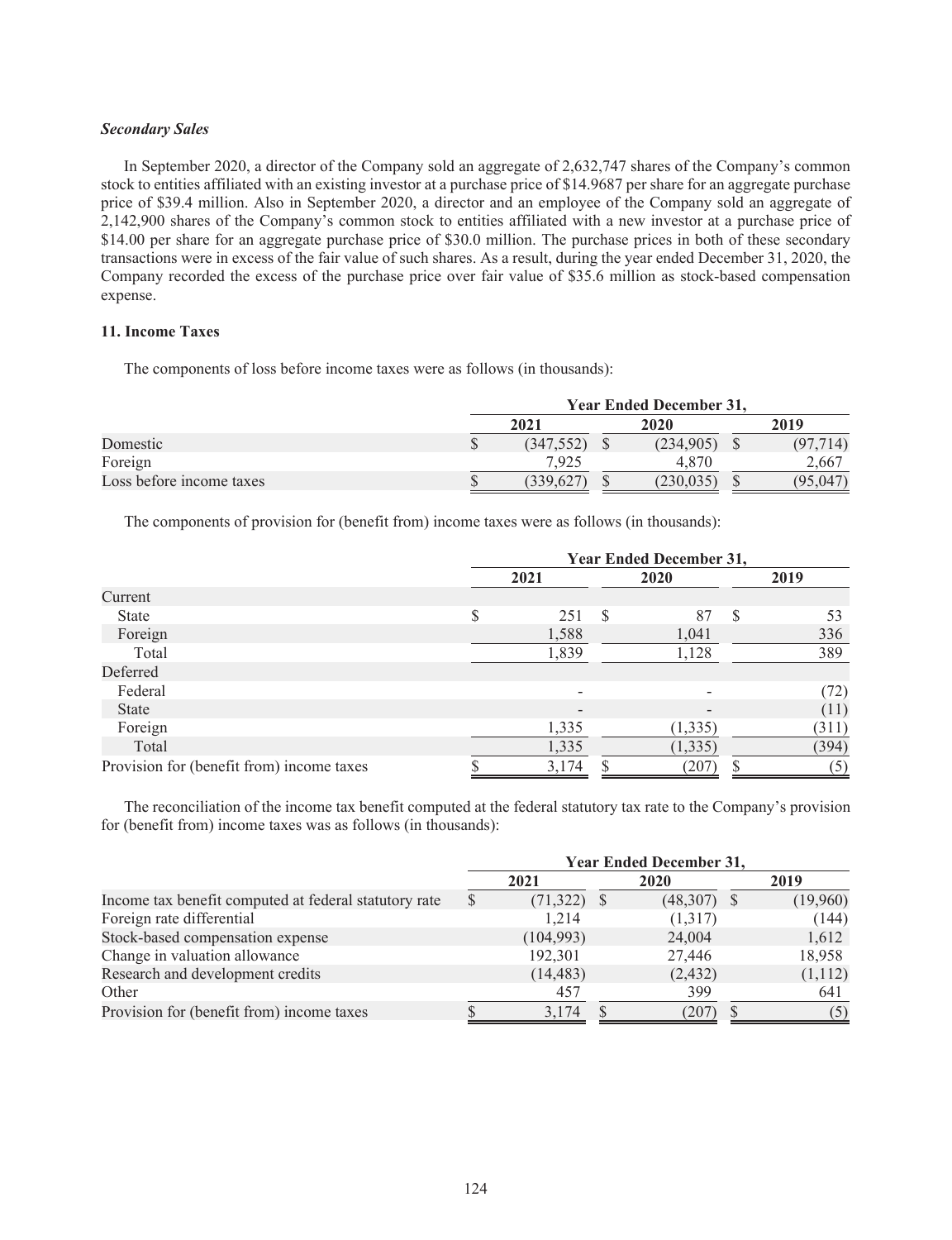The significant components of net deferred tax balances were as follows (in thousands):

|                                                 | December 31. |            |              |              |  |
|-------------------------------------------------|--------------|------------|--------------|--------------|--|
|                                                 |              | 2021       |              | $2020^{(1)}$ |  |
| Deferred tax assets:                            |              |            |              |              |  |
| Net operating loss carryforwards                | \$           | 277,453    | <sup>S</sup> | 72,332       |  |
| Tax credit carryforwards                        |              | 30,777     |              | 7,386        |  |
| Stock-based compensation expense                |              | 14,885     |              | 3,250        |  |
| Operating lease liabilities                     |              | 9,398      |              | 12,080       |  |
| Accruals and reserves                           |              | 6,781      |              | 2,627        |  |
| Deferred revenue                                |              | 4,095      |              | 2,471        |  |
| Other                                           |              | 3,258      |              |              |  |
| Total deferred tax assets                       |              | 346,647    |              | 100,146      |  |
| Less: Valuation allowance                       |              | (316, 056) |              | (73, 809)    |  |
| Deferred tax assets, net of valuation allowance |              | 30,591     |              | 26,337       |  |
| Deferred tax liabilities:                       |              |            |              |              |  |
| Deferred contract acquisition costs             | \$           | (18, 783)  | <b>S</b>     | (11,670)     |  |
| Operating lease right-of-use assets             |              | (8, 559)   |              | (11, 471)    |  |
| Property and equipment                          |              | (2,558)    |              | (898)        |  |
| Other                                           |              | (214)      |              | (487)        |  |
| Total deferred tax liabilities                  |              | (30, 114)  |              | (24, 526)    |  |
| Net deferred tax assets                         | \$           | 477        | S            | 1,811        |  |

(1) Revised to correct for immaterial adjustments in the disclosure, which had previously understated the net operating loss carryforwards deferred tax asset, accruals and reserves deferred tax asset, and deferred contract acquisition costs deferred tax liability as of December 31, 2020 by \$7.2 million, \$0.9 million, and \$8.1 million, respectively. These adjustments had no impact to the consolidated balance sheets, consolidated statements of operations, or consolidated statements of cash flows as of and for the years ended December 31, 2021, 2020, or 2019. The Company evaluated the effect of the errors on the Company's notes to the consolidated financial statements in accordance with SEC Staff Accounting Bulletin No. 99, *Materiality*, and concluded that the adjustments were not material to the previously issued 2020 consolidated financial statements.

The Company recognizes a valuation allowance on its deferred tax assets if it is more likely than not that some or all the deferred tax assets will not be realized. Due to a history of losses in the United States, U.S. deferred tax assets have been fully offset by a valuation allowance. During the year ended December 31, 2021, the Company also recorded a full valuation allowance on its U.K. deferred tax assets. As of December 31, 2021, the valuation allowance of \$316.1 million was primarily related to U.S. federal and state and U.K. net operating loss carryforwards and tax credit carryforwards. As of December 31, 2020, the valuation allowance of \$73.8 million was primarily related to U.S. federal and state net operating loss carryforwards and tax credit carryforwards. The valuation allowance on the Company's net deferred tax assets increased by \$242.3 million during the year ended December 31, 2021 primarily due to increased U.S. federal and state net operating loss carryforwards and tax credit carryforwards and the establishment of a valuation allowance in the United Kingdom. The valuation allowance increased by \$32.6 million and \$22.1 million during the years ended December 31, 2020 and 2019, respectively, primarily due to increased U.S. federal and state net operating loss carryforwards and tax credit carryforwards.

Deferred taxes have not been provided for the cumulative undistributed earnings of the Company's foreign subsidiaries as of December 31, 2021 due to the Company's intent and ability to permanently reinvest such earnings. The Company has determined that the amount of the unrecognized deferred tax liability related to these earnings is not material.

As of December 31, 2021, the Company had \$1,096.7 million of federal net operating loss carryforwards and \$559.6 million of state net operating loss carryforwards. Of the federal net operating loss carryforwards, \$1,052.6 million can be carried forward indefinitely, but is limited to 80% of annual taxable income. The remaining federal and state net operating loss carryforwards will begin to expire in 2034 and 2025, respectively.

As of December 31, 2021, the Company had U.S. federal and state research tax credit carryforwards of \$28.2 million and \$13.6 million, respectively. The U.S. federal research tax credit carryforwards will begin to expire in 2034. The U.S. state research tax credit carryforwards will begin to expire in 2026.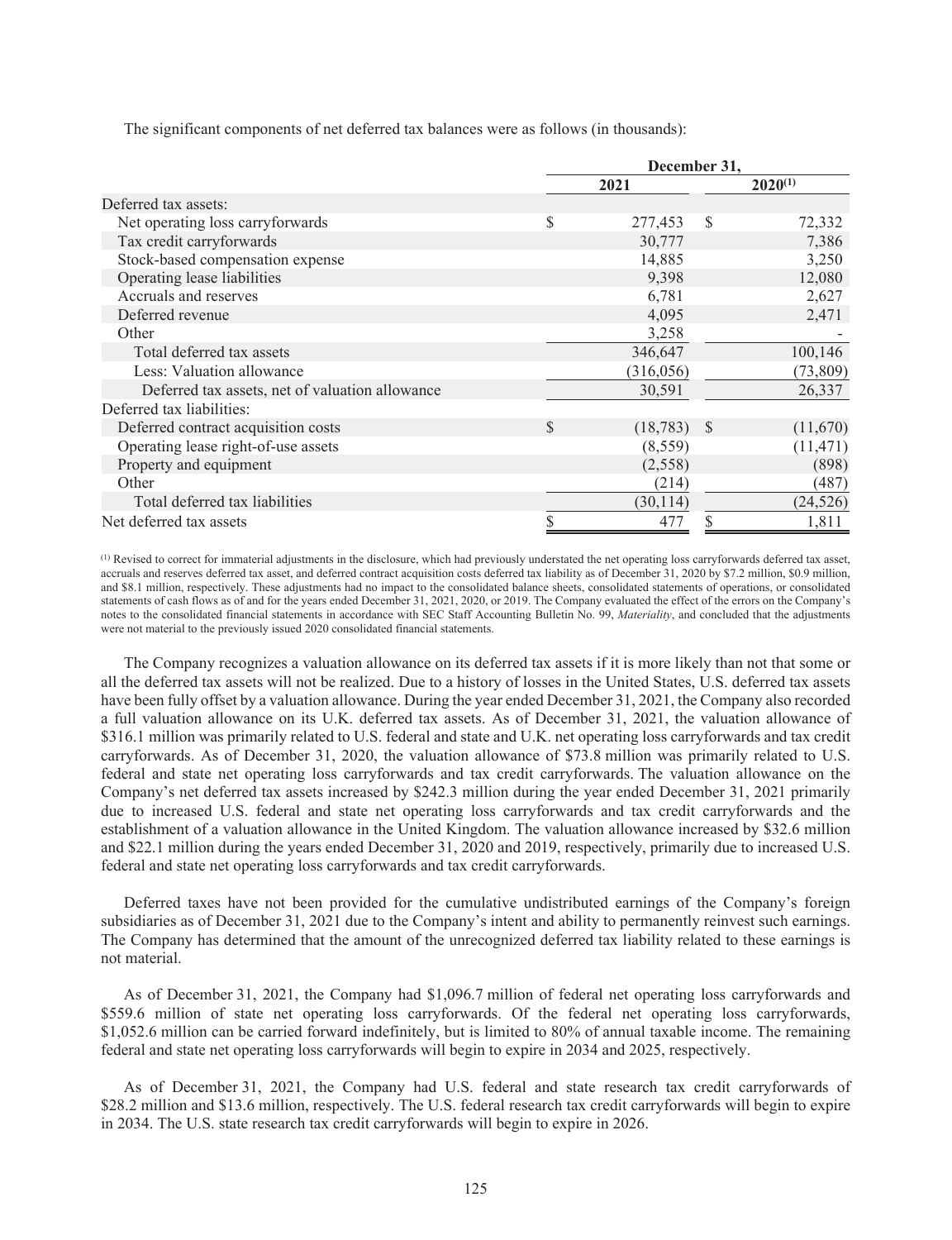As of December 31, 2021, the Company had \$59.1 million of foreign net operating loss carryforwards. These foreign net operating loss carryforwards have an indefinite life and do not expire.

Under Section 382 of the Internal Revenue Code of 1986, as amended, and similar provisions of state law, utilization of net operating loss and tax credit carryforwards may be subject to an annual limitation due to an ownership change. As of December 31, 2021, the Company assessed that its net operating loss and tax credit carryforwards will not expire solely due to Section 382 limitations.

A reconciliation of the beginning and ending balances of total unrecognized tax benefits is as follows (in thousands):

|                                                        |      |        | <b>Year Ended December 31.</b> |      |
|--------------------------------------------------------|------|--------|--------------------------------|------|
|                                                        | 2021 |        | 2020                           | 2019 |
| Beginning balance                                      |      | 3.399  | 1.623                          | 796  |
| Gross increase (decrease) for prior year tax positions |      | 192    | 200                            | (2)  |
| Gross increase for current year tax positions          |      | 8939   | 1.576                          | 829  |
| Ending balance                                         |      | 12.530 | 3.399                          | .623 |

As of December 31, 2021, the total amount of unrecognized tax benefits, if recognized, would not affect the Company's effective tax rate due to the existence of carryforwards and the valuation allowance in the United States and applicable U.S. state jurisdictions.

The Company does not expect its gross unrecognized tax benefits to change significantly within the next 12 months. It is reasonably possible that certain unrecognized tax benefits may increase or decrease within the next 12 months due to tax examination changes, settlement activities, or the impact on recognition and measurement considerations related to the results of published tax cases or other similar activities.

The Company recognizes interest and penalties related to uncertain tax positions in benefit from income taxes in the consolidated statements of operations. There were no interest and penalties associated with unrecognized income tax benefits for the years ended December 31, 2021, 2020, and 2019.

The Company's tax years from inception in 2014 through December 31, 2021 remain subject to examination by various jurisdictions.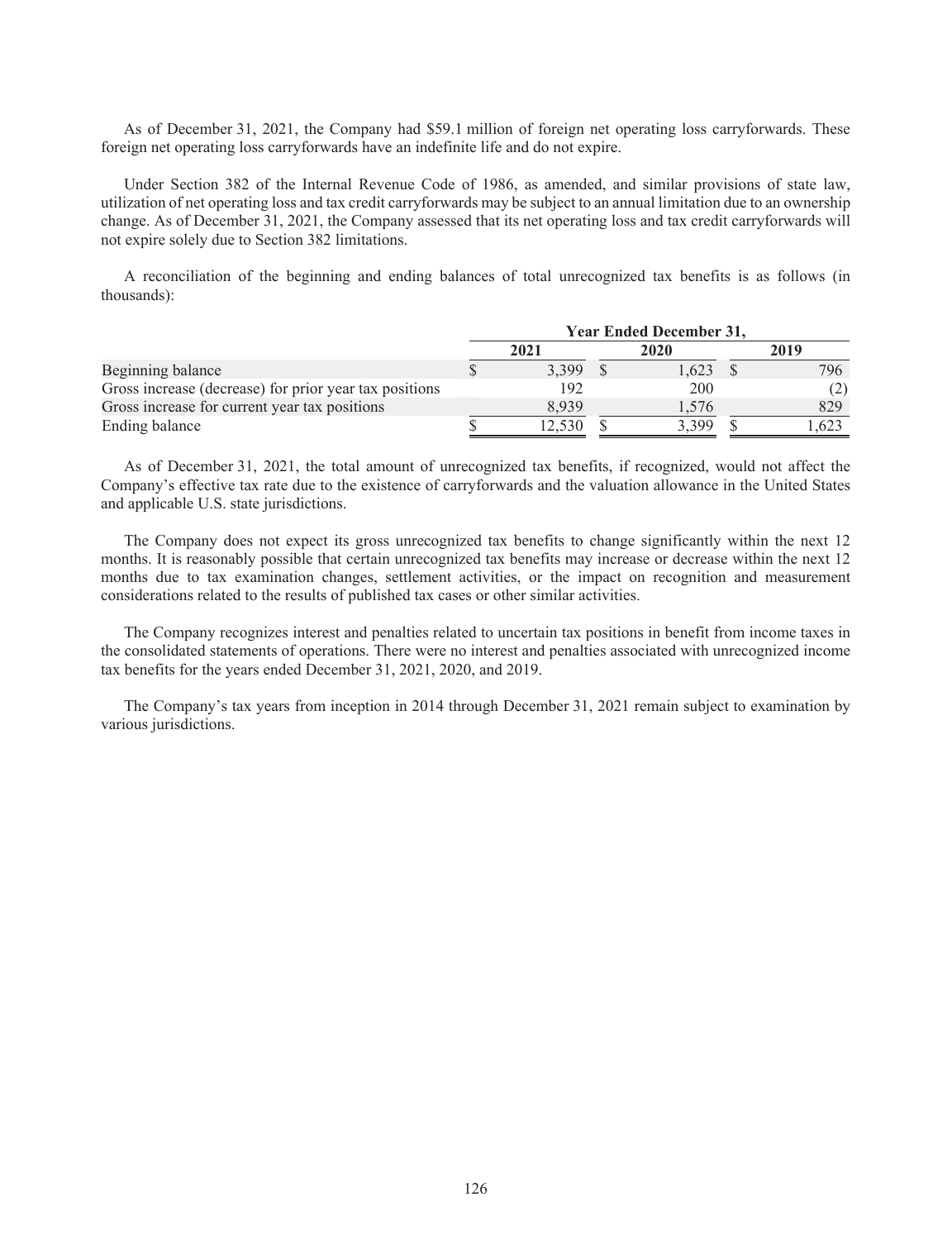| è<br>$\frac{1}{2}$ |
|--------------------|
| Í                  |
| 2                  |
|                    |
| Ò<br>י             |
| ër                 |
|                    |
|                    |
|                    |
| <b>OSS</b>         |
| ₹                  |
|                    |
|                    |
|                    |
|                    |
|                    |
|                    |
|                    |
|                    |
|                    |

Class B common stock were identical, except with respect to voting, converting, and transfer rights. As the liquidation and dividend rights were identical for Class A and Class B common stock, the undistributed earnings were allocated on a proportionate basis and the resulting net loss per share would, therefore, be the same For periods in which there were Class A and Class B shares outstanding, the rights, including the liquidation and dividend rights, of the holders of Class A and For periods in which there were Class A and Class B shares outstanding, the rights, including the liquidation and dividend rights, of the holders of Class A and Class B common stock were identical, except with respect to voting, converting, and transfer rights. As the liquidation and dividend rights were identical for Class A and Class B common stock, the undistributed earnings were allocated on a proportionate basis and the resulting net loss per share would, therefore, be the same for both Class A and Class B common stock on an individual or combined basis. for both Class A and Class B common stock on an individual or combined basis.

|                                         |                   |            | Year Ended December 31, |            |             |
|-----------------------------------------|-------------------|------------|-------------------------|------------|-------------|
|                                         | 2021              | 2020       |                         | 2019       |             |
|                                         | Class A and Class |            | Convertible             |            | Convertible |
|                                         | <b>B</b> Common   | Common     | Founder                 | Common     | Founder     |
| Vumerator:                              |                   |            |                         |            |             |
| Net loss                                | (342, 801)        | (219,560)  | (10, 268)               | (87,207)   | (7, 835)    |
| Jenominator:                            |                   |            |                         |            |             |
| Weighted-average shares used to compute |                   |            |                         |            |             |
| net loss per share, basic and diluted   | 188,627,720       | 99,562,032 | 4,656,050               | 88,147,380 | 7,920,000   |
| Net loss per share, basic and diluted   | (1.82)            | (2.21)     | (2.2)                   |            | (66)        |

 $\frac{35}{2}$ 

The following table presents the calculation of basic and diluted net loss per share (in thousands, except share and per share data): The following table presents the calculation of basic and diluted net loss per share (in thousands, except share and per share data): The following outstanding potentially dilutive shares were excluded from the computation of diluted net loss per share for the periods presented because the The following outstanding potentially dilutive shares were excluded from the computation of diluted net loss per share for the periods presented because the impact of including them would have been anti-dilutive: impact of including them would have been anti-dilutive:

|                                                  | December 31, 2021 | <b>December 31, 2020</b> | December 31, 2019 |
|--------------------------------------------------|-------------------|--------------------------|-------------------|
| cedeemable convertible preferred stock           |                   | 15,277,850               | 90,624,091        |
| stock options                                    | 51,926,383        | 71,213,150               | 67,586,556        |
| Jnvested early exercised stock options           | 2,164,577         | 2,338,945                | 4,510,347         |
| RSUs                                             | 6,434,508         |                          |                   |
| ESPP                                             | 1,322,476         |                          |                   |
| hares issuable upon conversion of the 2027 Notes | 0,992,960         |                          |                   |
| <b>Total</b>                                     | 82,840,904        | 188,829,94               | 162,720,994       |
|                                                  |                   |                          |                   |

The Company calculates the potential dilutive effect of its 2027 Notes under the if-converted method. Under this method, diluted net loss per share is determined The Company calculates the potential dilutive effect of its 2027 Notes under the if-converted method. Under this method, diluted net loss per share is determined by assuming that all of the 2027 Notes were converted into shares of the Company's Class A common stock at the beginning of the reporting period. by assuming that all of the 2027 Notes were converted into shares of the Company's Class A common stock at the beginning of the reporting period In connection with the issuance of the 2027 Notes, the Company entered into Capped Calls, which are not included for purposes of calculating the number of In connection with the issuance of the 2027 Notes, the Company entered into Capped Calls, which are not included for purposes of calculating the number of diluted weighted-average shares outstanding, as their effect would have been anti-dilutive. The Capped Calls are expected to partially offset the potential dilution diluted weighted-average shares outstanding, as their effect would have been anti-dilutive. The Capped Calls are expected to partially offset the potential dilution to the Company's Class A common stock upon any conversion of the 2027 Notes to the Company's Class A common stock upon any conversion of the 2027 Notes.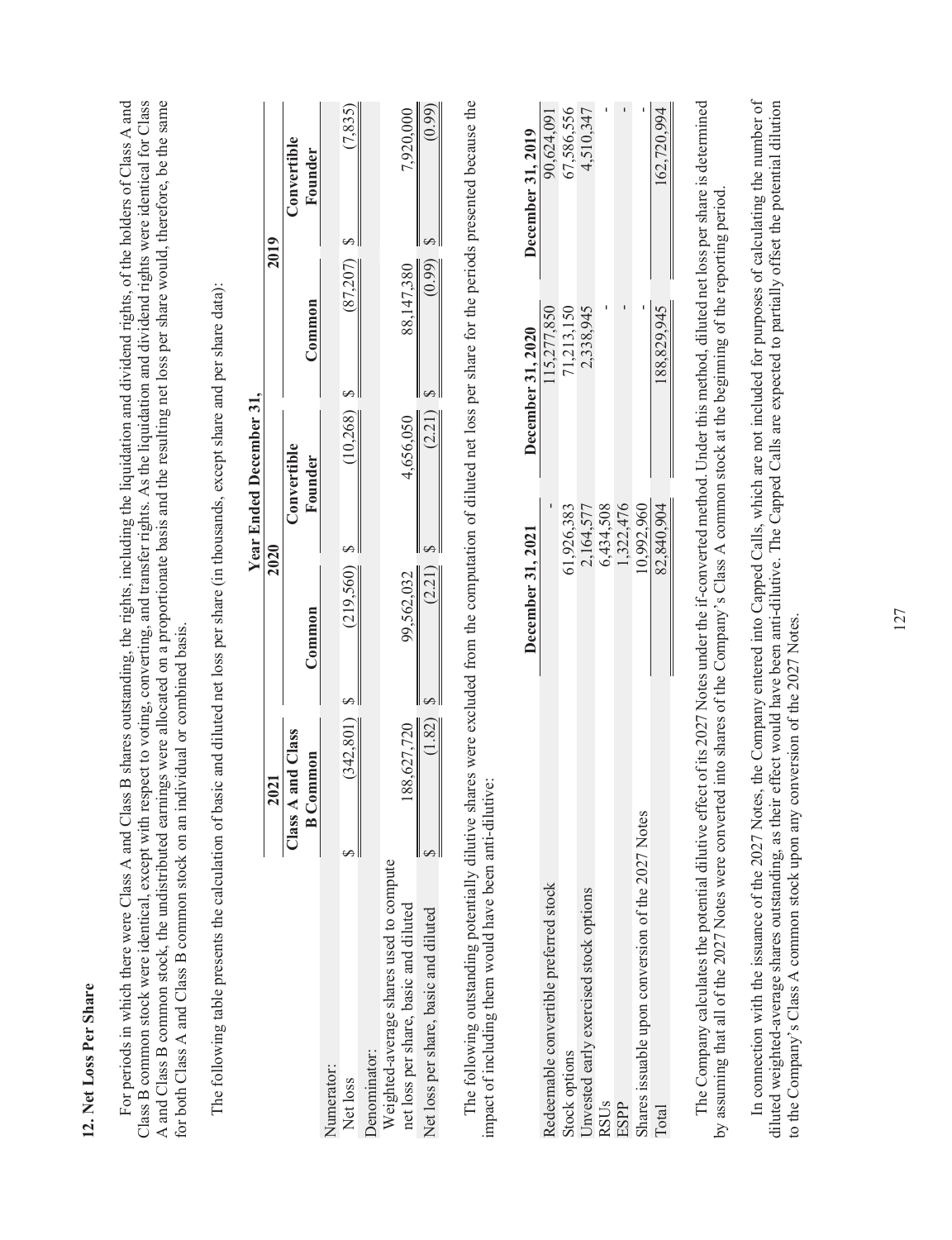# **13. Subsequent Events**

In January 2022, the Company entered into an amended third-party infrastructure agreement that includes a noncancelable commitment of \$150.0 million over the next five years through January 2027.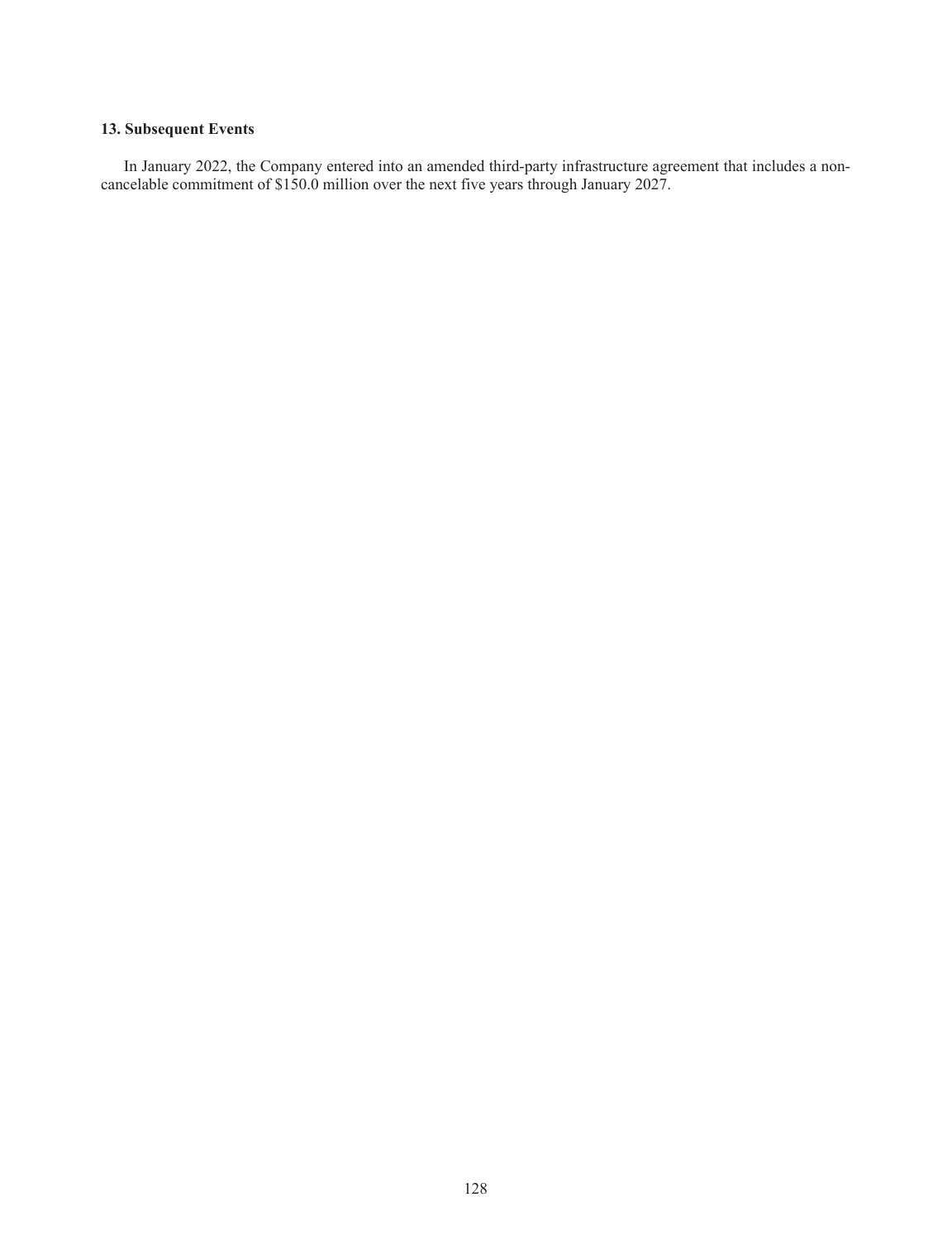## **Item 9. Changes in and Disagreements With Accountants on Accounting and Financial Disclosure**

None.

#### **Item 9A. Controls and Procedures**

### **Evaluation of Disclosure Controls and Procedures**

Our management, with the participation of our Chief Executive Officer and Chief Financial Officer, has evaluated the effectiveness of our disclosure controls and procedures as of the end of the period covered by this Annual Report on Form 10-K. The term "disclosure controls and procedures," as defined in Rules 13a-15(e) and 15d-15(e) under the Securities Exchange Act of 1934, as amended (the "Exchange Act"), means controls and other procedures of a company that are designed to ensure that information required to be disclosed by a company in the reports that it files or submits under the Exchange Act is recorded, processed, summarized, and reported within the time periods specified in the SEC's rules and forms. Disclosure controls and procedures include, without limitation, controls and procedures designed to provide reasonable assurance that information required to be disclosed by a company in the reports that it files or submits under the Exchange Act is accumulated and communicated to the company's management, including its principal executive and principal financial officers, or persons performing similar functions, as appropriate to allow timely decisions regarding required disclosure. Based on such evaluation, our Chief Executive Officer and Chief Financial Officer concluded that, as of the end of the period covered by this Annual Report on Form 10-K, our disclosure controls and procedures were effective at the reasonable assurance level.

# **Changes in Internal Control over Financial Reporting**

There were no changes in our internal control over financial reporting identified in connection with the evaluation required by Rule 13a-15(d) and 15d-15(d) of the Exchange Act that occurred during the quarter ended December 31, 2021 that have materially affected, or are reasonably likely to materially affect, our internal control over financial reporting.

#### **Inherent Limitations on Effectiveness of Controls**

Our management, including our Chief Executive Officer and Chief Financial Officer, believes that our disclosure controls and procedures and internal control over financial reporting are designed to provide reasonable assurance of achieving their objectives and are effective at the reasonable assurance level. However, management does not expect that our disclosure controls and procedures or our internal control over financial reporting will prevent or detect all errors and all fraud. A control system, no matter how well conceived and operated, can provide only reasonable, not absolute, assurance that the objectives of the control system are met. Because of the inherent limitations in all control systems, no evaluation of controls can provide absolute assurance that all control issues and instances of fraud, if any, within the company have been detected. The design of any system of controls also is based in part upon certain assumptions about the likelihood of future events, and there can be no assurance that any design will succeed in achieving its stated goals under all potential future conditions. Over time, controls may become inadequate because of changes in conditions, or the degree of compliance with the policies or procedures may deteriorate. Because of the inherent limitations in a cost-effective control system, misstatements due to error or fraud may occur and not be detected.

#### **Management's Report on Internal Control Over Financial Reporting**

This Annual Report on Form 10-K does not include a report of management's assessment regarding internal control over financial reporting or an attestation report of our independent registered public accounting firm due to a transition period established by rules of the SEC for newly public companies.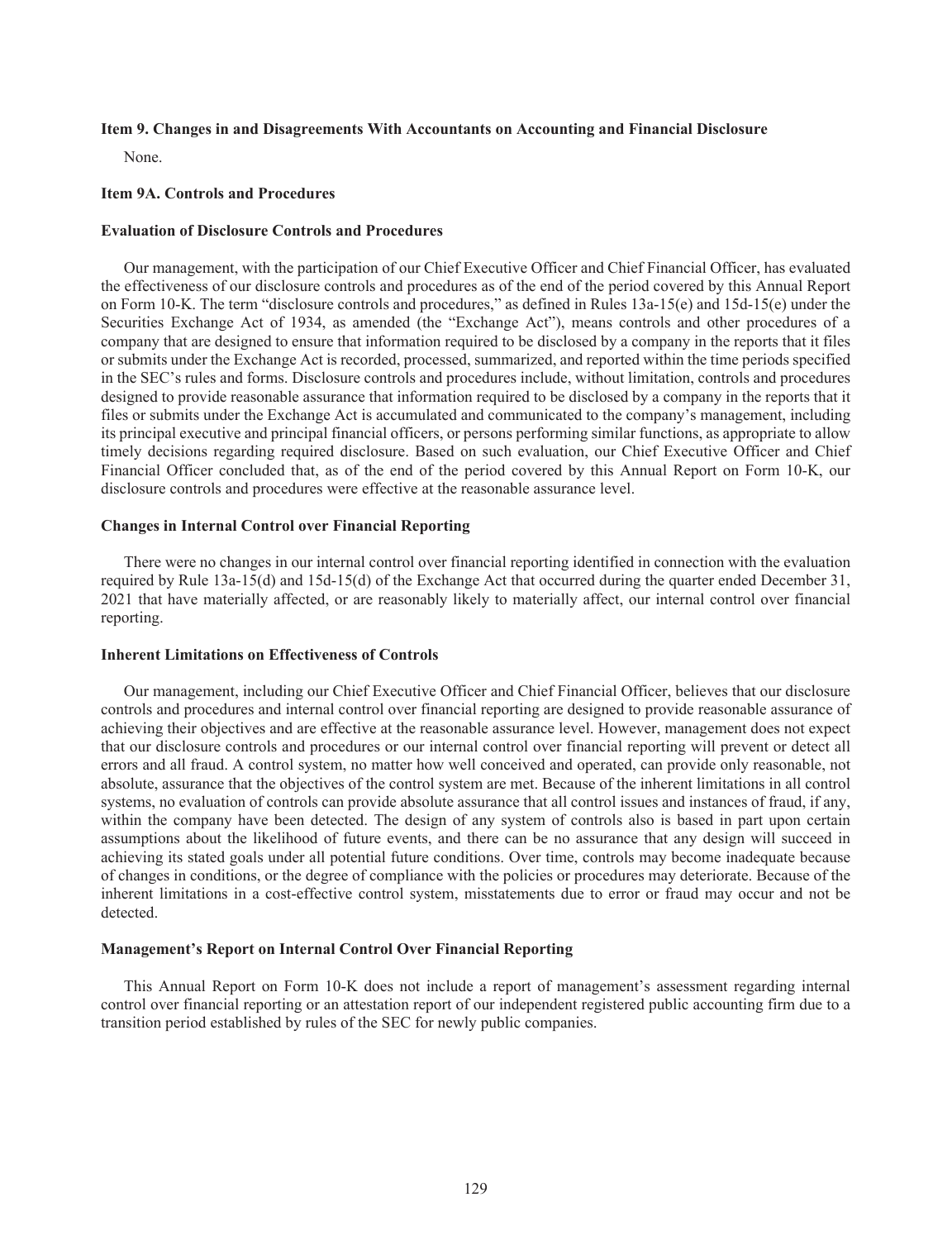# **Item 9B. Other Information**

None.

# **Item 9C. Disclosure Regarding Foreign Jurisdictions that Prevent Inspections**

Not applicable.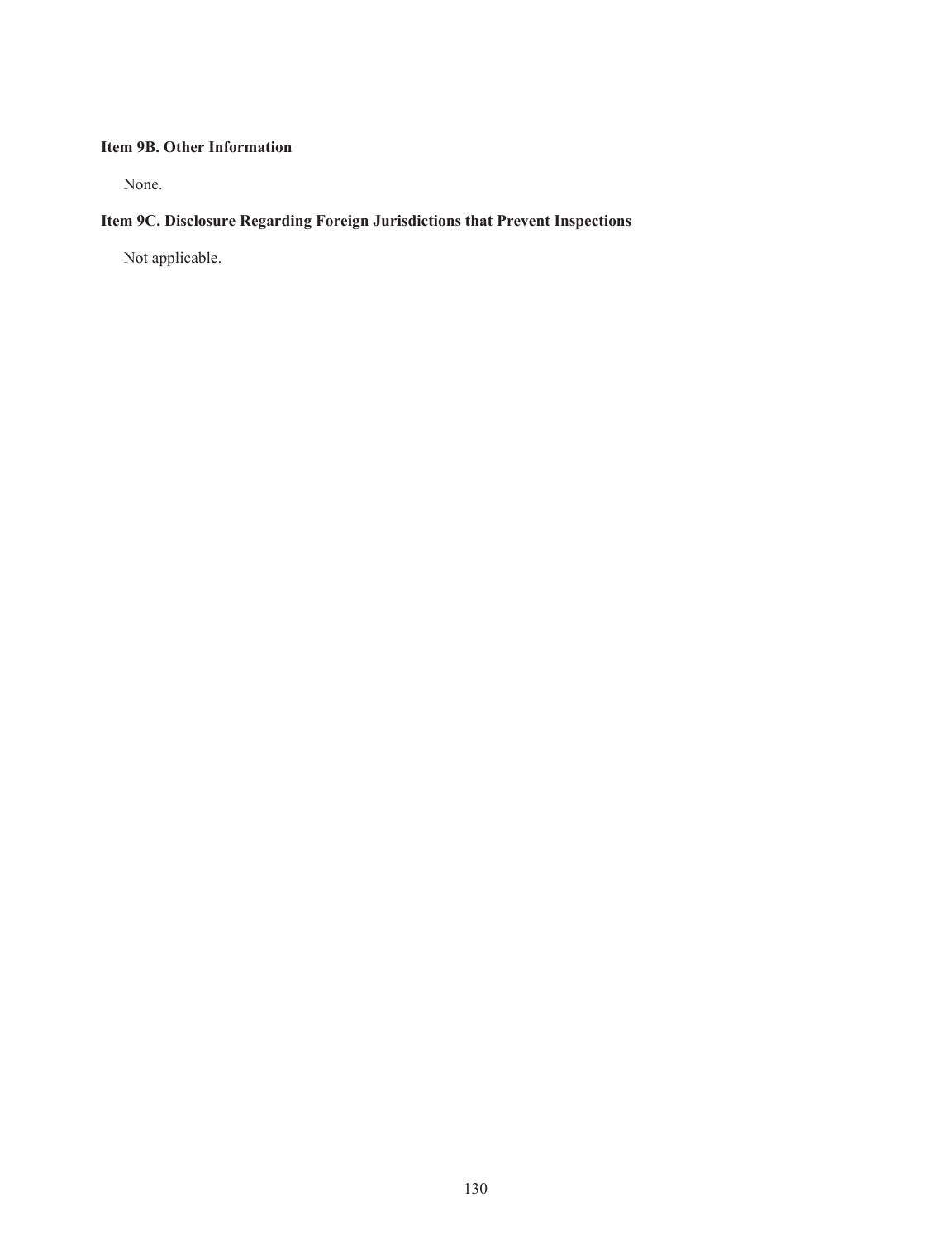### **PART III**

# **Item 10. Directors, Executive Officers, and Corporate Governance**

The information required by this Item (other than the information set forth in the next paragraph) will be included in the proxy statement for our 2022 annual meeting of stockholders to be filed with the SEC within 120 days after the end of our year ended December 31, 2021 (the "2022 Proxy Statement"), and is incorporated herein by reference.

We maintain a Code of Conduct that is applicable to all employees, executive officers and directors. Our Code of Conduct is available on our Investor Relations website at investors.confluent.io under "Governance - Governance Documents." We expect that any amendments to the Code of Conduct, or any waivers of its requirements, will be disclosed on our website, if required by applicable law or the listing standards of The Nasdaq Global Select Market. The inclusion of our website address in this Annual Report on Form 10-K does not include or incorporate by reference into this Annual Report on Form 10-K the information on or accessible through our website.

# **Item 11. Executive Compensation**

The information required by this Item will be included in the 2022 Proxy Statement and is incorporated herein by reference.

# **Item 12. Security Ownership of Certain Beneficial Owners and Management and Related Stockholder Matters**

The information required by this Item will be included in the 2022 Proxy Statement and is incorporated herein by reference.

## **Item 13. Certain Relationships and Related Transactions, and Director Independence**

The information required by this Item will be included in the 2022 Proxy Statement and is incorporated herein by reference.

#### **Item 14. Principal Accountant Fees and Services**

The information required by this Item will be included in the 2022 Proxy Statement and is incorporated herein by reference.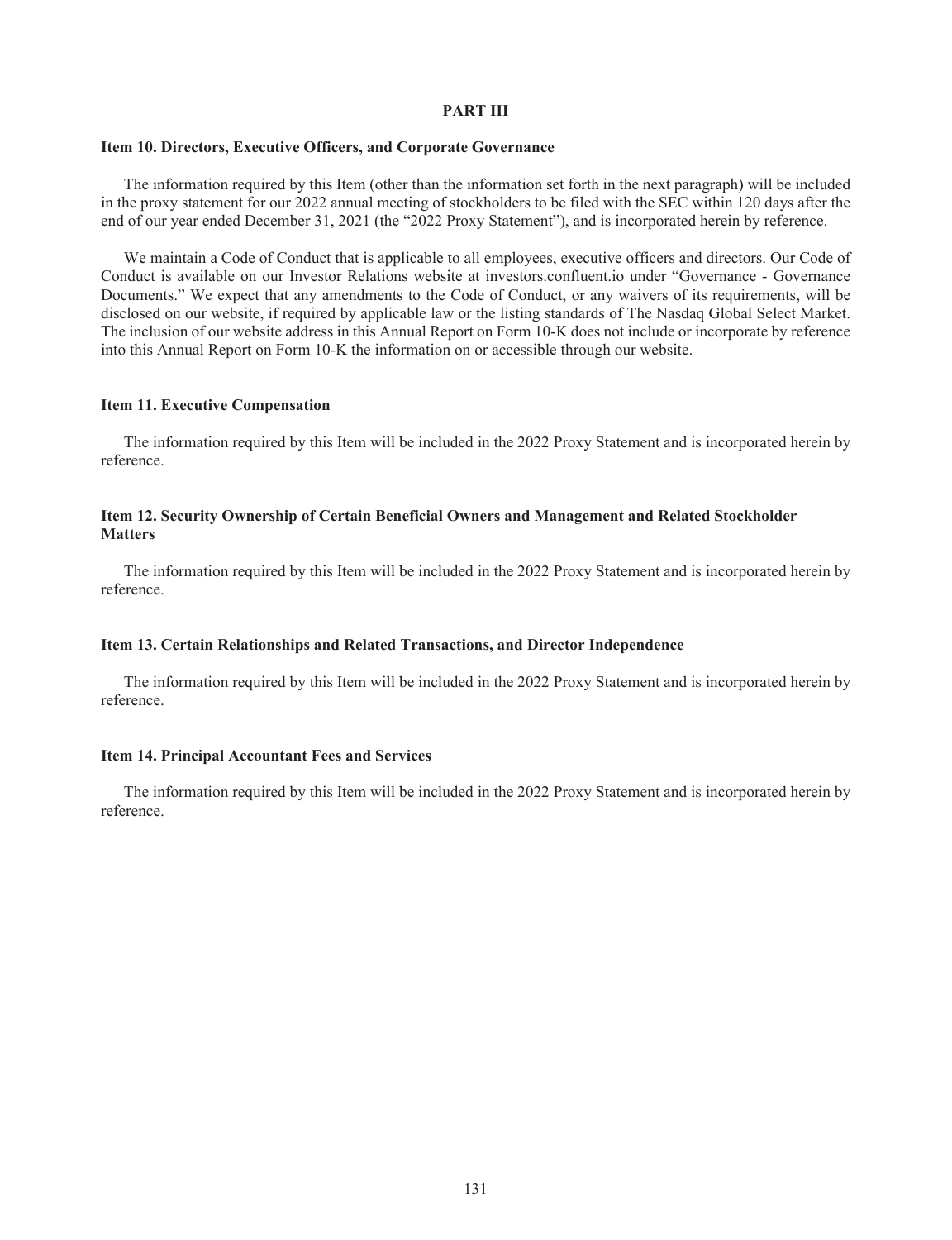# **PART IV**

# **Item 15. Exhibits and Financial Statement Schedules**

The following documents are filed as part of this Annual Report on Form 10-K:

(a) *Consolidated Financial Statements*

The consolidated financial statements are filed as part of this Annual Report on Form 10-K under "Item 8. Financial Statements and Supplementary Data."

(b) *Financial Statement Schedules*

The financial statement schedules are omitted because they are either not applicable or the information required is presented in the financial statements and notes thereto under "Item 8. Financial Statements and Supplementary Data."

(c) *Exhibits*

The exhibits listed in the following Exhibit Index are filed, furnished, or incorporated by reference as part of this Annual Report on Form 10-K.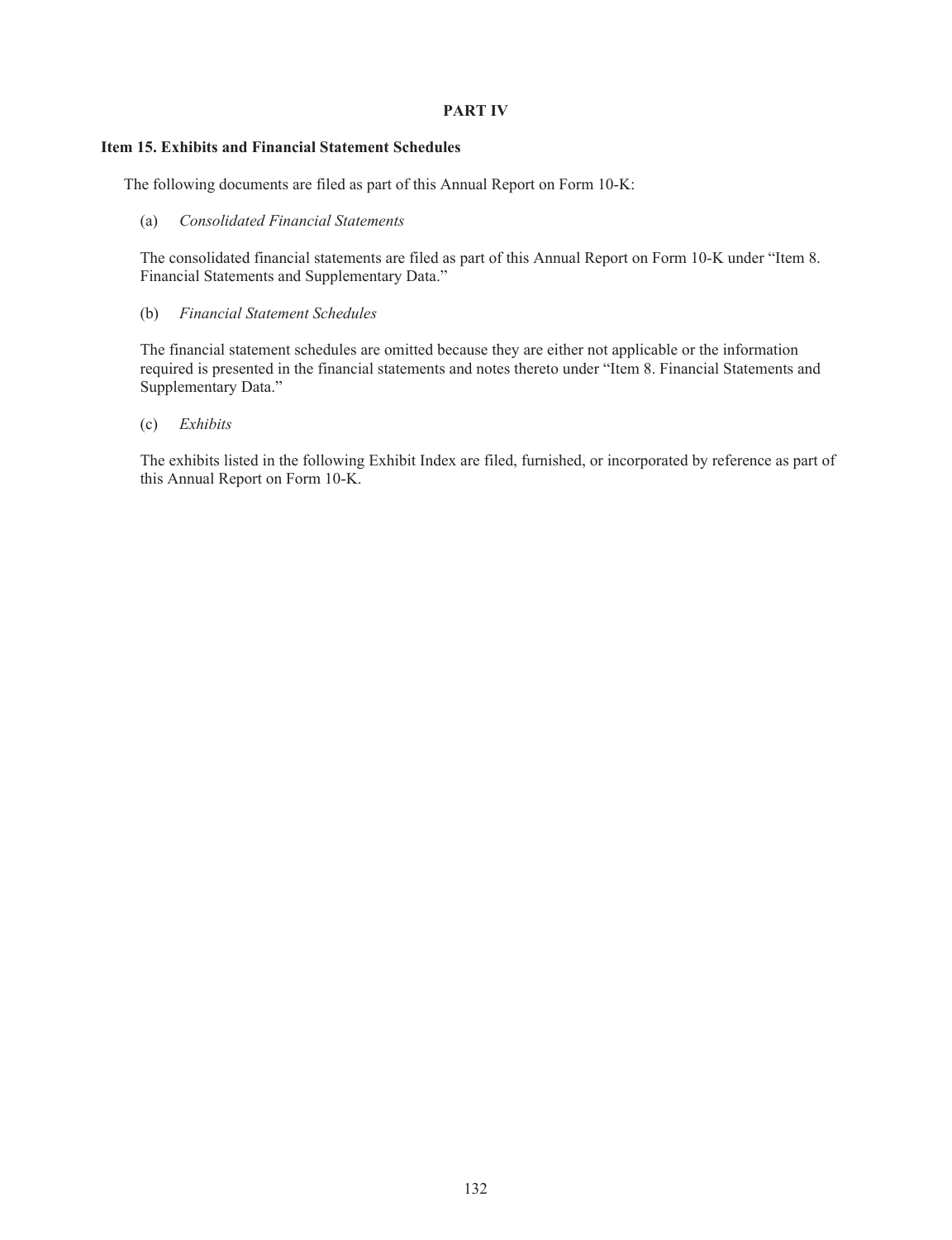# **Exhibit Index**

| <b>Exhibit</b> |                                                                                                                                                                                 |       |                        |                |                    | <b>Filed</b>    |
|----------------|---------------------------------------------------------------------------------------------------------------------------------------------------------------------------------|-------|------------------------|----------------|--------------------|-----------------|
| <b>Number</b>  | <b>Description</b>                                                                                                                                                              | Form  | File No.               | <b>Exhibit</b> | <b>Filing Date</b> | <b>Herewith</b> |
| 3.1            | Amended and Restated Certificate of Incorporation<br>of Confluent, Inc.                                                                                                         | $8-K$ | 001-40526              | 3.1            | $6 - 28 - 2021$    |                 |
| 3.2            | Amended and Restated Bylaws of Confluent, Inc.                                                                                                                                  |       | S-1/A 333-256693       | 3.4            | $6 - 16 - 2021$    |                 |
| 4.1            | Reference is made to Exhibits 3.1 and 3.2.                                                                                                                                      |       |                        |                |                    |                 |
| 4.2            | Form of Class A Common Stock Certificate.                                                                                                                                       |       | S-1/A 333-256693       | 4.1            | $6 - 16 - 2021$    |                 |
| 4.3            | Indenture, dated as of December 13, 2021, by and<br>between Confluent, Inc. and U.S. Bank National<br>Association, as Trustee.                                                  | $8-K$ | 001-40526              | 4.1            | 12-14-2021         |                 |
| 4.4            | Form of Global Note, representing Confluent, Inc.'s<br>0% Convertible Senior Notes due 2027 (included as<br>Exhibit A to the Indenture filed as Exhibit 4.3).                   | $8-K$ | 001-40526              | 4.2            | 12-14-2021         |                 |
| 4.5            | Description of Securities.                                                                                                                                                      |       |                        |                |                    | X               |
| 10.1           | Amended and Restated Investors' Rights Agreement<br>by and among Confluent, Inc. and certain holders of<br>its capital stock, dated March 20, 2020.                             | $S-1$ | 333-256693 10.1        |                | $6 - 1 - 2021$     |                 |
| $10.2+$        | Amended and Restated 2014 Stock Plan.                                                                                                                                           |       | S-1/A 333-256693 10.2  |                | $6 - 16 - 2021$    |                 |
| $10.3+$        | Forms of Option Agreement, Stock Option Grant<br>Notice, Exercise Agreement, and Early Exercise<br>Notice and Restricted Stock Purchase Agreement<br>under the 2014 Stock Plan. |       | S-1/A 333-256693 10.3  |                | $6 - 16 - 2021$    |                 |
| $10.4+$        | Forms of Restricted Stock Unit Grant Notice and<br>Restricted Stock Unit Award Agreement under the<br>2014 Stock Plan.                                                          |       | S-1/A 333-256693 10.4  |                | $6 - 16 - 2021$    |                 |
| $10.5+$        | 2021 Equity Incentive Plan.                                                                                                                                                     |       | S-1/A 333-256693 10.5  |                | $6 - 16 - 2021$    |                 |
| $10.6+$        | Forms of Notice of Stock Option Grant, Global<br>Stock Option Agreement, and Exercise Notice under<br>the 2021 Equity Incentive Plan.                                           |       | S-1/A 333-256693 10.6  |                | $6 - 16 - 2021$    |                 |
| $10.7+$        | Form of Restricted Stock Unit Award Agreement<br>under the 2021 Equity Incentive Plan.                                                                                          |       | S-1/A 333-256693 10.7  |                | $6 - 16 - 2021$    |                 |
| $10.8+$        | 2021 Employee Stock Purchase Plan.                                                                                                                                              |       | S-1/A 333-256693 10.8  |                | $6 - 16 - 2021$    |                 |
| $10.9+$        | Form of Indemnification Agreement entered into by<br>and between the Registrant and each director and<br>executive officer.                                                     | $S-1$ | 333-256693 10.9        |                | $6 - 1 - 2021$     |                 |
|                | 10.10+ Confirmatory Offer Letter by and between the<br>Registrant and Edward Jay Kreps, dated May 28,<br>2021.                                                                  |       | S-1/A 333-256693 10.10 |                | $6 - 16 - 2021$    |                 |
|                | 10.11+ Confirmatory Offer Letter by and between the<br>Registrant and Steffan Tomlinson, dated June 14,<br>2021.                                                                |       | S-1/A 333-25669 10.11  |                | $6 - 16 - 2021$    |                 |
|                | 10.12+ Confirmatory Offer Letter by and between the<br>Registrant and Erica Schultz, dated May 28, 2021.                                                                        |       | S-1/A 333-256693 10.12 |                | $6 - 16 - 2021$    |                 |
| 10.13          | Net Lease Agreement by and between the Registrant<br>and West Evelyn Bryant Office Partners, L.P., dated<br>April 11, 2019.                                                     | $S-1$ | 333-256693 10.13       |                | $6 - 1 - 2021$     |                 |
|                | 10.14+ Non-Employee Director Compensation Policy.                                                                                                                               | $S-1$ | 333-256693 10.14       |                | $6 - 1 - 2021$     |                 |
|                | 10.15+ Executive Officer Change in Control/Severance<br>Benefit Plan and related participation agreement.                                                                       |       |                        |                |                    | X               |
| $10.16+$       | Cash Incentive Bonus Plan.                                                                                                                                                      | $S-1$ | 333-256693 10.16       |                | $6 - 1 - 2021$     |                 |
| 10.17<br>21.1  | Form of Confirmation for Capped Call Transactions.<br>List of Subsidiaries of the Registrant.                                                                                   | $8-K$ | 001-40526              | 10.1           | 12-14-2021         | X               |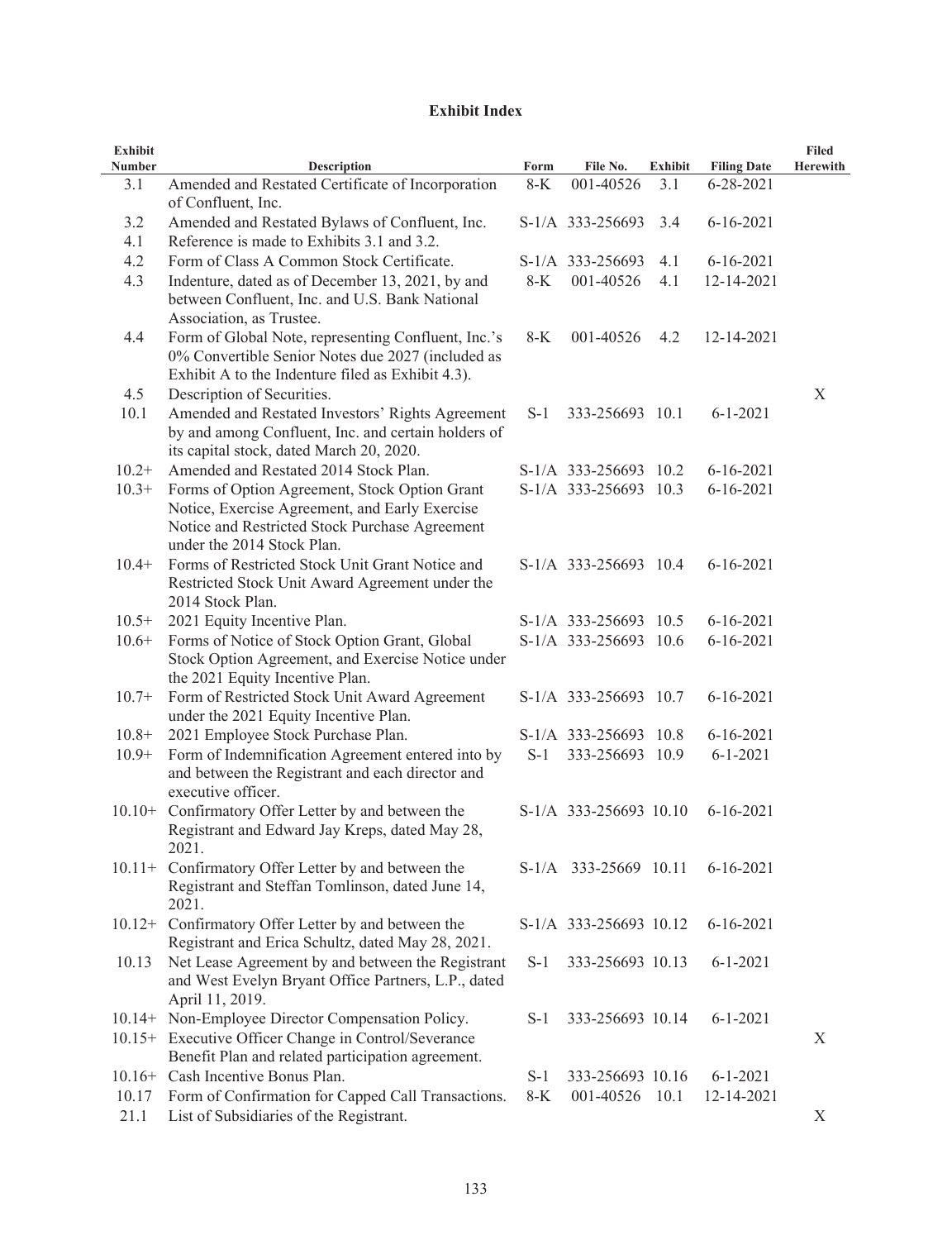| 23.1    | Consent of Pricewaterhouse Coopers LLP,<br>independent registered public accounting firm.               | X |
|---------|---------------------------------------------------------------------------------------------------------|---|
| 24.1    | Power of Attorney (incorporated by reference to the                                                     | X |
|         | signature page of this Annual Report on Form 10-K).                                                     |   |
| 31.1    | Certification of Principal Executive Officer pursuant                                                   | X |
|         | to Rules $13a-14(a)$ and $15d-14(a)$ under the                                                          |   |
|         | Securities Exchange Act of 1934, as adopted                                                             |   |
|         | pursuant to Section 302 of the Sarbanes-Oxley Act of                                                    |   |
|         | 2002.                                                                                                   |   |
| 31.2    | Certification of Principal Financial Officer pursuant<br>to Rules $13a-14(a)$ and $15d-14(a)$ under the | X |
|         | Securities Exchange Act of 1934, as adopted                                                             |   |
|         | pursuant to Section 302 of the Sarbanes-Oxley Act of                                                    |   |
|         | 2002.                                                                                                   |   |
| $32.1*$ | Certification of Principal Executive Officer pursuant                                                   | X |
|         | to 18 U.S.C. Section 1350, as adopted pursuant to                                                       |   |
|         | Section 906 of the Sarbanes-Oxley Act of 2002.                                                          |   |
| $32.2*$ | Certification of Principal Financial Officer pursuant                                                   | X |
|         | to 18 U.S.C. Section 1350, as adopted pursuant to                                                       |   |
|         | Section 906 of the Sarbanes-Oxley Act of 2002.                                                          |   |
|         | 101.INS Inline XBRL Instance Document - the instance                                                    | X |
|         | document does not appear in the Interactive Data File                                                   |   |
|         | because XBRL tags are embedded within the Inline<br>XBRL document.                                      |   |
|         | 101.SCH Inline XBRL Taxonomy Extension Schema                                                           | X |
|         | Document.                                                                                               |   |
|         | 101.CAL Inline XBRL Taxonomy Extension Calculation                                                      | X |
|         | Linkbase Document.                                                                                      |   |
|         | 101.DEF Inline XBRL Taxonomy Extension Definition                                                       | X |
|         | Linkbase Document.                                                                                      |   |
|         | 101.LAB Inline XBRL Taxonomy Extension Label Linkbase                                                   | X |
|         | Document.                                                                                               |   |
|         | 101.PRE Inline XBRL Taxonomy Extension Presentation                                                     | X |
|         | Linkbase Document.                                                                                      |   |
| 104     | Cover Page Interactive Data File (embedded within                                                       | X |
|         | the Inline XBRL document).                                                                              |   |

+ Management contract or compensatory plan or arrangement.

\* The certifications furnished in Exhibits 32.1 and 32.2 hereto are deemed to accompany this Annual Report on Form 10-K and are not deemed "filed" for purposes of Section 18 of the Exchange Act, or otherwise subject to the liability of that section, nor shall they be deemed incorporated by reference into any filing under the Securities Act or the Exchange Act, irrespective of any general incorporation language contained in such filing.

# **Item 16. Form 10-K Summary**

None.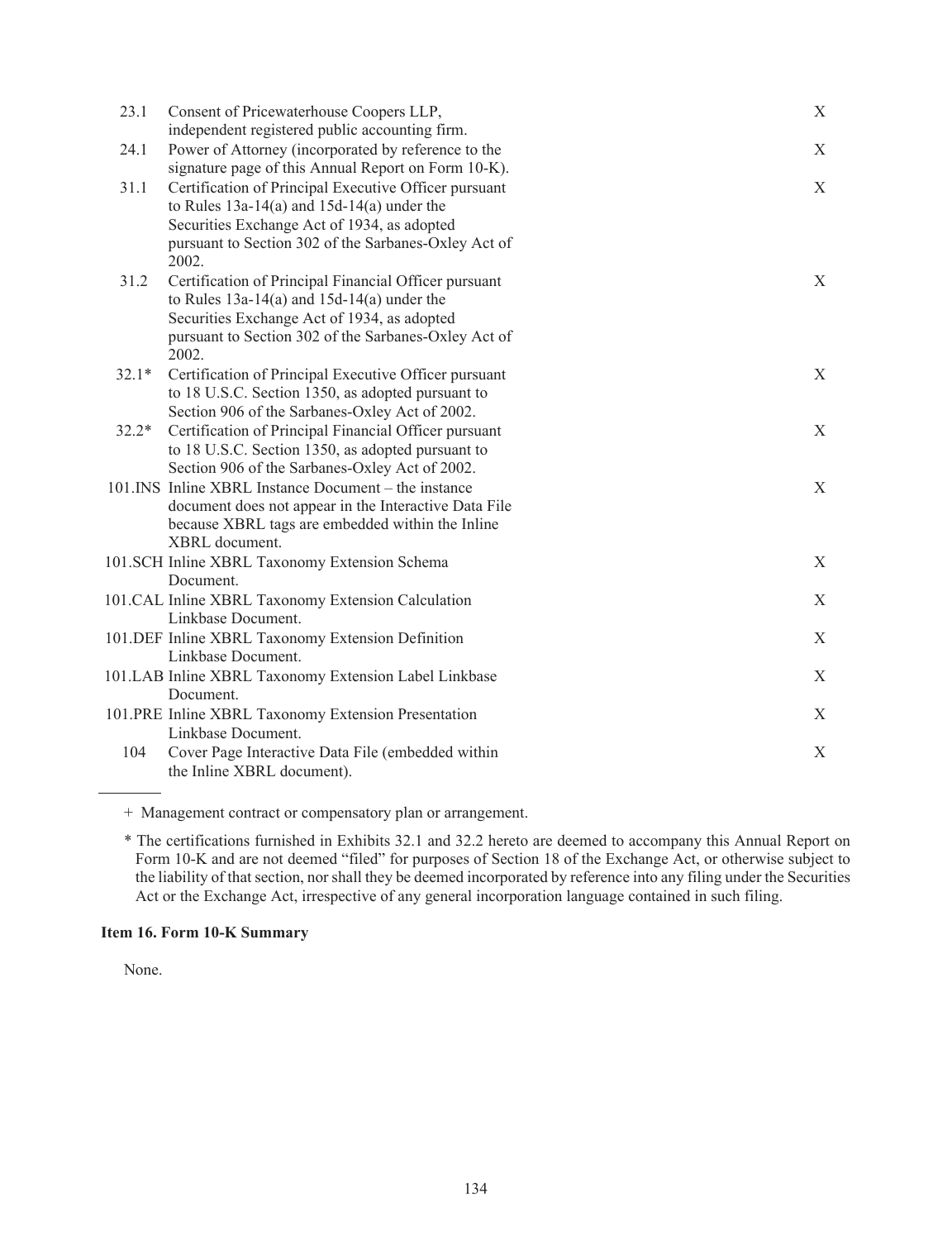## **SIGNATURES**

Pursuant to the requirements of Section 13 or 15(d) of the Securities Exchange Act of 1934, as amended, the Registrant has duly caused this Report to be signed on its behalf by the undersigned, thereunto duly authorized.

Confluent, Inc.

Date: February 24, 2022 By: By: /s/ Edward Jay Kreps

Edward Jay Kreps Chief Executive Officer and Director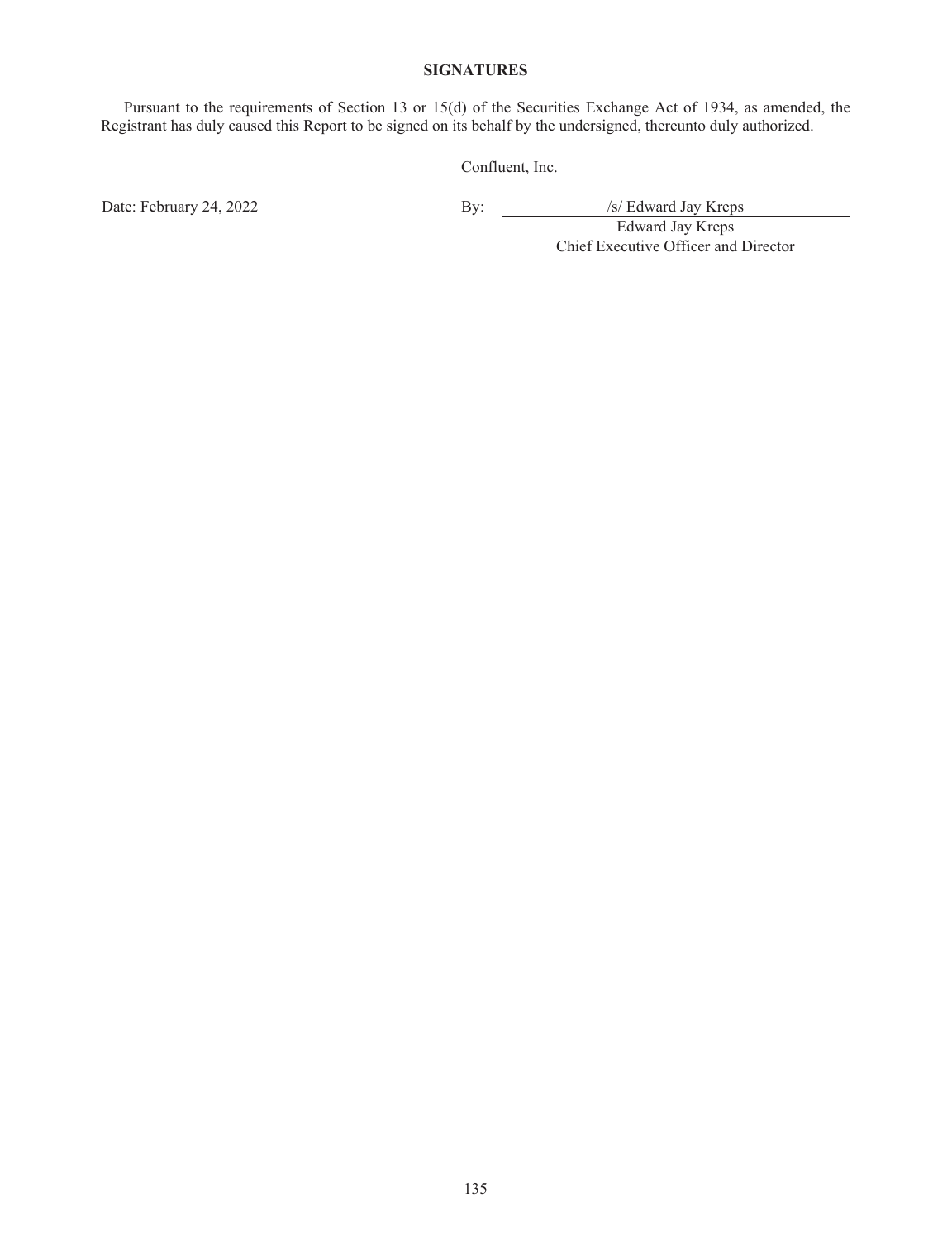## **POWER OF ATTORNEY**

KNOW ALL PERSONS BY THESE PRESENTS, that each person whose signature appears below constitutes and appoints Edward Jay Kreps and Steffan Tomlinson, and each or any one of them, his or her true and lawful attorneyin-fact and agent, with full power of substitution and resubstitution, for him or her and in his or her name, place and stead, in any and all capacities, to sign any and all amendments to this report, and to file the same, with all exhibits thereto, and other documents in connection therewith, with the Securities and Exchange Commission, granting unto said attorneys-in-facts and agents, and each of them, full power and authority to do and perform each and every act and thing requisite and necessary to be done in connection therewith, as fully to all intents and purposes as he or she might or could do in person, hereby ratifying and confirming all that said attorneys-in-fact and agents, or any of them, or their or his or her substitute or substitutes, may lawfully do or cause to be done by virtue hereof.

Pursuant to the requirements of the Securities Exchange Act of 1934, as amended, this Report has been signed below by the following persons on behalf of the Registrant in the capacities and on the dates indicated.

| <b>Title</b>                   | Date                                                                                                                                                          |
|--------------------------------|---------------------------------------------------------------------------------------------------------------------------------------------------------------|
|                                | February 24, 2022                                                                                                                                             |
|                                |                                                                                                                                                               |
| <b>Chief Financial Officer</b> | February 24, 2022                                                                                                                                             |
| (Principal Financial Officer)  |                                                                                                                                                               |
|                                | February 24, 2022                                                                                                                                             |
| (Principal Accounting Officer) |                                                                                                                                                               |
|                                | February 24, 2022                                                                                                                                             |
|                                |                                                                                                                                                               |
|                                |                                                                                                                                                               |
|                                | February 24, 2022                                                                                                                                             |
|                                |                                                                                                                                                               |
| Director                       | February 24, 2022                                                                                                                                             |
|                                |                                                                                                                                                               |
|                                | February 24, 2022                                                                                                                                             |
|                                |                                                                                                                                                               |
|                                |                                                                                                                                                               |
|                                | February 24, 2022                                                                                                                                             |
|                                |                                                                                                                                                               |
| Director                       | February 24, 2022                                                                                                                                             |
|                                |                                                                                                                                                               |
| Director                       | February 24, 2022                                                                                                                                             |
|                                |                                                                                                                                                               |
|                                | February 24, 2022                                                                                                                                             |
|                                |                                                                                                                                                               |
|                                | Chief Executive Officer and Director<br>(Principal Executive Officer)<br>Chief Accounting Officer<br>Director<br>Director<br>Director<br>Director<br>Director |